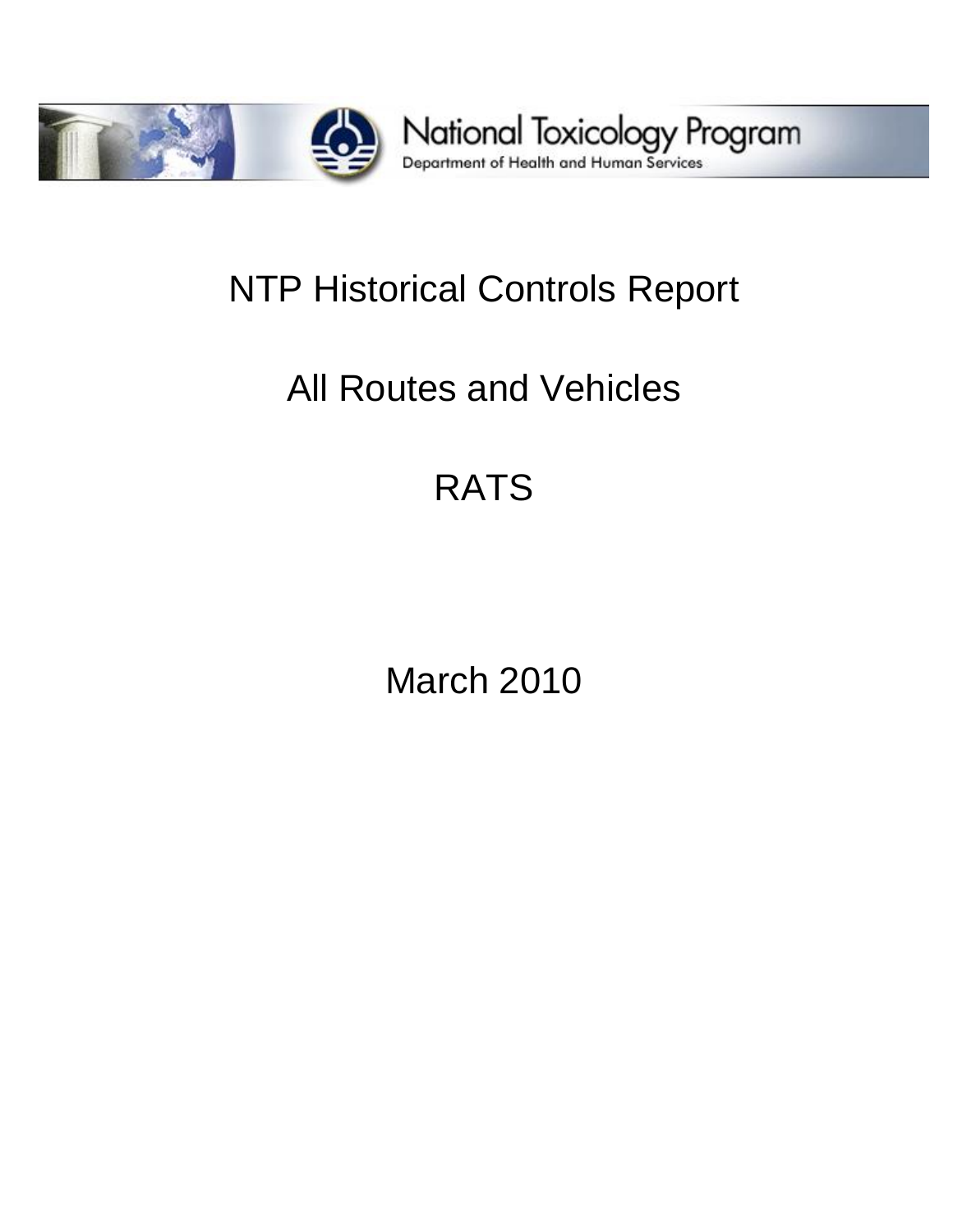This report shows the tumor rates of control group animals from selected studies. The studies used are shown on the Study Summary page.

The report combines all the data from all of the historical control studies into one section. To see this data broken up by route and vehicle you must run the "By Route And Vehicle" report.

The individual tumor rates shown on the data pages of the report relate to the Study Summary page as follows: the tumor rates are shown in the same order as the Study Summary page, except that they are grouped horizontally in sets of three, with the males in the first set of three and the females in the second set. For example if the study summary showed the studies like this:

> **Male** M1 M2 M3 M4 M5 **Female** F1 F2 F3 F4 F5

the data would be shown as:

|    | Male |    |    | Female |    |
|----|------|----|----|--------|----|
| M1 | M2   | MЗ | F1 | F2     | F3 |
| M4 | M5   |    | F4 | F5     |    |

Directly beneath the individual tumor rates on the data pages are the overall totals for that tumor/site combination. This includes the total tumors/animals, the overall mean (in parentheses), the mean of the study means, and the standard deviation of the study means.

Studies with no control animals of a particular gender are listed on the summary page with the Number of Animals shown as zero and the Start Date and Length of Study shown as "N/A". On the data pages there are blank spaces where tumor rates for these studies would normally be found, so that the male and female rates for the remaining studies can be easily compared.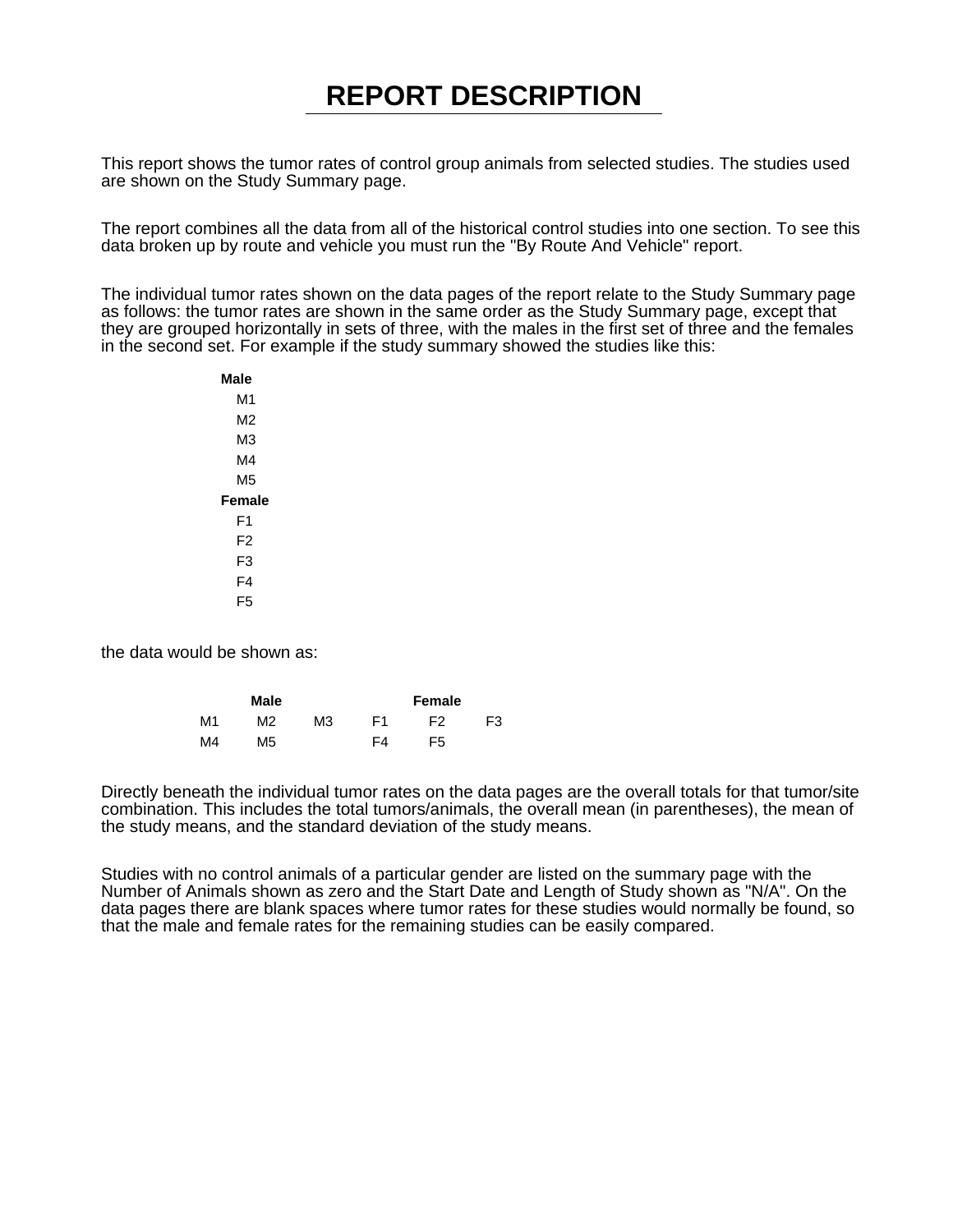#### **Toxicology Data Management System** Tumor Incidence for Selected Control Animal Groups **Report Date:** 03/20/2010 **Route:** ALL ROUTES **Vehicle:** ALL VEHICLES

|                                     |                               |                               |                                         |                                                             | <b>Study Summary</b>                                         |                                                        |                                                        |
|-------------------------------------|-------------------------------|-------------------------------|-----------------------------------------|-------------------------------------------------------------|--------------------------------------------------------------|--------------------------------------------------------|--------------------------------------------------------|
| Laboratory<br>Name                  | <b>Study</b><br><b>Number</b> | Study<br><b>Start</b><br>Date | Length<br>оf<br><b>Study</b><br>in Days | <b>Number</b><br>of Animals<br><b>Total and</b><br>(H/Cage) | <b>Number</b><br><b>Surviving</b><br>and (Mean<br>Life Span) | <b>Maximum</b><br>Mean<br>Weekly<br><b>Body Weight</b> | <b>Chemical</b>                                        |
|                                     |                               |                               |                                         |                                                             | <b>Male</b>                                                  |                                                        |                                                        |
| Southern Research Institute         | 059902407                     | 02/03/03                      | 729                                     | 50(3)                                                       | 21(661)                                                      | 518.7                                                  | Androstenedione                                        |
| Southern Research Institute         | 059903705                     | 06/09/03                      | 729                                     | 50(3)                                                       | 27(662)                                                      | 523.0                                                  | alpha/beta Thujone mixture                             |
| <b>Battelle Columbus Laboratory</b> | 059902805                     | 09/16/02                      | 729                                     | 50(1)                                                       | 21(676)                                                      | 506.2                                                  | bis(2-Chloroethoxy)methane                             |
| <b>Battelle Northwest</b>           | 052001105                     | 07/14/03                      | 729                                     | 50(5)                                                       | 23(678)                                                      | 526.9                                                  | 1-Bromopropane                                         |
| Southern Research Institute         | 059902703                     | 08/12/02                      | 729                                     | 50(3)                                                       | 37(705)                                                      | 452.8                                                  | Chromium picolinate monohydrate                        |
| <b>Battelle Columbus Laboratory</b> | 050517405                     | 08/05/02                      | 729                                     | 50(3)                                                       | 33(703)                                                      | 510.0                                                  | Cresols                                                |
| <b>Battelle Northwest</b>           | 059601105                     | 06/04/01                      | 729                                     | 50(5)                                                       | 26(676)                                                      | 540.9                                                  | Cumene                                                 |
| <b>Battelle Columbus Laboratory</b> | 059700307                     | 07/10/02                      | 728                                     | 50(1)                                                       | 25(680)                                                      | 510.4                                                  | 1,2-Dibromo-2,4-dicyanobutane                          |
| <b>Battelle Northwest</b>           | 059901705                     | 08/25/03                      | 729                                     | 50(5)                                                       | 28(686)                                                      | 525.6                                                  | Diethylamine                                           |
| <b>Battelle Columbus Laboratory</b> | 058812305                     | 03/21/01                      | 727                                     | 50(3)                                                       | 26(673)                                                      | 509.7                                                  | Formamide                                              |
| <b>Battelle Columbus Laboratory</b> | 052000505                     | 01/21/04                      | 727                                     | 50(3)                                                       | 30(679)                                                      | 498.5                                                  | Ginseng                                                |
| Southern Research Institute         | 059900705                     | 04/21/03                      | 729                                     | 50(3)                                                       | 33(679)                                                      | 460.9                                                  | Goldenseal root powder                                 |
| <b>Battelle Columbus Laboratory</b> | 059501107                     | 03/06/02                      | 727                                     | 50(3)                                                       | 22(673)                                                      | 510.3                                                  | 5-(Hydroxymethyl)-2-furfural                           |
| <b>Battelle Columbus Laboratory</b> | 058810503                     | 04/22/02                      | 729                                     | 50(3)                                                       | 35(702)                                                      | 521.9                                                  | Isoeugenol                                             |
| <b>Battelle Columbus Laboratory</b> | 052000705                     | 08/18/04                      | 727                                     | 49(3)                                                       | 34(692)                                                      | 515.2                                                  | Kava kava extract                                      |
| <b>Battelle Northwest</b>           | 058800603                     | 08/06/01                      | 729                                     | 50(5)                                                       | 27(680)                                                      | 537.2                                                  | alpha-Methylstyrene                                    |
| Southern Research Institute         | 052000803                     | 03/04/03                      | 729                                     | 50(3)                                                       | 36(704)                                                      | 452.1                                                  | Milk thistle extract                                   |
| <b>Battelle Columbus Laboratory</b> | 059902303                     | 03/25/02                      | 729                                     | 50(3)                                                       | 29(683)                                                      | 501.9                                                  | beta-Myrcene                                           |
| <b>Battelle Northwest</b>           | 059700805                     | 10/01/01                      | 729                                     | 49(5)                                                       | 27(683)                                                      | 525.0                                                  | Propargyl alcohol                                      |
| <b>Battelle Columbus Laboratory</b> | 059902005                     | 04/09/03                      | 727                                     | 50(3)                                                       | 39(685)                                                      | 514.9                                                  | Pulegone                                               |
| <b>Battelle Columbus Laboratory</b> | 059903203                     | 09/15/04                      | 727                                     | 50(1)                                                       | 23(651)                                                      | 510.1                                                  | Pyrogallol                                             |
| Southern Research Institute         | 052011407                     | 10/02/02                      | 730                                     | 50(3)                                                       | 28(696)                                                      | 532.4                                                  | Sodium dichromate dihydrate (VI)                       |
| <b>Battelle Northwest</b>           | 059302507                     | 06/16/03                      | 729                                     | 50(5)                                                       | 20(668)                                                      | 536.2                                                  | Tetralin                                               |
| Southern Research Institute         | 058813307                     | 01/18/05                      | 729                                     | 50(1)                                                       | 23(681)                                                      | 516.1                                                  | Trimethylolpropane triacrylate                         |
| Southern Research Institute         | 059601905                     | 09/26/01                      | 729                                     | 50(3)                                                       | 31(686)                                                      | 526.0                                                  | Water disinfection byproducts (Bromochloroacetic acid) |
| Southern Research Institute         | 059601505                     | 09/05/01                      | 729                                     | 50(3)                                                       | 31(692)                                                      | 507.8                                                  | Water disinfection byproducts (Dibromoacetonitrile)    |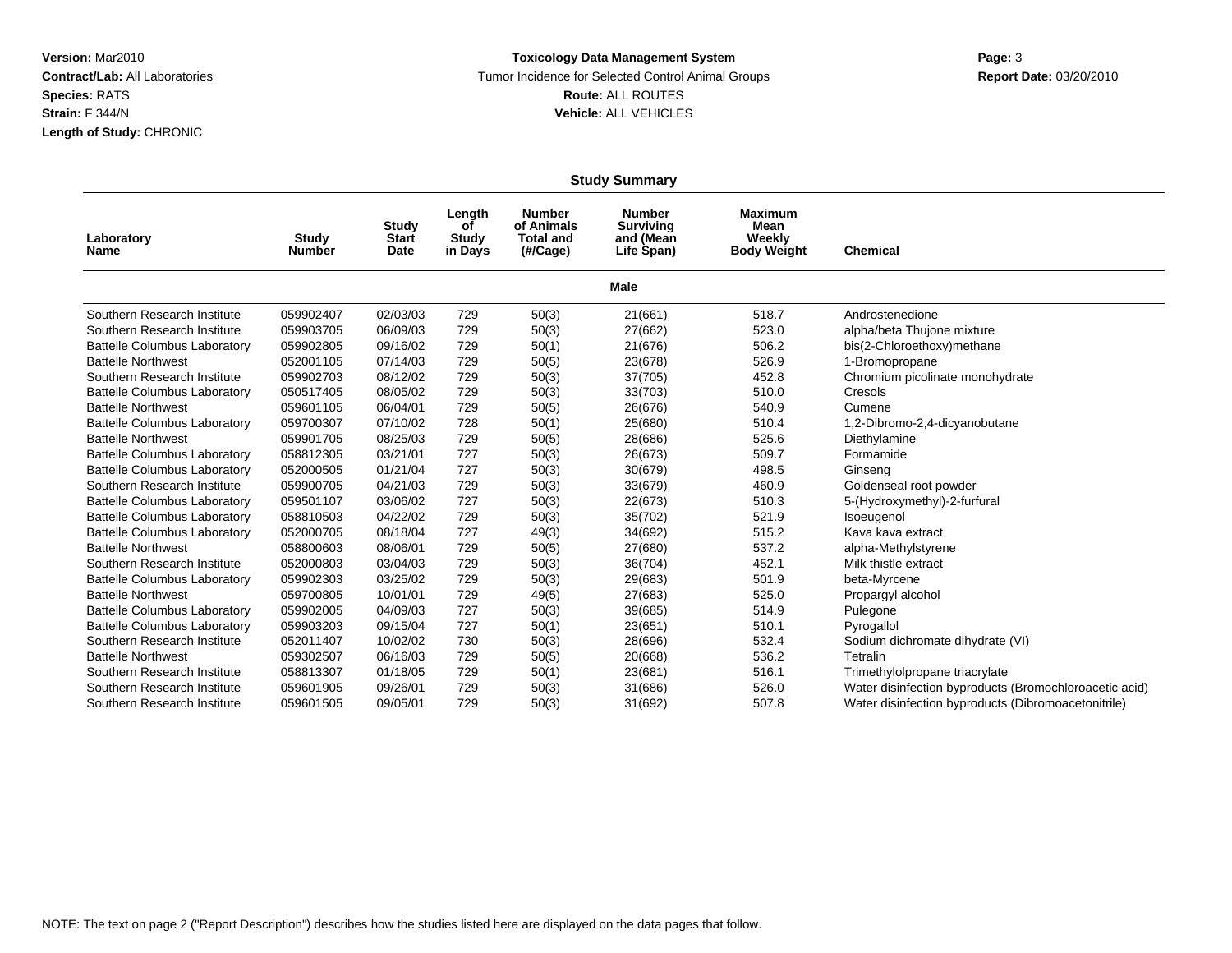#### **Toxicology Data Management System** Tumor Incidence for Selected Control Animal Groups **Report Date:** 03/20/2010 **Route:** ALL ROUTES **Vehicle:** ALL VEHICLES

|                                     |                        |                               |                                  |                                                             | <b>Study Summary</b>                                         |                                                        |                                                        |
|-------------------------------------|------------------------|-------------------------------|----------------------------------|-------------------------------------------------------------|--------------------------------------------------------------|--------------------------------------------------------|--------------------------------------------------------|
| Laboratory<br>Name                  | Study<br><b>Number</b> | Study<br><b>Start</b><br>Date | Length<br>οf<br>Study<br>in Days | <b>Number</b><br>of Animals<br><b>Total and</b><br>(#/Cage) | <b>Number</b><br><b>Surviving</b><br>and (Mean<br>Life Span) | <b>Maximum</b><br>Mean<br>Weekly<br><b>Body Weight</b> | <b>Chemical</b>                                        |
|                                     |                        |                               |                                  |                                                             | Female                                                       |                                                        |                                                        |
| Southern Research Institute         | 059902407              | 02/03/03                      | 729                              | 50(5)                                                       | 38(710)                                                      | 356.5                                                  | Androstenedione                                        |
| Southern Research Institute         | 059903705              | 06/09/03                      | 730                              | 50(5)                                                       | 35(689)                                                      | 335.4                                                  | alpha/beta Thujone mixture                             |
| <b>Battelle Columbus Laboratory</b> | 059902805              | 09/17/02                      | 730                              | 50(1)                                                       | 19(646)                                                      | 341.0                                                  | bis(2-Chloroethoxy)methane                             |
| <b>Battelle Northwest</b>           | 052001105              | 07/14/03                      | 730                              | 50(5)                                                       | 34(702)                                                      | 386.5                                                  | 1-Bromopropane                                         |
| Southern Research Institute         | 059902703              | 08/12/02                      | 733                              | 50(5)                                                       | 36(702)                                                      | 314.7                                                  | Chromium picolinate monohydrate                        |
| <b>Battelle Columbus Laboratory</b> | 050517405              | N/A                           | N/A                              | 0(0)                                                        | 0(0)                                                         | N/A                                                    | Cresols                                                |
| <b>Battelle Northwest</b>           | 059601105              | 06/04/01                      | 731                              | 50(5)                                                       | 21(674)                                                      | 356.9                                                  | Cumene                                                 |
| <b>Battelle Columbus Laboratory</b> | 059700307              | 07/11/02                      | 729                              | 50(1)                                                       | 29(695)                                                      | 337.8                                                  | 1,2-Dibromo-2,4-dicyanobutane                          |
| <b>Battelle Northwest</b>           | 059901705              | 08/25/03                      | 730                              | 50(5)                                                       | 31(687)                                                      | 378.3                                                  | Diethylamine                                           |
| <b>Battelle Columbus Laboratory</b> | 058812305              | 03/20/01                      | 730                              | 50(5)                                                       | 38(703)                                                      | 358.3                                                  | Formamide                                              |
| <b>Battelle Columbus Laboratory</b> | 052000505              | 01/22/04                      | 728                              | 50(5)                                                       | 36(700)                                                      | 355.0                                                  | Ginseng                                                |
| Southern Research Institute         | 059900705              | 04/21/03                      | 731                              | 50(5)                                                       | 30(699)                                                      | 326.0                                                  | Goldenseal root powder                                 |
| <b>Battelle Columbus Laboratory</b> | 059501107              | 03/07/02                      | 728                              | 50(5)                                                       | 31(679)                                                      | 332.2                                                  | 5-(Hydroxymethyl)-2-furfural                           |
| <b>Battelle Columbus Laboratory</b> | 058810503              | 04/23/02                      | 730                              | 50(5)                                                       | 33(699)                                                      | 339.3                                                  | Isoeugenol                                             |
| <b>Battelle Columbus Laboratory</b> | 052000705              | 08/19/04                      | 728                              | 50(5)                                                       | 34(683)                                                      | 354.3                                                  | Kava kava extract                                      |
| <b>Battelle Northwest</b>           | 058800603              | 08/06/01                      | 730                              | 50(5)                                                       | 27(647)                                                      | 351.9                                                  | alpha-Methylstyrene                                    |
| Southern Research Institute         | 052000803              | 03/04/03                      | 732                              | 50(5)                                                       | 38(693)                                                      | 328.4                                                  | Milk thistle extract                                   |
| <b>Battelle Columbus Laboratory</b> | 059902303              | 03/26/02                      | 730                              | 50(5)                                                       | 31(668)                                                      | 323.8                                                  | beta-Myrcene                                           |
| <b>Battelle Northwest</b>           | 059700805              | 10/01/01                      | 730                              | 50(5)                                                       | 29(678)                                                      | 353.3                                                  | Propargyl alcohol                                      |
| <b>Battelle Columbus Laboratory</b> | 059902005              | 04/10/03                      | 728                              | 50(5)                                                       | 31(682)                                                      | 341.2                                                  | Pulegone                                               |
| <b>Battelle Columbus Laboratory</b> | 059903203              | 09/16/04                      | 728                              | 50(1)                                                       | 29(670)                                                      | 351.0                                                  | Pyrogallol                                             |
| Southern Research Institute         | 052011407              | 10/02/02                      | 735                              | 50(5)                                                       | 33(700)                                                      | 351.2                                                  | Sodium dichromate dihydrate (VI)                       |
| <b>Battelle Northwest</b>           | 059302507              | 06/16/03                      | 730                              | 50(5)                                                       | 31(682)                                                      | 370.8                                                  | Tetralin                                               |
| Southern Research Institute         | 058813307              | 01/18/05                      | 731                              | 50(1)                                                       | 27(688)                                                      | 352.8                                                  | Trimethylolpropane triacrylate                         |
| Southern Research Institute         | 059601905              | 09/26/01                      | 731                              | 50(5)                                                       | 34(688)                                                      | 357.3                                                  | Water disinfection byproducts (Bromochloroacetic acid) |
| Southern Research Institute         | 059601505              | 09/05/01                      | 734                              | 50(5)                                                       | 29(689)                                                      | 337.6                                                  | Water disinfection byproducts (Dibromoacetonitrile)    |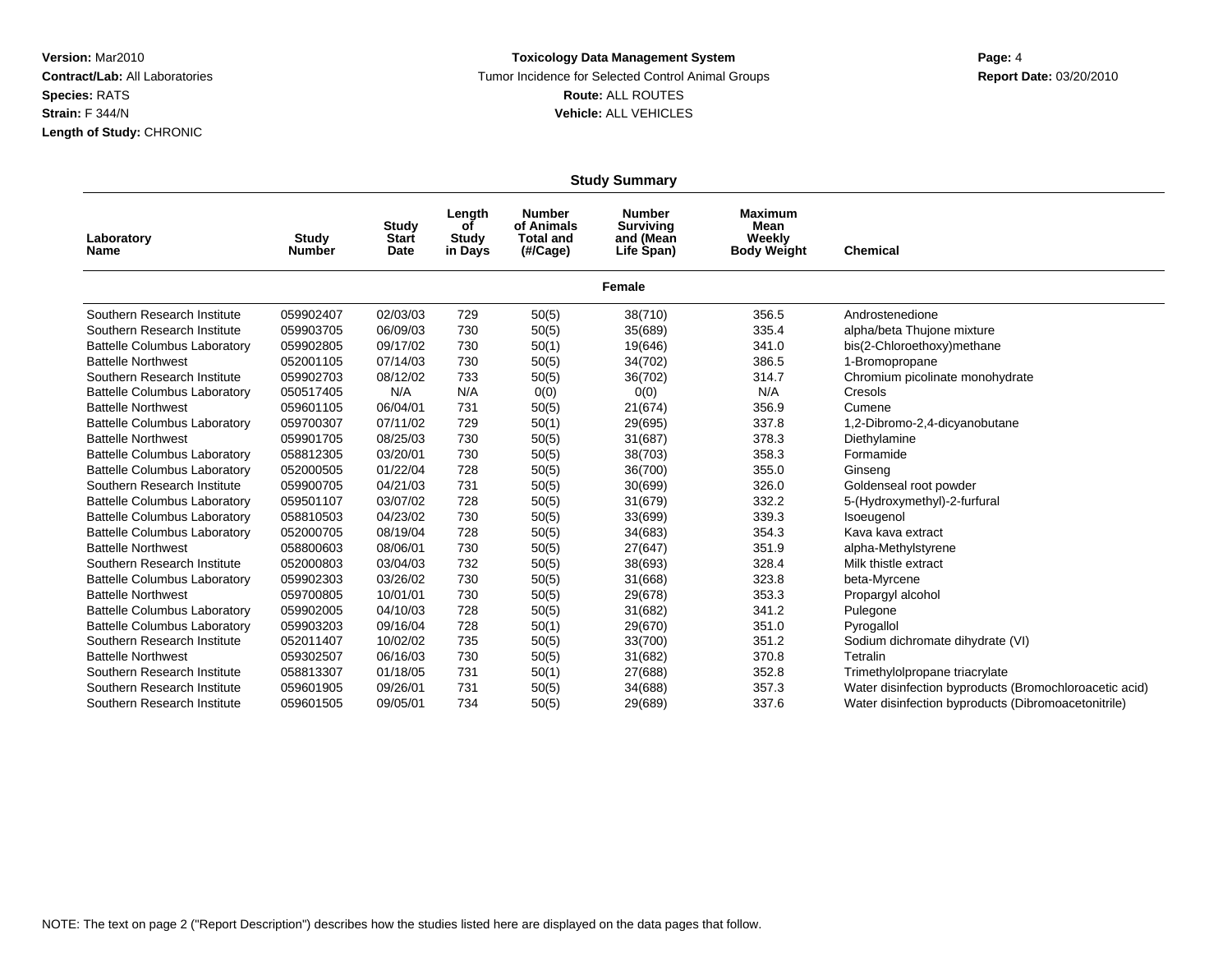#### **Toxicology Data Management System** Tumor Incidence for Selected Control Animal Groups **Report Date:** 03/20/2010 **Route:** ALL ROUTES **Vehicle:** ALL VEHICLES

|                                                    |       |                    | <b>Male</b>        |                    |       |                    | Female            |                   |
|----------------------------------------------------|-------|--------------------|--------------------|--------------------|-------|--------------------|-------------------|-------------------|
| #All Organs:<br><b>Benign Tumors</b>               |       |                    |                    |                    |       |                    |                   |                   |
|                                                    |       | 47/50<br>(94%)     | 44/50<br>(88%)     | 49/50<br>(98%)     |       | 44/50<br>(88%)     | 46/50<br>(92%)    | 37/50<br>(74%)    |
|                                                    |       | 48/50<br>(96%)     | (98%)<br>49/50     | $(100\%)$<br>50/50 |       | (90%<br>45/50      | 45/50<br>$(90\%)$ |                   |
|                                                    |       | 48/50<br>(96%)     | 46/50<br>(92%)     | 44/50<br>(88%)     |       | (88%)<br>44/50     | 46/50<br>(92%)    | 43/50<br>(86%)    |
|                                                    |       | 45/50<br>$(90\%)$  | 49/50<br>(98%)     | 47/50<br>(94% )    |       | (86%<br>43/50      | 42/50<br>(84%     | 46/50<br>(92%)    |
|                                                    |       | 50/50<br>$(100\%)$ | 49/50<br>(98%)     | 49/49<br>$(100\%)$ |       | 46/50<br>(92% )    | (82%)<br>41/50    | (86%)<br>43/50    |
|                                                    |       | 48/50<br>(96%)     | 50/50<br>$(100\%)$ | 49/50<br>(98%)     |       | 43/50<br>(86%)     | 39/50<br>(78%)    | 40/50<br>(80%)    |
|                                                    |       | 48/49<br>(98%)     | 47/50<br>(94%)     | 47/50<br>(94%)     |       | 42/50<br>(84%      | 42/50<br>(84%     | 43/50<br>(86%)    |
|                                                    |       | 49/50<br>(98%)     | 48/50<br>(96%)     | 48/50<br>(96%)     |       | 47/50<br>(94%)     | 40/50<br>$(80\%)$ | 43/50<br>(86%)    |
|                                                    |       | 50/50 (100%)       | 50/50 (100%)       |                    |       | 49/50<br>(98%)     | 44/50<br>(88%)    |                   |
| <b>Overall Incidence</b>                           | Total | 1248/1298 (96.15%) | Mean 96.15%        | SD 3.57%           | Total | 1083/1250 (86.64%) | Mean 86.64%       | SD 5.38%          |
| #All Organs:<br><b>Malignant Tumors</b>            |       |                    |                    |                    |       |                    |                   |                   |
|                                                    |       | (68%)<br>34/50     | (62%)<br>31/50     | (52%)<br>26/50     |       | 10/50<br>(20%)     | (40%<br>20/50     | 19/50<br>(38%)    |
|                                                    |       | 38/50<br>(76%)     | 27/50<br>(54%)     | 23/50<br>(46%)     |       | (52%)<br>26/50     | 15/50<br>(30%)    |                   |
|                                                    |       | 36/50<br>(72%)     | 23/50<br>(46%)     | 31/50<br>(62%)     |       | 24/50<br>(48%)     | 15/50<br>(30%)    | 24/50<br>(48%)    |
|                                                    |       | 25/50<br>(50%)     | 26/50<br>(52%)     | 29/50<br>(58%)     |       | 15/50<br>(30%)     | 10/50<br>(20%)    | 19/50<br>(38%)    |
|                                                    |       | 35/50<br>(70%)     | 29/50<br>(58%)     | 17/49<br>(35%)     |       | 16/50<br>(32%)     | 18/50<br>(36%)    | (22%)<br>11/50    |
|                                                    |       | 32/50<br>(64%)     | (52%)<br>26/50     | (46%)<br>23/50     |       | (50%<br>25/50      | 18/50<br>(36%)    | (22%)<br>11/50    |
|                                                    |       | 32/49<br>(65%)     | 10/50<br>(20%)     | 22/50<br>(44%)     |       | 26/50<br>(52%)     | 8/50<br>(16%)     | (24%)<br>12/50    |
|                                                    |       | 29/50<br>(58%)     | 33/50<br>(66%)     | 30/50<br>(60%)     |       | 20/50<br>(40%)     | 25/50<br>(50%)    | 21/50<br>(42%)    |
|                                                    |       | 27/50<br>(54%)     | 27/50<br>(54%)     |                    |       | 18/50<br>(36%)     | 20/50<br>(40%)    |                   |
| <b>Overall Incidence</b>                           | Total | 721/1298 (55.55%)  | Mean 55.54%        | SD 12.05%          | Total | 446/1250 (35.68%)  | Mean 35.68%       | SD 10.9%          |
| #All Organs:<br><b>Malignant and Benign Tumors</b> |       |                    |                    |                    |       |                    |                   |                   |
|                                                    |       | 49/50<br>(98%)     | 48/50<br>(96%)     | 49/50<br>(98%)     |       | 46/50<br>(92%)     | 49/50<br>(98%)    | 44/50<br>(88%)    |
|                                                    |       | 50/50 (100%)       | 50/50<br>$(100\%)$ | 50/50<br>$(100\%)$ |       | (98%)<br>49/50     | 47/50<br>(94%)    |                   |
|                                                    |       | 50/50 (100%)       | $(100\%)$<br>50/50 | 49/50<br>(98%)     |       | 50/50<br>$(100\%)$ | 48/50<br>(96%)    | 48/50<br>(96%)    |
|                                                    |       | (96%)<br>48/50     | 49/50<br>(98%)     | 50/50<br>(100%)    |       | (98%)<br>49/50     | 45/50<br>$(90\%)$ | (96%)<br>48/50    |
|                                                    |       | 50/50 (100%)       | 50/50<br>$(100\%)$ | 49/49 (100%)       |       | 48/50<br>(96%)     | 46/50<br>(92%)    | (92%)<br>46/50    |
|                                                    |       | 50/50 (100%)       | 50/50<br>$(100\%)$ | 50/50 (100%)       |       | 46/50<br>(92%)     | 46/50<br>(92%)    | 45/50<br>$(90\%)$ |
|                                                    |       | 49/49 (100%)       | 47/50<br>(94%)     | 49/50<br>(98%)     |       | 47/50<br>(94% )    | (88%)<br>44/50    | $(90\%)$<br>45/50 |
|                                                    |       | 50/50 (100%)       | 50/50 (100%)       | 50/50 (100%)       |       | 49/50<br>(98%)     | 46/50<br>(92% )   | 47/50<br>(94%)    |
|                                                    |       | 50/50 (100%)       | 50/50 (100%)       |                    |       | 49/50<br>(98%)     | 48/50<br>(96%)    |                   |
| <b>Overall Incidence</b>                           | Total | 1286/1298 (99.08%) | Mean 99.08%        | SD 1.62%           | Total | 1175/1250 (94%)    | Mean 94%          | SD 3.42%          |

\*: Denominator is number of animals with tissues examined microscopically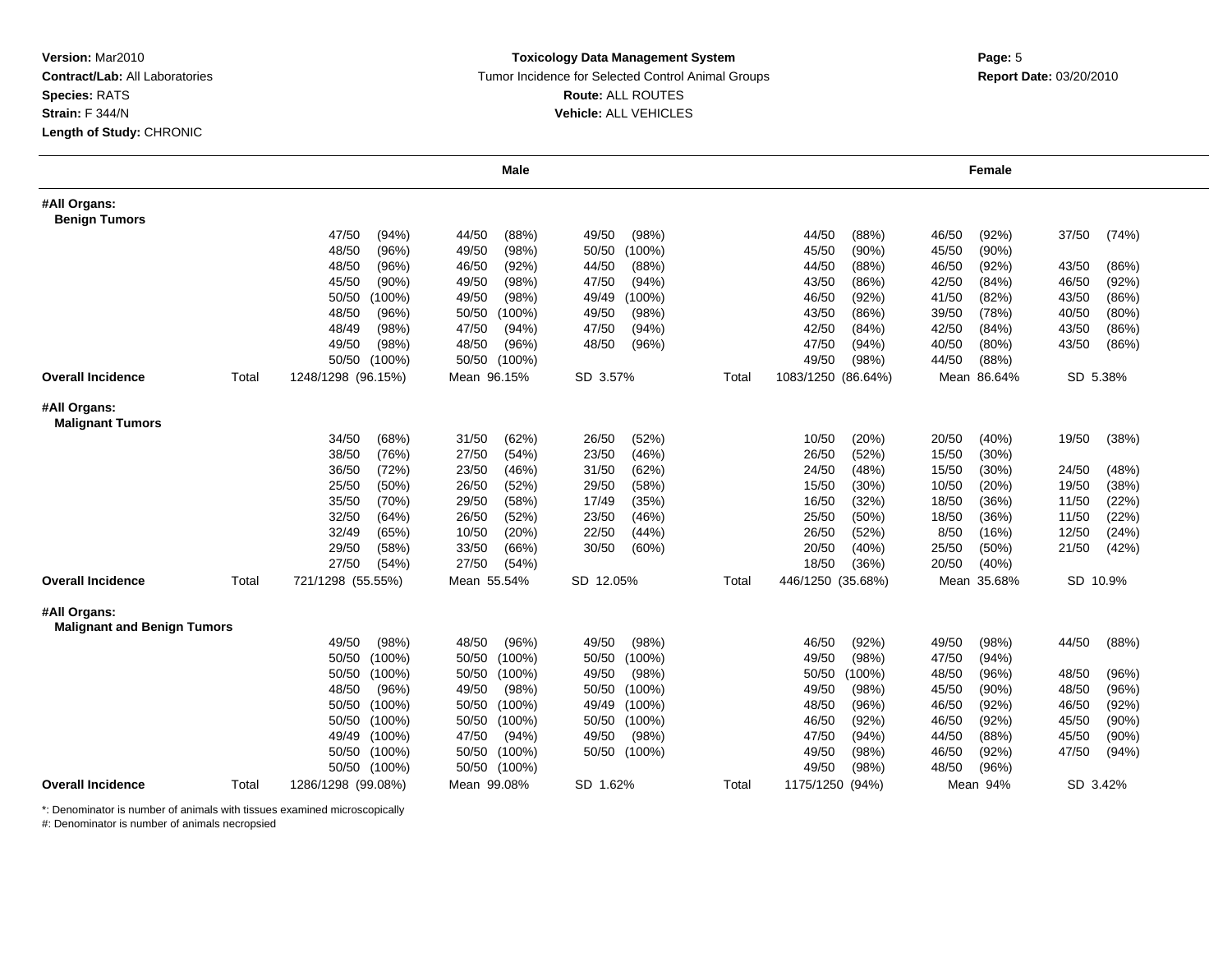#### **Toxicology Data Management System** Tumor Incidence for Selected Control Animal Groups **Report Date:** 03/20/2010 **Route:** ALL ROUTES **Vehicle:** ALL VEHICLES

# **Page: 6**<br>**Page: 6**

|                                               |       |                 |         |            | Male    |          |         |       |                |       |      | Female     |          |         |
|-----------------------------------------------|-------|-----------------|---------|------------|---------|----------|---------|-------|----------------|-------|------|------------|----------|---------|
| #All Organs:<br>Hemangioma                    |       |                 |         |            |         |          |         |       |                |       |      |            |          |         |
|                                               |       | 0/50            | $(0\%)$ | 0/50       | $(0\%)$ | 0/50     | (0%)    |       | 0/50           | (0%)  | 0/50 | (0%)       | 0/50     | $(0\%)$ |
|                                               |       | 0/50            | (0%)    | 0/50       | $(0\%)$ | 0/50     | (0%)    |       | 0/50           | (0%)  | 0/50 | (0%        |          |         |
|                                               |       | 0/50            | (0%)    | 0/50       | $(0\%)$ | 0/50     | (0%)    |       | 0/50           | (0%)  | 0/50 | $(0\%)$    | 0/50     | $(0\%)$ |
|                                               |       | 0/50            | (0%)    | 0/50       | $(0\%)$ | 0/50     | (0%)    |       | 0/50           | (0%)  | 0/50 | (0%        | 0/50     | $(0\%)$ |
|                                               |       | 0/50            | $(0\%)$ | 0/50       | $(0\%)$ | 0/49     | (0%)    |       | 0/50           | (0%)  | 0/50 | (0%        | 0/50     | $(0\%)$ |
|                                               |       | 0/50            | $(0\%)$ | 1/50       | (2%)    | 0/50     | (0%)    |       | 1/50           | (2%)  | 0/50 | (0%        | 1/50     | (2%)    |
|                                               |       | 0/49            | (0%)    | 0/50       | $(0\%)$ | 1/50     | (2%)    |       | 0/50           | (0%)  | 0/50 | (0%        | 0/50     | $(0\%)$ |
|                                               |       | 1/50            | (2%)    | 0/50       | $(0\%)$ | 0/50     | $(0\%)$ |       | 0/50           | (0%)  | 0/50 | $(0\%)$    | 0/50     | $(0\%)$ |
|                                               |       | 0/50            | $(0\%)$ | 0/50       | $(0\%)$ |          |         |       | 0/50           | (0%)  | 0/50 | (0%        |          |         |
| <b>Overall Incidence</b>                      | Total | 3/1298 (0.23%)  |         | Mean 0.23% |         | SD 0.65% |         | Total | 2/1250 (0.16%) |       |      | Mean 0.16% | SD 0.55% |         |
| #All Organs:<br>Hemangiosarcoma               |       |                 |         |            |         |          |         |       |                |       |      |            |          |         |
|                                               |       | 1/50            | (2%)    | 0/50       | $(0\%)$ | 1/50     | (2%)    |       | 0/50           | (0%)  | 0/50 | $(0\%)$    | 0/50     | $(0\%)$ |
|                                               |       | 0/50            | $(0\%)$ | 2/50       | (4% )   | 0/50     | (0%)    |       | 0/50           | (0%)  | 0/50 | $(0\%)$    |          |         |
|                                               |       | 0/50            | $(0\%)$ | 0/50       | $(0\%)$ | 1/50     | (2%)    |       | 0/50           | (0%)  | 0/50 | $(0\%)$    | 0/50     | (0%)    |
|                                               |       | 0/50            | (0%)    | 0/50       | $(0\%)$ | 0/50     | $(0\%)$ |       | 0/50           | (0%)  | 0/50 | $(0\%)$    | 0/50     | $(0\%)$ |
|                                               |       | 0/50            | (0%)    | 1/50       | (2%)    | 0/49     | (0%)    |       | 0/50           | (0%)  | 0/50 | (0%        | 0/50     | (0%)    |
|                                               |       | 0/50            | (0%)    | 0/50       | $(0\%)$ | 0/50     | $(0\%)$ |       | 0/50           | (0%)  | 0/50 | $(0\%)$    | 0/50     | $(0\%)$ |
|                                               |       | 0/49            | $(0\%)$ | 0/50       | $(0\%)$ | 0/50     | (0%)    |       | 2/50           | (4% ) | 2/50 | (4%)       | 0/50     | (0%)    |
|                                               |       | 0/50            | $(0\%)$ | 1/50       | (2%)    | 0/50     | $(0\%)$ |       | 0/50           | (0%)  | 0/50 | $(0\%)$    | 0/50     | $(0\%)$ |
|                                               |       | 0/50            | $(0\%)$ | 0/50       | $(0\%)$ |          |         |       | 0/50           | (0%)  | 1/50 | (2%)       |          |         |
| <b>Overall Incidence</b>                      | Total | 7/1298 (0.54%)  |         | Mean 0.54% |         | SD 1.07% |         | Total | 5/1250 (0.4%)  |       |      | Mean 0.4%  | SD 1.15% |         |
| #All Organs:<br>Hemangiosarcoma or Hemangioma |       |                 |         |            |         |          |         |       |                |       |      |            |          |         |
|                                               |       | 1/50            | (2%)    | 0/50       | (0%)    | 1/50     | (2%)    |       | 0/50           | (0%)  | 0/50 | $(0\%)$    | 0/50     | $(0\%)$ |
|                                               |       | 0/50            | $(0\%)$ | 2/50       | (4% )   | 0/50     | (0%)    |       | 0/50           | (0%)  | 0/50 | (0%        |          |         |
|                                               |       | 0/50            | (0%)    | 0/50       | $(0\%)$ | 1/50     | (2%)    |       | 0/50           | (0%)  | 0/50 | (0%        | 0/50     | $(0\%)$ |
|                                               |       | 0/50            | (0%)    | 0/50       | $(0\%)$ | 0/50     | $(0\%)$ |       | 0/50           | (0%)  | 0/50 | (0%        | 0/50     | $(0\%)$ |
|                                               |       | 0/50            | $(0\%)$ | 1/50       | (2%)    | 0/49     | (0%)    |       | 0/50           | (0%)  | 0/50 | (0%)       | 0/50     | $(0\%)$ |
|                                               |       | 0/50            | (0%)    | 1/50       | (2%)    | 0/50     | (0%)    |       | 1/50           | (2%)  | 0/50 | $(0\%)$    | 1/50     | (2%)    |
|                                               |       | 0/49            | $(0\%)$ | 0/50       | $(0\%)$ | 1/50     | (2%)    |       | 2/50           | (4% ) | 2/50 | (4%)       | 0/50     | (0%)    |
|                                               |       | 1/50            | (2%)    | 1/50       | (2%)    | 0/50     | $(0\%)$ |       | 0/50           | (0%)  | 0/50 | $(0\%)$    | 0/50     | (0%)    |
|                                               |       | 0/50            | $(0\%)$ | 0/50       | $(0\%)$ |          |         |       | 0/50           | (0%)  | 1/50 | (2%)       |          |         |
| <b>Overall Incidence</b>                      | Total | 10/1298 (0.77%) |         | Mean 0.77% |         | SD 1.14% |         | Total | 7/1250 (0.56%) |       |      | Mean 0.56% | SD 1.23% |         |

\*: Denominator is number of animals with tissues examined microscopically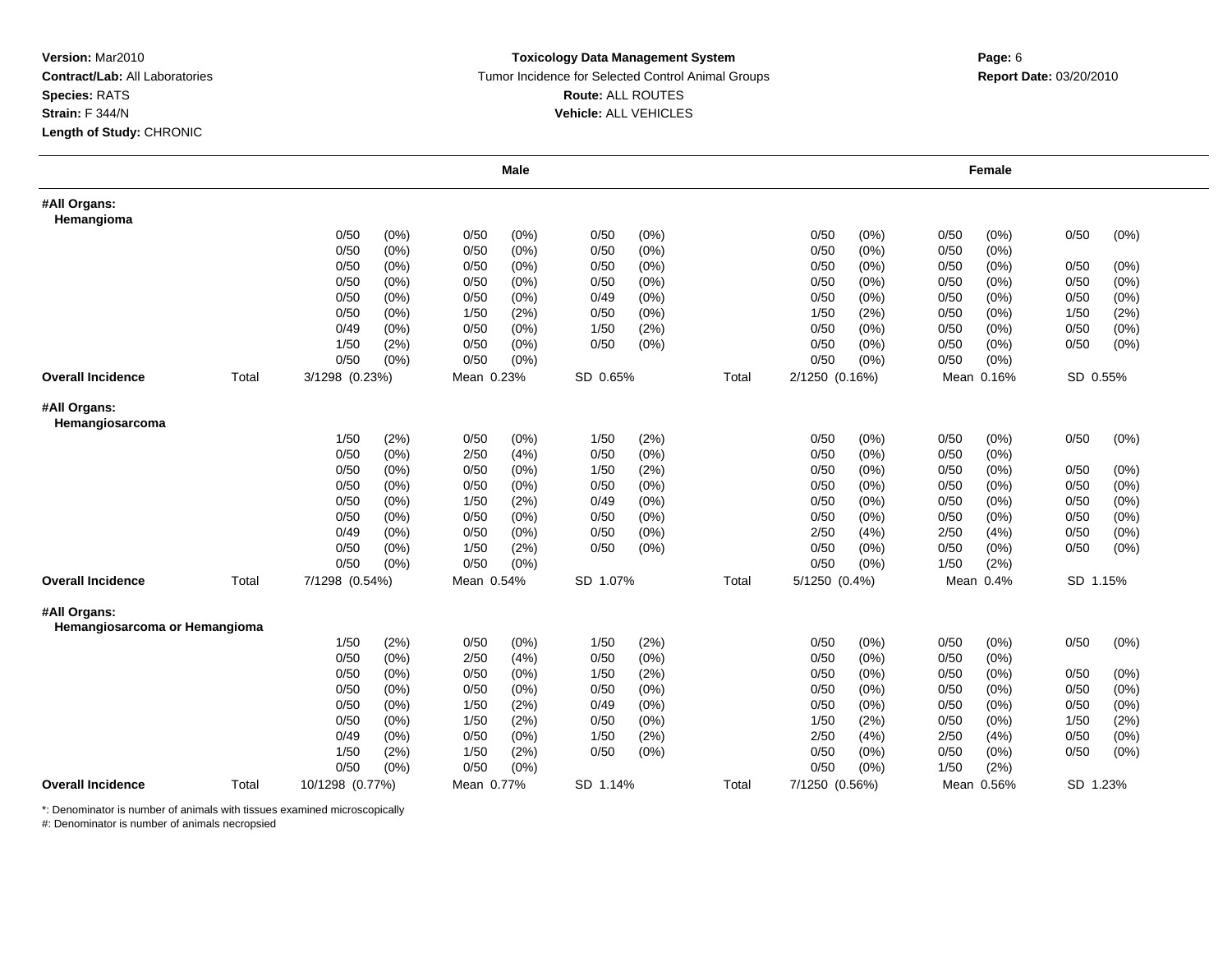#### **Toxicology Data Management System** Tumor Incidence for Selected Control Animal Groups **Report Date:** 03/20/2010 **Route:** ALL ROUTES **Vehicle:** ALL VEHICLES

# **Page: 7**

|                                                                                    |       |                   |         |             | <b>Male</b> |           |         |       |                   |         |       | Female      |          |       |
|------------------------------------------------------------------------------------|-------|-------------------|---------|-------------|-------------|-----------|---------|-------|-------------------|---------|-------|-------------|----------|-------|
| #All Organs:<br><b>Histiocytic Sarcoma</b>                                         |       |                   |         |             |             |           |         |       |                   |         |       |             |          |       |
|                                                                                    |       | 1/50              | (2%)    | 1/50        | (2%)        | 1/50      | (2%)    |       | 0/50              | (0%)    | 0/50  | (0%)        | 1/50     | (2%)  |
|                                                                                    |       | 0/50              | (0%)    | 0/50        | $(0\%)$     | 0/50      | $(0\%)$ |       | 0/50              | (0%)    | 1/50  | (2%)        |          |       |
|                                                                                    |       | 0/50              | (0%)    | 1/50        | (2%)        | 0/50      | $(0\%)$ |       | 0/50              | (0%)    | 0/50  | $(0\%)$     | 0/50     | (0%)  |
|                                                                                    |       | 1/50              | (2%)    | 0/50        | $(0\%)$     | 0/50      | $(0\%)$ |       | 0/50              | (0%     | 0/50  | (0%)        | 1/50     | (2%)  |
|                                                                                    |       | 0/50              | (0%)    | 0/50        | (0%)        | 0/49      | (0%)    |       | 0/50              | (0%)    | 0/50  | $(0\%)$     | 0/50     | (0%)  |
|                                                                                    |       | 1/50              | (2%)    | 3/50        | (6%)        | 1/50      | (2%)    |       | 0/50              | (0%)    | 0/50  | $(0\%)$     | 0/50     | (0%)  |
|                                                                                    |       | 0/49              | (0%)    | 0/50        | $(0\%)$     | 0/50      | $(0\%)$ |       | 0/50              | (0%)    | 0/50  | (0%)        | 0/50     | (0%)  |
|                                                                                    |       | 0/50              | (0%)    | 0/50        | $(0\%)$     | 0/50      | $(0\%)$ |       | 0/50              | (0%)    | 2/50  | (4% )       | 0/50     | (0%)  |
|                                                                                    |       | 0/50              | $(0\%)$ | 0/50        | $(0\%)$     |           |         |       | 1/50              | (2%)    | 0/50  | (0%)        |          |       |
| <b>Overall Incidence</b>                                                           | Total | 10/1298 (0.77%)   |         | Mean 0.77%  |             | SD 1.39%  |         | Total | 6/1250 (0.48%)    |         |       | Mean 0.48%  | SD 1.05% |       |
| #All Organs:<br>Leukemia: Erythrocytic                                             |       |                   |         |             |             |           |         |       |                   |         |       |             |          |       |
|                                                                                    |       | 0/50              | (0%)    | 0/50        | (0%)        | 0/50      | $(0\%)$ |       | 0/50              | (0%)    | 0/50  | (0%)        | 0/50     | (0%)  |
|                                                                                    |       | 0/50              | (0%)    | 0/50        | (0%         | 0/50      | (0%     |       | 0/50              | (0% )   | 0/50  | (0% )       |          |       |
|                                                                                    |       | 0/50              | (0%)    | 0/50        | $(0\%)$     | 0/50      | (0% )   |       | 0/50              | $(0\%)$ | 0/50  | (0%)        | 0/50     | (0%)  |
|                                                                                    |       | 0/50              | (0%)    | 0/50        | $(0\%)$     | 0/50      | $(0\%)$ |       | 0/50              | (0%)    | 0/50  | $(0\%)$     | 0/50     | (0%   |
|                                                                                    |       | 0/50              | $(0\%)$ | 0/50        | (0%)        | 0/49      | $(0\%)$ |       | 0/50              | (0%)    | 0/50  | (0%)        | 0/50     | (0%)  |
|                                                                                    |       | 0/50              | (0%)    | 0/50        | $(0\%)$     | 0/50      | $(0\%)$ |       | 0/50              | (0%)    | 1/50  | (2%)        | 0/50     | (0%)  |
|                                                                                    |       | 0/49              | $(0\%)$ | 0/50        | $(0\%)$     | 0/50      | $(0\%)$ |       | 0/50              | (0%)    | 0/50  | $(0\%)$     | 0/50     | (0%)  |
|                                                                                    |       | 0/50              | $(0\%)$ | 0/50        | $(0\%)$     | 0/50      | $(0\%)$ |       | 0/50              | (0%)    | 0/50  | $(0\%)$     | 0/50     | (0%)  |
|                                                                                    |       | 0/50              | (0%)    | 0/50        | $(0\%)$     |           |         |       | 0/50              | (0%)    | 0/50  | $(0\%)$     |          |       |
| <b>Overall Incidence</b>                                                           | Total | 0/1298 (0%)       |         | Mean 0%     |             | SD 0%     |         | Total | 1/1250 (0.08%)    |         |       | Mean 0.08%  | SD 0.4%  |       |
| #All Organs:<br>Leukemia: Lymphocytic, Monocytic, Mononuclear, or Undifferentiated |       |                   |         |             |             |           |         |       |                   |         |       |             |          |       |
|                                                                                    |       | 26/50             | (52%)   | 22/50       | (44% )      | 17/50     | (34%)   |       | 5/50              | (10%)   | 10/50 | (20%)       | 12/50    | (24%) |
|                                                                                    |       | 29/50             | (58%)   | 19/50       | (38%)       | 15/50     | (30%)   |       | 16/50             | (32%)   | 9/50  | (18%)       |          |       |
|                                                                                    |       | 26/50             | (52%)   | 17/50       | (34%)       | 25/50     | (50%    |       | 12/50             | (24%)   | 10/50 | (20%)       | 15/50    | (30%) |
|                                                                                    |       | 15/50             | (30%)   | 18/50       | (36%)       | 21/50     | (42%)   |       | 10/50             | (20%)   | 6/50  | (12%)       | 9/50     | (18%) |
|                                                                                    |       | 28/50             | (56%)   | 10/50       | (20%)       | 7/49      | (14% )  |       | 9/50              | (18%)   | 8/50  | (16%)       | 5/50     | (10%) |
|                                                                                    |       | 26/50             | (52%)   | 17/50       | (34%)       | 9/50      | (18%)   |       | 18/50             | (36%)   | 6/50  | (12%)       | 5/50     | (10%) |
|                                                                                    |       | 21/49             | (43%)   | 4/50        | (8%)        | 11/50     | (22%)   |       | 20/50             | (40%)   | 4/50  | (8%)        | 8/50     | (16%) |
|                                                                                    |       | 26/50             | (52%)   | 25/50       | (50%        | 26/50     | (52%)   |       | 8/50              | (16%)   | 17/50 | (34%)       | 12/50    | (24%) |
|                                                                                    |       | 21/50             | (42%)   | 21/50       | (42%)       |           |         |       | 15/50             | (30%)   | 14/50 | (28%)       |          |       |
| <b>Overall Incidence</b>                                                           | Total | 502/1298 (38.67%) |         | Mean 38.66% |             | SD 13.73% |         | Total | 263/1250 (21.04%) |         |       | Mean 21.04% | SD 8.93% |       |

\*: Denominator is number of animals with tissues examined microscopically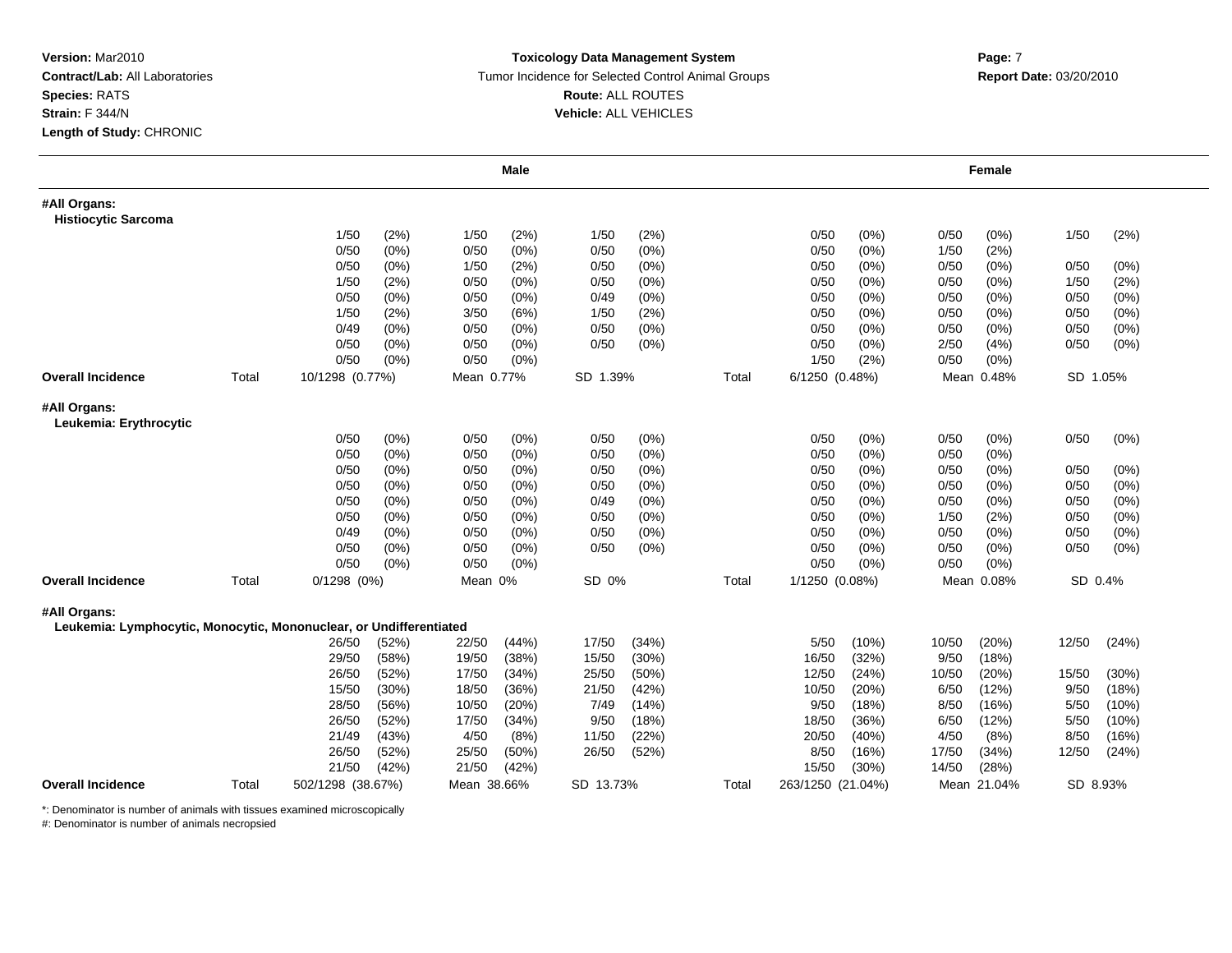#### **Toxicology Data Management System** Tumor Incidence for Selected Control Animal Groups **Report Date:** 03/20/2010 **Route:** ALL ROUTES **Vehicle:** ALL VEHICLES

|                                                                                         |       |                 |       |            | Male    |          |         |       |                |       |      | Female     |          |         |
|-----------------------------------------------------------------------------------------|-------|-----------------|-------|------------|---------|----------|---------|-------|----------------|-------|------|------------|----------|---------|
| #All Organs:                                                                            |       |                 |       |            |         |          |         |       |                |       |      |            |          |         |
| Malignant Lymphoma: Histiocytic, Lymphocytic, Mixed, NOS, or Undifferentiated Cell Type |       |                 |       |            |         |          |         |       |                |       |      |            |          |         |
|                                                                                         |       | 0/50            | (0%)  | 0/50       | (0%)    | 0/50     | (0%)    |       | 0/50           | (0%)  | 1/50 | (2%)       | 0/50     | (0% )   |
|                                                                                         |       | 0/50            | (0%)  | 0/50       | $(0\%)$ | 1/50     | (2%)    |       | 0/50           | (0%)  | 0/50 | $(0\%)$    |          |         |
|                                                                                         |       | 0/50            | (0%)  | 0/50       | $(0\%)$ | 0/50     | (0%)    |       | 0/50           | (0%)  | 0/50 | (0%)       | 0/50     | (0%)    |
|                                                                                         |       | 0/50            | (0%)  | 0/50       | $(0\%)$ | 0/50     | (0%)    |       | 0/50           | (0%)  | 0/50 | (0%)       | 0/50     | (0%)    |
|                                                                                         |       | 0/50            | (0%)  | 0/50       | $(0\%)$ | 1/49     | (2%)    |       | 0/50           | (0%)  | 0/50 | $(0\%)$    | 1/50     | (2%)    |
|                                                                                         |       | 0/50            | (0%)  | 0/50       | $(0\%)$ | 1/50     | (2%)    |       | 0/50           | (0%)  | 0/50 | (0%)       | 0/50     | (0%)    |
|                                                                                         |       | 0/49            | (0%)  | 0/50       | (0%)    | 0/50     | (0%)    |       | 0/50           | (0%)  | 0/50 | $(0\%)$    | 0/50     | (0%)    |
|                                                                                         |       | 0/50            | (0%)  | 0/50       | (0%)    | 0/50     | (0%)    |       | 0/50           | (0%)  | 0/50 | (0%)       | 0/50     | (0%)    |
|                                                                                         |       | 0/50            | (0%)  | 0/50       | $(0\%)$ |          |         |       | 0/50           | (0%)  | 1/50 | (2%)       |          |         |
| <b>Overall Incidence</b>                                                                | Total | 3/1298 (0.23%)  |       | Mean 0.23% |         | SD 0.66% |         | Total | 3/1250 (0.24%) |       |      | Mean 0.24% | SD 0.66% |         |
| #All Organs:                                                                            |       |                 |       |            |         |          |         |       |                |       |      |            |          |         |
| <b>Mesothelioma: Benign</b>                                                             |       |                 |       |            |         |          |         |       |                |       |      |            |          |         |
|                                                                                         |       | 0/50            | (0%)  | 0/50       | (0%)    | 0/50     | (0%)    |       | 0/50           | (0%)  | 0/50 | $(0\%)$    | 0/50     | (0%)    |
|                                                                                         |       | 0/50            | (0%)  | 0/50       | (0% )   | 0/50     | (0% )   |       | 0/50           | (0%   | 0/50 | (0%        |          |         |
|                                                                                         |       | 0/50            | (0%)  | 1/50       | (2%)    | 0/50     | (0%)    |       | 0/50           | (0% ) | 0/50 | $(0\%)$    | 0/50     | (0%)    |
|                                                                                         |       | 0/50            | (0%)  | 0/50       | (0%)    | 0/50     | (0%)    |       | 0/50           | (0%)  | 0/50 | $(0\%)$    | 0/50     | (0%)    |
|                                                                                         |       | 0/50            | (0%)  | 0/50       | (0%)    | 0/49     | (0%)    |       | 0/50           | (0%)  | 0/50 | (0%)       | 0/50     | (0%)    |
|                                                                                         |       | 0/50            | (0%)  | 0/50       | $(0\%)$ | 0/50     | $(0\%)$ |       | 0/50           | (0%)  | 0/50 | (0%)       | 0/50     | $(0\%)$ |
|                                                                                         |       | 0/49            | (0%)  | 0/50       | $(0\%)$ | 0/50     | (0%)    |       | 1/50           | (2%)  | 0/50 | (0%)       | 0/50     | (0%)    |
|                                                                                         |       | 0/50            | (0%)  | 0/50       | (0%)    | 0/50     | $(0\%)$ |       | 0/50           | (0%)  | 0/50 | (0%)       | 0/50     | $(0\%)$ |
|                                                                                         |       | 0/50            | (0%)  | 0/50       | (0%)    |          |         |       | 0/50           | (0%)  | 0/50 | (0%)       |          |         |
| <b>Overall Incidence</b>                                                                | Total | 1/1298 (0.08%)  |       | Mean 0.08% |         | SD 0.39% |         | Total | 1/1250 (0.08%) |       |      | Mean 0.08% | SD 0.4%  |         |
| #All Organs:<br>Mesothelioma: Benign, Malignant, NOS                                    |       |                 |       |            |         |          |         |       |                |       |      |            |          |         |
|                                                                                         |       | 1/50            | (2%)  | 2/50       | (4%)    | 2/50     | (4%)    |       | 0/50           | (0%)  | 0/50 | (0%)       | 0/50     | $(0\%)$ |
|                                                                                         |       | 0/50            | (0% ) | 1/50       | (2%)    | 0/50     | (0%)    |       | 0/50           | (0% ) | 0/50 | (0%)       |          |         |
|                                                                                         |       | 3/50            | (6%)  | 1/50       | (2%)    | 0/50     | $(0\%)$ |       | 0/50           | (0%)  | 0/50 | (0%)       | 0/50     | (0%)    |
|                                                                                         |       | 2/50            | (4% ) | 2/50       | (4%)    | 0/50     | (0%)    |       | 2/50           | (4% ) | 0/50 | (0%)       | 0/50     | (0% )   |
|                                                                                         |       | 2/50            | (4% ) | 3/50       | (6%)    | 3/49     | (6%)    |       | 0/50           | (0%)  | 0/50 | (0%)       | 0/50     | (0%)    |
|                                                                                         |       | 0/50            | (0%)  | 0/50       | $(0\%)$ | 2/50     | (4% )   |       | 0/50           | (0%)  | 0/50 | (0%)       | 1/50     | (2%)    |
|                                                                                         |       | 1/49            | (2%)  | 2/50       | (4%)    | 2/50     | (4% )   |       | 1/50           | (2%)  | 1/50 | (2%)       | 0/50     | (0%)    |
|                                                                                         |       | 2/50            | (4% ) | 0/50       | (0%)    | 0/50     | (0%)    |       | 0/50           | (0%)  | 0/50 | (0%)       | 0/50     | (0%)    |
|                                                                                         |       | 1/50            | (2%)  | 0/50       | (0%)    |          |         |       | 0/50           | (0%)  | 0/50 | (0% )      |          |         |
| <b>Overall Incidence</b>                                                                | Total | 32/1298 (2.47%) |       | Mean 2.47% |         | SD 2.15% |         | Total | 5/1250 (0.4%)  |       |      | Mean 0.4%  | SD 1%    |         |
|                                                                                         |       |                 |       |            |         |          |         |       |                |       |      |            |          |         |

\*: Denominator is number of animals with tissues examined microscopically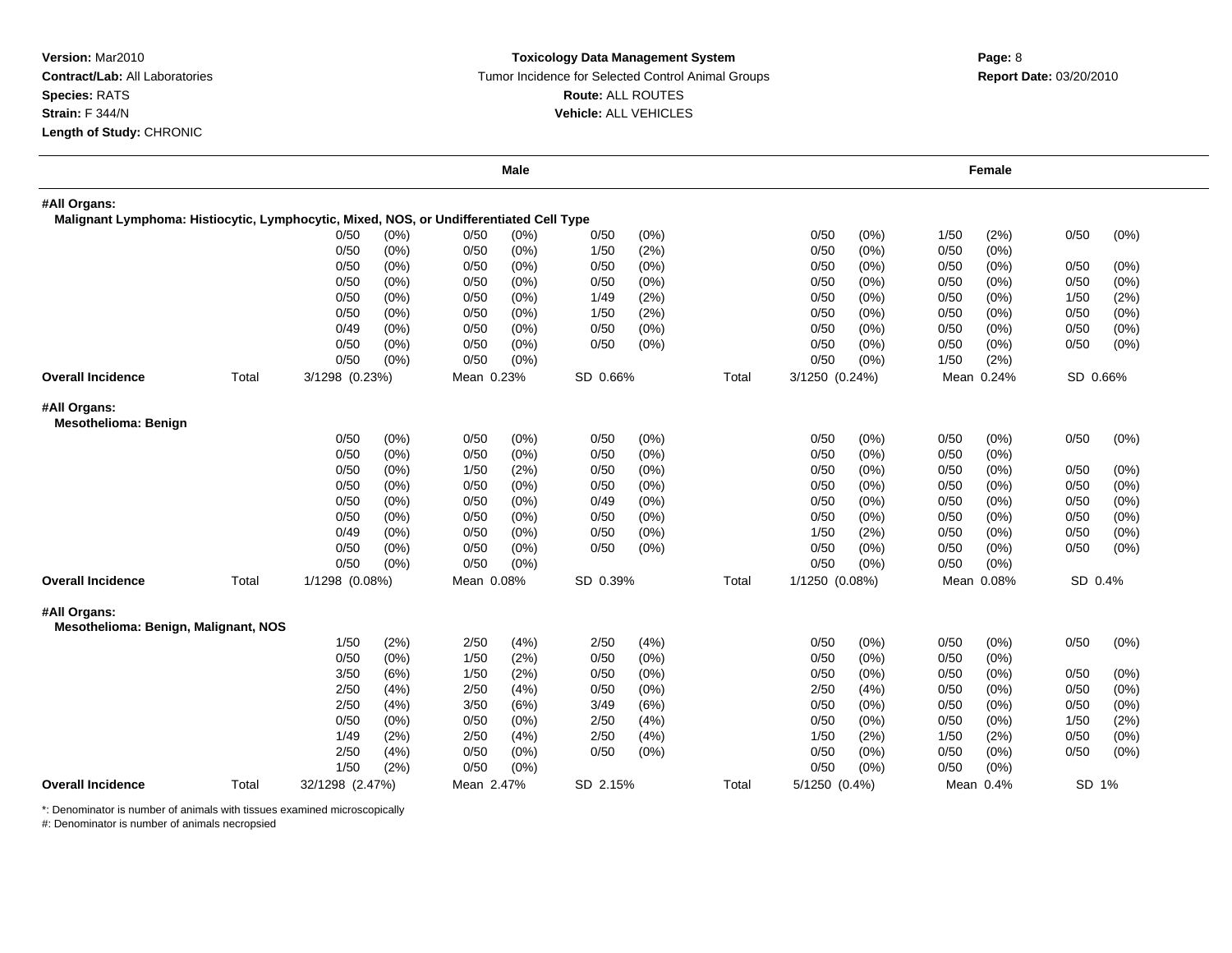#### **Toxicology Data Management System** Tumor Incidence for Selected Control Animal Groups **Report Date:** 03/20/2010 **Route:** ALL ROUTES **Vehicle:** ALL VEHICLES

# **Page: 9**<br>**Page: 9**

|                                                |       |                 | <b>Male</b>             |                         | Female                     |                 |
|------------------------------------------------|-------|-----------------|-------------------------|-------------------------|----------------------------|-----------------|
| #All Organs:<br><b>Mesothelioma: Malignant</b> |       |                 |                         |                         |                            |                 |
|                                                |       | 1/50<br>(2%)    | 2/50<br>2/50<br>(4%)    | (4% )<br>0/50           | (0%)<br>0/50<br>(0%)       | 0/50<br>$(0\%)$ |
|                                                |       | 0/50<br>(0%)    | (2%)<br>1/50<br>0/50    | (0%)<br>0/50            | 0/50<br>$(0\%)$<br>(0%)    |                 |
|                                                |       | 3/50<br>(6%)    | 0/50<br>$(0\%)$<br>0/50 | (0%)<br>0/50            | (0%)<br>$(0\%)$<br>0/50    | 0/50<br>(0%)    |
|                                                |       | 2/50<br>(4% )   | 2/50<br>(4% )<br>0/50   | (0%)<br>2/50            | (4% )<br>$(0\%)$<br>0/50   | 0/50<br>(0%)    |
|                                                |       | 2/50<br>(4% )   | 3/50<br>(6%)<br>3/49    | (6%)<br>0/50            | (0%)<br>0/50<br>(0%)       | 0/50<br>$(0\%)$ |
|                                                |       | 0/50<br>(0%)    | 0/50<br>2/50<br>(0%)    | (4% )<br>0/50           | 0/50<br>$(0\%)$<br>(0%)    | 1/50<br>(2%)    |
|                                                |       | 1/49<br>(2%)    | 2/50<br>(4% )<br>2/50   | (4% )<br>0/50           | (0%)<br>1/50<br>(2%)       | 0/50<br>(0%)    |
|                                                |       | 2/50<br>(4%)    | 0/50<br>(0%)<br>0/50    | (0%)<br>0/50            | (0%)<br>0/50<br>$(0\%)$    | 0/50<br>(0%)    |
|                                                |       | 1/50<br>(2%)    | 0/50<br>(0%)            | 0/50                    | (0%)<br>(0%)<br>0/50       |                 |
| <b>Overall Incidence</b>                       | Total | 31/1298 (2.39%) | Mean 2.39%<br>SD 2.2%   | 4/1250 (0.32%)<br>Total | Mean 0.32%                 | SD 0.95%        |
| #All Organs:<br>Osteoma                        |       |                 |                         |                         |                            |                 |
|                                                |       | 0/50<br>(0%)    | 0/50<br>(0%)<br>0/50    | (0%)<br>0/50            | (0%)<br>0/50<br>(0%)       | 0/50<br>$(0\%)$ |
|                                                |       | 0/50<br>(0%)    | 0/50<br>(0%)<br>0/50    | (0%)<br>0/50            | (0%)<br>0/50<br>$(0\%)$    |                 |
|                                                |       | 0/50<br>(0%)    | 0/50<br>(0%)<br>0/50    | (0%)<br>0/50            | (0%)<br>(0%)<br>0/50       | 0/50<br>(0%)    |
|                                                |       | 0/50<br>$(0\%)$ | 0/50<br>0/50<br>$(0\%)$ | 0/50<br>(0%)            | (0%)<br>$(0\%)$<br>0/50    | 0/50<br>(0%)    |
|                                                |       | 0/50<br>(0%)    | 0/50<br>(0%)<br>0/49    | (0%)<br>0/50            | 0/50<br>(0%)<br>(0%)       | 0/50<br>$(0\%)$ |
|                                                |       | 0/50<br>(0%)    | 1/50<br>(2%)<br>0/50    | (0%)<br>0/50            | 0/50<br>$(0\%)$<br>(0%)    | 0/50<br>(0%)    |
|                                                |       | 0/49<br>$(0\%)$ | 0/50<br>$(0\%)$<br>0/50 | $(0\%)$<br>0/50         | $(0\%)$<br>(0%)<br>0/50    | 1/50<br>(2%)    |
|                                                |       | 0/50<br>(0%)    | 0/50<br>$(0\%)$<br>0/50 | (0%)<br>0/50            | (0%)<br>(0%)<br>0/50       | 0/50<br>$(0\%)$ |
|                                                |       | 0/50<br>$(0\%)$ | 0/50<br>$(0\%)$         | 0/50                    | $(0\%)$<br>0/50<br>$(0\%)$ |                 |
| <b>Overall Incidence</b>                       | Total | 1/1298 (0.08%)  | Mean 0.08%<br>SD 0.39%  | 1/1250 (0.08%)<br>Total | Mean 0.08%                 | SD 0.4%         |
| #All Organs:<br>Osteosarcoma                   |       |                 |                         |                         |                            |                 |
|                                                |       | 1/50<br>(2%)    | 1/50<br>(2%)<br>0/50    | (0%)<br>0/50            | (0%)<br>1/50<br>(2%)       | 0/50<br>$(0\%)$ |
|                                                |       | 2/50<br>(4% )   | 0/50<br>0/50<br>$(0\%)$ | (0%)<br>0/50            | (0%)<br>0/50<br>$(0\%)$    |                 |
|                                                |       | 0/50<br>$(0\%)$ | 0/50<br>0/50<br>$(0\%)$ | $(0\%)$<br>1/50         | (2%)<br>0/50<br>(0%)       | 0/50<br>(0%)    |
|                                                |       | 0/50<br>(0%)    | (2%)<br>1/50<br>2/50    | 0/50<br>(4% )           | (0%)<br>$(0\%)$<br>0/50    | 0/50<br>(0%)    |
|                                                |       | 0/50<br>(0%)    | 2/50<br>(4% )<br>1/49   | (2%)<br>1/50            | (2%)<br>0/50<br>(0%)       | 0/50<br>(0%)    |
|                                                |       | 0/50<br>$(0\%)$ | 0/50<br>$(0\%)$<br>1/50 | (2%)<br>0/50            | (0%)<br>0/50<br>$(0\%)$    | 0/50<br>(0%)    |
|                                                |       | 1/49<br>(2%)    | 0/50<br>$(0\%)$<br>0/50 | $(0\%)$<br>0/50         | (0%)<br>0/50<br>$(0\%)$    | 0/50<br>(0%)    |
|                                                |       | 0/50<br>(0%)    | 3/50<br>2/50<br>(6%)    | (4% )<br>0/50           | $(0\%)$<br>0/50<br>$(0\%)$ | 0/50<br>(0%)    |
|                                                |       | 0/50<br>(0%)    | 0/50<br>(0%)            | 1/50                    | (2%)<br>0/50<br>$(0\%)$    |                 |
| <b>Overall Incidence</b>                       | Total | 17/1298 (1.31%) | Mean 1.31%<br>SD 1.78%  | 4/1250 (0.32%)<br>Total | Mean 0.32%                 | SD 0.75%        |

\*: Denominator is number of animals with tissues examined microscopically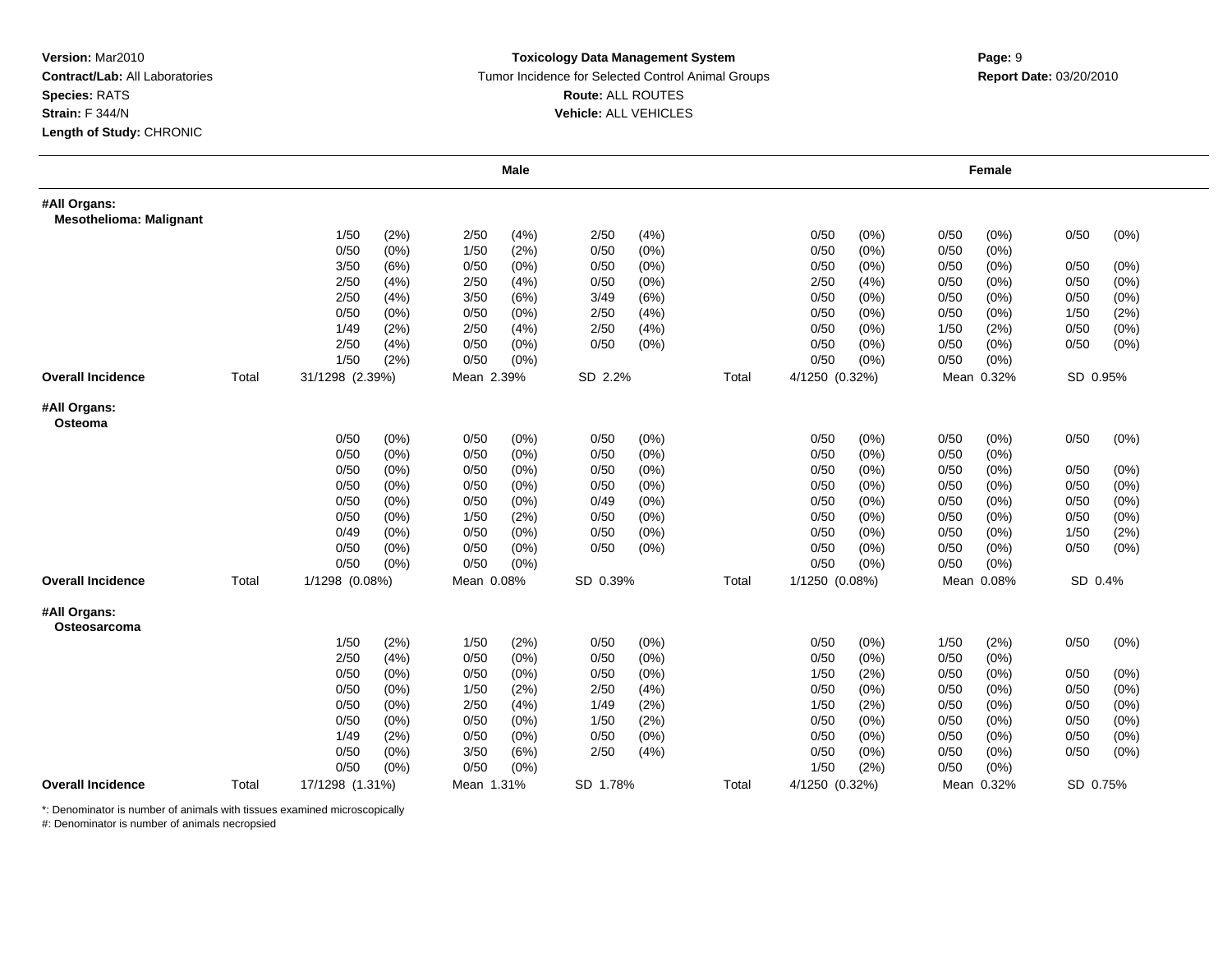#### **Toxicology Data Management System** Tumor Incidence for Selected Control Animal Groups **Report Date:** 03/20/2010 **Route:** ALL ROUTES **Vehicle:** ALL VEHICLES

# **m**<br> **Page:** 10

|                                         |       |                 | <b>Male</b>     |                 |       |                 | Female          |                 |
|-----------------------------------------|-------|-----------------|-----------------|-----------------|-------|-----------------|-----------------|-----------------|
| #All Organs:<br>Osteosarcoma or Osteoma |       |                 |                 |                 |       |                 |                 |                 |
|                                         |       | 1/50<br>(2%)    | 1/50<br>(2%)    | 0/50<br>(0%)    |       | 0/50<br>(0%)    | 1/50<br>(2%)    | 0/50<br>$(0\%)$ |
|                                         |       | 2/50<br>(4%)    | 0/50<br>$(0\%)$ | 0/50<br>(0%)    |       | 0/50<br>$(0\%)$ | 0/50<br>(0%)    |                 |
|                                         |       | 0/50<br>$(0\%)$ | 0/50<br>$(0\%)$ | $(0\%)$<br>0/50 |       | (2%)<br>1/50    | 0/50<br>$(0\%)$ | 0/50<br>(0%)    |
|                                         |       | 0/50<br>(0%)    | 1/50<br>(2%)    | (4% )<br>2/50   |       | (0%<br>0/50     | (0%<br>0/50     | 0/50<br>(0%)    |
|                                         |       | 0/50<br>(0%)    | (4% )<br>2/50   | (2%)<br>1/49    |       | (2%)<br>1/50    | $(0\%)$<br>0/50 | (0%)<br>0/50    |
|                                         |       | 0/50<br>$(0\%)$ | 1/50<br>(2%)    | (2%)<br>1/50    |       | $(0\%)$<br>0/50 | $(0\%)$<br>0/50 | 0/50<br>(0%)    |
|                                         |       | 1/49<br>(2%)    | 0/50<br>$(0\%)$ | 0/50<br>(0%)    |       | 0/50<br>(0%)    | 0/50<br>(0%)    | 1/50<br>(2%)    |
|                                         |       | 0/50<br>$(0\%)$ | 3/50<br>(6%)    | 2/50<br>(4%)    |       | 0/50<br>$(0\%)$ | 0/50<br>(0%)    | 0/50<br>(0%)    |
|                                         |       | 0/50<br>$(0\%)$ | 0/50<br>$(0\%)$ |                 |       | 1/50<br>(2%)    | 0/50<br>$(0\%)$ |                 |
| <b>Overall Incidence</b>                | Total | 18/1298 (1.39%) | Mean 1.39%      | SD 1.77%        | Total | 5/1250 (0.4%)   | Mean 0.4%       | SD 0.82%        |
| *Adrenal Cortex:<br>Adenoma             |       |                 |                 |                 |       |                 |                 |                 |
|                                         |       | 3/50<br>(6%)    | 1/50<br>(2%)    | 0/50<br>(0%)    |       | 0/50<br>$(0\%)$ | 1/47<br>(2%)    | 0/50<br>(0%)    |
|                                         |       | 1/50<br>(2%)    | 0/50<br>$(0\%)$ | (0%<br>0/50     |       | 3/50<br>(6%)    | 2/50<br>(4% )   |                 |
|                                         |       | 0/50<br>(0%)    | 3/50<br>(6%)    | (2%)<br>1/50    |       | 0/50<br>(0%)    | 0/50<br>$(0\%)$ | 4/50<br>(8%)    |
|                                         |       | 0/50<br>(0%)    | 0/50<br>$(0\%)$ | 0/50<br>$(0\%)$ |       | 0/50<br>$(0\%)$ | 0/50<br>$(0\%)$ | 1/50<br>(2%)    |
|                                         |       | 0/50<br>$(0\%)$ | 0/50<br>$(0\%)$ | $(0\%)$<br>0/49 |       | (2%)<br>1/50    | 0/50<br>$(0\%)$ | 0/50<br>$(0\%)$ |
|                                         |       | 0/50<br>$(0\%)$ | 2/50<br>(4% )   | (2%)<br>1/50    |       | 2/50<br>(4% )   | $(0\%)$<br>0/48 | 0/50<br>(0%)    |
|                                         |       | 0/49<br>$(0\%)$ | 2/50<br>(4% )   | (0%)<br>0/50    |       | $(0\%)$<br>0/50 | $(0\%)$<br>0/50 | (2%)<br>1/50    |
|                                         |       | 0/50<br>$(0\%)$ | 0/50<br>$(0\%)$ | (2%)<br>1/50    |       | (2%)<br>1/50    | 8/50<br>(16%)   | 0/50<br>(0%)    |
|                                         |       | 0/50<br>(0%)    | 0/50<br>$(0\%)$ |                 |       | 0/50<br>(0%)    | 0/50<br>(0%)    |                 |
| <b>Overall Incidence</b>                | Total | 15/1298 (1.16%) | Mean 1.15%      | SD 1.89%        | Total | 24/1245 (1.93%) | Mean 1.93%      | SD 3.63%        |
| *Adrenal Cortex:<br>Carcinoma           |       |                 |                 |                 |       |                 |                 |                 |
|                                         |       | $(0\%)$<br>0/50 | 0/50<br>(0%)    | (0%)<br>0/50    |       | 0/50<br>$(0\%)$ | 0/47<br>$(0\%)$ | 0/50<br>$(0\%)$ |
|                                         |       | 0/50<br>(0%)    | 0/50<br>$(0\%)$ | (0%)<br>0/50    |       | $(0\%)$<br>0/50 | 0/50<br>$(0\%)$ |                 |
|                                         |       | 0/50<br>(0%)    | 0/50<br>$(0\%)$ | 0/50<br>$(0\%)$ |       | 0/50<br>$(0\%)$ | 0/50<br>$(0\%)$ | 0/50<br>$(0\%)$ |
|                                         |       | 1/50<br>(2%)    | 0/50<br>$(0\%)$ | $(0\%)$<br>0/50 |       | 0/50<br>$(0\%)$ | 0/50<br>$(0\%)$ | 0/50<br>(0%)    |
|                                         |       | 0/50<br>(0%)    | $(0\%)$<br>0/50 | (2%)<br>1/49    |       | (0%)<br>0/50    | $(0\%)$<br>0/50 | 0/50<br>$(0\%)$ |
|                                         |       | 0/50<br>$(0\%)$ | 0/50<br>$(0\%)$ | 0/50<br>(0%)    |       | 0/50<br>$(0\%)$ | 0/48<br>$(0\%)$ | 0/50<br>$(0\%)$ |
|                                         |       | 0/49<br>$(0\%)$ | 0/50<br>$(0\%)$ | (0%)<br>0/50    |       | 0/50<br>(0%)    | 0/50<br>$(0\%)$ | 0/50<br>$(0\%)$ |
|                                         |       | 0/50<br>(0%)    | 0/50<br>$(0\%)$ | 0/50<br>(0%)    |       | 0/50<br>(0%)    | 0/50<br>$(0\%)$ | 0/50<br>$(0\%)$ |
|                                         |       | 0/50<br>(0%)    | $(0\%)$<br>0/50 |                 |       | 0/50<br>(0%)    | 0/50<br>(0% )   |                 |
| <b>Overall Incidence</b>                | Total | 2/1298 (0.15%)  | Mean 0.16%      | SD 0.55%        | Total | $0/1245$ (0%)   | Mean 0%         | SD 0%           |

\*: Denominator is number of animals with tissues examined microscopically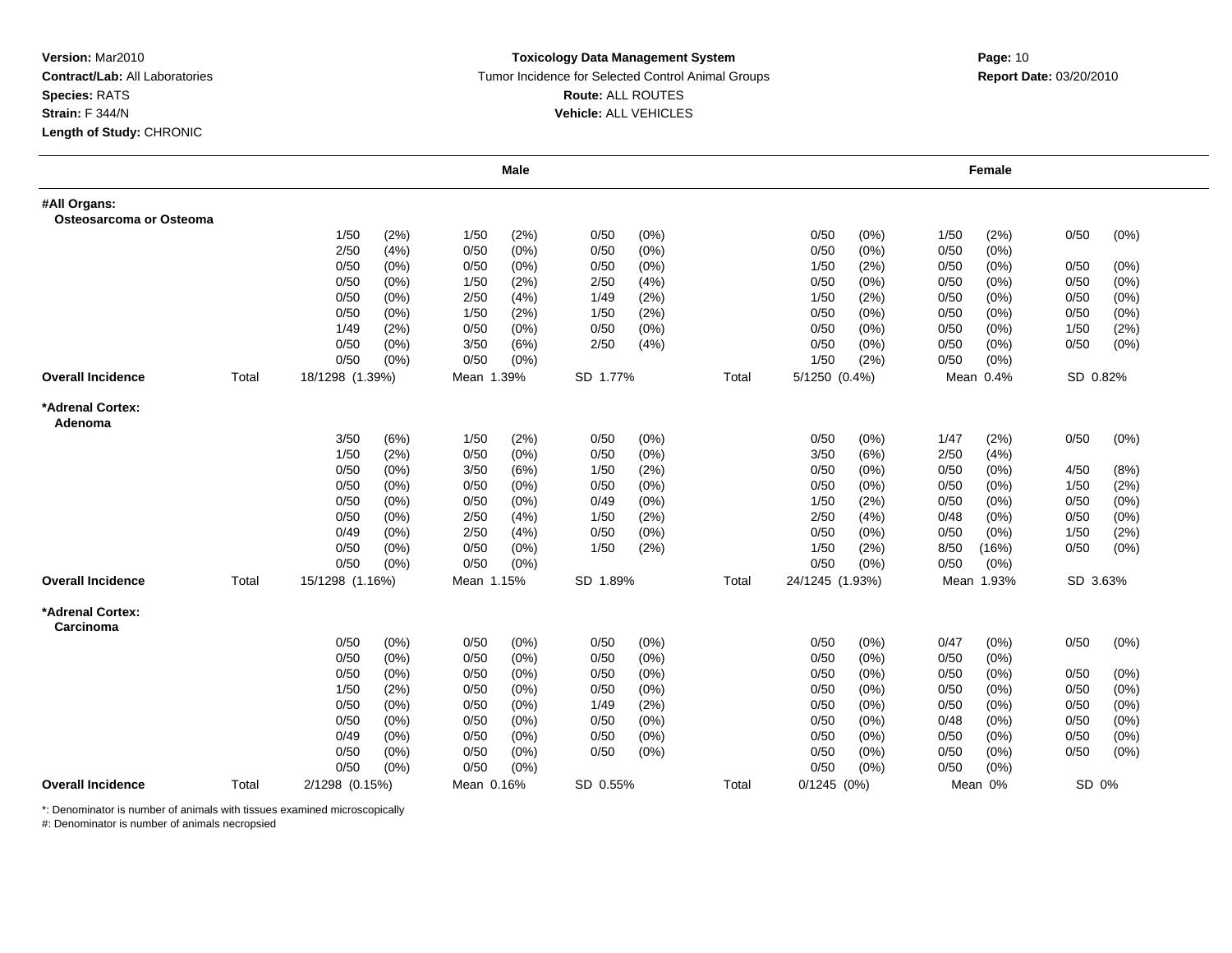#### **Toxicology Data Management System** Tumor Incidence for Selected Control Animal Groups **Report Date:** 03/20/2010 **Route:** ALL ROUTES **Vehicle:** ALL VEHICLES

# **m**<br> **Page:** 11

|                                              |       |                   |         |             | <b>Male</b> |          |         |       |                 |       |      | Female     |          |         |
|----------------------------------------------|-------|-------------------|---------|-------------|-------------|----------|---------|-------|-----------------|-------|------|------------|----------|---------|
| *Adrenal Medulla:<br>Ganglioneuroma          |       |                   |         |             |             |          |         |       |                 |       |      |            |          |         |
|                                              |       | 0/50              | (0%)    | 0/50        | (0%)        | 0/50     | (0%)    |       | 0/50            | (0%)  | 0/48 | (0%)       | 0/50     | $(0\%)$ |
|                                              |       | 0/50              | (0%)    | 0/50        | (0%)        | 0/50     | (0%)    |       | 0/50            | (0%   | 0/50 | (0%)       |          |         |
|                                              |       | 0/50              | (0%)    | 0/50        | $(0\%)$     | 0/50     | (0%)    |       | 0/50            | (0%)  | 0/50 | $(0\%)$    | 0/50     | (0%)    |
|                                              |       | 0/50              | (0%)    | 0/50        | $(0\%)$     | 0/49     | (0%)    |       | 0/50            | (0%)  | 0/50 | $(0\%)$    | 0/48     | (0%)    |
|                                              |       | 0/50              | (0%)    | 0/50        | $(0\%)$     | 0/49     | (0%)    |       | 0/50            | (0%)  | 0/50 | $(0\%)$    | 0/50     | (0%)    |
|                                              |       | 0/50              | (0%)    | 0/50        | (0%)        | 1/50     | (2%)    |       | 0/49            | (0%)  | 0/48 | (0%)       | 0/50     | (0%)    |
|                                              |       | 0/49              | $(0\%)$ | 0/50        | $(0\%)$     | 0/50     | (0%)    |       | 0/50            | (0%   | 0/50 | (0%)       | 0/50     | (0%)    |
|                                              |       | 0/49              | (0%)    | 0/50        | (0%)        | 0/49     | (0% )   |       | 0/49            | (0%)  | 0/50 | $(0\%)$    | 0/48     | (0%)    |
|                                              |       | 0/50              | $(0\%)$ | 0/50        | (0%)        |          |         |       | 0/49            | (0%)  | 0/49 | $(0\%)$    |          |         |
| <b>Overall Incidence</b>                     | Total | 1/1295 (0.08%)    |         | Mean 0.08%  |             | SD 0.39% |         | Total | $0/1238$ $(0%)$ |       |      | Mean 0%    | SD 0%    |         |
| *Adrenal Medulla:<br>Hemangioma              |       |                   |         |             |             |          |         |       |                 |       |      |            |          |         |
|                                              |       | 0/50              | (0%)    | 0/50        | (0%)        | 0/50     | (0%)    |       | 0/50            | (0%)  | 0/48 | $(0\%)$    | 0/50     | (0%)    |
|                                              |       | 0/50              | (0%)    | 0/50        | (0%)        | 0/50     | (0% )   |       | 0/50            | (0%)  | 0/50 | (0%)       |          |         |
|                                              |       | 0/50              | (0%)    | 0/50        | (0%)        | 0/50     | (0%)    |       | 0/50            | (0%)  | 0/50 | $(0\%)$    | 0/50     | $(0\%)$ |
|                                              |       | 0/50              | (0%)    | 0/50        | $(0\%)$     | 0/49     | (0%)    |       | 0/50            | (0%)  | 0/50 | $(0\%)$    | 0/48     | (0%)    |
|                                              |       | 0/50              | (0%)    | 0/50        | (0%)        | 0/49     | (0%)    |       | 0/50            | (0%   | 0/50 | $(0\%)$    | 0/50     | (0%)    |
|                                              |       | 0/50              | (0%)    | 0/50        | (0%         | 0/50     | (0%)    |       | 0/49            | (0%)  | 0/48 | (0%)       | 1/50     | (2%)    |
|                                              |       | 0/49              | (0%)    | 0/50        | $(0\%)$     | 0/50     | $(0\%)$ |       | 0/50            | (0%)  | 0/50 | $(0\%)$    | 0/50     | (0%)    |
|                                              |       | 0/49              | (0%)    | 0/50        | $(0\%)$     | 0/49     | (0%)    |       | 0/49            | (0%)  | 0/50 | (0%)       | 0/48     | $(0\%)$ |
|                                              |       | 0/50              | $(0\%)$ | 0/50        | $(0\%)$     |          |         |       | 0/49            | (0%)  | 0/49 | $(0\%)$    |          |         |
| <b>Overall Incidence</b>                     | Total | $0/1295$ $(0%)$   |         | Mean 0%     |             | SD 0%    |         | Total | 1/1238 (0.08%)  |       |      | Mean 0.08% | SD 0.4%  |         |
| *Adrenal Medulla:<br>Pheochromocytoma Benign |       |                   |         |             |             |          |         |       |                 |       |      |            |          |         |
|                                              |       | 7/50              | (14%)   | 6/50        | (12%)       | 3/50     | (6%)    |       | 3/50            | (6%)  | 2/48 | (4%)       | 1/50     | (2%)    |
|                                              |       | 10/50             | (20%)   | 8/50        | (16%)       | 8/50     | (16%)   |       | 2/50            | (4% ) | 1/50 | (2%)       |          |         |
|                                              |       | 7/50              | (14%)   | 5/50        | (10%)       | 7/50     | (14%)   |       | 1/50            | (2%)  | 1/50 | (2%)       | 0/50     | (0%)    |
|                                              |       | 9/50              | (18%)   | 4/50        | (8%)        | 5/49     | (10%)   |       | 0/50            | (0%)  | 1/50 | (2%)       | 0/48     | (0%)    |
|                                              |       | 5/50              | (10%)   | 5/50        | (10%)       | 5/49     | (10%)   |       | 0/50            | (0%)  | 2/50 | (4% )      | 3/50     | (6%)    |
|                                              |       | 8/50              | (16%)   | 5/50        | (10%)       | 11/50    | (22%)   |       | 1/49            | (2%)  | 1/48 | (2%)       | 1/50     | (2%)    |
|                                              |       | 8/49              | (16%)   | 8/50        | (16%)       | 4/50     | (8%)    |       | 1/50            | (2%)  | 3/50 | (6%)       | 1/50     | (2%)    |
|                                              |       | 6/49              | (12%)   | 9/50        | (18%)       | 11/49    | (22%)   |       | 2/49            | (4% ) | 2/50 | (4%)       | 0/48     | (0%)    |
|                                              |       | 9/50              | (18%)   | 10/50       | (20%)       |          |         |       | 2/49            | (4% ) | 1/49 | (2%)       |          |         |
| <b>Overall Incidence</b>                     | Total | 183/1295 (14.13%) |         | Mean 14.13% |             | SD 4.53% |         | Total | 32/1238 (2.58%) |       |      | Mean 2.58% | SD 1.88% |         |

\*: Denominator is number of animals with tissues examined microscopically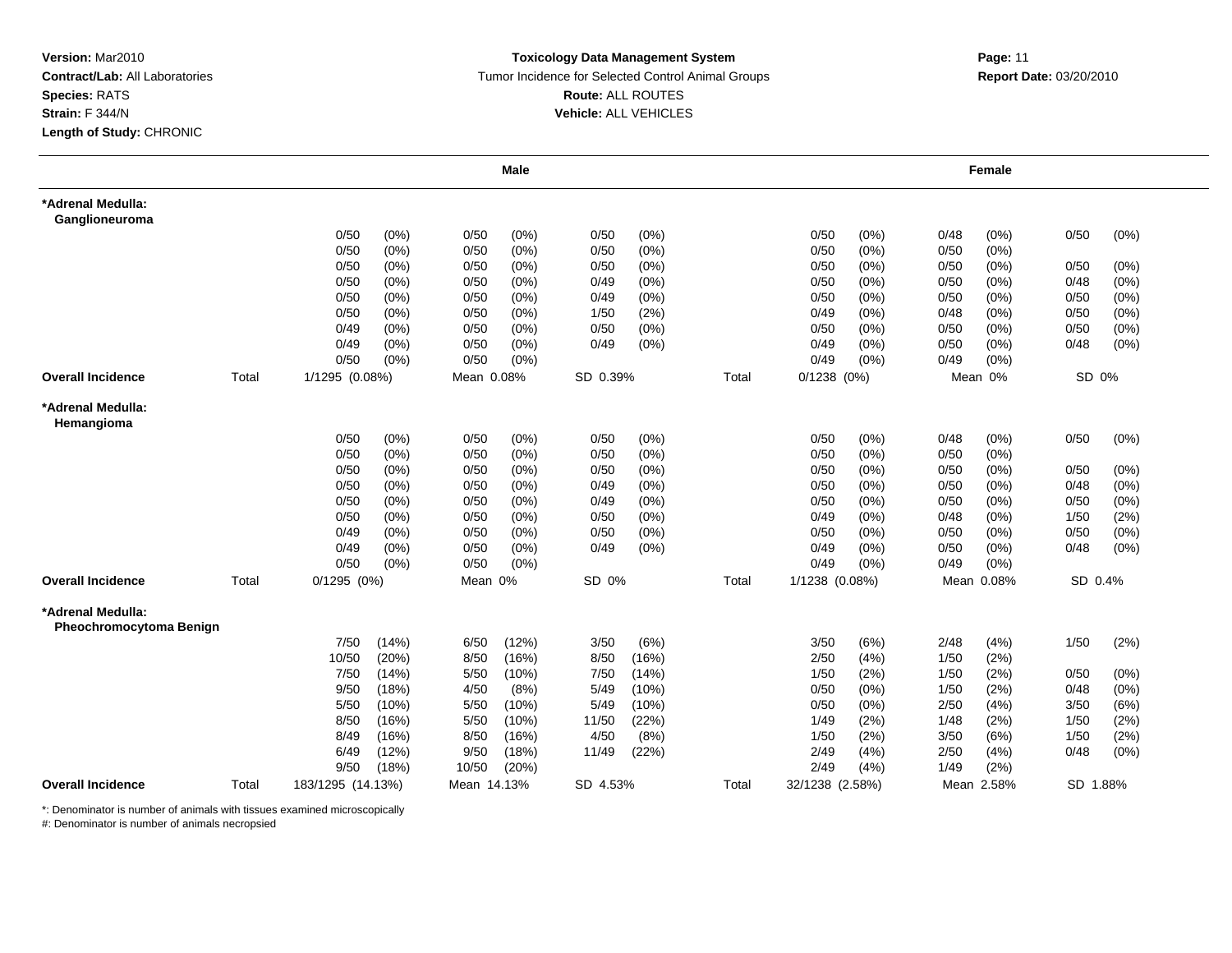#### **Toxicology Data Management System** Tumor Incidence for Selected Control Animal Groups **Report Date:** 03/20/2010 **Route:** ALL ROUTES **Vehicle:** ALL VEHICLES

|                                                                        |       |                   |         |             | Male    |          |         |       |                 |       |      | Female     |          |         |
|------------------------------------------------------------------------|-------|-------------------|---------|-------------|---------|----------|---------|-------|-----------------|-------|------|------------|----------|---------|
| *Adrenal Medulla:<br><b>Pheochromocytoma Complex</b>                   |       |                   |         |             |         |          |         |       |                 |       |      |            |          |         |
|                                                                        |       | 1/50              | (2%)    | 0/50        | $(0\%)$ | 0/50     | (0%)    |       | 1/50            | (2%)  | 1/48 | (2%)       | 0/50     | (0%)    |
|                                                                        |       | 1/50              | (2%)    | 0/50        | (0% )   | 0/50     | (0% )   |       | 1/50            | (2%)  | 0/50 | (0%)       |          |         |
|                                                                        |       | 0/50              | (0%)    | 0/50        | $(0\%)$ | 2/50     | (4% )   |       | 1/50            | (2%)  | 0/50 | $(0\%)$    | 0/50     | (0%)    |
|                                                                        |       | 0/50              | (0%)    | 0/50        | (0%)    | 0/49     | $(0\%)$ |       | 0/50            | (0%)  | 0/50 | $(0\%)$    | 0/48     | (0%)    |
|                                                                        |       | 0/50              | (0%)    | 0/50        | $(0\%)$ | 0/49     | (0%     |       | 0/50            | (0%)  | 0/50 | (0%)       | 0/50     | (0% )   |
|                                                                        |       | 0/50              | (0%)    | 1/50        | (2%)    | 0/50     | (0%)    |       | 0/49            | (0%)  | 1/48 | (2%)       | 0/50     | $(0\%)$ |
|                                                                        |       | 0/49              | (0%)    | 0/50        | $(0\%)$ | 0/50     | (0%)    |       | 0/50            | (0%)  | 0/50 | (0% )      | 0/50     | $(0\%)$ |
|                                                                        |       | 0/49              | (0%)    | 0/50        | $(0\%)$ | 0/49     | (0%)    |       | 0/49            | (0%)  | 0/50 | (0%)       | 0/48     | $(0\%)$ |
|                                                                        |       | 0/50              | $(0\%)$ | 0/50        | (0%)    |          |         |       | 0/49            | (0%)  | 0/49 | (0%)       |          |         |
| <b>Overall Incidence</b>                                               | Total | 5/1295 (0.39%)    |         | Mean 0.38%  |         | SD 0.98% |         | Total | 5/1238 (0.4%)   |       |      | Mean 0.41% | SD 0.83% |         |
| *Adrenal Medulla:<br><b>Pheochromocytoma Malignant</b>                 |       |                   |         |             |         |          |         |       |                 |       |      |            |          |         |
|                                                                        |       | 0/50              | (0%)    | 0/50        | $(0\%)$ | 0/50     | (0%)    |       | 0/50            | (0%)  | 0/48 | $(0\%)$    | 0/50     | (0%)    |
|                                                                        |       | 0/50              | (0%)    | 3/50        | (6%)    | 0/50     | $(0\%)$ |       | 0/50            | (0%)  | 2/50 | (4% )      |          |         |
|                                                                        |       | 1/50              | (2%)    | 0/50        | $(0\%)$ | 1/50     | (2%)    |       | 1/50            | (2%)  | 0/50 | (0%)       | 0/50     | $(0\%)$ |
|                                                                        |       | 0/50              | (0%)    | 0/50        | $(0\%)$ | 1/49     | (2%)    |       | 0/50            | (0%)  | 0/50 | (0%)       | 0/48     | $(0\%)$ |
|                                                                        |       | 0/50              | (0%)    | 3/50        | (6%)    | 0/49     | (0%)    |       | 0/50            | (0%)  | 0/50 | (0%)       | 0/50     | $(0\%)$ |
|                                                                        |       | 2/50              | (4%)    | 0/50        | $(0\%)$ | 2/50     | (4%)    |       | 0/49            | (0%)  | 0/48 | $(0\%)$    | 0/50     | (0%)    |
|                                                                        |       | 3/49              | (6%)    | 0/50        | $(0\%)$ | 1/50     | (2%)    |       | 0/50            | (0%)  | 0/50 | $(0\%)$    | 0/50     | (0%)    |
|                                                                        |       | 1/49              | (2%)    | 4/50        | (8%)    | 1/49     | (2%)    |       | 1/49            | (2%)  | 1/50 | (2%)       | 0/48     | $(0\%)$ |
|                                                                        |       | 1/50              | (2%)    | 0/50        | $(0\%)$ |          |         |       | 2/49            | (4% ) | 0/49 | (0%)       |          |         |
| <b>Overall Incidence</b>                                               | Total | 24/1295 (1.85%)   |         | Mean 1.86%  |         | SD 2.4%  |         | Total | 7/1238 (0.57%)  |       |      | Mean 0.56% | SD 1.24% |         |
| *Adrenal Medulla:<br>Pheochromocytoma: Benign, Complex, Malignant, NOS |       |                   |         |             |         |          |         |       |                 |       |      |            |          |         |
|                                                                        |       | 8/50              | (16%)   | 6/50        | (12%)   | 3/50     | (6%)    |       | 4/50            | (8%)  | 3/48 | (6%)       | 1/50     | (2%)    |
|                                                                        |       | 11/50             | (22%)   | 11/50       | (22%)   | 8/50     | (16%)   |       | 3/50            | (6%)  | 3/50 | (6%)       |          |         |
|                                                                        |       | 7/50              | (14% )  | 5/50        | (10%)   | 10/50    | (20%)   |       | 3/50            | (6%)  | 1/50 | (2%)       | 0/50     | $(0\%)$ |
|                                                                        |       | 9/50              | (18%)   | 4/50        | (8%)    | 6/49     | (12%)   |       | 0/50            | (0%   | 1/50 | (2%)       | 0/48     | (0% )   |
|                                                                        |       | 5/50              | (10%)   | 7/50        | (14%)   | 5/49     | (10%)   |       | 0/50            | (0%)  | 2/50 | (4%)       | 3/50     | (6%)    |
|                                                                        |       | 10/50             | (20%)   | 6/50        | (12%)   | 13/50    | (26%)   |       | 1/49            | (2%)  | 2/48 | (4%)       | 1/50     | (2%)    |
|                                                                        |       | 10/49             | (20%)   | 8/50        | (16%)   | 5/50     | (10%)   |       | 1/50            | (2%)  | 3/50 | (6%)       | 1/50     | (2%)    |
|                                                                        |       | 7/49              | (14%)   | 12/50       | (24%)   | 12/49    | (24%)   |       | 3/49            | (6%)  | 3/50 | (6%)       | 0/48     | (0%)    |
|                                                                        |       | 10/50             | (20%)   | 10/50       | (20%)   |          |         |       | 4/49            | (8%)  | 1/49 | (2%)       |          |         |
| <b>Overall Incidence</b>                                               | Total | 208/1295 (16.06%) |         | Mean 16.06% |         | SD 5.51% |         | Total | 44/1238 (3.55%) |       |      | Mean 3.55% | SD 2.69% |         |

\*: Denominator is number of animals with tissues examined microscopically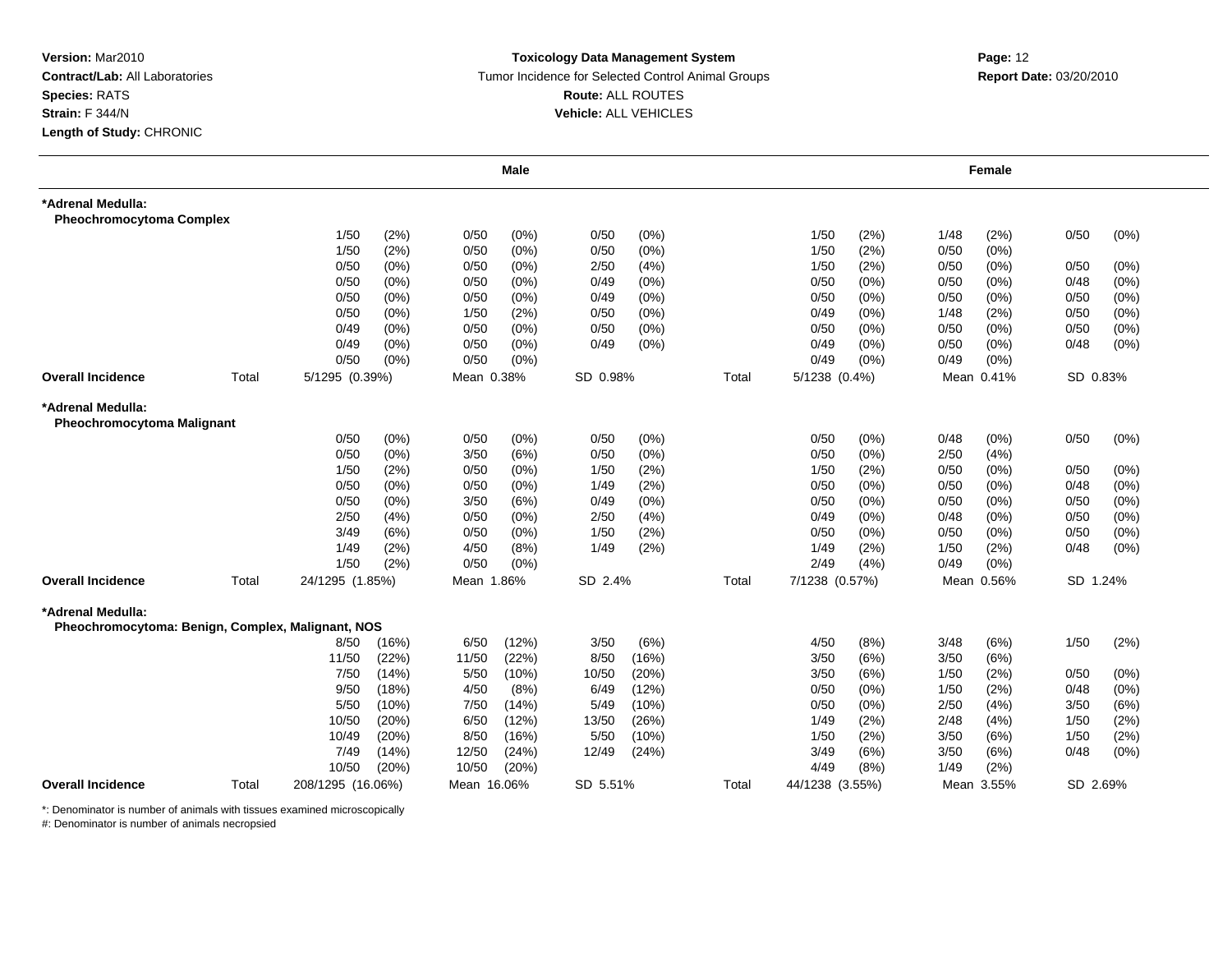#### **Toxicology Data Management System** Tumor Incidence for Selected Control Animal Groups **Report Date:** 03/20/2010 **Route:** ALL ROUTES **Vehicle:** ALL VEHICLES

|                                       |       |                 |         |            | <b>Male</b> |          |         |       |                 |       |      | Female     |         |         |
|---------------------------------------|-------|-----------------|---------|------------|-------------|----------|---------|-------|-----------------|-------|------|------------|---------|---------|
| #Bone:<br>Chondrosarcoma              |       |                 |         |            |             |          |         |       |                 |       |      |            |         |         |
|                                       |       | 0/50            | (0%)    | 0/50       | (0%)        | 0/50     | (0%)    |       | 0/50            | (0%)  | 0/50 | (0%)       | 0/50    | (0%)    |
|                                       |       | 0/50            | (0%)    | 0/50       | (0%)        | 0/50     | (0%)    |       | 0/50            | (0%)  | 0/50 | (0%)       |         |         |
|                                       |       | 0/50            | (0%)    | 0/50       | $(0\%)$     | 0/50     | (0%)    |       | 0/50            | (0%)  | 0/50 | $(0\%)$    | 0/50    | (0%)    |
|                                       |       | 0/50            | (0%)    | 0/50       | (0%)        | 0/50     | (0%)    |       | 0/50            | (0%   | 0/50 | (0%        | 0/50    | (0%)    |
|                                       |       | 0/50            | (0%)    | 0/50       | $(0\%)$     | 0/49     | (0%)    |       | 0/50            | (0%)  | 0/50 | (0%)       | 0/50    | (0%)    |
|                                       |       | 0/50            | (0%)    | 0/50       | (0%)        | 0/50     | (0%)    |       | 0/50            | (0%)  | 0/50 | (0%)       | 0/50    | (0%)    |
|                                       |       | 0/49            | (0%)    | 0/50       | (0%)        | 0/50     | (0%)    |       | 0/50            | (0%)  | 0/50 | $(0\%)$    | 0/50    | $(0\%)$ |
|                                       |       | 0/50            | (0%)    | 0/50       | (0%)        | 0/50     | (0%)    |       | 0/50            | (0%)  | 0/50 | (0%)       | 0/50    | (0%)    |
|                                       |       | 0/50            | (0%)    | 0/50       | (0%)        |          |         |       | 0/50            | (0%)  | 1/50 | (2%)       |         |         |
| <b>Overall Incidence</b>              | Total | $0/1298$ $(0%)$ |         | Mean 0%    |             | SD 0%    |         | Total | 1/1250 (0.08%)  |       |      | Mean 0.08% | SD 0.4% |         |
| #Bone:<br>Chondrosarcoma or Chondroma |       |                 |         |            |             |          |         |       |                 |       |      |            |         |         |
|                                       |       | 0/50            | (0%)    | 0/50       | (0%)        | 0/50     | (0%)    |       | 0/50            | (0%)  | 0/50 | $(0\%)$    | 0/50    | $(0\%)$ |
|                                       |       | 0/50            | (0%)    | 0/50       | (0%)        | 0/50     | (0%)    |       | 0/50            | (0%)  | 0/50 | (0%)       |         |         |
|                                       |       | 0/50            | (0%)    | 0/50       | (0%)        | 0/50     | (0%)    |       | 0/50            | (0%)  | 0/50 | (0%)       | 0/50    | (0%)    |
|                                       |       | 0/50            | (0%)    | 0/50       | (0%)        | 0/50     | (0%)    |       | 0/50            | (0%)  | 0/50 | (0%)       | 0/50    | (0%)    |
|                                       |       | 0/50            | $(0\%)$ | 0/50       | $(0\%)$     | 0/49     | (0%)    |       | 0/50            | (0%)  | 0/50 | (0%)       | 0/50    | $(0\%)$ |
|                                       |       | 0/50            | $(0\%)$ | 0/50       | $(0\%)$     | 0/50     | (0%)    |       | 0/50            | (0%)  | 0/50 | (0%)       | 0/50    | $(0\%)$ |
|                                       |       | 0/49            | (0%)    | 0/50       | (0%)        | 0/50     | (0%)    |       | 0/50            | (0%)  | 0/50 | (0%)       | 0/50    | $(0\%)$ |
|                                       |       | 0/50            | (0%)    | 0/50       | $(0\%)$     | 0/50     | $(0\%)$ |       | 0/50            | (0%)  | 0/50 | (0%)       | 0/50    | $(0\%)$ |
|                                       |       | 0/50            | (0%)    | 0/50       | $(0\%)$     |          |         |       | 0/50            | (0%)  | 1/50 | (2%)       |         |         |
| <b>Overall Incidence</b>              | Total | $0/1298$ $(0%)$ |         | Mean 0%    |             | SD 0%    |         | Total | 1/1250 (0.08%)  |       |      | Mean 0.08% | SD 0.4% |         |
| #Bone:<br>Chordoma                    |       |                 |         |            |             |          |         |       |                 |       |      |            |         |         |
|                                       |       | 1/50            | (2%)    | 0/50       | (0%)        | 0/50     | (0%)    |       | 0/50            | (0%)  | 0/50 | $(0\%)$    | 0/50    | (0%)    |
|                                       |       | 1/50            | (2%)    | 0/50       | (0%)        | 1/50     | (2%)    |       | 0/50            | (0%)  | 0/50 | (0%)       |         |         |
|                                       |       | 0/50            | $(0\%)$ | 0/50       | $(0\%)$     | 0/50     | (0%)    |       | 0/50            | (0%)  | 0/50 | $(0\%)$    | 0/50    | (0%)    |
|                                       |       | 1/50            | (2%)    | 0/50       | $(0\%)$     | 1/50     | (2%)    |       | 0/50            | (0%   | 0/50 | (0%)       | 0/50    | (0% )   |
|                                       |       | 0/50            | (0%)    | 0/50       | $(0\%)$     | 0/49     | (0%)    |       | 0/50            | (0% ) | 0/50 | $(0\%)$    | 0/50    | $(0\%)$ |
|                                       |       | 0/50            | (0%)    | 0/50       | (0%)        | 1/50     | (2%)    |       | 0/50            | (0%)  | 0/50 | $(0\%)$    | 0/50    | $(0\%)$ |
|                                       |       | 1/49            | (2%)    | 0/50       | (0%)        | 0/50     | (0%)    |       | 0/50            | (0%)  | 0/50 | $(0\%)$    | 0/50    | $(0\%)$ |
|                                       |       | 0/50            | (0%)    | 0/50       | (0%)        | 0/50     | (0%)    |       | 0/50            | (0%)  | 0/50 | (0%)       | 0/50    | $(0\%)$ |
|                                       |       | 0/50            | $(0\%)$ | 0/50       | (0%)        |          |         |       | 0/50            | (0%)  | 0/50 | (0%)       |         |         |
| <b>Overall Incidence</b>              | Total | 7/1298 (0.54%)  |         | Mean 0.54% |             | SD 0.91% |         | Total | $0/1250$ $(0%)$ |       |      | Mean 0%    | SD 0%   |         |

\*: Denominator is number of animals with tissues examined microscopically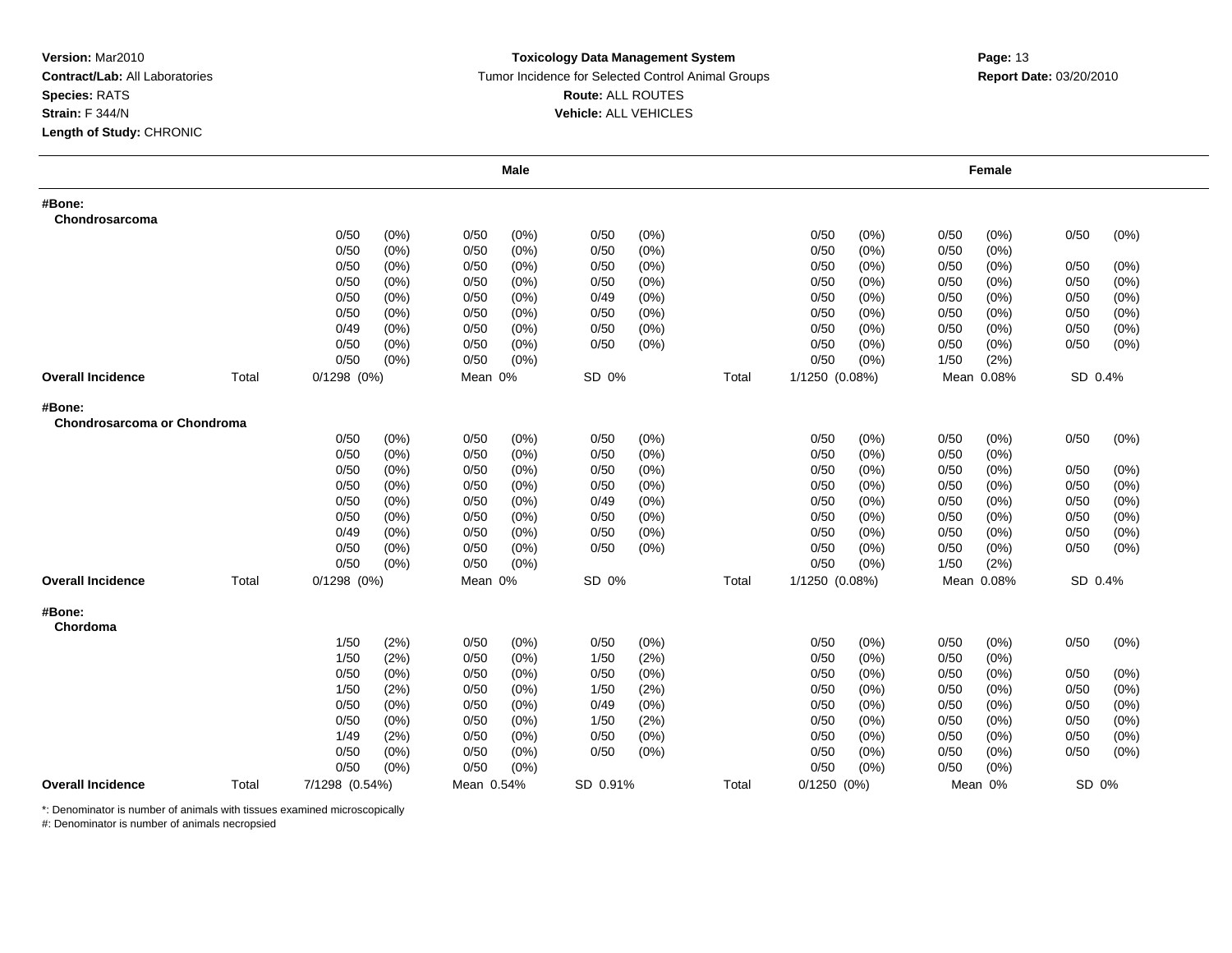#### **Toxicology Data Management System** Tumor Incidence for Selected Control Animal Groups **Report Date:** 03/20/2010 **Route:** ALL ROUTES **Vehicle:** ALL VEHICLES

|                                   |       |                 |         |            | Male    |          |         |       |                |         |      | Female     |          |         |
|-----------------------------------|-------|-----------------|---------|------------|---------|----------|---------|-------|----------------|---------|------|------------|----------|---------|
| #Bone:<br>Osteoma                 |       |                 |         |            |         |          |         |       |                |         |      |            |          |         |
|                                   |       | 0/50            | (0%)    | 0/50       | $(0\%)$ | 0/50     | $(0\%)$ |       | 0/50           | $(0\%)$ | 0/50 | $(0\%)$    | 0/50     | (0%)    |
|                                   |       | 0/50            | (0%)    | 0/50       | $(0\%)$ | 0/50     | (0%)    |       | 0/50           | $(0\%)$ | 0/50 | (0%)       |          |         |
|                                   |       | 0/50            | $(0\%)$ | 0/50       | $(0\%)$ | 0/50     | (0%)    |       | 0/50           | $(0\%)$ | 0/50 | (0%)       | 0/50     | (0%)    |
|                                   |       | 0/50            | $(0\%)$ | 0/50       | $(0\%)$ | 0/50     | (0%)    |       | 0/50           | (0%)    | 0/50 | $(0\%)$    | 0/50     | (0%)    |
|                                   |       | 0/50            | $(0\%)$ | 0/50       | $(0\%)$ | 0/49     | (0%)    |       | 0/50           | (0%     | 0/50 | (0%)       | 0/50     | (0%)    |
|                                   |       | 0/50            | (0%)    | 1/50       | (2%)    | 0/50     | $(0\%)$ |       | 0/50           | $(0\%)$ | 0/50 | (0%)       | 0/50     | (0%)    |
|                                   |       | 0/49            | $(0\%)$ | 0/50       | $(0\%)$ | 0/50     | $(0\%)$ |       | 0/50           | $(0\%)$ | 0/50 | $(0\%)$    | 1/50     | (2%)    |
|                                   |       | 0/50            | (0%)    | 0/50       | $(0\%)$ | 0/50     | $(0\%)$ |       | 0/50           | (0%)    | 0/50 | (0%)       | 0/50     | (0%)    |
|                                   |       | 0/50            | (0%)    | 0/50       | (0%)    |          |         |       | 0/50           | (0%)    | 0/50 | (0%)       |          |         |
| Overall Incidence                 | Total | 1/1298 (0.08%)  |         | Mean 0.08% |         | SD 0.39% |         | Total | 1/1250 (0.08%) |         |      | Mean 0.08% | SD 0.4%  |         |
| #Bone:<br>Osteosarcoma            |       |                 |         |            |         |          |         |       |                |         |      |            |          |         |
|                                   |       | 1/50            | (2%)    | 1/50       | (2%)    | 0/50     | $(0\%)$ |       | 0/50           | (0%)    | 1/50 | (2%)       | 0/50     | (0%)    |
|                                   |       | 1/50            | (2%)    | 0/50       | (0%)    | 0/50     | (0%)    |       | 0/50           | (0%     | 0/50 | (0%)       |          |         |
|                                   |       | 0/50            | $(0\%)$ | 0/50       | $(0\%)$ | 0/50     | (0%)    |       | 1/50           | (2%)    | 0/50 | (0%)       | 0/50     | $(0\%)$ |
|                                   |       | 0/50            | $(0\%)$ | 1/50       | (2%)    | 2/50     | (4% )   |       | 0/50           | $(0\%)$ | 0/50 | (0%)       | 0/50     | (0%)    |
|                                   |       | 0/50            | $(0\%)$ | 2/50       | (4%)    | 1/49     | (2%)    |       | 1/50           | (2%)    | 0/50 | $(0\%)$    | 0/50     | (0%)    |
|                                   |       | 0/50            | $(0\%)$ | 0/50       | $(0\%)$ | 1/50     | (2%)    |       | 0/50           | (0%)    | 0/50 | $(0\%)$    | 0/50     | (0%)    |
|                                   |       | 1/49            | (2%)    | 0/50       | $(0\%)$ | 0/50     | $(0\%)$ |       | 0/50           | (0%)    | 0/50 | (0%)       | 0/50     | (0%)    |
|                                   |       | 0/50            | $(0\%)$ | 3/50       | (6%)    | 2/50     | (4% )   |       | 0/50           | (0%)    | 0/50 | (0%)       | 0/50     | $(0\%)$ |
|                                   |       | 0/50            | $(0\%)$ | 0/50       | $(0\%)$ |          |         |       | 1/50           | (2%)    | 0/50 | (0%)       |          |         |
| Overall Incidence                 | Total | 16/1298 (1.23%) |         | Mean 1.23% |         | SD 1.71% |         | Total | 4/1250 (0.32%) |         |      | Mean 0.32% | SD 0.75% |         |
| #Bone:<br>Osteosarcoma or Osteoma |       |                 |         |            |         |          |         |       |                |         |      |            |          |         |
|                                   |       | 1/50            | (2%)    | 1/50       | (2%)    | 0/50     | (0%)    |       | 0/50           | (0%)    | 1/50 | (2%)       | 0/50     | (0%)    |
|                                   |       | 1/50            | (2%)    | 0/50       | $(0\%)$ | 0/50     | (0%)    |       | 0/50           | (0%)    | 0/50 | $(0\%)$    |          |         |
|                                   |       | 0/50            | $(0\%)$ | 0/50       | $(0\%)$ | 0/50     | $(0\%)$ |       | 1/50           | (2%)    | 0/50 | $(0\%)$    | 0/50     | (0%)    |
|                                   |       | 0/50            | (0%)    | 1/50       | (2%)    | 2/50     | (4%)    |       | 0/50           | $(0\%)$ | 0/50 | $(0\%)$    | 0/50     | (0%)    |
|                                   |       | 0/50            | $(0\%)$ | 2/50       | (4% )   | 1/49     | (2%)    |       | 1/50           | (2%)    | 0/50 | $(0\%)$    | 0/50     | (0%)    |
|                                   |       | 0/50            | (0%)    | 1/50       | (2%)    | 1/50     | (2%)    |       | 0/50           | $(0\%)$ | 0/50 | (0%)       | 0/50     | (0%)    |
|                                   |       | 1/49            | (2%)    | 0/50       | $(0\%)$ | 0/50     | $(0\%)$ |       | 0/50           | (0%)    | 0/50 | (0%)       | 1/50     | (2%)    |
|                                   |       | 0/50            | (0%)    | 3/50       | (6%)    | 2/50     | (4% )   |       | 0/50           | $(0\%)$ | 0/50 | (0%)       | 0/50     | (0%)    |
|                                   |       | 0/50            | (0%)    | 0/50       | $(0\%)$ |          |         |       | 1/50           | (2%)    | 0/50 | (0%)       |          |         |
| <b>Overall Incidence</b>          | Total | 17/1298 (1.31%) |         | Mean 1.31% |         | SD 1.69% |         | Total | 5/1250 (0.4%)  |         |      | Mean 0.4%  | SD 0.82% |         |

\*: Denominator is number of animals with tissues examined microscopically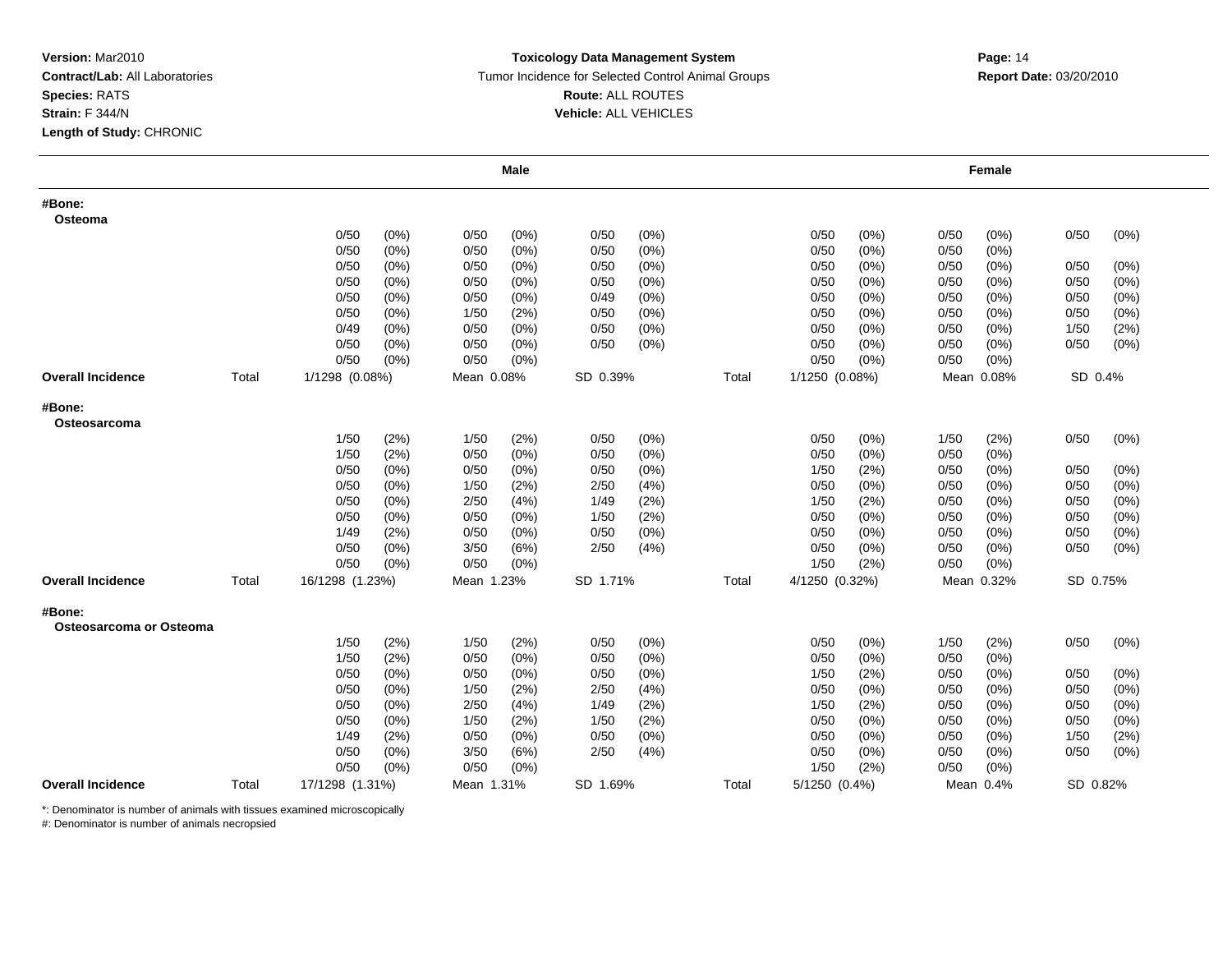#### **Toxicology Data Management System** Tumor Incidence for Selected Control Animal Groups **Report Date:** 03/20/2010 **Route:** ALL ROUTES **Vehicle:** ALL VEHICLES

|                                         |       |                |         |            | <b>Male</b> |          |         |       |                 |         |      | Female     |         |         |
|-----------------------------------------|-------|----------------|---------|------------|-------------|----------|---------|-------|-----------------|---------|------|------------|---------|---------|
| *Brain:<br><b>Astrocytoma Malignant</b> |       |                |         |            |             |          |         |       |                 |         |      |            |         |         |
|                                         |       | 1/50           | (2%)    | 0/50       | (0%)        | 0/50     | (0%)    |       | 0/50            | (0%)    | 0/50 | (0%)       | 0/50    | $(0\%)$ |
|                                         |       | 0/50           | (0%)    | 0/50       | (0%)        | 0/50     | (0%)    |       | 0/50            | (0%)    | 0/50 | $(0\%)$    |         |         |
|                                         |       | 0/50           | (0%)    | 1/50       | (2%)        | 0/50     | (0%)    |       | 0/50            | (0%)    | 0/50 | (0%)       | 0/50    | $(0\%)$ |
|                                         |       | 0/50           | (0%     | 0/50       | $(0\%)$     | 0/49     | (0%)    |       | 0/50            | $(0\%)$ | 0/50 | (0%)       | 0/50    | (0% )   |
|                                         |       | 0/50           | (0%)    | 0/50       | (0%)        | 0/49     | (0%)    |       | 0/50            | (0%)    | 0/50 | $(0\%)$    | 0/50    | $(0\%)$ |
|                                         |       | 0/50           | (0%)    | 0/50       | (0%)        | 0/50     | (0%)    |       | 1/50            | (2%)    | 0/50 | (0%)       | 0/50    | $(0\%)$ |
|                                         |       | 0/49           | (0%)    | 1/50       | (2%)        | 0/50     | $(0\%)$ |       | 0/50            | (0%)    | 0/50 | (0%)       | 0/50    | $(0\%)$ |
|                                         |       | 0/50           | (0%)    | 0/50       | $(0\%)$     | 0/50     | (0%)    |       | 0/50            | (0%)    | 0/50 | $(0\%)$    | 0/50    | $(0\%)$ |
|                                         |       | 0/50           | (0%)    | 0/50       | (0%)        |          |         |       | 0/50            | (0%)    | 0/50 | $(0\%)$    |         |         |
| <b>Overall Incidence</b>                | Total | 3/1297 (0.23%) |         | Mean 0.23% |             | SD 0.65% |         | Total | 1/1250 (0.08%)  |         |      | Mean 0.08% | SD 0.4% |         |
| *Brain:<br>Ependymoma Benign            |       |                |         |            |             |          |         |       |                 |         |      |            |         |         |
|                                         |       | 0/50           | (0%)    | 0/50       | (0%)        | 0/50     | (0%)    |       | 0/50            | (0%)    | 0/50 | (0%)       | 0/50    | (0%)    |
|                                         |       | 0/50           | (0%)    | 0/50       | (0%)        | 0/50     | (0% )   |       | 0/50            | (0%)    | 0/50 | (0%)       |         |         |
|                                         |       | 0/50           | (0%)    | 0/50       | (0%)        | 0/50     | (0%)    |       | 0/50            | (0%)    | 0/50 | $(0\%)$    | 0/50    | $(0\%)$ |
|                                         |       | 0/50           | (0%)    | 0/50       | (0%)        | 0/49     | (0%)    |       | 0/50            | (0%)    | 0/50 | (0%)       | 0/50    | (0% )   |
|                                         |       | 0/50           | (0%)    | 0/50       | $(0\%)$     | 0/49     | (0%)    |       | 0/50            | (0%)    | 0/50 | (0%)       | 0/50    | $(0\%)$ |
|                                         |       | 0/50           | (0%)    | 0/50       | (0%)        | 1/50     | (2%)    |       | 0/50            | $(0\%)$ | 0/50 | (0%)       | 0/50    | (0%)    |
|                                         |       | 0/49           | (0%)    | 0/50       | (0%)        | 0/50     | (0%)    |       | 0/50            | (0%)    | 0/50 | $(0\%)$    | 0/50    | $(0\%)$ |
|                                         |       | 0/50           | (0%)    | 0/50       | (0%)        | 0/50     | (0%)    |       | 0/50            | (0%)    | 0/50 | (0%)       | 0/50    | $(0\%)$ |
|                                         |       | 0/50           | (0%)    | 0/50       | (0%)        |          |         |       | 0/50            | (0%)    | 0/50 | (0%)       |         |         |
| <b>Overall Incidence</b>                | Total | 1/1297 (0.08%) |         | Mean 0.08% |             | SD 0.39% |         | Total | $0/1250$ $(0%)$ |         |      | Mean 0%    | SD 0%   |         |
| *Brain:<br>Ependymoma Malignant         |       |                |         |            |             |          |         |       |                 |         |      |            |         |         |
|                                         |       | 0/50           | (0%)    | 0/50       | (0%)        | 0/50     | $(0\%)$ |       | 0/50            | (0%)    | 0/50 | (0%)       | 0/50    | $(0\%)$ |
|                                         |       | 0/50           | (0%)    | 0/50       | (0%)        | 0/50     | (0%)    |       | 0/50            | (0%)    | 0/50 | $(0\%)$    |         |         |
|                                         |       | 0/50           | $(0\%)$ | 0/50       | (0%)        | 0/50     | (0%)    |       | 0/50            | (0%)    | 0/50 | (0%)       | 0/50    | (0%)    |
|                                         |       | 0/50           | (0%)    | 0/50       | (0%)        | 1/49     | (2%)    |       | 0/50            | (0%)    | 0/50 | (0%)       | 0/50    | (0%)    |
|                                         |       | 0/50           | (0%)    | 0/50       | (0%)        | 0/49     | $(0\%)$ |       | 0/50            | (0%)    | 0/50 | $(0\%)$    | 0/50    | $(0\%)$ |
|                                         |       | 0/50           | (0%)    | 0/50       | (0%)        | 0/50     | $(0\%)$ |       | 0/50            | (0%)    | 0/50 | $(0\%)$    | 0/50    | $(0\%)$ |
|                                         |       | 0/49           | $(0\%)$ | 0/50       | (0%)        | 0/50     | (0%)    |       | 0/50            | (0%)    | 0/50 | $(0\%)$    | 0/50    | $(0\%)$ |
|                                         |       | 0/50           | (0%)    | 0/50       | (0%)        | 0/50     | (0%)    |       | 0/50            | (0%)    | 0/50 | $(0\%)$    | 0/50    | (0%)    |
|                                         |       | 0/50           | (0%)    | 0/50       | (0%)        |          |         |       | 0/50            | (0%)    | 0/50 | (0%)       |         |         |
| <b>Overall Incidence</b>                | Total | 1/1297 (0.08%) |         | Mean 0.08% |             | SD 0.4%  |         | Total | $0/1250$ $(0%)$ |         |      | Mean 0%    | SD 0%   |         |

\*: Denominator is number of animals with tissues examined microscopically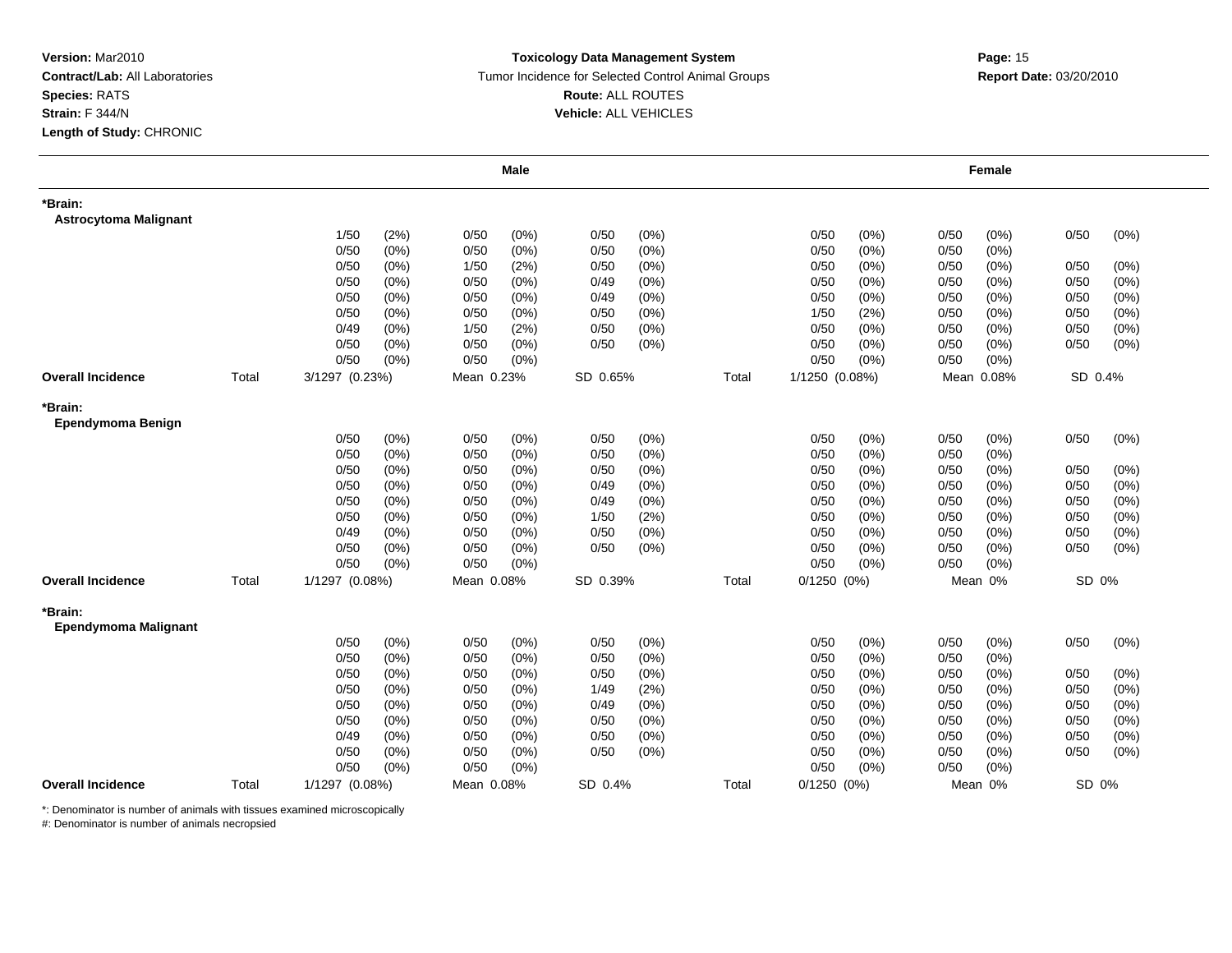#### **Toxicology Data Management System** Tumor Incidence for Selected Control Animal Groups **Report Date:** 03/20/2010 **Route:** ALL ROUTES **Vehicle:** ALL VEHICLES

|                                              |       |                 |         |            | <b>Male</b> |          |         |       |                |         |      | Female     |          |         |
|----------------------------------------------|-------|-----------------|---------|------------|-------------|----------|---------|-------|----------------|---------|------|------------|----------|---------|
| *Brain:<br><b>Glioma Malignant</b>           |       |                 |         |            |             |          |         |       |                |         |      |            |          |         |
|                                              |       | 0/50            | (0%)    | 0/50       | (0%)        | 0/50     | (0%)    |       | 0/50           | (0%)    | 1/50 | (2%)       | 0/50     | (0%)    |
|                                              |       | 0/50            | (0%)    | 0/50       | (0%)        | 0/50     | (0%)    |       | 1/50           | (2%)    | 0/50 | (0%)       |          |         |
|                                              |       | 0/50            | (0%)    | 0/50       | (0%)        | 0/50     | (0%)    |       | 1/50           | (2%)    | 0/50 | $(0\%)$    | 0/50     | (0%)    |
|                                              |       | 0/50            | (0%)    | 0/50       | (0%)        | 0/49     | $(0\%)$ |       | 0/50           | $(0\%)$ | 0/50 | (0%        | 0/50     | (0%)    |
|                                              |       | 0/50            | (0%)    | 0/50       | (0%)        | 0/49     | (0%)    |       | 0/50           | (0%)    | 0/50 | $(0\%)$    | 0/50     | (0%)    |
|                                              |       | 0/50            | (0%)    | 0/50       | (0%)        | 0/50     | (0%)    |       | 1/50           | (2%)    | 0/50 | (0%)       | 0/50     | (0%)    |
|                                              |       | 0/49            | (0%)    | 0/50       | $(0\%)$     | 0/50     | (0%)    |       | 0/50           | $(0\%)$ | 0/50 | (0%)       | 0/50     | (0%)    |
|                                              |       | 0/50            | (0%)    | 0/50       | (0%)        | 0/50     | (0%)    |       | 0/50           | (0%)    | 0/50 | $(0\%)$    | 0/50     | (0%)    |
|                                              |       | 0/50            | (0%)    | 0/50       | (0%)        |          |         |       | 0/50           | (0%)    | 0/50 | (0%)       |          |         |
| <b>Overall Incidence</b>                     | Total | $0/1297$ $(0%)$ |         | Mean 0%    |             | SD 0%    |         | Total | 4/1250 (0.32%) |         |      | Mean 0.32% | SD 0.75% |         |
| *Brain:<br><b>Granular Cell Tumor Benign</b> |       |                 |         |            |             |          |         |       |                |         |      |            |          |         |
|                                              |       | 0/50            | (0%)    | 0/50       | (0%)        | 0/50     | (0%)    |       | 0/50           | (0%)    | 0/50 | $(0\%)$    | 0/50     | (0%)    |
|                                              |       | 0/50            | (0%)    | 2/50       | (4%)        | 0/50     | (0% )   |       | 0/50           | (0%     | 0/50 | (0%)       |          |         |
|                                              |       | 0/50            | (0%)    | 0/50       | (0%)        | 0/50     | (0% )   |       | 0/50           | (0% )   | 0/50 | (0%)       | 0/50     | (0%)    |
|                                              |       | 0/50            | (0%)    | 0/50       | (0%)        | 0/49     | (0%)    |       | 1/50           | (2%)    | 0/50 | (0%)       | 0/50     | $(0\%)$ |
|                                              |       | 0/50            | (0%)    | 0/50       | $(0\%)$     | 0/49     | (0%)    |       | 0/50           | $(0\%)$ | 0/50 | (0%)       | 0/50     | (0%)    |
|                                              |       | 0/50            | (0%)    | 0/50       | (0%)        | 0/50     | (0%)    |       | 0/50           | $(0\%)$ | 0/50 | $(0\%)$    | 0/50     | (0%)    |
|                                              |       | 0/49            | (0%)    | 0/50       | (0%)        | 0/50     | (0%)    |       | 0/50           | (0%)    | 0/50 | (0%)       | 0/50     | (0%)    |
|                                              |       | 0/50            | (0%)    | 0/50       | (0%)        | 0/50     | (0%)    |       | 0/50           | (0%)    | 0/50 | $(0\%)$    | 0/50     | (0%)    |
|                                              |       | 0/50            | (0%)    | 0/50       | (0%)        |          |         |       | 0/50           | (0%)    | 0/50 | (0%)       |          |         |
| <b>Overall Incidence</b>                     | Total | 2/1297 (0.15%)  |         | Mean 0.15% |             | SD 0.78% |         | Total | 1/1250 (0.08%) |         |      | Mean 0.08% | SD 0.4%  |         |
| *Brain:<br><b>Medulloblastoma Mal</b>        |       |                 |         |            |             |          |         |       |                |         |      |            |          |         |
|                                              |       | 0/50            | (0%)    | 0/50       | (0%)        | 0/50     | (0%)    |       | 0/50           | (0%)    | 0/50 | $(0\%)$    | 0/50     | (0%)    |
|                                              |       | 0/50            | (0%)    | 0/50       | (0%)        | 0/50     | (0%)    |       | 0/50           | $(0\%)$ | 0/50 | (0%)       |          |         |
|                                              |       | 0/50            | $(0\%)$ | 0/50       | (0%)        | 0/50     | (0%)    |       | 0/50           | $(0\%)$ | 0/50 | (0%)       | 0/50     | (0%)    |
|                                              |       | 0/50            | (0%)    | 0/50       | (0%)        | 0/49     | (0%)    |       | 0/50           | $(0\%)$ | 0/50 | $(0\%)$    | 0/50     | (0%)    |
|                                              |       | 0/50            | (0%)    | 0/50       | (0%)        | 0/49     | (0%)    |       | 0/50           | (0%)    | 0/50 | (0%)       | 0/50     | (0%)    |
|                                              |       | 1/50            | (2%)    | 0/50       | (0%)        | 0/50     | (0%)    |       | 0/50           | $(0\%)$ | 0/50 | (0%)       | 0/50     | (0%)    |
|                                              |       | 0/49            | (0%)    | 0/50       | (0%)        | 0/50     | (0%)    |       | 0/50           | (0%)    | 0/50 | (0%)       | 0/50     | (0%)    |
|                                              |       | 0/50            | (0%)    | 0/50       | (0%)        | 0/50     | (0%)    |       | 0/50           | (0%)    | 0/50 | (0%)       | 0/50     | (0%)    |
|                                              |       | 0/50            | (0%)    | 0/50       | (0%)        |          |         |       | 0/50           | (0% )   | 0/50 | (0%        |          |         |
| <b>Overall Incidence</b>                     | Total | 1/1297 (0.08%)  |         | Mean 0.08% |             | SD 0.39% |         | Total | $0/1250(0\%)$  |         |      | Mean 0%    | SD 0%    |         |

\*: Denominator is number of animals with tissues examined microscopically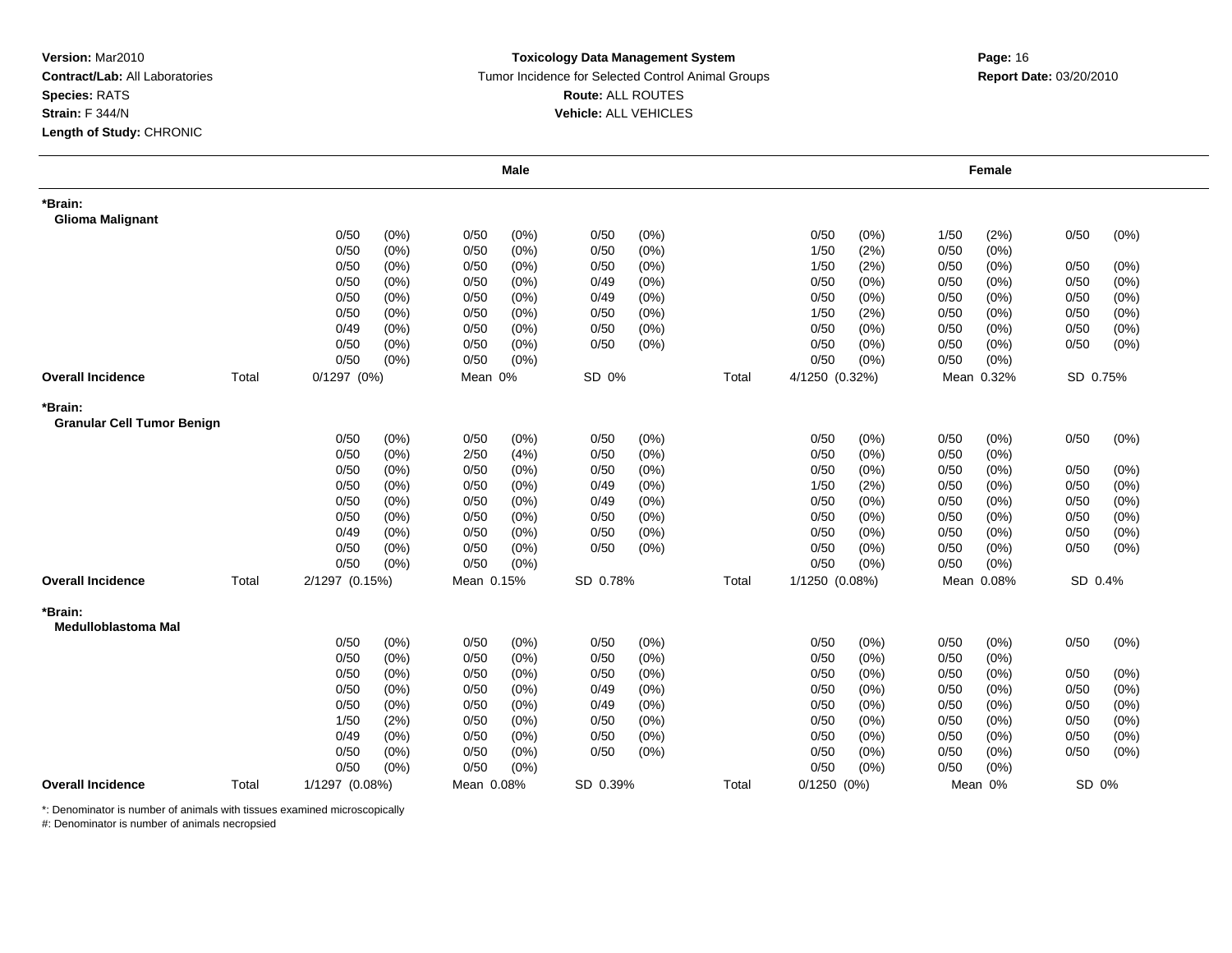#### **Toxicology Data Management System** Tumor Incidence for Selected Control Animal Groups **Report Date:** 03/20/2010 **Route:** ALL ROUTES **Vehicle:** ALL VEHICLES

|                                                      |       |                |         |            | <b>Male</b> |          |       |       |                 |       |      | Female     |          |         |
|------------------------------------------------------|-------|----------------|---------|------------|-------------|----------|-------|-------|-----------------|-------|------|------------|----------|---------|
| *Brain:<br>Oligodendroglioma Benign                  |       |                |         |            |             |          |       |       |                 |       |      |            |          |         |
|                                                      |       | 0/50           | (0%)    | 0/50       | (0%)        | 0/50     | (0%)  |       | 0/50            | (0%)  | 0/50 | (0%)       | 0/50     | $(0\%)$ |
|                                                      |       | 0/50           | (0%)    | 0/50       | $(0\%)$     | 0/50     | (0%)  |       | 0/50            | (0%)  | 0/50 | (0%)       |          |         |
|                                                      |       | 0/50           | $(0\%)$ | 0/50       | $(0\%)$     | 0/50     | (0%)  |       | 0/50            | (0%)  | 0/50 | (0%)       | 0/50     | (0%)    |
|                                                      |       | 0/50           | (0%)    | 0/50       | $(0\%)$     | 0/49     | (0%)  |       | 0/50            | (0%   | 0/50 | (0%)       | 0/50     | (0% )   |
|                                                      |       | 0/50           | $(0\%)$ | 0/50       | $(0\%)$     | 0/49     | (0%)  |       | 0/50            | (0%)  | 0/50 | $(0\%)$    | 0/50     | (0%)    |
|                                                      |       | 0/50           | (0%)    | 0/50       | (0%)        | 1/50     | (2%)  |       | 0/50            | (0%)  | 0/50 | (0%)       | 0/50     | (0%)    |
|                                                      |       | 0/49           | (0%)    | 0/50       | $(0\%)$     | 0/50     | (0%)  |       | 0/50            | (0%)  | 0/50 | $(0\%)$    | 0/50     | $(0\%)$ |
|                                                      |       | 0/50           | (0%)    | 0/50       | $(0\%)$     | 0/50     | (0%)  |       | 0/50            | (0%)  | 0/50 | $(0\%)$    | 0/50     | $(0\%)$ |
|                                                      |       | 0/50           | (0%)    | 0/50       | $(0\%)$     |          |       |       | 0/50            | (0%)  | 0/50 | (0%)       |          |         |
| <b>Overall Incidence</b>                             | Total | 1/1297 (0.08%) |         | Mean 0.08% |             | SD 0.39% |       | Total | $0/1250$ $(0%)$ |       |      | Mean 0%    | SD 0%    |         |
| *Brain:<br>Oligodendroglioma Malignant               |       |                |         |            |             |          |       |       |                 |       |      |            |          |         |
|                                                      |       | 0/50           | (0%)    | 0/50       | (0%)        | 0/50     | (0%)  |       | 0/50            | (0%)  | 0/50 | (0%)       | 1/50     | (2%)    |
|                                                      |       | 0/50           | (0%)    | 0/50       | $(0\%)$     | 0/50     | (0% ) |       | 0/50            | (0% ) | 0/50 | (0% )      |          |         |
|                                                      |       | 0/50           | (0%)    | 0/50       | (0%)        | 0/50     | (0% ) |       | 1/50            | (2%)  | 0/50 | $(0\%)$    | 0/50     | (0%)    |
|                                                      |       | 0/50           | (0%)    | 0/50       | $(0\%)$     | 0/49     | (0%)  |       | 0/50            | (0% ) | 0/50 | (0%)       | 0/50     | (0% )   |
|                                                      |       | 0/50           | (0%)    | 1/50       | (2%)        | 0/49     | (0%)  |       | 0/50            | (0%   | 1/50 | (2%)       | 0/50     | (0%)    |
|                                                      |       | 0/50           | (0%)    | 0/50       | (0%)        | 0/50     | (0%)  |       | 0/50            | (0%   | 1/50 | (2%)       | 0/50     | (0%)    |
|                                                      |       | 0/49           | (0%)    | 0/50       | (0%)        | 0/50     | (0%)  |       | 0/50            | (0%)  | 0/50 | (0%)       | 0/50     | (0%)    |
|                                                      |       | 0/50           | (0%)    | 0/50       | (0%)        | 0/50     | (0%)  |       | 0/50            | (0%)  | 0/50 | $(0\%)$    | 0/50     | $(0\%)$ |
|                                                      |       | 0/50           | (0%)    | 0/50       | (0%)        |          |       |       | 0/50            | (0%)  | 0/50 | (0%)       |          |         |
| <b>Overall Incidence</b>                             | Total | 1/1297 (0.08%) |         | Mean 0.08% |             | SD 0.39% |       | Total | 4/1250 (0.32%)  |       |      | Mean 0.32% | SD 0.75% |         |
| *Brain:<br>Oligodendroglioma, Glioma, or Astrocytoma |       |                |         |            |             |          |       |       |                 |       |      |            |          |         |
|                                                      |       | 1/50           | (2%)    | 0/50       | $(0\%)$     | 0/50     | (0%)  |       | 0/50            | (0%)  | 1/50 | (2%)       | 1/50     | (2%)    |
|                                                      |       | 0/50           | (0%)    | 0/50       | (0%)        | 0/50     | (0%)  |       | 1/50            | (2%)  | 0/50 | $(0\%)$    |          |         |
|                                                      |       | 0/50           | (0%)    | 1/50       | (2%)        | 0/50     | (0%)  |       | 2/50            | (4% ) | 0/50 | (0%)       | 0/50     | $(0\%)$ |
|                                                      |       | 0/50           | (0%)    | 0/50       | (0%)        | 0/49     | (0%)  |       | 0/50            | (0%   | 0/50 | (0%)       | 0/50     | (0%)    |
|                                                      |       | 0/50           | (0%)    | 1/50       | (2%)        | 0/49     | (0%)  |       | 0/50            | (0%)  | 1/50 | (2%)       | 0/50     | (0%)    |
|                                                      |       | 0/50           | (0%)    | 0/50       | (0%)        | 1/50     | (2%)  |       | 2/50            | (4% ) | 1/50 | (2%)       | 0/50     | (0%)    |
|                                                      |       | 0/49           | (0%)    | 1/50       | (2%)        | 0/50     | (0%)  |       | 0/50            | (0%)  | 0/50 | (0%)       | 0/50     | (0%)    |
|                                                      |       | 0/50           | (0%)    | 0/50       | (0%)        | 0/50     | (0%)  |       | 0/50            | (0%)  | 0/50 | (0%)       | 0/50     | (0%)    |
|                                                      |       | 0/50           | (0%)    | 0/50       | (0%)        |          |       |       | 0/50            | (0% ) | 0/50 | (0% )      |          |         |
| <b>Overall Incidence</b>                             | Total | 5/1297 (0.39%) |         | Mean 0.38% |             | SD 0.8%  |       | Total | 9/1250 (0.72%)  |       |      | Mean 0.72% | SD 1.28% |         |

\*: Denominator is number of animals with tissues examined microscopically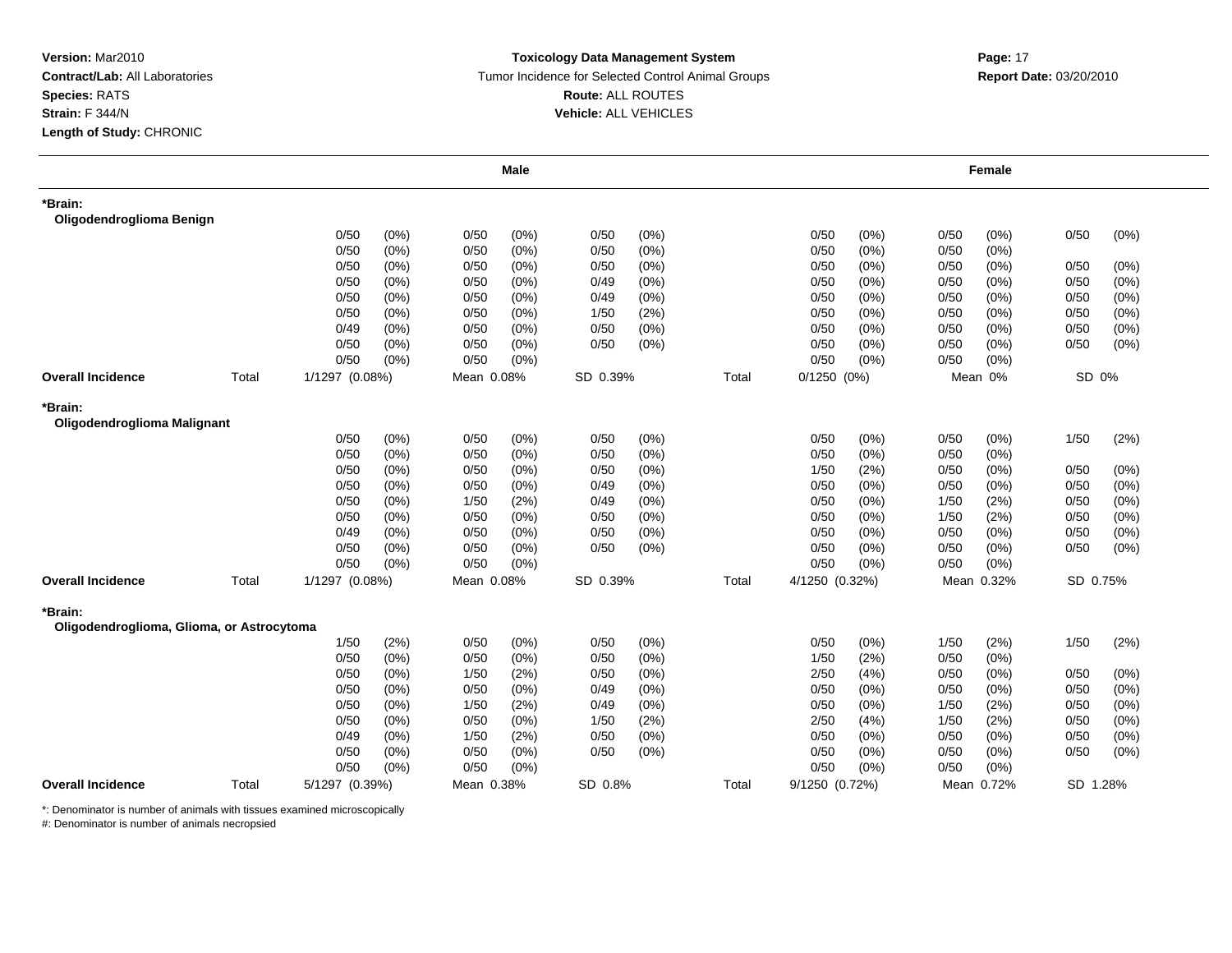#### **Toxicology Data Management System** Tumor Incidence for Selected Control Animal Groups **Report Date:** 03/20/2010 **Route:** ALL ROUTES **Vehicle:** ALL VEHICLES

|                                        |       |                 |         |            | <b>Male</b> |          |         |       |                  |         |       | Female     |          |         |
|----------------------------------------|-------|-----------------|---------|------------|-------------|----------|---------|-------|------------------|---------|-------|------------|----------|---------|
| *Brain:<br>Osteosarcoma                |       |                 |         |            |             |          |         |       |                  |         |       |            |          |         |
|                                        |       | 0/50            | (0%)    | 0/50       | (0%)        | 0/50     | (0%)    |       | 0/50             | (0%)    | 0/50  | $(0\%)$    | 0/50     | (0%)    |
|                                        |       | 1/50            | (2%)    | 0/50       | (0%)        | 0/50     | (0%)    |       | 0/50             | $(0\%)$ | 0/50  | (0%)       |          |         |
|                                        |       | 0/50            | (0%)    | 0/50       | $(0\%)$     | 0/50     | (0%)    |       | 0/50             | $(0\%)$ | 0/50  | (0%)       | 0/50     | (0%)    |
|                                        |       | 0/50            | (0%)    | 0/50       | (0%)        | 0/49     | (0%)    |       | 0/50             | $(0\%)$ | 0/50  | (0%)       | 0/50     | (0%)    |
|                                        |       | 0/50            | (0%)    | 0/50       | $(0\%)$     | 0/49     | (0%)    |       | 0/50             | $(0\%)$ | 0/50  | (0%)       | 0/50     | (0%)    |
|                                        |       | 0/50            | (0%)    | 0/50       | (0%)        | 0/50     | (0%)    |       | 0/50             | (0%)    | 0/50  | (0%)       | 0/50     | (0%)    |
|                                        |       | 0/49            | (0%)    | 0/50       | (0%)        | 0/50     | (0%)    |       | 0/50             | $(0\%)$ | 0/50  | (0%)       | 0/50     | (0%)    |
|                                        |       | 0/50            | (0%)    | 0/50       | (0%)        | 0/50     | (0%)    |       | 0/50             | (0%)    | 0/50  | (0%)       | 0/50     | (0%)    |
|                                        |       | 0/50            | (0%)    | 0/50       | (0%)        |          |         |       | 0/50             | (0%)    | 0/50  | (0%        |          |         |
| <b>Overall Incidence</b>               | Total | 1/1297 (0.08%)  |         | Mean 0.08% |             | SD 0.39% |         | Total | $0/1250$ $(0%)$  |         |       | Mean 0%    | SD 0%    |         |
| *Brain:<br><b>Schwannoma Malignant</b> |       |                 |         |            |             |          |         |       |                  |         |       |            |          |         |
|                                        |       | 0/50            | (0%)    | 0/50       | (0%)        | 1/50     | (2%)    |       | 0/50             | (0%)    | 0/50  | $(0\%)$    | 0/50     | (0%)    |
|                                        |       | 0/50            | (0%)    | 0/50       | $(0\%)$     | 0/50     | (0%)    |       | 0/50             | $(0\%)$ | 0/50  | (0%)       |          |         |
|                                        |       | 0/50            | $(0\%)$ | 0/50       | (0%)        | 0/50     | (0%)    |       | 0/50             | (0%)    | 0/50  | $(0\%)$    | 0/50     | (0%)    |
|                                        |       | 0/50            | (0%)    | 0/50       | (0%)        | 0/49     | (0%)    |       | 0/50             | $(0\%)$ | 0/50  | (0%)       | 0/50     | (0%)    |
|                                        |       | 0/50            | $(0\%)$ | 0/50       | $(0\%)$     | 0/49     | (0%)    |       | 0/50             | $(0\%)$ | 0/50  | (0%)       | 0/50     | (0%)    |
|                                        |       | 0/50            | $(0\%)$ | 0/50       | (0%)        | 0/50     | (0%)    |       | 0/50             | $(0\%)$ | 0/50  | (0%)       | 0/50     | (0%)    |
|                                        |       | 0/49            | (0%)    | 0/50       | (0%)        | 0/50     | (0%)    |       | 0/50             | (0%)    | 0/50  | (0%)       | 0/50     | $(0\%)$ |
|                                        |       | 0/50            | $(0\%)$ | 0/50       | (0%)        | 0/50     | $(0\%)$ |       | 0/50             | (0%)    | 0/50  | $(0\%)$    | 0/50     | (0%)    |
|                                        |       | 0/50            | $(0\%)$ | 0/50       | (0%)        |          |         |       | 0/50             | (0%)    | 0/50  | $(0\%)$    |          |         |
| <b>Overall Incidence</b>               | Total | 1/1297 (0.08%)  |         | Mean 0.08% |             | SD 0.39% |         | Total | $0/1250$ $(0%)$  |         |       | Mean 0%    | SD 0%    |         |
| *Clitoral/Preputial Gland:<br>Adenoma  |       |                 |         |            |             |          |         |       |                  |         |       |            |          |         |
|                                        |       | 3/50            | (6%)    | 2/49       | (4%)        | 2/50     | (4% )   |       | 12/50            | (24%)   | 12/50 | (24%)      | 2/50     | (4%)    |
|                                        |       | 4/50            | (8%)    | 1/50       | (2%)        | 5/50     | (10%)   |       | 3/49             | (6%)    | 10/50 | (20%)      |          |         |
|                                        |       | 0/50            | $(0\%)$ | 2/50       | (4%)        | 0/50     | (0%)    |       | 1/50             | (2%)    | 6/50  | (12%)      | 1/50     | (2%)    |
|                                        |       | 1/50            | (2%)    | 0/50       | $(0\%)$     | 0/50     | (0%)    |       | 2/50             | (4% )   | 1/50  | (2%)       | $5/50$   | (10%)   |
|                                        |       | 5/50            | (10%)   | 2/50       | (4%)        | 0/49     | $(0\%)$ |       | 3/50             | (6%)    | 3/48  | (6%)       | 2/50     | (4%)    |
|                                        |       | 0/50            | (0%)    | 1/50       | (2%)        | 5/50     | (10%)   |       | 0/50             | $(0\%)$ | 11/50 | (22%)      | 7/50     | (14%)   |
|                                        |       | 3/49            | (6%)    | 3/50       | (6%)        | 0/50     | (0%)    |       | 4/50             | (8%)    | 3/50  | (6%)       | 3/50     | (6%)    |
|                                        |       | 4/50            | (8%)    | 0/50       | (0%)        | 3/50     | (6%)    |       | 2/50             | (4% )   | 0/50  | (0%)       | 4/50     | (8%)    |
|                                        |       | 4/50            | (8%)    | 1/48       | (2%)        |          |         |       | 17/50            | (34%)   | 5/50  | (10%)      |          |         |
| <b>Overall Incidence</b>               | Total | 51/1295 (3.94%) |         | Mean 3.93% |             | SD 3.56% |         | Total | 119/1247 (9.54%) |         |       | Mean 9.53% | SD 8.77% |         |

\*: Denominator is number of animals with tissues examined microscopically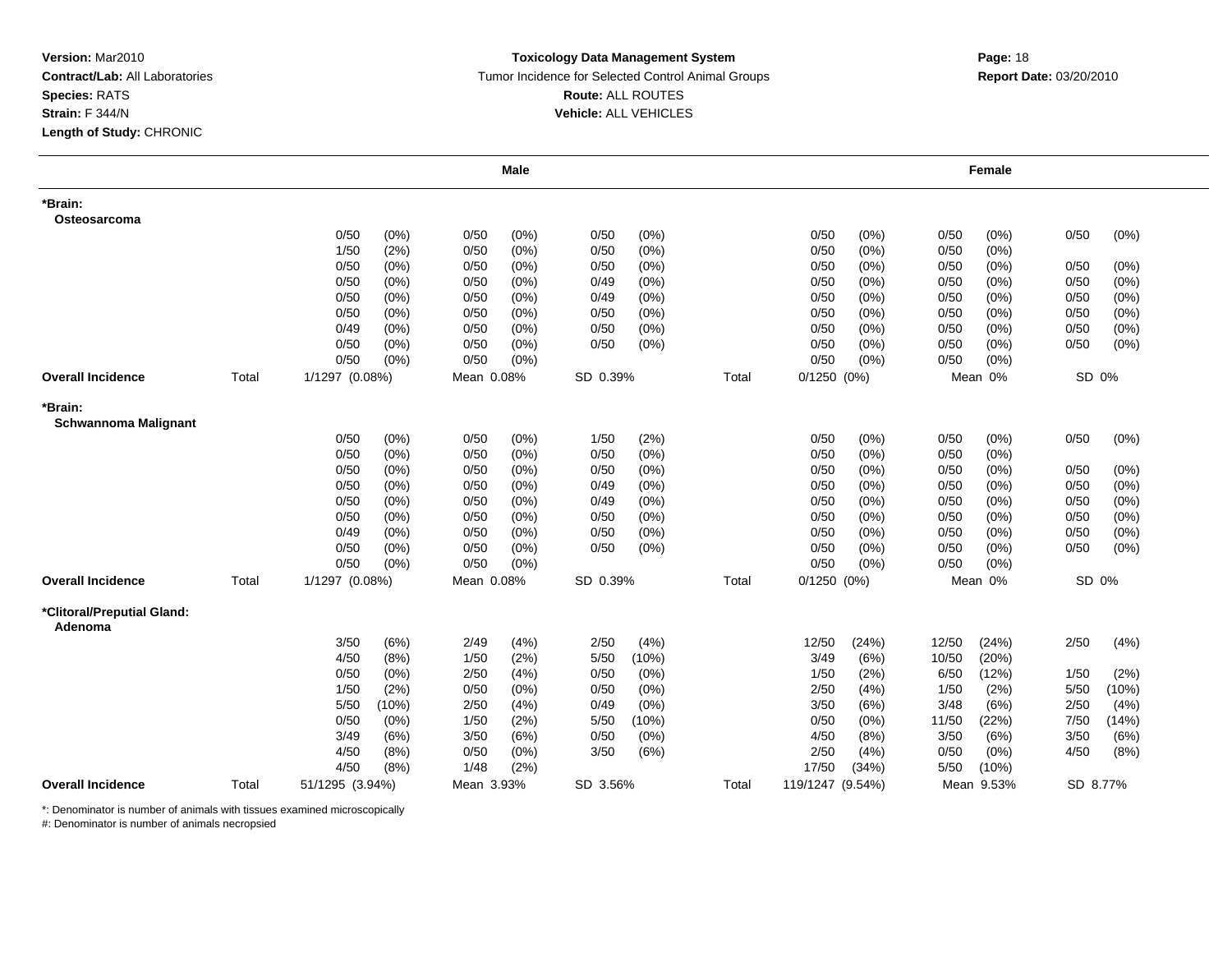#### **Toxicology Data Management System** Tumor Incidence for Selected Control Animal Groups **Report Date:** 03/20/2010 **Route:** ALL ROUTES **Vehicle:** ALL VEHICLES

|                                                    |       |                 |         |            | <b>Male</b> |          |         |       |                   |         |       | Female      |          |          |
|----------------------------------------------------|-------|-----------------|---------|------------|-------------|----------|---------|-------|-------------------|---------|-------|-------------|----------|----------|
| *Clitoral/Preputial Gland:<br>Carcinoma            |       |                 |         |            |             |          |         |       |                   |         |       |             |          |          |
|                                                    |       | 0/50            | $(0\%)$ | 1/49       | (2%)        | 0/50     | (0%)    |       | 1/50              | (2%)    | 2/50  | (4%)        | 0/50     | $(0\%)$  |
|                                                    |       | 2/50            | (4% )   | 0/50       | $(0\%)$     | 0/50     | (0%)    |       | 1/49              | (2%)    | 0/50  | (0%)        |          |          |
|                                                    |       | 0/50            | $(0\%)$ | 0/50       | $(0\%)$     | 1/50     | (2%)    |       | 2/50              | (4% )   | 0/50  | (0%)        | 0/50     | $(0\%)$  |
|                                                    |       | 1/50            | (2%)    | 0/50       | $(0\%)$     | 2/50     | (4% )   |       | 0/50              | (0%)    | 1/50  | (2%)        | 4/50     | (8%)     |
|                                                    |       | 1/50            | (2%)    | 2/50       | (4%)        | 1/49     | (2%)    |       | 0/50              | (0%)    | 2/48  | (4% )       | 2/50     | (4%)     |
|                                                    |       | 2/50            | (4% )   | 2/50       | (4% )       | 0/50     | (0%)    |       | 1/50              | (2%)    | 3/50  | (6%)        | 0/50     | $(0\%)$  |
|                                                    |       | 0/49            | $(0\%)$ | 1/50       | (2%)        | 0/50     | (0%)    |       | 0/50              | $(0\%)$ | 0/50  | (0%)        | 1/50     | (2%)     |
|                                                    |       | 1/50            | (2%)    | 0/50       | $(0\%)$     | 0/50     | (0%)    |       | 8/50              | (16%)   | 4/50  | (8%)        | 7/50     | (14%)    |
|                                                    |       | 2/50            | (4%)    | 0/48       | $(0\%)$     |          |         |       | 0/50              | (0%)    | 1/50  | (2%)        |          |          |
| <b>Overall Incidence</b>                           | Total | 19/1295 (1.47%) |         | Mean 1.46% |             | SD 1.66% |         | Total | 40/1247 (3.21%)   |         |       | Mean 3.21%  |          | SD 4.32% |
| *Clitoral/Preputial Gland:<br>Carcinoma or Adenoma |       |                 |         |            |             |          |         |       |                   |         |       |             |          |          |
|                                                    |       | 3/50            | (6%)    | 3/49       | (6%)        | 2/50     | (4% )   |       | 13/50             | (26%)   | 14/50 | (28%)       | 2/50     | (4%)     |
|                                                    |       | 6/50            | (12%)   | 1/50       | (2%)        | 5/50     | (10%)   |       | 4/49              | (8%)    | 10/50 | (20%)       |          |          |
|                                                    |       | 0/50            | (0%)    | 2/50       | (4% )       | 1/50     | (2%)    |       | 3/50              | (6%)    | 6/50  | (12%)       | 1/50     | (2%)     |
|                                                    |       | 2/50            | (4% )   | 0/50       | $(0\%)$     | 2/50     | (4% )   |       | 2/50              | (4% )   | 2/50  | (4%)        | 9/50     | (18%)    |
|                                                    |       | 6/50            | (12%)   | 4/50       | (8%)        | 1/49     | (2%)    |       | 3/50              | (6%)    | 5/48  | (10%)       | 4/50     | (8%)     |
|                                                    |       | 2/50            | (4% )   | 3/50       | (6%)        | 5/50     | (10%)   |       | 1/50              | (2%)    | 14/50 | (28%)       | 7/50     | (14%)    |
|                                                    |       | 3/49            | (6%)    | 4/50       | (8%)        | 0/50     | (0%)    |       | 4/50              | (8%)    | 3/50  | (6%)        | 4/50     | (8%)     |
|                                                    |       | 4/50            | (8%)    | 0/50       | $(0\%)$     | 3/50     | (6%)    |       | 10/50             | (20%)   | 4/50  | (8%)        | 10/50    | (20%)    |
|                                                    |       | 5/50            | (10%)   | 1/48       | (2%)        |          |         |       | 17/50             | (34%)   | 6/50  | (12%)       |          |          |
| <b>Overall Incidence</b>                           | Total | 68/1295 (5.25%) |         | Mean 5.24% |             | SD 3.71% |         | Total | 158/1247 (12.67%) |         |       | Mean 12.66% | SD 9.12% |          |
| *Clitoral/Preputial Gland:<br><b>Fibrosarcoma</b>  |       |                 |         |            |             |          |         |       |                   |         |       |             |          |          |
|                                                    |       | 0/50            | (0%)    | 0/49       | (0%)        | 0/50     | (0% )   |       | 0/50              | (0%)    | 0/50  | (0%)        | 0/50     | (0% )    |
|                                                    |       | 0/50            | (0%)    | 0/50       | (0%)        | 0/50     | (0%)    |       | 0/49              | (0%)    | 0/50  | $(0\%)$     |          |          |
|                                                    |       | 0/50            | $(0\%)$ | 0/50       | (0%)        | 0/50     | $(0\%)$ |       | 0/50              | (0%)    | 0/50  | (0%)        | 0/50     | (0%)     |
|                                                    |       | 0/50            | (0% )   | 0/50       | $(0\%)$     | 0/50     | $(0\%)$ |       | 0/50              | (0%)    | 0/50  | (0%)        | 0/50     | (0%)     |
|                                                    |       | 0/50            | (0%)    | 0/50       | $(0\%)$     | 0/49     | (0%)    |       | 0/50              | $(0\%)$ | 0/48  | (0%)        | 0/50     | $(0\%)$  |
|                                                    |       | 0/50            | (0%)    | 0/50       | $(0\%)$     | 0/50     | $(0\%)$ |       | 1/50              | (2%)    | 0/50  | (0%)        | 0/50     | $(0\%)$  |
|                                                    |       | 0/49            | $(0\%)$ | 0/50       | (0%)        | 0/50     | (0%)    |       | 0/50              | $(0\%)$ | 0/50  | $(0\%)$     | 0/50     | (0%)     |
|                                                    |       | 0/50            | $(0\%)$ | 0/50       | $(0\%)$     | 0/50     | (0%)    |       | 0/50              | (0%)    | 0/50  | $(0\%)$     | 0/50     | (0%)     |
|                                                    |       | 0/50            | (0%)    | 0/48       | $(0\%)$     |          |         |       | 0/50              | (0%)    | 0/50  | (0%)        |          |          |
| <b>Overall Incidence</b>                           | Total | $0/1295$ $(0%)$ |         | Mean 0%    |             | SD 0%    |         | Total | 1/1247 (0.08%)    |         |       | Mean 0.08%  | SD 0.4%  |          |

\*: Denominator is number of animals with tissues examined microscopically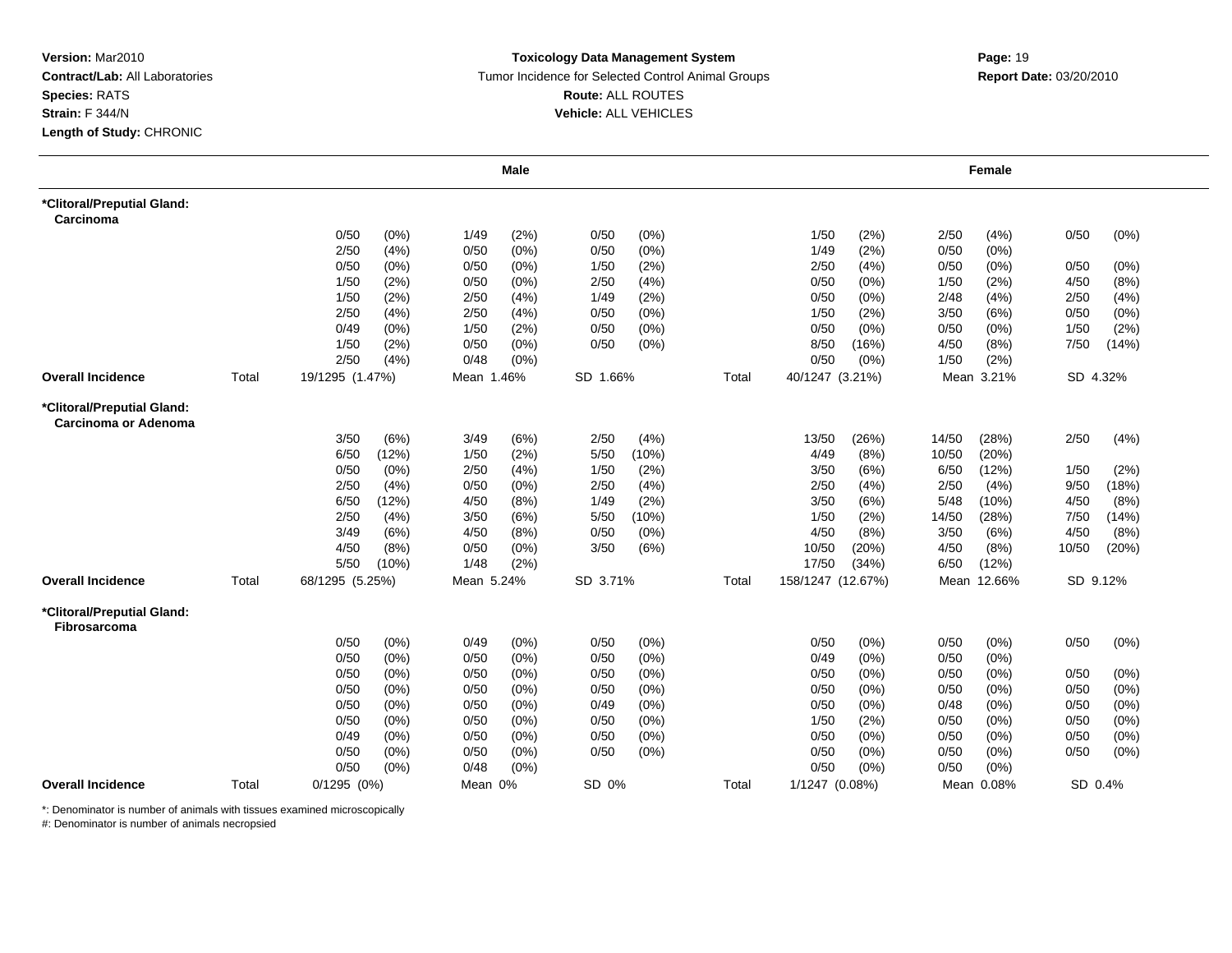#### **Toxicology Data Management System** Tumor Incidence for Selected Control Animal Groups **Report Date:** 03/20/2010 **Route:** ALL ROUTES **Vehicle:** ALL VEHICLES

|                                              |       |                 |         |            | <b>Male</b> |         |         |       |                |         |      | <b>Female</b> |         |      |
|----------------------------------------------|-------|-----------------|---------|------------|-------------|---------|---------|-------|----------------|---------|------|---------------|---------|------|
| *Clitoral/Preputial Gland:<br><b>Sarcoma</b> |       |                 |         |            |             |         |         |       |                |         |      |               |         |      |
|                                              |       | 0/50            | (0%)    | 0/49       | $(0\%)$     | 0/50    | (0%)    |       | 1/50           | (2%)    | 0/50 | $(0\%)$       | 0/50    | (0%) |
|                                              |       | 0/50            | (0%)    | 0/50       | (0%)        | 0/50    | (0%)    |       | 0/49           | $(0\%)$ | 0/50 | (0%)          |         |      |
|                                              |       | 0/50            | (0%)    | 0/50       | (0%)        | 0/50    | (0%)    |       | 0/50           | $(0\%)$ | 0/50 | (0%)          | 0/50    | (0%) |
|                                              |       | 0/50            | (0%)    | 0/50       | $(0\%)$     | 0/50    | (0%)    |       | 0/50           | $(0\%)$ | 0/50 | (0%           | 0/50    | (0%) |
|                                              |       | 0/50            | (0%)    | 0/50       | (0%)        | 0/49    | (0%)    |       | 0/50           | (0%)    | 0/48 | $(0\%)$       | 0/50    | (0%) |
|                                              |       | 0/50            | (0%)    | 0/50       | (0%)        | 0/50    | (0%)    |       | 0/50           | $(0\%)$ | 0/50 | (0%)          | 0/50    | (0%) |
|                                              |       | 0/49            | $(0\%)$ | 0/50       | (0%)        | 0/50    | (0%)    |       | 0/50           | $(0\%)$ | 0/50 | $(0\%)$       | 0/50    | (0%) |
|                                              |       | 0/50            | (0%)    | 0/50       | (0%)        | 0/50    | (0%)    |       | 0/50           | $(0\%)$ | 0/50 | (0%)          | 0/50    | (0%) |
|                                              |       | 0/50            | (0%)    | 0/48       | (0%)        |         |         |       | 0/50           | (0%)    | 0/50 | (0%           |         |      |
| <b>Overall Incidence</b>                     | Total | 0/1295(0%)      |         | Mean 0%    |             | SD 0%   |         | Total | 1/1247 (0.08%) |         |      | Mean 0.08%    | SD 0.4% |      |
| #Ear:<br><b>Neural Crest Tumor</b>           |       |                 |         |            |             |         |         |       |                |         |      |               |         |      |
|                                              |       | 0/50            | (0%)    | 0/50       | (0%)        | 0/50    | (0%)    |       | 0/50           | (0%)    | 0/50 | (0%)          | 0/50    | (0%) |
|                                              |       | 0/50            | (0%)    | 0/50       | (0%)        | 0/50    | (0%)    |       | 0/50           | (0%)    | 0/50 | (0%)          |         |      |
|                                              |       | 0/50            | (0%)    | 0/50       | (0%)        | 0/50    | (0%)    |       | 0/50           | (0%)    | 0/50 | (0%)          | 0/50    | (0%) |
|                                              |       | 0/50            | (0%)    | 0/50       | (0%)        | 0/50    | (0%)    |       | 0/50           | $(0\%)$ | 0/50 | (0%)          | 0/50    | (0%) |
|                                              |       | 0/50            | $(0\%)$ | 0/50       | $(0\%)$     | 0/49    | (0%)    |       | 0/50           | (0%     | 0/50 | (0%)          | 1/50    | (2%) |
|                                              |       | 0/50            | (0%)    | 0/50       | (0%)        | 0/50    | $(0\%)$ |       | 0/50           | $(0\%)$ | 0/50 | (0%)          | 0/50    | (0%) |
|                                              |       | 1/49            | (2%)    | 0/50       | (0%)        | 0/50    | (0%)    |       | 0/50           | (0%)    | 0/50 | (0%)          | 0/50    | (0%) |
|                                              |       | 0/50            | (0%)    | 0/50       | (0%)        | 0/50    | $(0\%)$ |       | 0/50           | (0%)    | 0/50 | $(0\%)$       | 0/50    | (0%) |
|                                              |       | 0/50            | (0%)    | 0/50       | (0%)        |         |         |       | 0/50           | (0%)    | 0/50 | $(0\%)$       |         |      |
| <b>Overall Incidence</b>                     | Total | 1/1298 (0.08%)  |         | Mean 0.08% |             | SD 0.4% |         | Total | 1/1250 (0.08%) |         |      | Mean 0.08%    | SD 0.4% |      |
| #Esophagus:<br>Fibrosarcoma                  |       |                 |         |            |             |         |         |       |                |         |      |               |         |      |
|                                              |       | 0/50            | (0%)    | 0/50       | (0%)        | 0/50    | (0%)    |       | 0/50           | (0%)    | 0/50 | $(0\%)$       | 0/50    | (0%) |
|                                              |       | 0/50            | (0%)    | 0/50       | (0%)        | 0/50    | (0%)    |       | 0/50           | $(0\%)$ | 0/50 | (0%)          |         |      |
|                                              |       | 0/50            | (0%)    | 0/50       | (0%)        | 0/50    | (0%)    |       | 0/50           | (0%     | 0/50 | $(0\%)$       | 0/50    | (0%) |
|                                              |       | 0/50            | (0%)    | 0/50       | $(0\%)$     | 0/50    | (0%)    |       | 0/50           | $(0\%)$ | 0/50 | (0%)          | 0/50    | (0%) |
|                                              |       | 0/50            | (0%)    | 0/50       | (0%)        | 0/49    | (0%)    |       | 0/50           | (0%)    | 0/50 | $(0\%)$       | 0/50    | (0%) |
|                                              |       | 0/50            | (0%)    | 0/50       | (0%)        | 0/50    | (0%)    |       | 0/50           | $(0\%)$ | 0/50 | (0%)          | 0/50    | (0%) |
|                                              |       | 0/49            | $(0\%)$ | 0/50       | $(0\%)$     | 0/50    | (0%)    |       | 1/50           | (2%)    | 0/50 | $(0\%)$       | 0/50    | (0%) |
|                                              |       | 0/50            | (0%)    | 0/50       | (0%)        | 0/50    | (0%)    |       | 0/50           | $(0\%)$ | 0/50 | (0%)          | 0/50    | (0%) |
|                                              |       | 0/50            | (0%)    | 0/50       | (0%)        |         |         |       | 0/50           | (0%)    | 0/50 | (0%)          |         |      |
| <b>Overall Incidence</b>                     | Total | $0/1298$ $(0%)$ |         | Mean 0%    |             | SD 0%   |         | Total | 1/1250 (0.08%) |         |      | Mean 0.08%    | SD 0.4% |      |

\*: Denominator is number of animals with tissues examined microscopically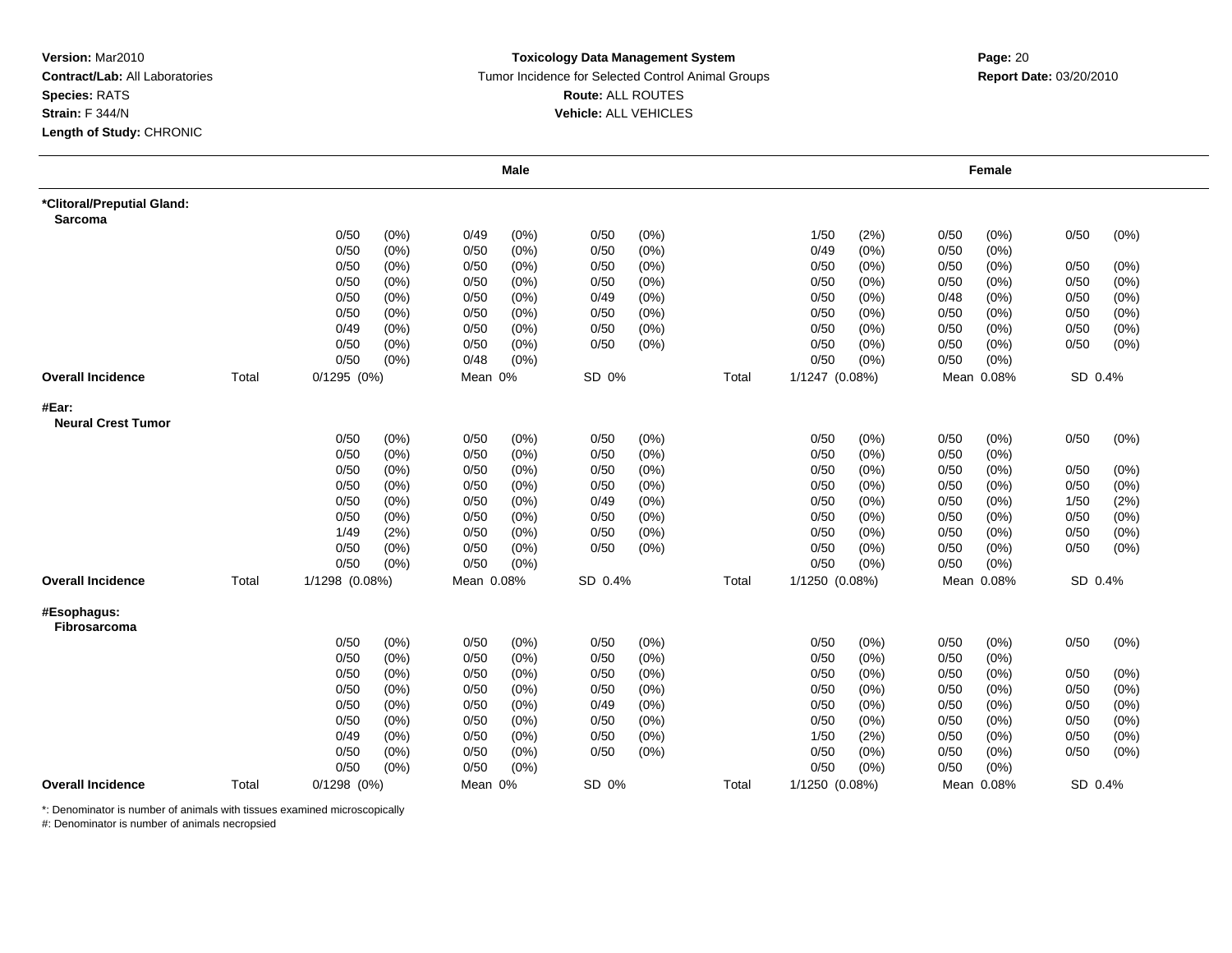#### **Toxicology Data Management System** Tumor Incidence for Selected Control Animal Groups **Report Date:** 03/20/2010 **Route:** ALL ROUTES **Vehicle:** ALL VEHICLES

# **m**<br> **Page:** 21

|                                      |       |                 |                 | <b>Male</b> |          |         |       |                |      |      | Female     |         |         |
|--------------------------------------|-------|-----------------|-----------------|-------------|----------|---------|-------|----------------|------|------|------------|---------|---------|
| #Esophagus:<br>Lipoma                |       |                 |                 |             |          |         |       |                |      |      |            |         |         |
|                                      |       | 0/50            | (0%)<br>0/50    | $(0\%)$     | 0/50     | (0%)    |       | 0/50           | (0%) | 0/50 | (0%)       | 1/50    | (2%)    |
|                                      |       | 0/50            | $(0\%)$<br>0/50 | $(0\%)$     | 0/50     | (0%)    |       | 0/50           | (0%) | 0/50 | $(0\%)$    |         |         |
|                                      |       | 0/50            | $(0\%)$<br>0/50 | $(0\%)$     | 0/50     | (0%)    |       | 0/50           | (0%) | 0/50 | $(0\%)$    | 0/50    | $(0\%)$ |
|                                      |       | 0/50            | (0%)<br>0/50    | $(0\%)$     | 0/50     | (0%)    |       | 0/50           | (0%) | 0/50 | $(0\%)$    | 0/50    | $(0\%)$ |
|                                      |       | 0/50            | 0/50<br>$(0\%)$ | $(0\%)$     | 0/49     | $(0\%)$ |       | 0/50           | (0%) | 0/50 | (0%        | 0/50    | $(0\%)$ |
|                                      |       | 0/50            | 0/50<br>(0%)    | $(0\%)$     | 0/50     | $(0\%)$ |       | 0/50           | (0%) | 0/50 | $(0\%)$    | 0/50    | $(0\%)$ |
|                                      |       | 0/49            | (0%)<br>0/50    | (0%)        | 0/50     | $(0\%)$ |       | 0/50           | (0%) | 0/50 | $(0\%)$    | 0/50    | $(0\%)$ |
|                                      |       | 0/50            | 0/50<br>(0%)    | $(0\%)$     | 0/50     | (0%)    |       | 0/50           | (0%) | 0/50 | $(0\%)$    | 0/50    | $(0\%)$ |
|                                      |       | 0/50            | $(0\%)$<br>0/50 | (0%)        |          |         |       | 0/50           | (0%) | 0/50 | (0%        |         |         |
| <b>Overall Incidence</b>             | Total | $0/1298$ $(0%)$ | Mean 0%         |             | SD 0%    |         | Total | 1/1250 (0.08%) |      |      | Mean 0.08% | SD 0.4% |         |
| #Eye:<br><b>Melanoma Malignant</b>   |       |                 |                 |             |          |         |       |                |      |      |            |         |         |
|                                      |       | 0/50            | (0%)<br>0/50    | $(0\%)$     | 0/50     | (0%)    |       | 0/50           | (0%) | 0/50 | $(0\%)$    | 0/50    | $(0\%)$ |
|                                      |       | 0/50            | $(0\%)$<br>0/50 | $(0\%)$     | 0/50     | (0%)    |       | 0/50           | (0%) | 0/50 | $(0\%)$    |         |         |
|                                      |       | 0/50            | (0%)<br>0/50    | $(0\%)$     | 0/50     | $(0\%)$ |       | 0/50           | (0%) | 0/50 | (0%)       | 0/50    | (0%)    |
|                                      |       | 0/50            | 0/50<br>(0%)    | $(0\%)$     | 0/50     | $(0\%)$ |       | 0/50           | (0%) | 1/50 | (2%)       | 0/50    | $(0\%)$ |
|                                      |       | 0/50            | (0%)<br>0/50    | $(0\%)$     | 0/49     | (0%)    |       | 0/50           | (0%) | 0/50 | $(0\%)$    | 0/50    | (0%)    |
|                                      |       | 0/50            | $(0\%)$<br>0/50 | $(0\%)$     | 0/50     | $(0\%)$ |       | 0/50           | (0%) | 0/50 | $(0\%)$    | 0/50    | $(0\%)$ |
|                                      |       | 0/49            | $(0\%)$<br>0/50 | $(0\%)$     | 0/50     | (0%)    |       | 0/50           | (0%) | 0/50 | (0%)       | 0/50    | (0%)    |
|                                      |       | 0/50            | 0/50<br>(0%)    | (0%)        | 0/50     | $(0\%)$ |       | 0/50           | (0%) | 0/50 | (0%)       | 0/50    | $(0\%)$ |
|                                      |       | 0/50            | $(0\%)$<br>0/50 | (0%)        |          |         |       | 0/50           | (0%) | 0/50 | (0%)       |         |         |
| <b>Overall Incidence</b>             | Total | $0/1298$ $(0%)$ | Mean 0%         |             | SD 0%    |         | Total | 1/1250 (0.08%) |      |      | Mean 0.08% | SD 0.4% |         |
| #Eye:<br><b>Schwannoma Malignant</b> |       |                 |                 |             |          |         |       |                |      |      |            |         |         |
|                                      |       | 0/50            | (0%)<br>0/50    | $(0\%)$     | 0/50     | (0%)    |       | 0/50           | (0%) | 0/50 | (0%)       | 0/50    | $(0\%)$ |
|                                      |       | 0/50            | $(0\%)$<br>0/50 | $(0\%)$     | 1/50     | (2%)    |       | 0/50           | (0%) | 0/50 | $(0\%)$    |         |         |
|                                      |       | 0/50            | 0/50<br>$(0\%)$ | $(0\%)$     | 0/50     | (0%)    |       | 0/50           | (0%) | 0/50 | (0%        | 0/50    | $(0\%)$ |
|                                      |       | 0/50            | (0%)<br>0/50    | (0%)        | 0/50     | $(0\%)$ |       | 0/50           | (0%) | 0/50 | $(0\%)$    | 0/50    | $(0\%)$ |
|                                      |       | 0/50            | $(0\%)$<br>0/50 | $(0\%)$     | 0/49     | (0%)    |       | 0/50           | (0%) | 0/50 | (0%        | 0/50    | $(0\%)$ |
|                                      |       | 0/50            | (0%)<br>0/50    | $(0\%)$     | 0/50     | $(0\%)$ |       | 0/50           | (0%) | 0/50 | $(0\%)$    | 0/50    | (0%)    |
|                                      |       | 0/49            | $(0\%)$<br>0/50 | $(0\%)$     | 0/50     | $(0\%)$ |       | 0/50           | (0%) | 0/50 | $(0\%)$    | 0/50    | (0%)    |
|                                      |       | 0/50            | (0%)<br>0/50    | (0%)        | 0/50     | $(0\%)$ |       | 0/50           | (0%) | 0/50 | $(0\%)$    | 0/50    | $(0\%)$ |
|                                      |       | 0/50            | 0/50<br>$(0\%)$ | $(0\%)$     |          |         |       | 0/50           | (0%) | 0/50 | $(0\%)$    |         |         |
| <b>Overall Incidence</b>             | Total | 1/1298 (0.08%)  | Mean 0.08%      |             | SD 0.39% |         | Total | $0/1250(0\%)$  |      |      | Mean 0%    | SD 0%   |         |

\*: Denominator is number of animals with tissues examined microscopically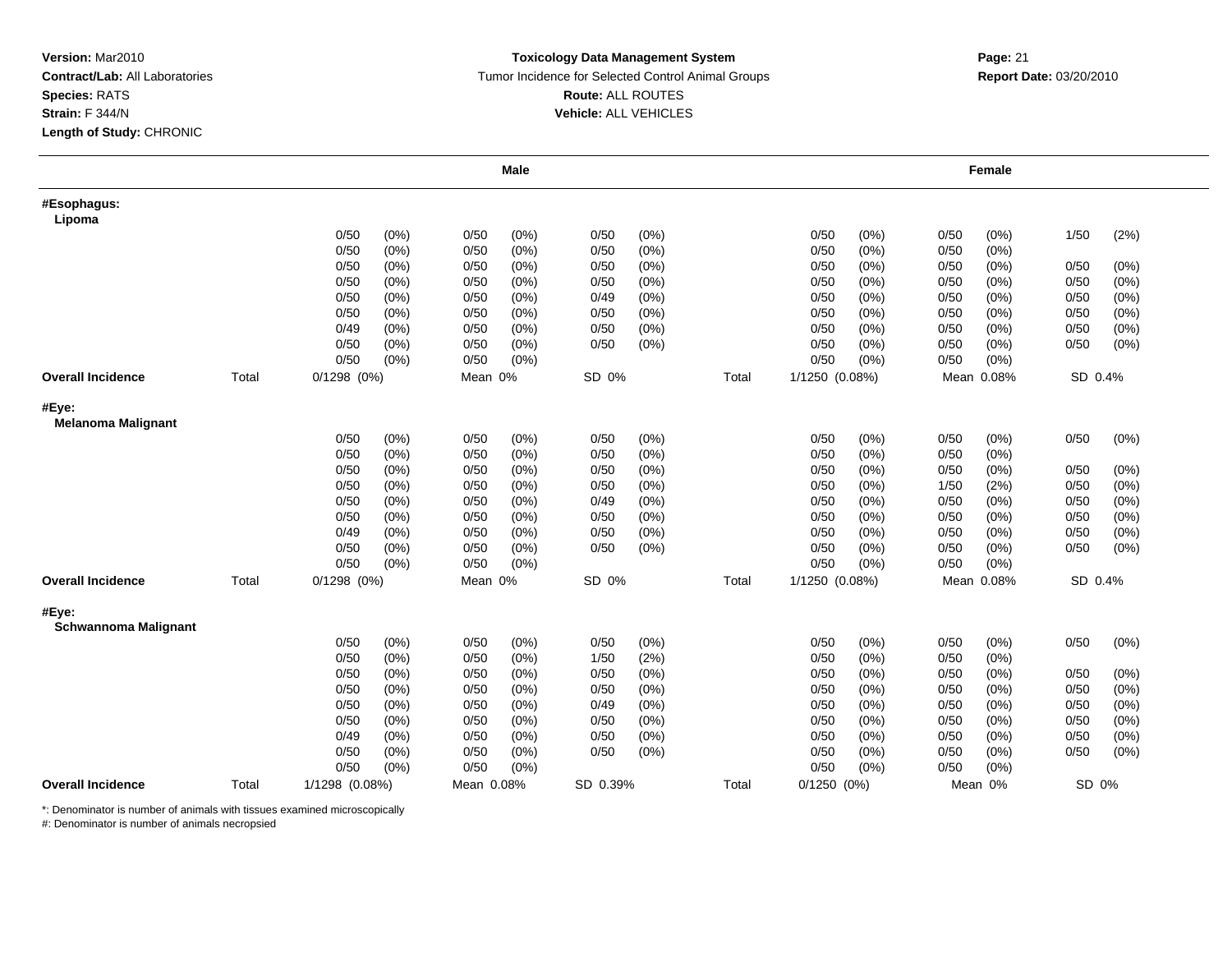#### **Toxicology Data Management System** Tumor Incidence for Selected Control Animal Groups **Report Date:** 03/20/2010 **Route:** ALL ROUTES **Vehicle:** ALL VEHICLES

|                                           |       |                |         |            | Male    |          |       |       |                 |         |      | Female     |          |         |
|-------------------------------------------|-------|----------------|---------|------------|---------|----------|-------|-------|-----------------|---------|------|------------|----------|---------|
| #Harderian Gland:<br>Carcinoma            |       |                |         |            |         |          |       |       |                 |         |      |            |          |         |
|                                           |       | 0/50           | (0%)    | 0/50       | (0%)    | 0/50     | (0%)  |       | 0/50            | $(0\%)$ | 0/50 | $(0\%)$    | 0/50     | (0%)    |
|                                           |       | 0/50           | (0%)    | 0/50       | $(0\%)$ | 0/50     | (0%)  |       | 0/50            | (0%)    | 0/50 | $(0\%)$    |          |         |
|                                           |       | 0/50           | (0%)    | 0/50       | (0%)    | 0/50     | (0%)  |       | 0/50            | (0%)    | 0/50 | $(0\%)$    | 0/50     | $(0\%)$ |
|                                           |       | 0/50           | $(0\%)$ | 1/50       | (2%)    | 0/50     | (0%   |       | 0/50            | (0%)    | 0/50 | (0%        | 0/50     | (0%)    |
|                                           |       | 0/50           | $(0\%)$ | 0/50       | $(0\%)$ | 0/49     | (0%)  |       | 0/50            | (0%)    | 0/50 | $(0\%)$    | 0/50     | $(0\%)$ |
|                                           |       | 0/50           | $(0\%)$ | 0/50       | $(0\%)$ | 0/50     | (0%)  |       | 0/50            | (0%)    | 0/50 | $(0\%)$    | 0/50     | (0%)    |
|                                           |       | 0/49           | (0%)    | 0/50       | $(0\%)$ | 0/50     | (0%)  |       | 0/50            | (0%)    | 0/50 | $(0\%)$    | 0/50     | (0%)    |
|                                           |       | 0/50           | $(0\%)$ | 0/50       | (0%)    | 0/50     | (0%)  |       | 0/50            | $(0\%)$ | 0/50 | $(0\%)$    | 0/50     | (0%)    |
|                                           |       | 0/50           | (0%)    | 0/50       | $(0\%)$ |          |       |       | 0/50            | (0%)    | 0/50 | $(0\%)$    |          |         |
| Overall Incidence                         | Total | 1/1298 (0.08%) |         | Mean 0.08% |         | SD 0.39% |       | Total | $0/1250(0\%)$   |         |      | Mean 0%    | SD 0%    |         |
| #Harderian Gland:<br>Carcinoma or Adenoma |       |                |         |            |         |          |       |       |                 |         |      |            |          |         |
|                                           |       | 0/50           | (0%)    | 0/50       | (0%)    | 0/50     | (0%)  |       | 0/50            | (0%)    | 0/50 | (0%        | 0/50     | (0%)    |
|                                           |       | 0/50           | (0%)    | 0/50       | $(0\%)$ | 0/50     | (0% ) |       | 0/50            | (0%)    | 0/50 | $(0\%)$    |          |         |
|                                           |       | 0/50           | (0%)    | 0/50       | (0%)    | 0/50     | (0%)  |       | 0/50            | (0%)    | 0/50 | $(0\%)$    | 0/50     | (0%)    |
|                                           |       | 0/50           | (0%)    | 1/50       | (2%)    | 0/50     | (0%)  |       | 0/50            | (0%)    | 0/50 | $(0\%)$    | 0/50     | (0%)    |
|                                           |       | 0/50           | $(0\%)$ | 0/50       | $(0\%)$ | 0/49     | (0%)  |       | 0/50            | (0%)    | 0/50 | (0%)       | 0/50     | (0%)    |
|                                           |       | 0/50           | (0%)    | 0/50       | (0%)    | 0/50     | (0%)  |       | 0/50            | (0%)    | 0/50 | (0%        | 0/50     | (0%)    |
|                                           |       | 0/49           | (0%)    | 0/50       | (0%)    | 0/50     | (0%)  |       | 0/50            | (0%)    | 0/50 | $(0\%)$    | 0/50     | (0%)    |
|                                           |       | 0/50           | (0%)    | 0/50       | (0%)    | 0/50     | (0%)  |       | 0/50            | (0%)    | 0/50 | (0%)       | 0/50     | (0%)    |
|                                           |       | 0/50           | (0%)    | 0/50       | (0%)    |          |       |       | 0/50            | (0%)    | 0/50 | (0%)       |          |         |
| <b>Overall Incidence</b>                  | Total | 1/1298 (0.08%) |         | Mean 0.08% |         | SD 0.39% |       | Total | $0/1250$ $(0%)$ |         |      | Mean 0%    | SD 0%    |         |
| *Heart:<br>Schwannoma Benign              |       |                |         |            |         |          |       |       |                 |         |      |            |          |         |
|                                           |       | 0/50           | (0%)    | 2/50       | (4%)    | 2/50     | (4%)  |       | 0/50            | $(0\%)$ | 0/50 | (0%)       | 0/50     | (0%)    |
|                                           |       | 0/50           | (0%)    | 0/50       | (0%)    | 0/50     | (0%)  |       | 0/50            | (0%)    | 0/50 | $(0\%)$    |          |         |
|                                           |       | 0/50           | $(0\%)$ | 0/50       | (0%)    | 0/50     | (0%)  |       | 0/50            | (0%)    | 0/50 | $(0\%)$    | 0/50     | (0%)    |
|                                           |       | 0/50           | (0%)    | 0/50       | (0%)    | 0/50     | (0%)  |       | 0/50            | (0%)    | 0/50 | (0%)       | 0/50     | (0%)    |
|                                           |       | 0/50           | $(0\%)$ | 0/50       | (0%)    | 0/49     | (0%)  |       | 0/50            | (0%)    | 0/50 | (0%)       | 0/50     | (0%)    |
|                                           |       | 0/50           | (0%)    | 0/50       | (0%)    | 0/50     | (0%)  |       | 0/50            | (0%)    | 0/50 | $(0\%)$    | 0/50     | (0%)    |
|                                           |       | 1/49           | (2%)    | 0/50       | (0%)    | 0/50     | (0%)  |       | 0/50            | (0%)    | 1/50 | (2%)       | 0/50     | (0%)    |
|                                           |       | 0/50           | $(0\%)$ | 0/50       | $(0\%)$ | 0/50     | (0%)  |       | 0/50            | (0%)    | 0/50 | $(0\%)$    | 0/50     | (0%)    |
|                                           |       | 0/50           | (0%)    | 0/50       | (0%)    |          |       |       | 1/50            | (2%)    | 1/50 | (2%)       |          |         |
| <b>Overall Incidence</b>                  | Total | 5/1298 (0.39%) |         | Mean 0.39% |         | SD 1.14% |       | Total | 3/1250 (0.24%)  |         |      | Mean 0.24% | SD 0.66% |         |

\*: Denominator is number of animals with tissues examined microscopically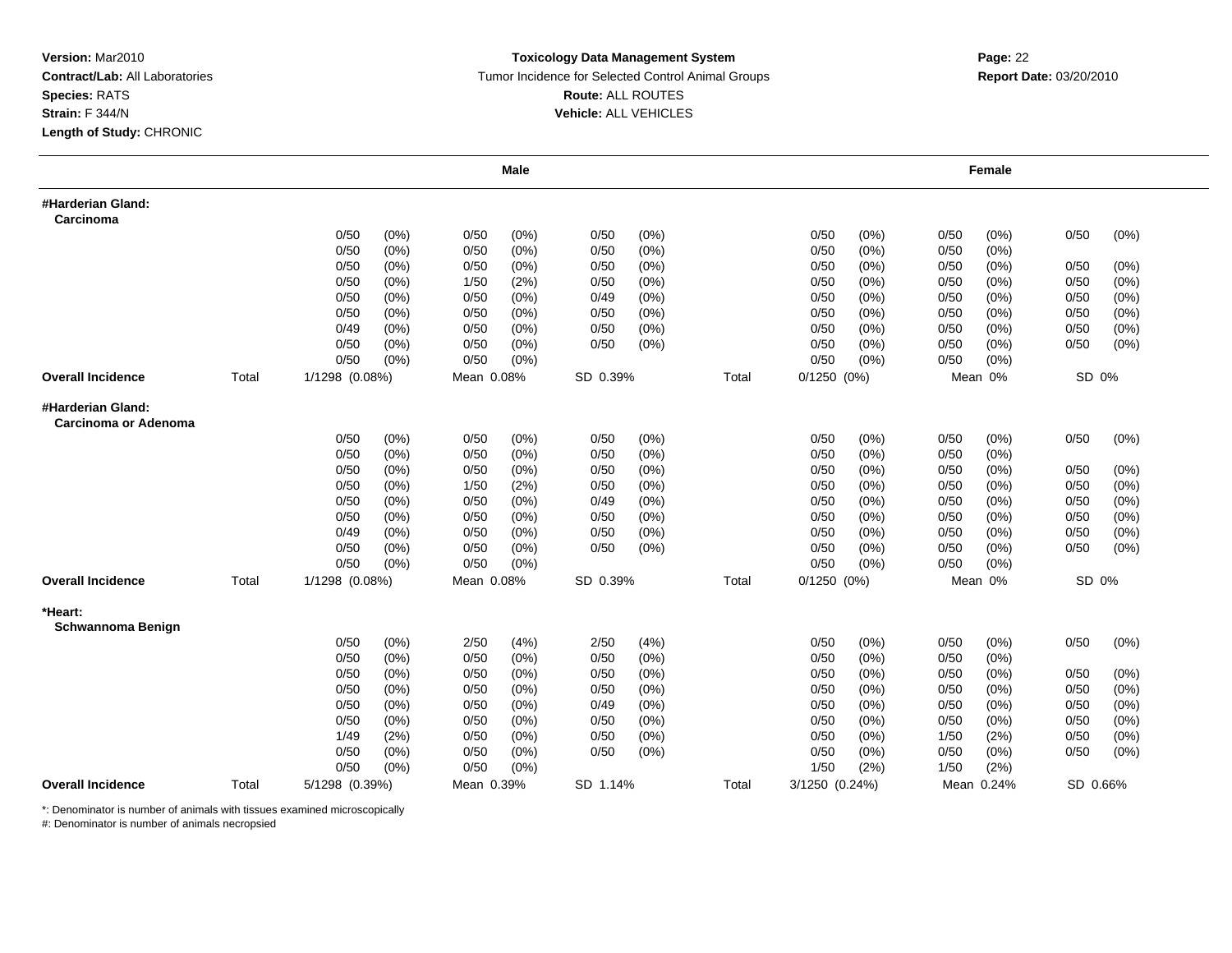#### **Toxicology Data Management System** Tumor Incidence for Selected Control Animal Groups **Report Date:** 03/20/2010 **Route:** ALL ROUTES **Vehicle:** ALL VEHICLES

|                                              |       |                |         |            | <b>Male</b> |          |         |       |                |         |      | Female     |          |         |
|----------------------------------------------|-------|----------------|---------|------------|-------------|----------|---------|-------|----------------|---------|------|------------|----------|---------|
| *Heart:<br><b>Schwannoma Malignant</b>       |       |                |         |            |             |          |         |       |                |         |      |            |          |         |
|                                              |       | 0/50           | (0%)    | 1/50       | (2%)        | 0/50     | $(0\%)$ |       | 0/50           | $(0\%)$ | 0/50 | (0%)       | 0/50     | (0%)    |
|                                              |       | 0/50           | (0%)    | 1/50       | (2%)        | 0/50     | $(0\%)$ |       | 0/50           | $(0\%)$ | 0/50 | $(0\%)$    |          |         |
|                                              |       | 0/50           | (0%)    | 0/50       | $(0\%)$     | 0/50     | (0%)    |       | 0/50           | $(0\%)$ | 0/50 | (0%)       | 0/50     | (0%)    |
|                                              |       | 0/50           | (0%)    | 0/50       | $(0\%)$     | 0/50     | (0%)    |       | 0/50           | $(0\%)$ | 0/50 | (0%        | 1/50     | (2%)    |
|                                              |       | 0/50           | (0%)    | 0/50       | $(0\%)$     | 0/49     | (0%)    |       | 1/50           | (2%)    | 0/50 | $(0\%)$    | 0/50     | (0%)    |
|                                              |       | 0/50           | $(0\%)$ | 1/50       | (2%)        | 0/50     | $(0\%)$ |       | 0/50           | (0%)    | 0/50 | $(0\%)$    | 0/50     | (0%)    |
|                                              |       | 0/49           | (0%)    | 0/50       | $(0\%)$     | 2/50     | (4%)    |       | 0/50           | $(0\%)$ | 0/50 | $(0\%)$    | 0/50     | (0%)    |
|                                              |       | 0/50           | (0%)    | 0/50       | (0%)        | 0/50     | $(0\%)$ |       | 1/50           | (2%)    | 0/50 | (0%)       | 0/50     | (0%)    |
|                                              |       | 0/50           | (0%)    | 0/50       | (0%)        |          |         |       | 0/50           | (0%)    | 0/50 | (0%        |          |         |
| <b>Overall Incidence</b>                     | Total | 5/1298 (0.39%) |         | Mean 0.38% |             | SD 0.98% |         | Total | 3/1250 (0.24%) |         |      | Mean 0.24% | SD 0.66% |         |
| #Intestine Large: Colon/Rectum:<br>Adenoma   |       |                |         |            |             |          |         |       |                |         |      |            |          |         |
|                                              |       | 0/50           | $(0\%)$ | 0/50       | (0%)        | 0/50     | (0%)    |       | 0/50           | $(0\%)$ | 1/50 | (2%)       | 1/50     | (2%)    |
|                                              |       | 0/50           | (0%)    | 1/50       | (2%)        | 0/50     | (0%)    |       | 0/50           | (0%     | 0/50 | (0%        |          |         |
|                                              |       | 0/50           | (0%)    | 0/50       | $(0\%)$     | 0/50     | (0%)    |       | 0/50           | (0%)    | 1/50 | (2%)       | 0/50     | $(0\%)$ |
|                                              |       | 0/50           | (0%)    | 0/50       | $(0\%)$     | 0/50     | $(0\%)$ |       | 0/50           | $(0\%)$ | 0/50 | $(0\%)$    | 0/50     | (0%)    |
|                                              |       | 0/50           | $(0\%)$ | 0/50       | $(0\%)$     | 0/49     | (0%)    |       | 1/50           | (2%)    | 0/50 | $(0\%)$    | 0/50     | (0%)    |
|                                              |       | 0/50           | (0%)    | 0/50       | $(0\%)$     | 0/50     | (0%)    |       | 0/50           | $(0\%)$ | 0/50 | (0%)       | 0/50     | (0%)    |
|                                              |       | 0/49           | (0%)    | 0/50       | $(0\%)$     | 1/50     | (2%)    |       | 0/50           | $(0\%)$ | 0/50 | $(0\%)$    | 0/50     | (0%)    |
|                                              |       | 0/50           | $(0\%)$ | 0/50       | $(0\%)$     | 0/50     | (0%)    |       | 0/50           | (0%)    | 0/50 | $(0\%)$    | 0/50     | (0%)    |
|                                              |       | 0/50           | $(0\%)$ | 0/50       | $(0\%)$     |          |         |       | 0/50           | (0%)    | 0/50 | (0%)       |          |         |
| <b>Overall Incidence</b>                     | Total | 2/1298 (0.15%) |         | Mean 0.15% |             | SD 0.54% |         | Total | 4/1250 (0.32%) |         |      | Mean 0.32% | SD 0.75% |         |
| #Intestine Large: Colon/Rectum:<br>Carcinoma |       |                |         |            |             |          |         |       |                |         |      |            |          |         |
|                                              |       | 0/50           | (0%)    | 0/50       | (0%)        | 0/50     | $(0\%)$ |       | 0/50           | (0%)    | 0/50 | (0%)       | 0/50     | (0%)    |
|                                              |       | 0/50           | (0%)    | 0/50       | $(0\%)$     | 0/50     | $(0\%)$ |       | 0/50           | $(0\%)$ | 0/50 | $(0\%)$    |          |         |
|                                              |       | 0/50           | $(0\%)$ | 0/50       | $(0\%)$     | 0/50     | (0%)    |       | 0/50           | $(0\%)$ | 0/50 | (0%        | 0/50     | (0%)    |
|                                              |       | 0/50           | (0%)    | 0/50       | (0%)        | 0/50     | (0%)    |       | 0/50           | $(0\%)$ | 0/50 | (0%        | 0/50     | (0%)    |
|                                              |       | 0/50           | (0%)    | 0/50       | $(0\%)$     | 0/49     | (0%)    |       | 0/50           | (0%)    | 0/50 | $(0\%)$    | 0/50     | (0%)    |
|                                              |       | 0/50           | (0%)    | 0/50       | $(0\%)$     | 0/50     | $(0\%)$ |       | 0/50           | (0%)    | 0/50 | $(0\%)$    | 0/50     | (0%)    |
|                                              |       | 0/49           | $(0\%)$ | 0/50       | (0%)        | 0/50     | $(0\%)$ |       | 0/50           | $(0\%)$ | 0/50 | $(0\%)$    | 0/50     | (0%)    |
|                                              |       | 0/50           | (0%)    | 0/50       | $(0\%)$     | 0/50     | $(0\%)$ |       | 0/50           | (0%)    | 0/50 | $(0\%)$    | 0/50     | (0%)    |
|                                              |       | 0/50           | (0%)    | 1/50       | (2%)        |          |         |       | 0/50           | (0%)    | 1/50 | (2%)       |          |         |
| <b>Overall Incidence</b>                     | Total | 1/1298 (0.08%) |         | Mean 0.08% |             | SD 0.39% |         | Total | 1/1250 (0.08%) |         |      | Mean 0.08% | SD 0.4%  |         |

\*: Denominator is number of animals with tissues examined microscopically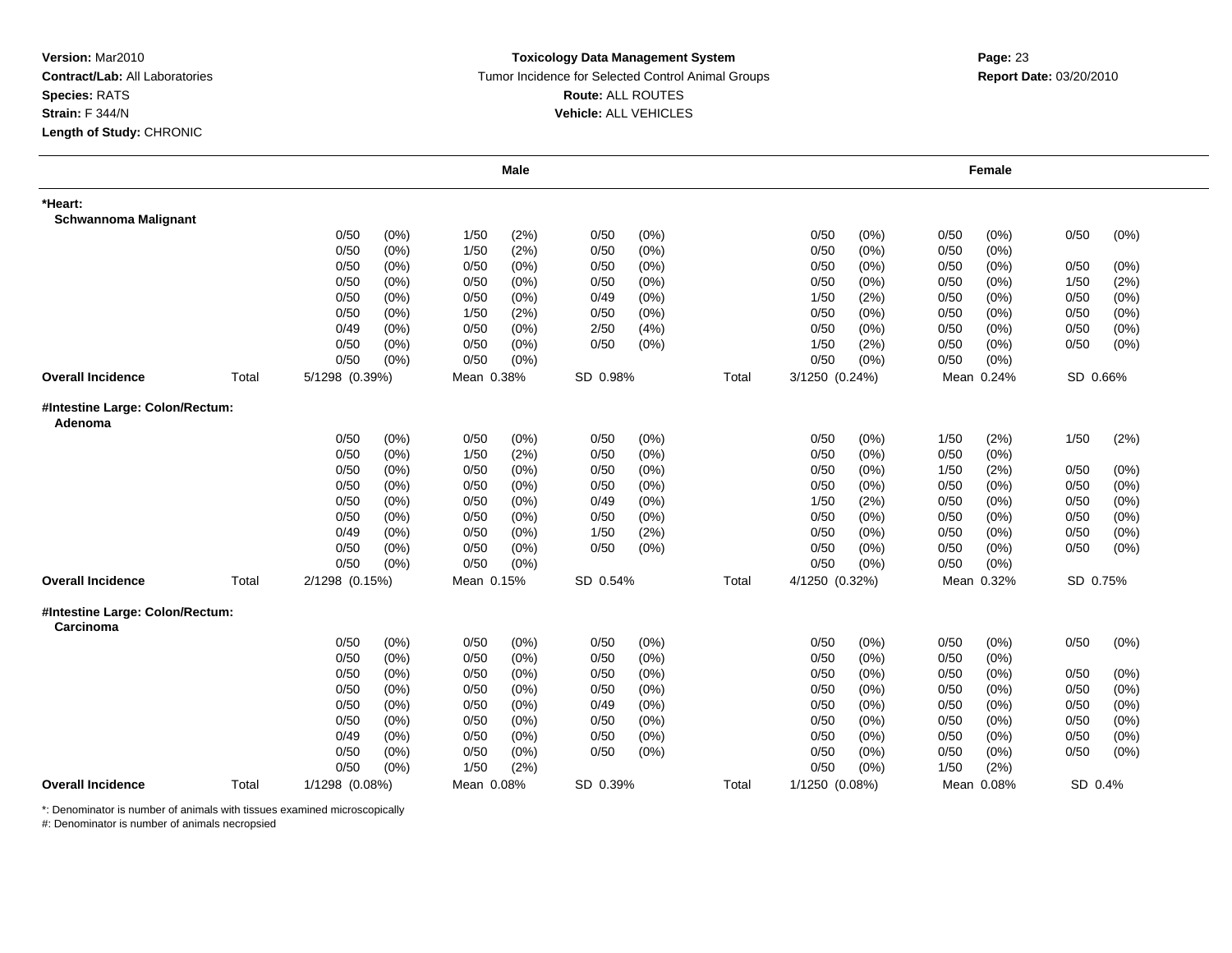#### **Toxicology Data Management System** Tumor Incidence for Selected Control Animal Groups **Report Date:** 03/20/2010 **Route:** ALL ROUTES **Vehicle:** ALL VEHICLES

# **m**<br> **Page:** 24

|                                                         |       |                |         |            | <b>Male</b> |          |         |       |               |       |      | Female    |          |         |
|---------------------------------------------------------|-------|----------------|---------|------------|-------------|----------|---------|-------|---------------|-------|------|-----------|----------|---------|
| #Intestine Large: Colon/Rectum:<br>Carcinoma or Adenoma |       |                |         |            |             |          |         |       |               |       |      |           |          |         |
|                                                         |       | 0/50           | (0%)    | 0/50       | (0%)        | 0/50     | $(0\%)$ |       | 0/50          | (0%)  | 1/50 | (2%)      | 1/50     | (2%)    |
|                                                         |       | 0/50           | (0%)    | 1/50       | (2%)        | 0/50     | $(0\%)$ |       | 0/50          | (0%)  | 0/50 | $(0\%)$   |          |         |
|                                                         |       | 0/50           | (0%)    | 0/50       | $(0\%)$     | 0/50     | $(0\%)$ |       | 0/50          | (0%)  | 1/50 | (2%)      | 0/50     | $(0\%)$ |
|                                                         |       | 0/50           | (0%)    | 0/50       | $(0\%)$     | 0/50     | (0%)    |       | 0/50          | (0%)  | 0/50 | $(0\%)$   | 0/50     | (0%)    |
|                                                         |       | 0/50           | (0%)    | 0/50       | $(0\%)$     | 0/49     | (0%)    |       | 1/50          | (2%)  | 0/50 | $(0\%)$   | 0/50     | $(0\%)$ |
|                                                         |       | 0/50           | (0%)    | 0/50       | (0%)        | 0/50     | (0%)    |       | 0/50          | (0%)  | 0/50 | $(0\%)$   | 0/50     | (0%)    |
|                                                         |       | 0/49           | $(0\%)$ | 0/50       | $(0\%)$     | 1/50     | (2%)    |       | 0/50          | (0%)  | 0/50 | (0%)      | 0/50     | (0%)    |
|                                                         |       | 0/50           | (0%)    | 0/50       | (0%)        | 0/50     | (0%)    |       | 0/50          | (0%)  | 0/50 | $(0\%)$   | 0/50     | (0%)    |
|                                                         |       | 0/50           | (0%)    | 1/50       | (2%)        |          |         |       | 0/50          | (0%)  | 1/50 | (2%)      |          |         |
| <b>Overall Incidence</b>                                | Total | 3/1298 (0.23%) |         | Mean 0.23% |             | SD 0.65% |         | Total | 5/1250 (0.4%) |       |      | Mean 0.4% | SD 0.82% |         |
| #Intestine Large: Colon/Rectum:<br>Hemangioma           |       |                |         |            |             |          |         |       |               |       |      |           |          |         |
|                                                         |       | 0/50           | (0%)    | 0/50       | (0%)        | 0/50     | (0%)    |       | 0/50          | (0%)  | 0/50 | (0%)      | 0/50     | $(0\%)$ |
|                                                         |       | 0/50           | (0%)    | 0/50       | (0%)        | 0/50     | (0%     |       | 0/50          | (0% ) | 0/50 | (0% )     |          |         |
|                                                         |       | 0/50           | (0%)    | 0/50       | (0% )       | 0/50     | (0% )   |       | 0/50          | (0%)  | 0/50 | (0%)      | 0/50     | (0%)    |
|                                                         |       | 0/50           | (0%)    | 0/50       | $(0\%)$     | 0/50     | $(0\%)$ |       | 0/50          | (0%)  | 0/50 | (0%)      | 0/50     | (0%)    |
|                                                         |       | 0/50           | $(0\%)$ | 0/50       | $(0\%)$     | 0/49     | $(0\%)$ |       | 0/50          | (0%)  | 0/50 | (0%)      | 0/50     | (0%)    |
|                                                         |       | 0/50           | (0%)    | 1/50       | (2%)        | 0/50     | $(0\%)$ |       | 0/50          | (0%)  | 0/50 | (0%)      | 0/50     | (0%)    |
|                                                         |       | 0/49           | (0%)    | 0/50       | $(0\%)$     | 0/50     | $(0\%)$ |       | 0/50          | (0%)  | 0/50 | $(0\%)$   | 0/50     | (0%)    |
|                                                         |       | 0/50           | (0%)    | 0/50       | $(0\%)$     | 0/50     | $(0\%)$ |       | 0/50          | (0%)  | 0/50 | (0%)      | 0/50     | $(0\%)$ |
|                                                         |       | 0/50           | (0%)    | 0/50       | $(0\%)$     |          |         |       | 0/50          | (0%)  | 0/50 | (0%)      |          |         |
| <b>Overall Incidence</b>                                | Total | 1/1298 (0.08%) |         | Mean 0.08% |             | SD 0.39% |         | Total | 0/1250 (0%)   |       |      | Mean 0%   | SD 0%    |         |
| #Intestine Small: Duodenum:<br>Carcinoma                |       |                |         |            |             |          |         |       |               |       |      |           |          |         |
|                                                         |       | 0/50           | (0%)    | 0/50       | (0%)        | 0/50     | $(0\%)$ |       | 0/50          | (0%)  | 0/50 | (0%)      | 0/50     | $(0\%)$ |
|                                                         |       | 0/50           | (0%)    | 1/50       | (2%)        | 0/50     | $(0\%)$ |       | 0/50          | (0%)  | 0/50 | $(0\%)$   |          |         |
|                                                         |       | 0/50           | (0%)    | 0/50       | $(0\%)$     | 0/50     | (0%)    |       | 0/50          | (0%)  | 0/50 | (0%)      | 0/50     | $(0\%)$ |
|                                                         |       | 0/50           | (0%)    | 0/50       | $(0\%)$     | 0/50     | (0%)    |       | 0/50          | (0%)  | 0/50 | (0%)      | 0/50     | (0%)    |
|                                                         |       | 0/50           | (0%)    | 0/50       | $(0\%)$     | 0/49     | (0%)    |       | 0/50          | (0%)  | 0/50 | $(0\%)$   | 0/50     | $(0\%)$ |
|                                                         |       | 0/50           | (0%)    | 0/50       | (0%)        | 0/50     | $(0\%)$ |       | 0/50          | (0%)  | 0/50 | $(0\%)$   | 0/50     | (0%)    |
|                                                         |       | 0/49           | (0%)    | 0/50       | (0%)        | 0/50     | $(0\%)$ |       | 0/50          | (0%)  | 0/50 | $(0\%)$   | 0/50     | $(0\%)$ |
|                                                         |       | 0/50           | (0%)    | 0/50       | $(0\%)$     | 0/50     | $(0\%)$ |       | 0/50          | (0%)  | 0/50 | (0%)      | 0/50     | (0%)    |
|                                                         |       | 0/50           | (0%)    | 0/50       | (0%)        |          |         |       | 0/50          | (0%)  | 0/50 | (0% )     |          |         |
| <b>Overall Incidence</b>                                | Total | 1/1298 (0.08%) |         | Mean 0.08% |             | SD 0.39% |         | Total | $0/1250(0\%)$ |       |      | Mean 0%   | SD 0%    |         |

\*: Denominator is number of animals with tissues examined microscopically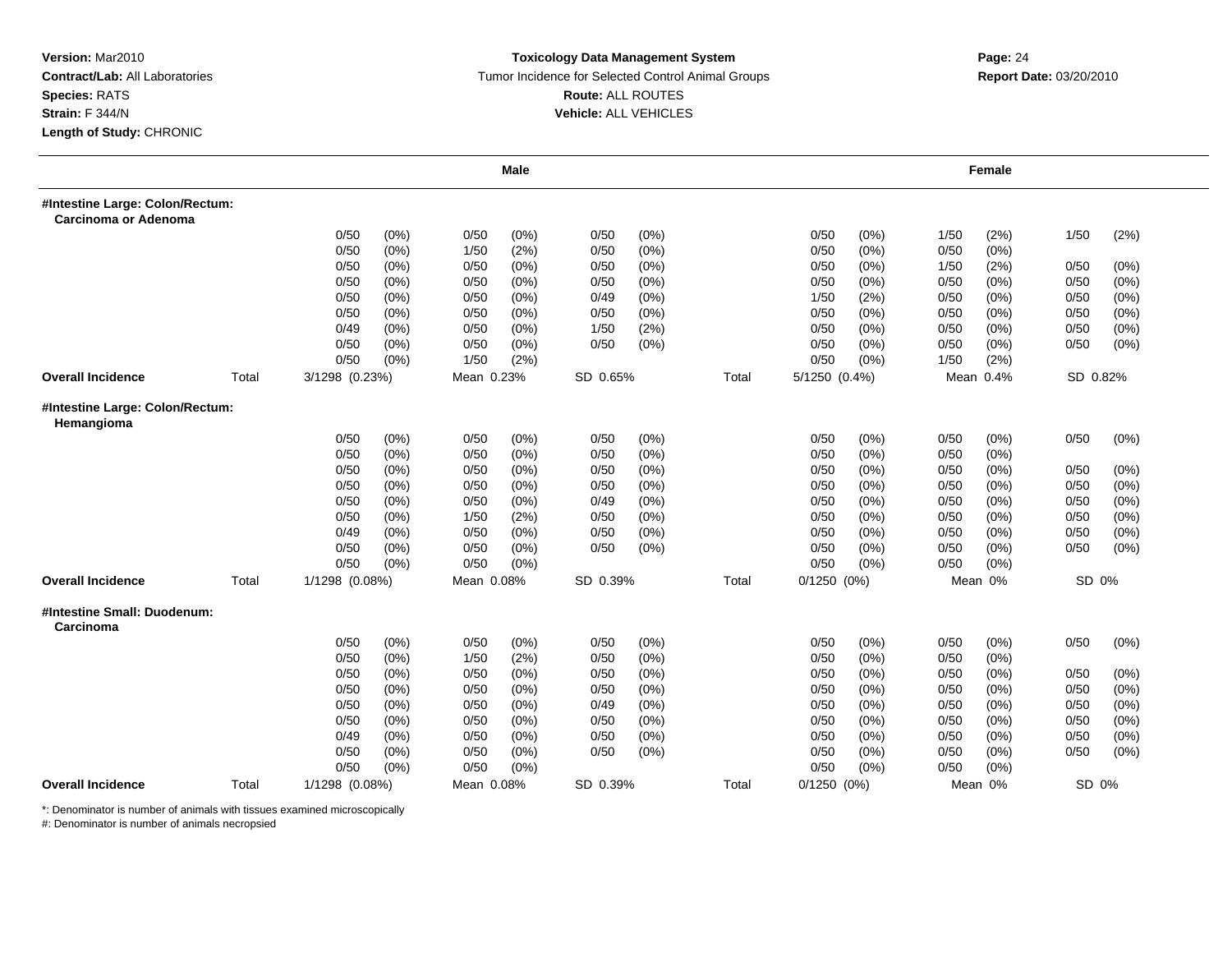#### **Toxicology Data Management System** Tumor Incidence for Selected Control Animal Groups **Report Date:** 03/20/2010 **Route:** ALL ROUTES **Vehicle:** ALL VEHICLES

# **m**<br> **Page:** 25

|                                          |       |                 |         |            | <b>Male</b> |          |         |       |                |      |      | Female     |          |         |
|------------------------------------------|-------|-----------------|---------|------------|-------------|----------|---------|-------|----------------|------|------|------------|----------|---------|
| #Intestine Small: Duodenum:<br>Leiomyoma |       |                 |         |            |             |          |         |       |                |      |      |            |          |         |
|                                          |       | 0/50            | (0%)    | 0/50       | $(0\%)$     | 0/50     | (0%)    |       | 0/50           | (0%) | 0/50 | $(0\%)$    | 0/50     | (0%)    |
|                                          |       | 0/50            | (0%)    | 0/50       | $(0\%)$     | 0/50     | (0%)    |       | 0/50           | (0%) | 0/50 | $(0\%)$    |          |         |
|                                          |       | 0/50            | (0%)    | 0/50       | $(0\%)$     | 1/50     | (2%)    |       | 0/50           | (0%) | 0/50 | $(0\%)$    | 0/50     | (0%)    |
|                                          |       | 0/50            | (0%)    | 0/50       | (0%)        | 0/50     | $(0\%)$ |       | 0/50           | (0%) | 1/50 | (2%)       | 0/50     | (0%)    |
|                                          |       | 0/50            | (0%)    | 0/50       | $(0\%)$     | 0/49     | $(0\%)$ |       | 0/50           | (0%) | 0/50 | (0%)       | 0/50     | $(0\%)$ |
|                                          |       | 0/50            | (0%)    | 0/50       | $(0\%)$     | 0/50     | $(0\%)$ |       | 0/50           | (0%) | 0/50 | (0%)       | 0/50     | (0%)    |
|                                          |       | 0/49            | $(0\%)$ | 0/50       | $(0\%)$     | 0/50     | $(0\%)$ |       | 0/50           | (0%) | 0/50 | $(0\%)$    | 0/50     | $(0\%)$ |
|                                          |       | 0/50            | (0%)    | 0/50       | (0%)        | 0/50     | $(0\%)$ |       | 1/50           | (2%) | 0/50 | $(0\%)$    | 0/50     | (0%)    |
|                                          |       | 0/50            | $(0\%)$ | 0/50       | $(0\%)$     |          |         |       | 0/50           | (0%) | 0/50 | $(0\%)$    |          |         |
| <b>Overall Incidence</b>                 | Total | 1/1298 (0.08%)  |         | Mean 0.08% |             | SD 0.39% |         | Total | 2/1250 (0.16%) |      |      | Mean 0.16% | SD 0.55% |         |
| #Intestine Small: Ileum:<br>Adenoma      |       |                 |         |            |             |          |         |       |                |      |      |            |          |         |
|                                          |       | 0/50            | (0%)    | 0/50       | (0% )       | 0/50     | (0% )   |       | 0/50           | (0%) | 0/50 | $(0\%)$    | 0/50     | (0%)    |
|                                          |       | 0/50            | (0%)    | 0/50       | $(0\%)$     | 0/50     | (0%)    |       | 0/50           | (0%) | 0/50 | (0%)       |          |         |
|                                          |       | 0/50            | (0%)    | 0/50       | $(0\%)$     | 0/50     | $(0\%)$ |       | 0/50           | (0%) | 0/50 | (0%)       | 0/50     | $(0\%)$ |
|                                          |       | 0/50            | $(0\%)$ | 0/50       | $(0\%)$     | 0/50     | $(0\%)$ |       | 0/50           | (0%) | 0/50 | $(0\%)$    | 0/50     | $(0\%)$ |
|                                          |       | 0/50            | $(0\%)$ | 0/50       | $(0\%)$     | 0/49     | (0%)    |       | 0/50           | (0%) | 0/50 | $(0\%)$    | 0/50     | (0%)    |
|                                          |       | 0/50            | (0%)    | 0/50       | $(0\%)$     | 0/50     | $(0\%)$ |       | 0/50           | (0%) | 0/50 | $(0\%)$    | 0/50     | (0%)    |
|                                          |       | 0/49            | (0%)    | 0/50       | $(0\%)$     | 0/50     | (0%)    |       | 0/50           | (0%) | 0/50 | $(0\%)$    | 1/50     | (2%)    |
|                                          |       | 0/50            | (0%)    | 0/50       | $(0\%)$     | 0/50     | (0%)    |       | 0/50           | (0%) | 0/50 | (0%)       | 0/50     | $(0\%)$ |
|                                          |       | 0/50            | (0%)    | 0/50       | $(0\%)$     |          |         |       | 0/50           | (0%) | 0/50 | $(0\%)$    |          |         |
| <b>Overall Incidence</b>                 | Total | $0/1298$ $(0%)$ |         | Mean 0%    |             | SD 0%    |         | Total | 1/1250 (0.08%) |      |      | Mean 0.08% | SD 0.4%  |         |
| #Intestine Small: Jejunum:<br>Carcinoma  |       |                 |         |            |             |          |         |       |                |      |      |            |          |         |
|                                          |       | 0/50            | (0%)    | 0/50       | (0%)        | 0/50     | $(0\%)$ |       | 0/50           | (0%) | 0/50 | $(0\%)$    | 0/50     | $(0\%)$ |
|                                          |       | 0/50            | (0%)    | 0/50       | $(0\%)$     | 0/50     | $(0\%)$ |       | 0/50           | (0%) | 0/50 | (0%)       |          |         |
|                                          |       | 0/50            | (0%)    | 0/50       | (0%)        | 0/50     | $(0\%)$ |       | 0/50           | (0%) | 0/50 | $(0\%)$    | 0/50     | (0%)    |
|                                          |       | 0/50            | (0%)    | 1/50       | (2%)        | 0/50     | $(0\%)$ |       | 0/50           | (0%) | 0/50 | $(0\%)$    | 0/50     | (0%)    |
|                                          |       | 0/50            | (0%)    | 0/50       | $(0\%)$     | 0/49     | $(0\%)$ |       | 0/50           | (0%) | 0/50 | $(0\%)$    | 0/50     | $(0\%)$ |
|                                          |       | 0/50            | $(0\%)$ | 0/50       | $(0\%)$     | 0/50     | $(0\%)$ |       | 0/50           | (0%) | 0/50 | $(0\%)$    | 0/50     | (0%)    |
|                                          |       | 0/49            | $(0\%)$ | 0/50       | $(0\%)$     | 0/50     | (0%)    |       | 0/50           | (0%) | 0/50 | $(0\%)$    | 0/50     | $(0\%)$ |
|                                          |       | 0/50            | (0%)    | 0/50       | $(0\%)$     | 0/50     | (0%)    |       | 0/50           | (0%) | 0/50 | $(0\%)$    | 0/50     | $(0\%)$ |
|                                          |       | 0/50            | (0%)    | 0/50       | (0%)        |          |         |       | 0/50           | (0%) | 0/50 | (0%)       |          |         |
| <b>Overall Incidence</b>                 | Total | 1/1298 (0.08%)  |         | Mean 0.08% |             | SD 0.39% |         | Total | $0/1250(0\%)$  |      |      | Mean 0%    | SD 0%    |         |

\*: Denominator is number of animals with tissues examined microscopically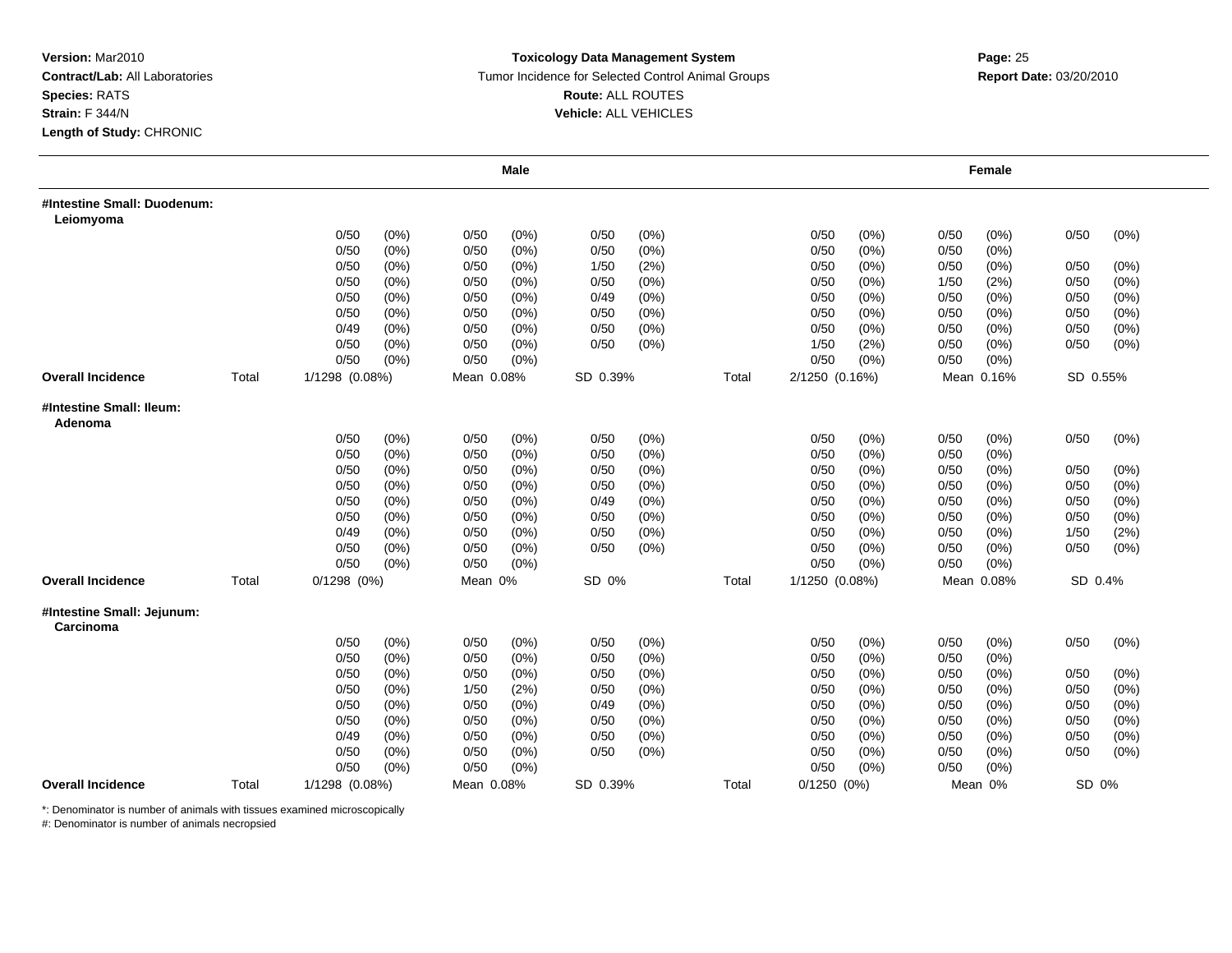#### **Toxicology Data Management System** Tumor Incidence for Selected Control Animal Groups **Report Date:** 03/20/2010 **Route:** ALL ROUTES **Vehicle:** ALL VEHICLES

# **m**<br> **Page:** 26

|                                                                    |       |                 |      |            | <b>Male</b> |          |         |       |                 |       |      | Female     |         |         |
|--------------------------------------------------------------------|-------|-----------------|------|------------|-------------|----------|---------|-------|-----------------|-------|------|------------|---------|---------|
| #Intestine Small: Jejunum:<br><b>Granular Cell Tumor Malignant</b> |       |                 |      |            |             |          |         |       |                 |       |      |            |         |         |
|                                                                    |       | 0/50            | (0%) | 0/50       | (0%)        | 1/50     | (2%)    |       | 0/50            | (0%)  | 0/50 | $(0\%)$    | 0/50    | (0%)    |
|                                                                    |       | 0/50            | (0%) | 0/50       | $(0\%)$     | 0/50     | (0%)    |       | 0/50            | (0% ) | 0/50 | $(0\%)$    |         |         |
|                                                                    |       | 0/50            | (0%) | 0/50       | $(0\%)$     | 0/50     | (0%)    |       | 0/50            | (0%)  | 0/50 | $(0\%)$    | 0/50    | (0%)    |
|                                                                    |       | 0/50            | (0%) | 0/50       | (0%)        | 0/50     | (0%)    |       | 0/50            | (0%   | 0/50 | (0%        | 0/50    | (0%)    |
|                                                                    |       | 0/50            | (0%) | 0/50       | $(0\%)$     | 0/49     | (0%)    |       | 0/50            | (0% ) | 0/50 | $(0\%)$    | 0/50    | (0%)    |
|                                                                    |       | 0/50            | (0%) | 0/50       | $(0\%)$     | 0/50     | (0%)    |       | 0/50            | (0%)  | 0/50 | $(0\%)$    | 0/50    | (0%)    |
|                                                                    |       | 0/49            | (0%) | 0/50       | $(0\%)$     | 0/50     | (0%)    |       | 0/50            | (0%)  | 0/50 | $(0\%)$    | 0/50    | $(0\%)$ |
|                                                                    |       | 0/50            | (0%) | 0/50       | $(0\%)$     | 0/50     | (0%)    |       | 0/50            | (0%)  | 0/50 | $(0\%)$    | 0/50    | $(0\%)$ |
|                                                                    |       | 0/50            | (0%) | 0/50       | (0% )       |          |         |       | 0/50            | (0%)  | 0/50 | (0%        |         |         |
| <b>Overall Incidence</b>                                           | Total | 1/1298 (0.08%)  |      | Mean 0.08% |             | SD 0.39% |         | Total | $0/1250$ $(0%)$ |       |      | Mean 0%    | SD 0%   |         |
| #Intestine Small: Jejunum:<br>Leiomyoma                            |       |                 |      |            |             |          |         |       |                 |       |      |            |         |         |
|                                                                    |       | 0/50            | (0%) | 0/50       | $(0\%)$     | 0/50     | (0%)    |       | 0/50            | (0%)  | 0/50 | $(0\%)$    | 0/50    | $(0\%)$ |
|                                                                    |       | 0/50            | (0%) | 0/50       | $(0\%)$     | 0/50     | (0%)    |       | 0/50            | (0%)  | 0/50 | $(0\%)$    |         |         |
|                                                                    |       | 0/50            | (0%) | 0/50       | $(0\%)$     | 0/50     | (0%)    |       | 0/50            | (0%)  | 0/50 | (0%)       | 0/50    | (0%)    |
|                                                                    |       | 0/50            | (0%) | 0/50       | $(0\%)$     | 0/50     | (0%)    |       | 0/50            | (0%)  | 0/50 | $(0\%)$    | 0/50    | (0%)    |
|                                                                    |       | 0/50            | (0%) | 1/50       | (2%)        | 0/49     | (0%)    |       | 0/50            | (0%)  | 0/50 | (0%)       | 0/50    | $(0\%)$ |
|                                                                    |       | 0/50            | (0%) | 0/50       | (0%)        | 0/50     | (0%)    |       | 0/50            | (0%)  | 0/50 | (0%        | 0/50    | $(0\%)$ |
|                                                                    |       | 0/49            | (0%) | 0/50       | $(0\%)$     | 0/50     | $(0\%)$ |       | 0/50            | (0%)  | 0/50 | (0%)       | 0/50    | (0%)    |
|                                                                    |       | 0/50            | (0%) | 0/50       | $(0\%)$     | 0/50     | (0%)    |       | 0/50            | (0%)  | 0/50 | (0%)       | 0/50    | (0%)    |
|                                                                    |       | 0/50            | (0%) | 0/50       | $(0\%)$     |          |         |       | 0/50            | (0%)  | 0/50 | $(0\%)$    |         |         |
| <b>Overall Incidence</b>                                           | Total | 1/1298 (0.08%)  |      | Mean 0.08% |             | SD 0.39% |         | Total | $0/1250$ $(0%)$ |       |      | Mean 0%    | SD 0%   |         |
| #Intestine Small: Jejunum:<br>Leiomyosarcoma                       |       |                 |      |            |             |          |         |       |                 |       |      |            |         |         |
|                                                                    |       | 0/50            | (0%) | 0/50       | $(0\%)$     | 0/50     | (0%)    |       | 0/50            | (0%)  | 0/50 | (0%)       | 0/50    | $(0\%)$ |
|                                                                    |       | 0/50            | (0%) | 0/50       | $(0\%)$     | 0/50     | (0%)    |       | 0/50            | (0%)  | 0/50 | $(0\%)$    |         |         |
|                                                                    |       | 0/50            | (0%) | 0/50       | $(0\%)$     | 0/50     | $(0\%)$ |       | 0/50            | (0%)  | 0/50 | $(0\%)$    | 0/50    | (0%)    |
|                                                                    |       | 0/50            | (0%) | 0/50       | (0%)        | 0/50     | (0% )   |       | 0/50            | (0% ) | 0/50 | (0%        | 0/50    | (0%)    |
|                                                                    |       | 0/50            | (0%) | 0/50       | $(0\%)$     | 0/49     | $(0\%)$ |       | 0/50            | (0%)  | 0/50 | $(0\%)$    | 0/50    | (0%)    |
|                                                                    |       | 0/50            | (0%) | 0/50       | $(0\%)$     | 0/50     | $(0\%)$ |       | 0/50            | (0%)  | 0/50 | $(0\%)$    | 0/50    | (0%)    |
|                                                                    |       | 0/49            | (0%) | 0/50       | $(0\%)$     | 0/50     | (0%)    |       | 0/50            | (0%)  | 0/50 | $(0\%)$    | 0/50    | (0%)    |
|                                                                    |       | 0/50            | (0%) | 0/50       | $(0\%)$     | 0/50     | (0%)    |       | 0/50            | (0%)  | 0/50 | $(0\%)$    | 0/50    | (0%)    |
|                                                                    |       | 0/50            | (0%) | 0/50       | (0% )       |          |         |       | 1/50            | (2%)  | 0/50 | (0%        |         |         |
| <b>Overall Incidence</b>                                           | Total | $0/1298$ $(0%)$ |      | Mean 0%    |             | SD 0%    |         | Total | 1/1250 (0.08%)  |       |      | Mean 0.08% | SD 0.4% |         |

\*: Denominator is number of animals with tissues examined microscopically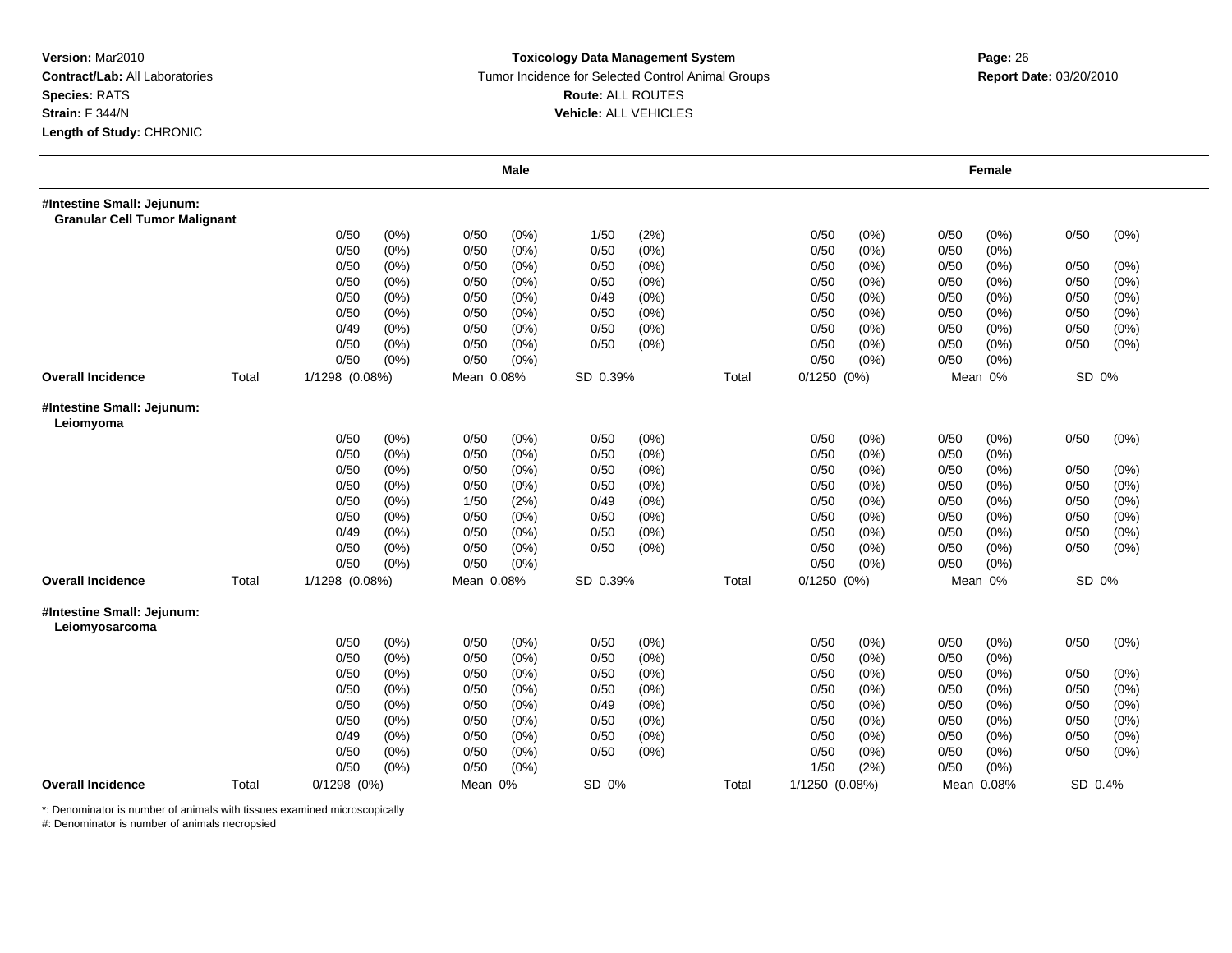#### **Toxicology Data Management System** Tumor Incidence for Selected Control Animal Groups **Report Date:** 03/20/2010 **Route:** ALL ROUTES **Vehicle:** ALL VEHICLES

|                                                                    |       |                 |         |            | <b>Male</b> |          |       |       |                 |         |      | Female     |         |         |
|--------------------------------------------------------------------|-------|-----------------|---------|------------|-------------|----------|-------|-------|-----------------|---------|------|------------|---------|---------|
| #Intestine Small: Site Unspecified:<br>Adenoma                     |       |                 |         |            |             |          |       |       |                 |         |      |            |         |         |
|                                                                    |       | 0/50            | (0%)    | 0/50       | (0%)        | 0/50     | (0%)  |       | 0/50            | (0%)    | 0/50 | (0%)       | 0/50    | (0%)    |
|                                                                    |       | 0/50            | (0%)    | 0/50       | $(0\%)$     | 0/50     | (0%)  |       | 0/50            | (0%     | 0/50 | $(0\%)$    |         |         |
|                                                                    |       | 0/50            | (0%)    | 0/50       | (0%)        | 0/50     | (0%)  |       | 0/50            | $(0\%)$ | 0/50 | (0%)       | 0/50    | (0%)    |
|                                                                    |       | 0/50            | (0%)    | 0/50       | (0%)        | 0/50     | (0%)  |       | 0/50            | $(0\%)$ | 0/50 | (0%)       | 0/50    | (0%)    |
|                                                                    |       | 0/50            | (0%)    | 0/50       | (0%)        | 0/49     | (0%)  |       | 0/50            | (0%)    | 0/50 | (0%)       | 0/50    | (0%)    |
|                                                                    |       | 0/50            | (0%)    | 0/50       | (0%)        | 0/50     | (0%)  |       | 0/50            | (0%     | 0/50 | (0%        | 0/50    | $(0\%)$ |
|                                                                    |       | 0/49            | $(0\%)$ | 0/50       | $(0\%)$     | 0/50     | (0%)  |       | 0/50            | (0%     | 0/50 | $(0\%)$    | 1/50    | (2%)    |
|                                                                    |       | 0/50            | (0%)    | 0/50       | (0%)        | 0/50     | (0% ) |       | 0/50            | (0%     | 0/50 | $(0\%)$    | 0/50    | $(0\%)$ |
|                                                                    |       | 0/50            | (0%)    | 0/50       | (0%)        |          |       |       | 0/50            | (0%)    | 0/50 | (0%)       |         |         |
| <b>Overall Incidence</b>                                           | Total | $0/1298$ $(0%)$ |         | Mean 0%    |             | SD 0%    |       | Total | 1/1250 (0.08%)  |         |      | Mean 0.08% | SD 0.4% |         |
| #Intestine Small: Site Unspecified:<br>Carcinoma                   |       |                 |         |            |             |          |       |       |                 |         |      |            |         |         |
|                                                                    |       | 0/50            | (0%)    | 0/50       | (0%)        | 0/50     | (0%)  |       | 0/50            | $(0\%)$ | 0/50 | $(0\%)$    | 0/50    | (0%)    |
|                                                                    |       | 0/50            | (0%)    | 1/50       | (2%)        | 0/50     | (0% ) |       | 0/50            | (0% )   | 0/50 | (0%)       |         |         |
|                                                                    |       | 0/50            | (0%)    | 0/50       | (0%)        | 0/50     | (0%)  |       | 0/50            | (0%)    | 0/50 | (0%)       | 0/50    | (0%)    |
|                                                                    |       | 0/50            | (0%)    | 1/50       | (2%)        | 0/50     | (0%)  |       | 0/50            | $(0\%)$ | 0/50 | (0%)       | 0/50    | $(0\%)$ |
|                                                                    |       | 0/50            | (0%)    | 0/50       | (0%)        | 0/49     | (0%)  |       | 0/50            | $(0\%)$ | 0/50 | (0%)       | 0/50    | (0%)    |
|                                                                    |       | 0/50            | (0%)    | 0/50       | $(0\%)$     | 0/50     | (0%)  |       | 0/50            | $(0\%)$ | 0/50 | $(0\%)$    | 0/50    | (0%)    |
|                                                                    |       | 0/49            | (0%)    | 0/50       | (0%)        | 0/50     | (0%)  |       | 0/50            | (0%)    | 0/50 | (0%)       | 0/50    | (0%)    |
|                                                                    |       | 0/50            | (0%)    | 0/50       | $(0\%)$     | 0/50     | (0%)  |       | 0/50            | (0%)    | 0/50 | (0%)       | 0/50    | (0%)    |
|                                                                    |       | 0/50            | (0%)    | 0/50       | $(0\%)$     |          |       |       | 0/50            | (0%)    | 0/50 | $(0\%)$    |         |         |
| <b>Overall Incidence</b>                                           | Total | 2/1298 (0.15%)  |         | Mean 0.15% |             | SD 0.54% |       | Total | $0/1250$ $(0%)$ |         |      | Mean 0%    | SD 0%   |         |
| #Intestine Small: Site Unspecified:<br><b>Carcinoma or Adenoma</b> |       |                 |         |            |             |          |       |       |                 |         |      |            |         |         |
|                                                                    |       | 0/50            | (0%)    | 0/50       | (0%)        | 0/50     | (0%)  |       | 0/50            | (0% )   | 0/50 | (0%)       | 0/50    | $(0\%)$ |
|                                                                    |       | 0/50            | (0%)    | 1/50       | (2%)        | 0/50     | (0%)  |       | 0/50            | $(0\%)$ | 0/50 | (0%)       |         |         |
|                                                                    |       | 0/50            | (0%)    | 0/50       | (0%)        | 0/50     | (0%)  |       | 0/50            | $(0\%)$ | 0/50 | $(0\%)$    | 0/50    | (0%)    |
|                                                                    |       | 0/50            | (0%)    | 1/50       | (2%)        | 0/50     | (0%)  |       | 0/50            | $(0\%)$ | 0/50 | (0%)       | 0/50    | (0%)    |
|                                                                    |       | 0/50            | (0%)    | 0/50       | (0%)        | 0/49     | (0%)  |       | 0/50            | (0%)    | 0/50 | $(0\%)$    | 0/50    | (0%)    |
|                                                                    |       | 0/50            | (0%)    | 0/50       | (0%)        | 0/50     | (0%)  |       | 0/50            | $(0\%)$ | 0/50 | $(0\%)$    | 0/50    | (0%)    |
|                                                                    |       | 0/49            | (0%)    | 0/50       | (0%)        | 0/50     | (0%)  |       | 0/50            | $(0\%)$ | 0/50 | (0%)       | 1/50    | (2%)    |
|                                                                    |       | 0/50            | (0%)    | 0/50       | (0%)        | 0/50     | (0%)  |       | 0/50            | $(0\%)$ | 0/50 | (0%)       | 0/50    | (0%)    |
|                                                                    |       | 0/50            | (0%)    | 0/50       | (0%)        |          |       |       | 0/50            | (0%)    | 0/50 | (0%)       |         |         |
| <b>Overall Incidence</b>                                           | Total | 2/1298 (0.15%)  |         | Mean 0.15% |             | SD 0.54% |       | Total | 1/1250 (0.08%)  |         |      | Mean 0.08% | SD 0.4% |         |

\*: Denominator is number of animals with tissues examined microscopically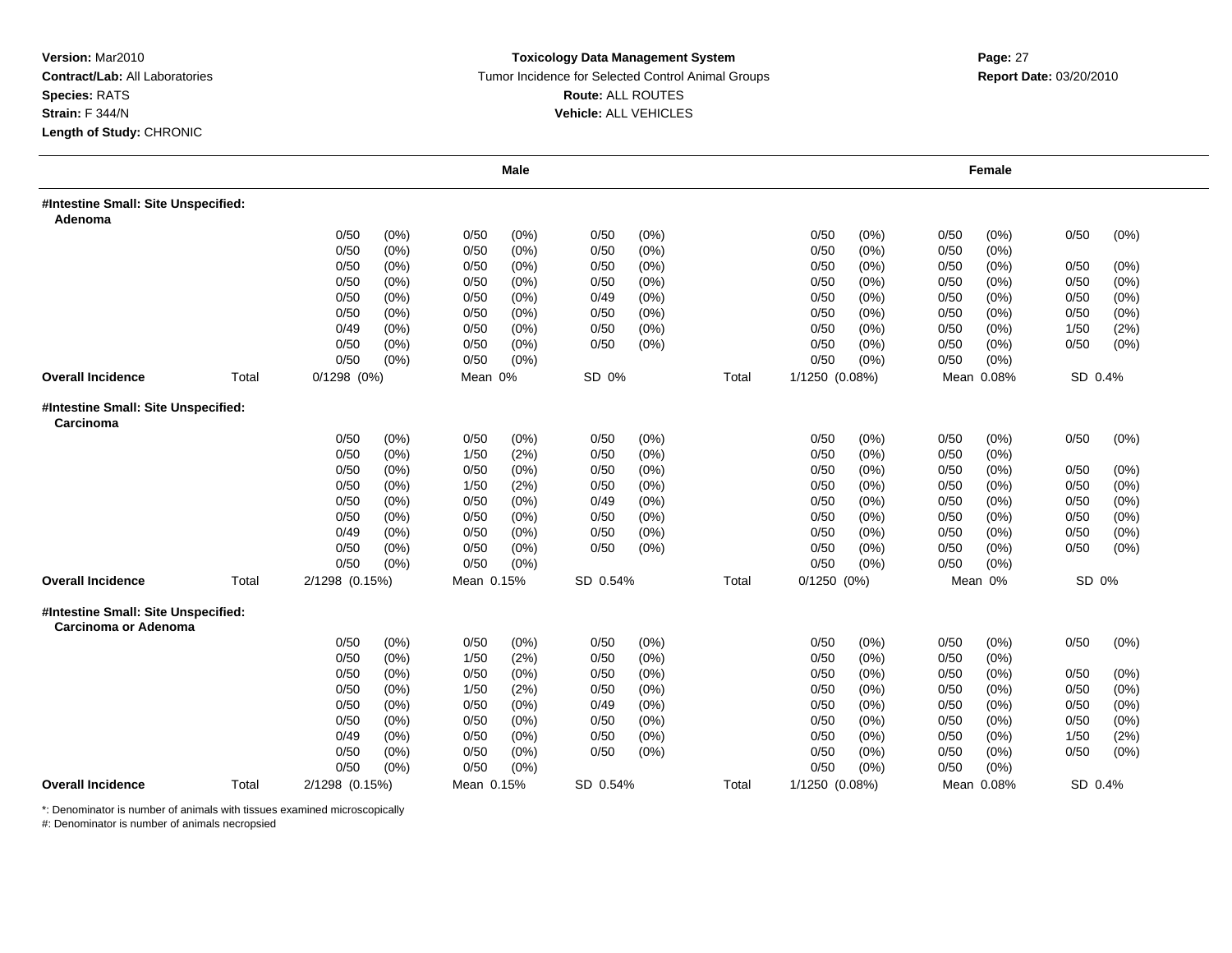#### **Toxicology Data Management System** Tumor Incidence for Selected Control Animal Groups **Report Date:** 03/20/2010 **Route:** ALL ROUTES **Vehicle:** ALL VEHICLES

# **Page:** <sup>28</sup>

|                                                                             |       |                 | <b>Male</b>     |                 |       |                 | Female          |                 |
|-----------------------------------------------------------------------------|-------|-----------------|-----------------|-----------------|-------|-----------------|-----------------|-----------------|
| #Intestine Small: Site Unspecified:<br><b>Granular Cell Tumor Malignant</b> |       |                 |                 |                 |       |                 |                 |                 |
|                                                                             |       | 0/50<br>(0%)    | $(0\%)$<br>0/50 | (2%)<br>1/50    |       | (0%)<br>0/50    | 0/50<br>(0%)    | 0/50<br>$(0\%)$ |
|                                                                             |       | 0/50<br>(0%)    | 0/50<br>$(0\%)$ | 0/50<br>(0%)    |       | 0/50<br>(0%)    | 0/50<br>$(0\%)$ |                 |
|                                                                             |       | 0/50<br>(0%)    | 0/50<br>$(0\%)$ | 0/50<br>(0%)    |       | 0/50<br>$(0\%)$ | 0/50<br>$(0\%)$ | 0/50<br>(0%)    |
|                                                                             |       | 0/50<br>(0%)    | 0/50<br>$(0\%)$ | 0/50<br>$(0\%)$ |       | 0/50<br>$(0\%)$ | 0/50<br>(0%     | 0/50<br>(0%)    |
|                                                                             |       | 0/50<br>(0%)    | 0/50<br>$(0\%)$ | (0%)<br>0/49    |       | (0%)<br>0/50    | 0/50<br>$(0\%)$ | 0/50<br>$(0\%)$ |
|                                                                             |       | 0/50<br>(0%)    | 0/50<br>$(0\%)$ | 0/50<br>(0%)    |       | (0%)<br>0/50    | 0/50<br>$(0\%)$ | 0/50<br>(0%)    |
|                                                                             |       | 0/49<br>(0%)    | 0/50<br>(0%)    | 0/50<br>(0%)    |       | 0/50<br>(0%)    | 0/50<br>(0%)    | 0/50<br>(0%)    |
|                                                                             |       | 0/50<br>(0%)    | 0/50<br>$(0\%)$ | 0/50<br>(0%)    |       | 0/50<br>(0%)    | 0/50<br>$(0\%)$ | 0/50<br>(0%)    |
|                                                                             |       | 0/50<br>(0%)    | 0/50<br>(0%)    |                 |       | 0/50<br>(0%)    | 0/50<br>(0%)    |                 |
| <b>Overall Incidence</b>                                                    | Total | 1/1298 (0.08%)  | Mean 0.08%      | SD 0.39%        | Total | $0/1250$ $(0%)$ | Mean 0%         | SD 0%           |
| #Intestine Small: Site Unspecified:<br>Leiomyoma                            |       |                 |                 |                 |       |                 |                 |                 |
|                                                                             |       | 0/50<br>(0%)    | 0/50<br>$(0\%)$ | 0/50<br>(0%)    |       | 0/50<br>(0%)    | 0/50<br>(0%)    | 0/50<br>(0%)    |
|                                                                             |       | 0/50<br>(0% )   | (0% )<br>0/50   | (0%)<br>0/50    |       | (0%<br>0/50     | 0/50<br>(0%     |                 |
|                                                                             |       | (0% )<br>0/50   | 0/50<br>$(0\%)$ | (2%)<br>1/50    |       | (0% )<br>0/50   | (0%<br>0/50     | 0/50<br>(0%)    |
|                                                                             |       | 0/50<br>(0%)    | 0/50<br>$(0\%)$ | 0/50<br>$(0\%)$ |       | (0%<br>0/50     | (2%)<br>1/50    | 0/50<br>(0%)    |
|                                                                             |       | 0/50<br>(0%)    | 1/50<br>(2%)    | (0%)<br>0/49    |       | 0/50<br>$(0\%)$ | 0/50<br>(0%)    | 0/50<br>(0%)    |
|                                                                             |       | 0/50<br>(0%)    | 0/50<br>$(0\%)$ | 0/50<br>$(0\%)$ |       | 0/50<br>$(0\%)$ | 0/50<br>(0%     | 0/50<br>(0%)    |
|                                                                             |       | 0/49<br>(0%)    | 0/50<br>$(0\%)$ | 0/50<br>(0%)    |       | 0/50<br>(0%)    | 0/50<br>$(0\%)$ | 0/50<br>(0%)    |
|                                                                             |       | 0/50<br>(0%)    | 0/50<br>$(0\%)$ | 0/50<br>(0%)    |       | 1/50<br>(2%)    | 0/50<br>$(0\%)$ | 0/50<br>$(0\%)$ |
|                                                                             |       | 0/50<br>(0%)    | 0/50<br>$(0\%)$ |                 |       | 0/50<br>(0% )   | 0/50<br>$(0\%)$ |                 |
| <b>Overall Incidence</b>                                                    | Total | 2/1298 (0.15%)  | Mean 0.15%      | SD 0.54%        | Total | 2/1250 (0.16%)  | Mean 0.16%      | SD 0.55%        |
| #Intestine Small: Site Unspecified:<br>Leiomyosarcoma                       |       |                 |                 |                 |       |                 |                 |                 |
|                                                                             |       | 0/50<br>(0%)    | $(0\%)$<br>0/50 | 0/50<br>(0%)    |       | (0%)<br>0/50    | 0/50<br>(0%)    | 0/50<br>$(0\%)$ |
|                                                                             |       | 0/50<br>(0%)    | $(0\%)$<br>0/50 | (0%)<br>0/50    |       | (0%)<br>0/50    | 0/50<br>$(0\%)$ |                 |
|                                                                             |       | 0/50<br>(0%)    | 0/50<br>(0%)    | 0/50<br>$(0\%)$ |       | $(0\%)$<br>0/50 | 0/50<br>(0%)    | 0/50<br>(0%)    |
|                                                                             |       | 0/50<br>(0%)    | 0/50<br>$(0\%)$ | 0/50<br>$(0\%)$ |       | $(0\%)$<br>0/50 | 0/50<br>$(0\%)$ | 0/50<br>(0%)    |
|                                                                             |       | 0/50<br>(0%)    | $(0\%)$<br>0/50 | (0%)<br>0/49    |       | (0%)<br>0/50    | 0/50<br>$(0\%)$ | 0/50<br>(0%)    |
|                                                                             |       | 0/50<br>(0%)    | 0/50<br>$(0\%)$ | 0/50<br>(0%)    |       | 0/50<br>(0%)    | 0/50<br>$(0\%)$ | 0/50<br>(0%)    |
|                                                                             |       | 0/49<br>(0%)    | 0/50<br>(0%)    | 0/50<br>(0%)    |       | 0/50<br>(0%)    | 0/50<br>$(0\%)$ | 0/50<br>(0%)    |
|                                                                             |       | 0/50<br>(0%)    | 0/50<br>$(0\%)$ | 0/50<br>(0%)    |       | 0/50<br>(0%)    | 0/50<br>$(0\%)$ | 0/50<br>(0%)    |
|                                                                             |       | 0/50<br>(0%)    | 0/50<br>(0%)    |                 |       | 1/50<br>(2%)    | 0/50<br>(0%     |                 |
| <b>Overall Incidence</b>                                                    | Total | $0/1298$ $(0%)$ | Mean 0%         | SD 0%           | Total | 1/1250 (0.08%)  | Mean 0.08%      | SD 0.4%         |

\*: Denominator is number of animals with tissues examined microscopically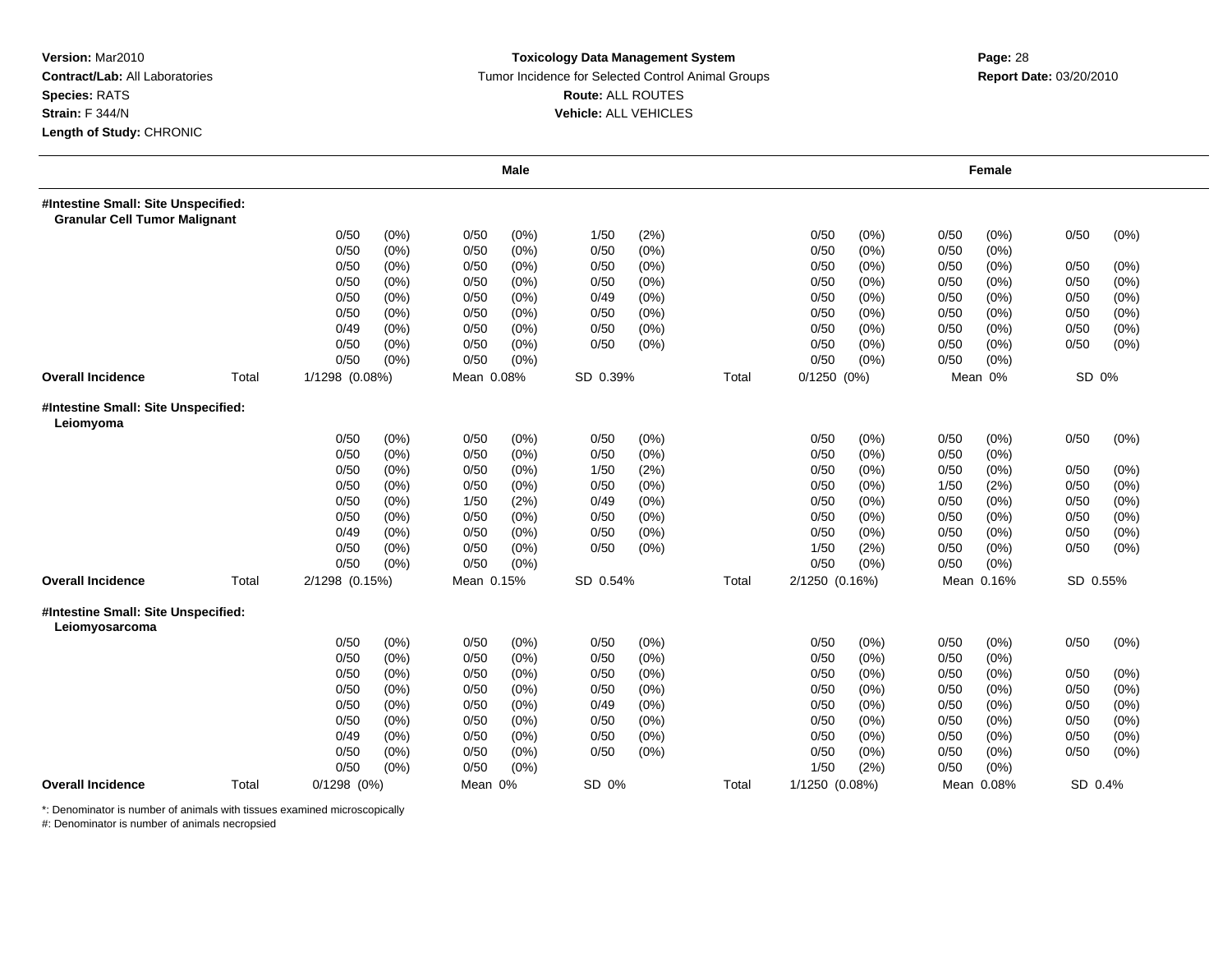#### **Toxicology Data Management System** Tumor Incidence for Selected Control Animal Groups **Report Date:** 03/20/2010 **Route:** ALL ROUTES **Vehicle:** ALL VEHICLES

|                                              |       |                  |       |            | Male    |          |         |       |                 |       |      | Female     |          |      |
|----------------------------------------------|-------|------------------|-------|------------|---------|----------|---------|-------|-----------------|-------|------|------------|----------|------|
| *Islets, Pancreatic:<br>Adenoma              |       |                  |       |            |         |          |         |       |                 |       |      |            |          |      |
|                                              |       | 4/50             | (8%)  | 1/50       | (2%)    | 3/50     | (6%)    |       | 1/50            | (2%)  | 1/49 | (2%)       | 0/50     | (0%) |
|                                              |       | 0/50             | (0%)  | 1/50       | (2%)    | 1/49     | (2%)    |       | 0/50            | (0%)  | 2/49 | (4% )      |          |      |
|                                              |       | 1/50             | (2%)  | 6/50       | (12%)   | 6/50     | (12%)   |       | 1/50            | (2%)  | 0/50 | (0%)       | 2/50     | (4%) |
|                                              |       | 2/50             | (4% ) | 0/50       | (0%)    | 7/50     | (14%)   |       | 1/50            | (2%)  | 1/50 | (2%        | 0/49     | (0%) |
|                                              |       | 2/50             | (4% ) | 4/50       | (8%)    | 4/49     | (8%)    |       | 0/50            | (0%)  | 0/50 | (0%)       | 1/50     | (2%) |
|                                              |       | 3/50             | (6%)  | 3/50       | (6%)    | 2/50     | (4%)    |       | 3/50            | (6%)  | 0/48 | $(0\%)$    | 1/50     | (2%) |
|                                              |       | 4/49             | (8%)  | 2/50       | (4%)    | 3/50     | (6%)    |       | 1/50            | (2%)  | 1/50 | (2%)       | 2/50     | (4%) |
|                                              |       | 4/50             | (8%)  | 3/50       | (6%)    | 18/50    | (36%)   |       | 2/50            | (4% ) | 0/50 | (0%)       | 3/50     | (6%) |
|                                              |       | 3/50             | (6%)  | 5/49       | (10%)   |          |         |       | 3/49            | (6%)  | 1/50 | (2%)       |          |      |
| Overall Incidence                            | Total | 92/1296 (7.1%)   |       | Mean 7.1%  |         | SD 6.91% |         | Total | 27/1244 (2.17%) |       |      | Mean 2.17% | SD 2.01% |      |
| *Islets, Pancreatic:<br>Carcinoma            |       |                  |       |            |         |          |         |       |                 |       |      |            |          |      |
|                                              |       | 0/50             | (0%)  | 2/50       | (4%)    | 0/50     | (0%)    |       | 1/50            | (2%)  | 0/49 | (0%)       | 1/50     | (2%) |
|                                              |       | 3/50             | (6%)  | 1/50       | (2%)    | 1/49     | (2%)    |       | 1/50            | (2%)  | 0/49 | (0%        |          |      |
|                                              |       | 2/50             | (4%)  | 0/50       | $(0\%)$ | 1/50     | (2%)    |       | 1/50            | (2%)  | 0/50 | $(0\%)$    | 0/50     | (0%) |
|                                              |       | 1/50             | (2%)  | 0/50       | $(0\%)$ | 0/50     | $(0\%)$ |       | 0/50            | (0%)  | 0/50 | $(0\%)$    | 0/49     | (0%) |
|                                              |       | 2/50             | (4% ) | 0/50       | (0%)    | 0/49     | $(0\%)$ |       | 0/50            | (0%)  | 0/50 | (0%)       | 0/50     | (0%) |
|                                              |       | 1/50             | (2%)  | 1/50       | (2%)    | 1/50     | (2%)    |       | 0/50            | (0%)  | 0/48 | (0%        | 0/50     | (0%) |
|                                              |       | 5/49             | (10%) | 0/50       | (0%)    | 0/50     | (0%)    |       | 0/50            | (0%)  | 0/50 | (0%)       | 0/50     | (0%) |
|                                              |       | 0/50             | (0%)  | 1/50       | (2%)    | 0/50     | (0%)    |       | 0/50            | (0%)  | 0/50 | (0%)       | 0/50     | (0%) |
|                                              |       | 2/50             | (4% ) | 1/49       | (2%)    |          |         |       | 0/49            | (0%)  | 0/50 | $(0\%)$    |          |      |
| Overall Incidence                            | Total | 25/1296 (1.93%)  |       | Mean 1.93% |         | SD 2.39% |         | Total | 4/1244 (0.32%)  |       |      | Mean 0.32% | SD 0.75% |      |
| *Islets, Pancreatic:<br>Carcinoma or Adenoma |       |                  |       |            |         |          |         |       |                 |       |      |            |          |      |
|                                              |       | 4/50             | (8%)  | 3/50       | (6%)    | 3/50     | (6%)    |       | 2/50            | (4% ) | 1/49 | (2%)       | 1/50     | (2%) |
|                                              |       | 3/50             | (6%)  | 2/50       | (4% )   | 2/49     | (4% )   |       | 1/50            | (2%)  | 2/49 | (4% )      |          |      |
|                                              |       | 3/50             | (6%)  | 6/50       | (12%)   | 7/50     | (14%)   |       | 2/50            | (4% ) | 0/50 | $(0\%)$    | 2/50     | (4%) |
|                                              |       | 3/50             | (6%)  | 0/50       | (0%)    | 7/50     | (14%)   |       | 1/50            | (2%)  | 1/50 | (2%        | 0/49     | (0%) |
|                                              |       | 4/50             | (8%)  | 4/50       | (8%)    | 4/49     | (8%)    |       | 0/50            | (0%)  | 0/50 | $(0\%)$    | 1/50     | (2%) |
|                                              |       | 4/50             | (8%)  | 4/50       | (8%)    | 3/50     | (6%)    |       | 3/50            | (6%)  | 0/48 | $(0\%)$    | 1/50     | (2%) |
|                                              |       | 9/49             | (18%) | 2/50       | (4%)    | 3/50     | (6%)    |       | 1/50            | (2%)  | 1/50 | (2%)       | 2/50     | (4%) |
|                                              |       | 4/50             | (8%)  | 4/50       | (8%)    | 18/50    | (36%)   |       | 2/50            | (4% ) | 0/50 | $(0\%)$    | 3/50     | (6%) |
|                                              |       | 5/50             | (10%) | 6/49       | (12%)   |          |         |       | 3/49            | (6%)  | 1/50 | (2%)       |          |      |
| <b>Overall Incidence</b>                     | Total | 117/1296 (9.03%) |       | Mean 9.03% |         | SD 6.67% |         | Total | 31/1244 (2.49%) |       |      | Mean 2.49% | SD 1.95% |      |

\*: Denominator is number of animals with tissues examined microscopically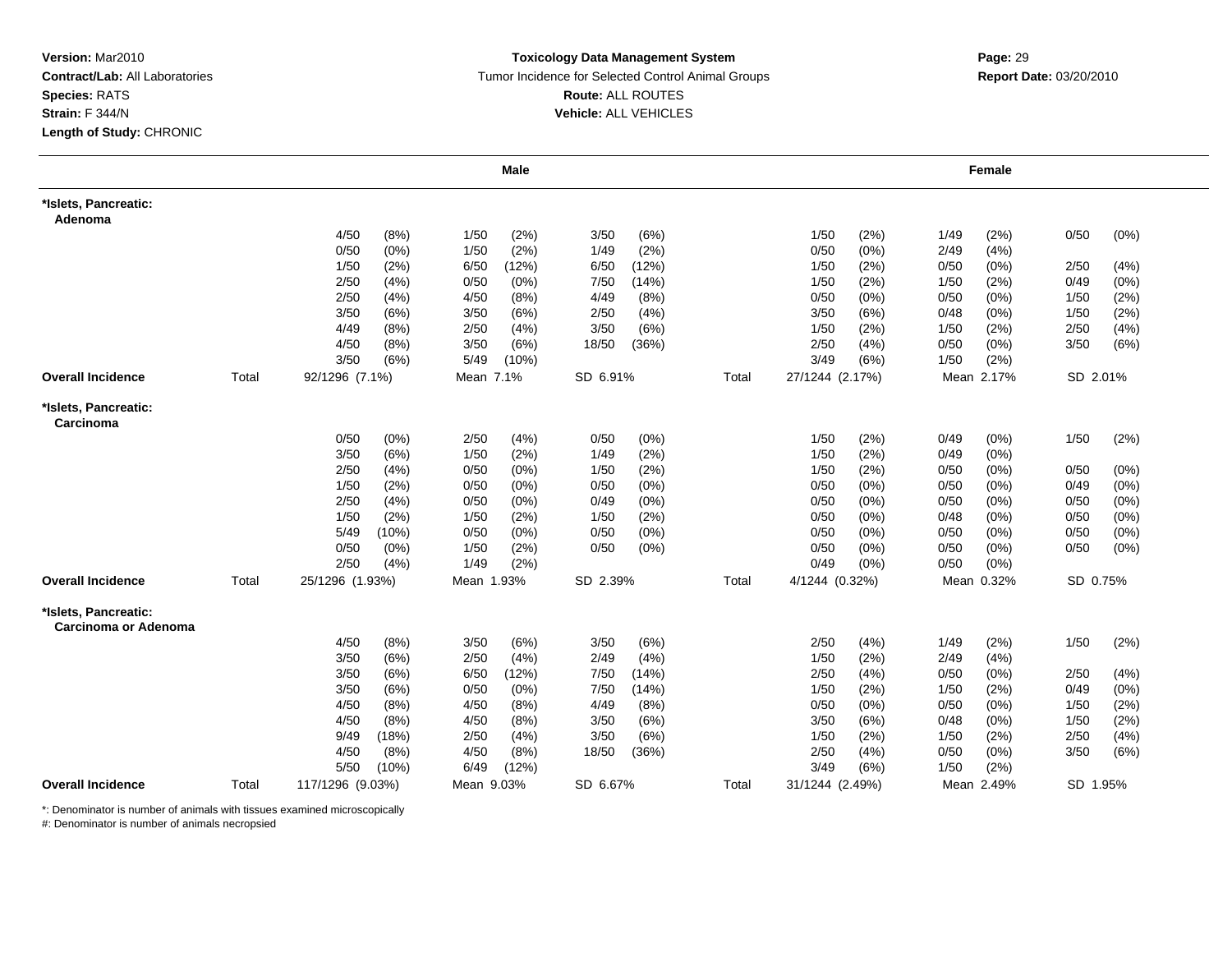#### **Toxicology Data Management System** Tumor Incidence for Selected Control Animal Groups **Report Date:** 03/20/2010 **Route:** ALL ROUTES **Vehicle:** ALL VEHICLES

|                                                                      |       |                |         |            | <b>Male</b> |          |         |       |                 |      |      | Female  |       |         |
|----------------------------------------------------------------------|-------|----------------|---------|------------|-------------|----------|---------|-------|-----------------|------|------|---------|-------|---------|
| *Kidney: Pelvis and Transitional Epithelium:<br>Carcinoma            |       |                |         |            |             |          |         |       |                 |      |      |         |       |         |
|                                                                      |       | 0/49           | $(0\%)$ | 0/48       | $(0\%)$     | 0/50     | (0%)    |       | 0/50            | (0%) | 0/44 | $(0\%)$ | 0/50  | (0%)    |
|                                                                      |       | 0/50           | (0% )   | 0/50       | (0%)        | 0/50     | $(0\%)$ |       | 0/49            | (0%) | 0/47 | (0%)    |       |         |
|                                                                      |       | 0/50           | (0%)    | 0/50       | $(0\%)$     | 0/50     | (0%)    |       | 0/50            | (0%) | 0/50 | (0%)    | 0/50  | $(0\%)$ |
|                                                                      |       | 0/50           | (0%)    | 0/50       | $(0\%)$     | 1/50     | (2%)    |       | 0/50            | (0%) | 0/50 | (0%)    | 0/49  | $(0\%)$ |
|                                                                      |       | 0/50           | $(0\%)$ | 0/50       | (0%)        | 0/49     | (0%)    |       | 0/50            | (0%  | 0/50 | $(0\%)$ | 0/50  | (0%)    |
|                                                                      |       | 0/50           | (0%)    | 0/50       | $(0\%)$     | 1/50     | (2%)    |       | 0/49            | (0%) | 0/48 | (0%)    | 0/50  | (0%)    |
|                                                                      |       | 0/49           | (0%)    | 0/50       | (0%)        | 0/50     | (0%)    |       | 0/50            | (0%) | 0/50 | $(0\%)$ | 0/50  | $(0\%)$ |
|                                                                      |       | 0/50           | (0%)    | 0/50       | (0%)        | 0/50     | (0%)    |       | 0/50            | (0%) | 0/50 | $(0\%)$ | 0/50  | (0%)    |
|                                                                      |       | 0/50           | $(0\%)$ | 0/49       | (0%)        |          |         |       | 0/50            | (0%) | 0/50 | (0%)    |       |         |
| <b>Overall Incidence</b>                                             | Total | 2/1294 (0.15%) |         | Mean 0.15% |             | SD 0.54% |         | Total | 0/1236 (0%)     |      |      | Mean 0% | SD 0% |         |
| *Kidney: Pelvis and Transitional Epithelium:<br>Carcinoma or Adenoma |       |                |         |            |             |          |         |       |                 |      |      |         |       |         |
|                                                                      |       | 0/49           | (0% )   | 0/48       | (0%)        | 0/50     | (0%)    |       | 0/50            | (0%) | 0/44 | $(0\%)$ | 0/50  | (0%)    |
|                                                                      |       | 0/50           | (0%)    | 0/50       | (0%)        | 0/50     | (0% )   |       | 0/49            | (0%  | 0/47 | (0%)    |       |         |
|                                                                      |       | 0/50           | (0%)    | 0/50       | $(0\%)$     | 0/50     | (0%)    |       | 0/50            | (0%) | 0/50 | $(0\%)$ | 0/50  | (0%)    |
|                                                                      |       | 0/50           | (0%)    | 0/50       | $(0\%)$     | 1/50     | (2%)    |       | 0/50            | (0%) | 0/50 | $(0\%)$ | 0/49  | $(0\%)$ |
|                                                                      |       | 0/50           | (0%)    | 0/50       | $(0\%)$     | 0/49     | (0%)    |       | 0/50            | (0%) | 0/50 | $(0\%)$ | 0/50  | $(0\%)$ |
|                                                                      |       | 0/50           | $(0\%)$ | 0/50       | (0%)        | 1/50     | (2%)    |       | 0/49            | (0%) | 0/48 | (0%)    | 0/50  | $(0\%)$ |
|                                                                      |       | 0/49           | $(0\%)$ | 0/50       | (0%)        | 0/50     | (0%)    |       | 0/50            | (0%) | 0/50 | $(0\%)$ | 0/50  | (0%)    |
|                                                                      |       | 0/50           | (0%)    | 0/50       | (0%)        | 0/50     | (0%)    |       | 0/50            | (0%) | 0/50 | (0%)    | 0/50  | $(0\%)$ |
|                                                                      |       | 0/50           | $(0\%)$ | 0/49       | (0%)        |          |         |       | 0/50            | (0%) | 0/50 | (0%)    |       |         |
| <b>Overall Incidence</b>                                             | Total | 2/1294 (0.15%) |         | Mean 0.15% |             | SD 0.54% |         | Total | $0/1236$ $(0%)$ |      |      | Mean 0% | SD 0% |         |
| *Kidney: Pelvis and Transitional Epithelium:<br>Papilloma            |       |                |         |            |             |          |         |       |                 |      |      |         |       |         |
|                                                                      |       | 0/49           | $(0\%)$ | 0/48       | (0%)        | 0/50     | (0%)    |       | 0/50            | (0%) | 0/44 | $(0\%)$ | 0/50  | $(0\%)$ |
|                                                                      |       | 1/50           | (2%)    | 0/50       | (0%)        | 0/50     | (0%)    |       | 0/49            | (0%) | 0/47 | $(0\%)$ |       |         |
|                                                                      |       | 0/50           | $(0\%)$ | 0/50       | $(0\%)$     | 0/50     | (0%)    |       | 0/50            | (0%) | 0/50 | $(0\%)$ | 0/50  | $(0\%)$ |
|                                                                      |       | 0/50           | (0%)    | 0/50       | $(0\%)$     | 0/50     | (0%)    |       | 0/50            | (0%  | 0/50 | $(0\%)$ | 0/49  | (0%)    |
|                                                                      |       | 0/50           | (0%)    | 0/50       | $(0\%)$     | 0/49     | (0%)    |       | 0/50            | (0%) | 0/50 | (0%)    | 0/50  | (0%)    |
|                                                                      |       | 0/50           | (0%)    | 0/50       | $(0\%)$     | 0/50     | (0%)    |       | 0/49            | (0%) | 0/48 | $(0\%)$ | 0/50  | $(0\%)$ |
|                                                                      |       | 0/49           | $(0\%)$ | 0/50       | (0%)        | 0/50     | (0%)    |       | 0/50            | (0%) | 0/50 | $(0\%)$ | 0/50  | (0%)    |
|                                                                      |       | 0/50           | (0%)    | 0/50       | $(0\%)$     | 0/50     | (0%)    |       | 0/50            | (0%) | 0/50 | (0%)    | 0/50  | (0%)    |
|                                                                      |       | 0/50           | (0%)    | 0/49       | (0% )       |          |         |       | 0/50            | (0%) | 0/50 | (0% )   |       |         |
| <b>Overall Incidence</b>                                             | Total | 1/1294 (0.08%) |         | Mean 0.08% |             | SD 0.39% |         | Total | $0/1236$ $(0%)$ |      |      | Mean 0% | SD 0% |         |

\*: Denominator is number of animals with tissues examined microscopically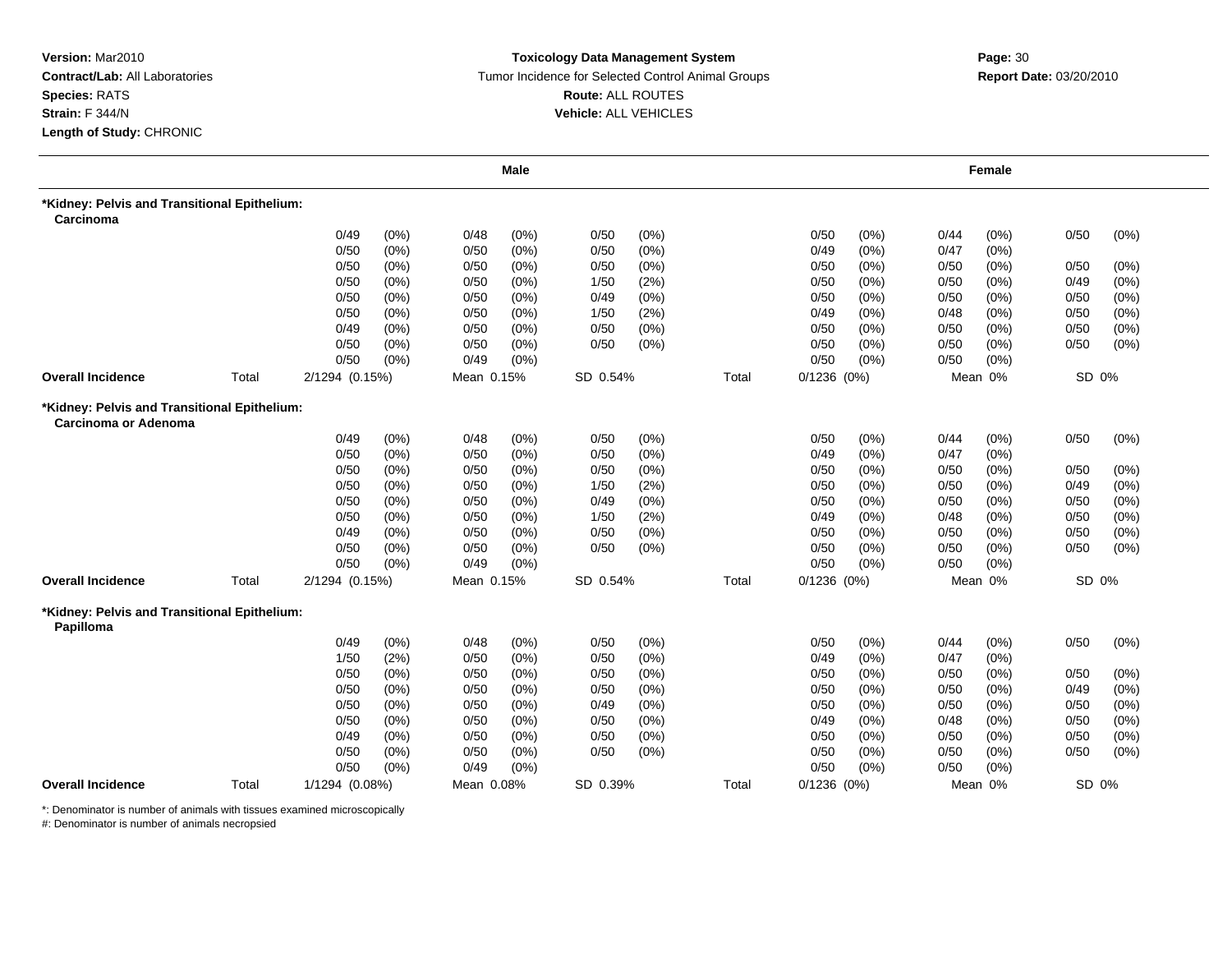#### **Toxicology Data Management System** Tumor Incidence for Selected Control Animal Groups **Report Date:** 03/20/2010 **Route:** ALL ROUTES **Vehicle:** ALL VEHICLES

|                                                |       |                |         |            | <b>Male</b> |          |         |       |                |      |      | Female     |          |         |
|------------------------------------------------|-------|----------------|---------|------------|-------------|----------|---------|-------|----------------|------|------|------------|----------|---------|
| *Kidney: Renal Tubule:<br>Adenoma              |       |                |         |            |             |          |         |       |                |      |      |            |          |         |
|                                                |       | 0/49           | (0%)    | 0/48       | $(0\%)$     | 0/50     | $(0\%)$ |       | 0/50           | (0%) | 0/44 | $(0\%)$    | 0/50     | $(0\%)$ |
|                                                |       | 1/50           | (2%)    | 0/50       | $(0\%)$     | 0/50     | (0%)    |       | 0/49           | (0%) | 0/47 | (0%)       |          |         |
|                                                |       | 1/50           | (2%)    | 1/50       | (2%)        | 0/50     | (0%)    |       | 0/50           | (0%) | 0/50 | (0%)       | 0/50     | $(0\%)$ |
|                                                |       | 1/50           | (2%)    | 1/50       | (2%)        | 0/50     | (0%)    |       | 0/50           | (0%  | 0/50 | (0%        | 0/49     | (0%)    |
|                                                |       | 0/50           | (0%)    | 0/50       | $(0\%)$     | 0/49     | (0%)    |       | 0/50           | (0%) | 0/50 | $(0\%)$    | 0/50     | (0%)    |
|                                                |       | 0/50           | (0%)    | 0/50       | $(0\%)$     | 0/50     | $(0\%)$ |       | 0/49           | (0%) | 0/48 | (0%)       | 0/50     | (0%)    |
|                                                |       | 0/49           | $(0\%)$ | 1/50       | (2%)        | 0/50     | (0%)    |       | 0/50           | (0%) | 0/50 | (0%)       | 0/50     | (0%)    |
|                                                |       | 0/50           | (0%)    | 0/50       | $(0\%)$     | 0/50     | (0%)    |       | 0/50           | (0%) | 0/50 | $(0\%)$    | 0/50     | (0%)    |
|                                                |       | 0/50           | (0%)    | 0/49       | $(0\%)$     |          |         |       | 1/50           | (2%) | 0/50 | (0%)       |          |         |
| <b>Overall Incidence</b>                       | Total | 6/1294 (0.46%) |         | Mean 0.46% |             | SD 0.86% |         | Total | 1/1236 (0.08%) |      |      | Mean 0.08% | SD 0.4%  |         |
| *Kidney: Renal Tubule:<br>Carcinoma            |       |                |         |            |             |          |         |       |                |      |      |            |          |         |
|                                                |       | 0/49           | (0%)    | 0/48       | $(0\%)$     | 0/50     | (0%)    |       | 0/50           | (0%) | 0/44 | $(0\%)$    | 0/50     | (0%)    |
|                                                |       | 0/50           | (0%)    | 0/50       | $(0\%)$     | 0/50     | (0% )   |       | 1/49           | (2%) | 0/47 | (0%)       |          |         |
|                                                |       | 1/50           | (2%)    | 0/50       | $(0\%)$     | 0/50     | (0% )   |       | 0/50           | (0%) | 0/50 | (0%)       | 0/50     | $(0\%)$ |
|                                                |       | 0/50           | (0%)    | 1/50       | (2%)        | 0/50     | (0%)    |       | 0/50           | (0%) | 0/50 | (0%)       | 0/49     | (0%)    |
|                                                |       | 0/50           | $(0\%)$ | 0/50       | $(0\%)$     | 0/49     | (0%)    |       | 0/50           | (0%) | 0/50 | $(0\%)$    | 0/50     | (0%)    |
|                                                |       | 0/50           | $(0\%)$ | 0/50       | $(0\%)$     | 0/50     | (0%)    |       | 0/49           | (0%) | 0/48 | $(0\%)$    | 0/50     | (0%)    |
|                                                |       | 0/49           | (0%)    | 0/50       | $(0\%)$     | 0/50     | (0%)    |       | 0/50           | (0%) | 0/50 | (0%)       | 0/50     | (0%)    |
|                                                |       | 0/50           | (0%)    | 0/50       | $(0\%)$     | 0/50     | (0%)    |       | 0/50           | (0%) | 0/50 | $(0\%)$    | 0/50     | (0%)    |
|                                                |       | 0/50           | $(0\%)$ | 0/49       | $(0\%)$     |          |         |       | 0/50           | (0%) | 0/50 | (0%)       |          |         |
| <b>Overall Incidence</b>                       | Total | 2/1294 (0.15%) |         | Mean 0.15% |             | SD 0.54% |         | Total | 1/1236 (0.08%) |      |      | Mean 0.08% | SD 0.41% |         |
| *Kidney: Renal Tubule:<br>Carcinoma or Adenoma |       |                |         |            |             |          |         |       |                |      |      |            |          |         |
|                                                |       | 0/49           | (0%)    | 0/48       | $(0\%)$     | 0/50     | (0%)    |       | 0/50           | (0%) | 0/44 | $(0\%)$    | 0/50     | $(0\%)$ |
|                                                |       | 1/50           | (2%)    | 0/50       | (0%)        | 0/50     | (0%)    |       | 1/49           | (2%) | 0/47 | (0%)       |          |         |
|                                                |       | 2/50           | (4%)    | 1/50       | (2%)        | 0/50     | (0%)    |       | 0/50           | (0%) | 0/50 | (0%)       | 0/50     | (0%)    |
|                                                |       | 1/50           | (2%)    | 2/50       | (4%)        | 0/50     | (0%)    |       | 0/50           | (0%) | 0/50 | (0%)       | 0/49     | (0%)    |
|                                                |       | 0/50           | (0%)    | 0/50       | $(0\%)$     | 0/49     | (0%)    |       | 0/50           | (0%) | 0/50 | $(0\%)$    | 0/50     | (0%)    |
|                                                |       | 0/50           | (0%)    | 0/50       | $(0\%)$     | 0/50     | (0%)    |       | 0/49           | (0%) | 0/48 | (0%)       | 0/50     | (0%)    |
|                                                |       | 0/49           | (0%)    | 1/50       | (2%)        | 0/50     | (0%)    |       | 0/50           | (0%) | 0/50 | (0%)       | 0/50     | (0%)    |
|                                                |       | 0/50           | (0%)    | 0/50       | $(0\%)$     | 0/50     | (0%)    |       | 0/50           | (0%) | 0/50 | (0%)       | 0/50     | (0%)    |
|                                                |       | 0/50           | (0%)    | 0/49       | (0%)        |          |         |       | 1/50           | (2%) | 0/50 | (0%        |          |         |
| <b>Overall Incidence</b>                       | Total | 8/1294 (0.62%) |         | Mean 0.62% |             | SD 1.24% |         | Total | 2/1236 (0.16%) |      |      | Mean 0.16% | SD 0.56% |         |

\*: Denominator is number of animals with tissues examined microscopically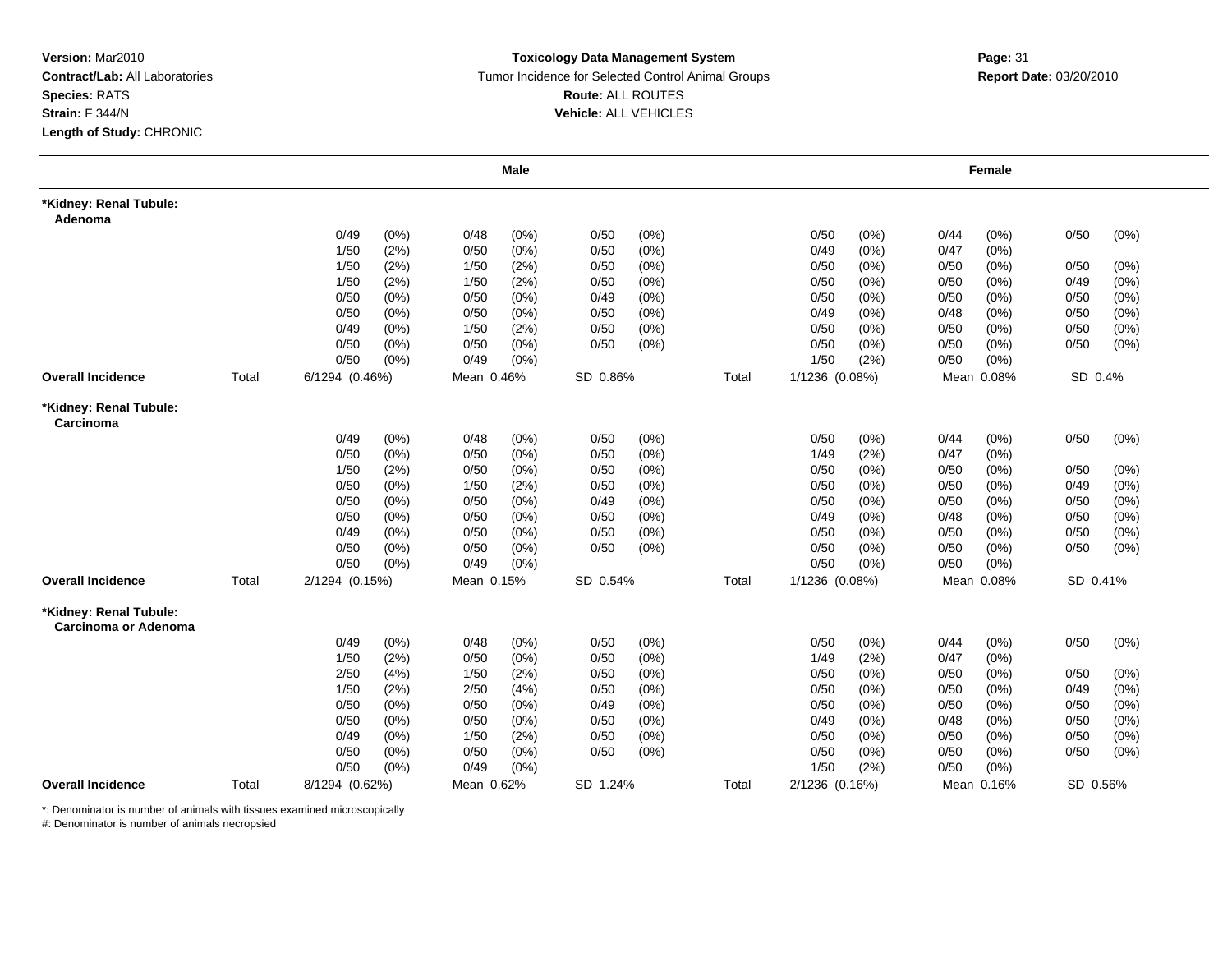#### **Toxicology Data Management System** Tumor Incidence for Selected Control Animal Groups **Report Date:** 03/20/2010 **Route:** ALL ROUTES **Vehicle:** ALL VEHICLES

|                                                           |       |                |      |            | <b>Male</b> |          |         |       |                 |         |      | <b>Female</b> |         |      |
|-----------------------------------------------------------|-------|----------------|------|------------|-------------|----------|---------|-------|-----------------|---------|------|---------------|---------|------|
| *Kidney: Renal Tubule:<br>Hemangiosarcoma                 |       |                |      |            |             |          |         |       |                 |         |      |               |         |      |
|                                                           |       | 0/49           | (0%) | 0/48       | $(0\%)$     | 0/50     | (0%)    |       | 0/50            | (0%)    | 0/44 | (0%)          | 0/50    | (0%) |
|                                                           |       | 0/50           | (0%) | 0/50       | (0%)        | 0/50     | (0%)    |       | 0/49            | (0%)    | 0/47 | (0%)          |         |      |
|                                                           |       | 0/50           | (0%) | 0/50       | (0%)        | 0/50     | (0%)    |       | 0/50            | $(0\%)$ | 0/50 | $(0\%)$       | 0/50    | (0%) |
|                                                           |       | 0/50           | (0%) | 0/50       | $(0\%)$     | 0/50     | (0%)    |       | 0/50            | $(0\%)$ | 0/50 | $(0\%)$       | 0/49    | (0%) |
|                                                           |       | 0/50           | (0%) | 1/50       | (2%)        | 0/49     | (0%)    |       | 0/50            | (0%)    | 0/50 | $(0\%)$       | 0/50    | (0%) |
|                                                           |       | 0/50           | (0%) | 0/50       | (0%)        | 0/50     | (0%)    |       | 0/49            | $(0\%)$ | 0/48 | (0%)          | 0/50    | (0%) |
|                                                           |       | 0/49           | (0%) | 0/50       | (0%)        | 0/50     | (0%)    |       | 0/50            | $(0\%)$ | 0/50 | $(0\%)$       | 0/50    | (0%) |
|                                                           |       | 0/50           | (0%) | 0/50       | (0%)        | 0/50     | (0%)    |       | 0/50            | $(0\%)$ | 0/50 | $(0\%)$       | 0/50    | (0%) |
|                                                           |       | 0/50           | (0%) | 0/49       | (0%)        |          |         |       | 0/50            | (0%)    | 0/50 | (0%           |         |      |
| <b>Overall Incidence</b>                                  | Total | 1/1294 (0.08%) |      | Mean 0.08% |             | SD 0.39% |         | Total | 0/1236 (0%)     |         |      | Mean 0%       | SD 0%   |      |
| *Kidney: Renal Tubule:<br>Lipoma                          |       |                |      |            |             |          |         |       |                 |         |      |               |         |      |
|                                                           |       | 0/49           | (0%) | 0/48       | (0%)        | 1/50     | (2%)    |       | 0/50            | (0%)    | 0/44 | $(0\%)$       | 0/50    | (0%) |
|                                                           |       | 0/50           | (0%) | 0/50       | (0%)        | 0/50     | (0%)    |       | 0/49            | (0% )   | 0/47 | (0%)          |         |      |
|                                                           |       | 1/50           | (2%) | 0/50       | (0%)        | 0/50     | (0%)    |       | 0/50            | (0%)    | 0/50 | (0%)          | 0/50    | (0%) |
|                                                           |       | 0/50           | (0%) | 0/50       | (0%)        | 0/50     | (0%)    |       | 0/50            | $(0\%)$ | 0/50 | (0%)          | 0/49    | (0%) |
|                                                           |       | 0/50           | (0%) | 0/50       | $(0\%)$     | 0/49     | $(0\%)$ |       | 0/50            | (0%     | 0/50 | (0%)          | 0/50    | (0%) |
|                                                           |       | 0/50           | (0%) | 0/50       | $(0\%)$     | 1/50     | (2%)    |       | 0/49            | $(0\%)$ | 0/48 | $(0\%)$       | 0/50    | (0%) |
|                                                           |       | 0/49           | (0%) | 0/50       | (0%)        | 0/50     | (0%)    |       | 0/50            | (0%)    | 0/50 | (0%)          | 1/50    | (2%) |
|                                                           |       | 0/50           | (0%) | 0/50       | $(0\%)$     | 0/50     | (0%)    |       | 0/50            | (0%)    | 0/50 | $(0\%)$       | 0/50    | (0%) |
|                                                           |       | 0/50           | (0%) | 0/49       | (0%)        |          |         |       | 0/50            | (0%)    | 0/50 | $(0\%)$       |         |      |
| <b>Overall Incidence</b>                                  | Total | 3/1294 (0.23%) |      | Mean 0.23% |             | SD 0.65% |         | Total | 1/1236 (0.08%)  |         |      | Mean 0.08%    | SD 0.4% |      |
| *Kidney: Renal Tubule:<br><b>Mesenchymal Tumor Benign</b> |       |                |      |            |             |          |         |       |                 |         |      |               |         |      |
|                                                           |       | 0/49           | (0%) | 0/48       | (0%)        | 0/50     | (0%)    |       | 0/50            | (0%)    | 0/44 | (0%)          | 0/50    | (0%) |
|                                                           |       | 0/50           | (0%) | 0/50       | (0%)        | 0/50     | (0%)    |       | 0/49            | (0%)    | 0/47 | (0%)          |         |      |
|                                                           |       | 0/50           | (0%) | 1/50       | (2%)        | 0/50     | (0%)    |       | 0/50            | (0%     | 0/50 | $(0\%)$       | 0/50    | (0%) |
|                                                           |       | 0/50           | (0%) | 0/50       | (0%)        | 0/50     | (0%)    |       | 0/50            | $(0\%)$ | 0/50 | $(0\%)$       | 0/49    | (0%) |
|                                                           |       | 0/50           | (0%) | 0/50       | (0%)        | 0/49     | (0%)    |       | 0/50            | (0%)    | 0/50 | $(0\%)$       | 0/50    | (0%) |
|                                                           |       | 0/50           | (0%) | 0/50       | (0%)        | 0/50     | (0%)    |       | 0/49            | $(0\%)$ | 0/48 | (0%)          | 0/50    | (0%) |
|                                                           |       | 0/49           | (0%) | 0/50       | (0%)        | 0/50     | (0%)    |       | 0/50            | (0%)    | 0/50 | (0%)          | 0/50    | (0%) |
|                                                           |       | 0/50           | (0%) | 0/50       | (0%)        | 0/50     | (0%)    |       | 0/50            | (0%)    | 0/50 | $(0\%)$       | 0/50    | (0%) |
|                                                           |       | 0/50           | (0%) | 0/49       | (0%)        |          |         |       | 0/50            | (0%)    | 0/50 | (0%           |         |      |
| <b>Overall Incidence</b>                                  | Total | 1/1294 (0.08%) |      | Mean 0.08% |             | SD 0.39% |         | Total | $0/1236$ $(0%)$ |         |      | Mean 0%       | SD 0%   |      |

\*: Denominator is number of animals with tissues examined microscopically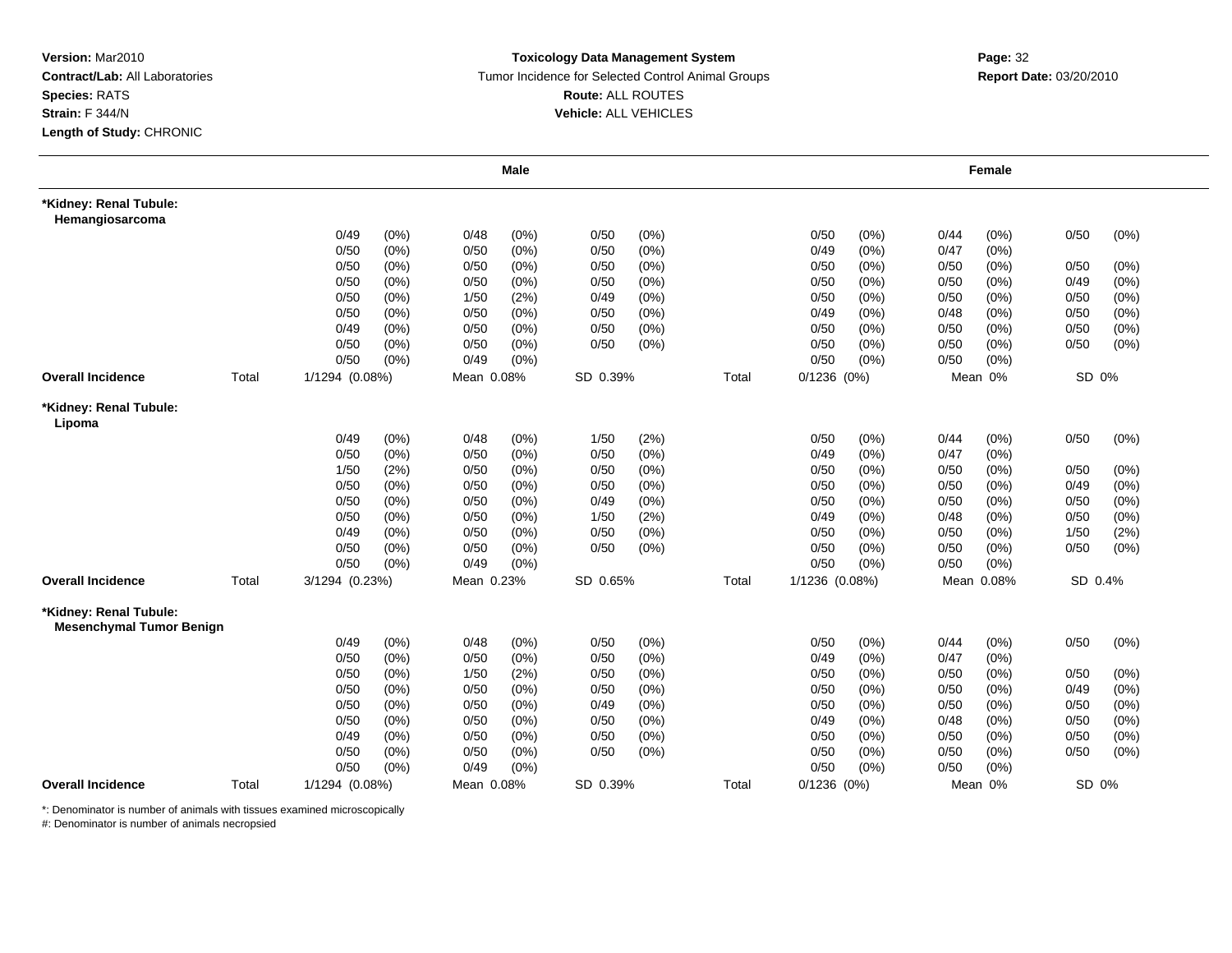#### **Toxicology Data Management System** Tumor Incidence for Selected Control Animal Groups **Report Date:** 03/20/2010 **Route:** ALL ROUTES **Vehicle:** ALL VEHICLES

# **Page:** <sup>33</sup>

|                                          |       |                 |         |         | <b>Male</b> |       |       |       |                |         |      | Female     |          |         |
|------------------------------------------|-------|-----------------|---------|---------|-------------|-------|-------|-------|----------------|---------|------|------------|----------|---------|
| *Kidney: Renal Tubule:                   |       |                 |         |         |             |       |       |       |                |         |      |            |          |         |
| <b>Mesenchymal Tumor Malignant</b>       |       |                 |         |         |             |       |       |       |                |         |      |            |          |         |
|                                          |       | 0/49            | $(0\%)$ | 0/48    | (0%)        | 0/50  | (0%)  |       | 0/50           | (0%)    | 1/44 | (2%)       | 0/50     | (0%)    |
|                                          |       | 0/50            | (0% )   | 0/50    | (0% )       | 0/50  | (0% ) |       | 0/49           | (0%)    | 0/47 | (0%        |          |         |
|                                          |       | 0/50            | (0%)    | 0/50    | $(0\%)$     | 0/50  | (0%)  |       | 0/50           | (0%)    | 0/50 | (0%)       | 0/50     | (0%)    |
|                                          |       | 0/50            | (0%)    | 0/50    | $(0\%)$     | 0/50  | (0%)  |       | 0/50           | $(0\%)$ | 0/50 | (0%)       | 0/49     | (0%)    |
|                                          |       | 0/50            | (0%)    | 0/50    | $(0\%)$     | 0/49  | (0%)  |       | 0/50           | (0%)    | 0/50 | (0%)       | 0/50     | (0%)    |
|                                          |       | 0/50            | (0%)    | 0/50    | $(0\%)$     | 0/50  | (0%)  |       | 0/49           | (0%)    | 0/48 | (0%)       | 0/50     | (0%)    |
|                                          |       | 0/49            | (0%)    | 0/50    | $(0\%)$     | 0/50  | (0%)  |       | 0/50           | (0%)    | 0/50 | (0%        | 0/50     | (0%)    |
|                                          |       | 0/50            | (0%)    | 0/50    | $(0\%)$     | 0/50  | (0%)  |       | 0/50           | (0%)    | 0/50 | $(0\%)$    | 0/50     | $(0\%)$ |
|                                          |       | 0/50            | (0%)    | 0/49    | (0% )       |       |       |       | 0/50           | (0%)    | 0/50 | (0%        |          |         |
| <b>Overall Incidence</b>                 | Total | 0/1294 (0%)     |         | Mean 0% |             | SD 0% |       | Total | 1/1236 (0.08%) |         |      | Mean 0.09% | SD 0.45% |         |
| *Kidney: Renal Tubule:<br>Nephroblastoma |       |                 |         |         |             |       |       |       |                |         |      |            |          |         |
|                                          |       | 0/49            | (0%)    | 0/48    | $(0\%)$     | 0/50  | (0%)  |       | 0/50           | (0%)    | 0/44 | (0%)       | 0/50     | (0%)    |
|                                          |       | 0/50            | (0% )   | 0/50    | (0%         | 0/50  | (0% ) |       | 0/49           | (0%)    | 0/47 | (0%        |          |         |
|                                          |       | 0/50            | (0%)    | 0/50    | $(0\%)$     | 0/50  | (0%)  |       | 0/50           | (0%)    | 0/50 | (0%)       | 0/50     | (0%)    |
|                                          |       | 0/50            | (0%)    | 0/50    | $(0\%)$     | 0/50  | (0%)  |       | 0/50           | (0%)    | 0/50 | (0%)       | 0/49     | (0%)    |
|                                          |       | 0/50            | (0%)    | 0/50    | $(0\%)$     | 0/49  | (0%)  |       | 0/50           | (0%)    | 0/50 | (0%)       | 0/50     | (0%)    |
|                                          |       | 0/50            | (0%)    | 0/50    | $(0\%)$     | 0/50  | (0%)  |       | 0/49           | (0%)    | 0/48 | (0%)       | 1/50     | (2%)    |
|                                          |       | 0/49            | (0%)    | 0/50    | $(0\%)$     | 0/50  | (0%)  |       | 0/50           | (0%)    | 0/50 | $(0\%)$    | 0/50     | (0%)    |
|                                          |       | 0/50            | $(0\%)$ | 0/50    | (0%)        | 0/50  | (0%)  |       | 0/50           | (0%)    | 0/50 | $(0\%)$    | 0/50     | $(0\%)$ |
|                                          |       | 0/50            | $(0\%)$ | 0/49    | (0%)        |       |       |       | 0/50           | (0%)    | 0/50 | (0%        |          |         |
| <b>Overall Incidence</b>                 | Total | $0/1294$ $(0%)$ |         | Mean 0% |             | SD 0% |       | Total | 1/1236 (0.08%) |         |      | Mean 0.08% | SD 0.4%  |         |
| *Kidney: Renal Tubule:<br>Sarcoma        |       |                 |         |         |             |       |       |       |                |         |      |            |          |         |
|                                          |       | 0/49            | (0%)    | 0/48    | $(0\%)$     | 0/50  | (0%)  |       | 0/50           | (0%)    | 0/44 | $(0\%)$    | 1/50     | (2%)    |
|                                          |       | 0/50            | (0%)    | 0/50    | $(0\%)$     | 0/50  | (0%)  |       | 0/49           | (0%)    | 0/47 | (0%)       |          |         |
|                                          |       | 0/50            | (0%)    | 0/50    | $(0\%)$     | 0/50  | (0%)  |       | 0/50           | (0%)    | 0/50 | $(0\%)$    | 0/50     | (0%)    |
|                                          |       | 0/50            | (0%)    | 0/50    | $(0\%)$     | 0/50  | (0%)  |       | 0/50           | (0% )   | 0/50 | (0%)       | 1/49     | (2%)    |
|                                          |       | 0/50            | (0%)    | 0/50    | $(0\%)$     | 0/49  | (0%)  |       | 0/50           | (0%)    | 0/50 | (0%)       | 0/50     | (0%)    |
|                                          |       | 0/50            | (0%)    | 0/50    | $(0\%)$     | 0/50  | (0%)  |       | 0/49           | (0%)    | 0/48 | (0%)       | 0/50     | (0%)    |
|                                          |       | 0/49            | (0%)    | 0/50    | $(0\%)$     | 0/50  | (0%)  |       | 0/50           | (0%)    | 0/50 | (0%)       | 0/50     | $(0\%)$ |
|                                          |       | 0/50            | (0%)    | 0/50    | $(0\%)$     | 0/50  | (0%)  |       | 0/50           | $(0\%)$ | 0/50 | $(0\%)$    | 1/50     | (2%)    |
|                                          |       | 0/50            | $(0\%)$ | 0/49    | (0% )       |       |       |       | 0/50           | (0%)    | 0/50 | (0%        |          |         |
|                                          |       |                 |         |         |             |       |       |       |                |         |      |            |          |         |

\*: Denominator is number of animals with tissues examined microscopically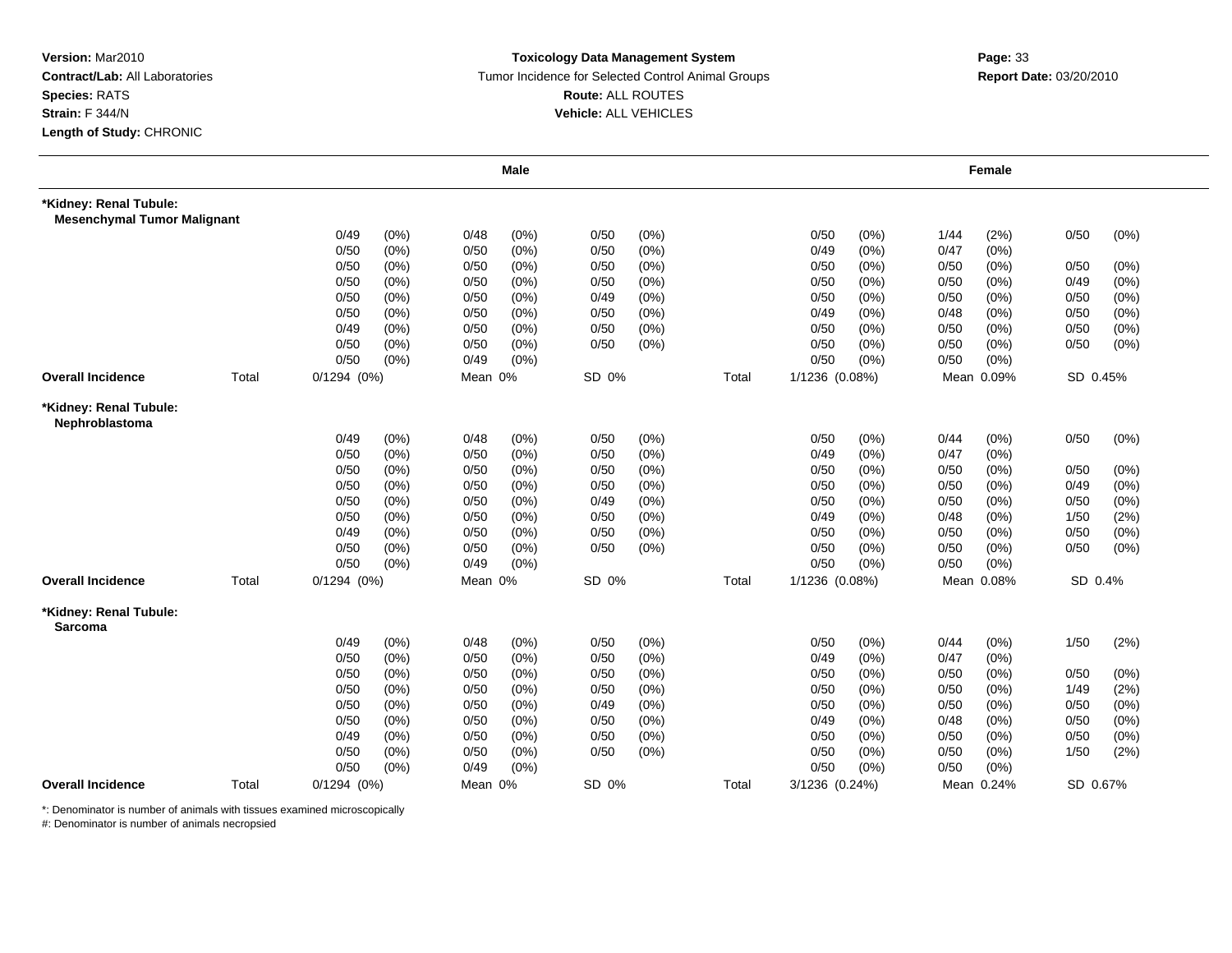#### **Toxicology Data Management System** Tumor Incidence for Selected Control Animal Groups **Report Date:** 03/20/2010 **Route:** ALL ROUTES **Vehicle:** ALL VEHICLES

|                                          |       |                 |         |            | <b>Male</b> |          |      |       |                 |         |      | Female     |          |         |
|------------------------------------------|-------|-----------------|---------|------------|-------------|----------|------|-------|-----------------|---------|------|------------|----------|---------|
| *Liver:<br>Cholangioma                   |       |                 |         |            |             |          |      |       |                 |         |      |            |          |         |
|                                          |       | 0/50            | (0%)    | 0/50       | (0%)        | 0/50     | (0%) |       | 0/50            | (0%)    | 0/50 | $(0\%)$    | 0/50     | (0%)    |
|                                          |       | 0/50            | (0%)    | 1/50       | (2%)        | 0/50     | (0%) |       | 0/50            | (0%     | 0/50 | (0%        |          |         |
|                                          |       | 0/50            | (0%)    | 0/50       | (0%)        | 0/50     | (0%) |       | 0/50            | $(0\%)$ | 0/50 | (0%)       | 0/50     | (0%)    |
|                                          |       | 0/50            | (0%)    | 0/50       | (0%)        | 0/50     | (0%) |       | 0/50            | (0%     | 0/50 | (0%)       | 0/50     | (0%)    |
|                                          |       | 0/50            | (0%)    | 0/50       | (0%)        | 0/49     | (0%) |       | 0/50            | (0%     | 0/50 | (0%)       | 0/50     | (0%)    |
|                                          |       | 0/50            | (0%)    | 1/50       | (2%)        | 0/50     | (0%) |       | 0/50            | (0%)    | 0/50 | (0%)       | 0/50     | (0%)    |
|                                          |       | 0/49            | (0%)    | 0/50       | (0%)        | 0/50     | (0%) |       | 0/50            | $(0\%)$ | 0/50 | $(0\%)$    | 0/50     | (0%)    |
|                                          |       | 0/50            | $(0\%)$ | 0/50       | (0%)        | 0/50     | (0%) |       | 0/50            | (0%)    | 0/50 | (0%)       | 0/50     | (0%)    |
|                                          |       | 0/50            | (0%)    | 0/50       | (0%)        |          |      |       | 0/50            | (0% )   | 0/50 | (0%        |          |         |
| <b>Overall Incidence</b>                 | Total | 2/1298 (0.15%)  |         | Mean 0.15% |             | SD 0.54% |      | Total | $0/1250$ $(0%)$ |         |      | Mean 0%    | SD 0%    |         |
| *Liver:<br>Hemangiosarcoma               |       |                 |         |            |             |          |      |       |                 |         |      |            |          |         |
|                                          |       | 0/50            | (0%)    | 0/50       | (0%)        | 0/50     | (0%) |       | 0/50            | (0%)    | 0/50 | (0%)       | 0/50     | (0%)    |
|                                          |       | 0/50            | (0%)    | 0/50       | (0%)        | 0/50     | (0%) |       | 0/50            | $(0\%)$ | 0/50 | (0%)       |          |         |
|                                          |       | 0/50            | $(0\%)$ | 0/50       | (0%)        | 0/50     | (0%) |       | 0/50            | (0%)    | 0/50 | $(0\%)$    | 0/50     | $(0\%)$ |
|                                          |       | 0/50            | (0%)    | 0/50       | (0%)        | 0/50     | (0%) |       | 0/50            | $(0\%)$ | 0/50 | (0%)       | 0/50     | (0%)    |
|                                          |       | 0/50            | $(0\%)$ | 1/50       | (2%)        | 0/49     | (0%) |       | 0/50            | $(0\%)$ | 0/50 | (0%)       | 0/50     | (0%)    |
|                                          |       | 0/50            | $(0\%)$ | 0/50       | (0%)        | 0/50     | (0%) |       | 0/50            | $(0\%)$ | 0/50 | (0%)       | 0/50     | (0%)    |
|                                          |       | 0/49            | (0%)    | 0/50       | (0%)        | 0/50     | (0%) |       | 0/50            | (0%)    | 0/50 | (0%)       | 0/50     | (0%)    |
|                                          |       | 0/50            | $(0\%)$ | 0/50       | (0%)        | 0/50     | (0%) |       | 0/50            | $(0\%)$ | 0/50 | $(0\%)$    | 0/50     | (0%)    |
|                                          |       | 0/50            | $(0\%)$ | 0/50       | (0%)        |          |      |       | 0/50            | (0%)    | 0/50 | $(0\%)$    |          |         |
| <b>Overall Incidence</b>                 | Total | 1/1298 (0.08%)  |         | Mean 0.08% |             | SD 0.39% |      | Total | $0/1250$ $(0%)$ |         |      | Mean 0%    | SD 0%    |         |
| *Liver:<br><b>Hepatocellular Adenoma</b> |       |                 |         |            |             |          |      |       |                 |         |      |            |          |         |
|                                          |       | 2/50            | (4%)    | 0/50       | (0%)        | 0/50     | (0%) |       | 0/50            | (0%)    | 0/50 | $(0\%)$    | 0/50     | (0%)    |
|                                          |       | 0/50            | (0%)    | 1/50       | (2%)        | 0/50     | (0%) |       | 0/50            | (0%     | 2/50 | (4% )      |          |         |
|                                          |       | 0/50            | $(0\%)$ | 0/50       | (0%)        | 0/50     | (0%) |       | 0/50            | $(0\%)$ | 0/50 | (0%)       | 1/50     | (2%)    |
|                                          |       | 0/50            | (0%)    | 0/50       | $(0\%)$     | 1/50     | (2%) |       | 2/50            | (4% )   | 0/50 | (0%)       | 0/50     | (0% )   |
|                                          |       | 0/50            | (0%)    | 1/50       | (2%)        | 1/49     | (2%) |       | 0/50            | (0% )   | 0/50 | (0%)       | 0/50     | (0%)    |
|                                          |       | 0/50            | (0%)    | 3/50       | (6%)        | 0/50     | (0%) |       | 0/50            | $(0\%)$ | 2/50 | (4% )      | 0/50     | (0%)    |
|                                          |       | 0/49            | (0%)    | 1/50       | (2%)        | 1/50     | (2%) |       | 0/50            | (0%)    | 1/50 | (2%)       | 2/50     | (4%)    |
|                                          |       | 0/50            | (0%)    | 1/50       | (2%)        | 1/50     | (2%) |       | 1/50            | (2%)    | 0/50 | (0%)       | 0/50     | (0%)    |
|                                          |       | 2/50            | (4% )   | 0/50       | (0%)        |          |      |       | 0/50            | (0% )   | 0/50 | (0%        |          |         |
| <b>Overall Incidence</b>                 | Total | 15/1298 (1.16%) |         | Mean 1.16% |             | SD 1.62% |      | Total | 11/1250 (0.88%) |         |      | Mean 0.88% | SD 1.54% |         |

\*: Denominator is number of animals with tissues examined microscopically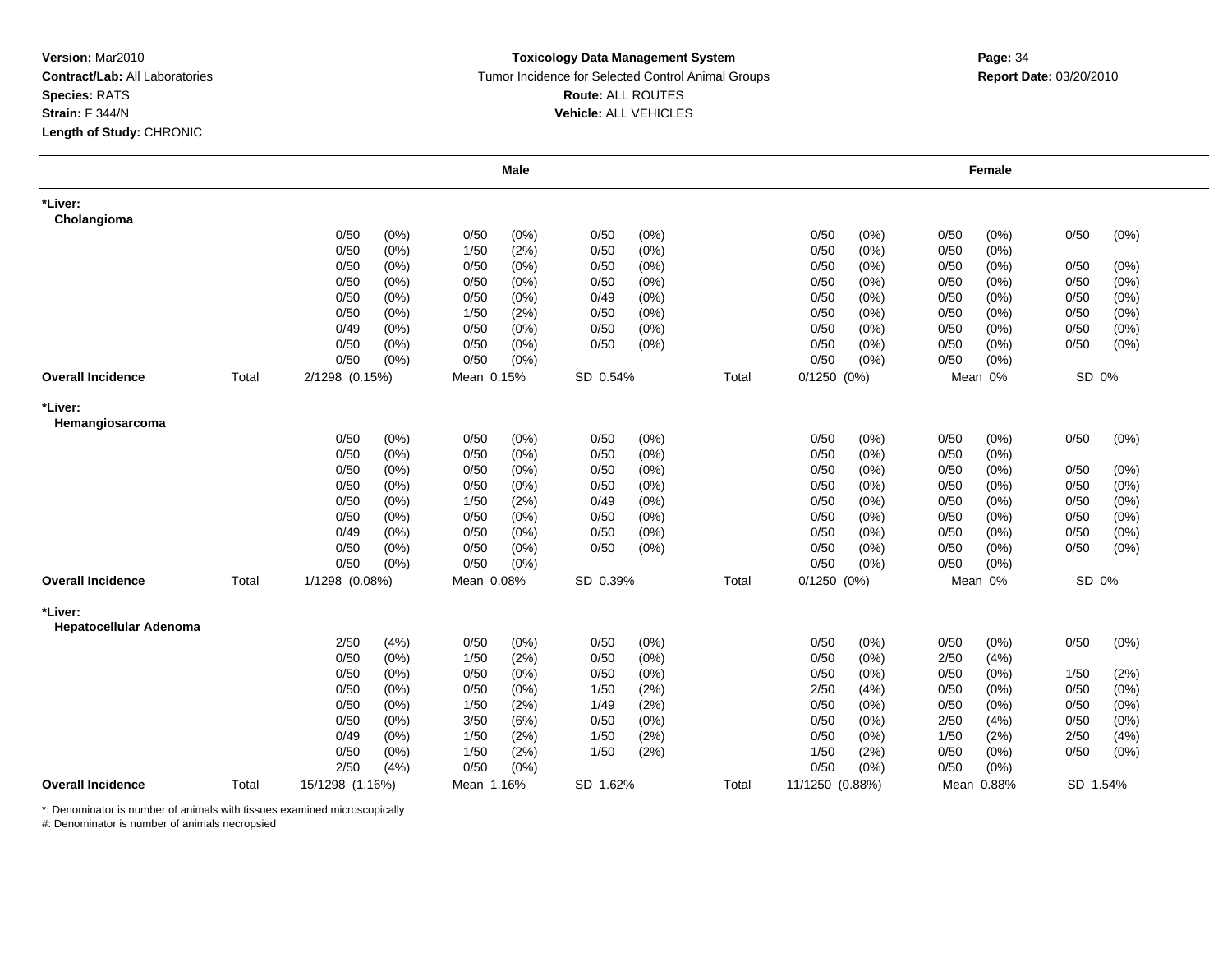#### **Toxicology Data Management System** Tumor Incidence for Selected Control Animal Groups **Report Date:** 03/20/2010 **Route:** ALL ROUTES **Vehicle:** ALL VEHICLES

|                                                       |       |                 |         |            | <b>Male</b> |          |         |       |                 |         |      | Female     |          |         |
|-------------------------------------------------------|-------|-----------------|---------|------------|-------------|----------|---------|-------|-----------------|---------|------|------------|----------|---------|
| *Liver:<br><b>Hepatocellular Carcinoma</b>            |       |                 |         |            |             |          |         |       |                 |         |      |            |          |         |
|                                                       |       | 0/50            | (0%)    | 0/50       | $(0\%)$     | 0/50     | $(0\%)$ |       | 0/50            | (0%)    | 0/50 | (0%)       | 0/50     | (0%)    |
|                                                       |       | 2/50            | (4% )   | 0/50       | $(0\%)$     | 0/50     | $(0\%)$ |       | 1/50            | (2%)    | 0/50 | $(0\%)$    |          |         |
|                                                       |       | 0/50            | (0%)    | 1/50       | (2%)        | 0/50     | $(0\%)$ |       | 0/50            | (0%)    | 0/50 | (0%)       | 0/50     | (0%)    |
|                                                       |       | 0/50            | (0%)    | 1/50       | (2%)        | 0/50     | (0%     |       | 0/50            | $(0\%)$ | 0/50 | $(0\%)$    | 0/50     | (0%)    |
|                                                       |       | 0/50            | (0%)    | 0/50       | $(0\%)$     | 0/49     | $(0\%)$ |       | 0/50            | (0%)    | 0/50 | $(0\%)$    | 0/50     | (0%)    |
|                                                       |       | 0/50            | (0%)    | 0/50       | $(0\%)$     | 0/50     | $(0\%)$ |       | 0/50            | (0%)    | 0/50 | (0%)       | 0/50     | (0%)    |
|                                                       |       | 1/49            | (2%)    | 0/50       | $(0\%)$     | 0/50     | $(0\%)$ |       | 0/50            | (0%)    | 0/50 | $(0\%)$    | 0/50     | $(0\%)$ |
|                                                       |       | 0/50            | (0%)    | 0/50       | $(0\%)$     | 1/50     | (2%)    |       | 0/50            | (0%)    | 0/50 | (0%)       | 0/50     | (0%)    |
|                                                       |       | 0/50            | (0%)    | 0/50       | $(0\%)$     |          |         |       | 0/50            | (0%)    | 0/50 | $(0\%)$    |          |         |
| <b>Overall Incidence</b>                              | Total | 6/1298 (0.46%)  |         | Mean 0.46% |             | SD 1.03% |         | Total | 1/1250 (0.08%)  |         |      | Mean 0.08% | SD 0.4%  |         |
| *Liver:<br>Hepatocellular Carcinoma or Hepatoblastoma |       |                 |         |            |             |          |         |       |                 |         |      |            |          |         |
|                                                       |       | 0/50            | (0%)    | 0/50       | $(0\%)$     | 0/50     | $(0\%)$ |       | 0/50            | (0%)    | 0/50 | (0%)       | 0/50     | $(0\%)$ |
|                                                       |       | 2/50            | (4% )   | 0/50       | $(0\%)$     | 0/50     | $(0\%)$ |       | 1/50            | (2%)    | 0/50 | $(0\%)$    |          |         |
|                                                       |       | 0/50            | $(0\%)$ | 1/50       | (2%)        | 0/50     | (0%)    |       | 0/50            | $(0\%)$ | 0/50 | $(0\%)$    | 0/50     | $(0\%)$ |
|                                                       |       | 0/50            | $(0\%)$ | 1/50       | (2%)        | 0/50     | $(0\%)$ |       | 0/50            | (0%)    | 0/50 | $(0\%)$    | 0/50     | $(0\%)$ |
|                                                       |       | 0/50            | $(0\%)$ | 0/50       | (0%)        | 0/49     | $(0\%)$ |       | 0/50            | $(0\%)$ | 0/50 | $(0\%)$    | 0/50     | (0%)    |
|                                                       |       | 0/50            | (0%)    | 0/50       | (0%)        | 0/50     | (0%)    |       | 0/50            | $(0\%)$ | 0/50 | $(0\%)$    | 0/50     | $(0\%)$ |
|                                                       |       | 1/49            | (2%)    | 0/50       | $(0\%)$     | 0/50     | $(0\%)$ |       | 0/50            | $(0\%)$ | 0/50 | $(0\%)$    | 0/50     | (0%)    |
|                                                       |       | 0/50            | $(0\%)$ | 0/50       | $(0\%)$     | 1/50     | (2%)    |       | 0/50            | (0%)    | 0/50 | $(0\%)$    | 0/50     | $(0\%)$ |
|                                                       |       | 0/50            | $(0\%)$ | 0/50       | $(0\%)$     |          |         |       | 0/50            | (0%)    | 0/50 | (0%)       |          |         |
| <b>Overall Incidence</b>                              | Total | 6/1298 (0.46%)  |         | Mean 0.46% |             | SD 1.03% |         | Total | 1/1250 (0.08%)  |         |      | Mean 0.08% | SD 0.4%  |         |
| *Liver:                                               |       |                 |         |            |             |          |         |       |                 |         |      |            |          |         |
| Hepatocellular Carcinoma or Hepatocellular Adenoma    |       | 2/50            | (4%)    | 0/50       | $(0\%)$     | 0/50     | $(0\%)$ |       | 0/50            | (0%)    | 0/50 | (0%)       | 0/50     | $(0\%)$ |
|                                                       |       | 2/50            | (4% )   | 1/50       | (2%)        | 0/50     | (0% )   |       | 1/50            | (2%)    | 2/50 | (4% )      |          |         |
|                                                       |       | 0/50            | (0%)    | 1/50       | (2%)        | 0/50     | $(0\%)$ |       | 0/50            | (0%)    | 0/50 | $(0\%)$    | 1/50     | (2%)    |
|                                                       |       | 0/50            | (0%)    | 1/50       | (2%)        | 1/50     | (2%)    |       | 2/50            | (4% )   | 0/50 | (0%)       | 0/50     | (0% )   |
|                                                       |       | 0/50            | (0%)    | 1/50       | (2%)        | 1/49     | (2%)    |       | 0/50            | (0%)    | 0/50 | $(0\%)$    | 0/50     | (0%)    |
|                                                       |       | 0/50            | (0%)    | 3/50       | (6%)        | 0/50     | $(0\%)$ |       | 0/50            | (0%)    | 2/50 | (4% )      | 0/50     | $(0\%)$ |
|                                                       |       | 1/49            | (2%)    | 1/50       | (2%)        | 1/50     | (2%)    |       | 0/50            | (0%)    | 1/50 | (2%)       | 2/50     | (4%)    |
|                                                       |       | 0/50            | (0%)    | 1/50       | (2%)        | 2/50     | (4%)    |       | 1/50            | (2%)    | 0/50 | (0%)       | 0/50     |         |
|                                                       |       | 2/50            | (4% )   | 0/50       | (0%)        |          |         |       | 0/50            | (0%)    | 0/50 | (0%)       |          | (0%)    |
|                                                       |       |                 |         |            |             |          |         |       |                 |         |      |            |          |         |
| <b>Overall Incidence</b>                              | Total | 21/1298 (1.62%) |         | Mean 1.62% |             | SD 1.7%  |         | Total | 12/1250 (0.96%) |         |      | Mean 0.96% | SD 1.54% |         |

\*: Denominator is number of animals with tissues examined microscopically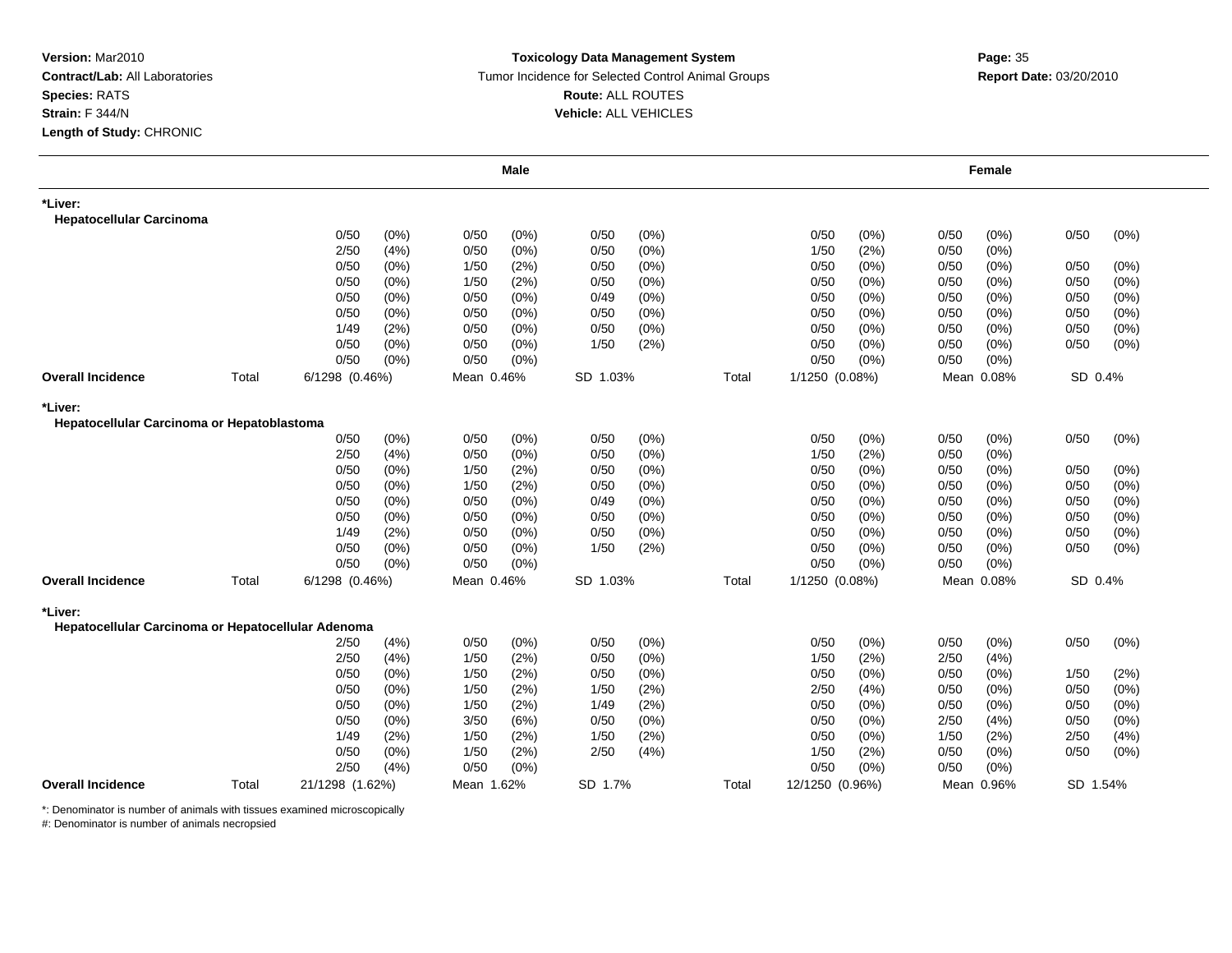#### **Toxicology Data Management System** Tumor Incidence for Selected Control Animal Groups **Report Date:** 03/20/2010 **Route:** ALL ROUTES **Vehicle:** ALL VEHICLES

# **m**<br> **Page:** 36

|                                        |       |                                                                     | Male            |                 |       |                 | Female          |                 |
|----------------------------------------|-------|---------------------------------------------------------------------|-----------------|-----------------|-------|-----------------|-----------------|-----------------|
| *Liver:                                |       |                                                                     |                 |                 |       |                 |                 |                 |
|                                        |       | Hepatocellular Carcinoma, Hepatocellular Adenoma, or Hepatoblastoma |                 |                 |       |                 |                 |                 |
|                                        |       | 2/50<br>(4% )                                                       | 0/50<br>$(0\%)$ | 0/50<br>(0%)    |       | 0/50<br>$(0\%)$ | 0/50<br>(0%)    | 0/50<br>$(0\%)$ |
|                                        |       | 2/50<br>(4% )                                                       | 1/50<br>(2%)    | 0/50<br>(0%)    |       | (2%)<br>1/50    | 2/50<br>(4% )   |                 |
|                                        |       | 0/50<br>(0%)                                                        | (2%)<br>1/50    | 0/50<br>(0%)    |       | 0/50<br>(0%)    | 0/50<br>(0%)    | 1/50<br>(2%)    |
|                                        |       | 0/50<br>(0%)                                                        | 1/50<br>(2%)    | 1/50<br>(2%)    |       | 2/50<br>(4% )   | 0/50<br>$(0\%)$ | 0/50<br>(0%     |
|                                        |       | 0/50<br>(0%)                                                        | 1/50<br>(2%)    | (2%)<br>1/49    |       | 0/50<br>(0%)    | 0/50<br>$(0\%)$ | 0/50<br>(0%     |
|                                        |       | 0/50<br>(0%)                                                        | (6%)<br>3/50    | 0/50<br>(0%)    |       | (0%)<br>0/50    | 2/50<br>(4% )   | 0/50<br>$(0\%)$ |
|                                        |       | 1/49<br>(2%)                                                        | (2%)<br>1/50    | (2%)<br>1/50    |       | (0%)<br>0/50    | (2%)<br>1/50    | 2/50<br>(4% )   |
|                                        |       | 0/50<br>(0%)                                                        | (2%)<br>1/50    | 2/50<br>(4% )   |       | (2%)<br>1/50    | $(0\%)$<br>0/50 | 0/50<br>(0%)    |
|                                        |       | 2/50<br>(4% )                                                       | 0/50<br>$(0\%)$ |                 |       | 0/50<br>(0%)    | 0/50<br>$(0\%)$ |                 |
| <b>Overall Incidence</b>               | Total | 21/1298 (1.62%)                                                     | Mean 1.62%      | SD 1.7%         | Total | 12/1250 (0.96%) | Mean 0.96%      | SD 1.54%        |
| *Liver:<br>Ito Cell Tumor Benign       |       |                                                                     |                 |                 |       |                 |                 |                 |
|                                        |       | 0/50<br>(0%)                                                        | 1/50<br>(2%)    | 0/50<br>(0%)    |       | 0/50<br>(0%)    | 0/50<br>(0%)    | 0/50<br>$(0\%)$ |
|                                        |       | 0/50<br>(0%)                                                        | 0/50<br>$(0\%)$ | (0%)<br>0/50    |       | 0/50<br>(0%)    | 0/50<br>$(0\%)$ |                 |
|                                        |       | 0/50<br>(0%)                                                        | $(0\%)$<br>0/50 | (0% )<br>0/50   |       | (0%)<br>0/50    | (0%<br>0/50     | 0/50<br>(0%)    |
|                                        |       | 0/50<br>(0%)                                                        | $(0\%)$<br>0/50 | (0%)<br>0/50    |       | (0%)<br>0/50    | 0/50<br>(0%)    | 0/50<br>$(0\%)$ |
|                                        |       | 0/50<br>(0%)                                                        | 0/50<br>$(0\%)$ | 0/49<br>$(0\%)$ |       | 0/50<br>(0%)    | 0/50<br>(0%)    | 0/50<br>$(0\%)$ |
|                                        |       | 0/50<br>(0%)                                                        | 0/50<br>$(0\%)$ | 0/50<br>$(0\%)$ |       | 0/50<br>(0%)    | 0/50<br>$(0\%)$ | 0/50<br>$(0\%)$ |
|                                        |       | 0/49<br>(0%)                                                        | 0/50<br>$(0\%)$ | 0/50<br>$(0\%)$ |       | (0%)<br>0/50    | 0/50<br>$(0\%)$ | 0/50<br>(0%)    |
|                                        |       | 0/50<br>(0%)                                                        | 0/50<br>$(0\%)$ | (0%)<br>0/50    |       | 0/50<br>(0%)    | (0%)<br>0/50    | 0/50<br>$(0\%)$ |
|                                        |       | 0/50<br>(0%)                                                        | $(0\%)$<br>0/50 |                 |       | (0%)<br>0/50    | (0%)<br>0/50    |                 |
| <b>Overall Incidence</b>               | Total | 1/1298 (0.08%)                                                      | Mean 0.08%      | SD 0.39%        | Total | $0/1250(0\%)$   | Mean 0%         | SD 0%           |
| *Lung:<br>Alveolar/Bronchiolar Adenoma |       |                                                                     |                 |                 |       |                 |                 |                 |
|                                        |       | 0/50<br>(0%)                                                        | 1/50<br>(2%)    | 4/50<br>(8%)    |       | 0/50<br>(0%)    | 0/50<br>(0%)    | 0/50<br>$(0\%)$ |
|                                        |       | 2/50<br>(4% )                                                       | $(0\%)$<br>0/50 | 1/50<br>(2%)    |       | (2%)<br>1/50    | (2%)<br>1/50    |                 |
|                                        |       | 1/50<br>(2%)                                                        | 1/50<br>(2%)    | 0/50<br>$(0\%)$ |       | 0/50<br>(0%)    | 4/50<br>(8%)    | 0/50<br>(0%)    |
|                                        |       | 0/50<br>(0%)                                                        | 0/50<br>$(0\%)$ | 0/50<br>(0%)    |       | (2%)<br>1/50    | (2%)<br>1/50    | (2%)<br>1/50    |
|                                        |       | 0/50<br>(0%)                                                        | 3/50<br>(6%)    | (4% )<br>2/49   |       | 0/50<br>(0%)    | (2%)<br>1/50    | $(0\%)$<br>0/50 |
|                                        |       | 0/50<br>(0%)                                                        | (2%)<br>1/50    | 3/50<br>(6%)    |       | 0/50<br>(0%)    | 0/50<br>(0%)    | 4/50<br>(8%)    |
|                                        |       | 1/49<br>(2%)                                                        | 0/50<br>$(0\%)$ | 1/50<br>(2%)    |       | 0/50<br>(0%)    | 2/50<br>(4% )   | 0/50<br>(0%)    |
|                                        |       | 4/50<br>(8%)                                                        | 0/50<br>$(0\%)$ | (2%)<br>1/50    |       | 4/50<br>(8%)    | 0/50<br>(0%)    | 0/50<br>$(0\%)$ |
|                                        |       | 2/50<br>(4% )                                                       | 3/50<br>(6%)    |                 |       | (2%)<br>1/50    | 1/50<br>(2%)    |                 |
| <b>Overall Incidence</b>               | Total | 31/1298 (2.39%)                                                     | Mean 2.39%      | SD 2.6%         | Total | 22/1250 (1.76%) | Mean 1.76%      | SD 2.6%         |

\*: Denominator is number of animals with tissues examined microscopically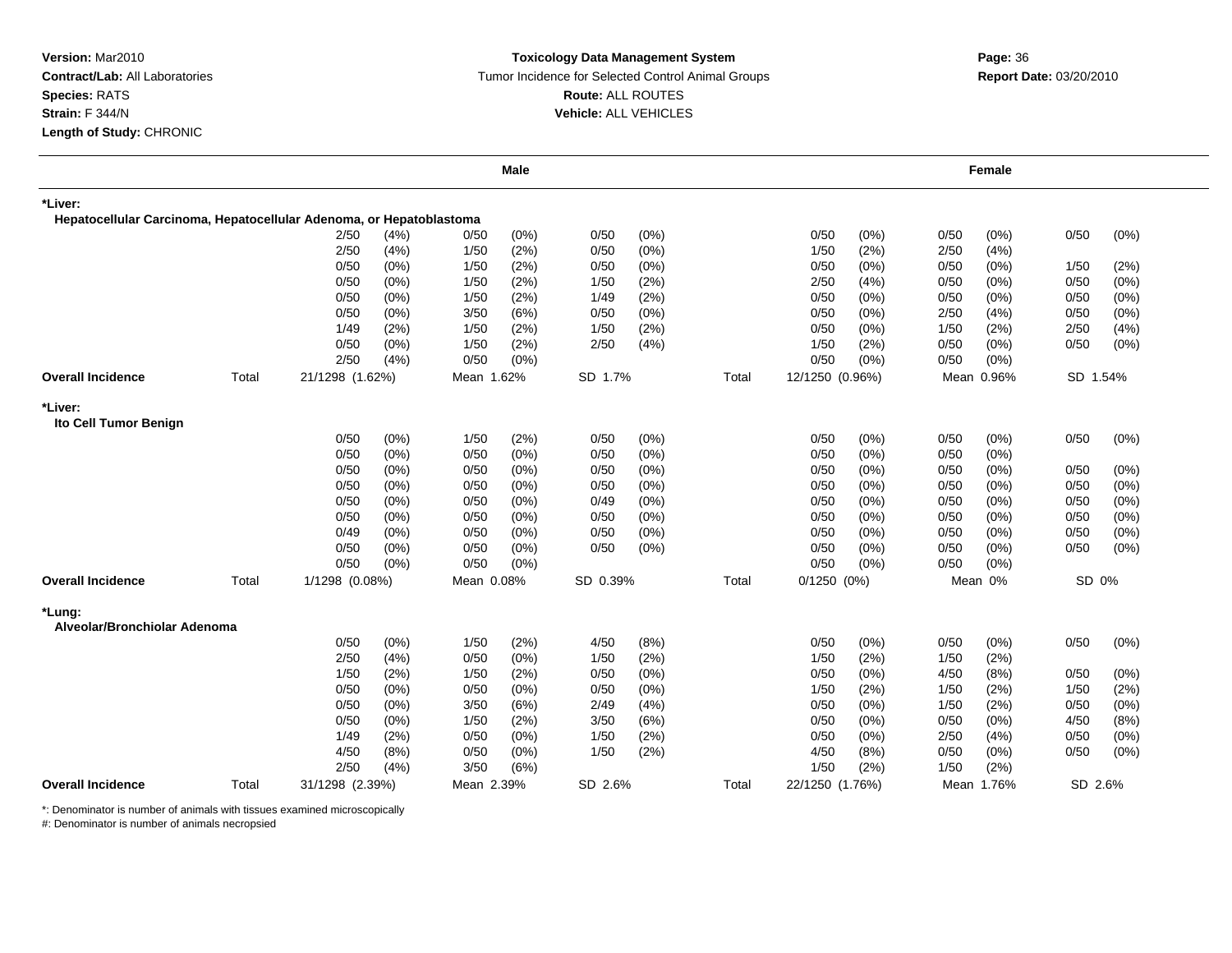## **Toxicology Data Management System** Tumor Incidence for Selected Control Animal Groups **Report Date:** 03/20/2010 **Route:** ALL ROUTES **Vehicle:** ALL VEHICLES

|                                                                |       |                 |         |            | <b>Male</b>  |          |       |       |                 |         |      | Female     |          |              |
|----------------------------------------------------------------|-------|-----------------|---------|------------|--------------|----------|-------|-------|-----------------|---------|------|------------|----------|--------------|
| *Lung:<br>Alveolar/Bronchiolar Carcinoma                       |       |                 |         |            |              |          |       |       |                 |         |      |            |          |              |
|                                                                |       | 0/50            | (0%)    | 1/50       | (2%)         | 1/50     | (2%)  |       | 0/50            | (0%)    | 0/50 | $(0\%)$    | 0/50     | (0%)         |
|                                                                |       | 1/50            | (2%)    | 0/50       | (0%)         | 0/50     | (0% ) |       | 1/50            | (2%)    | 0/50 | (0%)       |          |              |
|                                                                |       | 1/50            | (2%)    | 1/50       | (2%)         | 1/50     | (2%)  |       | 1/50            | (2%)    | 1/50 | (2%)       | 0/50     | (0%)         |
|                                                                |       | 1/50            | (2%)    | 0/50       | (0%)         | 1/50     | (2%)  |       | 1/50            | (2%)    | 0/50 | $(0\%)$    | 0/50     | (0%)         |
|                                                                |       | 1/50            | (2%)    | 1/50       | (2%)         | 1/49     | (2%)  |       | 0/50            | $(0\%)$ | 0/50 | (0%)       | 0/50     | (0%)         |
|                                                                |       | 0/50            | (0%)    | 0/50       | (0%)         | 0/50     | (0%)  |       | 0/50            | (0% )   | 1/50 | (2%)       | 0/50     | (0%)         |
|                                                                |       | 0/49            | (0%)    | 1/50       |              | 3/50     | (6%)  |       | 1/50            | (2%)    | 0/50 | (0%)       | 0/50     |              |
|                                                                |       | 0/50            | $(0\%)$ | 1/50       | (2%)<br>(2%) | 1/50     | (2%)  |       | 0/50            | (0%)    | 0/50 | $(0\%)$    | 0/50     | (0%)<br>(0%) |
|                                                                |       | 1/50            | (2%)    | 1/50       | (2%)         |          |       |       | 0/50            | (0%)    | 0/50 | $(0\%)$    |          |              |
| <b>Overall Incidence</b>                                       | Total | 19/1298 (1.46%) |         | Mean 1.46% |              | SD 1.33% |       | Total | 6/1250 (0.48%)  |         |      | Mean 0.48% | SD 0.87% |              |
|                                                                |       |                 |         |            |              |          |       |       |                 |         |      |            |          |              |
| *Lung:                                                         |       |                 |         |            |              |          |       |       |                 |         |      |            |          |              |
| Alveolar/Bronchiolar Carcinoma or Alveolar/Bronchiolar Adenoma |       |                 |         |            |              |          |       |       |                 |         |      |            |          |              |
|                                                                |       | 0/50            | (0%)    | 2/50       | (4%)         | 5/50     | (10%) |       | 0/50            | (0%)    | 0/50 | $(0\%)$    | 0/50     | (0%)         |
|                                                                |       | 3/50            | (6%)    | 0/50       | (0%)         | 1/50     | (2%)  |       | 2/50            | (4% )   | 1/50 | (2%)       |          |              |
|                                                                |       | 2/50            | (4% )   | 2/50       | (4%)         | 1/50     | (2%)  |       | 1/50            | (2%)    | 4/50 | (8%)       | 0/50     | $(0\%)$      |
|                                                                |       | 1/50            | (2%)    | 0/50       | (0%)         | 1/50     | (2%)  |       | 2/50            | (4% )   | 1/50 | (2%)       | 1/50     | (2%)         |
|                                                                |       | 1/50            | (2%)    | 4/50       | (8%)         | 2/49     | (4% ) |       | 0/50            | $(0\%)$ | 1/50 | (2%)       | 0/50     | (0%)         |
|                                                                |       | 0/50            | (0%)    | 1/50       | (2%)         | 3/50     | (6%)  |       | 0/50            | $(0\%)$ | 1/50 | (2%)       | 4/50     | (8%)         |
|                                                                |       | 1/49            | (2%)    | 1/50       | (2%)         | 4/50     | (8%)  |       | 1/50            | (2%)    | 2/50 | (4% )      | 0/50     | (0%)         |
|                                                                |       | 4/50            | (8%)    | 1/50       | (2%)         | 2/50     | (4% ) |       | 4/50            | (8%)    | 0/50 | $(0\%)$    | 0/50     | (0%)         |
|                                                                |       | 3/50            | (6%)    | 4/50       | (8%)         |          |       |       | 1/50            | (2%)    | 1/50 | (2%)       |          |              |
| <b>Overall Incidence</b>                                       | Total | 49/1298 (3.78%) |         | Mean 3.77% |              | SD 2.9%  |       | Total | 27/1250 (2.16%) |         |      | Mean 2.16% | SD 2.58% |              |
| *Lung:<br>Fibrosarcoma                                         |       |                 |         |            |              |          |       |       |                 |         |      |            |          |              |
|                                                                |       | 0/50            | (0%)    | 0/50       | (0%)         | 0/50     | (0%)  |       | 0/50            | (0%)    | 0/50 | $(0\%)$    | 0/50     | (0%)         |
|                                                                |       | 0/50            | (0%)    | 0/50       | (0%)         | 0/50     | (0%)  |       | 0/50            | (0%     | 0/50 | (0%)       |          |              |
|                                                                |       | 0/50            | $(0\%)$ | 0/50       | (0%)         | 0/50     | (0%)  |       | 0/50            | $(0\%)$ | 0/50 | (0%)       | 0/50     | (0%)         |
|                                                                |       | 0/50            | (0%)    | 0/50       | $(0\%)$      | 0/50     | (0%)  |       | 0/50            | (0%     | 0/50 | (0%        | 0/50     | $(0\%)$      |
|                                                                |       | 0/50            | (0%)    | 0/50       | (0%)         | 0/49     | (0%)  |       | 0/50            | (0% )   | 0/50 | (0%)       | 1/50     | (2%)         |
|                                                                |       | 0/50            | (0%)    | 0/50       | (0%)         | 0/50     | (0%)  |       | 0/50            | $(0\%)$ | 0/50 | (0%)       | 0/50     | (0%)         |
|                                                                |       | 0/49            | (0%)    | 0/50       | (0%)         | 0/50     | (0%)  |       | 0/50            | $(0\%)$ | 0/50 | (0%)       | 0/50     | (0%)         |
|                                                                |       | 0/50            | (0%)    | 0/50       | (0%)         | 0/50     | (0%)  |       | 0/50            | (0%)    | 0/50 | (0%)       | 0/50     | (0%)         |
|                                                                |       | 0/50            | (0%)    | 0/50       | (0%)         |          |       |       | 0/50            | (0% )   | 0/50 | (0%        |          |              |
| <b>Overall Incidence</b>                                       | Total | $0/1298$ $(0%)$ |         | Mean 0%    |              | SD 0%    |       | Total | 1/1250 (0.08%)  |         |      | Mean 0.08% | SD 0.4%  |              |
|                                                                |       |                 |         |            |              |          |       |       |                 |         |      |            |          |              |

\*: Denominator is number of animals with tissues examined microscopically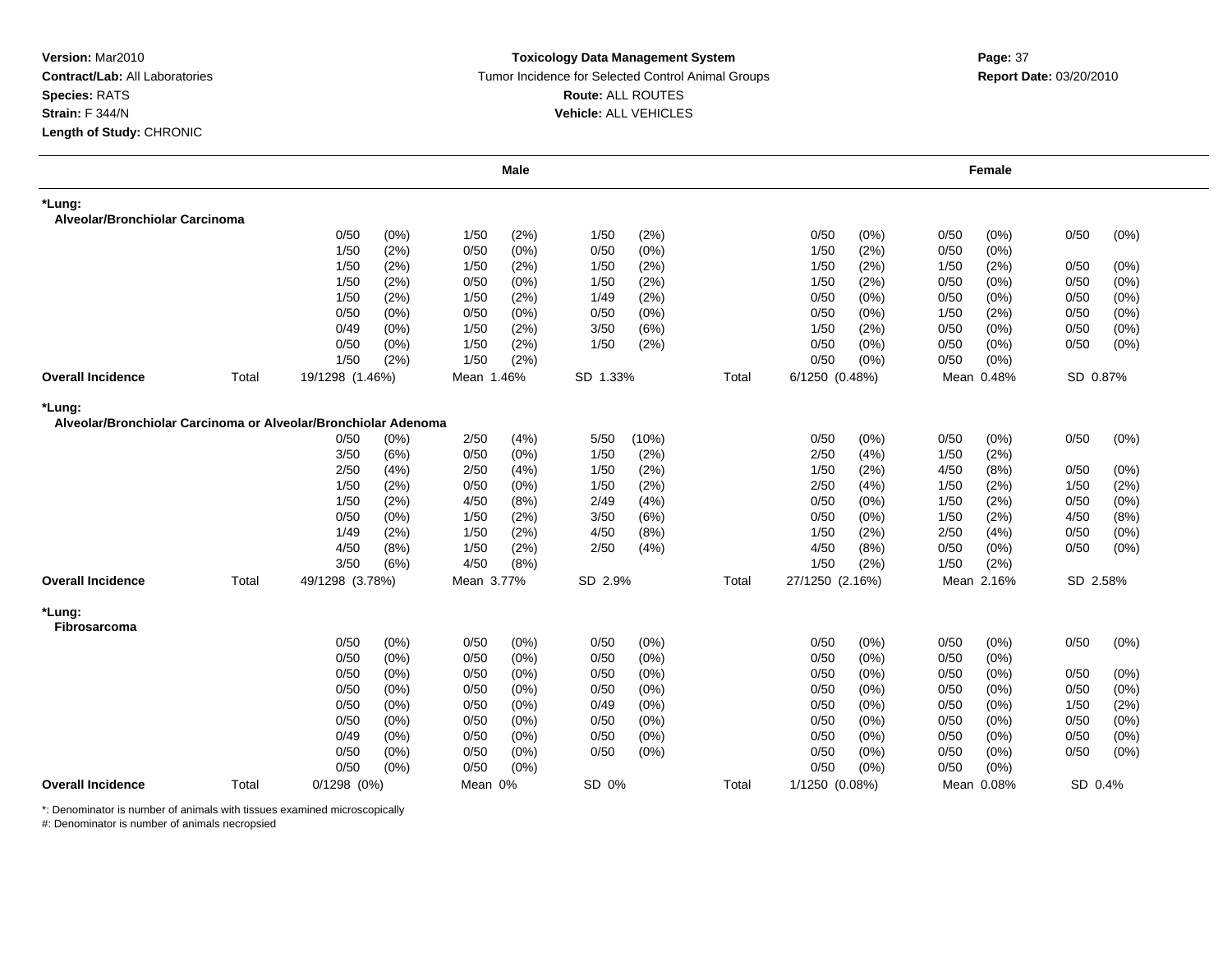#### **Toxicology Data Management System** Tumor Incidence for Selected Control Animal Groups **Report Date:** 03/20/2010 **Route:** ALL ROUTES **Vehicle:** ALL VEHICLES

|                                          |       |                |         |            | <b>Male</b> |          |         |       |                 |         |      | Female     |         |         |
|------------------------------------------|-------|----------------|---------|------------|-------------|----------|---------|-------|-----------------|---------|------|------------|---------|---------|
| *Lung:<br>Hemangiosarcoma                |       |                |         |            |             |          |         |       |                 |         |      |            |         |         |
|                                          |       | 1/50           | (2%)    | 0/50       | (0%)        | 0/50     | $(0\%)$ |       | 0/50            | (0%)    | 0/50 | (0%)       | 0/50    | $(0\%)$ |
|                                          |       | 0/50           | (0%)    | 0/50       | $(0\%)$     | 0/50     | $(0\%)$ |       | 0/50            | (0%)    | 0/50 | $(0\%)$    |         |         |
|                                          |       | 0/50           | (0%)    | 0/50       | (0%)        | 0/50     | (0%)    |       | 0/50            | (0%)    | 0/50 | $(0\%)$    | 0/50    | (0%)    |
|                                          |       | 0/50           | (0%)    | 0/50       | $(0\%)$     | 0/50     | $(0\%)$ |       | 0/50            | (0%)    | 0/50 | $(0\%)$    | 0/50    | (0% )   |
|                                          |       | 0/50           | (0%)    | 1/50       | (2%)        | 0/49     | (0%)    |       | 0/50            | (0%)    | 0/50 | (0%)       | 0/50    | $(0\%)$ |
|                                          |       | 0/50           | $(0\%)$ | 0/50       | $(0\%)$     | 0/50     | $(0\%)$ |       | 0/50            | (0%)    | 0/50 | $(0\%)$    | 0/50    | $(0\%)$ |
|                                          |       | 0/49           | $(0\%)$ | 0/50       | $(0\%)$     | 0/50     | $(0\%)$ |       | 0/50            | $(0\%)$ | 0/50 | (0%)       | 0/50    | $(0\%)$ |
|                                          |       | 0/50           | (0%)    | 0/50       | (0%)        | 0/50     | (0%)    |       | 0/50            | (0%)    | 0/50 | (0%)       | 0/50    | $(0\%)$ |
|                                          |       | 0/50           | $(0\%)$ | 0/50       | $(0\%)$     |          |         |       | 0/50            | (0%)    | 0/50 | (0%)       |         |         |
| <b>Overall Incidence</b>                 | Total | 2/1298 (0.15%) |         | Mean 0.15% |             | SD 0.54% |         | Total | $0/1250$ $(0%)$ |         |      | Mean 0%    | SD 0%   |         |
| *Lung:<br><b>Squamous Cell Carcinoma</b> |       |                |         |            |             |          |         |       |                 |         |      |            |         |         |
|                                          |       | 0/50           | (0%)    | 0/50       | $(0\%)$     | 0/50     | $(0\%)$ |       | 0/50            | (0%)    | 0/50 | (0%)       | 0/50    | (0%)    |
|                                          |       | 0/50           | (0% )   | 1/50       | (2%)        | 0/50     | (0% )   |       | 0/50            | (0% )   | 0/50 | (0% )      |         |         |
|                                          |       | 0/50           | (0%)    | 0/50       | $(0\%)$     | 0/50     | (0% )   |       | 0/50            | (0%)    | 0/50 | (0%)       | 0/50    | $(0\%)$ |
|                                          |       | 0/50           | (0%)    | 0/50       | $(0\%)$     | 0/50     | $(0\%)$ |       | 0/50            | (0%)    | 0/50 | $(0\%)$    | 0/50    | (0% )   |
|                                          |       | 0/50           | (0%)    | 0/50       | $(0\%)$     | 0/49     | $(0\%)$ |       | 0/50            | (0%)    | 0/50 | $(0\%)$    | 0/50    | $(0\%)$ |
|                                          |       | 1/50           | (2%)    | 0/50       | (0%         | 0/50     | $(0\%)$ |       | 0/50            | $(0\%)$ | 0/50 | $(0\%)$    | 1/50    | (2%)    |
|                                          |       | 0/49           | (0%)    | 0/50       | $(0\%)$     | 0/50     | $(0\%)$ |       | 0/50            | (0%)    | 0/50 | (0%)       | 0/50    | (0%)    |
|                                          |       | 0/50           | (0%)    | 0/50       | $(0\%)$     | 0/50     | (0%)    |       | 0/50            | (0%)    | 0/50 | (0%)       | 0/50    | $(0\%)$ |
|                                          |       | 0/50           | (0%)    | 0/50       | $(0\%)$     |          |         |       | 0/50            | (0%)    | 0/50 | (0%)       |         |         |
| <b>Overall Incidence</b>                 | Total | 2/1298 (0.15%) |         | Mean 0.15% |             | SD 0.54% |         | Total | 1/1250 (0.08%)  |         |      | Mean 0.08% | SD 0.4% |         |
| #Lymph Node:<br>Hemangiosarcoma          |       |                |         |            |             |          |         |       |                 |         |      |            |         |         |
|                                          |       | 1/50           | (2%)    | 0/50       | $(0\%)$     | 0/50     | $(0\%)$ |       | 0/50            | (0%)    | 0/50 | (0%)       | 0/50    | $(0\%)$ |
|                                          |       | 0/50           | $(0\%)$ | 0/50       | $(0\%)$     | 0/50     | $(0\%)$ |       | 0/50            | (0%)    | 0/50 | $(0\%)$    |         |         |
|                                          |       | 0/50           | $(0\%)$ | 0/50       | (0%)        | 0/50     | (0%)    |       | 0/50            | (0%)    | 0/50 | $(0\%)$    | 0/50    | (0%)    |
|                                          |       | 0/50           | (0%)    | 0/50       | (0%)        | 0/50     | $(0\%)$ |       | 0/50            | (0%)    | 0/50 | $(0\%)$    | 0/50    | (0%)    |
|                                          |       | 0/50           | (0%)    | 0/50       | $(0\%)$     | 0/49     | $(0\%)$ |       | 0/50            | $(0\%)$ | 0/50 | (0%)       | 0/50    | $(0\%)$ |
|                                          |       | 0/50           | (0%)    | 0/50       | $(0\%)$     | 0/50     | $(0\%)$ |       | 0/50            | (0%)    | 0/50 | (0%)       | 0/50    | $(0\%)$ |
|                                          |       | 0/49           | (0%)    | 0/50       | $(0\%)$     | 0/50     | (0%)    |       | 0/50            | $(0\%)$ | 0/50 | (0%)       | 0/50    | $(0\%)$ |
|                                          |       | 0/50           | (0%)    | 0/50       | $(0\%)$     | 0/50     | (0%)    |       | 0/50            | (0%)    | 0/50 | (0%)       | 0/50    | (0%)    |
|                                          |       | 0/50           | $(0\%)$ | 0/50       | (0%)        |          |         |       | 0/50            | (0%)    | 0/50 | (0%)       |         |         |
| <b>Overall Incidence</b>                 | Total | 1/1298 (0.08%) |         | Mean 0.08% |             | SD 0.39% |         | Total | $0/1250$ $(0%)$ |         |      | Mean 0%    | SD 0%   |         |

\*: Denominator is number of animals with tissues examined microscopically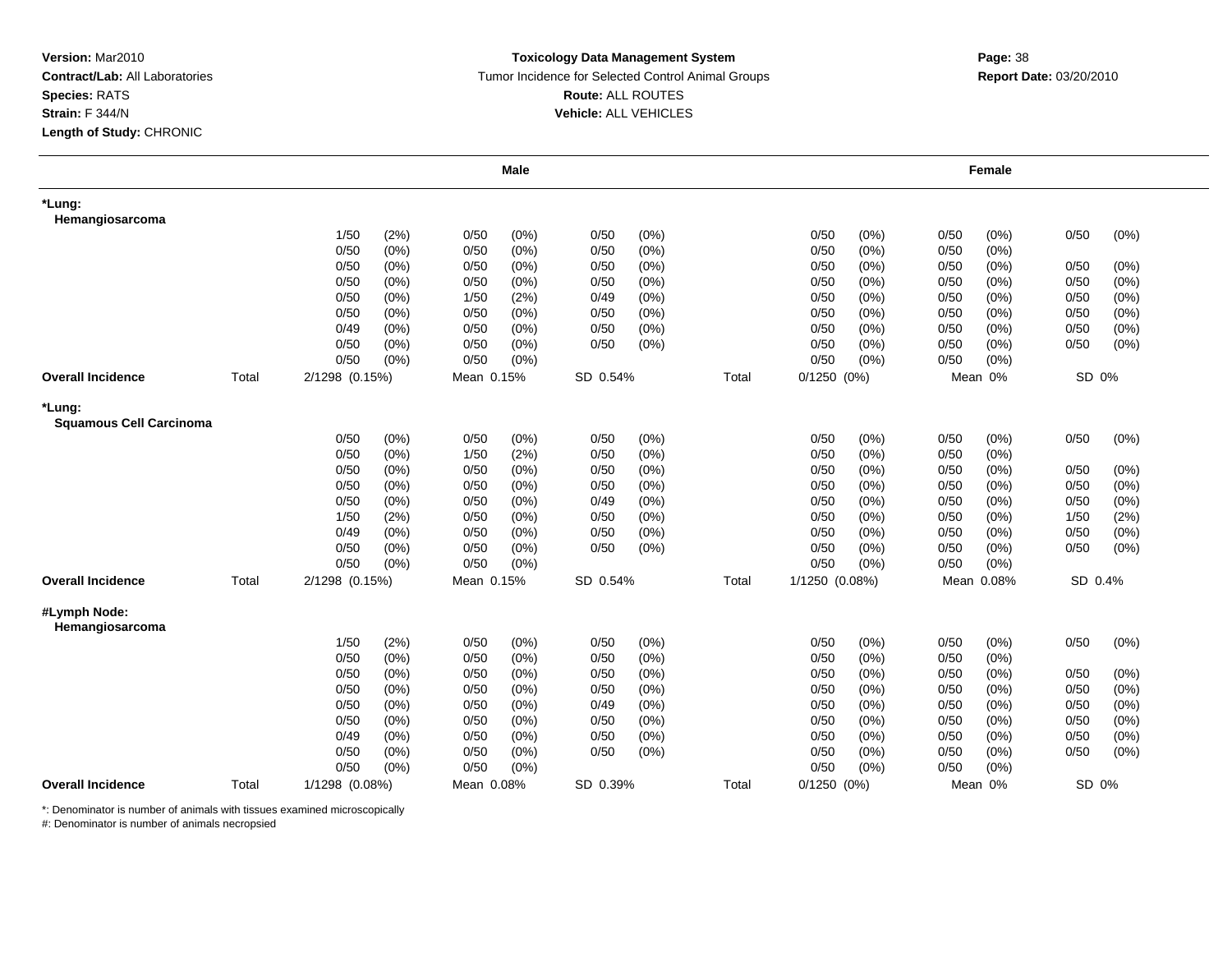### **Toxicology Data Management System** Tumor Incidence for Selected Control Animal Groups **Report Date:** 03/20/2010 **Route:** ALL ROUTES **Vehicle:** ALL VEHICLES

|                                |       |                |         |            | Male    |          |      |       |                 |       |      | <b>Female</b> |          |       |  |
|--------------------------------|-------|----------------|---------|------------|---------|----------|------|-------|-----------------|-------|------|---------------|----------|-------|--|
| #Mammary Gland:<br>Adenolipoma |       |                |         |            |         |          |      |       |                 |       |      |               |          |       |  |
|                                |       | 0/50           | (0%)    | 0/50       | (0%)    | 0/50     | (0%) |       | 0/50            | (0%)  | 0/50 | (0%)          | 0/50     | (0%)  |  |
|                                |       | 0/50           | (0%)    | 0/50       | $(0\%)$ | 0/50     | (0%) |       | 0/50            | (0%)  | 0/50 | $(0\%)$       |          |       |  |
|                                |       | 0/50           | (0%)    | 0/50       | $(0\%)$ | 0/50     | (0%) |       | 0/50            | (0%)  | 0/50 | $(0\%)$       | 0/50     | (0%)  |  |
|                                |       | 0/50           | (0%)    | 0/50       | $(0\%)$ | 0/50     | (0%  |       | 0/50            | (0%)  | 0/50 | (0%           | 0/50     | (0%)  |  |
|                                |       | 0/50           | (0%)    | 0/50       | $(0\%)$ | 0/49     | (0%) |       | 0/50            | (0%)  | 0/50 | $(0\%)$       | 1/50     | (2%)  |  |
|                                |       | 0/50           | (0%)    | 0/50       | $(0\%)$ | 0/50     | (0%) |       | 0/50            | (0%)  | 0/50 | $(0\%)$       | 0/50     | (0%)  |  |
|                                |       | 0/49           | (0%)    | 0/50       | $(0\%)$ | 0/50     | (0%) |       | 0/50            | (0%)  | 0/50 | $(0\%)$       | 0/50     | (0%)  |  |
|                                |       | 0/50           | (0%)    | 0/50       | $(0\%)$ | 0/50     | (0%) |       | 0/50            | (0%)  | 0/50 | $(0\%)$       | 0/50     | (0%)  |  |
|                                |       | 0/50           | (0%)    | 0/50       | $(0\%)$ |          |      |       | 0/50            | (0%)  | 0/50 | (0%           |          |       |  |
| <b>Overall Incidence</b>       | Total | 0/1298 (0%)    |         | Mean 0%    |         | SD 0%    |      | Total | 1/1250 (0.08%)  |       |      | Mean 0.08%    | SD 0.4%  |       |  |
| #Mammary Gland:<br>Adenoma     |       |                |         |            |         |          |      |       |                 |       |      |               |          |       |  |
|                                |       | 0/50           | (0%)    | 0/50       | (0%)    | 0/50     | (0%) |       | 1/50            | (2%)  | 1/50 | (2%)          | 0/50     | (0%)  |  |
|                                |       | 0/50           | (0%)    | 0/50       | $(0\%)$ | 1/50     | (2%) |       | 0/50            | (0%)  | 1/50 | (2%)          |          |       |  |
|                                |       | 0/50           | (0%)    | 0/50       | (0%)    | 0/50     | (0%) |       | 0/50            | (0%)  | 1/50 | (2%)          | 1/50     | (2%)  |  |
|                                |       | 1/50           | (2%)    | 0/50       | $(0\%)$ | 0/50     | (0%) |       | 0/50            | (0%)  | 2/50 | (4% )         | 2/50     | (4% ) |  |
|                                |       | 0/50           | $(0\%)$ | 0/50       | $(0\%)$ | 0/49     | (0%) |       | 2/50            | (4%)  | 0/50 | (0%)          | 2/50     | (4%)  |  |
|                                |       | 0/50           | $(0\%)$ | 0/50       | $(0\%)$ | 0/50     | (0%) |       | 0/50            | (0%)  | 0/50 | (0%           | 0/50     | (0%)  |  |
|                                |       | 2/49           | (4% )   | 0/50       | $(0\%)$ | 0/50     | (0%) |       | 3/50            | (6%)  | 2/50 | (4% )         | 2/50     | (4%)  |  |
|                                |       | 0/50           | (0%)    | 0/50       | (0%)    | 0/50     | (0%) |       | 2/50            | (4% ) | 0/50 | $(0\%)$       | 4/50     | (8%)  |  |
|                                |       | 0/50           | (0%)    | 0/50       | (0%)    |          |      |       | 0/50            | (0%)  | 0/50 | (0%)          |          |       |  |
| Overall Incidence              | Total | 4/1298 (0.31%) |         | Mean 0.31% |         | SD 0.94% |      | Total | 26/1250 (2.08%) |       |      | Mean 2.08%    | SD 2.27% |       |  |
| #Mammary Gland:<br>Carcinoma   |       |                |         |            |         |          |      |       |                 |       |      |               |          |       |  |
|                                |       | 0/50           | (0%)    | 0/50       | (0%)    | 0/50     | (0%) |       | 2/50            | (4% ) | 2/50 | (4%)          | 1/50     | (2%)  |  |
|                                |       | 0/50           | (0%)    | 0/50       | $(0\%)$ | 0/50     | (0%) |       | 4/50            | (8%)  | 0/50 | $(0\%)$       |          |       |  |
|                                |       | 2/50           | (4% )   | 0/50       | $(0\%)$ | 0/50     | (0%) |       | 10/50           | (20%) | 2/50 | (4% )         | 9/50     | (18%) |  |
|                                |       | 0/50           | (0%)    | 0/50       | $(0\%)$ | 0/50     | (0%) |       | 2/50            | (4%)  | 0/50 | (0%)          | 4/50     | (8%)  |  |
|                                |       | 0/50           | (0%)    | 0/50       | $(0\%)$ | 0/49     | (0%) |       | 0/50            | (0%)  | 4/50 | (8%)          | 1/50     | (2%)  |  |
|                                |       | 0/50           | (0%)    | 0/50       | (0%)    | 0/50     | (0%) |       | 3/50            | (6%)  | 4/50 | (8%)          | 0/50     | (0%)  |  |
|                                |       | 0/49           | $(0\%)$ | 0/50       | (0%)    | 1/50     | (2%) |       | 7/50            | (14%) | 0/50 | (0%           | 1/50     | (2%)  |  |
|                                |       | 1/50           | (2%)    | 0/50       | $(0\%)$ | 0/50     | (0%) |       | 0/50            | (0%)  | 3/50 | (6%)          | 3/50     | (6%)  |  |
|                                |       | 0/50           | (0%)    | 1/50       | (2%)    |          |      |       | 1/50            | (2%)  | 2/50 | (4% )         |          |       |  |
| <b>Overall Incidence</b>       | Total | 5/1298 (0.39%) |         | Mean 0.38% |         | SD 0.98% |      | Total | 65/1250 (5.2%)  |       |      | Mean 5.2%     | SD 5.42% |       |  |

\*: Denominator is number of animals with tissues examined microscopically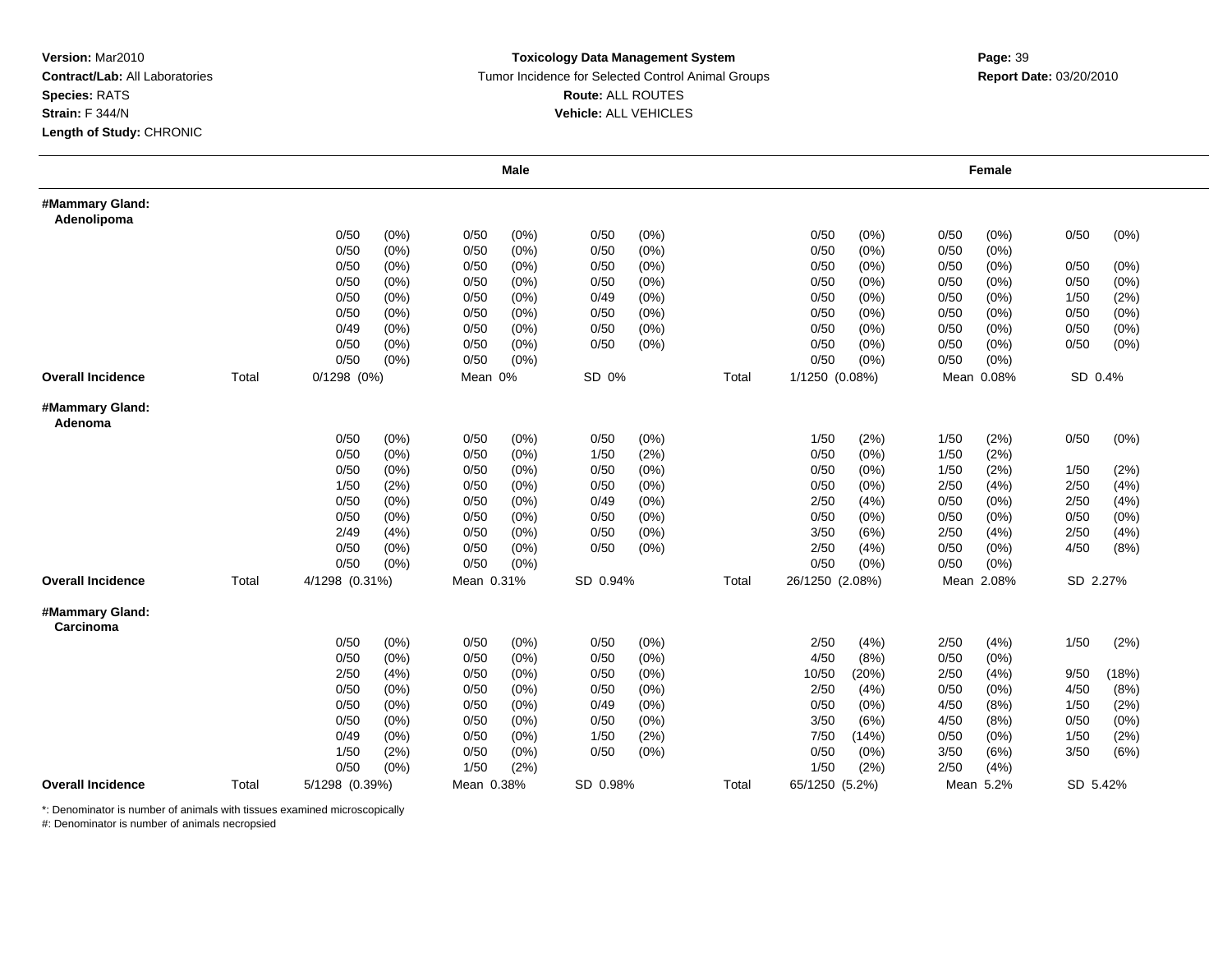#### **Toxicology Data Management System** Tumor Incidence for Selected Control Animal Groups **Report Date:** 03/20/2010 **Route:** ALL ROUTES **Vehicle:** ALL VEHICLES

# **m**<br> **Page:** 40

|                                         |       |                 |         |            | <b>Male</b> |          |         |       |                  |         |       | Female     |           |         |  |
|-----------------------------------------|-------|-----------------|---------|------------|-------------|----------|---------|-------|------------------|---------|-------|------------|-----------|---------|--|
| #Mammary Gland:<br>Carcinoma or Adenoma |       |                 |         |            |             |          |         |       |                  |         |       |            |           |         |  |
|                                         |       | 0/50            | $(0\%)$ | 0/50       | (0%)        | 0/50     | (0%)    |       | 3/50             | (6%)    | 3/50  | (6%)       | 1/50      | (2%)    |  |
|                                         |       | 0/50            | $(0\%)$ | 0/50       | $(0\%)$     | 1/50     | (2%)    |       | 4/50             | (8%)    | 1/50  | (2%)       |           |         |  |
|                                         |       | 2/50            | (4%)    | 0/50       | $(0\%)$     | 0/50     | (0%)    |       | 10/50            | (20%)   | 3/50  | (6%)       | 10/50     | (20%)   |  |
|                                         |       | 1/50            | (2%)    | 0/50       | $(0\%)$     | 0/50     | (0% )   |       | 2/50             | (4% )   | 2/50  | (4% )      | 6/50      | (12%)   |  |
|                                         |       | 0/50            | (0%)    | 0/50       | (0%)        | 0/49     | (0%)    |       | 2/50             | (4% )   | 4/50  | (8%)       | 3/50      | (6%)    |  |
|                                         |       | 0/50            | (0%)    | 0/50       | $(0\%)$     | 0/50     | (0%)    |       | 3/50             | (6%)    | 4/50  | (8%)       | 0/50      | (0%)    |  |
|                                         |       | 2/49            | (4%)    | 0/50       | $(0\%)$     | 1/50     | (2%)    |       | 10/50            | (20%)   | 2/50  | (4%)       | 3/50      | (6%)    |  |
|                                         |       | 1/50            | (2%)    | 0/50       | $(0\%)$     | 0/50     | (0%)    |       | 2/50             | (4%)    | 3/50  | (6%)       | 6/50      | (12%)   |  |
|                                         |       | 0/50            | (0%)    | 1/50       | (2%)        |          |         |       | 1/50             | (2%)    | 2/50  | (4% )      |           |         |  |
| <b>Overall Incidence</b>                | Total | 9/1298 (0.69%)  |         | Mean 0.7%  |             | SD 1.27% |         | Total | 90/1250 (7.2%)   |         |       | Mean 7.2%  | SD 5.57%  |         |  |
| #Mammary Gland:<br>Fibroadenoma         |       |                 |         |            |             |          |         |       |                  |         |       |            |           |         |  |
|                                         |       | 2/50            | (4% )   | 3/50       | (6%)        | 3/50     | (6%)    |       | 35/50            | (70%)   | 26/50 | (52%)      | 16/50     | (32%)   |  |
|                                         |       | 2/50            | (4%)    | 2/50       | (4% )       | 0/50     | (0% )   |       | 25/50            | (50%)   | 29/50 | (58%)      |           |         |  |
|                                         |       | 0/50            | (0%)    | 1/50       | (2%)        | 2/50     | (4% )   |       | 24/50            | (48%)   | 14/50 | (28%)      | 27/50     | (54%)   |  |
|                                         |       | 2/50            | (4%)    | 2/50       | (4% )       | 1/50     | (2%)    |       | 33/50            | (66%)   | 32/50 | (64%)      | 30/50     | (60%)   |  |
|                                         |       | 1/50            | (2%)    | 4/50       | (8%)        | 0/49     | $(0\%)$ |       | 29/50            | (58%)   | 26/50 | (52%)      | 24/50     | (48%)   |  |
|                                         |       | 1/50            | (2%)    | 0/50       | $(0\%)$     | 0/50     | $(0\%)$ |       | 22/50            | (44%    | 28/50 | (56%)      | 17/50     | (34%)   |  |
|                                         |       | 1/49            | (2%)    | 1/50       | (2%)        | 0/50     | (0%)    |       | 26/50            | (52%)   | 21/50 | (42%)      | 24/50     | (48%)   |  |
|                                         |       | 2/50            | (4%)    | 1/50       | (2%)        | 1/50     | (2%)    |       | 37/50            | (74%)   | 14/50 | (28%)      | 22/50     | (44%)   |  |
|                                         |       | 3/50            | (6%)    | 6/50       | (12%)       |          |         |       | 43/50            | (86%)   | 31/50 | (62%)      |           |         |  |
| <b>Overall Incidence</b>                | Total | 41/1298 (3.16%) |         | Mean 3.16% |             | SD 2.84% |         | Total | 655/1250 (52.4%) |         |       | Mean 52.4% | SD 14.01% |         |  |
| #Mammary Gland:<br><b>Fibroma</b>       |       |                 |         |            |             |          |         |       |                  |         |       |            |           |         |  |
|                                         |       | 1/50            | (2%)    | 0/50       | (0%)        | 0/50     | (0%)    |       | 0/50             | (0%)    | 1/50  | (2%)       | 0/50      | $(0\%)$ |  |
|                                         |       | 0/50            | $(0\%)$ | 0/50       | $(0\%)$     | 0/50     | (0%)    |       | 0/50             | (0%)    | 0/50  | (0%)       |           |         |  |
|                                         |       | 0/50            | (0%)    | 0/50       | $(0\%)$     | 0/50     | $(0\%)$ |       | 0/50             | (0%)    | 0/50  | (0%)       | 0/50      | (0%)    |  |
|                                         |       | 1/50            | (2%)    | 0/50       | $(0\%)$     | 0/50     | (0%)    |       | 1/50             | (2%)    | 0/50  | $(0\%)$    | 0/50      | (0%)    |  |
|                                         |       | 0/50            | $(0\%)$ | 0/50       | $(0\%)$     | 0/49     | (0%)    |       | 0/50             | (0%)    | 0/50  | $(0\%)$    | 0/50      | $(0\%)$ |  |
|                                         |       | 0/50            | $(0\%)$ | 0/50       | $(0\%)$     | 0/50     | (0%)    |       | 0/50             | (0%     | 0/50  | $(0\%)$    | 0/50      | $(0\%)$ |  |
|                                         |       | 0/49            | (0%)    | 0/50       | $(0\%)$     | 0/50     | (0%)    |       | 0/50             | $(0\%)$ | 0/50  | $(0\%)$    | 0/50      | $(0\%)$ |  |
|                                         |       | 0/50            | $(0\%)$ | 0/50       | $(0\%)$     | 0/50     | (0%)    |       | 0/50             | (0%)    | 0/50  | $(0\%)$    | 0/50      | $(0\%)$ |  |
|                                         |       | 0/50            | $(0\%)$ | 0/50       | $(0\%)$     |          |         |       | 0/50             | (0%)    | 0/50  | $(0\%)$    |           |         |  |
| <b>Overall Incidence</b>                | Total | 2/1298 (0.15%)  |         | Mean 0.15% |             | SD 0.54% |         | Total | 2/1250 (0.16%)   |         |       | Mean 0.16% | SD 0.55%  |         |  |

\*: Denominator is number of animals with tissues examined microscopically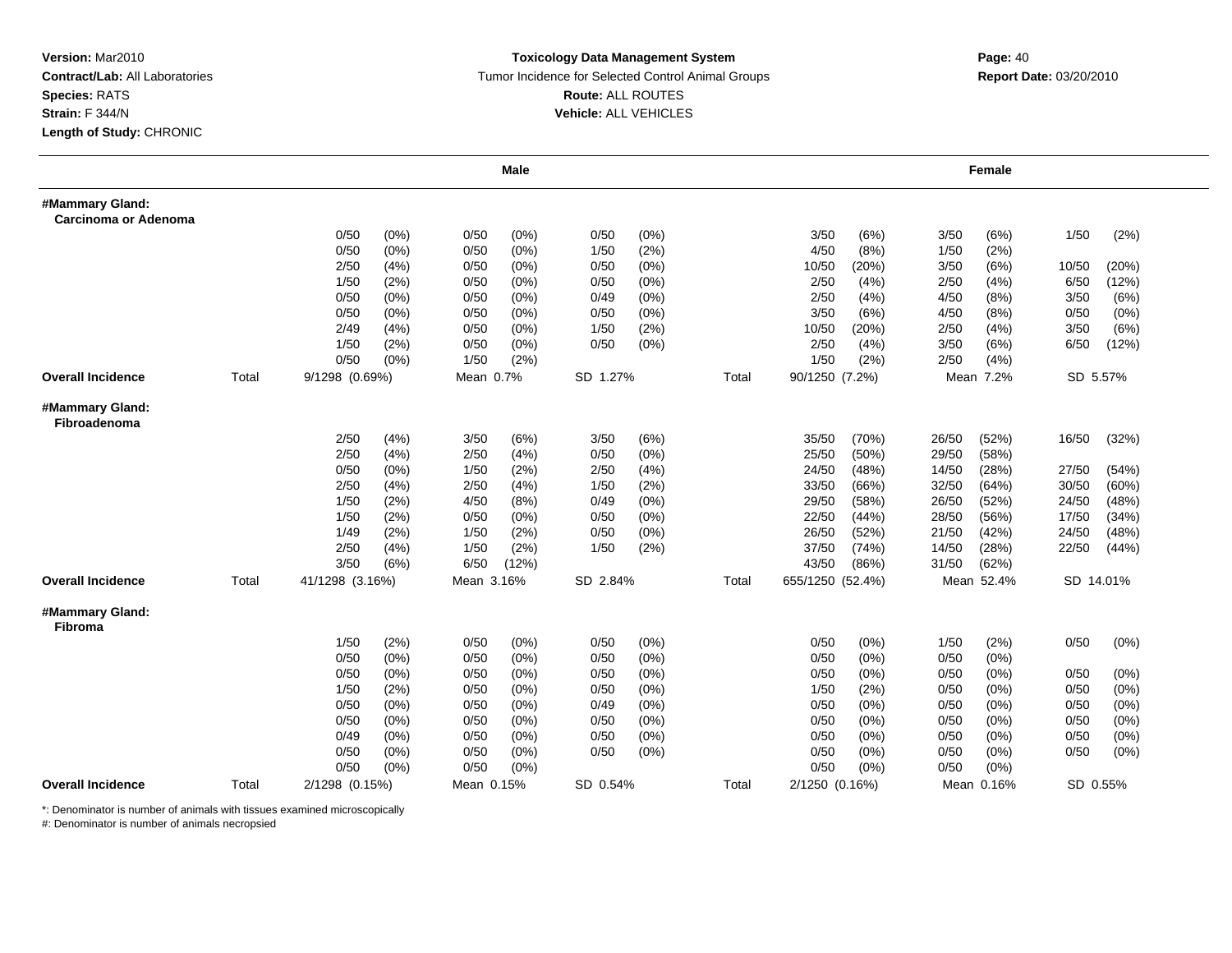#### **Toxicology Data Management System** Tumor Incidence for Selected Control Animal Groups **Report Date:** 03/20/2010 **Route:** ALL ROUTES **Vehicle:** ALL VEHICLES

# **m**<br> **Page:** 41

|                                                                 |       |                 |                 |              | <b>Male</b>        |              |                 |       |                   |              |                | <b>Female</b>   |                |                |
|-----------------------------------------------------------------|-------|-----------------|-----------------|--------------|--------------------|--------------|-----------------|-------|-------------------|--------------|----------------|-----------------|----------------|----------------|
| #Mammary Gland:                                                 |       |                 |                 |              |                    |              |                 |       |                   |              |                |                 |                |                |
| Fibroma, Fibroadenoma or Adenoma                                |       |                 |                 |              |                    |              |                 |       |                   |              |                |                 |                |                |
|                                                                 |       | 3/50            | (6%)            | 3/50         | (6%)               | 3/50         | (6%)            |       | 36/50             | (72%)        | 28/50          | (56%)           | 16/50          | (32%)          |
|                                                                 |       | 2/50            | (4% )           | 2/50         | (4% )              | 1/50         | (2%)            |       | 25/50             | (50%)        | 30/50          | (60%)           |                |                |
|                                                                 |       | 0/50            | $(0\%)$         | 1/50         | (2%)               | 2/50         | (4% )           |       | 24/50             | (48%)        | 15/50          | (30%)           | 27/50          | (54%)          |
|                                                                 |       | 4/50            | (8%)            | 2/50         | (4% )              | 1/50         | (2%)            |       | 33/50             | (66%)        | 33/50          | (66%)           | 30/50          | (60%           |
|                                                                 |       | 1/50            | (2%)            | 4/50         | (8%)               | 0/49         | (0%)            |       | 30/50             | (60%)        | 26/50          | (52%)           | 25/50          | $(50\%)$       |
|                                                                 |       | 1/50            | (2%)            | 0/50         | $(0\%)$            | 0/50         | (0%)            |       | 22/50             | (44%         | 28/50          | (56%)           | 17/50          | (34%)          |
|                                                                 |       | 3/49            | (6%)            | 1/50         | (2%)               | 0/50         | (0%             |       | 28/50             | (56%)        | 22/50          | (44% )          | 25/50          | (50%)          |
|                                                                 |       | 2/50            | (4% )           | 1/50         | (2%)               | 1/50         | (2%)            |       | 37/50             | (74%)        | 14/50          | (28%)           | 25/50          | (50%)          |
|                                                                 |       | 3/50            | (6%)            | 6/50         | (12%)              |              |                 |       | 43/50             | (86%)        | 31/50          | (62%)           |                |                |
| <b>Overall Incidence</b>                                        | Total | 47/1298 (3.62%) |                 | Mean 3.62%   |                    | SD 3%        |                 | Total | 670/1250 (53.6%)  |              |                | Mean 53.6%      | SD 13.93%      |                |
| #Mammary Gland:<br>Fibroma, Fibroadenoma, Carcinoma, or Adenoma |       |                 |                 |              |                    |              |                 |       |                   |              |                |                 |                |                |
|                                                                 |       | 3/50            | (6%)            | 3/50         | (6%)               | 3/50         | (6%)            |       | 37/50             | (74%)        | 30/50          | (60%)           | 17/50          | (34%)          |
|                                                                 |       | 2/50            | (4% )           | 2/50         | (4% )              | 1/50         | (2%)            |       | 27/50             | (54%)        | 30/50          | (60%)           |                |                |
|                                                                 |       | 2/50            | (4% )           | 1/50         | (2%)               | 2/50         | (4% )           |       | 31/50             | (62%)        | 17/50          | (34%)           | 30/50          | (60%           |
|                                                                 |       | 4/50            | (8%)            | 2/50         | (4% )              | 1/50         | (2%)            |       | 35/50             | (70%)        | 33/50          | (66%)           | 31/50          | (62%)          |
|                                                                 |       | 1/50<br>1/50    | (2%)<br>(2%)    | 4/50<br>0/50 | (8%)<br>$(0\%)$    | 0/49<br>0/50 | $(0\%)$<br>(0%  |       | 30/50<br>24/50    | (60%<br>(48% | 28/50<br>28/50 | (56%)<br>(56%)  | 26/50<br>17/50 | (52%)<br>(34%) |
|                                                                 |       | 3/49            | (6%)            | 1/50         | (2%)               | 1/50         | (2%)            |       | 31/50             | (62%)        | 22/50          | (44%)           | 26/50          | (52%)          |
|                                                                 |       | 3/50            | (6%)            | 1/50         | (2%)               | 1/50         | (2%)            |       | 37/50             | (74%)        | 16/50          | (32%)           | 25/50          | $(50\%)$       |
|                                                                 |       | 3/50            | (6%)            | 6/50         | (12%)              |              |                 |       | 43/50             | (86%)        | 31/50          | (62%)           |                |                |
| <b>Overall Incidence</b>                                        | Total | 51/1298 (3.93%) |                 | Mean 3.93%   |                    | SD 2.86%     |                 | Total | 702/1250 (56.16%) |              |                | Mean 56.16%     | SD 13.48%      |                |
|                                                                 |       |                 |                 |              |                    |              |                 |       |                   |              |                |                 |                |                |
| #Mesentery:<br><b>Fibrous Histiocytoma</b>                      |       |                 |                 |              |                    |              |                 |       |                   |              |                |                 |                |                |
|                                                                 |       | 0/50            | (0% )           | 0/50         | (0%)               | 0/50         | (0% )           |       | 0/50              | (0%)         | 0/50           | $(0\%)$         | 0/50           | (0%)           |
|                                                                 |       | 0/50            | (0%)            | 0/50         | $(0\%)$            | 0/50         | $(0\%)$         |       | 0/50              | (0%)         | 0/50           | $(0\%)$         |                |                |
|                                                                 |       | 0/50            | $(0\%)$         | 0/50         | $(0\%)$            | 0/50         | $(0\%)$         |       | 0/50              | (0%)         | 0/50           | $(0\%)$         | 0/50           | (0%)           |
|                                                                 |       | 0/50            | $(0\%)$         | 0/50         | $(0\%)$            | 0/50         | $(0\%)$         |       | 0/50              | (0%          | 0/50           | $(0\%)$         | 0/50           | $(0\%)$        |
|                                                                 |       | 0/50            | (0%)            | 0/50         | $(0\%)$            | 0/49         | (0%)            |       | 0/50              | (0%)         | 0/50           | $(0\%)$         | 0/50           | $(0\%)$        |
|                                                                 |       | 0/50<br>0/49    | $(0\%)$<br>(0%) | 0/50<br>0/50 | $(0\%)$<br>$(0\%)$ | 0/50<br>1/50 | $(0\%)$<br>(2%) |       | 0/50<br>0/50      | (0%)<br>(0%) | 0/50<br>0/50   | $(0\%)$<br>(0%) | 0/50<br>0/50   | (0%)<br>(0%)   |
|                                                                 |       | 0/50            | (0%)            | 0/50         | $(0\%)$            | 0/50         | (0%)            |       | 0/50              | (0%)         | 0/50           | (0%)            | 0/50           | (0%)           |
|                                                                 |       | 0/50            | (0%)            | 0/50         | (0%)               |              |                 |       | 0/50              | (0%)         | 0/50           | (0%)            |                |                |
|                                                                 |       |                 |                 |              |                    |              |                 |       |                   |              |                |                 | SD 0%          |                |
| <b>Overall Incidence</b>                                        | Total | 1/1298 (0.08%)  |                 | Mean 0.08%   |                    | SD 0.39%     |                 | Total | $0/1250$ $(0%)$   |              |                | Mean 0%         |                |                |

\*: Denominator is number of animals with tissues examined microscopically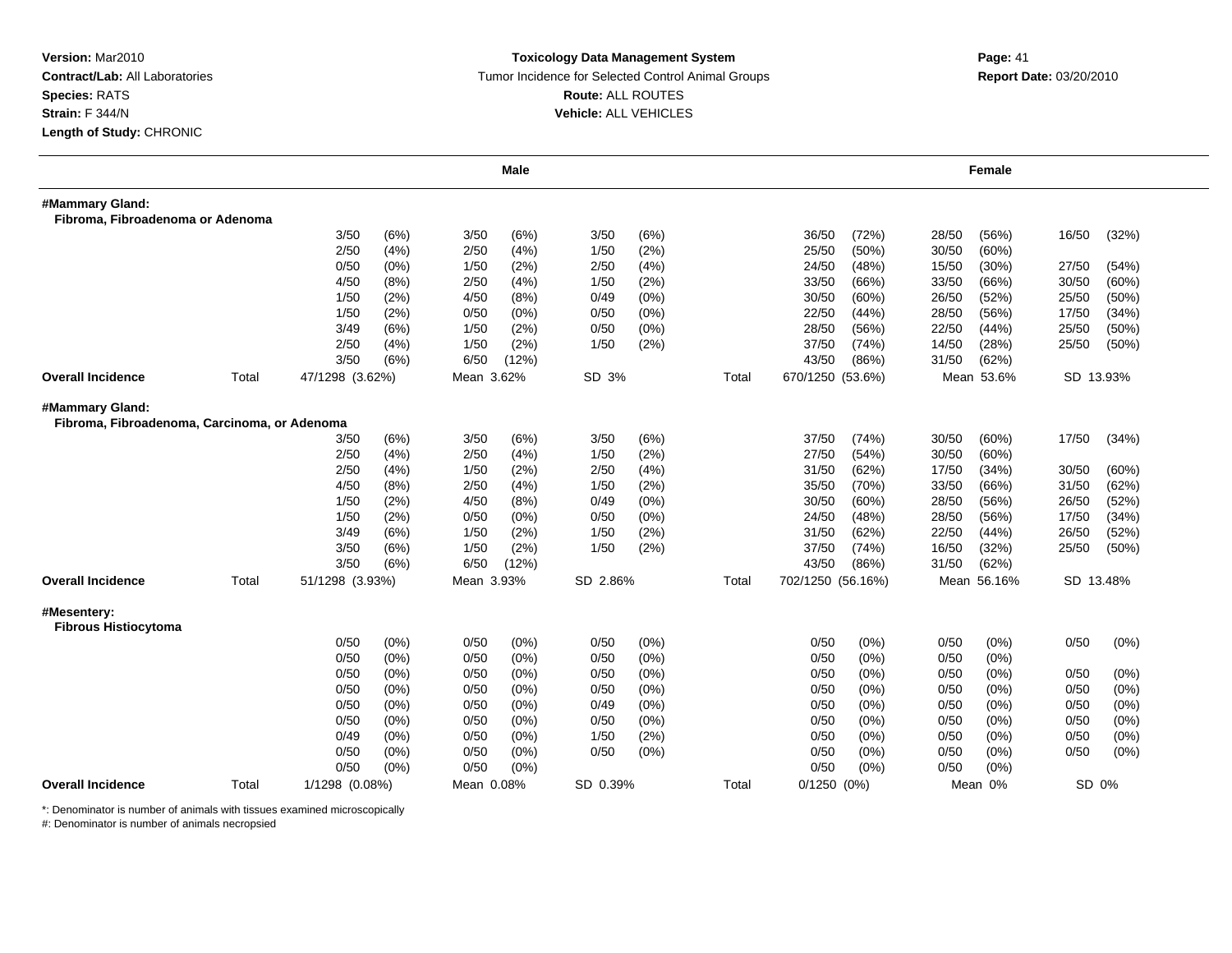#### **Toxicology Data Management System** Tumor Incidence for Selected Control Animal Groups **Report Date:** 03/20/2010 **Route:** ALL ROUTES **Vehicle:** ALL VEHICLES

|                                            |       |                 |         |            | <b>Male</b> |          |       |       |                 |         |      | Female     |         |         |
|--------------------------------------------|-------|-----------------|---------|------------|-------------|----------|-------|-------|-----------------|---------|------|------------|---------|---------|
| #Mesentery:<br>Hemangiosarcoma             |       |                 |         |            |             |          |       |       |                 |         |      |            |         |         |
|                                            |       | 0/50            | (0%)    | 0/50       | (0%)        | 0/50     | (0%)  |       | 0/50            | (0%)    | 0/50 | $(0\%)$    | 0/50    | (0%)    |
|                                            |       | 0/50            | (0%)    | 1/50       | (2%)        | 0/50     | (0%)  |       | 0/50            | (0%     | 0/50 | (0%)       |         |         |
|                                            |       | 0/50            | (0%)    | 0/50       | (0%)        | 0/50     | (0%)  |       | 0/50            | $(0\%)$ | 0/50 | (0%)       | 0/50    | (0%)    |
|                                            |       | 0/50            | (0%)    | 0/50       | (0%)        | 0/50     | (0%)  |       | 0/50            | $(0\%)$ | 0/50 | $(0\%)$    | 0/50    | (0%)    |
|                                            |       | 0/50            | (0%)    | 0/50       | (0%)        | 0/49     | (0%)  |       | 0/50            | (0%     | 0/50 | (0%)       | 0/50    | (0%)    |
|                                            |       | 0/50            | (0%)    | 0/50       | (0%)        | 0/50     | (0%)  |       | 0/50            | (0%)    | 0/50 | (0%)       | 0/50    | (0%)    |
|                                            |       | 0/49            | (0%)    | 0/50       | (0%)        | 0/50     | (0%)  |       | 0/50            | $(0\%)$ | 0/50 | (0%)       | 0/50    | (0%)    |
|                                            |       | 0/50            | $(0\%)$ | 0/50       | (0%)        | 0/50     | (0%)  |       | 0/50            | (0%)    | 0/50 | (0%)       | 0/50    | (0%)    |
|                                            |       | 0/50            | (0%)    | 0/50       | (0%)        |          |       |       | 0/50            | (0% )   | 0/50 | (0%        |         |         |
| <b>Overall Incidence</b>                   | Total | 1/1298 (0.08%)  |         | Mean 0.08% |             | SD 0.39% |       | Total | $0/1250$ $(0%)$ |         |      | Mean 0%    | SD 0%   |         |
| #Mesentery:<br>Lipoma                      |       |                 |         |            |             |          |       |       |                 |         |      |            |         |         |
|                                            |       | 0/50            | (0%)    | 0/50       | $(0\%)$     | 0/50     | (0%)  |       | 0/50            | (0%)    | 0/50 | (0%)       | 0/50    | (0%)    |
|                                            |       | 0/50            | (0%)    | 0/50       | (0%)        | 0/50     | (0%)  |       | 0/50            | $(0\%)$ | 0/50 | (0%)       |         |         |
|                                            |       | 0/50            | $(0\%)$ | 0/50       | (0%)        | 0/50     | (0%)  |       | 0/50            | (0%)    | 0/50 | $(0\%)$    | 0/50    | $(0\%)$ |
|                                            |       | 0/50            | (0%)    | 0/50       | (0%)        | 1/50     | (2%)  |       | 0/50            | $(0\%)$ | 0/50 | (0%)       | 0/50    | (0%)    |
|                                            |       | 0/50            | (0%)    | 0/50       | (0%)        | 0/49     | (0%)  |       | 0/50            | $(0\%)$ | 0/50 | (0%)       | 0/50    | (0%)    |
|                                            |       | 0/50            | $(0\%)$ | 0/50       | (0%)        | 0/50     | (0%)  |       | 0/50            | $(0\%)$ | 0/50 | (0%)       | 0/50    | (0%)    |
|                                            |       | 0/49            | (0%)    | 0/50       | (0%)        | 0/50     | (0%)  |       | 0/50            | (0%)    | 0/50 | $(0\%)$    | 0/50    | (0%)    |
|                                            |       | 0/50            | $(0\%)$ | 0/50       | (0%)        | 0/50     | (0%)  |       | 0/50            | (0%)    | 0/50 | $(0\%)$    | 0/50    | (0%)    |
|                                            |       | 0/50            | $(0\%)$ | 0/50       | (0%)        |          |       |       | 0/50            | (0%)    | 0/50 | $(0\%)$    |         |         |
| <b>Overall Incidence</b>                   | Total | 1/1298 (0.08%)  |         | Mean 0.08% |             | SD 0.39% |       | Total | $0/1250$ $(0%)$ |         |      | Mean 0%    | SD 0%   |         |
| #Mesentery:<br><b>Schwannoma Malignant</b> |       |                 |         |            |             |          |       |       |                 |         |      |            |         |         |
|                                            |       | 0/50            | (0%)    | 0/50       | (0%)        | 0/50     | (0%)  |       | 0/50            | (0%)    | 0/50 | $(0\%)$    | 0/50    | (0%)    |
|                                            |       | 0/50            | (0%)    | 0/50       | (0%)        | 0/50     | (0%)  |       | 0/50            | (0%     | 0/50 | (0%)       |         |         |
|                                            |       | 0/50            | $(0\%)$ | 0/50       | (0%)        | 0/50     | (0%)  |       | 0/50            | (0%     | 0/50 | $(0\%)$    | 0/50    | (0%)    |
|                                            |       | 0/50            | (0%)    | 0/50       | $(0\%)$     | 0/50     | (0% ) |       | 0/50            | (0%     | 0/50 | $(0\%)$    | 0/50    | (0% )   |
|                                            |       | 0/50            | (0%)    | 0/50       | (0%)        | 0/49     | (0%)  |       | 0/50            | (0%)    | 0/50 | $(0\%)$    | 0/50    | (0%)    |
|                                            |       | 0/50            | (0%)    | 0/50       | (0%)        | 0/50     | (0%)  |       | 0/50            | $(0\%)$ | 0/50 | (0%)       | 0/50    | (0%)    |
|                                            |       | 0/49            | $(0\%)$ | 0/50       | (0%)        | 0/50     | (0%)  |       | 0/50            | (0%)    | 0/50 | (0%)       | 2/50    | (4%)    |
|                                            |       | 0/50            | (0%)    | 0/50       | (0%)        | 0/50     | (0%)  |       | 0/50            | (0%)    | 0/50 | (0%)       | 0/50    | $(0\%)$ |
|                                            |       | 0/50            | (0%)    | 0/50       | (0%)        |          |       |       | 0/50            | (0% )   | 0/50 | (0%        |         |         |
| <b>Overall Incidence</b>                   | Total | $0/1298$ $(0%)$ |         | Mean 0%    |             | SD 0%    |       | Total | 2/1250 (0.16%)  |         |      | Mean 0.16% | SD 0.8% |         |

\*: Denominator is number of animals with tissues examined microscopically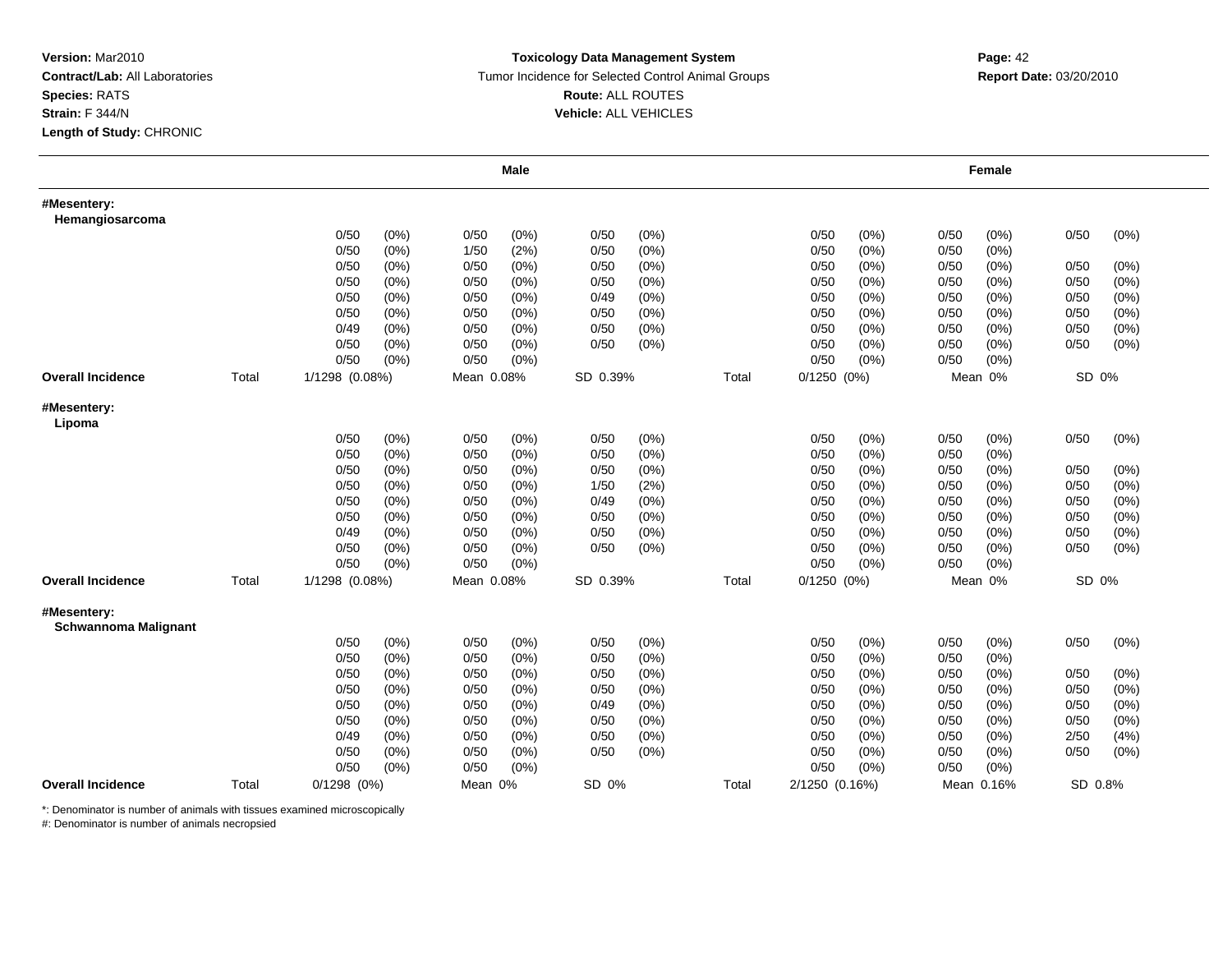#### **Toxicology Data Management System** Tumor Incidence for Selected Control Animal Groups **Report Date:** 03/20/2010 **Route:** ALL ROUTES **Vehicle:** ALL VEHICLES

|                                          |       |                 |         |            | <b>Male</b> |          |         |       |                 |         |      | Female     |         |         |
|------------------------------------------|-------|-----------------|---------|------------|-------------|----------|---------|-------|-----------------|---------|------|------------|---------|---------|
| *Nose:<br>Adenoma                        |       |                 |         |            |             |          |         |       |                 |         |      |            |         |         |
|                                          |       | 0/50            | (0%)    | 0/50       | (0%)        | 0/50     | (0%)    |       | 0/50            | $(0\%)$ | 0/50 | $(0\%)$    | 0/49    | (0%)    |
|                                          |       | 0/50            | (0%)    | 0/50       | (0%)        | 0/50     | (0%)    |       | 0/50            | $(0\%)$ | 0/50 | (0%        |         |         |
|                                          |       | 0/50            | (0%)    | 0/50       | $(0\%)$     | 0/49     | (0%)    |       | 0/50            | $(0\%)$ | 0/50 | $(0\%)$    | 0/50    | (0%)    |
|                                          |       | 0/50            | (0%)    | 0/50       | $(0\%)$     | 0/50     | (0%)    |       | 0/50            | $(0\%)$ | 1/50 | (2%)       | 0/50    | (0%)    |
|                                          |       | 0/50            | (0%)    | 0/50       | $(0\%)$     | 0/49     | (0%)    |       | 0/50            | $(0\%)$ | 0/50 | $(0\%)$    | 0/50    | (0%)    |
|                                          |       | 0/50            | $(0\%)$ | 0/50       | $(0\%)$     | 0/50     | (0%)    |       | 0/49            | $(0\%)$ | 0/50 | (0%        | 0/50    | (0%)    |
|                                          |       | 0/49            | $(0\%)$ | 0/50       | $(0\%)$     | 0/50     | (0%)    |       | 0/49            | $(0\%)$ | 0/50 | (0%        | 0/50    | (0%)    |
|                                          |       | 0/50            | (0%)    | 0/50       | (0%)        | 0/50     | (0%)    |       | 0/50            | (0%)    | 0/50 | (0%)       | 0/50    | (0%)    |
|                                          |       | 0/50            | (0%)    | 0/50       | (0%)        |          |         |       | 0/50            | $(0\%)$ | 0/50 | (0%        |         |         |
| <b>Overall Incidence</b>                 | Total | $0/1297$ $(0%)$ |         | Mean 0%    |             | SD 0%    |         | Total | 1/1247 (0.08%)  |         |      | Mean 0.08% | SD 0.4% |         |
| *Nose:<br>Chondroma                      |       |                 |         |            |             |          |         |       |                 |         |      |            |         |         |
|                                          |       | 0/50            | $(0\%)$ | 0/50       | (0%)        | 0/50     | (0%)    |       | 0/50            | (0%)    | 0/50 | $(0\%)$    | 0/49    | (0%)    |
|                                          |       | 0/50            | (0%)    | 0/50       | $(0\%)$     | 0/50     | (0%)    |       | 0/50            | (0%     | 0/50 | (0%)       |         |         |
|                                          |       | 0/50            | (0%)    | 0/50       | $(0\%)$     | 0/49     | (0%)    |       | 1/50            | (2%)    | 0/50 | $(0\%)$    | 0/50    | $(0\%)$ |
|                                          |       | 0/50            | (0%)    | 0/50       | $(0\%)$     | 0/50     | $(0\%)$ |       | 0/50            | $(0\%)$ | 0/50 | $(0\%)$    | 0/50    | (0%)    |
|                                          |       | 0/50            | $(0\%)$ | 0/50       | $(0\%)$     | 0/49     | $(0\%)$ |       | 0/50            | (0%)    | 0/50 | $(0\%)$    | 0/50    | (0%)    |
|                                          |       | 0/50            | (0%)    | 0/50       | $(0\%)$     | 0/50     | (0%)    |       | 0/49            | $(0\%)$ | 0/50 | (0%)       | 0/50    | (0%)    |
|                                          |       | 0/49            | $(0\%)$ | 0/50       | $(0\%)$     | 0/50     | $(0\%)$ |       | 0/49            | (0%)    | 0/50 | $(0\%)$    | 0/50    | (0%)    |
|                                          |       | 0/50            | (0%)    | 0/50       | $(0\%)$     | 0/50     | (0%)    |       | 0/50            | (0%)    | 0/50 | $(0\%)$    | 0/50    | (0%)    |
|                                          |       | 0/50            | $(0\%)$ | 0/50       | $(0\%)$     |          |         |       | 0/50            | (0%)    | 0/50 | $(0\%)$    |         |         |
| <b>Overall Incidence</b>                 | Total | $0/1297$ $(0%)$ |         | Mean 0%    |             | SD 0%    |         | Total | 1/1247 (0.08%)  |         |      | Mean 0.08% | SD 0.4% |         |
| *Nose:<br><b>Squamous Cell Carcinoma</b> |       |                 |         |            |             |          |         |       |                 |         |      |            |         |         |
|                                          |       | 0/50            | (0%)    | 0/50       | $(0\%)$     | 0/50     | (0%)    |       | 0/50            | (0%)    | 0/50 | $(0\%)$    | 0/49    | (0%)    |
|                                          |       | 0/50            | (0%)    | 0/50       | $(0\%)$     | 0/50     | (0%)    |       | 0/50            | (0%)    | 0/50 | $(0\%)$    |         |         |
|                                          |       | 0/50            | (0%)    | 0/50       | $(0\%)$     | 0/49     | (0%)    |       | 0/50            | $(0\%)$ | 0/50 | (0%)       | 0/50    | (0%)    |
|                                          |       | 0/50            | (0%)    | 0/50       | (0%)        | 0/50     | (0%)    |       | 0/50            | $(0\%)$ | 0/50 | $(0\%)$    | 0/50    | (0% )   |
|                                          |       | 0/50            | $(0\%)$ | 0/50       | $(0\%)$     | 0/49     | (0%)    |       | 0/50            | (0%)    | 0/50 | $(0\%)$    | 0/50    | (0%)    |
|                                          |       | 0/50            | (0%)    | 0/50       | $(0\%)$     | 0/50     | (0%)    |       | 0/49            | $(0\%)$ | 0/50 | $(0\%)$    | 0/50    | (0%)    |
|                                          |       | 0/49            | (0%)    | 1/50       | (2%)        | 0/50     | (0%)    |       | 0/49            | (0%)    | 0/50 | (0%)       | 0/50    | (0%)    |
|                                          |       | 0/50            | $(0\%)$ | 0/50       | (0%)        | 0/50     | $(0\%)$ |       | 0/50            | (0%)    | 0/50 | $(0\%)$    | 0/50    | (0%)    |
|                                          |       | 0/50            | (0%)    | 0/50       | $(0\%)$     |          |         |       | 0/50            | (0%)    | 0/50 | $(0\%)$    |         |         |
| <b>Overall Incidence</b>                 | Total | 1/1297 (0.08%)  |         | Mean 0.08% |             | SD 0.39% |         | Total | $0/1247$ $(0%)$ |         |      | Mean 0%    | SD 0%   |         |

\*: Denominator is number of animals with tissues examined microscopically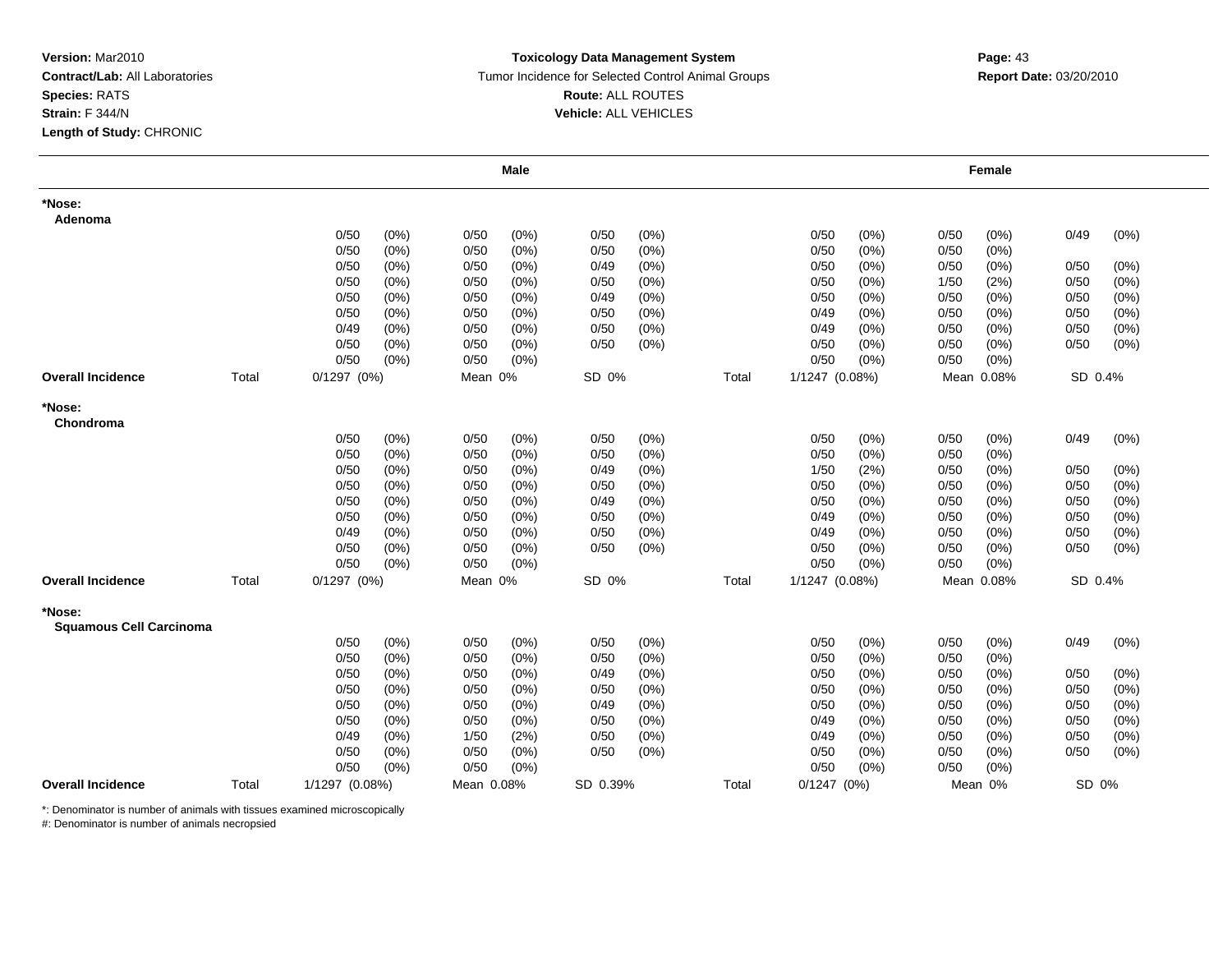## **Toxicology Data Management SystemTumor Incidence for Selected Control Animal Groups Route:** ALL ROUTES **Vehicle:** ALL VEHICLES

# **Page: 44<br>Report Date: 03/20/2010**

|                                                                                                                           |       |                 |         |            | <b>Male</b> |          |         |       |                |         |      | Female     |          |         |
|---------------------------------------------------------------------------------------------------------------------------|-------|-----------------|---------|------------|-------------|----------|---------|-------|----------------|---------|------|------------|----------|---------|
| #Oral Cavity (Oral Mucosa, Tongue, Pharynx, Tooth, Gingiva):<br>Papilloma Squamous or Papilloma                           |       |                 |         |            |             |          |         |       |                |         |      |            |          |         |
|                                                                                                                           |       | 1/50            | (2%)    | 0/50       | $(0\%)$     | 0/50     | (0%)    |       | 0/50           | (0%)    | 0/50 | (0%)       | 1/50     | (2%)    |
|                                                                                                                           |       | 0/50            | (0%)    | 1/50       | (2%)        | 0/50     | (0% )   |       | 0/50           | (0%)    | 0/50 | (0%)       |          |         |
|                                                                                                                           |       | 0/50            | (0%)    | 0/50       | $(0\%)$     | 0/50     | (0%)    |       | 0/50           | (0%)    | 0/50 | $(0\%)$    | 0/50     | (0%)    |
|                                                                                                                           |       | 0/50            | (0%)    | 0/50       | $(0\%)$     | 1/50     | (2%)    |       | 0/50           | $(0\%)$ | 0/50 | (0%)       | 1/50     | (2%)    |
|                                                                                                                           |       | 0/50            | (0%)    | 0/50       | $(0\%)$     | 1/49     | (2%)    |       | 0/50           | $(0\%)$ | 0/50 | $(0\%)$    | 0/50     | (0%)    |
|                                                                                                                           |       | 0/50            | $(0\%)$ | 1/50       | (2%)        | 1/50     | (2%)    |       | 0/50           | (0%)    | 0/50 | $(0\%)$    | 1/50     | (2%)    |
|                                                                                                                           |       | 0/49            | (0%)    | 0/50       | (0% )       | 0/50     | (0%)    |       | 0/50           | (0%)    | 0/50 | (0%)       | 0/50     | (0%)    |
|                                                                                                                           |       | 0/50            | (0%)    | 0/50       | $(0\%)$     | 1/50     | (2%)    |       | 1/50           | (2%)    | 0/50 | (0%)       | 0/50     | (0%)    |
|                                                                                                                           |       | 0/50            | (0%)    | 0/50       | (0% )       |          |         |       | 1/50           | (2%)    | 1/50 | (2%)       |          |         |
| <b>Overall Incidence</b>                                                                                                  | Total | 7/1298 (0.54%)  |         | Mean 0.54% |             | SD 0.91% |         | Total | 6/1250 (0.48%) |         |      | Mean 0.48% | SD 0.87% |         |
| #Oral Cavity (Oral Mucosa, Tongue, Pharynx, Tooth, Gingiva):<br><b>Squamous Cell Carcinoma</b>                            |       |                 |         |            |             |          |         |       |                |         |      |            |          |         |
|                                                                                                                           |       | 0/50            | (0%)    | 0/50       | $(0\%)$     | 0/50     | (0%)    |       | 0/50           | (0%)    | 0/50 | $(0\%)$    | 0/50     | (0%)    |
|                                                                                                                           |       | 1/50            | (2%)    | 0/50       | (0%         | 0/50     | (0% )   |       | 0/50           | (0% )   | 0/50 | (0%        |          |         |
|                                                                                                                           |       | 0/50            | (0%)    | 0/50       | (0% )       | 0/50     | (0%)    |       | 0/50           | (0%)    | 0/50 | (0%)       | 0/50     | (0%)    |
|                                                                                                                           |       | 0/50            | (0%)    | 0/50       | (0% )       | 1/50     | (2%)    |       | 1/50           | (2%)    | 0/50 | $(0\%)$    | 0/50     | (0% )   |
|                                                                                                                           |       | 0/50            | (0%)    | 1/50       | (2%)        | 0/49     | (0%)    |       | 0/50           | (0%)    | 0/50 | (0%)       | 0/50     | (0%)    |
|                                                                                                                           |       | 0/50            | (0%)    | 0/50       | $(0\%)$     | 0/50     | (0%)    |       | 0/50           | (0%)    | 0/50 | (0%)       | 1/50     | (2%)    |
|                                                                                                                           |       | 0/49            | (0%)    | 0/50       | $(0\%)$     | 1/50     | (2%)    |       | 0/50           | (0%)    | 0/50 | (0%)       | 0/50     | (0%)    |
|                                                                                                                           |       | 0/50            | (0%)    | 0/50       | $(0\%)$     | 0/50     | $(0\%)$ |       | 0/50           | (0%)    | 1/50 | (2%)       | 0/50     | (0%)    |
|                                                                                                                           |       | 0/50            | (0%)    | 0/50       | (0% )       |          |         |       | 0/50           | (0%)    | 0/50 | (0%)       |          |         |
| <b>Overall Incidence</b>                                                                                                  | Total | 4/1298 (0.31%)  |         | Mean 0.31% |             | SD 0.74% |         | Total | 3/1250 (0.24%) |         |      | Mean 0.24% | SD 0.66% |         |
| #Oral Cavity (Oral Mucosa, Tongue, Pharynx, Tooth, Gingiva):<br>Squamous Cell Carcinoma, Papilloma Squamous, or Papilloma |       |                 |         |            |             |          |         |       |                |         |      |            |          |         |
|                                                                                                                           |       | 1/50            | (2%)    | 0/50       | (0%)        | 0/50     | (0%)    |       | 0/50           | (0%)    | 0/50 | (0%)       | 1/50     | (2%)    |
|                                                                                                                           |       | 1/50            | (2%)    | 1/50       | (2%)        | 0/50     | (0%)    |       | 0/50           | (0%)    | 0/50 | $(0\%)$    |          |         |
|                                                                                                                           |       | 0/50            | (0%)    | 0/50       | $(0\%)$     | 0/50     | (0%)    |       | 0/50           | (0%)    | 0/50 | $(0\%)$    | 0/50     | (0%)    |
|                                                                                                                           |       | 0/50            | (0%)    | 0/50       | $(0\%)$     | 2/50     | (4% )   |       | 1/50           | (2%)    | 0/50 | (0%)       | 1/50     | (2%)    |
|                                                                                                                           |       | 0/50            | (0%)    | 1/50       | (2%)        | 1/49     | (2%)    |       | 0/50           | (0%)    | 0/50 | (0%)       | 0/50     | (0%)    |
|                                                                                                                           |       | 0/50            | (0%)    | 1/50       | (2%)        | 1/50     | (2%)    |       | 0/50           | (0%)    | 0/50 | $(0\%)$    | 2/50     | (4%)    |
|                                                                                                                           |       | 0/49            | (0%)    | 0/50       | $(0\%)$     | 1/50     | (2%)    |       | 0/50           | (0%)    | 0/50 | (0%)       | 0/50     | $(0\%)$ |
|                                                                                                                           |       | 0/50            | (0%)    | 0/50       | $(0\%)$     | 1/50     | (2%)    |       | 1/50           | (2%)    | 1/50 | (2%)       | 0/50     | (0%)    |
|                                                                                                                           |       | 0/50            | (0%)    | 0/50       | (0%         |          |         |       | 1/50           | (2%)    | 1/50 | (2%)       |          |         |
| <b>Overall Incidence</b>                                                                                                  | Total | 11/1298 (0.85%) |         | Mean 0.85% |             | SD 1.16% |         | Total | 9/1250 (0.72%) |         |      | Mean 0.72% | SD 1.14% |         |

\*: Denominator is number of animals with tissues examined microscopically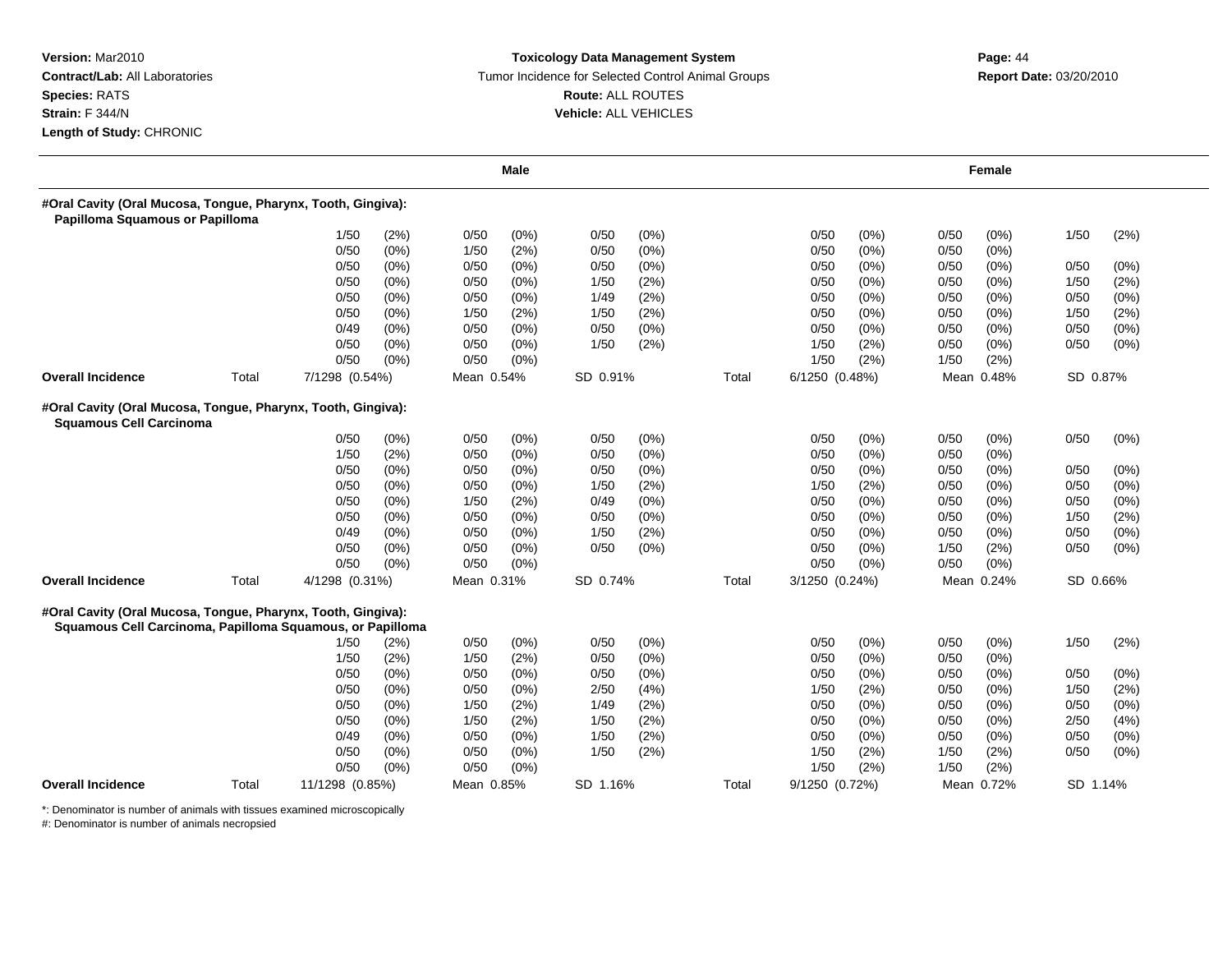## **Toxicology Data Management System** Tumor Incidence for Selected Control Animal Groups **Report Date:** 03/20/2010 **Route:** ALL ROUTES **Vehicle:** ALL VEHICLES

|                                                 |       |                |      |            | <b>Male</b> |          |      |       |                |         |      | Female     |          |         |
|-------------------------------------------------|-------|----------------|------|------------|-------------|----------|------|-------|----------------|---------|------|------------|----------|---------|
| #Oral Mucosa:<br><b>Squamous Cell Carcinoma</b> |       |                |      |            |             |          |      |       |                |         |      |            |          |         |
|                                                 |       | 0/50           | (0%) | 0/50       | $(0\%)$     | 0/50     | (0%) |       | 0/50           | (0%)    | 0/50 | (0%)       | 0/50     | (0%)    |
|                                                 |       | 1/50           | (2%) | 0/50       | (0%)        | 0/50     | (0%) |       | 0/50           | (0% )   | 0/50 | (0%)       |          |         |
|                                                 |       | 0/50           | (0%) | 0/50       | $(0\%)$     | 0/50     | (0%) |       | 0/50           | (0% )   | 0/50 | $(0\%)$    | 0/50     | (0%)    |
|                                                 |       | 0/50           | (0%) | 0/50       | (0%)        | 1/50     | (2%) |       | 1/50           | (2%)    | 0/50 | (0%        | 0/50     | $(0\%)$ |
|                                                 |       | 0/50           | (0%) | 1/50       | (2%)        | 0/49     | (0%) |       | 0/50           | (0% )   | 0/50 | $(0\%)$    | 0/50     | (0%)    |
|                                                 |       | 0/50           | (0%) | 0/50       | (0%)        | 0/50     | (0%) |       | 0/50           | (0%     | 0/50 | (0%)       | 1/50     | (2%)    |
|                                                 |       | 0/49           | (0%) | 0/50       | $(0\%)$     | 0/50     | (0%) |       | 0/50           | $(0\%)$ | 0/50 | (0%)       | 0/50     | (0%)    |
|                                                 |       | 0/50           | (0%) | 0/50       | $(0\%)$     | 0/50     | (0%) |       | 0/50           | (0% )   | 0/50 | $(0\%)$    | 0/50     | (0%)    |
|                                                 |       | 0/50           | (0%) | 0/50       | $(0\%)$     |          |      |       | 0/50           | (0% )   | 0/50 | (0%)       |          |         |
| <b>Overall Incidence</b>                        | Total | 3/1298 (0.23%) |      | Mean 0.23% |             | SD 0.65% |      | Total | 2/1250 (0.16%) |         |      | Mean 0.16% | SD 0.55% |         |
| #Oral Mucosa:<br><b>Squamous Cell Papilloma</b> |       |                |      |            |             |          |      |       |                |         |      |            |          |         |
|                                                 |       | 0/50           | (0%) | 0/50       | $(0\%)$     | 0/50     | (0%) |       | 0/50           | (0%)    | 0/50 | (0%)       | 1/50     | (2%)    |
|                                                 |       | 0/50           | (0%) | 0/50       | (0%)        | 0/50     | (0%) |       | 0/50           | (0% )   | 0/50 | (0%)       |          |         |
|                                                 |       | 0/50           | (0%) | 0/50       | $(0\%)$     | 0/50     | (0%) |       | 0/50           | (0% )   | 0/50 | (0%)       | 0/50     | (0%)    |
|                                                 |       | 0/50           | (0%) | 0/50       | $(0\%)$     | 0/50     | (0%) |       | 0/50           | (0%)    | 0/50 | (0%)       | 0/50     | (0%)    |
|                                                 |       | 0/50           | (0%) | 0/50       | (0%)        | 1/49     | (2%) |       | 0/50           | (0%     | 0/50 | (0%        | 0/50     | (0% )   |
|                                                 |       | 0/50           | (0%) | 0/50       | (0%)        | 1/50     | (2%) |       | 0/50           | (0% )   | 0/50 | (0%)       | 0/50     | (0%)    |
|                                                 |       | 0/49           | (0%) | 0/50       | (0%)        | 0/50     | (0%) |       | 0/50           | (0% )   | 0/50 | (0%)       | 0/50     | $(0\%)$ |
|                                                 |       | 0/50           | (0%) | 0/50       | $(0\%)$     | 0/50     | (0%) |       | 0/50           | (0% )   | 0/50 | $(0\%)$    | 0/50     | (0% )   |
|                                                 |       | 0/50           | (0%) | 0/50       | (0%)        |          |      |       | 1/50           | (2%)    | 0/50 | $(0\%)$    |          |         |
| <b>Overall Incidence</b>                        | Total | 2/1298 (0.15%) |      | Mean 0.16% |             | SD 0.55% |      | Total | 2/1250 (0.16%) |         |      | Mean 0.16% | SD 0.55% |         |
| *Ovary:<br>Cystadenoma                          |       |                |      |            |             |          |      |       |                |         |      |            |          |         |
|                                                 |       |                |      |            |             |          |      |       | 0/50           | (0% )   | 0/50 | (0%)       | 0/50     | $(0\%)$ |
|                                                 |       |                |      |            |             |          |      |       | 0/50           | (0% )   | 0/50 | (0%)       |          |         |
|                                                 |       |                |      |            |             |          |      |       | 0/50           | (0% )   | 0/50 | (0%)       | 0/50     | (0%)    |
|                                                 |       |                |      |            |             |          |      |       | 0/50           | (0%     | 0/50 | (0%)       | 0/50     | $(0\%)$ |
|                                                 |       |                |      |            |             |          |      |       | 0/49           | $(0\%)$ | 0/50 | $(0\%)$    | 1/50     | (2%)    |
|                                                 |       |                |      |            |             |          |      |       | 0/50           | (0%     | 0/50 | (0% )      | 0/50     | (0%)    |
|                                                 |       |                |      |            |             |          |      |       | 0/50           | (0% )   | 0/50 | (0%)       | 0/50     | (0%)    |
|                                                 |       |                |      |            |             |          |      |       | 0/49           |         |      |            |          |         |
|                                                 |       |                |      |            |             |          |      |       |                | (0%)    | 0/50 | (0%)       | 0/50     | (0%)    |
|                                                 |       |                |      |            |             |          |      |       | 0/50           | (0%)    | 0/50 | $(0\%)$    |          |         |
| <b>Overall Incidence</b>                        |       |                |      |            |             |          |      | Total | 1/1248 (0.08%) |         |      | Mean 0.08% | SD 0.4%  |         |

\*: Denominator is number of animals with tissues examined microscopically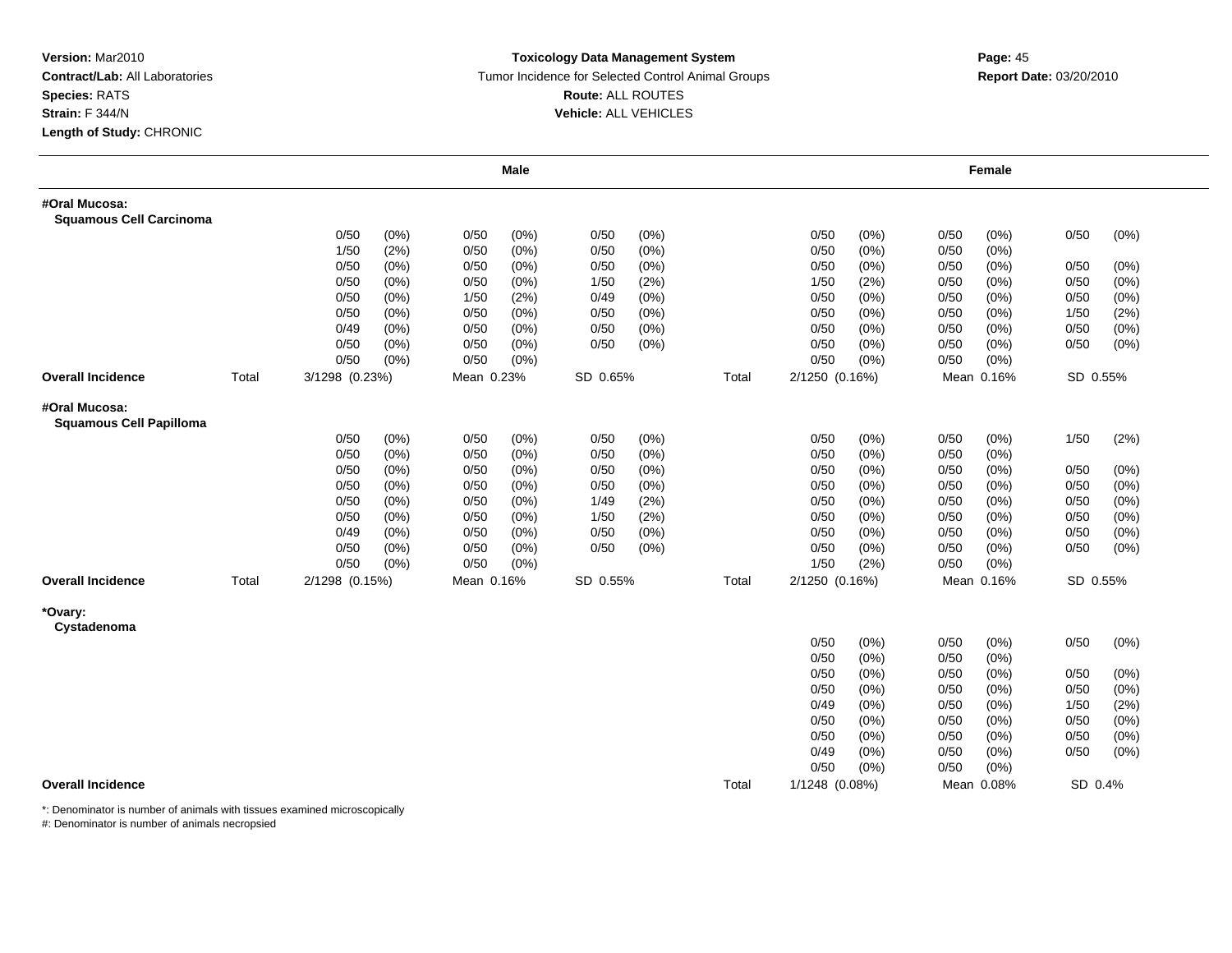### **Toxicology Data Management System** Tumor Incidence for Selected Control Animal Groups **Report Date:** 03/20/2010 **Route:** ALL ROUTES **Vehicle:** ALL VEHICLES

|                                              | <b>Male</b> |                 | Female               |                 |
|----------------------------------------------|-------------|-----------------|----------------------|-----------------|
| *Ovary:                                      |             |                 |                      |                 |
| <b>Granulosa Cell Tumor Benign</b>           |             |                 |                      |                 |
|                                              |             | 0/50<br>(0% )   | 0/50<br>(0% )        | 0/50<br>$(0\%)$ |
|                                              |             | 0/50<br>(0%)    | 0/50<br>(0%)         |                 |
|                                              |             | (0% )<br>0/50   | (0% )<br>0/50        | (0%)<br>0/50    |
|                                              |             | 0/50<br>(0% )   | (0%)<br>0/50         | 0/50<br>(0%)    |
|                                              |             | (0% )<br>0/49   | (0% )<br>0/50        | 0/50<br>(0% )   |
|                                              |             | 0/50<br>(0%)    | 0/50<br>(0%)         | 1/50<br>(2%)    |
|                                              |             | (0% )<br>0/50   | (0%)<br>0/50         | 1/50<br>(2%)    |
|                                              |             | (0%)<br>0/49    | 0/50<br>$(0\%)$      | 0/50<br>(0% )   |
|                                              |             | 0/50<br>(0% )   | 0/50<br>(0%)         |                 |
| <b>Overall Incidence</b>                     | Total       | 2/1248 (0.16%)  | Mean 0.16%           | SD 0.55%        |
| *Ovary:                                      |             |                 |                      |                 |
| <b>Granulosa Cell Tumor Malignant</b>        |             |                 |                      |                 |
|                                              |             | 0/50<br>(0%)    | 1/50<br>(2%)         | 1/50<br>(2%)    |
|                                              |             | $(0\%)$<br>0/50 | 0/50<br>(0%)         |                 |
|                                              |             | 0/50<br>(0%)    | 0/50<br>$(0\%)$      | (0%)<br>0/50    |
|                                              |             | 0/50<br>(0%)    | $(0\%)$<br>0/50      | (0% )<br>0/50   |
|                                              |             | 0/49<br>(0% )   | 0/50<br>$(0\%)$      | 0/50<br>$(0\%)$ |
|                                              |             | (2%)<br>1/50    | (4% )<br>2/50        | 0/50<br>(0% )   |
|                                              |             | 0/50<br>(0%)    | 0/50<br>$(0\%)$      | $(0\%)$<br>0/50 |
|                                              |             | (0%)<br>0/49    | (0%)<br>0/50         | 1/50<br>(2%)    |
|                                              |             | 0/50<br>(0%)    | 0/50<br>(0% )        |                 |
| <b>Overall Incidence</b>                     | Total       | 6/1248 (0.48%)  | Mean 0.48%           | SD 1.05%        |
|                                              |             |                 |                      |                 |
| *Ovary:                                      |             |                 |                      |                 |
| Granulosa Cell Tumor: Benign, Malignant, NOS |             | 0/50<br>(0%)    | 1/50                 | 1/50            |
|                                              |             | (0% )<br>0/50   | (2%)<br>0/50<br>(0%) | (2%)            |
|                                              |             | $(0\%)$<br>0/50 | (0% )<br>0/50        | 0/50<br>$(0\%)$ |
|                                              |             | 0/50<br>(0%)    | 0/50<br>(0%)         | 0/50<br>(0% )   |
|                                              |             | (0% )<br>0/49   | 0/50<br>(0%)         | 0/50<br>$(0\%)$ |
|                                              |             | 1/50<br>(2%)    | (4% )<br>2/50        | (2%)<br>1/50    |
|                                              |             | 0/50<br>(0% )   | $(0\%)$<br>0/50      | 1/50<br>(2%)    |
|                                              |             | 0/49<br>(0%)    | 0/50<br>$(0\%)$      | 1/50<br>(2%)    |
|                                              |             | 0/50<br>(0% )   | (0% )<br>0/50        |                 |
| <b>Overall Incidence</b>                     | Total       | 8/1248 (0.64%)  | Mean 0.64%           | SD 1.11%        |
|                                              |             |                 |                      |                 |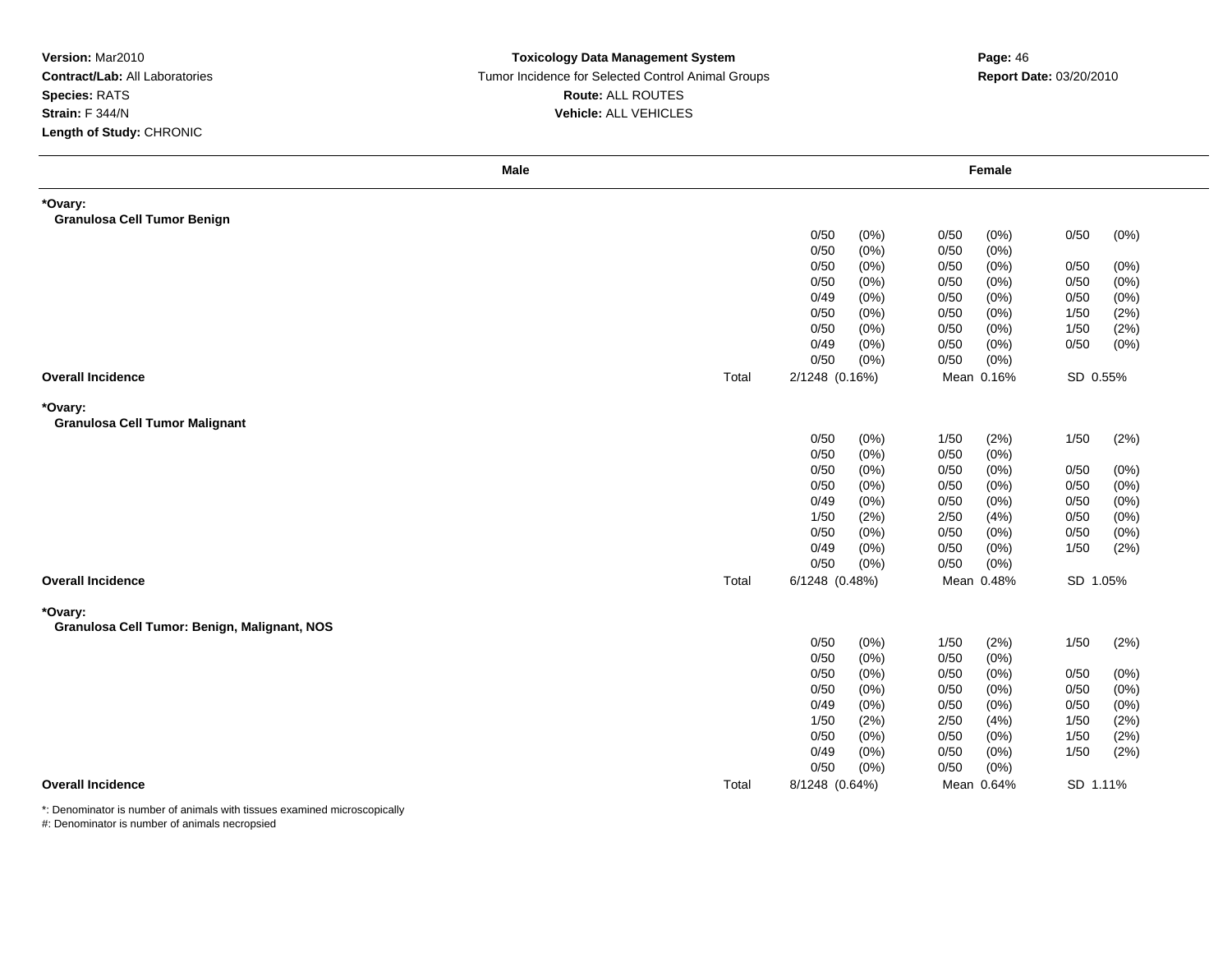#### **Toxicology Data Management System** Tumor Incidence for Selected Control Animal Groups **Report Date:** 03/20/2010 **Route:** ALL ROUTES **Vehicle:** ALL VEHICLES

| Male                                   |       |                 | Female          |                 |
|----------------------------------------|-------|-----------------|-----------------|-----------------|
| *Ovary:                                |       |                 |                 |                 |
| <b>Granulosa-Theca Tumor Benign</b>    |       |                 |                 |                 |
|                                        |       | 0/50<br>(0%)    | 0/50<br>$(0\%)$ | 0/50<br>(0%)    |
|                                        |       | (0% )<br>0/50   | (2%)<br>1/50    |                 |
|                                        |       | 0/50<br>(0%)    | (0%)<br>0/50    | 0/50<br>(0%)    |
|                                        |       | (0%)<br>0/50    | $(0\%)$<br>0/50 | 0/50<br>$(0\%)$ |
|                                        |       | 0/49<br>(0%)    | 0/50<br>(0%)    | 0/50<br>(0%)    |
|                                        |       | 0/50<br>(0% )   | (0%)<br>0/50    | 0/50<br>$(0\%)$ |
|                                        |       | 0/50<br>(0%)    | 0/50<br>$(0\%)$ | $(0\%)$<br>0/50 |
|                                        |       | (0%)<br>0/49    | $(0\%)$<br>0/50 | (0% )<br>0/50   |
|                                        |       | 0/50<br>(0%)    | 1/50<br>(2%)    |                 |
| <b>Overall Incidence</b>               | Total | 2/1248 (0.16%)  | Mean 0.16%      | SD 0.55%        |
| *Ovary:                                |       |                 |                 |                 |
| <b>Granulosa-Theca Tumor Malignant</b> |       |                 |                 |                 |
|                                        |       | 0/50<br>(0%)    | 0/50<br>$(0\%)$ | 0/50<br>(0%)    |
|                                        |       | 2/50<br>(4% )   | 0/50<br>(0% )   |                 |
|                                        |       | 0/50<br>(0%)    | 0/50<br>$(0\%)$ | 0/50<br>(0%)    |
|                                        |       | 0/50<br>(0%)    | (0%)<br>0/50    | 0/50<br>(0% )   |
|                                        |       | 0/49<br>(0%)    | 0/50<br>$(0\%)$ | 0/50<br>(0%)    |
|                                        |       | 0/50<br>$(0\%)$ | 0/50<br>(0% )   | $(0\%)$<br>0/50 |
|                                        |       | 0/50<br>(0%)    | $(0\%)$<br>0/50 | 0/50<br>(0% )   |
|                                        |       | (0% )<br>0/49   | (0%)<br>0/50    | 0/50<br>(0%)    |
|                                        |       | 0/50<br>(0%)    | 0/50<br>$(0\%)$ |                 |
| <b>Overall Incidence</b>               | Total | 2/1248 (0.16%)  | Mean 0.16%      | SD 0.8%         |
| *Ovary:                                |       |                 |                 |                 |
| <b>Tubulostromal Adenoma</b>           |       |                 |                 |                 |
|                                        |       | 1/50<br>(2%)    | 0/50<br>(0%)    | 0/50<br>(0%)    |
|                                        |       | 0/50<br>(0%)    | 0/50<br>$(0\%)$ |                 |
|                                        |       | 0/50<br>(0%)    | $(0\%)$<br>0/50 | 0/50<br>(0%)    |
|                                        |       | 0/50<br>(0%)    | 0/50<br>(0%)    | 0/50<br>(0% )   |
|                                        |       | 0/49<br>(0%)    | 0/50<br>$(0\%)$ | 0/50<br>(0%)    |
|                                        |       | 0/50<br>$(0\%)$ | $(0\%)$<br>0/50 | 0/50<br>(0%)    |
|                                        |       | (0%)<br>0/50    | $(0\%)$<br>0/50 | (0% )<br>0/50   |
|                                        |       | 0/49<br>(0%)    | 0/50<br>$(0\%)$ | 0/50<br>(0%)    |
|                                        |       | (0%)<br>0/50    | 0/50<br>(0% )   |                 |
|                                        |       |                 |                 |                 |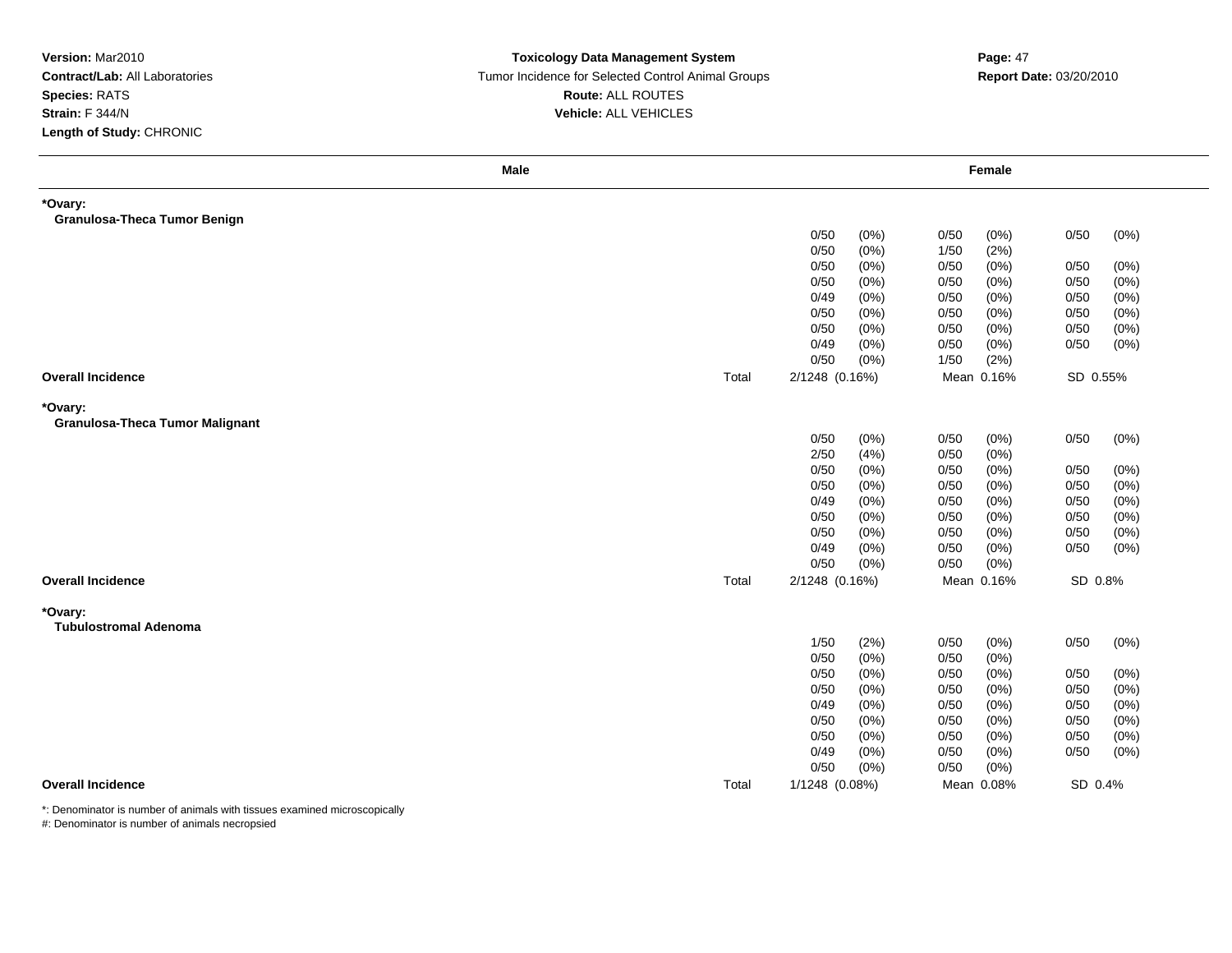#### **Toxicology Data Management SystemTumor Incidence for Selected Control Animal Groups Route:** ALL ROUTES **Vehicle:** ALL VEHICLES

|                                    |       |                 |            | <b>Male</b>     |       |       |               |       |         | Female  |       |         |
|------------------------------------|-------|-----------------|------------|-----------------|-------|-------|---------------|-------|---------|---------|-------|---------|
| *Pancreas:<br>Adenoma              |       |                 |            |                 |       |       |               |       |         |         |       |         |
|                                    |       | 3/50<br>(6%)    | 0/50       | (0%)<br>0/50    | (0%)  |       | 0/50          | (0%)  | 0/49    | (0%)    | 0/50  | $(0\%)$ |
|                                    |       | 0/50<br>(0%)    | 0/49       | (0%)<br>0/49    | (0%)  |       | 0/50          | (0%)  | 0/49    | (0%)    |       |         |
|                                    |       | 0/50<br>$(0\%)$ | 0/50       | (0%)<br>0/49    | (0%)  |       | 0/50          | (0%)  | 0/50    | $(0\%)$ | 0/50  | (0%)    |
|                                    |       | 0/50<br>$(0\%)$ | 0/50       | $(0\%)$<br>0/50 | (0%)  |       | 0/50          | (0%   | 0/50    | $(0\%)$ | 0/49  | (0%)    |
|                                    |       | 1/50<br>(2%)    | 7/50       | (14%)<br>1/49   | (2%)  |       | 0/50          | (0%)  | 0/50    | $(0\%)$ | 0/50  | (0%)    |
|                                    |       | 0/50<br>$(0\%)$ | 2/50       | (4%)<br>1/50    | (2%)  |       | 0/50          | (0%)  | 0/48    | (0%)    | 0/50  | $(0\%)$ |
|                                    |       | 0/49<br>(0%)    | 2/50       | (4%)<br>0/50    | (0%)  |       | 0/50          | (0%)  | 0/50    | (0%)    | 0/50  | $(0\%)$ |
|                                    |       | 1/50<br>(2%)    | 0/50       | (0%)<br>1/50    | (2%)  |       | 0/50          | (0%)  | 0/50    | (0%)    | 0/50  | $(0\%)$ |
|                                    |       | 2/50<br>(4%)    | 1/49       | (2%)            |       |       | 0/50          | (0%)  | 0/50    | (0%)    |       |         |
| <b>Overall Incidence</b>           | Total | 22/1294 (1.7%)  | Mean 1.7%  | SD 3.03%        |       | Total | $0/1245$ (0%) |       | Mean 0% |         | SD 0% |         |
| *Pancreas:<br>Carcinoma            |       |                 |            |                 |       |       |               |       |         |         |       |         |
|                                    |       | 0/50<br>(0%)    | 0/50       | (0%)<br>0/50    | (0%)  |       | 0/50          | (0%)  | 0/49    | (0%)    | 0/50  | (0%)    |
|                                    |       | 0/50<br>(0%)    | 0/49       | $(0\%)$<br>0/49 | (0% ) |       | 0/50          | (0% ) | 0/49    | (0%)    |       |         |
|                                    |       | 0/50<br>(0%)    | 0/50       | (0%)<br>0/49    | (0%)  |       | 0/50          | (0%)  | 0/50    | $(0\%)$ | 0/50  | (0%)    |
|                                    |       | 0/50<br>(0%)    | 0/50       | $(0\%)$<br>0/50 | (0%)  |       | 0/50          | (0%)  | 0/50    | (0%)    | 0/49  | (0%)    |
|                                    |       | 0/50<br>(0%)    | 1/50       | (2%)<br>0/49    | (0%)  |       | 0/50          | (0%   | 0/50    | $(0\%)$ | 0/50  | (0%)    |
|                                    |       | 0/50<br>(0%)    | 0/50       | $(0\%)$<br>0/50 | (0%)  |       | 0/50          | (0%   | 0/48    | (0%)    | 0/50  | (0%)    |
|                                    |       | 0/49<br>(0%)    | 0/50       | (0%)<br>0/50    | (0%)  |       | 0/50          | (0%)  | 0/50    | (0%)    | 0/50  | (0%)    |
|                                    |       | 0/50<br>(0%)    | 0/50       | (0%)<br>0/50    | (0%)  |       | 0/50          | (0%)  | 0/50    | $(0\%)$ | 0/50  | $(0\%)$ |
|                                    |       | 0/50<br>(0%)    | 0/49       | (0%)            |       |       | 0/50          | (0%)  | 0/50    | (0%)    |       |         |
| <b>Overall Incidence</b>           | Total | 1/1294 (0.08%)  | Mean 0.08% | SD 0.39%        |       | Total | $0/1245$ (0%) |       | Mean 0% |         | SD 0% |         |
| *Pancreas:<br>Carcinoma or Adenoma |       |                 |            |                 |       |       |               |       |         |         |       |         |
|                                    |       | 3/50<br>(6%)    | 0/50       | (0%)<br>0/50    | (0%)  |       | 0/50          | (0%)  | 0/49    | (0%)    | 0/50  | $(0\%)$ |
|                                    |       | 0/50<br>(0%)    | 0/49       | (0%)<br>0/49    | (0%)  |       | 0/50          | (0%)  | 0/49    | (0%)    |       |         |
|                                    |       | 0/50<br>$(0\%)$ | 0/50       | $(0\%)$<br>0/49 | (0%)  |       | 0/50          | (0%)  | 0/50    | (0%)    | 0/50  | $(0\%)$ |
|                                    |       | 0/50<br>$(0\%)$ | 0/50       | $(0\%)$<br>0/50 | (0%)  |       | 0/50          | (0%   | 0/50    | (0%)    | 0/49  | (0%)    |
|                                    |       | 1/50<br>(2%)    | 8/50       | (16%)<br>1/49   | (2%)  |       | 0/50          | (0%)  | 0/50    | (0%)    | 0/50  | $(0\%)$ |
|                                    |       | 0/50<br>(0%)    | 2/50       | (4%)<br>1/50    | (2%)  |       | 0/50          | (0%)  | 0/48    | (0%)    | 0/50  | (0%)    |
|                                    |       | 0/49<br>$(0\%)$ | 2/50       | 0/50<br>(4%)    | (0%)  |       | 0/50          | (0%)  | 0/50    | (0%)    | 0/50  | $(0\%)$ |
|                                    |       | 1/50<br>(2%)    | 0/50       | (0%)<br>1/50    | (2%)  |       | 0/50          | (0%)  | 0/50    | (0%)    | 0/50  | $(0\%)$ |
|                                    |       | 2/50<br>(4% )   | 1/49       | (2%)            |       |       | 0/50          | (0%)  | 0/50    | (0%)    |       |         |
| <b>Overall Incidence</b>           | Total | 23/1294 (1.78%) | Mean 1.77% | SD 3.36%        |       | Total | $0/1245$ (0%) |       | Mean 0% |         | SD 0% |         |

\*: Denominator is number of animals with tissues examined microscopically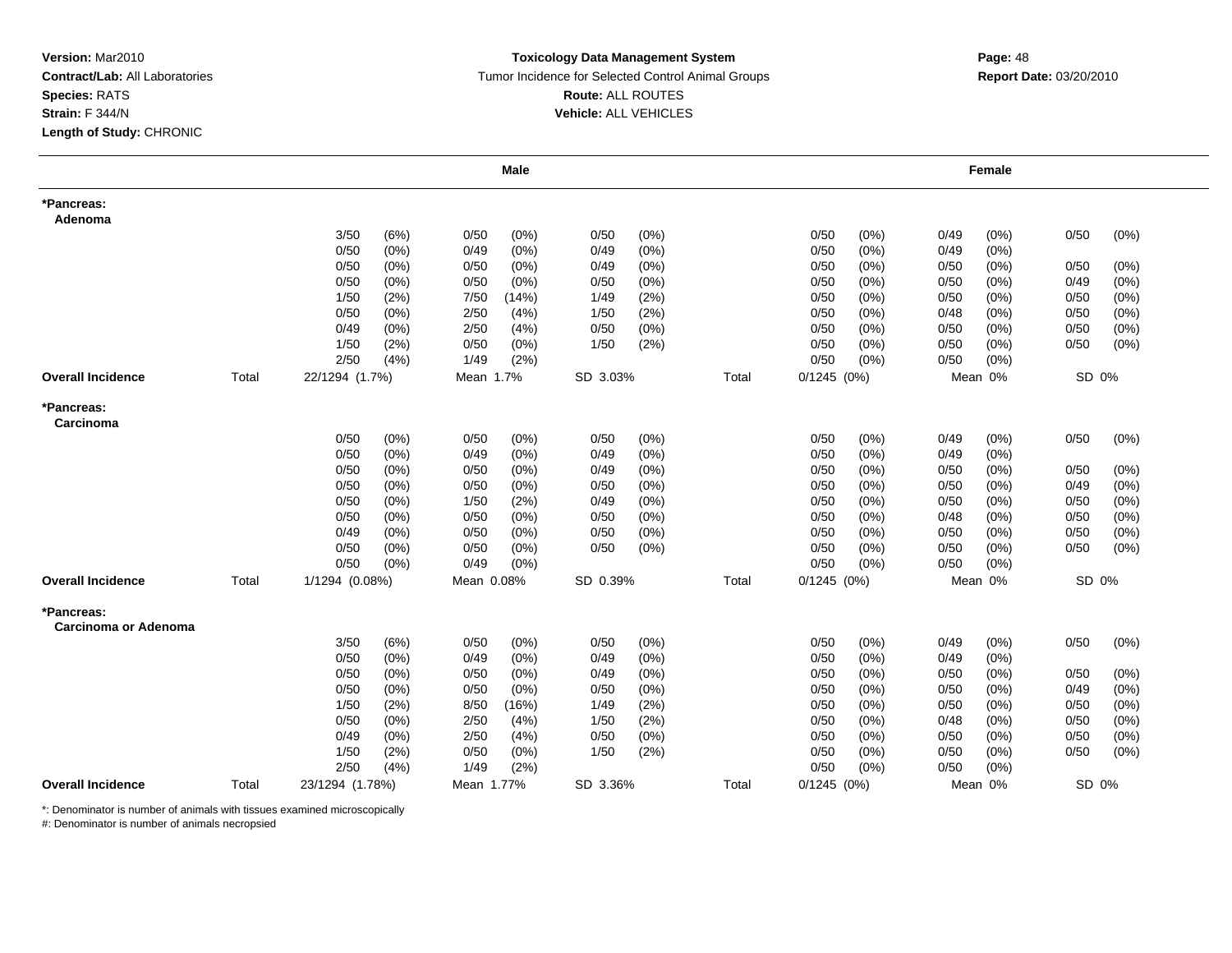#### **Toxicology Data Management System** Tumor Incidence for Selected Control Animal Groups **Report Date:** 03/20/2010 **Route:** ALL ROUTES **Vehicle:** ALL VEHICLES

|                                            |       |                |         |            | Male    |          |         |       |                 |         |      | Female     |          |         |
|--------------------------------------------|-------|----------------|---------|------------|---------|----------|---------|-------|-----------------|---------|------|------------|----------|---------|
| *Pancreas:<br><b>Mixed Tumor Benign</b>    |       |                |         |            |         |          |         |       |                 |         |      |            |          |         |
|                                            |       | 0/50           | $(0\%)$ | 1/50       | (2%)    | 0/50     | (0%)    |       | 0/50            | (0%)    | 0/49 | $(0\%)$    | 0/50     | $(0\%)$ |
|                                            |       | 0/50           | (0%)    | 0/49       | $(0\%)$ | 0/49     | (0%)    |       | 0/50            | (0%)    | 0/49 | $(0\%)$    |          |         |
|                                            |       | 0/50           | (0%)    | 0/50       | (0%)    | 0/49     | $(0\%)$ |       | 0/50            | (0%)    | 0/50 | (0%)       | 0/50     | (0%)    |
|                                            |       | 0/50           | $(0\%)$ | 0/50       | $(0\%)$ | 0/50     | $(0\%)$ |       | 0/50            | (0%)    | 0/50 | $(0\%)$    | 0/49     | (0%)    |
|                                            |       | 0/50           | (0%)    | 0/50       | $(0\%)$ | 0/49     | $(0\%)$ |       | 0/50            | (0%)    | 0/50 | (0%)       | 0/50     | $(0\%)$ |
|                                            |       | 0/50           | $(0\%)$ | 0/50       | (0%)    | 0/50     | (0%)    |       | 0/50            | (0%)    | 0/48 | (0%)       | 0/50     | $(0\%)$ |
|                                            |       | 2/49           | (4% )   | 0/50       | (0%)    | 0/50     | (0%)    |       | 0/50            | (0%)    | 0/50 | $(0\%)$    | 0/50     | $(0\%)$ |
|                                            |       | 0/50           | $(0\%)$ | 0/50       | $(0\%)$ | 1/50     | (2%)    |       | 0/50            | (0%)    | 0/50 | $(0\%)$    | 0/50     | (0%)    |
|                                            |       | 0/50           | $(0\%)$ | 0/49       | $(0\%)$ |          |         |       | 0/50            | (0%)    | 0/50 | (0%)       |          |         |
| <b>Overall Incidence</b>                   | Total | 4/1294 (0.31%) |         | Mean 0.31% |         | SD 0.94% |         | Total | $0/1245$ $(0%)$ |         |      | Mean 0%    | SD 0%    |         |
| *Pancreas:<br><b>Mixed Tumor Malignant</b> |       |                |         |            |         |          |         |       |                 |         |      |            |          |         |
|                                            |       | 0/50           | $(0\%)$ | 0/50       | (0%)    | 0/50     | $(0\%)$ |       | 0/50            | (0%)    | 0/49 | $(0\%)$    | 0/50     | $(0\%)$ |
|                                            |       | 0/50           | (0%)    | 0/49       | $(0\%)$ | 0/49     | (0%)    |       | 0/50            | (0%)    | 0/49 | $(0\%)$    |          |         |
|                                            |       | 0/50           | (0%)    | 0/50       | $(0\%)$ | 0/49     | (0%)    |       | 0/50            | (0%)    | 0/50 | $(0\%)$    | 0/50     | $(0\%)$ |
|                                            |       | 0/50           | (0%)    | 0/50       | $(0\%)$ | 1/50     | (2%)    |       | 0/50            | (0%)    | 0/50 | (0%)       | 0/49     | $(0\%)$ |
|                                            |       | 0/50           | (0%)    | 0/50       | $(0\%)$ | 0/49     | (0%)    |       | 0/50            | $(0\%)$ | 0/50 | (0%)       | 0/50     | $(0\%)$ |
|                                            |       | 0/50           | $(0\%)$ | 0/50       | $(0\%)$ | 0/50     | $(0\%)$ |       | 0/50            | $(0\%)$ | 0/48 | (0%)       | 0/50     | (0%)    |
|                                            |       | 0/49           | (0%)    | 0/50       | $(0\%)$ | 0/50     | $(0\%)$ |       | 0/50            | $(0\%)$ | 0/50 | $(0\%)$    | 0/50     | $(0\%)$ |
|                                            |       | 0/50           | $(0\%)$ | 0/50       | $(0\%)$ | 0/50     | (0%)    |       | 0/50            | (0%)    | 0/50 | (0%)       | 0/50     | $(0\%)$ |
|                                            |       | 0/50           | (0%)    | 0/49       | $(0\%)$ |          |         |       | 0/50            | (0%)    | 0/50 | (0%)       |          |         |
| <b>Overall Incidence</b>                   | Total | 1/1294 (0.08%) |         | Mean 0.08% |         | SD 0.39% |         | Total | $0/1245$ $(0%)$ |         |      | Mean 0%    | SD 0%    |         |
| *Parathyroid Gland:<br>Adenoma             |       |                |         |            |         |          |         |       |                 |         |      |            |          |         |
|                                            |       | 0/48           | (0%)    | 0/48       | (0%)    | 0/49     | (0%)    |       | 0/49            | (0%)    | 0/47 | (0%)       | 0/43     | $(0\%)$ |
|                                            |       | 0/46           | $(0\%)$ | 1/45       | (2%)    | 1/46     | (2%)    |       | 0/47            | $(0\%)$ | 0/48 | $(0\%)$    |          |         |
|                                            |       | 0/45           | (0%)    | 0/49       | $(0\%)$ | 0/48     | (0%)    |       | 0/49            | $(0\%)$ | 0/46 | $(0\%)$    | 1/43     | (2%)    |
|                                            |       | 0/48           | $(0\%)$ | 0/50       | $(0\%)$ | 0/49     | $(0\%)$ |       | 0/46            | (0%)    | 0/48 | $(0\%)$    | 0/49     | (0%)    |
|                                            |       | 0/49           | (0%)    | 0/47       | $(0\%)$ | 1/49     | (2%)    |       | 0/48            | (0%)    | 0/47 | $(0\%)$    | 0/44     | $(0\%)$ |
|                                            |       | 0/47           | (0%)    | 0/50       | $(0\%)$ | 1/45     | (2%)    |       | 0/43            | (0%)    | 0/49 | $(0\%)$    | 0/47     | $(0\%)$ |
|                                            |       | 0/47           | (0%)    | 1/49       | (2%)    | 0/50     | $(0\%)$ |       | 0/49            | $(0\%)$ | 2/46 | (4% )      | 0/49     | (0%)    |
|                                            |       | 0/46           | $(0\%)$ | 0/48       | $(0\%)$ | 0/45     | (0%)    |       | 0/46            | (0%)    | 0/49 | $(0\%)$    | 0/45     | (0%)    |
|                                            |       | 0/44           | (0%)    | 1/46       | (2%)    |          |         |       | 0/42            | (0%)    | 0/42 | (0%)       |          |         |
| <b>Overall Incidence</b>                   | Total | 6/1233 (0.49%) |         | Mean 0.5%  |         | SD 0.92% |         | Total | 3/1161 (0.26%)  |         |      | Mean 0.27% | SD 0.97% |         |

\*: Denominator is number of animals with tissues examined microscopically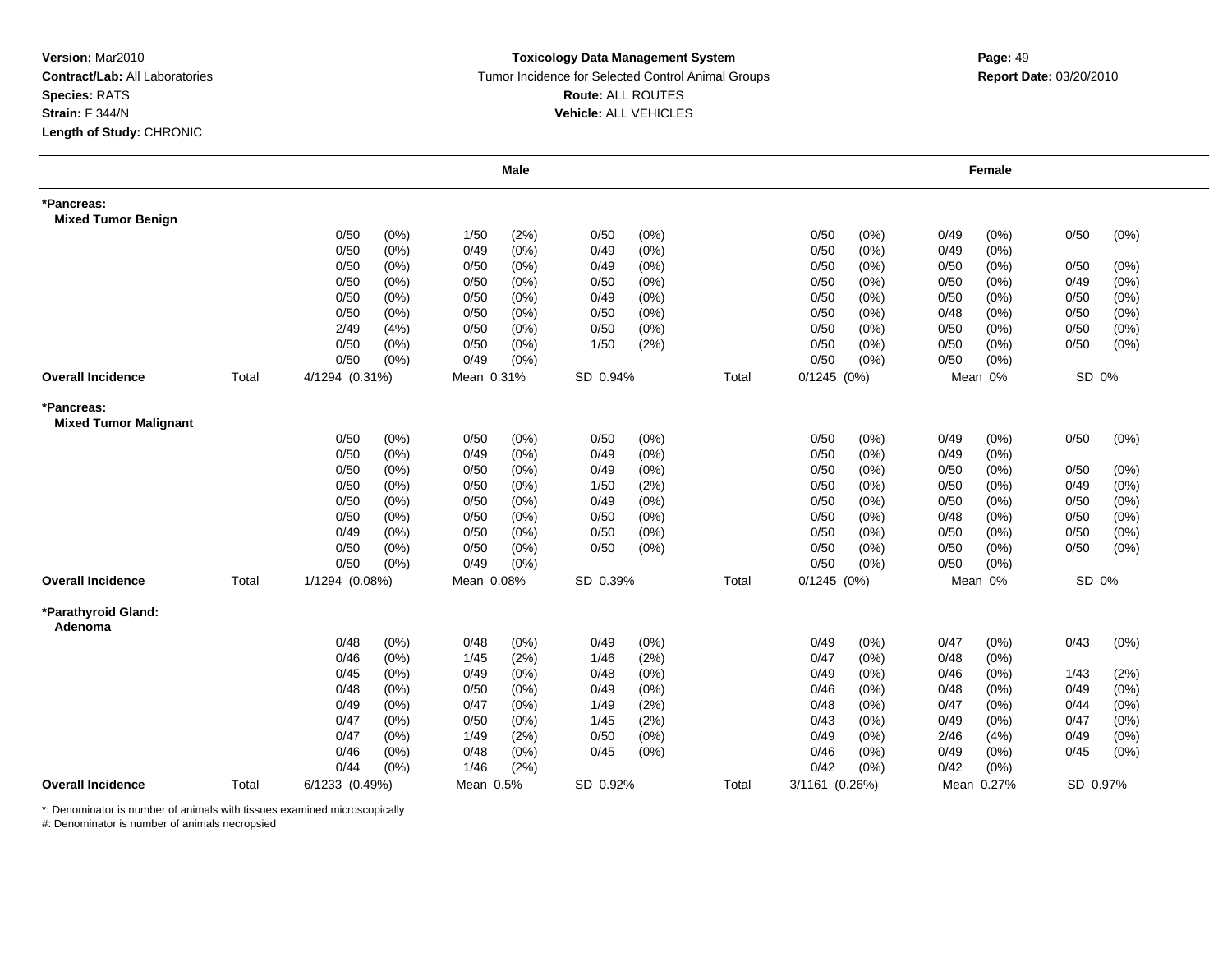#### **Toxicology Data Management System** Tumor Incidence for Selected Control Animal Groups **Report Date:** 03/20/2010 **Route:** ALL ROUTES **Vehicle:** ALL VEHICLES

|                                                                              |       |                   |          |             | Male    |           |         |       |                   |       |       | Female      |           |          |
|------------------------------------------------------------------------------|-------|-------------------|----------|-------------|---------|-----------|---------|-------|-------------------|-------|-------|-------------|-----------|----------|
| *Pituitary Gland: Pars Distalis or Unspecified Site:                         |       |                   |          |             |         |           |         |       |                   |       |       |             |           |          |
| Adenoma                                                                      |       |                   |          |             |         |           |         |       |                   |       |       |             |           |          |
|                                                                              |       | 19/50             | (38%)    | 24/50       | (48%)   | 35/49     | (71%)   |       | 19/50             | (38%) | 25/50 | $(50\%)$    | 22/50     | (44%)    |
|                                                                              |       | 37/50             | (74%)    | 10/50       | (20%)   | 20/50     | (40%)   |       | 35/50             | (70%) | 24/49 | (49%)       |           |          |
|                                                                              |       | 36/50             | (72%)    | 32/50       | (64%)   | 31/50     | (62%)   |       | 35/50             | (70%) | 35/50 | (70%)       | 29/50     | (58%)    |
|                                                                              |       | 11/50             | (22%)    | 20/50       | (40%)   | 8/50      | (16%)   |       | 22/50             | (44%) | 16/50 | (32%)       | 25/50     | $(50\%)$ |
|                                                                              |       | 15/50             | (30%)    | 19/50       | (38%)   | 21/49     | (43%)   |       | 24/50             | (48%) | 25/50 | $(50\%)$    | 29/50     | (58%)    |
|                                                                              |       | 34/49             | (69%)    | 13/50       | (26%)   | 6/50      | (12%)   |       | 35/50             | (70%) | 20/50 | (40%)       | 25/50     | $(50\%)$ |
|                                                                              |       | 36/49             | (73%)    | 11/50       | (22%)   | 33/50     | (66%)   |       | 30/50             | (60%  | 27/50 | (54%)       | 25/50     | $(50\%)$ |
|                                                                              |       | 16/50             | (32%)    | 36/50       | (72%)   | 34/49     | (69%)   |       | 28/50             | (56%) | 36/49 | (73%)       | 36/50     | (72%)    |
|                                                                              |       | 23/48             | (48%)    | 24/50       | (48%)   |           |         |       | 28/50             | (56%) | 27/49 | (55%)       |           |          |
| <b>Overall Incidence</b>                                                     | Total | 604/1293 (46.71%) |          | Mean 46.79% |         | SD 20.55% |         | Total | 682/1247 (54.69%) |       |       | Mean 54.7%  | SD 11.31% |          |
| *Pituitary Gland: Pars Distalis or Unspecified Site:<br>Carcinoma            |       |                   |          |             |         |           |         |       |                   |       |       |             |           |          |
|                                                                              |       | 0/50              | (0%)     | 0/50        | $(0\%)$ | 0/49      | (0%)    |       | 0/50              | (0%)  | 1/50  | (2%)        | 0/50      | (0%)     |
|                                                                              |       | 0/50              | (0%)     | 0/50        | $(0\%)$ | 0/50      | (0%)    |       | 0/50              | (0%)  | 1/49  | (2%)        |           |          |
|                                                                              |       | 0/50              | (0%)     | 0/50        | $(0\%)$ | 0/50      | $(0\%)$ |       | 1/50              | (2%)  | 0/50  | (0%)        | 2/50      | (4%)     |
|                                                                              |       | 0/50              | (0%)     | 0/50        | $(0\%)$ | 0/50      | $(0\%)$ |       | 2/50              | (4% ) | 0/50  | $(0\%)$     | 0/50      | (0%)     |
|                                                                              |       | 0/50              | $(0\%)$  | 0/50        | $(0\%)$ | 0/49      | (0%)    |       | 1/50              | (2%)  | 0/50  | (0%)        | 1/50      | (2%)     |
|                                                                              |       | 0/49              | (0%)     | 0/50        | $(0\%)$ | 0/50      | (0%)    |       | 0/50              | (0%)  | 1/50  | (2%)        | 0/50      | (0%)     |
|                                                                              |       | 0/49              | $(0\%)$  | 0/50        | $(0\%)$ | 0/50      | (0%)    |       | 0/50              | (0%)  | 0/50  | (0%)        | 0/50      | (0%)     |
|                                                                              |       | 0/50              | (0%)     | 1/50        | (2%)    | 0/49      | (0%)    |       | 2/50              | (4% ) | 0/49  | (0%)        | 2/50      | (4%)     |
|                                                                              |       | 0/48              | (0%)     | 0/50        | $(0\%)$ |           |         |       | 0/50              | (0%)  | 0/49  | (0%)        |           |          |
| <b>Overall Incidence</b>                                                     | Total | 1/1293 (0.08%)    |          | Mean 0.08%  |         | SD 0.39%  |         | Total | 14/1247 (1.12%)   |       |       | Mean 1.12%  | SD 1.54%  |          |
| *Pituitary Gland: Pars Distalis or Unspecified Site:<br>Carcinoma or Adenoma |       |                   |          |             |         |           |         |       |                   |       |       |             |           |          |
|                                                                              |       | 19/50             | (38%)    | 24/50       | (48%)   | 35/49     | (71%)   |       | 19/50             | (38%) | 26/50 | (52%)       | 22/50     | (44%)    |
|                                                                              |       | 37/50             | (74%)    | 10/50       | (20%)   | 20/50     | (40%)   |       | 35/50             | (70%) | 25/49 | (51%)       |           |          |
|                                                                              |       | 36/50             | (72%)    | 32/50       | (64%)   | 31/50     | (62%)   |       | 36/50             | (72%) | 35/50 | (70%)       | 31/50     | (62%)    |
|                                                                              |       | 11/50             | (22%)    | 20/50       | (40%)   | 8/50      | (16%)   |       | 24/50             | (48%) | 16/50 | (32%)       | 25/50     | $(50\%)$ |
|                                                                              |       | 15/50             | $(30\%)$ | 19/50       | (38%)   | 21/49     | (43%)   |       | 25/50             | (50%  | 25/50 | $(50\%)$    | 30/50     | $(60\%)$ |
|                                                                              |       | 34/49             | (69%)    | 13/50       | (26%)   | 6/50      | (12%)   |       | 35/50             | (70%) | 21/50 | (42%)       | 25/50     | $(50\%)$ |
|                                                                              |       | 36/49             | (73%)    | 11/50       | (22%)   | 33/50     | (66%)   |       | 30/50             | (60%) | 27/50 | (54%)       | 25/50     | $(50\%)$ |
|                                                                              |       | 16/50             | (32%)    | 37/50       | (74%)   | 34/49     | (69%)   |       | 30/50             | (60%) | 36/49 | (73%)       | 38/50     | (76%)    |
|                                                                              |       | 23/48             | (48%)    | 24/50       | (48%)   |           |         |       | 28/50             | (56%) | 27/49 | (55%)       |           |          |
| <b>Overall Incidence</b>                                                     | Total | 605/1293 (46.79%) |          | Mean 46.86% |         | SD 20.65% |         | Total | 696/1247 (55.81%) |       |       | Mean 55.82% | SD 11.48% |          |

\*: Denominator is number of animals with tissues examined microscopically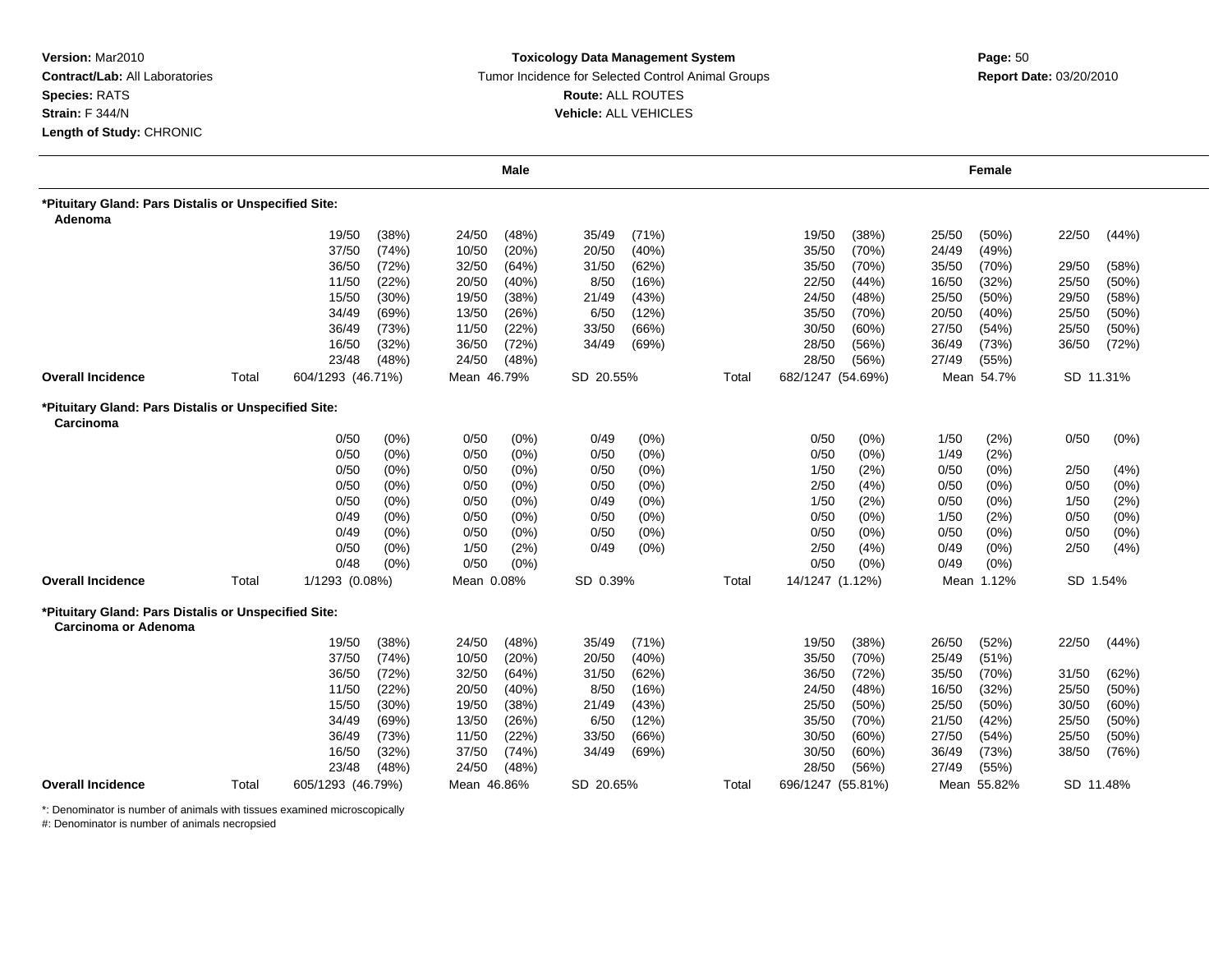## **Toxicology Data Management System** Tumor Incidence for Selected Control Animal Groups **Report Date:** 03/20/2010 **Route:** ALL ROUTES **Vehicle:** ALL VEHICLES

# **m**<br> **Page:** 51

|                                                                        |       |                |         |            | Male    |          |         |       |                |         |      | Female     |          |         |
|------------------------------------------------------------------------|-------|----------------|---------|------------|---------|----------|---------|-------|----------------|---------|------|------------|----------|---------|
| *Pituitary Gland: Pars Distalis or Unspecified Site:<br>Ganglioneuroma |       |                |         |            |         |          |         |       |                |         |      |            |          |         |
|                                                                        |       | 0/50           | (0%)    | 0/50       | (0%)    | 0/49     | (0%)    |       | 0/50           | (0%)    | 1/50 | (2%)       | 0/50     | (0%)    |
|                                                                        |       | 0/50           | (0%)    | 0/50       | $(0\%)$ | 0/50     | (0%)    |       | 0/50           | (0%)    | 0/49 | (0%)       |          |         |
|                                                                        |       | 0/50           | (0%)    | 0/50       | $(0\%)$ | 1/50     | (2%)    |       | 0/50           | (0%)    | 0/50 | $(0\%)$    | 0/50     | (0%)    |
|                                                                        |       | 0/50           | (0%)    | 0/50       | $(0\%)$ | 0/50     | (0%)    |       | 0/50           | (0%)    | 0/50 | $(0\%)$    | 0/50     | (0%)    |
|                                                                        |       | 0/50           | (0%)    | 0/50       | $(0\%)$ | 0/49     | (0%)    |       | 0/50           | (0%)    | 0/50 | $(0\%)$    | 0/50     | $(0\%)$ |
|                                                                        |       | 0/49           | (0%)    | 0/50       | $(0\%)$ | 0/50     | $(0\%)$ |       | 0/50           | (0%)    | 0/50 | $(0\%)$    | 0/50     | $(0\%)$ |
|                                                                        |       | 0/49           | (0%)    | 0/50       | $(0\%)$ | 0/50     | $(0\%)$ |       | 0/50           | (0%)    | 0/50 | $(0\%)$    | 0/50     | $(0\%)$ |
|                                                                        |       | 0/50           | (0%)    | 0/50       | $(0\%)$ | 0/49     | (0%)    |       | 0/50           | (0%)    | 0/49 | $(0\%)$    | 0/50     | $(0\%)$ |
|                                                                        |       | 0/48           | $(0\%)$ | 0/50       | $(0\%)$ |          |         |       | 0/50           | (0%)    | 0/49 | (0%)       |          |         |
| <b>Overall Incidence</b>                                               | Total | 1/1293 (0.08%) |         | Mean 0.08% |         | SD 0.39% |         | Total | 1/1247 (0.08%) |         |      | Mean 0.08% | SD 0.4%  |         |
| *Pituitary Gland: Pars Intermedia:<br>Adenoma                          |       |                |         |            |         |          |         |       |                |         |      |            |          |         |
|                                                                        |       | 0/50           | (0%)    | 0/50       | (0%)    | 0/49     | (0%)    |       | 0/50           | (0%)    | 1/50 | (2%)       | 1/50     | (2%)    |
|                                                                        |       | 0/50           | (0% )   | 0/50       | (0% )   | 1/50     | (2%)    |       | 0/50           | $(0\%)$ | 0/49 | (0% )      |          |         |
|                                                                        |       | 0/50           | (0%)    | 0/50       | $(0\%)$ | 0/50     | (0%)    |       | 0/50           | $(0\%)$ | 0/50 | (0%)       | 0/50     | (0%)    |
|                                                                        |       | 0/50           | $(0\%)$ | 0/50       | $(0\%)$ | 0/50     | (0%)    |       | 0/50           | (0%)    | 0/50 | (0%)       | 0/50     | (0%)    |
|                                                                        |       | 0/50           | $(0\%)$ | 1/50       | (2%)    | 0/49     | $(0\%)$ |       | 0/50           | (0%)    | 0/50 | $(0\%)$    | 0/50     | (0%)    |
|                                                                        |       | 0/49           | (0%)    | 0/50       | (0%)    | 0/50     | (0%)    |       | 0/50           | (0%)    | 0/50 | (0%)       | 0/50     | (0%)    |
|                                                                        |       | 1/49           | (2%)    | 0/50       | $(0\%)$ | 1/50     | (2%)    |       | 0/50           | (0%)    | 0/50 | (0%)       | 0/50     | (0%)    |
|                                                                        |       | 0/50           | (0%)    | 0/50       | $(0\%)$ | 0/49     | (0%)    |       | 0/50           | (0%)    | 0/49 | (0%)       | 1/50     | (2%)    |
|                                                                        |       | 0/48           | $(0\%)$ | 0/50       | $(0\%)$ |          |         |       | 0/50           | (0%)    | 0/49 | (0%)       |          |         |
| <b>Overall Incidence</b>                                               | Total | 4/1293 (0.31%) |         | Mean 0.31% |         | SD 0.74% |         | Total | 3/1247 (0.24%) |         |      | Mean 0.24% | SD 0.66% |         |
| *Pituitary Gland: Pars Intermedia:<br>Carcinoma or Adenoma             |       |                |         |            |         |          |         |       |                |         |      |            |          |         |
|                                                                        |       | 0/50           | (0%)    | 0/50       | (0%)    | 0/49     | $(0\%)$ |       | 0/50           | (0%)    | 1/50 | (2%)       | 1/50     | (2%)    |
|                                                                        |       | 0/50           | (0%)    | 0/50       | $(0\%)$ | 1/50     | (2%)    |       | 0/50           | (0%)    | 0/49 | (0%)       |          |         |
|                                                                        |       | 0/50           | (0%)    | 0/50       | $(0\%)$ | 0/50     | $(0\%)$ |       | 0/50           | (0%)    | 0/50 | $(0\%)$    | 0/50     | $(0\%)$ |
|                                                                        |       | 0/50           | $(0\%)$ | 0/50       | $(0\%)$ | 0/50     | (0%)    |       | 0/50           | (0%)    | 0/50 | $(0\%)$    | 0/50     | (0%)    |
|                                                                        |       | 0/50           | (0%)    | 1/50       | (2%)    | 0/49     | (0%)    |       | 0/50           | (0%)    | 0/50 | $(0\%)$    | 0/50     | $(0\%)$ |
|                                                                        |       | 0/49           | $(0\%)$ | 0/50       | $(0\%)$ | 0/50     | (0%)    |       | 0/50           | (0%)    | 0/50 | $(0\%)$    | 0/50     | (0%)    |
|                                                                        |       | 1/49           | (2%)    | 0/50       | $(0\%)$ | 1/50     | (2%)    |       | 0/50           | (0%)    | 0/50 | $(0\%)$    | 0/50     | (0%)    |
|                                                                        |       | 0/50           | (0%)    | 0/50       | $(0\%)$ | 0/49     | (0%)    |       | 0/50           | (0%)    | 0/49 | $(0\%)$    | 1/50     | (2%)    |
|                                                                        |       | 0/48           | (0%)    | 0/50       | (0% )   |          |         |       | 0/50           | (0%)    | 0/49 | (0% )      |          |         |
| <b>Overall Incidence</b>                                               | Total | 4/1293 (0.31%) |         | Mean 0.31% |         | SD 0.74% |         | Total | 3/1247 (0.24%) |         |      | Mean 0.24% | SD 0.66% |         |

\*: Denominator is number of animals with tissues examined microscopically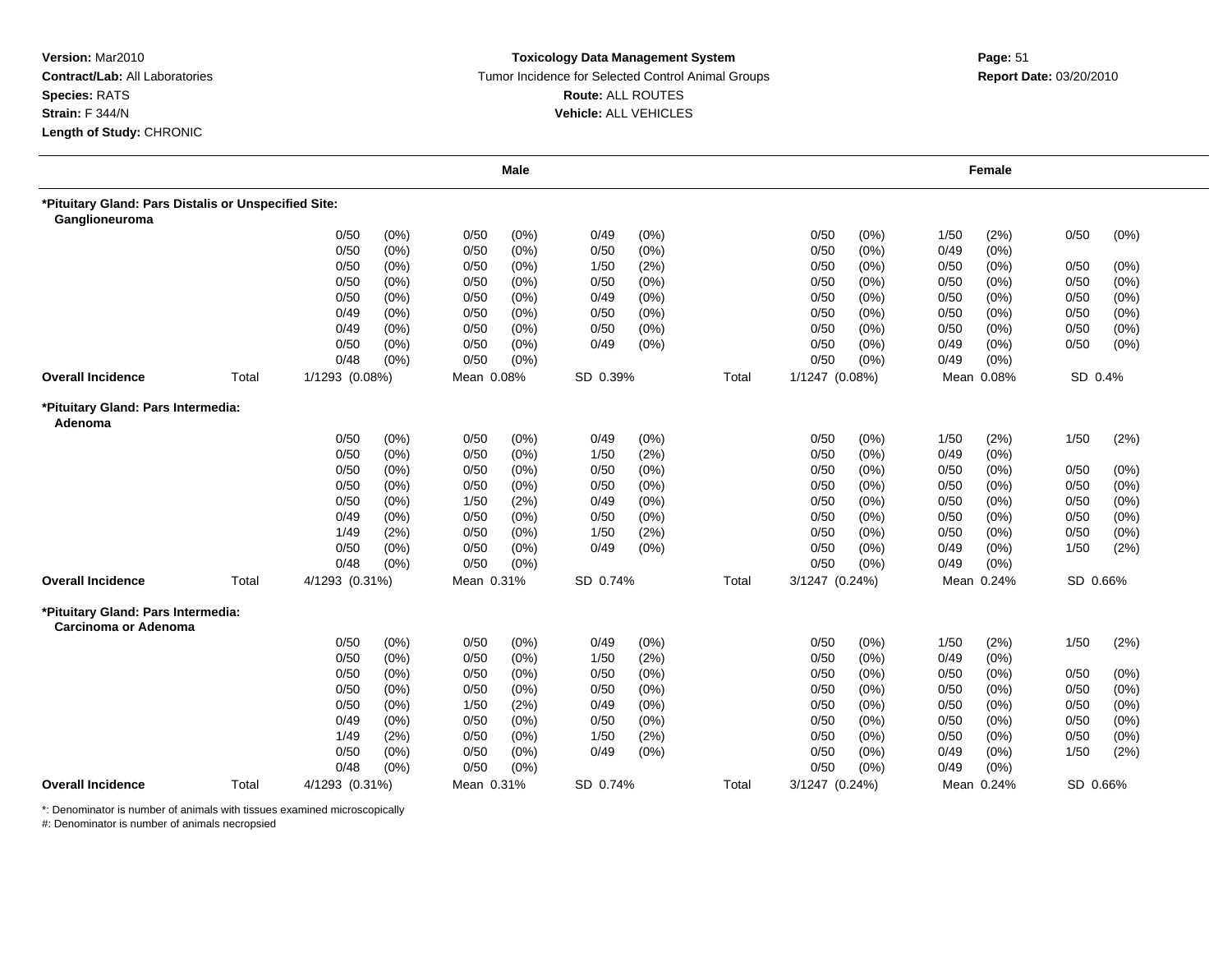#### **Toxicology Data Management System** Tumor Incidence for Selected Control Animal Groups **Report Date:** 03/20/2010 **Route:** ALL ROUTES **Vehicle:** ALL VEHICLES

|                                                      |       |                 |         |            | <b>Male</b> |          |      |       |                |         |      | Female     |         |         |
|------------------------------------------------------|-------|-----------------|---------|------------|-------------|----------|------|-------|----------------|---------|------|------------|---------|---------|
| *Pituitary Gland: Pars Nervosa:<br>Craniopharyngioma |       |                 |         |            |             |          |      |       |                |         |      |            |         |         |
|                                                      |       | 0/50            | (0%)    | 0/50       | (0%)        | 0/49     | (0%) |       | 0/50           | (0%)    | 0/50 | (0%)       | 0/50    | (0%)    |
|                                                      |       | 0/50            | (0%)    | 0/50       | $(0\%)$     | 0/50     | (0%) |       | 0/50           | $(0\%)$ | 0/49 | (0%)       |         |         |
|                                                      |       | 0/50            | (0%)    | 0/50       | $(0\%)$     | 0/50     | (0%) |       | 0/50           | (0%)    | 0/50 | (0%)       | 0/50    | (0%)    |
|                                                      |       | 0/50            | (0%)    | 0/50       | $(0\%)$     | 0/50     | (0%) |       | 0/50           | (0%)    | 0/50 | (0%)       | 0/50    | (0%)    |
|                                                      |       | 0/50            | (0%)    | 0/50       | $(0\%)$     | 0/49     | (0%) |       | 0/50           | (0%)    | 0/50 | (0%)       | 0/50    | $(0\%)$ |
|                                                      |       | 0/49            | (0%)    | 0/50       | $(0\%)$     | 0/50     | (0%) |       | 0/50           | (0%)    | 0/50 | (0%)       | 0/50    | (0%)    |
|                                                      |       | 0/49            | (0%)    | 0/50       | $(0\%)$     | 0/50     | (0%) |       | 0/50           | $(0\%)$ | 0/50 | $(0\%)$    | 0/50    | $(0\%)$ |
|                                                      |       | 0/50            | (0%)    | 0/50       | $(0\%)$     | 0/49     | (0%) |       | 0/50           | (0%)    | 0/49 | (0%)       | 1/50    | (2%)    |
|                                                      |       | 0/48            | (0%)    | 0/50       | (0%)        |          |      |       | 0/50           | (0%)    | 0/49 | (0%)       |         |         |
| <b>Overall Incidence</b>                             | Total | $0/1293$ $(0%)$ |         | Mean 0%    |             | SD 0%    |      | Total | 1/1247 (0.08%) |         |      | Mean 0.08% | SD 0.4% |         |
| *Prostate:<br>Adenoma                                |       |                 |         |            |             |          |      |       |                |         |      |            |         |         |
|                                                      |       | 0/50            | (0%)    | 2/50       | (4% )       | 0/50     | (0%) |       |                |         |      |            |         |         |
|                                                      |       | 0/50            | (0%)    | 0/50       | $(0\%)$     | 0/50     | (0%) |       |                |         |      |            |         |         |
|                                                      |       | 0/50            | (0%)    | 0/50       | $(0\%)$     | 0/50     | (0%) |       |                |         |      |            |         |         |
|                                                      |       | 0/50            | (0%)    | 1/50       | (2%)        | 1/50     | (2%) |       |                |         |      |            |         |         |
|                                                      |       | 0/50            | $(0\%)$ | 0/50       | $(0\%)$     | 0/49     | (0%) |       |                |         |      |            |         |         |
|                                                      |       | 0/50            | (0%)    | 0/50       | $(0\%)$     | 0/50     | (0%) |       |                |         |      |            |         |         |
|                                                      |       | 0/49            | $(0\%)$ | 0/50       | $(0\%)$     | 0/50     | (0%) |       |                |         |      |            |         |         |
|                                                      |       | 2/50            | (4%)    | 0/50       | $(0\%)$     | 0/50     | (0%) |       |                |         |      |            |         |         |
|                                                      |       | 0/50            | (0%)    | 0/49       | (0%)        |          |      |       |                |         |      |            |         |         |
| <b>Overall Incidence</b>                             | Total | 6/1297 (0.46%)  |         | Mean 0.46% |             | SD 1.17% |      |       |                |         |      |            |         |         |
| *Prostate:<br>Carcinoma or Adenoma                   |       |                 |         |            |             |          |      |       |                |         |      |            |         |         |
|                                                      |       | 0/50            | (0%)    | 2/50       | (4%)        | 0/50     | (0%) |       |                |         |      |            |         |         |
|                                                      |       | 0/50            | (0%)    | 0/50       | $(0\%)$     | 0/50     | (0%) |       |                |         |      |            |         |         |
|                                                      |       | 0/50            | (0%)    | 0/50       | $(0\%)$     | 0/50     | (0%) |       |                |         |      |            |         |         |
|                                                      |       | 0/50            | (0%)    | 1/50       | (2%)        | 1/50     | (2%) |       |                |         |      |            |         |         |
|                                                      |       | 0/50            | (0%)    | 0/50       | $(0\%)$     | 0/49     | (0%) |       |                |         |      |            |         |         |
|                                                      |       | 0/50            | (0%)    | 0/50       | $(0\%)$     | 0/50     | (0%) |       |                |         |      |            |         |         |
|                                                      |       | 0/49            | $(0\%)$ | 0/50       | $(0\%)$     | 0/50     | (0%) |       |                |         |      |            |         |         |
|                                                      |       | 2/50            | (4%)    | 0/50       | $(0\%)$     | 0/50     | (0%) |       |                |         |      |            |         |         |
| <b>Overall Incidence</b>                             |       | 0/50            | (0%)    | 0/49       | $(0\%)$     |          |      |       |                |         |      |            |         |         |
|                                                      | Total | 6/1297 (0.46%)  |         | Mean 0.46% |             | SD 1.17% |      |       |                |         |      |            |         |         |

\*: Denominator is number of animals with tissues examined microscopically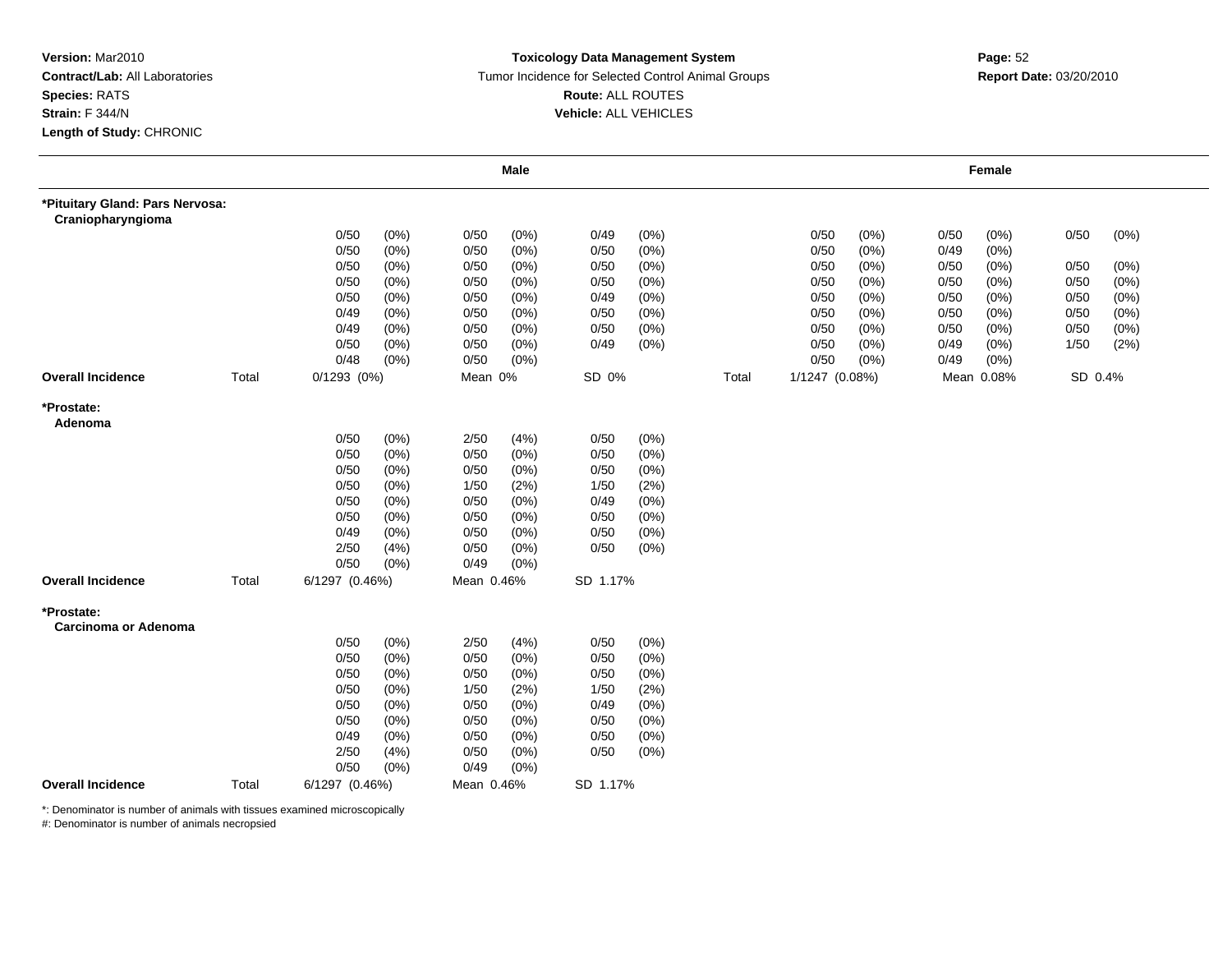#### **Toxicology Data Management System** Tumor Incidence for Selected Control Animal Groups **Report Date:** 03/20/2010 **Route:** ALL ROUTES **Vehicle:** ALL VEHICLES

# **Page:** 53<br> **Page:** 53

|                                           |       |                |         |            | <b>Male</b> |          |         |       |                 |         |      | Female  |       |         |
|-------------------------------------------|-------|----------------|---------|------------|-------------|----------|---------|-------|-----------------|---------|------|---------|-------|---------|
| *Salivary Glands:<br>Carcinoma            |       |                |         |            |             |          |         |       |                 |         |      |         |       |         |
|                                           |       | 0/50           | $(0\%)$ | 0/50       | (0%)        | 0/50     | $(0\%)$ |       | 0/50            | (0%)    | 0/50 | (0%)    | 0/50  | $(0\%)$ |
|                                           |       | 0/50           | (0%)    | 0/50       | $(0\%)$     | 0/49     | $(0\%)$ |       | 0/50            | (0%)    | 0/50 | $(0\%)$ |       |         |
|                                           |       | 0/50           | (0%)    | 0/50       | $(0\%)$     | 0/50     | (0%)    |       | 0/50            | (0%)    | 0/50 | $(0\%)$ | 0/50  | (0%)    |
|                                           |       | 0/50           | (0%)    | 0/50       | $(0\%)$     | 0/50     | (0%)    |       | 0/50            | (0%     | 0/50 | (0%)    | 0/50  | (0%)    |
|                                           |       | 0/50           | (0%)    | 0/50       | (0%)        | 0/49     | (0%)    |       | 0/50            | (0%)    | 0/49 | $(0\%)$ | 0/50  | $(0\%)$ |
|                                           |       | 0/50           | (0% )   | 0/48       | (0% )       | 0/50     | (0%)    |       | 0/50            | (0%)    | 0/50 | $(0\%)$ | 0/50  | (0%)    |
|                                           |       | 0/49           | (0%)    | 0/50       | $(0\%)$     | 1/50     | (2%)    |       | 0/50            | (0%)    | 0/50 | $(0\%)$ | 0/50  | (0%)    |
|                                           |       | 0/50           | (0%)    | 0/50       | (0%)        | 1/50     | (2%)    |       | 0/50            | (0%)    | 0/50 | $(0\%)$ | 0/50  | $(0\%)$ |
|                                           |       | 0/50           | $(0\%)$ | 0/50       | (0%)        |          |         |       | 0/50            | $(0\%)$ | 0/50 | (0%)    |       |         |
| <b>Overall Incidence</b>                  | Total | 2/1295 (0.15%) |         | Mean 0.15% |             | SD 0.54% |         | Total | $0/1249$ $(0%)$ |         |      | Mean 0% | SD 0% |         |
| *Salivary Glands:<br>Carcinoma or Adenoma |       |                |         |            |             |          |         |       |                 |         |      |         |       |         |
|                                           |       | 0/50           | (0%)    | 0/50       | (0%)        | 0/50     | (0%)    |       | 0/50            | (0%)    | 0/50 | (0%)    | 0/50  | $(0\%)$ |
|                                           |       | 0/50           | (0%)    | 0/50       | $(0\%)$     | 0/49     | (0%)    |       | 0/50            | (0%)    | 0/50 | $(0\%)$ |       |         |
|                                           |       | 0/50           | (0%)    | 0/50       | $(0\%)$     | 0/50     | $(0\%)$ |       | 0/50            | (0%)    | 0/50 | (0%)    | 0/50  | $(0\%)$ |
|                                           |       | 0/50           | $(0\%)$ | 0/50       | $(0\%)$     | 0/50     | (0%)    |       | 0/50            | (0%)    | 0/50 | $(0\%)$ | 0/50  | (0%)    |
|                                           |       | 0/50           | (0%)    | 0/50       | (0%)        | 0/49     | (0%)    |       | 0/50            | (0%)    | 0/49 | (0%)    | 0/50  | (0%)    |
|                                           |       | 0/50           | (0%)    | 0/48       | $(0\%)$     | 0/50     | (0%)    |       | 0/50            | (0%)    | 0/50 | $(0\%)$ | 0/50  | (0%)    |
|                                           |       | 0/49           | $(0\%)$ | 0/50       | $(0\%)$     | 1/50     | (2%)    |       | 0/50            | (0%)    | 0/50 | $(0\%)$ | 0/50  | $(0\%)$ |
|                                           |       | 0/50           | (0%)    | 0/50       | (0%)        | 1/50     | (2%)    |       | 0/50            | (0%)    | 0/50 | (0%)    | 0/50  | (0%)    |
|                                           |       | 0/50           | $(0\%)$ | 0/50       | $(0\%)$     |          |         |       | 0/50            | $(0\%)$ | 0/50 | (0%)    |       |         |
| <b>Overall Incidence</b>                  | Total | 2/1295 (0.15%) |         | Mean 0.15% |             | SD 0.54% |         | Total | $0/1249$ $(0%)$ |         |      | Mean 0% | SD 0% |         |
| *Salivary Glands:<br><b>Sarcoma</b>       |       |                |         |            |             |          |         |       |                 |         |      |         |       |         |
|                                           |       | 1/50           | (2%)    | 0/50       | (0%)        | 0/50     | $(0\%)$ |       | 0/50            | (0%)    | 0/50 | (0%)    | 0/50  | $(0\%)$ |
|                                           |       | 0/50           | (0%)    | 0/50       | $(0\%)$     | 0/49     | $(0\%)$ |       | 0/50            | (0%)    | 0/50 | $(0\%)$ |       |         |
|                                           |       | 0/50           | (0%)    | 0/50       | $(0\%)$     | 0/50     | (0%)    |       | 0/50            | (0%)    | 0/50 | (0%)    | 0/50  | (0%)    |
|                                           |       | 0/50           | (0%)    | 0/50       | $(0\%)$     | 0/50     | (0%)    |       | 0/50            | (0%)    | 0/50 | $(0\%)$ | 0/50  | (0%)    |
|                                           |       | 0/50           | (0%)    | 0/50       | (0%)        | 0/49     | (0%)    |       | 0/50            | (0%)    | 0/49 | (0%)    | 0/50  | $(0\%)$ |
|                                           |       | 0/50           | (0%)    | 0/48       | $(0\%)$     | 0/50     | $(0\%)$ |       | 0/50            | (0%)    | 0/50 | $(0\%)$ | 0/50  | (0%)    |
|                                           |       | 0/49           | (0%)    | 0/50       | $(0\%)$     | 0/50     | $(0\%)$ |       | 0/50            | (0%)    | 0/50 | $(0\%)$ | 0/50  | (0%)    |
|                                           |       | 0/50           | (0%)    | 0/50       | (0%)        | 0/50     | $(0\%)$ |       | 0/50            | (0%)    | 0/50 | $(0\%)$ | 0/50  | (0%)    |
|                                           |       | 0/50           | (0%)    | 0/50       | (0%)        |          |         |       | 0/50            | (0%)    | 0/50 | $(0\%)$ |       |         |
| <b>Overall Incidence</b>                  | Total | 1/1295 (0.08%) |         | Mean 0.08% |             | SD 0.39% |         | Total | $0/1249$ $(0%)$ |         |      | Mean 0% | SD 0% |         |

\*: Denominator is number of animals with tissues examined microscopically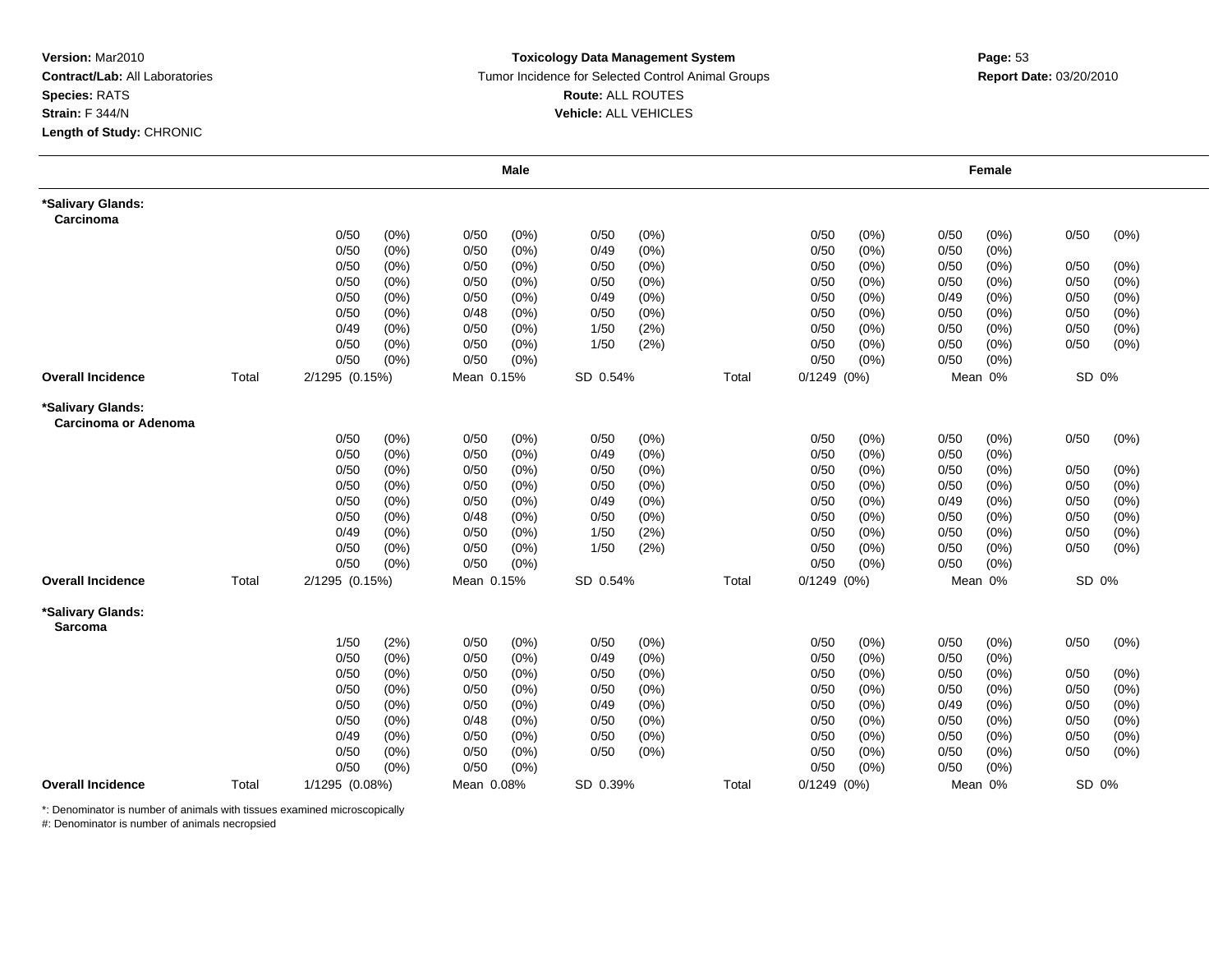#### **Toxicology Data Management System** Tumor Incidence for Selected Control Animal Groups **Report Date:** 03/20/2010 **Route:** ALL ROUTES **Vehicle:** ALL VEHICLES

|                                                  |       |                |         |            | <b>Male</b> |          |       |       |                 |       |      | Female  |       |         |
|--------------------------------------------------|-------|----------------|---------|------------|-------------|----------|-------|-------|-----------------|-------|------|---------|-------|---------|
| *Salivary Glands:<br><b>Schwannoma Malignant</b> |       |                |         |            |             |          |       |       |                 |       |      |         |       |         |
|                                                  |       | 0/50           | (0%)    | 0/50       | $(0\%)$     | 0/50     | (0%)  |       | 0/50            | (0%)  | 0/50 | (0%)    | 0/50  | (0%)    |
|                                                  |       | 0/50           | (0% )   | 0/50       | (0% )       | 0/49     | (0%   |       | 0/50            | (0% ) | 0/50 | $(0\%)$ |       |         |
|                                                  |       | 0/50           | $(0\%)$ | 0/50       | (0%)        | 0/50     | (0%)  |       | 0/50            | (0%)  | 0/50 | $(0\%)$ | 0/50  | $(0\%)$ |
|                                                  |       | 0/50           | $(0\%)$ | 0/50       | $(0\%)$     | 0/50     | (0%)  |       | 0/50            | (0%   | 0/50 | $(0\%)$ | 0/50  | (0%)    |
|                                                  |       | 0/50           | $(0\%)$ | 0/50       | $(0\%)$     | 0/49     | (0%)  |       | 0/50            | (0%)  | 0/49 | $(0\%)$ | 0/50  | $(0\%)$ |
|                                                  |       | 0/50           | $(0\%)$ | 0/48       | $(0\%)$     | 0/50     | (0%)  |       | 0/50            | (0%)  | 0/50 | $(0\%)$ | 0/50  | $(0\%)$ |
|                                                  |       | 0/49           | (0%)    | 0/50       | (0%)        | 1/50     | (2%)  |       | 0/50            | (0%)  | 0/50 | $(0\%)$ | 0/50  | (0%)    |
|                                                  |       | 0/50           | $(0\%)$ | 0/50       | (0%)        | 0/50     | (0%)  |       | 0/50            | (0%)  | 0/50 | $(0\%)$ | 0/50  | (0%)    |
|                                                  |       | 0/50           | $(0\%)$ | 0/50       | (0%)        |          |       |       | 0/50            | (0%)  | 0/50 | $(0\%)$ |       |         |
| <b>Overall Incidence</b>                         | Total | 1/1295 (0.08%) |         | Mean 0.08% |             | SD 0.39% |       | Total | $0/1249$ $(0%)$ |       |      | Mean 0% | SD 0% |         |
| #Seminal Vesicle:<br>Adenoma                     |       |                |         |            |             |          |       |       |                 |       |      |         |       |         |
|                                                  |       | 0/50           | (0%)    | 0/50       | $(0\%)$     | 0/50     | (0%)  |       |                 |       |      |         |       |         |
|                                                  |       | 0/50           | (0%)    | 0/50       | (0%)        | 0/50     | (0% ) |       |                 |       |      |         |       |         |
|                                                  |       | 0/50           | (0%)    | 0/50       | (0%)        | 0/50     | (0%)  |       |                 |       |      |         |       |         |
|                                                  |       | 0/50           | (0%)    | 1/50       | (2%)        | 0/50     | (0%)  |       |                 |       |      |         |       |         |
|                                                  |       | 0/50           | $(0\%)$ | 0/50       | $(0\%)$     | 0/49     | (0%)  |       |                 |       |      |         |       |         |
|                                                  |       | 0/50           | $(0\%)$ | 0/50       | (0%)        | 0/50     | (0%)  |       |                 |       |      |         |       |         |
|                                                  |       | 0/49           | (0%)    | 0/50       | $(0\%)$     | 0/50     | (0%)  |       |                 |       |      |         |       |         |
|                                                  |       | 0/50           | (0%)    | 0/50       | (0%)        | 0/50     | (0%)  |       |                 |       |      |         |       |         |
|                                                  |       | 0/50           | $(0\%)$ | 0/50       | (0%)        |          |       |       |                 |       |      |         |       |         |
| <b>Overall Incidence</b>                         | Total | 1/1298 (0.08%) |         | Mean 0.08% |             | SD 0.39% |       |       |                 |       |      |         |       |         |
| #Skeletal Muscle:<br><b>Fibrous Histiocytoma</b> |       |                |         |            |             |          |       |       |                 |       |      |         |       |         |
|                                                  |       | 0/50           | (0%)    | 0/50       | $(0\%)$     | 0/50     | (0%)  |       | 0/50            | (0%)  | 0/50 | (0%)    | 0/50  | (0%)    |
|                                                  |       | 0/50           | (0%)    | 0/50       | (0%)        | 0/50     | (0%)  |       | 0/50            | (0%)  | 0/50 | $(0\%)$ |       |         |
|                                                  |       | 0/50           | (0%)    | 0/50       | (0%)        | 0/50     | (0%)  |       | 0/50            | (0%)  | 0/50 | $(0\%)$ | 0/50  | $(0\%)$ |
|                                                  |       | 0/50           | (0%)    | 0/50       | (0%)        | 0/50     | (0%)  |       | 0/50            | (0%   | 0/50 | (0%)    | 0/50  | (0% )   |
|                                                  |       | 0/50           | (0%)    | 0/50       | $(0\%)$     | 1/49     | (2%)  |       | 0/50            | (0% ) | 0/50 | $(0\%)$ | 0/50  | $(0\%)$ |
|                                                  |       | 0/50           | $(0\%)$ | 0/50       | $(0\%)$     | 0/50     | (0%)  |       | 0/50            | (0%)  | 0/50 | $(0\%)$ | 0/50  | $(0\%)$ |
|                                                  |       | 0/49           | $(0\%)$ | 0/50       | $(0\%)$     | 0/50     | (0%)  |       | 0/50            | (0%)  | 0/50 | $(0\%)$ | 0/50  | (0%)    |
|                                                  |       | 0/50           | (0%)    | 0/50       | (0%)        | 0/50     | (0%)  |       | 0/50            | (0%)  | 0/50 | $(0\%)$ | 0/50  | (0% )   |
|                                                  |       | 0/50           | (0%)    | 0/50       | $(0\%)$     |          |       |       | 0/50            | (0%)  | 0/50 | (0%)    |       |         |
| <b>Overall Incidence</b>                         | Total | 1/1298 (0.08%) |         | Mean 0.08% |             | SD 0.4%  |       | Total | $0/1250$ $(0%)$ |       |      | Mean 0% | SD 0% |         |

\*: Denominator is number of animals with tissues examined microscopically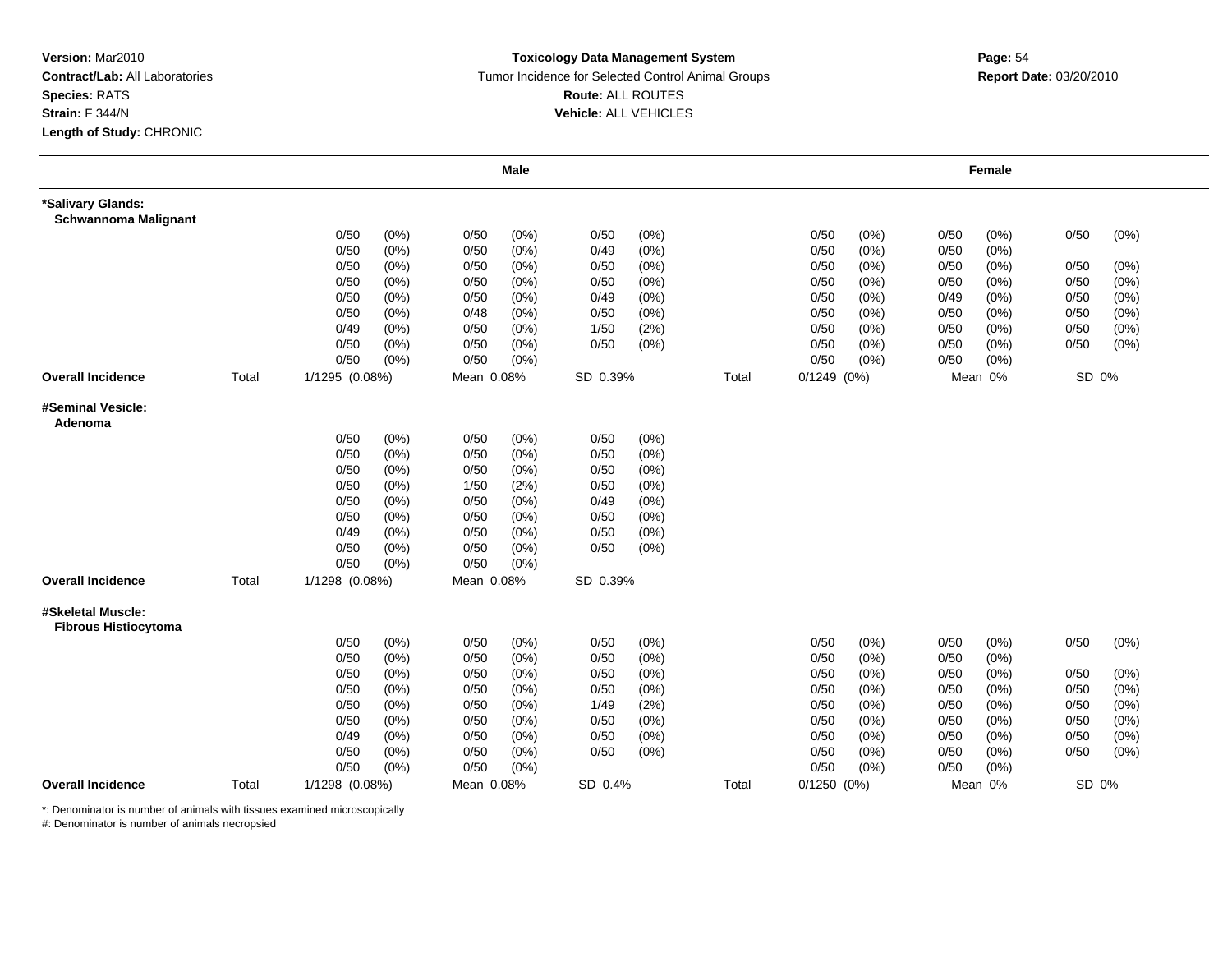#### **Toxicology Data Management System** Tumor Incidence for Selected Control Animal Groups **Report Date:** 03/20/2010 **Route:** ALL ROUTES **Vehicle:** ALL VEHICLES

|                                                      |       |                |         |            | <b>Male</b> |          |       |       |                |       |      | Female     |          |         |
|------------------------------------------------------|-------|----------------|---------|------------|-------------|----------|-------|-------|----------------|-------|------|------------|----------|---------|
| #Skeletal Muscle:<br>Hemangiosarcoma                 |       |                |         |            |             |          |       |       |                |       |      |            |          |         |
|                                                      |       | 0/50           | (0%)    | 0/50       | $(0\%)$     | 1/50     | (2%)  |       | 0/50           | (0%)  | 0/50 | (0%)       | 0/50     | (0%)    |
|                                                      |       | 0/50           | (0%)    | 0/50       | $(0\%)$     | 0/50     | (0%)  |       | 0/50           | (0% ) | 0/50 | (0%)       |          |         |
|                                                      |       | 0/50           | (0%)    | 0/50       | $(0\%)$     | 0/50     | (0%)  |       | 0/50           | (0%)  | 0/50 | (0%)       | 0/50     | (0%)    |
|                                                      |       | 0/50           | (0%)    | 0/50       | $(0\%)$     | 0/50     | (0%)  |       | 0/50           | (0%   | 0/50 | (0%)       | 0/50     | $(0\%)$ |
|                                                      |       | 0/50           | (0%)    | 0/50       | (0%)        | 0/49     | (0%)  |       | 0/50           | (0%)  | 0/50 | $(0\%)$    | 0/50     | (0%)    |
|                                                      |       | 0/50           | (0%)    | 0/50       | (0%)        | 0/50     | (0%)  |       | 0/50           | (0%)  | 0/50 | $(0\%)$    | 0/50     | (0%)    |
|                                                      |       | 0/49           | (0%)    | 0/50       | $(0\%)$     | 0/50     | (0%)  |       | 0/50           | (0%)  | 0/50 | $(0\%)$    | 0/50     | (0%)    |
|                                                      |       | 0/50           | (0%)    | 0/50       | (0%)        | 0/50     | (0%)  |       | 0/50           | (0%)  | 0/50 | (0%)       | 0/50     | (0%)    |
|                                                      |       | 0/50           | (0%)    | 0/50       | (0%)        |          |       |       | 0/50           | (0%)  | 0/50 | (0% )      |          |         |
| <b>Overall Incidence</b>                             | Total | 1/1298 (0.08%) |         | Mean 0.08% |             | SD 0.39% |       | Total | 0/1250 (0%)    |       |      | Mean 0%    | SD 0%    |         |
| #Skeletal Muscle:<br>Rhabdomyosarcoma                |       |                |         |            |             |          |       |       |                |       |      |            |          |         |
|                                                      |       | 0/50           | (0% )   | 0/50       | (0%)        | 0/50     | (0%)  |       | 0/50           | (0%)  | 0/50 | (0%)       | 0/50     | (0%)    |
|                                                      |       | 0/50           | (0%)    | 0/50       | (0%)        | 0/50     | (0% ) |       | 0/50           | (0% ) | 0/50 | $(0\%)$    |          |         |
|                                                      |       | 0/50           | (0%)    | 0/50       | (0%)        | 0/50     | (0%)  |       | 0/50           | (0%)  | 1/50 | (2%)       | 0/50     | (0%)    |
|                                                      |       | 0/50           | (0%)    | 0/50       | $(0\%)$     | 1/50     | (2%)  |       | 0/50           | (0%)  | 0/50 | $(0\%)$    | 0/50     | (0%)    |
|                                                      |       | 0/50           | (0%)    | 0/50       | (0%)        | 0/49     | (0%)  |       | 0/50           | (0%   | 0/50 | (0%)       | 0/50     | (0%)    |
|                                                      |       | 0/50           | (0%)    | 0/50       | $(0\%)$     | 1/50     | (2%)  |       | 1/50           | (2%)  | 0/50 | $(0\%)$    | 0/50     | (0%)    |
|                                                      |       | 0/49           | $(0\%)$ | 0/50       | (0%)        | 0/50     | (0%)  |       | 0/50           | (0%)  | 0/50 | $(0\%)$    | 0/50     | (0%)    |
|                                                      |       | 0/50           | (0%)    | 0/50       | (0%)        | 0/50     | (0%)  |       | 0/50           | (0%)  | 0/50 | $(0\%)$    | 0/50     | $(0\%)$ |
|                                                      |       | 0/50           | (0%)    | 0/50       | (0%)        |          |       |       | 0/50           | (0%)  | 0/50 | (0%)       |          |         |
| <b>Overall Incidence</b>                             | Total | 2/1298 (0.15%) |         | Mean 0.15% |             | SD 0.54% |       | Total | 2/1250 (0.16%) |       |      | Mean 0.16% | SD 0.55% |         |
| #Skeletal Muscle:<br>Rhabdomyosarcoma or Rhabdomyoma |       |                |         |            |             |          |       |       |                |       |      |            |          |         |
|                                                      |       | 0/50           | (0% )   | 0/50       | (0%)        | 0/50     | (0%)  |       | 0/50           | (0%)  | 0/50 | (0% )      | 0/50     | (0%)    |
|                                                      |       | 0/50           | (0%)    | 0/50       | (0%)        | 0/50     | (0%)  |       | 0/50           | (0%)  | 0/50 | (0%)       |          |         |
|                                                      |       | 0/50           | $(0\%)$ | 0/50       | (0%)        | 0/50     | (0%)  |       | 0/50           | (0%)  | 1/50 | (2%)       | 0/50     | (0%)    |
|                                                      |       | 0/50           | (0%)    | 0/50       | $(0\%)$     | 1/50     | (2%)  |       | 0/50           | (0%   | 0/50 | (0%)       | 0/50     | (0% )   |
|                                                      |       | 0/50           | (0%)    | 0/50       | (0%)        | 0/49     | (0%)  |       | 0/50           | (0%)  | 0/50 | $(0\%)$    | 0/50     | (0%)    |
|                                                      |       | 0/50           | (0%)    | 0/50       | (0%)        | 1/50     | (2%)  |       | 1/50           | (2%)  | 0/50 | (0%)       | 0/50     | (0%)    |
|                                                      |       | 0/49           | $(0\%)$ | 0/50       | (0%)        | 0/50     | (0%)  |       | 0/50           | (0%)  | 0/50 | (0%)       | 0/50     | (0%)    |
|                                                      |       | 0/50           | (0%)    | 0/50       | (0%)        | 0/50     | (0%)  |       | 0/50           | (0%)  | 0/50 | (0%)       | 0/50     | (0%)    |
|                                                      |       | 0/50           | (0%)    | 0/50       | (0%)        |          |       |       | 0/50           | (0%)  | 0/50 | (0%)       |          |         |
| <b>Overall Incidence</b>                             | Total | 2/1298 (0.15%) |         | Mean 0.15% |             | SD 0.54% |       | Total | 2/1250 (0.16%) |       |      | Mean 0.16% | SD 0.55% |         |

\*: Denominator is number of animals with tissues examined microscopically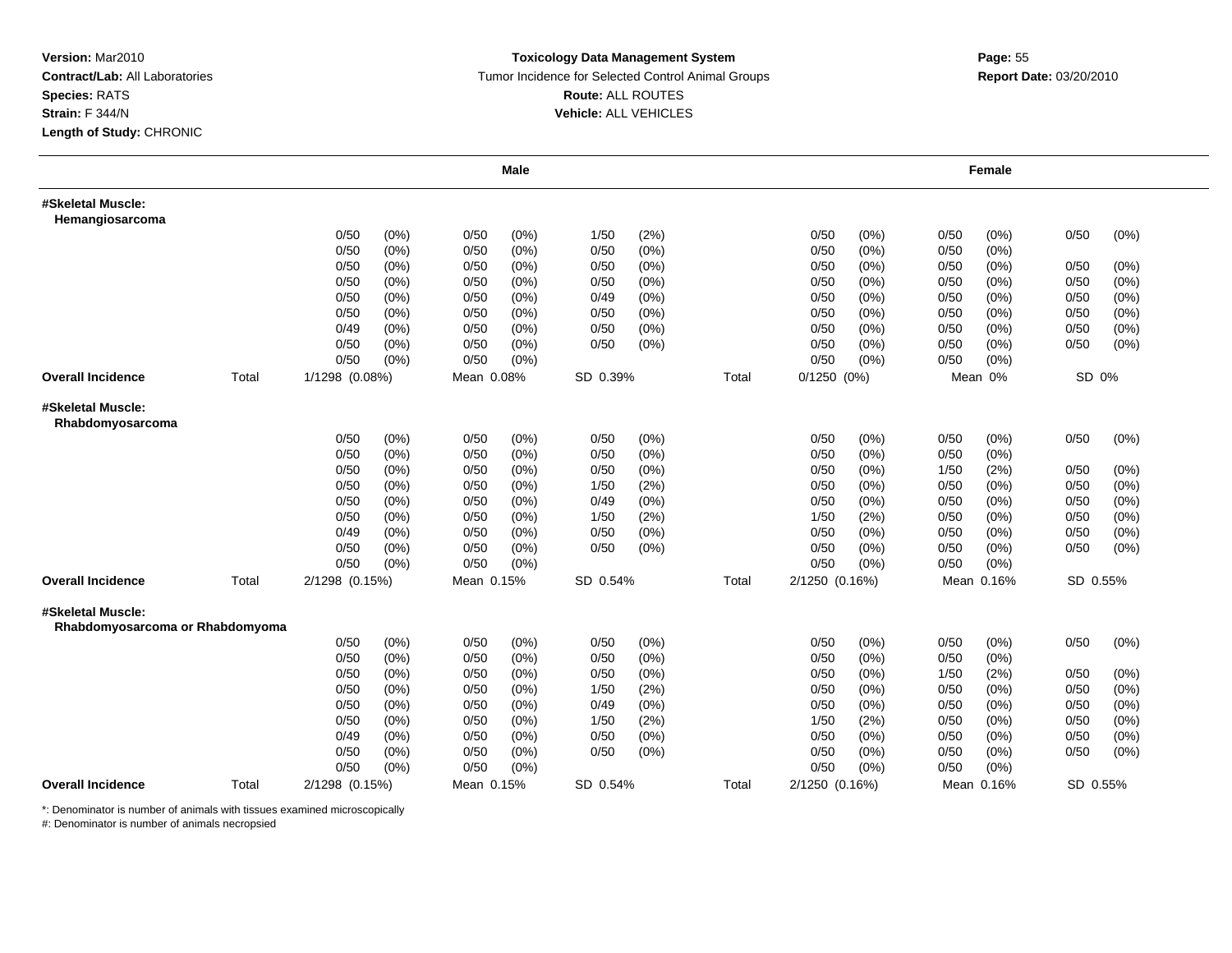### **Toxicology Data Management System** Tumor Incidence for Selected Control Animal Groups **Report Date:** 03/20/2010 **Route:** ALL ROUTES **Vehicle:** ALL VEHICLES

|                                                                               |       |                 |       |            | <b>Male</b> |          |       |       |                |         |      | Female     |          |      |
|-------------------------------------------------------------------------------|-------|-----------------|-------|------------|-------------|----------|-------|-------|----------------|---------|------|------------|----------|------|
| #Skin:<br><b>Basal Cell Adenoma</b>                                           |       |                 |       |            |             |          |       |       |                |         |      |            |          |      |
|                                                                               |       | 0/50            | (0%)  | 1/50       | (2%)        | 0/50     | (0%)  |       | 0/50           | (0%)    | 1/50 | (2%)       | 0/50     | (0%) |
|                                                                               |       | 0/50            | (0% ) | 1/50       | (2%)        | 0/50     | (0% ) |       | 0/50           | (0%     | 0/50 | (0%        |          |      |
|                                                                               |       | 1/50            | (2%)  | 0/50       | $(0\%)$     | 0/50     | (0%)  |       | 0/50           | (0%)    | 0/50 | (0%)       | 0/50     | (0%) |
|                                                                               |       | 1/50            | (2%)  | 1/50       | (2%)        | 0/50     | (0%)  |       | 1/50           | (2%)    | 1/50 | (2%)       | 0/50     | (0%) |
|                                                                               |       | 1/50            | (2%)  | 0/50       | (0%)        | 2/49     | (4% ) |       | 0/50           | $(0\%)$ | 0/50 | (0%)       | 0/50     | (0%) |
|                                                                               |       | 1/50            | (2%)  | 0/50       | (0%)        | 0/50     | (0%)  |       | 0/50           | (0% )   | 0/50 | (0%)       | 1/50     | (2%) |
|                                                                               |       | 1/49            | (2%)  | 0/50       | (0%)        | 0/50     | (0%)  |       | 0/50           | (0%     | 0/50 | (0%)       | 0/50     | (0%) |
|                                                                               |       | 2/50            | (4%)  | 1/50       | (2%)        | 0/50     | (0%)  |       | 0/50           | (0%)    | 0/50 | (0%)       | 1/50     | (2%) |
|                                                                               |       | 0/50            | (0%)  | 2/50       | (4%)        |          |       |       | 0/50           | (0%)    | 0/50 | $(0\%)$    |          |      |
| <b>Overall Incidence</b>                                                      | Total | 15/1298 (1.16%) |       | Mean 1.16% |             | SD 1.41% |       | Total | 5/1250 (0.4%)  |         |      | Mean 0.4%  | SD 0.82% |      |
| #Skin:<br>Basal Cell Adenoma or Basosquamous Tumor Benign                     |       |                 |       |            |             |          |       |       |                |         |      |            |          |      |
|                                                                               |       | 0/50            | (0%)  | 1/50       | (2%)        | 0/50     | (0%)  |       | 0/50           | (0%)    | 1/50 | (2%)       | 0/50     | (0%) |
|                                                                               |       | 0/50            | (0%)  | 1/50       | (2%)        | 0/50     | (0% ) |       | 0/50           | (0%     | 0/50 | $(0\%)$    |          |      |
|                                                                               |       | 1/50            | (2%)  | 0/50       | (0%)        | 0/50     | (0%)  |       | 0/50           | (0% )   | 0/50 | $(0\%)$    | 0/50     | (0%) |
|                                                                               |       | 1/50            | (2%)  | 1/50       | (2%)        | 0/50     | (0%)  |       | 1/50           | (2%)    | 1/50 | (2%)       | 0/50     | (0%) |
|                                                                               |       | 1/50            | (2%)  | 0/50       | (0%)        | 2/49     | (4% ) |       | 0/50           | $(0\%)$ | 0/50 | (0%)       | 0/50     | (0%) |
|                                                                               |       | 1/50            | (2%)  | 0/50       | (0%)        | 0/50     | (0%)  |       | 0/50           | $(0\%)$ | 0/50 | $(0\%)$    | 1/50     | (2%) |
|                                                                               |       | 1/49            | (2%)  | 0/50       | (0%)        | 0/50     | (0%)  |       | 0/50           | $(0\%)$ | 0/50 | (0%)       | 0/50     | (0%) |
|                                                                               |       | 2/50            | (4% ) | 1/50       | (2%)        | 0/50     | (0%)  |       | 0/50           | (0%)    | 0/50 | $(0\%)$    | 1/50     | (2%) |
|                                                                               |       | 0/50            | (0%)  | 2/50       | (4%)        |          |       |       | 0/50           | (0%)    | 0/50 | (0%        |          |      |
| <b>Overall Incidence</b>                                                      | Total | 15/1298 (1.16%) |       | Mean 1.16% |             | SD 1.41% |       | Total | 5/1250 (0.4%)  |         |      | Mean 0.4%  | SD 0.82% |      |
| #Skin:<br>Basal Cell Adenoma, Basosquamous Tumor Benign, or Trichoepithelioma |       |                 |       |            |             |          |       |       |                |         |      |            |          |      |
|                                                                               |       | 0/50            | (0%)  | 3/50       | (6%)        | 1/50     | (2%)  |       | 0/50           | (0%)    | 1/50 | (2%)       | 0/50     | (0%) |
|                                                                               |       | 0/50            | (0%)  | 1/50       | (2%)        | 0/50     | (0%)  |       | 0/50           | (0%     | 0/50 | (0%        |          |      |
|                                                                               |       | 1/50            | (2%)  | 0/50       | (0%)        | 0/50     | (0%)  |       | 0/50           | $(0\%)$ | 0/50 | (0%)       | 0/50     | (0%) |
|                                                                               |       | 1/50            | (2%)  | 1/50       | (2%)        | 0/50     | (0%)  |       | 2/50           | (4% )   | 1/50 | (2%)       | 1/50     | (2%) |
|                                                                               |       | 1/50            | (2%)  | 0/50       | (0%)        | 2/49     | (4% ) |       | 0/50           | (0% )   | 0/50 | (0%)       | 0/50     | (0%) |
|                                                                               |       | 1/50            | (2%)  | 0/50       | (0%)        | 0/50     | (0%)  |       | 0/50           | $(0\%)$ | 0/50 | (0%)       | 1/50     | (2%) |
|                                                                               |       | 1/49            | (2%)  | 0/50       | (0%)        | 0/50     | (0%)  |       | 1/50           | (2%)    | 0/50 | (0%)       | 0/50     | (0%) |
|                                                                               |       | 2/50            | (4%)  | 1/50       | (2%)        | 0/50     | (0%)  |       | 0/50           | (0%)    | 0/50 | (0%)       | 1/50     | (2%) |
|                                                                               |       | 3/50            | (6%)  | 2/50       | (4%)        |          |       |       | 0/50           | (0% )   | 0/50 | (0%        |          |      |
| <b>Overall Incidence</b>                                                      | Total | 21/1298 (1.62%) |       | Mean 1.62% |             | SD 1.88% |       | Total | 8/1250 (0.64%) |         |      | Mean 0.64% | SD 1.11% |      |

\*: Denominator is number of animals with tissues examined microscopically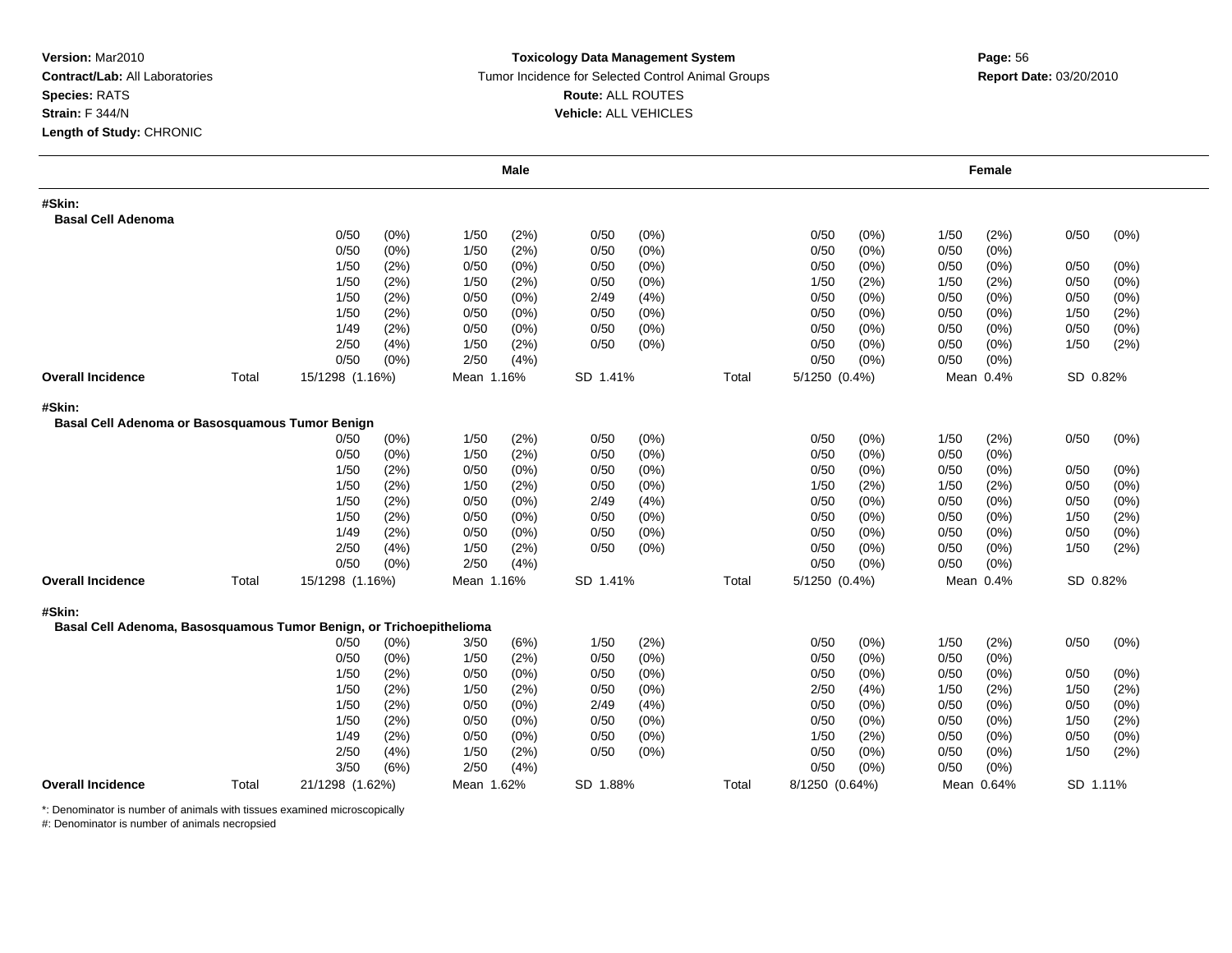### **Toxicology Data Management System** Tumor Incidence for Selected Control Animal Groups **Report Date:** 03/20/2010 **Route:** ALL ROUTES **Vehicle:** ALL VEHICLES

|                                                                                                                  |       |                 |            | <b>Male</b> |          |         |       |                |         |      | Female     |          |      |
|------------------------------------------------------------------------------------------------------------------|-------|-----------------|------------|-------------|----------|---------|-------|----------------|---------|------|------------|----------|------|
| #Skin:                                                                                                           |       |                 |            |             |          |         |       |                |         |      |            |          |      |
| <b>Basal Cell Carcinoma</b>                                                                                      |       |                 |            |             |          |         |       |                |         |      |            |          |      |
|                                                                                                                  |       | (2%)<br>1/50    | 1/50       | (2%)        | 0/50     | (0%)    |       | 0/50           | (0%)    | 1/50 | (2%)       | 0/50     | (0%) |
|                                                                                                                  |       | 0/50<br>(0%)    | 0/50       | (0%)        | 0/50     | (0% )   |       | 0/50           | (0%     | 0/50 | (0%        |          |      |
|                                                                                                                  |       | 0/50<br>(0%)    | 0/50       | $(0\%)$     | 1/50     | (2%)    |       | 0/50           | (0%     | 0/50 | (0%)       | 0/50     | (0%) |
|                                                                                                                  |       | 0/50<br>(0%)    | 0/50       | (0%)        | 0/50     | (0%)    |       | 0/50           | $(0\%)$ | 0/50 | (0%        | 0/50     | (0%) |
|                                                                                                                  |       | 0/50<br>$(0\%)$ | 1/50       | (2%)        | 0/49     | $(0\%)$ |       | 0/50           | (0%     | 0/50 | (0%)       | 0/50     | (0%) |
|                                                                                                                  |       | 0/50<br>(0%)    | 1/50       | (2%)        | 1/50     | (2%)    |       | 0/50           | $(0\%)$ | 0/50 | (0%        | 0/50     | (0%) |
|                                                                                                                  |       | 0/49<br>$(0\%)$ | 0/50       | (0%)        | 0/50     | (0%)    |       | 0/50           | $(0\%)$ | 0/50 | (0%        | 1/50     | (2%) |
|                                                                                                                  |       | 0/50<br>(0%)    | 3/50       | (6%)        | 0/50     | (0%)    |       | 0/50           | (0%)    | 0/50 | (0%        | 0/50     | (0%) |
|                                                                                                                  |       | 0/50<br>$(0\%)$ | 2/50       | (4%)        |          |         |       | 0/50           | (0%)    | 0/50 | (0%)       |          |      |
| <b>Overall Incidence</b>                                                                                         | Total | 11/1298 (0.85%) | Mean 0.85% |             | SD 1.52% |         | Total | 2/1250 (0.16%) |         |      | Mean 0.16% | SD 0.55% |      |
| #Skin:                                                                                                           |       |                 |            |             |          |         |       |                |         |      |            |          |      |
| Basal Cell Carcinoma or Basosquamous Tumor (malignant or NOS)                                                    |       |                 |            |             |          |         |       |                |         |      |            |          |      |
|                                                                                                                  |       | 1/50<br>(2%)    | 1/50       | (2%)        | 0/50     | (0%)    |       | 0/50           | $(0\%)$ | 1/50 | (2%)       | 0/50     | (0%) |
|                                                                                                                  |       | 0/50<br>(0%)    | 0/50       | (0%)        | 0/50     | (0%     |       | 0/50           | $(0\%)$ | 0/50 | (0%        |          |      |
|                                                                                                                  |       | 0/50<br>$(0\%)$ | 0/50       | (0%)        | 1/50     | (2%)    |       | 0/50           | $(0\%)$ | 0/50 | $(0\%)$    | 0/50     | (0%) |
|                                                                                                                  |       | 0/50<br>(0%)    | 0/50       | (0%)        | 0/50     | (0%)    |       | 0/50           | $(0\%)$ | 0/50 | $(0\%)$    | 0/50     | (0%) |
|                                                                                                                  |       | 0/50<br>(0%)    | 1/50       | (2%)        | 0/49     | (0%)    |       | 0/50           | (0%     | 0/50 | (0%        | 0/50     | (0%) |
|                                                                                                                  |       | 0/50<br>(0%)    | 1/50       | (2%)        | 1/50     | (2%)    |       | 0/50           | $(0\%)$ | 0/50 | (0%)       | 0/50     | (0%) |
|                                                                                                                  |       | 0/49<br>(0%)    | 0/50       | $(0\%)$     | 0/50     | (0%)    |       | 0/50           | (0%     | 0/50 | (0%        | 1/50     | (2%) |
|                                                                                                                  |       | 0/50<br>(0%)    | 3/50       | (6%)        | 0/50     | (0%)    |       | 0/50           | (0%)    | 0/50 | $(0\%)$    | 0/50     | (0%) |
|                                                                                                                  |       | 0/50<br>(0%)    | 2/50       | (4%)        |          |         |       | 0/50           | (0%)    | 0/50 | $(0\%)$    |          |      |
| <b>Overall Incidence</b>                                                                                         | Total | 11/1298 (0.85%) | Mean 0.85% |             | SD 1.52% |         | Total | 2/1250 (0.16%) |         |      | Mean 0.16% | SD 0.55% |      |
| #Skin:                                                                                                           |       |                 |            |             |          |         |       |                |         |      |            |          |      |
| Basal Cell Carcinoma, Basal Cell Adenoma, Basosquamous Tumor (benign, malignant or<br>NOS), or Trichoepithelioma |       |                 |            |             |          |         |       |                |         |      |            |          |      |
|                                                                                                                  |       | (2%)<br>1/50    | 4/50       | (8%)        | 1/50     | (2%)    |       | 0/50           | $(0\%)$ | 2/50 | (4% )      | 0/50     | (0%) |
|                                                                                                                  |       | (0%)<br>0/50    | 1/50       | (2%)        | 0/50     | (0% )   |       | 0/50           | (0% )   | 0/50 | $(0\%)$    |          |      |
|                                                                                                                  |       | 1/50<br>(2%)    | 0/50       | (0%)        | 1/50     | (2%)    |       | 0/50           | $(0\%)$ | 0/50 | $(0\%)$    | 0/50     | (0%) |
|                                                                                                                  |       | 1/50<br>(2%)    | 1/50       | (2%)        | 0/50     | $(0\%)$ |       | 2/50           | (4% )   | 1/50 | (2%)       | 1/50     | (2%) |
|                                                                                                                  |       | 1/50<br>(2%)    | 1/50       | (2%)        | 2/49     | (4% )   |       | 0/50           | $(0\%)$ | 0/50 | (0%)       | 0/50     | (0%) |
|                                                                                                                  |       | 1/50<br>(2%)    | 1/50       | (2%)        | 1/50     | (2%)    |       | 0/50           | (0%)    | 0/50 | (0%        | 1/50     | (2%) |
|                                                                                                                  |       | 1/49<br>(2%)    | 0/50       | (0%)        | 0/50     | (0%)    |       | 1/50           | (2%)    | 0/50 | (0%        | 1/50     | (2%) |
|                                                                                                                  |       | 2/50<br>(4%)    | 4/50       | (8%)        | 0/50     | (0%)    |       | 0/50           | $(0\%)$ | 0/50 | (0%)       | 1/50     | (2%) |
|                                                                                                                  |       | 3/50<br>(6%)    | 4/50       | (8%)        |          |         |       | 0/50           | (0%     | 0/50 | (0%        |          |      |
| <b>Overall Incidence</b>                                                                                         | Total | 32/1298 (2.47%) | Mean 2.47% |             | SD 2.49% |         | Total | 10/1250 (0.8%) |         |      | Mean 0.8%  | SD 1.29% |      |
|                                                                                                                  |       |                 |            |             |          |         |       |                |         |      |            |          |      |

\*: Denominator is number of animals with tissues examined microscopically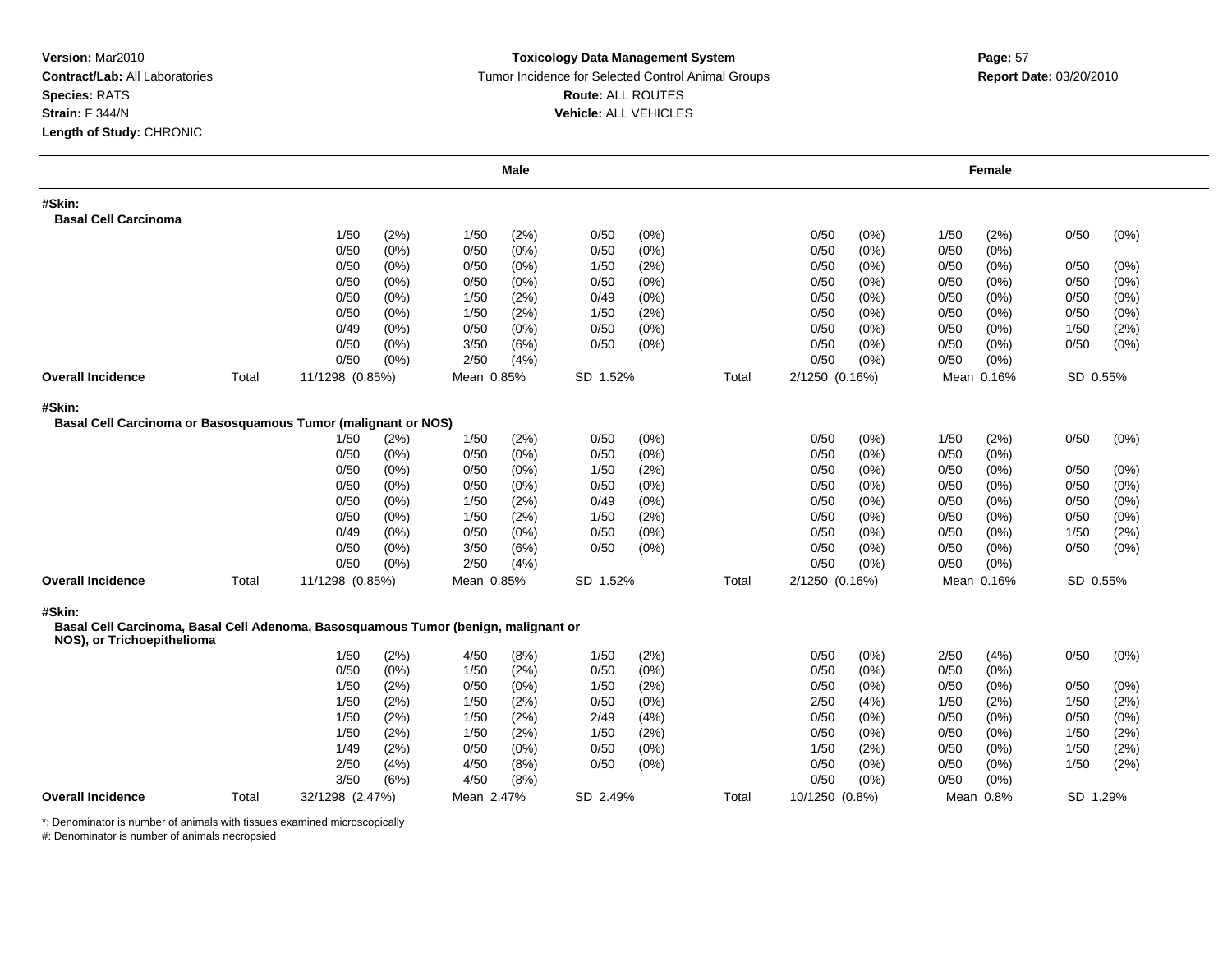## **Toxicology Data Management System** Tumor Incidence for Selected Control Animal Groups **Report Date:** 03/20/2010 **Route:** ALL ROUTES **Vehicle:** ALL VEHICLES

|                          |       |                                                                                                                                                             | <b>Male</b>                    |                              |       |                              | Female                           |                 |
|--------------------------|-------|-------------------------------------------------------------------------------------------------------------------------------------------------------------|--------------------------------|------------------------------|-------|------------------------------|----------------------------------|-----------------|
| #Skin:                   |       | Basal or Sq. Cell Carcinoma, Carcinoma, Basosq. Tumor (M or B), Basal Cell Adenoma,<br>Adenoma, Papilloma, Sq Papilloma, Keratoacanthoma, Trichoepithelioma |                                |                              |       |                              |                                  |                 |
|                          |       | 5/50<br>$(10\%)$                                                                                                                                            | (18%)<br>9/50                  | 2/50<br>(4%)                 |       | $(0\%)$<br>0/50              | 2/50<br>(4% )                    | 0/50<br>(0%)    |
|                          |       | (2%)<br>1/50                                                                                                                                                | 4/50<br>(8%)                   | (2%)<br>1/50                 |       | (2%)<br>1/50                 | 0/50<br>$(0\%)$                  |                 |
|                          |       | 5/50<br>(10%)                                                                                                                                               | 2/50<br>(4% )                  | (2%)<br>1/50                 |       | (0%)<br>0/50                 | 1/50<br>(2%)                     | (2%)<br>1/50    |
|                          |       | 10/50<br>(20%)                                                                                                                                              | 2/50<br>(4% )                  | 2/50<br>(4%)                 |       | 4/50<br>(8%)                 | 3/50<br>(6%)                     | 1/50<br>(2%)    |
|                          |       | 4/50<br>(8%)                                                                                                                                                | 8/50<br>(16%)                  | 2/49<br>(4% )                |       | (0%<br>0/50                  | 0/50<br>(0%)                     | 0/50<br>(0%)    |
|                          |       | 2/50<br>(4%)                                                                                                                                                | 6/50<br>(12%)                  | (6%)<br>3/50                 |       | (0%)<br>0/50                 | (2%)<br>1/50                     | (2%)<br>1/50    |
|                          |       | 5/49<br>(10%)                                                                                                                                               | 3/50<br>(6%)                   | 3/50<br>(6%)                 |       | 1/50<br>(2%)                 | 1/50<br>(2%)                     | 1/50<br>(2%)    |
|                          |       | 5/50<br>(10%)                                                                                                                                               | 5/50<br>(10%)                  | (10%)<br>5/50                |       | (2%)<br>1/50                 | 1/50<br>(2%)                     | (2%)<br>1/50    |
|                          |       | (12%)<br>6/50                                                                                                                                               | (22%)<br>11/50                 |                              |       | (0%)<br>0/50                 | (0%)<br>0/50                     |                 |
| <b>Overall Incidence</b> | Total | 112/1298 (8.63%)                                                                                                                                            | Mean 8.63%                     | SD 5.54%                     | Total | 21/1250 (1.68%)              | Mean 1.68%                       | SD 1.97%        |
| #Skin:<br><b>Fibroma</b> |       |                                                                                                                                                             |                                |                              |       |                              | .                                |                 |
|                          |       | 5/50<br>(10%)                                                                                                                                               | (22%)<br>11/50                 | (2%)<br>1/50                 |       | 3/50<br>(6%)                 | 2/50<br>(4% )                    | 2/50<br>(4%)    |
|                          |       | 3/50<br>(6%)                                                                                                                                                | 4/50<br>(8%)                   | (2%)<br>1/50                 |       | (4% )<br>2/50                | 0/50<br>$(0\%)$                  |                 |
|                          |       | 3/50<br>(6%)                                                                                                                                                | 7/50<br>(14%)                  | (2%)<br>1/50                 |       | (0%)<br>0/50                 | (0%)<br>0/50                     | 1/50<br>(2%)    |
|                          |       | 6/50<br>(12%)                                                                                                                                               | 2/50<br>(4%)                   | (10%)<br>5/50                |       | (2%)<br>1/50                 | 0/50<br>$(0\%)$                  | 1/50<br>(2%)    |
|                          |       | 5/50<br>(10%)                                                                                                                                               | 5/50<br>(10%)                  | (14%)<br>7/49                |       | (2%)<br>1/50                 | (0%)<br>0/50                     | (2%)<br>1/50    |
|                          |       | 4/50<br>(8%)                                                                                                                                                | (6%)<br>3/50                   | (6%)<br>3/50                 |       | (2%)<br>1/50                 | (2%)<br>1/50                     | 2/50<br>(4%)    |
|                          |       | 3/49<br>(6%)                                                                                                                                                | 3/50<br>(6%)                   | (2%)<br>1/50                 |       | (2%)<br>1/50                 | 3/50<br>(6%)                     | 1/50<br>(2%)    |
|                          |       | 8/50<br>(16%)                                                                                                                                               | 3/50<br>(6%)                   | 4/50<br>(8%)                 |       | 1/50<br>(2%)                 | 0/50<br>(0%)                     | 0/50<br>$(0\%)$ |
|                          |       | 7/50<br>(14% )                                                                                                                                              | 8/50<br>(16%)                  |                              |       | (2%)<br>1/50                 | 0/50<br>(0%)                     |                 |
| <b>Overall Incidence</b> | Total | 113/1298 (8.71%)                                                                                                                                            | Mean 8.71%                     | SD 5.07%                     | Total | 25/1250 (2%)                 | Mean 2%                          | SD 1.83%        |
| #Skin:                   |       | Fibroma, Fibrosarcoma, Sarcoma, Myxoma, Myxosarcoma, or Fibrous Histiocytoma<br>(12%)<br>6/50<br>3/50<br>(6%)                                               | 16/50<br>(32%)<br>4/50<br>(8%) | (6%)<br>3/50<br>(8%)<br>4/50 |       | 3/50<br>(6%)<br>(4%)<br>2/50 | 2/50<br>(4% )<br>0/50<br>$(0\%)$ | 2/50<br>(4%)    |
|                          |       | 3/50<br>(6%)                                                                                                                                                | 8/50<br>(16%)                  | 2/50<br>(4% )                |       | (2%)<br>1/50                 | 0/50<br>(0%)                     | 1/50<br>(2%)    |
|                          |       | 7/50<br>(14%)                                                                                                                                               | 3/50<br>(6%)                   | 5/50<br>(10%)                |       | 1/50<br>(2%)                 | 0/50<br>(0%)                     | 3/50<br>(6%)    |
|                          |       | 6/50<br>(12%)                                                                                                                                               | 7/50<br>(14%)                  | (14%)<br>7/49                |       | (2%)<br>1/50                 | 0/50<br>(0%)                     | (2%)<br>1/50    |
|                          |       | (10%)<br>5/50                                                                                                                                               | (8%)<br>4/50                   | (8%)<br>4/50                 |       | (2%)<br>1/50                 | (2%)<br>1/50                     | (6%)<br>3/50    |
|                          |       | 4/49<br>(8%)                                                                                                                                                | 3/50<br>(6%)                   | (2%)<br>1/50                 |       | (4% )<br>2/50                | 3/50<br>(6%)                     | (2%)<br>1/50    |
|                          |       | 11/50<br>(22%)                                                                                                                                              | 6/50<br>(12%)                  | 4/50<br>(8%)                 |       | 1/50<br>(2%)                 | 0/50<br>(0%)                     | 0/50<br>$(0\%)$ |
|                          |       | (16%)<br>8/50                                                                                                                                               | (18%)<br>9/50                  |                              |       | 1/50<br>(2%)                 | 1/50<br>(2%)                     |                 |
| <b>Overall Incidence</b> | Total | 143/1298 (11.02%)                                                                                                                                           | Mean 11.02%                    | SD 6.33%                     | Total | 31/1250 (2.48%)              | Mean 2.48%                       | SD 2.02%        |

\*: Denominator is number of animals with tissues examined microscopically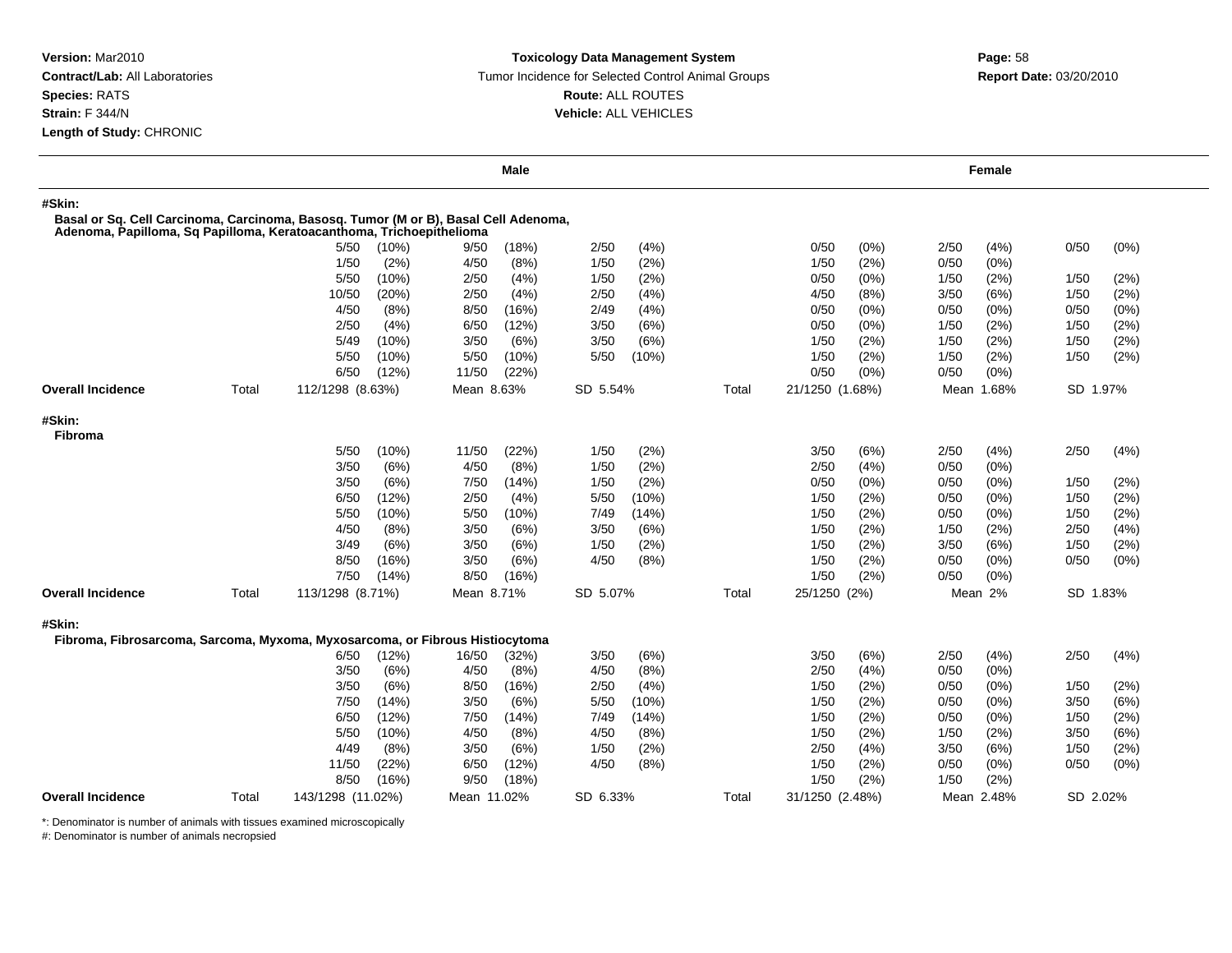### **Toxicology Data Management System** Tumor Incidence for Selected Control Animal Groups **Report Date:** 03/20/2010 **Route:** ALL ROUTES **Vehicle:** ALL VEHICLES

|                                                             |       |                 |         |            | <b>Male</b> |          |         |       |                |         |      | Female          |          |       |
|-------------------------------------------------------------|-------|-----------------|---------|------------|-------------|----------|---------|-------|----------------|---------|------|-----------------|----------|-------|
| #Skin:<br>Fibrosarcoma                                      |       |                 |         |            |             |          |         |       |                |         |      |                 |          |       |
|                                                             |       | 1/50            | (2%)    | 3/50       | (6%)        | 2/50     | (4% )   |       | 0/50           | $(0\%)$ | 0/50 | $(0\%)$         | 0/50     | (0%)  |
|                                                             |       | 0/50            | (0%)    | 0/50       | (0% )       | 2/50     | (4% )   |       | 0/50           | (0% )   | 0/50 | (0%             |          |       |
|                                                             |       | 0/50            | (0%)    | 0/50       | $(0\%)$     | 0/50     | (0%)    |       | 0/50           | (0%)    | 0/50 | $(0\%)$         | 0/50     | (0%)  |
|                                                             |       | 0/50            | (0%)    | 0/50       | $(0\%)$     | 0/50     | (0%)    |       | 0/50           | (0%)    | 0/50 | (0%             | 0/50     | (0%)  |
|                                                             |       | 1/50            | (2%)    | 1/50       | (2%)        | 0/49     | (0%)    |       | 0/50           | (0%)    | 0/50 | $(0\%)$         | 0/50     | (0%)  |
|                                                             |       | 1/50            | (2%)    | 0/50       | $(0\%)$     | 0/50     | (0%)    |       | 0/50           | (0%)    | 1/50 | (2%)            | 1/50     | (2%)  |
|                                                             |       | 1/49            | (2%)    | 0/50       | $(0\%)$     | 0/50     | (0%)    |       | 1/50           | (2%)    | 0/50 | $(0\%)$         | 0/50     | (0%)  |
|                                                             |       | 1/50            | (2%)    | 3/50       | (6%)        | 0/50     | (0%)    |       | 0/50           | (0%)    | 0/50 | $(0\%)$         | 0/50     | (0%)  |
|                                                             |       | 1/50            | (2%)    | 0/50       | $(0\%)$     |          |         |       | 0/50           | (0%)    | 1/50 | (2%)            |          |       |
| <b>Overall Incidence</b>                                    | Total | 17/1298 (1.31%) |         | Mean 1.31% |             | SD 1.87% |         | Total | 4/1250 (0.32%) |         |      | Mean 0.32%<br>. | SD 0.75% |       |
| #Skin:                                                      |       |                 |         |            |             |          |         |       |                |         |      |                 |          |       |
| Fibrosarcoma, Sarcoma, Myxosarcoma, or Fibrous Histiocytoma |       |                 |         |            |             |          |         |       |                |         |      |                 |          |       |
|                                                             |       | 1/50            | (2%)    | 6/50       | (12%)       | 2/50     | (4% )   |       | 0/50           | (0%)    | 0/50 | (0%)            | 0/50     | (0%)  |
|                                                             |       | 0/50            | (0%)    | 0/50       | (0%)        | 3/50     | (6%)    |       | 0/50           | (0%)    | 0/50 | (0%             |          |       |
|                                                             |       | 0/50            | (0%)    | 1/50       | (2%)        | 1/50     | (2%)    |       | 1/50           | (2%)    | 0/50 | $(0\%)$         | 0/50     | (0%)  |
|                                                             |       | 1/50            | (2%)    | 1/50       | (2%)        | 0/50     | (0%)    |       | 0/50           | (0%)    | 0/50 | (0%)            | 2/50     | (4%)  |
|                                                             |       | 1/50            | (2%)    | 2/50       | (4%)        | 0/49     | (0%)    |       | 0/50           | (0%)    | 0/50 | (0%)            | 0/50     | (0%)  |
|                                                             |       | 1/50            | (2%)    | 1/50       | (2%)        | 1/50     | (2%)    |       | 0/50           | (0%)    | 1/50 | (2%             | 1/50     | (2%)  |
|                                                             |       | 1/49            | (2%)    | 0/50       | $(0\%)$     | 0/50     | (0%)    |       | 1/50           | (2%)    | 0/50 | (0%)            | 0/50     | (0%)  |
|                                                             |       | 3/50            | (6%)    | 3/50       | (6%)        | 0/50     | (0%)    |       | 0/50           | (0%)    | 0/50 | $(0\%)$         | 0/50     | (0%)  |
|                                                             |       | 1/50            | (2%)    | 1/50       | (2%)        |          |         |       | 0/50           | (0%)    | 1/50 | (2%)            |          |       |
| <b>Overall Incidence</b>                                    | Total | 31/1298 (2.39%) |         | Mean 2.39% |             | SD 2.71% |         | Total | 7/1250 (0.56%) |         |      | Mean 0.56%      | SD 1.08% |       |
| #Skin:<br><b>Fibrous Histiocytoma</b>                       |       |                 |         |            |             |          |         |       |                |         |      |                 |          |       |
|                                                             |       | 0/50            | (0%)    | 0/50       | (0%)        | 0/50     | $(0\%)$ |       | 0/50           | (0%)    | 0/50 | (0%)            | 0/50     | (0%)  |
|                                                             |       | 0/50            | (0%)    | 0/50       | (0%)        | 0/50     | (0%)    |       | 0/50           | (0%)    | 0/50 | $(0\%)$         |          |       |
|                                                             |       | 0/50            | $(0\%)$ | 1/50       | (2%)        | 1/50     | (2%)    |       | 1/50           | (2%)    | 0/50 | $(0\%)$         | 0/50     | (0%)  |
|                                                             |       | 1/50            | (2%)    | 1/50       | (2%)        | 0/50     | (0%)    |       | 0/50           | (0%)    | 0/50 | (0%             | 0/50     | (0% ) |
|                                                             |       | 0/50            | (0%)    | 0/50       | $(0\%)$     | 0/49     | (0%)    |       | 0/50           | (0%)    | 0/50 | $(0\%)$         | 0/50     | (0%)  |
|                                                             |       | 0/50            | $(0\%)$ | 0/50       | $(0\%)$     | 0/50     | $(0\%)$ |       | 0/50           | (0%)    | 0/50 | $(0\%)$         | 0/50     | (0%)  |
|                                                             |       | 0/49            | $(0\%)$ | 0/50       | (0%)        | 0/50     | $(0\%)$ |       | 0/50           | (0%)    | 0/50 | $(0\%)$         | 0/50     | (0%)  |
|                                                             |       | 0/50            | (0%)    | 0/50       | $(0\%)$     | 0/50     | $(0\%)$ |       | 0/50           | (0%)    | 0/50 | $(0\%)$         | 0/50     | (0%)  |
|                                                             |       | 0/50            | (0%)    | 1/50       | (2%)        |          |         |       | 0/50           | (0%)    | 0/50 | (0%             |          |       |
| <b>Overall Incidence</b>                                    | Total | 5/1298 (0.39%)  |         | Mean 0.38% |             | SD 0.8%  |         | Total | 1/1250 (0.08%) |         |      | Mean 0.08%      | SD 0.4%  |       |
|                                                             |       |                 |         |            |             |          |         |       |                |         |      |                 |          |       |

\*: Denominator is number of animals with tissues examined microscopically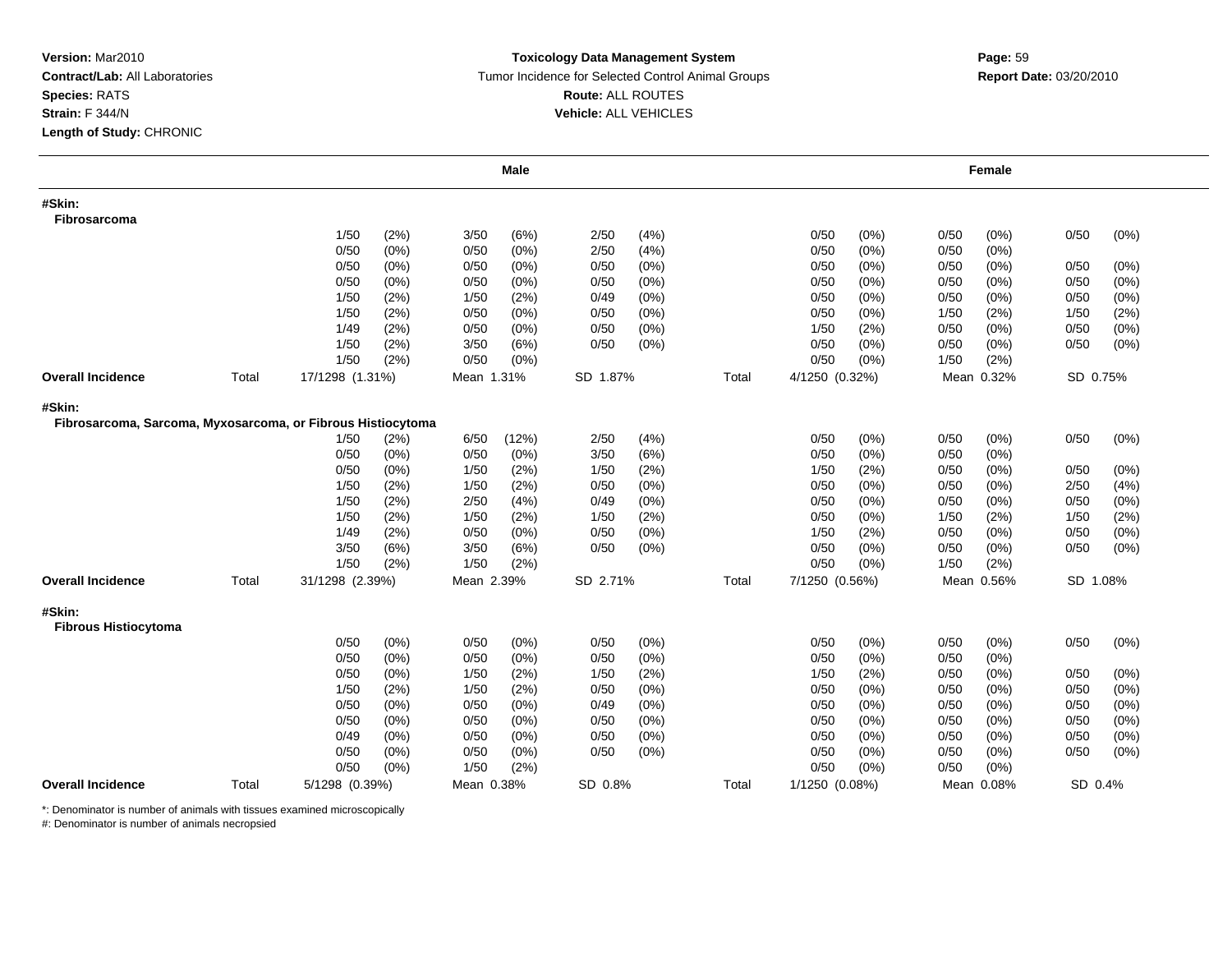### **Toxicology Data Management System** Tumor Incidence for Selected Control Animal Groups **Report Date:** 03/20/2010 **Route:** ALL ROUTES **Vehicle:** ALL VEHICLES

|                           |       |                 |              |              | <b>Male</b>        |              |                    |       |                |              |              | Female      |              |              |
|---------------------------|-------|-----------------|--------------|--------------|--------------------|--------------|--------------------|-------|----------------|--------------|--------------|-------------|--------------|--------------|
| #Skin:<br>Hemangioma      |       |                 |              |              |                    |              |                    |       |                |              |              |             |              |              |
|                           |       | 0/50            | (0%)         | 0/50         | (0%)               | 0/50         | $(0\%)$            |       | 0/50           | (0%)         | 0/50         | $(0\%)$     | 0/50         | (0%)         |
|                           |       | 0/50            | (0%)         | 0/50         | (0%)               | 0/50         | $(0\%)$            |       | 0/50           | (0%)         | 0/50         | $(0\%)$     |              |              |
|                           |       | 0/50            | (0%)         | 0/50         | $(0\%)$            | 0/50         | $(0\%)$            |       | 0/50           | (0%)         | 0/50         | (0%)        | 0/50         | $(0\%)$      |
|                           |       | 0/50            | (0%)         | 0/50         | (0%)               | 0/50         | $(0\%)$            |       | 0/50           | (0%)         | 0/50         | (0%)        | 0/50         | $(0\%)$      |
|                           |       | 0/50            | (0%)         | 0/50         | (0%)               | 0/49         | (0%)               |       | 0/50           | (0%)         | 0/50         | (0%)        | 0/50         | (0%)         |
|                           |       | 0/50            | (0%)         | 0/50         | (0%)               | 0/50         | $(0\%)$            |       | 0/50           | (0%)         | 0/50         | (0%)        | 0/50         | (0%)         |
|                           |       | 0/49            | (0%)         | 0/50         | (0%)               | 0/50         | $(0\%)$            |       | 0/50           | (0%)         | 0/50         | $(0\%)$     | 0/50         | $(0\%)$      |
|                           |       | 1/50            | (2%)         | 0/50         | (0%)               | 0/50         | $(0\%)$            |       | 0/50           | (0%)         | 0/50         | (0%)        | 0/50         | $(0\%)$      |
|                           |       | 0/50            | $(0\%)$      | 0/50         | $(0\%)$            |              |                    |       | 0/50           | (0%)         | 0/50         | $(0\%)$     |              |              |
| <b>Overall Incidence</b>  | Total | 1/1298 (0.08%)  |              | Mean 0.08%   |                    | SD 0.39%     |                    | Total | 0/1250(0%)     |              |              | Mean 0%     | SD 0%        |              |
| #Skin:                    |       |                 |              |              |                    |              |                    |       |                |              |              |             |              |              |
| Hemangiosarcoma           |       | 0/50            |              | 0/50         |                    | 0/50         |                    |       | 0/50           | (0%)         | 0/50         |             | 0/50         |              |
|                           |       |                 | $(0\%)$      |              | (0%)               |              | $(0\%)$            |       |                |              |              | $(0\%)$     |              | $(0\%)$      |
|                           |       | 0/50            | (0%)         | 0/50         | $(0\%)$            | 0/50         | $(0\%)$            |       | 0/50           | (0%)         | 0/50         | (0%)        |              |              |
|                           |       | 0/50            | (0%)         | 0/50         | $(0\%)$            | 0/50         | $(0\%)$            |       | 0/50<br>0/50   | (0%)         | 0/50         | (0%)        | 0/50         | (0%)         |
|                           |       | 0/50<br>0/50    | (0%)         | 0/50         | (0%)               | 0/50         | $(0\%)$            |       |                | (0%)         | 0/50         | $(0\%)$     | 0/50         | $(0\%)$      |
|                           |       | 0/50            | (0%)         | 0/50<br>0/50 | $(0\%)$            | 0/49<br>0/50 | $(0\%)$<br>$(0\%)$ |       | 0/50<br>0/50   | (0%)<br>(0%) | 0/50<br>0/50 | (0%<br>(0%) | 0/50<br>0/50 | (0%)<br>(0%) |
|                           |       | 0/49            | (0%)<br>(0%) | 0/50         | $(0\%)$<br>$(0\%)$ | 0/50         | $(0\%)$            |       | 0/50           | (0%)         | 0/50         | (0%         | 0/50         | (0%)         |
|                           |       | 0/50            | (0%)         | 1/50         | (2%)               | 0/50         | (0%)               |       | 0/50           | $(0\%)$      |              | $(0\%)$     | 0/50         |              |
|                           |       | 0/50            | (0%)         | 0/50         | (0%)               |              |                    |       | 0/50           | (0%)         | 0/50<br>0/50 | $(0\%)$     |              | (0%)         |
|                           |       |                 |              |              |                    |              |                    |       |                |              |              |             |              |              |
| <b>Overall Incidence</b>  | Total | 1/1298 (0.08%)  |              | Mean 0.08%   |                    | SD 0.39%     |                    | Total | $0/1250(0\%)$  |              |              | Mean 0%     | SD 0%        |              |
| #Skin:<br>Keratoacanthoma |       |                 |              |              |                    |              |                    |       |                |              |              |             |              |              |
|                           |       | 3/50            | (6%)         | 5/50         | (10%)              | 0/50         | $(0\%)$            |       | 0/50           | (0%)         | 0/50         | $(0\%)$     | 0/50         | (0%)         |
|                           |       | 0/50            | (0%)         | 3/50         | (6%)               | 1/50         | (2%)               |       | 1/50           | (2%)         | 0/50         | (0%         |              |              |
|                           |       | 4/50            | (8%)         | 2/50         | (4%)               | 0/50         | $(0\%)$            |       | 0/50           | (0%)         | 0/50         | (0%)        | 1/50         | (2%)         |
|                           |       | 8/50            | (16%)        | 0/50         | $(0\%)$            | 2/50         | (4% )              |       | 2/50           | (4% )        | 2/50         | (4% )       | 0/50         | (0%)         |
|                           |       | 2/50            | (4% )        | 7/50         | (14%)              | 0/49         | $(0\%)$            |       | 0/50           | (0%)         | 0/50         | $(0\%)$     | 0/50         | (0%)         |
|                           |       | 1/50            | (2%)         | 4/50         | (8%)               | 2/50         | (4% )              |       | 0/50           | (0%)         | 0/50         | $(0\%)$     | 0/50         | (0%)         |
|                           |       | 4/49            | (8%)         | 3/50         | (6%)               | 2/50         | (4%)               |       | 0/50           | (0%)         | 0/50         | (0%)        | 0/50         | (0%)         |
|                           |       | 2/50            | (4% )        | 1/50         | (2%)               | 4/50         | (8%)               |       | 1/50           | (2%)         | 0/50         | (0%)        | 0/50         | (0%)         |
|                           |       | 1/50            | (2%)         | 6/50         | (12%)              |              |                    |       | 0/50           | (0%)         | 0/50         | (0%         |              |              |
| <b>Overall Incidence</b>  | Total | 67/1298 (5.16%) |              | Mean 5.16%   |                    | SD 4.39%     |                    | Total | 7/1250 (0.56%) |              |              | Mean 0.56%  | SD 1.23%     |              |

\*: Denominator is number of animals with tissues examined microscopically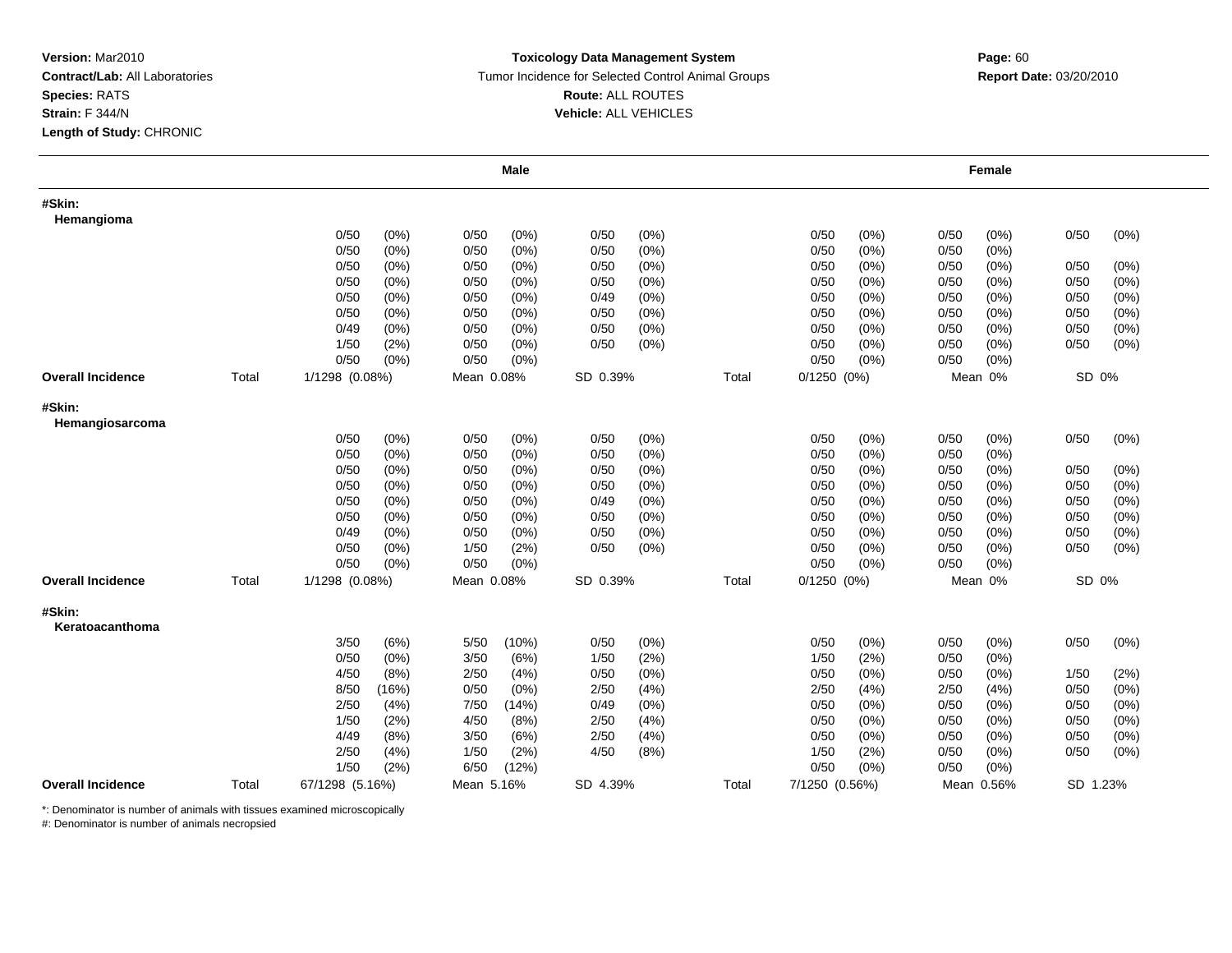#### **Toxicology Data Management System** Tumor Incidence for Selected Control Animal Groups **Report Date:** 03/20/2010 **Route:** ALL ROUTES **Vehicle:** ALL VEHICLES

|                                     |       |                 |         |            | Male    |          |         |       |                 |         |      | Female     |          |      |
|-------------------------------------|-------|-----------------|---------|------------|---------|----------|---------|-------|-----------------|---------|------|------------|----------|------|
| #Skin:<br>Lipoma                    |       |                 |         |            |         |          |         |       |                 |         |      |            |          |      |
|                                     |       | 1/50            | (2%)    | 0/50       | $(0\%)$ | 0/50     | $(0\%)$ |       | 0/50            | $(0\%)$ | 0/50 | (0%)       | 0/50     | (0%) |
|                                     |       | 2/50            | (4% )   | 0/50       | $(0\%)$ | 1/50     | (2%)    |       | 0/50            | $(0\%)$ | 0/50 | (0%)       |          |      |
|                                     |       | 0/50            | (0%)    | 1/50       | (2%)    | 0/50     | $(0\%)$ |       | 0/50            | $(0\%)$ | 0/50 | $(0\%)$    | 0/50     | (0%) |
|                                     |       | 0/50            | (0%)    | 0/50       | $(0\%)$ | 1/50     | (2%)    |       | 0/50            | $(0\%)$ | 0/50 | $(0\%)$    | 0/50     | (0%) |
|                                     |       | 0/50            | (0%)    | 2/50       | (4% )   | 1/49     | (2%)    |       | 0/50            | (0%)    | 0/50 | $(0\%)$    | 0/50     | (0%) |
|                                     |       | 1/50            | (2%)    | 1/50       | (2%)    | 0/50     | (0%)    |       | 0/50            | (0%)    | 0/50 | $(0\%)$    | 0/50     | (0%) |
|                                     |       | 2/49            | (4% )   | 0/50       | $(0\%)$ | 0/50     | $(0\%)$ |       | 0/50            | (0%)    | 0/50 | $(0\%)$    | 0/50     | (0%) |
|                                     |       | 0/50            | $(0\%)$ | 0/50       | $(0\%)$ | 2/50     | (4% )   |       | 0/50            | (0%)    | 0/50 | $(0\%)$    | 0/50     | (0%) |
|                                     |       | 0/50            | (0%)    | 1/50       | (2%)    |          |         |       | 0/50            | (0%)    | 0/50 | $(0\%)$    |          |      |
| <b>Overall Incidence</b>            | Total | 16/1298 (1.23%) |         | Mean 1.24% |         | SD 1.51% |         | Total | $0/1250$ $(0%)$ |         |      | Mean 0%    | SD 0%    |      |
| #Skin:<br>Liposarcoma               |       |                 |         |            |         |          |         |       |                 |         |      |            |          |      |
|                                     |       | 0/50            | (0%)    | 0/50       | $(0\%)$ | 0/50     | $(0\%)$ |       | 0/50            | (0%)    | 0/50 | $(0\%)$    | 0/50     | (0%) |
|                                     |       | 0/50            | (0%)    | 0/50       | $(0\%)$ | 0/50     | $(0\%)$ |       | 0/50            | (0%     | 0/50 | $(0\%)$    |          |      |
|                                     |       | 0/50            | (0%)    | 0/50       | $(0\%)$ | 0/50     | (0%)    |       | 0/50            | (0%)    | 0/50 | $(0\%)$    | 0/50     | (0%) |
|                                     |       | 0/50            | (0%)    | 0/50       | $(0\%)$ | 0/50     | $(0\%)$ |       | 0/50            | (0%)    | 0/50 | (0%)       | 0/50     | (0%) |
|                                     |       | 0/50            | (0%)    | 0/50       | $(0\%)$ | 1/49     | (2%)    |       | 0/50            | (0%)    | 0/50 | (0%)       | 0/50     | (0%) |
|                                     |       | 0/50            | $(0\%)$ | 0/50       | $(0\%)$ | 0/50     | (0%)    |       | 0/50            | $(0\%)$ | 0/50 | (0%)       | 0/50     | (0%) |
|                                     |       | 0/49            | (0%)    | 0/50       | (0%)    | 0/50     | (0%)    |       | 0/50            | (0%)    | 0/50 | (0%)       | 0/50     | (0%) |
|                                     |       | 0/50            | (0%)    | 0/50       | $(0\%)$ | 0/50     | (0%)    |       | 0/50            | (0%)    | 0/50 | $(0\%)$    | 0/50     | (0%) |
|                                     |       | 1/50            | (2%)    | 0/50       | (0%)    |          |         |       | 0/50            | (0%)    | 0/50 | (0%)       |          |      |
| <b>Overall Incidence</b>            | Total | 2/1298 (0.15%)  |         | Mean 0.16% |         | SD 0.55% |         | Total | $0/1250$ $(0%)$ |         |      | Mean 0%    | SD 0%    |      |
| #Skin:<br><b>Neural Crest Tumor</b> |       |                 |         |            |         |          |         |       |                 |         |      |            |          |      |
|                                     |       | 0/50            | (0%)    | 0/50       | $(0\%)$ | 0/50     | $(0\%)$ |       | 0/50            | (0%)    | 0/50 | $(0\%)$    | 0/50     | (0%) |
|                                     |       | 1/50            | (2%)    | 1/50       | (2%)    | 0/50     | (0%)    |       | 1/50            | (2%)    | 0/50 | (0%)       |          |      |
|                                     |       | 0/50            | (0%)    | 0/50       | (0%)    | 0/50     | $(0\%)$ |       | 0/50            | (0%)    | 0/50 | (0%)       | 0/50     | (0%) |
|                                     |       | 0/50            | (0%)    | 0/50       | $(0\%)$ | 0/50     | (0%     |       | 0/50            | $(0\%)$ | 0/50 | $(0\%)$    | 1/50     | (2%) |
|                                     |       | 0/50            | (0%)    | 0/50       | (0%)    | 0/49     | $(0\%)$ |       | 0/50            | (0%)    | 0/50 | (0%)       | 0/50     | (0%) |
|                                     |       | 0/50            | (0%)    | 0/50       | (0%)    | 0/50     | $(0\%)$ |       | 0/50            | (0%)    | 0/50 | (0%)       | 0/50     | (0%) |
|                                     |       | 0/49            | $(0\%)$ | 0/50       | (0%)    | 0/50     | $(0\%)$ |       | 0/50            | (0%)    | 0/50 | (0%)       | 0/50     | (0%) |
|                                     |       | 0/50            | $(0\%)$ | 0/50       | (0%)    | 0/50     | $(0\%)$ |       | 0/50            | $(0\%)$ | 0/50 | (0%)       | 0/50     | (0%) |
|                                     |       | 1/50            | (2%)    | 0/50       | $(0\%)$ |          |         |       | 0/50            | (0%)    | 0/50 | (0%)       |          |      |
| <b>Overall Incidence</b>            | Total | 3/1298 (0.23%)  |         | Mean 0.23% |         | SD 0.65% |         | Total | 2/1250 (0.16%)  |         |      | Mean 0.16% | SD 0.55% |      |

\*: Denominator is number of animals with tissues examined microscopically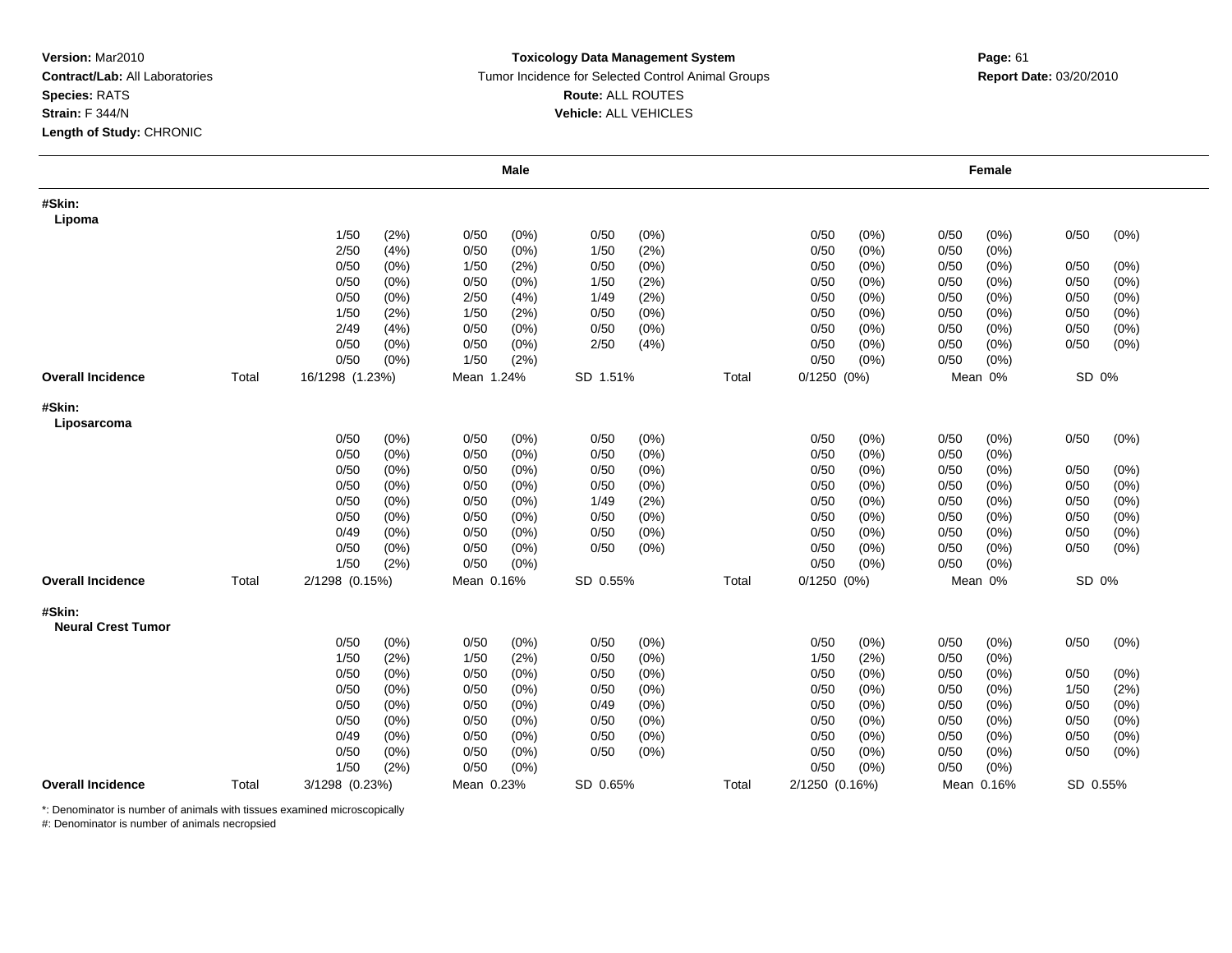### **Toxicology Data Management System** Tumor Incidence for Selected Control Animal Groups **Report Date:** 03/20/2010 **Route:** ALL ROUTES **Vehicle:** ALL VEHICLES

|                                                              |       |                |         |            | <b>Male</b> |          |         |       |                 |         |      | Female     |          |         |
|--------------------------------------------------------------|-------|----------------|---------|------------|-------------|----------|---------|-------|-----------------|---------|------|------------|----------|---------|
| #Skin:<br><b>Neural Crest Tumor, Malignant</b>               |       |                |         |            |             |          |         |       |                 |         |      |            |          |         |
|                                                              |       | 0/50           | (0%)    | 0/50       | (0%)        | 0/50     | (0%)    |       | 0/50            | (0%)    | 0/50 | (0%)       | 0/50     | (0%)    |
|                                                              |       | 0/50           | $(0\%)$ | 0/50       | $(0\%)$     | 0/50     | (0%)    |       | 0/50            | (0%)    | 0/50 | (0%)       |          |         |
|                                                              |       | 0/50           | $(0\%)$ | 0/50       | (0%)        | 0/50     | $(0\%)$ |       | 0/50            | (0%)    | 0/50 | $(0\%)$    | 0/50     | (0%)    |
|                                                              |       | 0/50           | (0%)    | 0/50       | $(0\%)$     | 0/50     | (0%     |       | 0/50            | (0%)    | 0/50 | (0%        | 0/50     | (0%)    |
|                                                              |       | 0/50           | $(0\%)$ | 0/50       | $(0\%)$     | 0/49     | (0%)    |       | 0/50            | (0%)    | 0/50 | (0%)       | 0/50     | (0%)    |
|                                                              |       | 0/50           | $(0\%)$ | 1/50       | (2%)        | 0/50     | (0%)    |       | 0/50            | (0%)    | 0/50 | (0%)       | 0/50     | (0%)    |
|                                                              |       | 0/49           | $(0\%)$ | 0/50       | $(0\%)$     | 0/50     | (0%)    |       | 0/50            | (0%)    | 0/50 | (0%)       | 0/50     | $(0\%)$ |
|                                                              |       | 0/50           | $(0\%)$ | 0/50       | $(0\%)$     | 0/50     | (0%)    |       | 0/50            | (0%)    | 0/50 | (0%)       | 0/50     | (0%)    |
|                                                              |       | 0/50           | (0%)    | 0/50       | (0%)        |          |         |       | 0/50            | (0%)    | 0/50 | (0%)       |          |         |
| <b>Overall Incidence</b>                                     | Total | 1/1298 (0.08%) |         | Mean 0.08% |             | SD 0.39% |         | Total | $0/1250$ $(0%)$ |         |      | Mean 0%    | SD 0%    |         |
| #Skin:<br>Neurofibroma or Schwannoma benign                  |       |                |         |            |             |          |         |       |                 |         |      |            |          |         |
|                                                              |       | 0/50           | (0%)    | 0/50       | $(0\%)$     | 0/50     | (0%)    |       | 0/50            | (0%)    | 0/50 | (0%)       | 0/50     | $(0\%)$ |
|                                                              |       | 0/50           | $(0\%)$ | 0/50       | $(0\%)$     | 0/50     | (0%)    |       | 0/50            | (0%)    | 0/50 | (0%)       |          |         |
|                                                              |       | 0/50           | (0%)    | 1/50       | (2%)        | 0/50     | (0%)    |       | 0/50            | (0%)    | 0/50 | $(0\%)$    | 0/50     | (0%)    |
|                                                              |       | 0/50           | (0%)    | 0/50       | $(0\%)$     | 0/50     | (0%)    |       | 0/50            | (0%)    | 0/50 | (0%)       | 0/50     | (0%)    |
|                                                              |       | 0/50           | $(0\%)$ | 0/50       | $(0\%)$     | 0/49     | $(0\%)$ |       | 0/50            | $(0\%)$ | 0/50 | $(0\%)$    | 0/50     | $(0\%)$ |
|                                                              |       | 0/50           | (0%)    | 0/50       | $(0\%)$     | 0/50     | $(0\%)$ |       | 0/50            | (0%)    | 0/50 | $(0\%)$    | 0/50     | (0%)    |
|                                                              |       | 0/49           | (0%)    | 0/50       | $(0\%)$     | 0/50     | $(0\%)$ |       | 0/50            | (0%)    | 0/50 | $(0\%)$    | 0/50     | (0%)    |
|                                                              |       | 0/50           | (0%)    | 0/50       | $(0\%)$     | 0/50     | (0%)    |       | 0/50            | (0%)    | 0/50 | (0%)       | 1/50     | (2%)    |
|                                                              |       | 0/50           | $(0\%)$ | 0/50       | $(0\%)$     |          |         |       | 0/50            | (0%)    | 0/50 | (0%)       |          |         |
| <b>Overall Incidence</b>                                     | Total | 1/1298 (0.08%) |         | Mean 0.08% |             | SD 0.39% |         | Total | 1/1250 (0.08%)  |         |      | Mean 0.08% | SD 0.4%  |         |
| #Skin:<br>Neurofibrosarcoma or Schwannoma (malignant or NOS) |       |                |         |            |             |          |         |       |                 |         |      |            |          |         |
|                                                              |       | 0/50           | $(0\%)$ | 0/50       | $(0\%)$     | 1/50     | (2%)    |       | 0/50            | (0%)    | 0/50 | (0%)       | 0/50     | $(0\%)$ |
|                                                              |       | 0/50           | (0%)    | 0/50       | $(0\%)$     | 0/50     | (0%)    |       | 0/50            | (0%)    | 0/50 | (0%)       |          |         |
|                                                              |       | 0/50           | $(0\%)$ | 1/50       | (2%)        | 0/50     | (0%)    |       | 0/50            | (0%)    | 0/50 | (0%)       | 0/50     | (0%)    |
|                                                              |       | 1/50           | (2%)    | 0/50       | (0%)        | 0/50     | $(0\%)$ |       | 0/50            | (0%     | 0/50 | (0%)       | 0/50     | (0% )   |
|                                                              |       | 1/50           | (2%)    | 0/50       | $(0\%)$     | 0/49     | (0%)    |       | 1/50            | (2%)    | 0/50 | (0%)       | 0/50     | (0%)    |
|                                                              |       | 0/50           | $(0\%)$ | 0/50       | $(0\%)$     | 0/50     | (0%)    |       | 0/50            | (0%)    | 0/50 | $(0\%)$    | 0/50     | (0%)    |
|                                                              |       | 1/49           | (2%)    | 3/50       | (6%)        | 0/50     | (0%)    |       | 0/50            | (0%)    | 0/50 | $(0\%)$    | 1/50     | (2%)    |
|                                                              |       | 0/50           | (0%)    | 1/50       | (2%)        | 0/50     | (0%)    |       | 0/50            | (0%)    | 0/50 | $(0\%)$    | 0/50     | $(0\%)$ |
|                                                              |       | 0/50           | (0%)    | 0/50       | (0%)        |          |         |       | 0/50            | (0%)    | 0/50 | (0% )      |          |         |
| <b>Overall Incidence</b>                                     | Total | 9/1298 (0.69%) |         | Mean 0.69% |             | SD 1.38% |         | Total | 2/1250 (0.16%)  |         |      | Mean 0.16% | SD 0.55% |         |

\*: Denominator is number of animals with tissues examined microscopically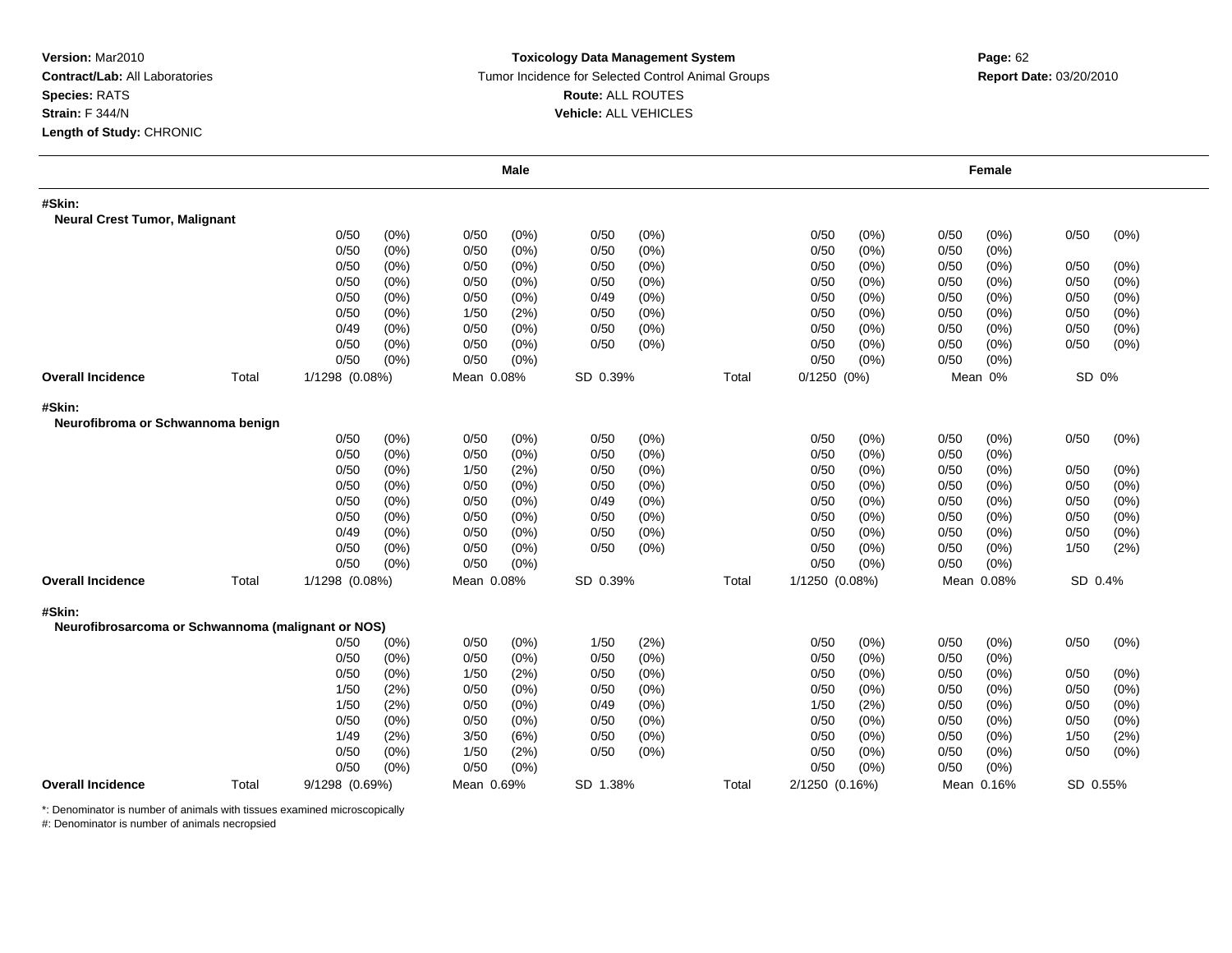#### **Toxicology Data Management System** Tumor Incidence for Selected Control Animal Groups **Report Date:** 03/20/2010 **Route:** ALL ROUTES **Vehicle:** ALL VEHICLES

|                                                                           |       |                 |         |            | Male    |          |         |       |                |         |      | Female     |          |         |
|---------------------------------------------------------------------------|-------|-----------------|---------|------------|---------|----------|---------|-------|----------------|---------|------|------------|----------|---------|
| #Skin:                                                                    |       |                 |         |            |         |          |         |       |                |         |      |            |          |         |
| Neurofibrosarcoma, Neurofibroma, or Schwannoma (benign, malignant or NOS) |       |                 |         |            |         |          |         |       |                |         |      |            |          |         |
|                                                                           |       | 0/50            | (0%)    | 0/50       | $(0\%)$ | 1/50     | (2%)    |       | 0/50           | $(0\%)$ | 0/50 | $(0\%)$    | 0/50     | (0%)    |
|                                                                           |       | 0/50            | (0%)    | 0/50       | $(0\%)$ | 0/50     | (0%)    |       | 0/50           | (0% )   | 0/50 | (0%)       |          |         |
|                                                                           |       | 0/50            | (0%)    | 2/50       | (4% )   | 0/50     | (0%)    |       | 0/50           | $(0\%)$ | 0/50 | $(0\%)$    | 0/50     | (0%)    |
|                                                                           |       | 1/50            | (2%)    | 0/50       | $(0\%)$ | 0/50     | (0%)    |       | 0/50           | (0%     | 0/50 | $(0\%)$    | 0/50     | (0%)    |
|                                                                           |       | 1/50            | (2%)    | 0/50       | (0%)    | 0/49     | (0%)    |       | 1/50           | (2%)    | 0/50 | $(0\%)$    | 0/50     | (0%)    |
|                                                                           |       | 0/50            | $(0\%)$ | 0/50       | $(0\%)$ | 0/50     | (0%)    |       | 0/50           | (0%)    | 0/50 | $(0\%)$    | 0/50     | (0%)    |
|                                                                           |       | 1/49            | (2%)    | 3/50       | (6%)    | 0/50     | $(0\%)$ |       | 0/50           | (0%)    | 0/50 | (0%)       | 1/50     | (2%)    |
|                                                                           |       | 0/50            | $(0\%)$ | 1/50       | (2%)    | 0/50     | $(0\%)$ |       | 0/50           | $(0\%)$ | 0/50 | (0%)       | 1/50     | (2%)    |
|                                                                           |       | 0/50            | $(0\%)$ | 0/50       | $(0\%)$ |          |         |       | 0/50           | $(0\%)$ | 0/50 | $(0\%)$    |          |         |
| Overall Incidence                                                         | Total | 10/1298 (0.77%) |         | Mean 0.77% |         | SD 1.51% |         | Total | 3/1250 (0.24%) |         |      | Mean 0.24% | SD 0.66% |         |
| #Skin:<br><b>Sarcoma</b>                                                  |       |                 |         |            |         |          |         |       |                |         |      |            |          |         |
|                                                                           |       | 0/50            | (0%)    | 3/50       | (6%)    | 0/50     | (0%)    |       | 0/50           | (0%)    | 0/50 | (0%)       | 0/50     | (0%)    |
|                                                                           |       | 0/50            | (0%)    | 0/50       | (0%)    | 1/50     | (2%)    |       | 0/50           | (0%     | 0/50 | $(0\%)$    |          |         |
|                                                                           |       | 0/50            | $(0\%)$ | 0/50       | $(0\%)$ | 0/50     | (0%)    |       | 0/50           | (0%     | 0/50 | (0%)       | 0/50     | (0%)    |
|                                                                           |       | 0/50            | (0%)    | 0/50       | $(0\%)$ | 0/50     | (0%)    |       | 0/50           | (0%)    | 0/50 | $(0\%)$    | 2/50     | (4%)    |
|                                                                           |       | 0/50            | (0%)    | 1/50       | (2%)    | 0/49     | $(0\%)$ |       | 0/50           | (0%)    | 0/50 | $(0\%)$    | 0/50     | (0%)    |
|                                                                           |       | 0/50            | (0%)    | 1/50       | (2%)    | 1/50     | (2%)    |       | 0/50           | $(0\%)$ | 0/50 | (0%)       | 0/50     | (0%)    |
|                                                                           |       | 0/49            | (0%)    | 0/50       | (0%)    | 0/50     | (0%)    |       | 0/50           | (0%     | 0/50 | (0%)       | 0/50     | (0%)    |
|                                                                           |       | 2/50            | (4%)    | 0/50       | $(0\%)$ | 0/50     | $(0\%)$ |       | 0/50           | (0%)    | 0/50 | $(0\%)$    | 0/50     | (0%)    |
|                                                                           |       | 0/50            | (0%)    | 0/50       | $(0\%)$ |          |         |       | 0/50           | (0%)    | 0/50 | (0%)       |          |         |
| Overall Incidence                                                         | Total | 9/1298 (0.69%)  |         | Mean 0.69% |         | SD 1.49% |         | Total | 2/1250 (0.16%) |         |      | Mean 0.16% | SD 0.8%  |         |
| #Skin:<br><b>Schwannoma Benign</b>                                        |       |                 |         |            |         |          |         |       |                |         |      |            |          |         |
|                                                                           |       | 0/50            | (0%)    | 0/50       | $(0\%)$ | 0/50     | $(0\%)$ |       | 0/50           | (0%)    | 0/50 | $(0\%)$    | 0/50     | (0%)    |
|                                                                           |       | 0/50            | (0%)    | 0/50       | $(0\%)$ | 0/50     | (0%)    |       | 0/50           | (0%)    | 0/50 | (0%)       |          |         |
|                                                                           |       | 0/50            | (0%)    | 1/50       | (2%)    | 0/50     | $(0\%)$ |       | 0/50           | $(0\%)$ | 0/50 | (0%)       | 0/50     | $(0\%)$ |
|                                                                           |       | 0/50            | $(0\%)$ | 0/50       | (0%)    | 0/50     | (0%)    |       | 0/50           | (0%     | 0/50 | $(0\%)$    | 0/50     | (0%)    |
|                                                                           |       | 0/50            | $(0\%)$ | 0/50       | $(0\%)$ | 0/49     | $(0\%)$ |       | 0/50           | $(0\%)$ | 0/50 | (0%)       | 0/50     | (0%)    |
|                                                                           |       | 0/50            | (0%)    | 0/50       | $(0\%)$ | 0/50     | $(0\%)$ |       | 0/50           | $(0\%)$ | 0/50 | $(0\%)$    | 0/50     | (0%)    |
|                                                                           |       | 0/49            | (0%)    | 0/50       | $(0\%)$ | 0/50     | $(0\%)$ |       | 0/50           | $(0\%)$ | 0/50 | (0%)       | 0/50     | (0%)    |
|                                                                           |       | 0/50            | (0%)    | 0/50       | $(0\%)$ | 0/50     | (0%)    |       | 0/50           | $(0\%)$ | 0/50 | (0%)       | 1/50     | (2%)    |
|                                                                           |       | 0/50            | (0%)    | 0/50       | $(0\%)$ |          |         |       | 0/50           | (0%)    | 0/50 | (0%)       |          |         |
| <b>Overall Incidence</b>                                                  | Total | 1/1298 (0.08%)  |         | Mean 0.08% |         | SD 0.39% |         | Total | 1/1250 (0.08%) |         |      | Mean 0.08% | SD 0.4%  |         |

\*: Denominator is number of animals with tissues examined microscopically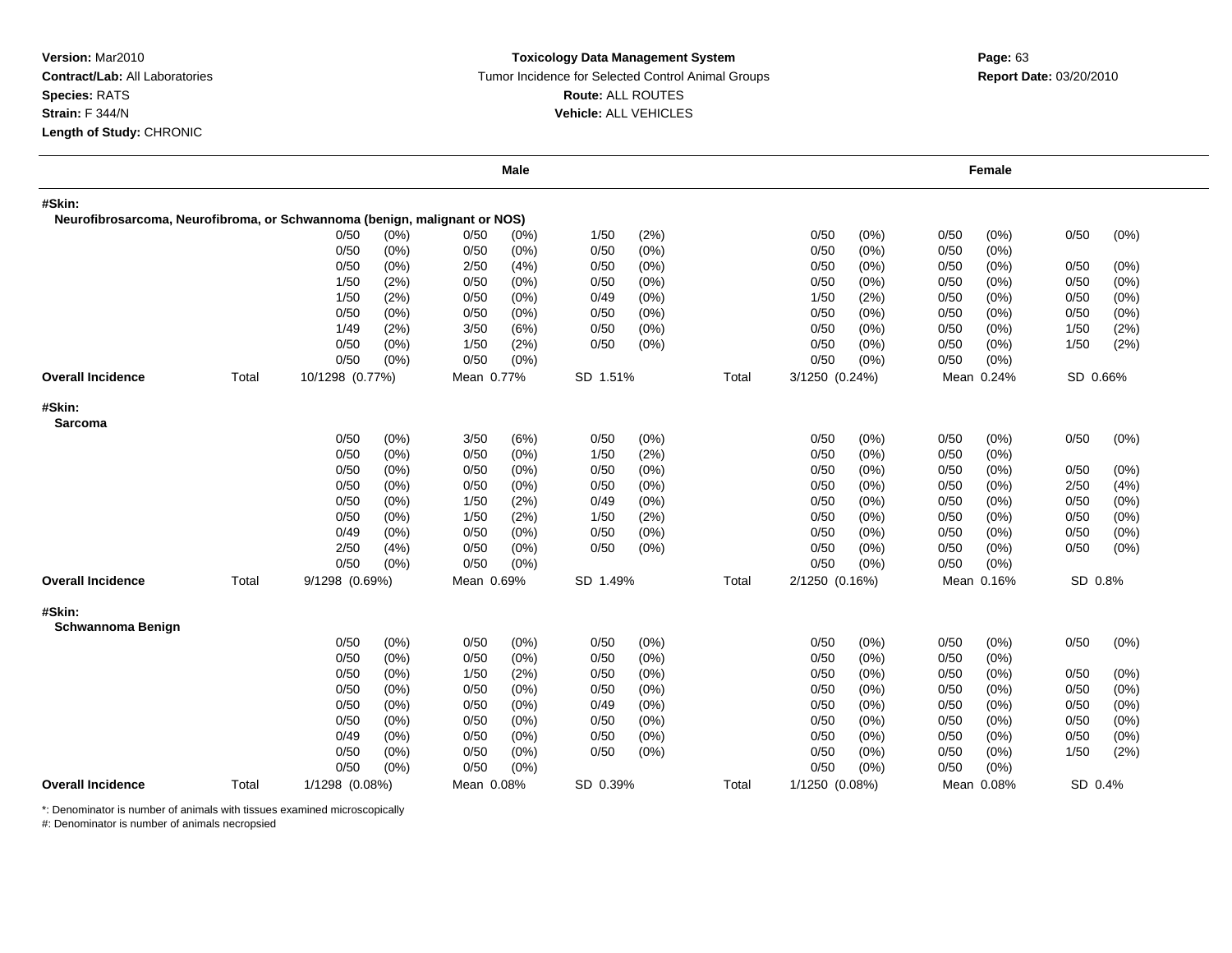#### **Toxicology Data Management System** Tumor Incidence for Selected Control Animal Groups **Report Date:** 03/20/2010 **Route:** ALL ROUTES **Vehicle:** ALL VEHICLES

|                                                                                                       |       |                 |         |            | <b>Male</b> |          |         |       |                |         |      | Female     |          |         |
|-------------------------------------------------------------------------------------------------------|-------|-----------------|---------|------------|-------------|----------|---------|-------|----------------|---------|------|------------|----------|---------|
| #Skin:                                                                                                |       |                 |         |            |             |          |         |       |                |         |      |            |          |         |
| <b>Schwannoma Malignant</b>                                                                           |       |                 |         |            |             |          |         |       |                |         |      |            |          |         |
|                                                                                                       |       | 0/50            | (0%)    | 0/50       | $(0\%)$     | 1/50     | (2%)    |       | 0/50           | (0%)    | 0/50 | $(0\%)$    | 0/50     | $(0\%)$ |
|                                                                                                       |       | 0/50            | (0%)    | 0/50       | (0% )       | 0/50     | (0%     |       | 0/50           | (0%     | 0/50 | (0% )      |          |         |
|                                                                                                       |       | 0/50            | (0% )   | 1/50       | (2%)        | 0/50     | (0%)    |       | 0/50           | (0%)    | 0/50 | (0%)       | 0/50     | (0%)    |
|                                                                                                       |       | 1/50            | (2%)    | 0/50       | $(0\%)$     | 0/50     | (0%)    |       | 0/50           | (0%)    | 0/50 | (0%)       | 0/50     | (0% )   |
|                                                                                                       |       | 1/50            | (2%)    | 0/50       | $(0\%)$     | 0/49     | $(0\%)$ |       | 1/50           | (2%)    | 0/50 | $(0\%)$    | 0/50     | (0%)    |
|                                                                                                       |       | 0/50            | (0%)    | 0/50       | $(0\%)$     | 0/50     | (0%)    |       | 0/50           | (0%)    | 0/50 | (0%)       | 0/50     | (0%)    |
|                                                                                                       |       | 1/49            | (2%)    | 3/50       | (6%)        | 0/50     | (0%)    |       | 0/50           | (0%)    | 0/50 | $(0\%)$    | 1/50     | (2%)    |
|                                                                                                       |       | 0/50            | (0%)    | 1/50       | (2%)        | 0/50     | $(0\%)$ |       | 0/50           | (0%)    | 0/50 | (0%)       | 0/50     | $(0\%)$ |
|                                                                                                       |       | 0/50            | $(0\%)$ | 0/50       | $(0\%)$     |          |         |       | 0/50           | (0%)    | 0/50 | (0%)       |          |         |
| <b>Overall Incidence</b>                                                                              | Total | 9/1298 (0.69%)  |         | Mean 0.69% |             | SD 1.38% |         | Total | 2/1250 (0.16%) |         |      | Mean 0.16% | SD 0.55% |         |
| #Skin:                                                                                                |       |                 |         |            |             |          |         |       |                |         |      |            |          |         |
| <b>Squamous Cell Carcinoma</b>                                                                        |       |                 |         |            |             |          |         |       |                |         |      |            |          |         |
|                                                                                                       |       | 0/50            | $(0\%)$ | 0/50       | $(0\%)$     | 1/50     | (2%)    |       | 0/50           | (0%)    | 0/50 | $(0\%)$    | 0/50     | (0%)    |
|                                                                                                       |       | 1/50            | (2%)    | 0/50       | $(0\%)$     | 0/50     | (0% )   |       | 0/50           | (0% )   | 0/50 | (0% )      |          |         |
|                                                                                                       |       | 0/50            | $(0\%)$ | 0/50       | $(0\%)$     | 0/50     | (0%)    |       | 0/50           | (0%)    | 1/50 | (2%)       | 0/50     | (0%)    |
|                                                                                                       |       | 0/50            | $(0\%)$ | 1/50       | (2%)        | 0/50     | (0%)    |       | 0/50           | (0%)    | 0/50 | $(0\%)$    | 0/50     | (0%)    |
|                                                                                                       |       | 1/50            | (2%)    | 0/50       | $(0\%)$     | 0/49     | (0%)    |       | 0/50           | (0%)    | 0/50 | $(0\%)$    | 0/50     | (0%)    |
|                                                                                                       |       | 0/50            | $(0\%)$ | 1/50       | (2%)        | 0/50     | $(0\%)$ |       | 0/50           | (0%)    | 1/50 | (2%)       | 0/50     | (0%)    |
|                                                                                                       |       | 0/49            | $(0\%)$ | 0/50       | $(0\%)$     | 0/50     | (0%)    |       | 0/50           | (0%     | 0/50 | (0% )      | 0/50     | (0%)    |
|                                                                                                       |       | 1/50            | (2%)    | 0/50       | $(0\%)$     | 0/50     | (0%)    |       | 0/50           | (0%)    | 1/50 | (2%)       | 0/50     | $(0\%)$ |
|                                                                                                       |       | 0/50            | (0%)    | 0/50       | $(0\%)$     |          |         |       | 0/50           | (0%)    | 0/50 | (0%)       |          |         |
| <b>Overall Incidence</b>                                                                              | Total | 6/1298 (0.46%)  |         | Mean 0.46% |             | SD 0.86% |         | Total | 3/1250 (0.24%) |         |      | Mean 0.24% | SD 0.66% |         |
| #Skin:                                                                                                |       |                 |         |            |             |          |         |       |                |         |      |            |          |         |
| Squamous Cell Carcinoma, Basal Cell Carcinoma, Basosquamous Tumor (malignant or NOS),<br>or Carcinoma |       |                 |         |            |             |          |         |       |                |         |      |            |          |         |
|                                                                                                       |       | 1/50            | (2%)    | 1/50       | (2%)        | 1/50     | (2%)    |       | 0/50           | (0%)    | 1/50 | (2%)       | 0/50     | (0%)    |
|                                                                                                       |       | 1/50            | (2%)    | 0/50       | (0%)        | 0/50     | (0%)    |       | 0/50           | (0%)    | 0/50 | (0%)       |          |         |
|                                                                                                       |       | 0/50            | $(0\%)$ | 0/50       | (0%)        | 1/50     | (2%)    |       | 0/50           | (0%)    | 1/50 | (2%)       | 0/50     | (0%)    |
|                                                                                                       |       | 0/50            | (0%)    | 1/50       | (2%)        | 0/50     | (0%)    |       | 0/50           | $(0\%)$ | 0/50 | $(0\%)$    | 0/50     | (0%)    |
|                                                                                                       |       | 1/50            | (2%)    | 1/50       | (2%)        | 0/49     | $(0\%)$ |       | 0/50           | $(0\%)$ | 0/50 | $(0\%)$    | 0/50     | (0%)    |
|                                                                                                       |       | 0/50            | (0%)    | 2/50       | (4%)        | 1/50     | (2%)    |       | 0/50           | (0%)    | 1/50 | (2%)       | 0/50     | (0%)    |
|                                                                                                       |       | 0/49            | (0%)    | 0/50       | $(0\%)$     | 0/50     | (0%)    |       | 0/50           | (0%)    | 0/50 | $(0\%)$    | 1/50     | (2%)    |
|                                                                                                       |       | 1/50            | (2%)    | 3/50       | (6%)        | 0/50     | (0%)    |       | 0/50           | (0%)    | 1/50 | (2%)       | 0/50     | (0%)    |
|                                                                                                       |       | 0/50            | (0%)    | 2/50       | (4% )       |          |         |       | 0/50           | (0%)    | 0/50 | (0% )      |          |         |
| <b>Overall Incidence</b>                                                                              | Total | 17/1298 (1.31%) |         | Mean 1.31% |             | SD 1.59% |         | Total | 5/1250 (0.4%)  |         |      | Mean 0.4%  | SD 0.82% |         |

\*: Denominator is number of animals with tissues examined microscopically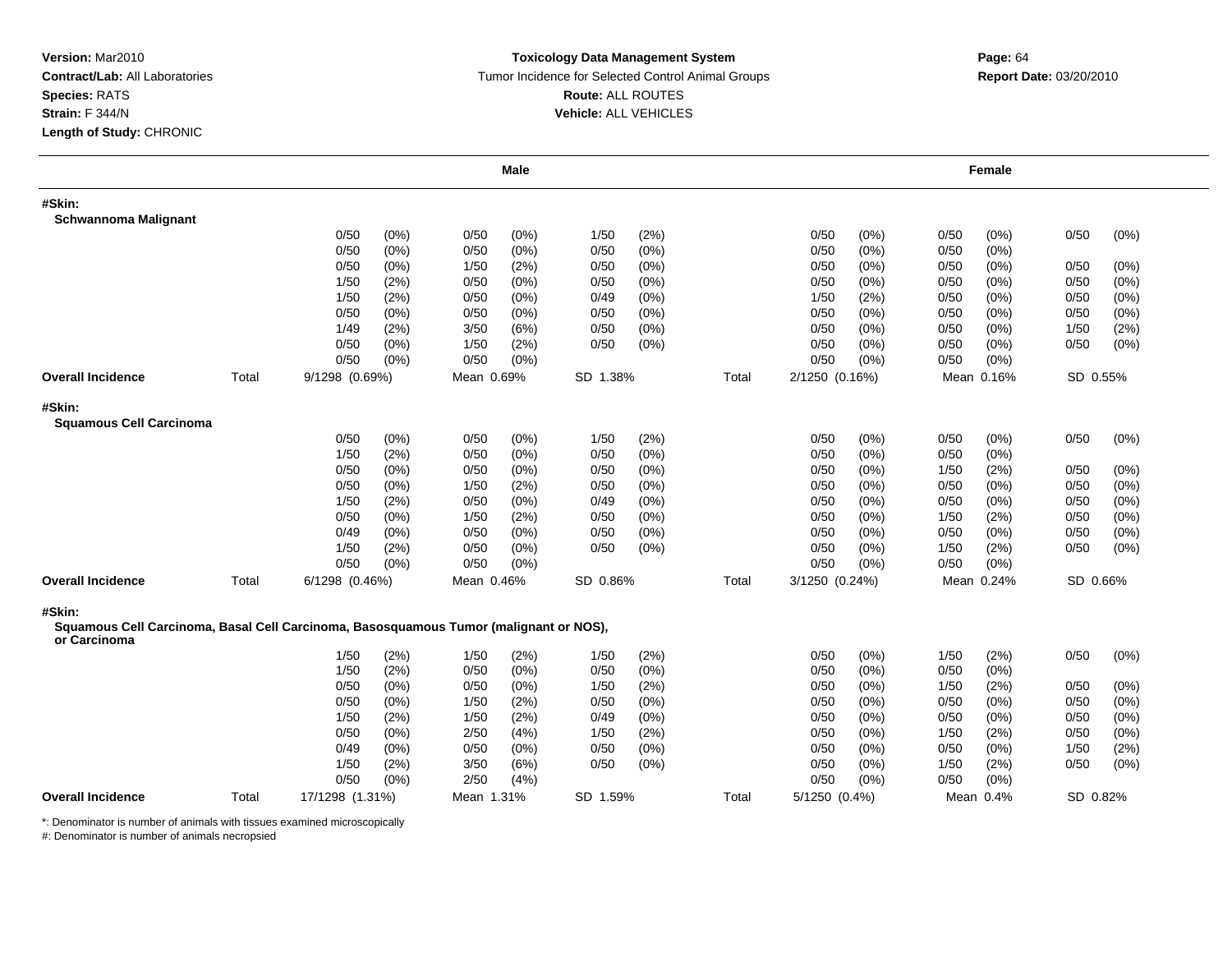### **Toxicology Data Management System** Tumor Incidence for Selected Control Animal Groups **Report Date:** 03/20/2010 **Route:** ALL ROUTES **Vehicle:** ALL VEHICLES

|                                                                                          |       |                 |         |            | Male    |          |         |       |                 |         |      | Female     |          |         |
|------------------------------------------------------------------------------------------|-------|-----------------|---------|------------|---------|----------|---------|-------|-----------------|---------|------|------------|----------|---------|
| #Skin:<br><b>Squamous Cell Papilloma</b>                                                 |       |                 |         |            |         |          |         |       |                 |         |      |            |          |         |
|                                                                                          |       | 1/50            | (2%)    | 0/50       | $(0\%)$ | 0/50     | (0%)    |       | 0/50            | (0%)    | 0/50 | (0%)       | 0/50     | (0%)    |
|                                                                                          |       | 0/50            | (0%)    | 0/50       | $(0\%)$ | 0/50     | (0%)    |       | 0/50            | (0%)    | 0/50 | $(0\%)$    |          |         |
|                                                                                          |       | 0/50            | (0%)    | 0/50       | $(0\%)$ | 0/50     | (0%)    |       | 0/50            | (0%)    | 0/50 | (0%)       | 0/50     | $(0\%)$ |
|                                                                                          |       | 1/50            | (2%)    | 0/50       | $(0\%)$ | 0/50     | (0%)    |       | 0/50            | (0%)    | 1/50 | (2%)       | 0/50     | (0%)    |
|                                                                                          |       | 0/50            | (0%)    | 0/50       | $(0\%)$ | 0/49     | (0%)    |       | 0/50            | (0%)    | 0/50 | (0%)       | 0/50     | (0%)    |
|                                                                                          |       | 0/50            | (0%)    | 1/50       | (2%)    | 0/50     | (0%)    |       | 0/50            | (0%)    | 0/50 | (0%)       | 0/50     | (0%)    |
|                                                                                          |       | 0/49            | (0%)    | 0/50       | $(0\%)$ | 1/50     | (2%)    |       | 0/50            | (0%)    | 1/50 | (2%)       | 0/50     | $(0\%)$ |
|                                                                                          |       | 1/50            | (2%)    | 0/50       | $(0\%)$ | 1/50     | (2%)    |       | 0/50            | (0%)    | 0/50 | $(0\%)$    | 0/50     | (0%)    |
|                                                                                          |       | 3/50            | (6%)    | 1/50       | (2%)    |          |         |       | 0/50            | (0%)    | 0/50 | (0%)       |          |         |
| <b>Overall Incidence</b>                                                                 | Total | 10/1298 (0.77%) |         | Mean 0.77% |         | SD 1.39% |         | Total | 2/1250 (0.16%)  |         |      | Mean 0.16% | SD 0.55% |         |
| #Skin:<br>Squamous Cell Papilloma or Papilloma                                           |       |                 |         |            |         |          |         |       |                 |         |      |            |          |         |
|                                                                                          |       | 1/50            | (2%)    | 0/50       | (0%)    | 0/50     | (0%)    |       | 0/50            | (0%)    | 0/50 | $(0\%)$    | 0/50     | (0%)    |
|                                                                                          |       | 0/50            | (0%)    | 0/50       | $(0\%)$ | 0/50     | (0%)    |       | 0/50            | (0%)    | 0/50 | (0%        |          |         |
|                                                                                          |       | 0/50            | $(0\%)$ | 0/50       | $(0\%)$ | 0/50     | $(0\%)$ |       | 0/50            | (0%)    | 0/50 | $(0\%)$    | 0/50     | $(0\%)$ |
|                                                                                          |       | 1/50            | (2%)    | 0/50       | $(0\%)$ | 0/50     | (0%)    |       | 0/50            | (0%)    | 1/50 | (2%)       | 0/50     | $(0\%)$ |
|                                                                                          |       | 0/50            | $(0\%)$ | 0/50       | $(0\%)$ | 0/49     | (0%)    |       | 0/50            | (0%)    | 0/50 | (0%        | 0/50     | (0%)    |
|                                                                                          |       | 0/50            | (0%)    | 1/50       | (2%)    | 0/50     | (0%)    |       | 0/50            | (0%)    | 0/50 | (0%        | 0/50     | (0%)    |
|                                                                                          |       | 0/49            | (0%)    | 0/50       | $(0\%)$ | 1/50     | (2%)    |       | 0/50            | (0%)    | 1/50 | (2%)       | 0/50     | (0%)    |
|                                                                                          |       | 1/50            | (2%)    | 0/50       | $(0\%)$ | 1/50     | (2%)    |       | 0/50            | (0%)    | 0/50 | $(0\%)$    | 0/50     | (0%)    |
|                                                                                          |       | 3/50            | (6%)    | 1/50       | (2%)    |          |         |       | 0/50            | (0%)    | 0/50 | $(0\%)$    |          |         |
| <b>Overall Incidence</b>                                                                 | Total | 10/1298 (0.77%) |         | Mean 0.77% |         | SD 1.39% |         | Total | 2/1250 (0.16%)  |         |      | Mean 0.16% | SD 0.55% |         |
| #Skin:<br>Squamous Cell Papilloma, Papilloma, Squamous Cell Carcinoma or Keratoacanthoma |       |                 |         |            |         |          |         |       |                 |         |      |            |          |         |
|                                                                                          |       | 4/50            | (8%)    | 5/50       | (10%)   | 1/50     | (2%)    |       | 0/50            | (0%)    | 0/50 | (0%)       | 0/50     | $(0\%)$ |
|                                                                                          |       | 1/50            | (2%)    | 3/50       | (6%)    | 1/50     | (2%)    |       | 1/50            | (2%)    | 0/50 | (0%)       |          |         |
|                                                                                          |       | 4/50            | (8%)    | 2/50       | (4%)    | 0/50     | (0%)    |       | 0/50            | (0%)    | 1/50 | (2%)       | 1/50     | (2%)    |
|                                                                                          |       | 9/50            | (18%)   | 1/50       | (2%)    | 2/50     | (4%)    |       | 2/50            | (4% )   | 3/50 | (6%)       | 0/50     | (0%)    |
|                                                                                          |       | 3/50            | (6%)    | 7/50       | (14%)   | 0/49     | (0%)    |       | 0/50            | (0%)    | 0/50 | (0%        | 0/50     | $(0\%)$ |
|                                                                                          |       | 1/50            | (2%)    | 6/50       | (12%)   | 2/50     | (4%)    |       | 0/50            | (0%)    | 1/50 | (2%)       | 0/50     | $(0\%)$ |
|                                                                                          |       | 4/49            | (8%)    | 3/50       | (6%)    | 3/50     | (6%)    |       | 0/50            | $(0\%)$ | 1/50 | (2%)       | 0/50     | $(0\%)$ |
|                                                                                          |       | 4/50            | (8%)    | 1/50       | (2%)    | 5/50     | (10%)   |       | 1/50            | (2%)    | 1/50 | (2%)       | 0/50     | $(0\%)$ |
|                                                                                          |       | 4/50            | (8%)    | 7/50       | (14%)   |          |         |       | 0/50            | (0%)    | 0/50 | (0% )      |          |         |
| <b>Overall Incidence</b>                                                                 | Total | 83/1298 (6.39%) |         | Mean 6.39% |         | SD 4.63% |         | Total | 12/1250 (0.96%) |         |      | Mean 0.96% | SD 1.54% |         |

\*: Denominator is number of animals with tissues examined microscopically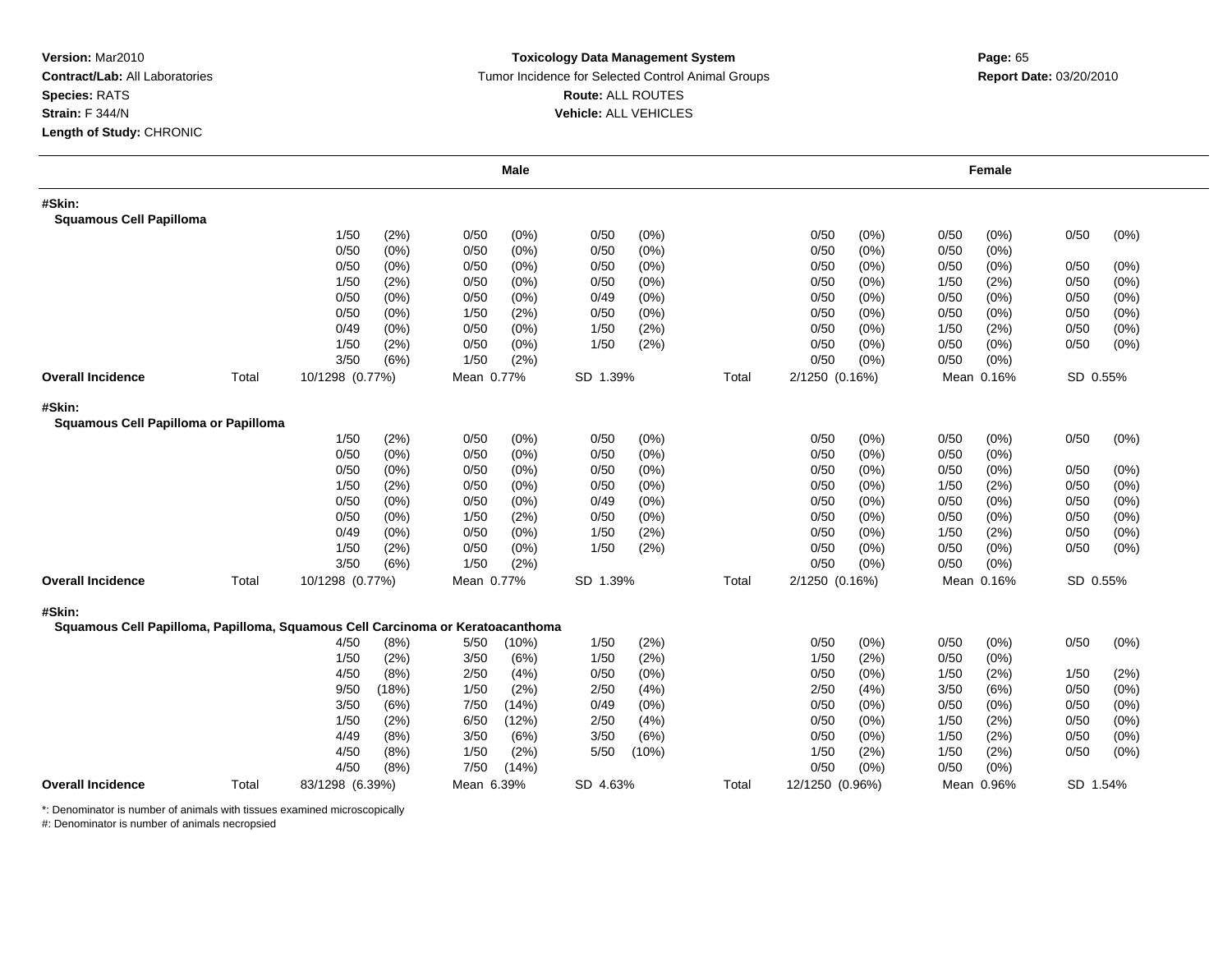## **Toxicology Data Management System** Tumor Incidence for Selected Control Animal Groups **Report Date:** 03/20/2010 **Route:** ALL ROUTES **Vehicle:** ALL VEHICLES

|                                                        |       |                 | Male            |                 |       |                 | Female          |                 |
|--------------------------------------------------------|-------|-----------------|-----------------|-----------------|-------|-----------------|-----------------|-----------------|
| #Skin:                                                 |       |                 |                 |                 |       |                 |                 |                 |
| Squamous Cell Papilloma, Papilloma, or Keratoacanthoma |       |                 |                 |                 |       |                 |                 |                 |
|                                                        |       | 4/50<br>(8%)    | (10%)<br>5/50   | 0/50<br>(0%)    |       | 0/50<br>$(0\%)$ | 0/50<br>$(0\%)$ | 0/50<br>(0%)    |
|                                                        |       | 0/50<br>(0%)    | 3/50<br>(6%)    | (2%)<br>1/50    |       | (2%)<br>1/50    | $(0\%)$<br>0/50 |                 |
|                                                        |       | 4/50<br>(8%)    | 2/50<br>(4%)    | $(0\%)$<br>0/50 |       | $(0\%)$<br>0/50 | 0/50<br>(0%)    | 1/50<br>(2%)    |
|                                                        |       | 9/50<br>(18%)   | 0/50<br>$(0\%)$ | 2/50<br>(4% )   |       | 2/50<br>(4% )   | 3/50<br>(6%)    | 0/50<br>(0%)    |
|                                                        |       | 2/50<br>(4% )   | 7/50<br>(14%)   | 0/49<br>$(0\%)$ |       | $(0\%)$<br>0/50 | 0/50<br>(0%     | 0/50<br>(0%)    |
|                                                        |       | 1/50<br>(2%)    | 5/50<br>(10%)   | 2/50<br>(4% )   |       | 0/50<br>$(0\%)$ | 0/50<br>(0%     | 0/50<br>(0%)    |
|                                                        |       | 4/49<br>(8%)    | 3/50<br>(6%)    | (6%)<br>3/50    |       | (0%<br>0/50     | (2%)<br>1/50    | 0/50<br>(0%)    |
|                                                        |       | 3/50<br>(6%)    | (2%)<br>1/50    | 5/50<br>(10%)   |       | (2%)<br>1/50    | $(0\%)$<br>0/50 | 0/50<br>$(0\%)$ |
|                                                        |       | 4/50<br>(8%)    | 7/50<br>(14%)   |                 |       | 0/50<br>$(0\%)$ | 0/50<br>(0%)    |                 |
| <b>Overall Incidence</b>                               | Total | 77/1298 (5.93%) | Mean 5.93%      | SD 4.82%        | Total | 9/1250 (0.72%)  | Mean 0.72%      | SD 1.51%        |
| #Skin:<br>Trichoepithelioma                            |       |                 |                 |                 |       |                 |                 |                 |
|                                                        |       | (0%)<br>0/50    | 2/50<br>(4% )   | (2%)<br>1/50    |       | 0/50<br>$(0\%)$ | 0/50<br>$(0\%)$ | 0/50<br>(0%)    |
|                                                        |       | 0/50<br>(0%)    | 0/50<br>(0%)    | 0/50<br>(0%)    |       | (0%<br>0/50     | 0/50<br>(0%     |                 |
|                                                        |       | 0/50<br>(0%)    | 0/50<br>(0%)    | (0%)<br>0/50    |       | $(0\%)$<br>0/50 | 0/50<br>(0%     | 0/50<br>(0%)    |
|                                                        |       | 0/50<br>(0%)    | 0/50<br>(0%)    | (0%)<br>0/50    |       | (2%)<br>1/50    | 0/50<br>$(0\%)$ | 1/50<br>(2%)    |
|                                                        |       | 0/50<br>(0%)    | 0/50<br>(0%)    | (0%)<br>0/49    |       | 0/50<br>$(0\%)$ | 0/50<br>(0%     | 0/50<br>(0%)    |
|                                                        |       | 0/50<br>(0%)    | 0/50<br>$(0\%)$ | 0/50<br>$(0\%)$ |       | (0%<br>0/50     | 0/50<br>$(0\%)$ | 0/50<br>(0%)    |
|                                                        |       | 0/49<br>(0%)    | 0/50<br>(0%)    | 0/50<br>$(0\%)$ |       | (2%)<br>1/50    | 0/50<br>(0%     | 0/50<br>(0%)    |
|                                                        |       | 0/50<br>(0%)    | 0/50<br>(0%)    | (0%)<br>0/50    |       | (0%<br>0/50     | 0/50<br>$(0\%)$ | 0/50<br>$(0\%)$ |
|                                                        |       | 3/50<br>(6%)    | 0/50<br>$(0\%)$ |                 |       | 0/50<br>(0%)    | 0/50<br>(0%)    |                 |
|                                                        |       |                 |                 |                 |       |                 |                 |                 |
| <b>Overall Incidence</b>                               | Total | 6/1298 (0.46%)  | Mean 0.46%      | SD 1.42%        | Total | 3/1250 (0.24%)  | Mean 0.24%      | SD 0.66%        |
| #Skin: Sebaceous Gland:<br>Adenoma                     |       |                 |                 |                 |       |                 |                 |                 |
|                                                        |       | 0/50<br>(0%)    | 0/50<br>(0%)    | 0/50<br>$(0\%)$ |       | 0/50<br>(0%)    | 0/50<br>$(0\%)$ | 0/50<br>(0%)    |
|                                                        |       | 0/50<br>(0%)    | (0%)<br>0/50    | (0%)<br>0/50    |       | (0%<br>0/50     | 0/50<br>$(0\%)$ |                 |
|                                                        |       | 1/50<br>(2%)    | 0/50<br>(0%)    | 1/50<br>(2%)    |       | 0/50<br>$(0\%)$ | 0/50<br>(0%)    | 0/50<br>(0%)    |
|                                                        |       | 0/50<br>(0%)    | 0/50<br>$(0\%)$ | 0/50<br>(0%)    |       | $(0\%)$<br>0/50 | 0/50<br>(0%     | 0/50<br>(0%)    |
|                                                        |       | 0/50<br>(0%)    | (2%)<br>1/50    | (0%)<br>0/49    |       | $(0\%)$<br>0/50 | 0/50<br>(0%)    | (0%)<br>0/50    |
|                                                        |       | 0/50<br>(0%)    | 0/50<br>(0%)    | 1/50<br>(2%)    |       | 0/50<br>(0%     | 0/50<br>$(0\%)$ | 0/50<br>(0%)    |
|                                                        |       | 1/49<br>(2%)    | 0/50<br>(0%)    | 0/50<br>$(0\%)$ |       | 0/50<br>$(0\%)$ | 0/50<br>$(0\%)$ | 0/50<br>(0%)    |
|                                                        |       | 0/50<br>(0%)    | 2/50<br>(4%)    | 0/50<br>(0%)    |       | 1/50<br>(2%)    | 0/50<br>(0%)    | 0/50<br>(0%)    |
|                                                        |       | 0/50<br>(0%)    | 0/50<br>(0%)    |                 |       | 0/50<br>$(0\%)$ | 0/50<br>$(0\%)$ |                 |
| <b>Overall Incidence</b>                               | Total | 7/1298 (0.54%)  | Mean 0.54%      | SD 1.07%        | Total | 1/1250 (0.08%)  | Mean 0.08%      | SD 0.4%         |

\*: Denominator is number of animals with tissues examined microscopically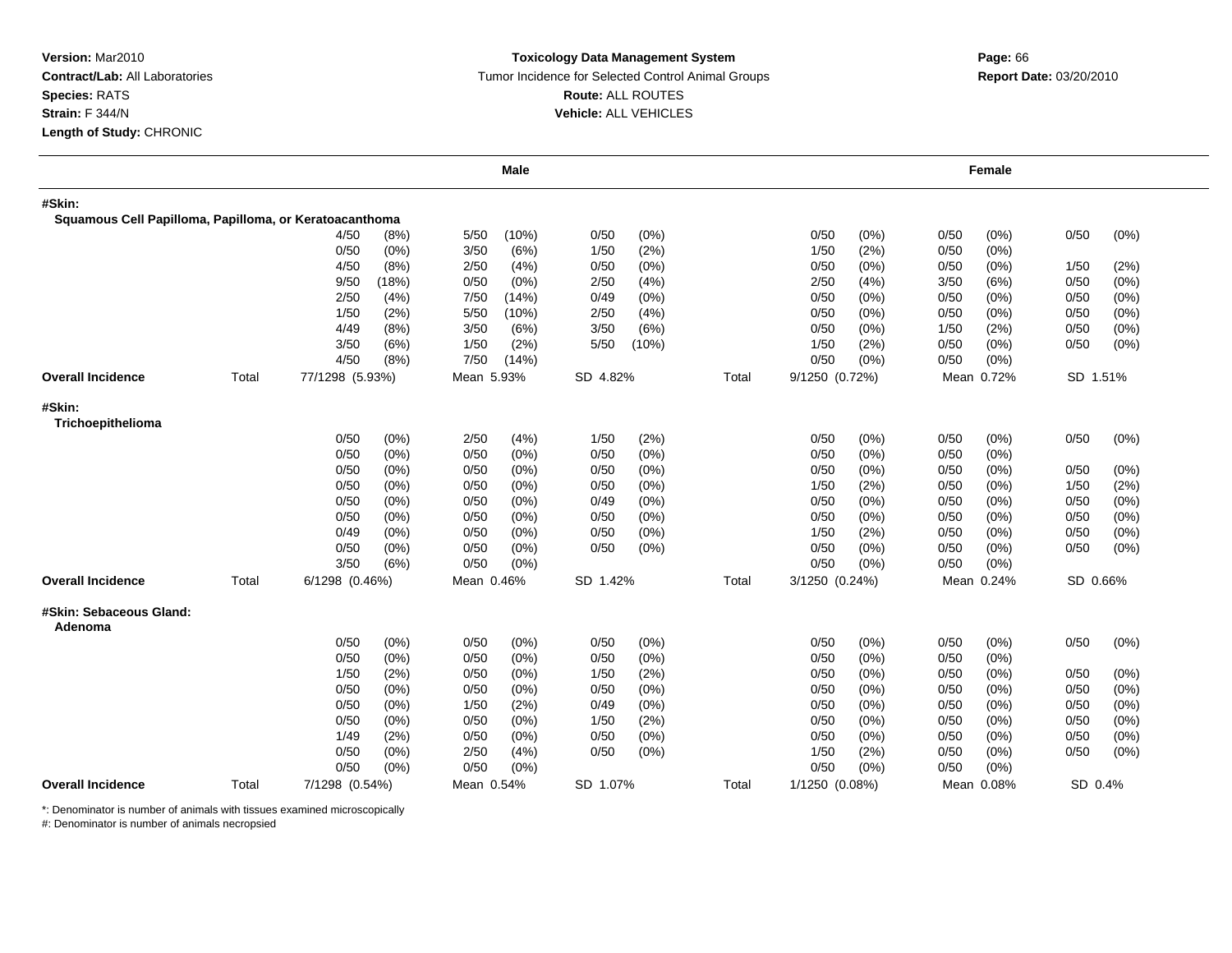### **Toxicology Data Management System** Tumor Incidence for Selected Control Animal Groups **Report Date:** 03/20/2010 **Route:** ALL ROUTES **Vehicle:** ALL VEHICLES

|                                                 |       |                 |         |            | Male    |          |         |       |                 |         |      | Female     |         |         |
|-------------------------------------------------|-------|-----------------|---------|------------|---------|----------|---------|-------|-----------------|---------|------|------------|---------|---------|
| #Skin: Sebaceous Gland:<br>Carcinoma or Adenoma |       |                 |         |            |         |          |         |       |                 |         |      |            |         |         |
|                                                 |       | 0/50            | (0%)    | 0/50       | $(0\%)$ | 0/50     | $(0\%)$ |       | 0/50            | (0%)    | 0/50 | (0%)       | 0/50    | $(0\%)$ |
|                                                 |       | 0/50            | (0%)    | 0/50       | $(0\%)$ | 0/50     | $(0\%)$ |       | 0/50            | (0%)    | 0/50 | $(0\%)$    |         |         |
|                                                 |       | 1/50            | (2%)    | 0/50       | $(0\%)$ | 1/50     | (2%)    |       | 0/50            | (0%)    | 0/50 | $(0\%)$    | 0/50    | (0%)    |
|                                                 |       | 0/50            | $(0\%)$ | 0/50       | $(0\%)$ | 0/50     | (0%)    |       | 0/50            | (0%)    | 0/50 | $(0\%)$    | 0/50    | (0% )   |
|                                                 |       | 0/50            | (0%)    | 1/50       | (2%)    | 0/49     | (0%)    |       | 0/50            | $(0\%)$ | 0/50 | (0%)       | 0/50    | $(0\%)$ |
|                                                 |       | 0/50            | (0%)    | 0/50       | (0%)    | 1/50     | (2%)    |       | 0/50            | (0%)    | 0/50 | (0%)       | 0/50    | $(0\%)$ |
|                                                 |       | 1/49            | (2%)    | 0/50       | $(0\%)$ | 0/50     | $(0\%)$ |       | 0/50            | $(0\%)$ | 0/50 | (0%)       | 0/50    | $(0\%)$ |
|                                                 |       | 0/50            | $(0\%)$ | 2/50       | (4%)    | 0/50     | (0%)    |       | 1/50            | (2%)    | 0/50 | $(0\%)$    | 0/50    | $(0\%)$ |
|                                                 |       | 0/50            | $(0\%)$ | 0/50       | $(0\%)$ |          |         |       | 0/50            | (0%)    | 0/50 | $(0\%)$    |         |         |
| <b>Overall Incidence</b>                        | Total | 7/1298 (0.54%)  |         | Mean 0.54% |         | SD 1.07% |         | Total | 1/1250 (0.08%)  |         |      | Mean 0.08% | SD 0.4% |         |
| #Spinal Cord:<br><b>Astrocytoma Benign</b>      |       |                 |         |            |         |          |         |       |                 |         |      |            |         |         |
|                                                 |       | 0/50            | $(0\%)$ | 0/50       | (0%)    | 0/50     | $(0\%)$ |       | 0/50            | $(0\%)$ | 0/50 | $(0\%)$    | 0/50    | (0%)    |
|                                                 |       | 0/50            | $(0\%)$ | 0/50       | (0%)    | 0/50     | (0% )   |       | 0/50            | (0%)    | 0/50 | (0% )      |         |         |
|                                                 |       | 0/50            | $(0\%)$ | 0/50       | $(0\%)$ | 0/50     | (0%)    |       | 0/50            | (0%)    | 0/50 | $(0\%)$    | 0/50    | $(0\%)$ |
|                                                 |       | 0/50            | (0%)    | 0/50       | (0%)    | 0/50     | $(0\%)$ |       | 0/50            | (0%)    | 0/50 | $(0\%)$    | 0/50    | (0% )   |
|                                                 |       | 0/50            | (0%)    | 0/50       | $(0\%)$ | 0/49     | (0%)    |       | 0/50            | $(0\%)$ | 0/50 | $(0\%)$    | 0/50    | $(0\%)$ |
|                                                 |       | 0/50            | $(0\%)$ | 0/50       | (0%)    | 0/50     | $(0\%)$ |       | 0/50            | $(0\%)$ | 0/50 | (0%        | 1/50    | (2%)    |
|                                                 |       | 0/49            | (0%)    | 0/50       | $(0\%)$ | 0/50     | (0%)    |       | 0/50            | (0%)    | 0/50 | (0%)       | 0/50    | $(0\%)$ |
|                                                 |       | 0/50            | (0%)    | 0/50       | $(0\%)$ | 0/50     | (0%)    |       | 0/50            | (0%)    | 0/50 | (0%)       | 0/50    | $(0\%)$ |
|                                                 |       | 0/50            | (0%)    | 0/50       | $(0\%)$ |          |         |       | 0/50            | (0% )   | 0/50 | (0%)       |         |         |
| <b>Overall Incidence</b>                        | Total | $0/1298$ $(0%)$ |         | Mean 0%    |         | SD 0%    |         | Total | 1/1250 (0.08%)  |         |      | Mean 0.08% | SD 0.4% |         |
| #Spinal Cord:<br><b>Astrocytoma Malignant</b>   |       |                 |         |            |         |          |         |       |                 |         |      |            |         |         |
|                                                 |       | 0/50            | $(0\%)$ | 0/50       | $(0\%)$ | 1/50     | (2%)    |       | 0/50            | (0%)    | 0/50 | (0%)       | 0/50    | $(0\%)$ |
|                                                 |       | 0/50            | $(0\%)$ | 0/50       | $(0\%)$ | 0/50     | (0%)    |       | 0/50            | (0%)    | 0/50 | $(0\%)$    |         |         |
|                                                 |       | 0/50            | (0%)    | 0/50       | $(0\%)$ | 0/50     | $(0\%)$ |       | 0/50            | $(0\%)$ | 0/50 | $(0\%)$    | 0/50    | (0%)    |
|                                                 |       | 0/50            | $(0\%)$ | 0/50       | (0%)    | 0/50     | $(0\%)$ |       | 0/50            | (0%)    | 0/50 | (0%)       | 0/50    | (0%)    |
|                                                 |       | 0/50            | (0%)    | 0/50       | $(0\%)$ | 0/49     | (0%)    |       | 0/50            | $(0\%)$ | 0/50 | $(0\%)$    | 0/50    | $(0\%)$ |
|                                                 |       | 0/50            | (0%)    | 0/50       | $(0\%)$ | 0/50     | (0%)    |       | 0/50            | (0%)    | 0/50 | (0%)       | 0/50    | $(0\%)$ |
|                                                 |       | 0/49            | (0%)    | 0/50       | (0%)    | 0/50     | (0%)    |       | 0/50            | $(0\%)$ | 0/50 | $(0\%)$    | 0/50    | $(0\%)$ |
|                                                 |       | 0/50            | (0%)    | 0/50       | $(0\%)$ | 0/50     | (0%)    |       | 0/50            | (0%)    | 0/50 | (0%)       | 0/50    | (0%)    |
|                                                 |       | 0/50            | (0%)    | 0/50       | (0%)    |          |         |       | 0/50            | (0%)    | 0/50 | (0%)       |         |         |
| <b>Overall Incidence</b>                        | Total | 1/1298 (0.08%)  |         | Mean 0.08% |         | SD 0.39% |         | Total | $0/1250$ $(0%)$ |         |      | Mean 0%    | SD 0%   |         |

\*: Denominator is number of animals with tissues examined microscopically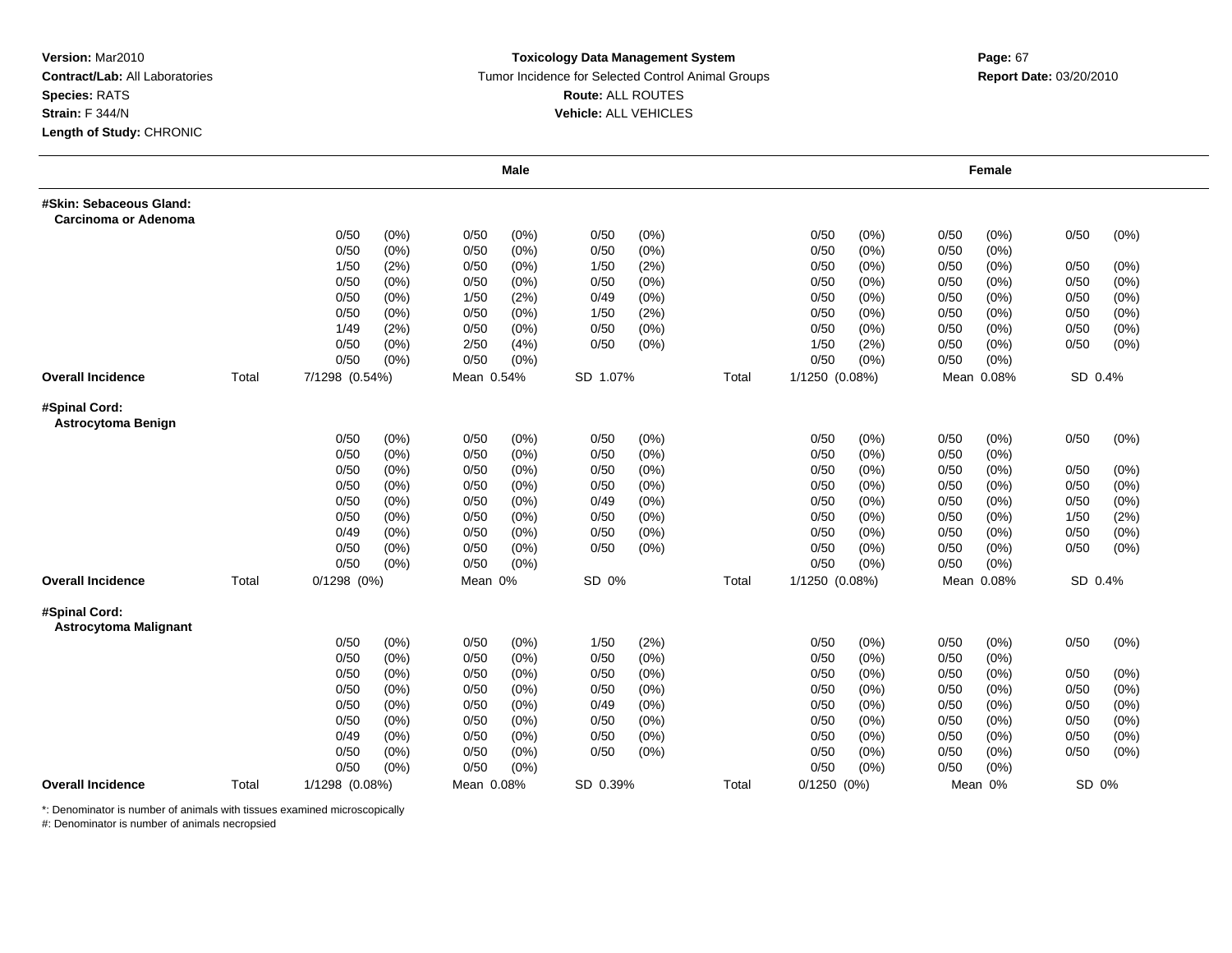#### **Toxicology Data Management System** Tumor Incidence for Selected Control Animal Groups **Report Date:** 03/20/2010 **Route:** ALL ROUTES **Vehicle:** ALL VEHICLES

# **Page:** <sup>68</sup>

|                                          |       |                |         |            | <b>Male</b> |          |         |       |                |      |      | Female     |         |         |
|------------------------------------------|-------|----------------|---------|------------|-------------|----------|---------|-------|----------------|------|------|------------|---------|---------|
| #Spinal Cord:<br><b>Glioma Malignant</b> |       |                |         |            |             |          |         |       |                |      |      |            |         |         |
|                                          |       | 0/50           | (0%)    | 0/50       | $(0\%)$     | 0/50     | (0%)    |       | 0/50           | (0%) | 0/50 | (0%)       | 0/50    | $(0\%)$ |
|                                          |       | 0/50           | (0%)    | 0/50       | $(0\%)$     | 0/50     | (0%)    |       | 0/50           | (0%) | 0/50 | $(0\%)$    |         |         |
|                                          |       | 0/50           | (0%)    | 0/50       | $(0\%)$     | 0/50     | (0%)    |       | 0/50           | (0%) | 0/50 | $(0\%)$    | 0/50    | (0%)    |
|                                          |       | 0/50           | (0%)    | 0/50       | $(0\%)$     | 0/50     | (0%)    |       | 0/50           | (0%  | 1/50 | (2%)       | 0/50    | (0%)    |
|                                          |       | 0/50           | (0%)    | 0/50       | $(0\%)$     | 1/49     | (2%)    |       | 0/50           | (0%) | 0/50 | $(0\%)$    | 0/50    | $(0\%)$ |
|                                          |       | 0/50           | (0%)    | 0/50       | $(0\%)$     | 0/50     | (0%)    |       | 0/50           | (0%) | 0/50 | $(0\%)$    | 0/50    | (0%)    |
|                                          |       | 0/49           | $(0\%)$ | 0/50       | $(0\%)$     | 0/50     | (0%)    |       | 0/50           | (0%  | 0/50 | $(0\%)$    | 0/50    | (0%)    |
|                                          |       | 0/50           | (0%)    | 0/50       | (0%)        | 0/50     | (0%)    |       | 0/50           | (0%) | 0/50 | $(0\%)$    | 0/50    | (0%)    |
|                                          |       | 0/50           | $(0\%)$ | 0/50       | (0%)        |          |         |       | 0/50           | (0%) | 0/50 | (0%)       |         |         |
| <b>Overall Incidence</b>                 | Total | 1/1298 (0.08%) |         | Mean 0.08% |             | SD 0.4%  |         | Total | 1/1250 (0.08%) |      |      | Mean 0.08% | SD 0.4% |         |
| *Spleen:<br>Fibrosarcoma                 |       |                |         |            |             |          |         |       |                |      |      |            |         |         |
|                                          |       | 0/50           | (0%)    | 0/50       | (0%)        | 0/50     | (0%)    |       | 0/50           | (0%) | 0/48 | $(0\%)$    | 0/50    | $(0\%)$ |
|                                          |       | 0/50           | (0%)    | 0/50       | (0%)        | 0/49     | (0%)    |       | 0/50           | (0%) | 0/50 | $(0\%)$    |         |         |
|                                          |       | 0/50           | (0%)    | 1/50       | (2%)        | 0/50     | (0%)    |       | 0/50           | (0%) | 0/50 | (0%)       | 0/50    | $(0\%)$ |
|                                          |       | 0/50           | (0%)    | 0/50       | $(0\%)$     | 0/49     | (0%)    |       | 0/50           | (0%) | 0/50 | $(0\%)$    | 0/49    | (0%)    |
|                                          |       | 0/50           | (0%)    | 0/50       | (0%)        | 0/49     | (0%)    |       | 0/50           | (0%) | 0/50 | (0%)       | 0/50    | (0%)    |
|                                          |       | 0/50           | (0%)    | 0/50       | $(0\%)$     | 0/50     | (0%)    |       | 0/50           | (0%) | 0/49 | $(0\%)$    | 0/50    | (0%)    |
|                                          |       | 0/49           | $(0\%)$ | 0/50       | $(0\%)$     | 0/50     | $(0\%)$ |       | 0/50           | (0%) | 0/50 | $(0\%)$    | 0/50    | (0%)    |
|                                          |       | 0/50           | (0%)    | 0/50       | $(0\%)$     | 0/50     | (0%)    |       | 0/50           | (0%) | 0/50 | (0%)       | 0/50    | $(0\%)$ |
|                                          |       | 0/50           | $(0\%)$ | 0/49       | $(0\%)$     |          |         |       | 0/50           | (0%) | 0/50 | $(0\%)$    |         |         |
| <b>Overall Incidence</b>                 | Total | 1/1295 (0.08%) |         | Mean 0.08% |             | SD 0.39% |         | Total | $0/1246$ (0%)  |      |      | Mean 0%    | SD 0%   |         |
| *Spleen:<br><b>Fibrous Histiocytoma</b>  |       |                |         |            |             |          |         |       |                |      |      |            |         |         |
|                                          |       | 0/50           | (0%)    | 0/50       | (0%)        | 0/50     | $(0\%)$ |       | 0/50           | (0%) | 0/48 | (0%)       | 0/50    | $(0\%)$ |
|                                          |       | 0/50           | (0%)    | 0/50       | $(0\%)$     | 0/49     | (0%)    |       | 0/50           | (0%) | 0/50 | $(0\%)$    |         |         |
|                                          |       | 0/50           | (0%)    | 0/50       | $(0\%)$     | 0/50     | (0%)    |       | 0/50           | (0%) | 0/50 | (0%)       | 0/50    | (0%)    |
|                                          |       | 0/50           | (0%)    | 0/50       | $(0\%)$     | 1/49     | (2%)    |       | 0/50           | (0%) | 0/50 | $(0\%)$    | 0/49    | (0%)    |
|                                          |       | 0/50           | (0%)    | 0/50       | $(0\%)$     | 0/49     | $(0\%)$ |       | 0/50           | (0%) | 0/50 | (0%)       | 0/50    | (0%)    |
|                                          |       | 0/50           | (0%)    | 0/50       | $(0\%)$     | 0/50     | (0%)    |       | 0/50           | (0%) | 0/49 | $(0\%)$    | 0/50    | (0%)    |
|                                          |       | 0/49           | $(0\%)$ | 0/50       | $(0\%)$     | 0/50     | (0%)    |       | 0/50           | (0%) | 0/50 | $(0\%)$    | 0/50    | (0%)    |
|                                          |       | 0/50           | (0%)    | 0/50       | $(0\%)$     | 0/50     | (0%)    |       | 0/50           | (0%) | 0/50 | $(0\%)$    | 0/50    | (0%)    |
|                                          |       | 0/50           | (0%)    | 0/49       | (0%)        |          |         |       | 0/50           | (0%) | 0/50 | $(0\%)$    |         |         |
| <b>Overall Incidence</b>                 | Total | 1/1295 (0.08%) |         | Mean 0.08% |             | SD 0.4%  |         | Total | $0/1246$ (0%)  |      |      | Mean 0%    | SD 0%   |         |

\*: Denominator is number of animals with tissues examined microscopically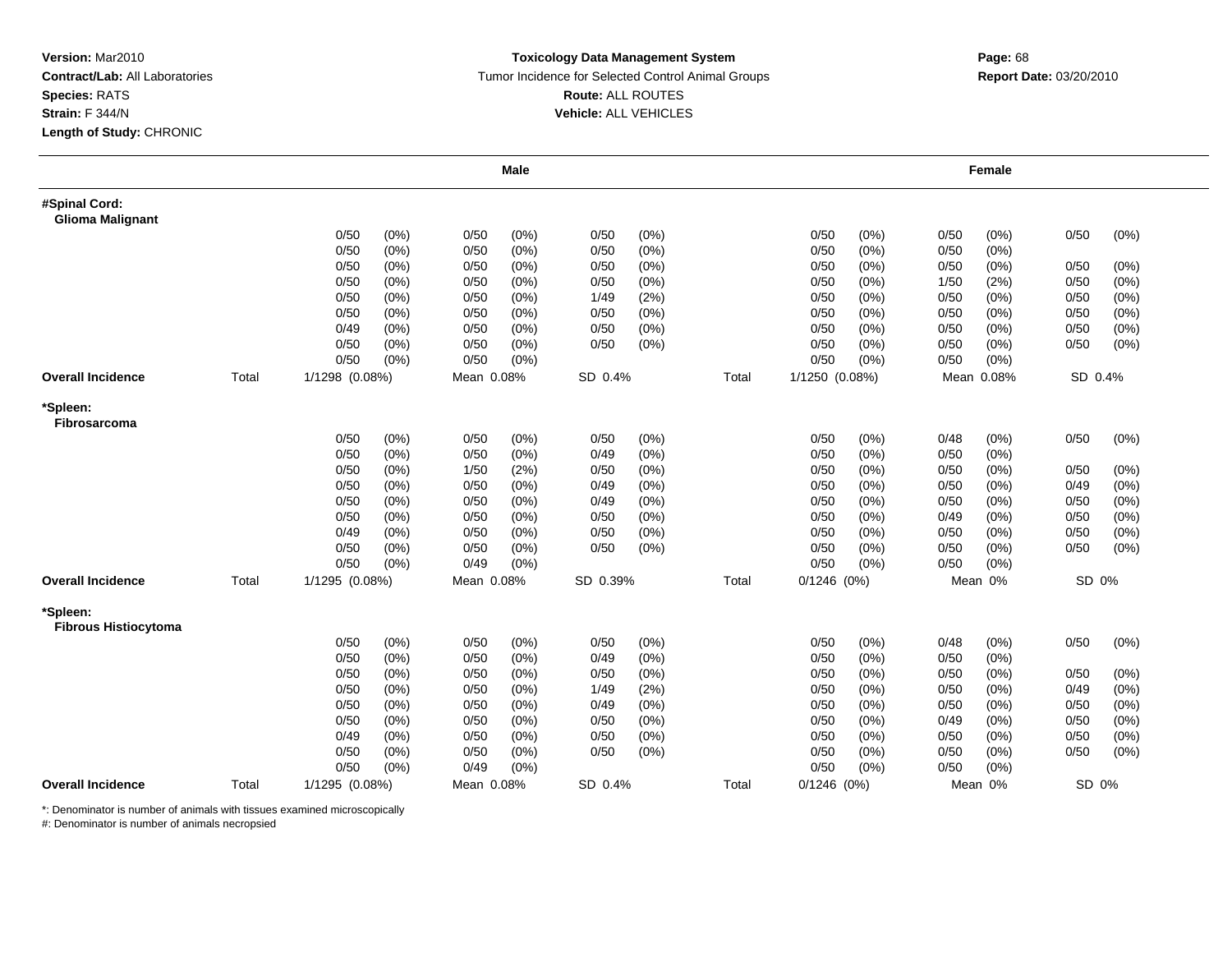#### **Toxicology Data Management System** Tumor Incidence for Selected Control Animal Groups **Report Date:** 03/20/2010 **Route:** ALL ROUTES **Vehicle:** ALL VEHICLES

|                             |       |                |         |            | <b>Male</b> |          |         |       |                 |         |      | Female     |          |       |
|-----------------------------|-------|----------------|---------|------------|-------------|----------|---------|-------|-----------------|---------|------|------------|----------|-------|
| *Spleen:<br>Hemangiosarcoma |       |                |         |            |             |          |         |       |                 |         |      |            |          |       |
|                             |       | 0/50           | (0%)    | 0/50       | (0%)        | 0/50     | $(0\%)$ |       | 0/50            | $(0\%)$ | 0/48 | (0%)       | 0/50     | (0%)  |
|                             |       | 0/50           | (0%)    | 1/50       | (2%)        | 0/49     | (0%)    |       | 0/50            | (0% )   | 0/50 | (0%        |          |       |
|                             |       | 0/50           | (0%)    | 0/50       | $(0\%)$     | 0/50     | (0%)    |       | 0/50            | (0%)    | 0/50 | $(0\%)$    | 0/50     | (0%)  |
|                             |       | 0/50           | (0%)    | 0/50       | $(0\%)$     | 0/49     | (0%)    |       | 0/50            | (0%)    | 0/50 | (0%        | 0/49     | (0%)  |
|                             |       | 0/50           | (0%)    | 1/50       | (2%)        | 0/49     | (0%)    |       | 0/50            | (0%)    | 0/50 | (0%)       | 0/50     | (0%)  |
|                             |       | 0/50           | (0%)    | 0/50       | (0%)        | 0/50     | $(0\%)$ |       | 0/50            | (0%)    | 0/49 | (0%)       | 0/50     | (0%)  |
|                             |       | 0/49           | $(0\%)$ | 0/50       | (0%)        | 0/50     | $(0\%)$ |       | 1/50            | (2%)    | 2/50 | (4% )      | 0/50     | (0%)  |
|                             |       | 0/50           | $(0\%)$ | 0/50       | (0%)        | 0/50     | (0%)    |       | 0/50            | (0%)    | 0/50 | $(0\%)$    | 0/50     | (0%)  |
|                             |       | 0/50           | (0%)    | 0/49       | (0%)        |          |         |       | 0/50            | (0%)    | 0/50 | (0%)       |          |       |
| <b>Overall Incidence</b>    | Total | 2/1295 (0.15%) |         | Mean 0.15% |             | SD 0.54% |         | Total | 3/1246 (0.24%)  |         |      | Mean 0.24% | SD 0.88% |       |
| *Spleen:<br>Leiomyosarcoma  |       |                |         |            |             |          |         |       |                 |         |      |            |          |       |
|                             |       | 0/50           | (0%)    | 0/50       | (0%)        | 0/50     | (0%)    |       | 0/50            | (0%)    | 0/48 | (0%)       | 0/50     | (0%)  |
|                             |       | 0/50           | (0%     | 1/50       | (2%)        | 0/49     | (0% )   |       | 0/50            | (0%)    | 0/50 | (0%        |          |       |
|                             |       | 0/50           | (0%)    | 0/50       | (0%)        | 0/50     | (0% )   |       | 0/50            | (0%)    | 0/50 | $(0\%)$    | 0/50     | (0%)  |
|                             |       | 0/50           | (0%)    | 0/50       | $(0\%)$     | 0/49     | $(0\%)$ |       | 0/50            | (0%)    | 0/50 | (0%)       | 0/49     | (0%)  |
|                             |       | 1/50           | (2%)    | 0/50       | $(0\%)$     | 0/49     | (0%)    |       | 0/50            | (0%)    | 0/50 | (0%)       | 0/50     | (0%)  |
|                             |       | 1/50           | (2%)    | 0/50       | $(0\%)$     | 0/50     | (0%)    |       | 0/50            | (0%)    | 0/49 | (0%        | 0/50     | (0%)  |
|                             |       | 0/49           | (0%)    | 0/50       | $(0\%)$     | 0/50     | (0%)    |       | 0/50            | (0%)    | 0/50 | (0%)       | 0/50     | (0%)  |
|                             |       | 0/50           | (0%)    | 0/50       | (0%)        | 0/50     | (0%)    |       | 0/50            | (0%)    | 0/50 | $(0\%)$    | 0/50     | (0%)  |
|                             |       | 0/50           | (0%)    | 0/49       | (0%)        |          |         |       | 0/50            | (0%)    | 0/50 | (0%        |          |       |
| <b>Overall Incidence</b>    | Total | 3/1295 (0.23%) |         | Mean 0.23% |             | SD 0.65% |         | Total | $0/1246$ $(0%)$ |         |      | Mean 0%    | SD 0%    |       |
| *Spleen:<br>Sarcoma         |       |                |         |            |             |          |         |       |                 |         |      |            |          |       |
|                             |       | 0/50           | (0%)    | 0/50       | (0%)        | 1/50     | (2%)    |       | 0/50            | (0%)    | 0/48 | (0%)       | 0/50     | (0%)  |
|                             |       | 0/50           | (0%)    | 0/50       | (0%)        | 0/49     | (0%)    |       | 0/50            | (0%)    | 0/50 | (0%)       |          |       |
|                             |       | 0/50           | $(0\%)$ | 0/50       | $(0\%)$     | 0/50     | (0%)    |       | 0/50            | (0%)    | 0/50 | $(0\%)$    | 0/50     | (0%)  |
|                             |       | 0/50           | (0%     | 0/50       | (0%)        | 0/49     | (0%)    |       | 0/50            | (0%)    | 0/50 | (0%        | 0/49     | (0% ) |
|                             |       | 0/50           | (0%)    | 0/50       | $(0\%)$     | 0/49     | (0%)    |       | 0/50            | (0%)    | 0/50 | $(0\%)$    | 0/50     | (0%)  |
|                             |       | 0/50           | $(0\%)$ | 0/50       | $(0\%)$     | 0/50     | $(0\%)$ |       | 0/50            | (0%)    | 0/49 | $(0\%)$    | 0/50     | (0%)  |
|                             |       | 0/49           | $(0\%)$ | 0/50       | (0%)        | 0/50     | $(0\%)$ |       | 0/50            | (0%)    | 0/50 | $(0\%)$    | 0/50     | (0%)  |
|                             |       | 0/50           | (0%)    | 0/50       | $(0\%)$     | 0/50     | $(0\%)$ |       | 0/50            | (0%)    | 0/50 | $(0\%)$    | 0/50     | (0% ) |
|                             |       | 0/50           | (0%)    | 0/49       | (0%)        |          |         |       | 0/50            | (0%)    | 0/50 | (0%        |          |       |
| <b>Overall Incidence</b>    | Total | 1/1295 (0.08%) |         | Mean 0.08% |             | SD 0.39% |         | Total | $0/1246$ (0%)   |         |      | Mean 0%    | SD 0%    |       |

\*: Denominator is number of animals with tissues examined microscopically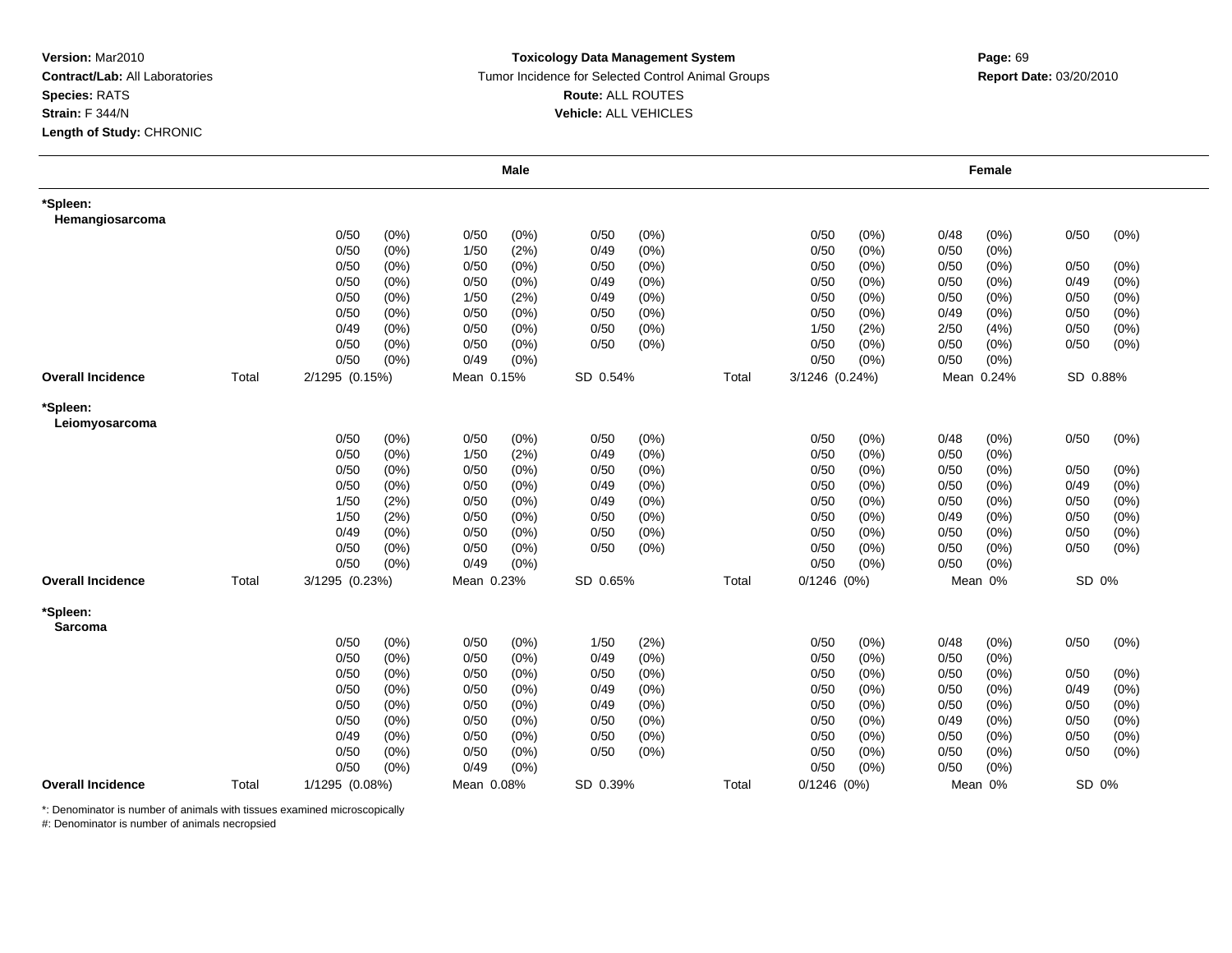#### **Toxicology Data Management System** Tumor Incidence for Selected Control Animal Groups **Report Date:** 03/20/2010 **Route:** ALL ROUTES **Vehicle:** ALL VEHICLES

|                                                                         |       |                 |         |            | <b>Male</b> |          |         |       |                 |         |      | Female     |          |         |
|-------------------------------------------------------------------------|-------|-----------------|---------|------------|-------------|----------|---------|-------|-----------------|---------|------|------------|----------|---------|
| #Stomach, Forestomach:<br>Leiomyosarcoma                                |       |                 |         |            |             |          |         |       |                 |         |      |            |          |         |
|                                                                         |       | 0/50            | $(0\%)$ | 0/50       | $(0\%)$     | 0/50     | $(0\%)$ |       | 0/50            | (0%)    | 0/50 | (0%)       | 0/50     | $(0\%)$ |
|                                                                         |       | 0/50            | (0%)    | 0/50       | $(0\%)$     | 1/50     | (2%)    |       | 0/50            | (0%)    | 0/50 | $(0\%)$    |          |         |
|                                                                         |       | 0/50            | (0%)    | 0/50       | $(0\%)$     | 0/50     | (0%)    |       | 0/50            | (0%)    | 0/50 | $(0\%)$    | 0/50     | (0%)    |
|                                                                         |       | 0/50            | $(0\%)$ | 0/50       | $(0\%)$     | 0/50     | $(0\%)$ |       | 0/50            | (0%)    | 0/50 | $(0\%)$    | 0/50     | (0%)    |
|                                                                         |       | 0/50            | (0%)    | 0/50       | $(0\%)$     | 0/49     | (0%)    |       | 0/50            | (0%)    | 0/50 | (0%)       | 0/50     | $(0\%)$ |
|                                                                         |       | 0/50            | (0%)    | 0/50       | $(0\%)$     | 0/50     | $(0\%)$ |       | 0/50            | (0%)    | 0/50 | $(0\%)$    | 0/50     | $(0\%)$ |
|                                                                         |       | 0/49            | (0%)    | 0/50       | $(0\%)$     | 0/50     | (0%)    |       | 0/50            | $(0\%)$ | 0/50 | (0%)       | 0/50     | $(0\%)$ |
|                                                                         |       | 0/50            | (0%)    | 0/50       | $(0\%)$     | 0/50     | (0%)    |       | 0/50            | $(0\%)$ | 0/50 | $(0\%)$    | 0/50     | $(0\%)$ |
|                                                                         |       | 0/50            | (0%)    | 0/50       | $(0\%)$     |          |         |       | 0/50            | (0%)    | 0/50 | $(0\%)$    |          |         |
| <b>Overall Incidence</b>                                                | Total | 1/1298 (0.08%)  |         | Mean 0.08% |             | SD 0.39% |         | Total | $0/1250$ $(0%)$ |         |      | Mean 0%    | SD 0%    |         |
| #Stomach, Forestomach:<br><b>Squamous Cell Carcinoma</b>                |       |                 |         |            |             |          |         |       |                 |         |      |            |          |         |
|                                                                         |       | 0/50            | $(0\%)$ | 0/50       | (0%)        | 0/50     | $(0\%)$ |       | 0/50            | $(0\%)$ | 0/50 | $(0\%)$    | 0/50     | (0%)    |
|                                                                         |       | 0/50            | $(0\%)$ | 0/50       | (0%)        | 0/50     | (0% )   |       | 0/50            | (0%)    | 0/50 | (0% )      |          |         |
|                                                                         |       | 0/50            | $(0\%)$ | 0/50       | $(0\%)$     | 0/50     | (0%)    |       | 0/50            | (0%)    | 0/50 | $(0\%)$    | 0/50     | $(0\%)$ |
|                                                                         |       | 0/50            | (0%)    | 0/50       | $(0\%)$     | 0/50     | $(0\%)$ |       | 0/50            | (0%)    | 0/50 | $(0\%)$    | 0/50     | (0%)    |
|                                                                         |       | 0/50            | (0%)    | 0/50       | $(0\%)$     | 0/49     | $(0\%)$ |       | 1/50            | (2%)    | 0/50 | (0%)       | 0/50     | $(0\%)$ |
|                                                                         |       | 0/50            | $(0\%)$ | 0/50       | (0%)        | 0/50     | $(0\%)$ |       | 0/50            | $(0\%)$ | 0/50 | (0%)       | 0/50     | (0%)    |
|                                                                         |       | 0/49            | (0%)    | 0/50       | $(0\%)$     | 0/50     | $(0\%)$ |       | 0/50            | (0%)    | 0/50 | (0%)       | 0/50     | $(0\%)$ |
|                                                                         |       | 0/50            | (0%)    | 0/50       | $(0\%)$     | 0/50     | (0%)    |       | 0/50            | (0%)    | 0/50 | (0%)       | 0/50     | $(0\%)$ |
|                                                                         |       | 0/50            | (0%)    | 0/50       | $(0\%)$     |          |         |       | 0/50            | (0%)    | 0/50 | (0%)       |          |         |
| <b>Overall Incidence</b>                                                | Total | $0/1298$ $(0%)$ |         | Mean 0%    |             | SD 0%    |         | Total | 1/1250 (0.08%)  |         |      | Mean 0.08% | SD 0.4%  |         |
| #Stomach, Forestomach:<br>Squamous Cell Carcinoma or Papilloma Squamous |       |                 |         |            |             |          |         |       |                 |         |      |            |          |         |
|                                                                         |       | 0/50            | (0%)    | 0/50       | $(0\%)$     | 0/50     | (0%)    |       | 0/50            | (0%)    | 0/50 | (0%)       | 0/50     | $(0\%)$ |
|                                                                         |       | 0/50            | (0%)    | 0/50       | $(0\%)$     | 0/50     | $(0\%)$ |       | 0/50            | (0%)    | 0/50 | $(0\%)$    |          |         |
|                                                                         |       | 0/50            | (0%)    | 1/50       | (2%)        | 0/50     | (0%)    |       | 0/50            | $(0\%)$ | 0/50 | $(0\%)$    | 0/50     | (0%)    |
|                                                                         |       | 0/50            | $(0\%)$ | 0/50       | $(0\%)$     | 0/50     | $(0\%)$ |       | 0/50            | (0%)    | 0/50 | $(0\%)$    | 1/50     | (2%)    |
|                                                                         |       | 0/50            | (0%)    | 0/50       | $(0\%)$     | 0/49     | (0%)    |       | 1/50            | (2%)    | 0/50 | $(0\%)$    | 0/50     | $(0\%)$ |
|                                                                         |       | 0/50            | (0%)    | 0/50       | $(0\%)$     | 0/50     | $(0\%)$ |       | 0/50            | (0%)    | 0/50 | $(0\%)$    | 0/50     | $(0\%)$ |
|                                                                         |       | 0/49            | $(0\%)$ | 0/50       | $(0\%)$     | 0/50     | $(0\%)$ |       | 0/50            | $(0\%)$ | 1/50 | (2%)       | 0/50     | $(0\%)$ |
|                                                                         |       | 0/50            | (0%)    | 0/50       | $(0\%)$     | 0/50     | (0%)    |       | 0/50            | (0%)    | 0/50 | $(0\%)$    | 0/50     | (0%)    |
|                                                                         |       | 0/50            | (0%)    | 0/50       | (0% )       |          |         |       | 0/50            | (0%)    | 0/50 | (0% )      |          |         |
| <b>Overall Incidence</b>                                                | Total | 1/1298 (0.08%)  |         | Mean 0.08% |             | SD 0.39% |         | Total | 3/1250 (0.24%)  |         |      | Mean 0.24% | SD 0.66% |         |

\*: Denominator is number of animals with tissues examined microscopically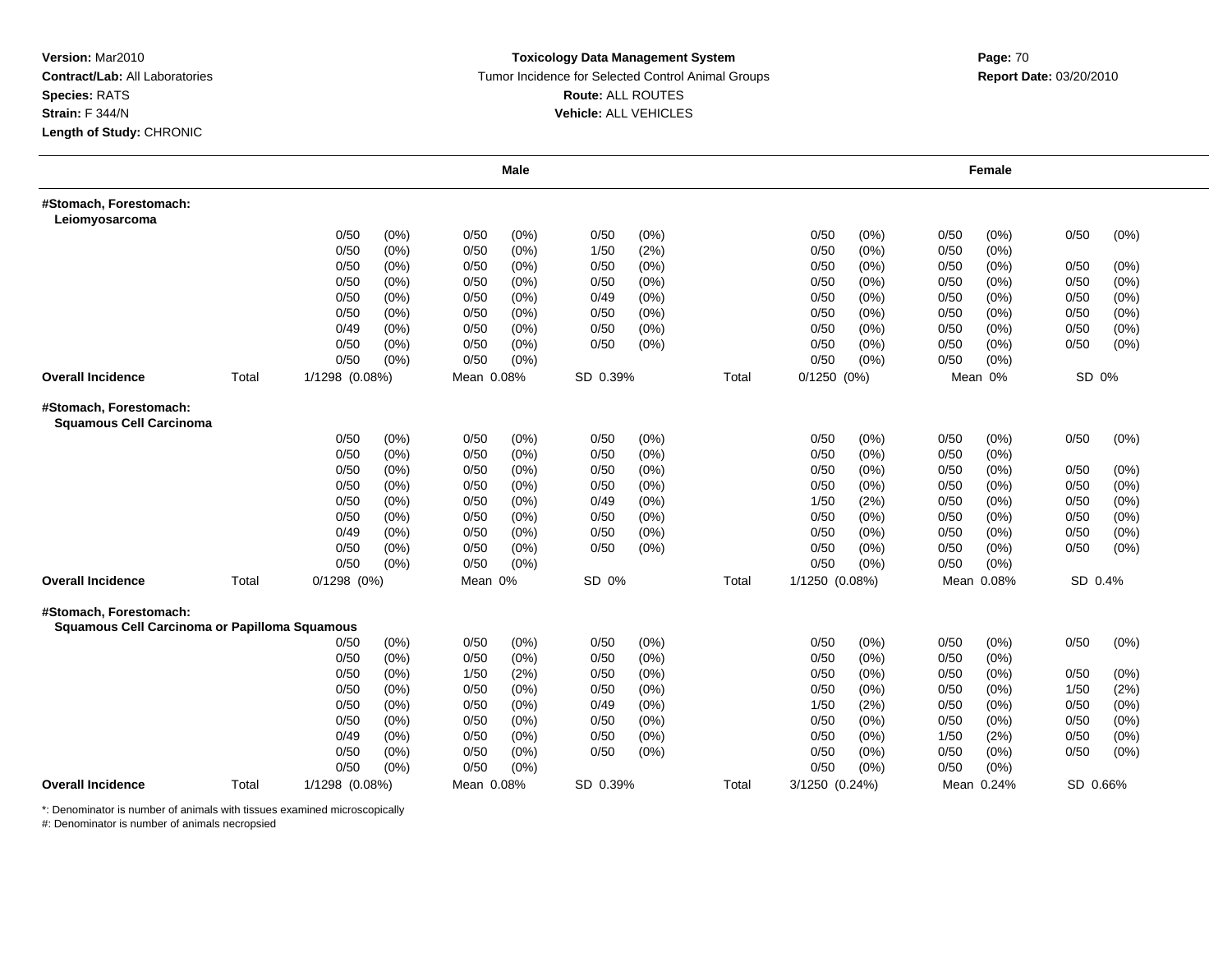#### **Toxicology Data Management System** Tumor Incidence for Selected Control Animal Groups **Report Date:** 03/20/2010 **Route:** ALL ROUTES **Vehicle:** ALL VEHICLES

# **Page:** <sup>71</sup>

|                                                          |       |                |                 |              | <b>Male</b>        |              |              |       |                 |              |              | Female          |              |                 |
|----------------------------------------------------------|-------|----------------|-----------------|--------------|--------------------|--------------|--------------|-------|-----------------|--------------|--------------|-----------------|--------------|-----------------|
| #Stomach, Forestomach:<br><b>Squamous Cell Papilloma</b> |       |                |                 |              |                    |              |              |       |                 |              |              |                 |              |                 |
|                                                          |       | 0/50           | (0%)            | 0/50         | (0%)               | 0/50         | $(0\%)$      |       | 0/50            | (0%)         | 0/50         | $(0\%)$         | 0/50         | (0%)            |
|                                                          |       | 0/50           | (0%)            | 0/50         | (0%)               | 0/50         | $(0\%)$      |       | 0/50            | (0%)         | 0/50         | $(0\%)$         |              |                 |
|                                                          |       | 0/50           | (0%)            | 1/50         | (2%)               | 0/50         | $(0\%)$      |       | 0/50            | (0%)         | 0/50         | $(0\%)$         | 0/50         | (0%)            |
|                                                          |       | 0/50           | (0%)            | 0/50         | (0%)               | 0/50         | (0%)         |       | 0/50            | (0%)         | 0/50         | $(0\%)$         | 1/50         | (2%)            |
|                                                          |       | 0/50           | (0%)            | 0/50         | (0%)               | 0/49         | $(0\%)$      |       | 0/50            | (0%)         | 0/50         | $(0\%)$         | 0/50         | (0%)            |
|                                                          |       | 0/50<br>0/49   | $(0\%)$         | 0/50         | $(0\%)$            | 0/50         | $(0\%)$      |       | 0/50            | (0%)         | 0/50         | $(0\%)$<br>(2%) | 0/50<br>0/50 | (0%)            |
|                                                          |       | 0/50           | (0%)<br>$(0\%)$ | 0/50<br>0/50 | $(0\%)$<br>$(0\%)$ | 0/50<br>0/50 | (0%)<br>(0%) |       | 0/50<br>0/50    | (0%)<br>(0%) | 1/50<br>0/50 | $(0\%)$         | 0/50         | (0%)<br>$(0\%)$ |
|                                                          |       | 0/50           | (0%)            | 0/50         | (0%)               |              |              |       | 0/50            | (0%)         | 0/50         | $(0\%)$         |              |                 |
| <b>Overall Incidence</b>                                 | Total | 1/1298 (0.08%) |                 | Mean 0.08%   |                    | SD 0.39%     |              | Total | 2/1250 (0.16%)  |              |              | Mean 0.16%      | SD 0.55%     |                 |
| #Stomach, Glandular:<br>Carcinoma                        |       |                |                 |              |                    |              |              |       |                 |              |              |                 |              |                 |
|                                                          |       | 0/50           | (0%)            | 0/50         | (0% )              | 0/50         | (0% )        |       | 0/50            | (0%)         | 0/50         | $(0\%)$         | 0/50         | (0%)            |
|                                                          |       | 0/50           | (0%)            | 0/50         | (0%)               | 0/50         | (0%)         |       | 0/50            | (0%)         | 0/50         | (0%)            |              |                 |
|                                                          |       | 0/50           | (0%)            | 0/50         | $(0\%)$            | 0/50         | $(0\%)$      |       | 0/50            | (0%)         | 0/50         | (0%)            | 0/50         | (0%)            |
|                                                          |       | 0/50           | $(0\%)$         | 0/50         | $(0\%)$            | 0/50         | $(0\%)$      |       | 0/50            | (0%)         | 0/50         | (0%)            | 0/50         | (0%)            |
|                                                          |       | 0/50           | (0%)            | 0/50         | $(0\%)$            | 0/49         | (0%)         |       | 0/50            | (0%)         | 0/50         | (0%)            | 0/50         | (0%)            |
|                                                          |       | 0/50           | (0%)            | 0/50         | $(0\%)$            | 0/50         | $(0\%)$      |       | 0/50            | (0%)         | 0/50         | $(0\%)$         | 0/50         | $(0\%)$         |
|                                                          |       | 0/49           | (0%)            | 0/50         | $(0\%)$            | 1/50         | (2%)         |       | 0/50            | (0%)         | 0/50         | $(0\%)$         | 0/50         | $(0\%)$         |
|                                                          |       | 0/50           | (0%)            | 0/50         | (0%)               | 0/50         | (0%)         |       | 0/50            | (0%)         | 0/50         | (0%)            | 0/50         | (0%)            |
|                                                          |       | 0/50           | (0%)            | 0/50         | $(0\%)$            |              |              |       | 0/50            | (0%)         | 0/50         | (0%)            |              |                 |
| <b>Overall Incidence</b>                                 | Total | 1/1298 (0.08%) |                 | Mean 0.08%   |                    | SD 0.39%     |              | Total | $0/1250$ $(0%)$ |              |              | Mean 0%         | SD 0%        |                 |
| #Stomach, Glandular:<br>Carcinoma or Adenoma             |       |                |                 |              |                    |              |              |       |                 |              |              |                 |              |                 |
|                                                          |       | 0/50           | (0%)            | 0/50         | (0% )              | 0/50         | (0% )        |       | 0/50            | (0%)         | 0/50         | $(0\%)$         | 0/50         | (0%)            |
|                                                          |       | 0/50           | $(0\%)$         | 0/50         | $(0\%)$            | 0/50         | $(0\%)$      |       | 0/50            | (0%)         | 0/50         | $(0\%)$         |              |                 |
|                                                          |       | 0/50           | $(0\%)$         | 0/50         | $(0\%)$            | 0/50         | $(0\%)$      |       | 0/50            | (0%)         | 0/50         | $(0\%)$         | 0/50         | $(0\%)$         |
|                                                          |       | 0/50           | $(0\%)$         | 0/50         | $(0\%)$            | 0/50         | $(0\%)$      |       | 0/50            | (0%)         | 0/50         | $(0\%)$         | 0/50         | $(0\%)$         |
|                                                          |       | 0/50           | (0%)            | 0/50         | (0%)               | 0/49         | $(0\%)$      |       | 0/50            | (0%)         | 0/50         | $(0\%)$         | 0/50         | $(0\%)$         |
|                                                          |       | 0/50           | (0%)            | 0/50         | (0%)               | 0/50         | $(0\%)$      |       | 0/50            | (0%)         | 0/50         | $(0\%)$         | 0/50         | (0%)            |
|                                                          |       | 0/49           | $(0\%)$         | 0/50         | $(0\%)$            | 1/50         | (2%)         |       | 0/50            | (0%)         | 0/50         | $(0\%)$         | 0/50         | (0%)            |
|                                                          |       | 0/50           | (0%)            | 0/50         | $(0\%)$            | 0/50         | (0%)         |       | 0/50            | (0%)         | 0/50         | $(0\%)$         | 0/50         | (0%)            |
|                                                          |       | 0/50           | (0%)            | 0/50         | (0%)               |              |              |       | 0/50            | (0%)         | 0/50         | $(0\%)$         |              |                 |
| <b>Overall Incidence</b>                                 | Total | 1/1298 (0.08%) |                 | Mean 0.08%   |                    | SD 0.39%     |              | Total | $0/1250$ $(0%)$ |              |              | Mean 0%         | SD 0%        |                 |

\*: Denominator is number of animals with tissues examined microscopically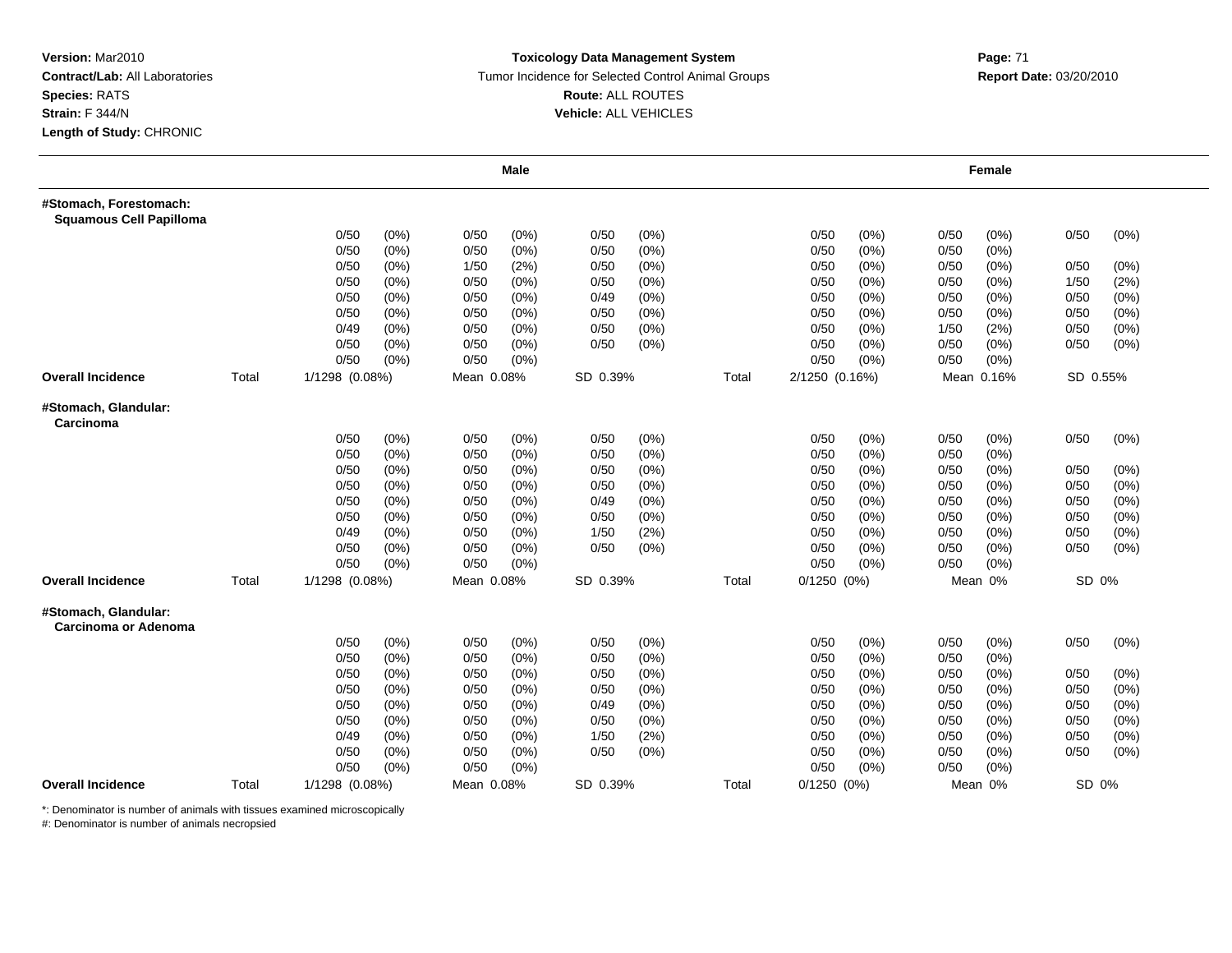#### **Toxicology Data Management System** Tumor Incidence for Selected Control Animal Groups **Report Date:** 03/20/2010 **Route:** ALL ROUTES **Vehicle:** ALL VEHICLES

|                                 |       |                    |         |             | <b>Male</b> |           |         |       |                |         |      | Female     |         |      |
|---------------------------------|-------|--------------------|---------|-------------|-------------|-----------|---------|-------|----------------|---------|------|------------|---------|------|
| #Stomach, Glandular:<br>Lipoma  |       |                    |         |             |             |           |         |       |                |         |      |            |         |      |
|                                 |       | 0/50               | (0%)    | 0/50        | (0%)        | 0/50      | (0%)    |       | 0/50           | $(0\%)$ | 0/50 | $(0\%)$    | 0/50    | (0%) |
|                                 |       | 0/50               | (0%)    | 0/50        | $(0\%)$     | 0/50      | (0%)    |       | 0/50           | (0%)    | 0/50 | (0%)       |         |      |
|                                 |       | 0/50               | (0%)    | 0/50        | $(0\%)$     | 0/50      | (0%)    |       | 0/50           | (0%)    | 0/50 | (0%)       | 0/50    | (0%) |
|                                 |       | 0/50               | (0%     | 0/50        | $(0\%)$     | 0/50      | (0%)    |       | 0/50           | (0%)    | 0/50 | (0%        | 0/50    | (0%) |
|                                 |       | 0/50               | (0%)    | 0/50        | $(0\%)$     | 0/49      | (0%)    |       | 0/50           | (0%)    | 0/50 | $(0\%)$    | 0/50    | (0%) |
|                                 |       | 0/50               | $(0\%)$ | 0/50        | $(0\%)$     | 0/50      | (0%)    |       | 0/50           | (0%)    | 0/50 | (0%)       | 0/50    | (0%) |
|                                 |       | 0/49               | (0%)    | 0/50        | (0%)        | 0/50      | $(0\%)$ |       | 0/50           | (0%)    | 0/50 | (0%)       | 0/50    | (0%) |
|                                 |       | 1/50               | (2%)    | 0/50        | (0%)        | 0/50      | $(0\%)$ |       | 0/50           | $(0\%)$ | 0/50 | (0%)       | 0/50    | (0%) |
|                                 |       | 0/50               | $(0\%)$ | 0/50        | (0%)        |           |         |       | 0/50           | (0%)    | 0/50 | $(0\%)$    |         |      |
| <b>Overall Incidence</b>        | Total | 1/1298 (0.08%)     |         | Mean 0.08%  |             | SD 0.39%  |         | Total | $0/1250(0\%)$  |         |      | Mean 0%    | SD 0%   |      |
| #Stomach, Glandular:<br>Sarcoma |       |                    |         |             |             |           |         |       |                |         |      |            |         |      |
|                                 |       | 0/50               | (0%)    | 0/50        | (0%)        | 0/50      | (0%)    |       | 0/50           | (0%)    | 0/50 | $(0\%)$    | 0/50    | (0%) |
|                                 |       | 0/50               | $(0\%)$ | 0/50        | $(0\%)$     | 0/50      | (0%)    |       | 0/50           | (0%)    | 0/50 | $(0\%)$    |         |      |
|                                 |       | 0/50               | (0%)    | 0/50        | (0%)        | 0/50      | $(0\%)$ |       | 0/50           | (0%)    | 0/50 | $(0\%)$    | 0/50    | (0%) |
|                                 |       | 0/50               | $(0\%)$ | 0/50        | $(0\%)$     | 0/50      | (0%)    |       | 0/50           | (0%)    | 0/50 | (0%)       | 0/50    | (0%) |
|                                 |       | 0/50               | (0%)    | 0/50        | $(0\%)$     | 0/49      | (0%)    |       | 0/50           | (0%)    | 0/50 | (0%)       | 1/50    | (2%) |
|                                 |       | 0/50               | (0%)    | 0/50        | $(0\%)$     | 0/50      | (0%)    |       | 0/50           | (0%)    | 0/50 | (0%        | 0/50    | (0%) |
|                                 |       | 0/49               | $(0\%)$ | 0/50        | $(0\%)$     | 0/50      | $(0\%)$ |       | 0/50           | (0%)    | 0/50 | (0%)       | 0/50    | (0%) |
|                                 |       | 0/50               | $(0\%)$ | 0/50        | (0%)        | 0/50      | (0%)    |       | 0/50           | (0%)    | 0/50 | $(0\%)$    | 0/50    | (0%) |
|                                 |       | 0/50               | (0%)    | 0/50        | (0%)        |           |         |       | 0/50           | (0%)    | 0/50 | (0%)       |         |      |
| <b>Overall Incidence</b>        | Total | $0/1298$ $(0%)$    |         | Mean 0%     |             | SD 0%     |         | Total | 1/1250 (0.08%) |         |      | Mean 0.08% | SD 0.4% |      |
| *Testes:<br>Adenoma             |       |                    |         |             |             |           |         |       |                |         |      |            |         |      |
|                                 |       | 42/50              | (84%)   | 35/50       | (70%)       | 30/50     | (60%)   |       |                |         |      |            |         |      |
|                                 |       | 34/50              | (68%)   | 46/50       | (92%)       | 49/50     | (98%)   |       |                |         |      |            |         |      |
|                                 |       | 36/50              | (72%)   | 37/50       | (74%)       | 36/50     | (72%)   |       |                |         |      |            |         |      |
|                                 |       | 44/50              | (88%)   | 45/50       | $(90\%)$    | 42/50     | (84%)   |       |                |         |      |            |         |      |
|                                 |       | 48/50              | (96%)   | 46/50       | (92%)       | 37/49     | (76%)   |       |                |         |      |            |         |      |
|                                 |       | 33/50              | (66%)   | 46/50       | (92%)       | 47/50     | (94%)   |       |                |         |      |            |         |      |
|                                 |       | 38/49              | (78%)   | 46/50       | (92%)       | 37/50     | (74%)   |       |                |         |      |            |         |      |
|                                 |       | 48/50              | (96%)   | 29/50       | (58%)       | 27/50     | (54%)   |       |                |         |      |            |         |      |
|                                 |       | 46/50              | (92%)   | 49/50       | (98%)       |           |         |       |                |         |      |            |         |      |
| <b>Overall Incidence</b>        | Total | 1053/1298 (81.12%) |         | Mean 81.12% |             | SD 13.37% |         |       |                |         |      |            |         |      |

\*: Denominator is number of animals with tissues examined microscopically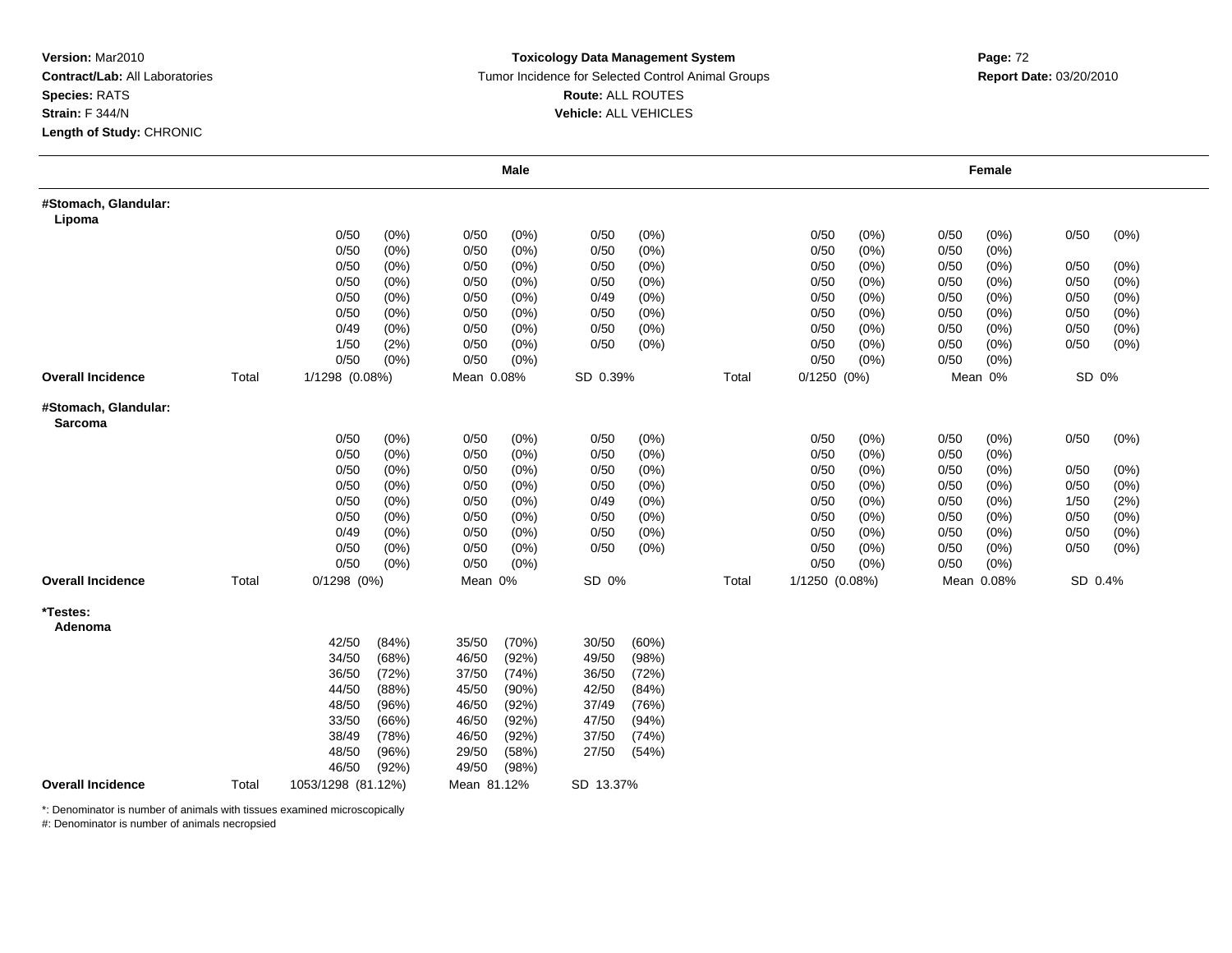### **Toxicology Data Management System** Tumor Incidence for Selected Control Animal Groups **Report Date:** 03/20/2010 **Route:** ALL ROUTES **Vehicle:** ALL VEHICLES

# **Page:** <sup>73</sup>

|                                      |       |                 |         |            | <b>Male</b> |          |         |       |                |       |      | Female         |          |         |
|--------------------------------------|-------|-----------------|---------|------------|-------------|----------|---------|-------|----------------|-------|------|----------------|----------|---------|
| *Testes:<br>Hemangioma               |       |                 |         |            |             |          |         |       |                |       |      |                |          |         |
|                                      |       | 0/50            | (0%)    | 0/50       | (0%)        | 0/50     | (0%)    |       |                |       |      |                |          |         |
|                                      |       | 0/50            | (0%)    | 0/50       | (0% )       | 0/50     | (0%)    |       |                |       |      |                |          |         |
|                                      |       | 0/50            | (0%)    | 0/50       | $(0\%)$     | 0/50     | (0%)    |       |                |       |      |                |          |         |
|                                      |       | 0/50            | (0%)    | 0/50       | $(0\%)$     | 0/50     | (0%)    |       |                |       |      |                |          |         |
|                                      |       | 0/50            | (0%)    | 0/50       | (0%)        | 0/49     | (0%)    |       |                |       |      |                |          |         |
|                                      |       | 0/50            | (0%)    | 0/50       | (0%)        | 0/50     | $(0\%)$ |       |                |       |      |                |          |         |
|                                      |       | 0/49            | (0%)    | 0/50       | (0%)        | 1/50     | (2%)    |       |                |       |      |                |          |         |
|                                      |       | 0/50            | $(0\%)$ | 0/50       | $(0\%)$     | 0/50     | (0%)    |       |                |       |      |                |          |         |
|                                      |       | 0/50            | $(0\%)$ | 0/50       | $(0\%)$     |          |         |       |                |       |      |                |          |         |
| <b>Overall Incidence</b>             | Total | 1/1298 (0.08%)  |         | Mean 0.08% |             | SD 0.39% |         |       |                |       |      |                |          |         |
| *Thymus:<br><b>Thymoma Benign</b>    |       |                 |         |            |             |          |         |       |                |       |      |                |          |         |
|                                      |       | 0/50            | (0%)    | 0/44       | (0%)        | 0/49     | (0%)    |       | 0/50           | (0%)  | 0/48 | $(0\%)$        | 0/49     | (0%)    |
|                                      |       | 0/43            | (0%)    | 0/48       | (0% )       | 0/47     | $(0\%)$ |       | 1/46           | (2% ) | 0/46 | (0%)           |          |         |
|                                      |       | 0/49            | (0%)    | 0/49       | $(0\%)$     | 0/44     | (0%)    |       | 0/48           | (0%)  | 0/45 | (0%)           | 0/48     | (0%)    |
|                                      |       | 0/49            | (0%)    | 0/50       | (0%)        | 1/48     | (2%)    |       | 0/48           | (0%)  | 0/48 | (0%)           | 0/49     | $(0\%)$ |
|                                      |       | 0/48            | (0%)    | 0/47       | (0%)        | 0/48     | (0%)    |       | 1/48           | (2%)  | 0/47 | (0%)           | 0/50     | (0%)    |
|                                      |       | 0/42            | (0%)    | 0/41       | (0%)        | 0/47     | (0%)    |       | 1/50           | (2%)  | 0/50 | (0%)           | 0/49     | (0%)    |
|                                      |       | 1/47            | (2%)    | 0/50       | (0%)        | 0/47     | $(0\%)$ |       | 0/46           | (0%   | 0/50 | (0%)           | 1/50     | (2%)    |
|                                      |       | 0/48            | (0%)    | 0/47       | $(0\%)$     | 0/45     | (0%)    |       | 0/50           | (0% ) | 0/44 | $(0\%)$        | 0/47     | (0%)    |
|                                      |       | 0/49            | (0%)    | 0/43       | $(0\%)$     |          |         |       | 0/50           | (0%)  | 0/48 | (0%)           |          |         |
| <b>Overall Incidence</b>             | Total | 2/1219 (0.16%)  |         | Mean 0.16% |             | SD 0.57% |         | Total | 4/1204 (0.33%) |       |      | Mean 0.33%<br> | SD 0.77% |         |
| *Thymus:<br><b>Thymoma Malignant</b> |       |                 |         |            |             |          |         |       |                |       |      |                |          |         |
|                                      |       | 0/50            | (0%)    | 0/44       | $(0\%)$     | 0/49     | (0%)    |       | 0/50           | (0%)  | 0/48 | (0% )          | 0/49     | (0%)    |
|                                      |       | 0/43            | (0%)    | 0/48       | $(0\%)$     | 0/47     | (0%)    |       | 0/46           | (0%)  | 0/46 | $(0\%)$        |          |         |
|                                      |       | 0/49            | (0%)    | 0/49       | $(0\%)$     | 0/44     | (0%)    |       | 0/48           | (0%)  | 0/45 | (0%)           | 0/48     | (0%)    |
|                                      |       | 0/49            | (0%)    | 0/50       | (0%)        | 0/48     | (0%)    |       | 0/48           | (0%   | 1/48 | (2%)           | 0/49     | (0%)    |
|                                      |       | 0/48            | (0%)    | 0/47       | (0%)        | 0/48     | $(0\%)$ |       | 0/48           | (0%)  | 0/47 | (0%)           | 0/50     | (0%)    |
|                                      |       | 0/42            | (0%)    | 0/41       | (0%)        | 0/47     | (0%)    |       | 0/50           | (0%)  | 0/50 | (0%)           | 0/49     | (0%)    |
|                                      |       | 0/47            | (0%)    | 0/50       | $(0\%)$     | 0/47     | (0%)    |       | 0/46           | (0%)  | 0/50 | (0%)           | 0/50     | (0%)    |
|                                      |       | 0/48            | (0%)    | 0/47       | (0%)        | 0/45     | (0%)    |       | 0/50           | (0%)  | 0/44 | (0%)           | 0/47     | (0%)    |
|                                      |       | 0/49            | (0%)    | 0/43       | (0% )       |          |         |       | 0/50           | (0% ) | 0/48 | (0%            |          |         |
| <b>Overall Incidence</b>             | Total | $0/1219$ $(0%)$ |         | Mean 0%    |             | SD 0%    |         | Total | 1/1204 (0.08%) |       |      | Mean 0.08%     | SD 0.42% |         |

\*: Denominator is number of animals with tissues examined microscopically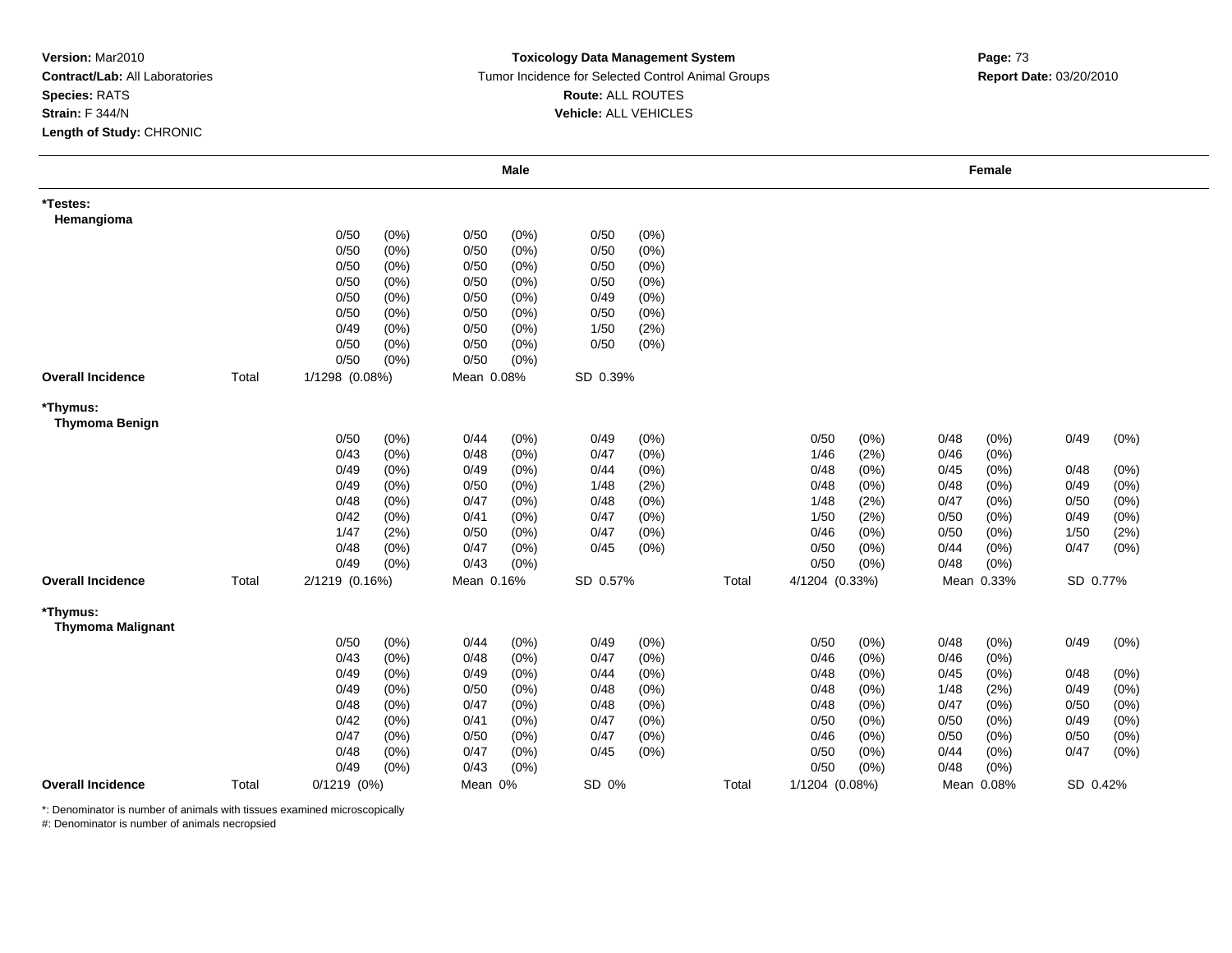### **Toxicology Data Management System** Tumor Incidence for Selected Control Animal Groups **Report Date:** 03/20/2010 **Route:** ALL ROUTES **Vehicle:** ALL VEHICLES

|                                             |       |                  |         |            | <b>Male</b> |          |         |       |                   |         |      | Female      |          |         |  |
|---------------------------------------------|-------|------------------|---------|------------|-------------|----------|---------|-------|-------------------|---------|------|-------------|----------|---------|--|
| *Thymus:<br><b>Thymoma NOS</b>              |       |                  |         |            |             |          |         |       |                   |         |      |             |          |         |  |
|                                             |       | 0/50             | (0%)    | 0/44       | $(0\%)$     | 0/49     | (0%)    |       | 0/50              | (0%)    | 0/48 | (0%)        | 0/49     | (0%)    |  |
|                                             |       | 0/43             | (0%)    | 0/48       | $(0\%)$     | 0/47     | $(0\%)$ |       | 0/46              | (0%)    | 0/46 | $(0\%)$     |          |         |  |
|                                             |       | 0/49             | $(0\%)$ | 0/49       | (0%)        | 0/44     | $(0\%)$ |       | 0/48              | (0%)    | 0/45 | (0%)        | 1/48     | (2%)    |  |
|                                             |       | 0/49             | (0%)    | 0/50       | $(0\%)$     | 0/48     | (0%)    |       | 0/48              | (0%)    | 0/48 | (0%)        | 0/49     | (0%)    |  |
|                                             |       | 0/48             | $(0\%)$ | 0/47       | (0%)        | 0/48     | (0%)    |       | 0/48              | (0%)    | 0/47 | $(0\%)$     | 0/50     | $(0\%)$ |  |
|                                             |       | 0/42             | (0%)    | 0/41       | (0%)        | 0/47     | (0%)    |       | 0/50              | (0%)    | 0/50 | (0%)        | 0/49     | $(0\%)$ |  |
|                                             |       | 0/47             | $(0\%)$ | 0/50       | (0%)        | 0/47     | $(0\%)$ |       | 0/46              | (0%)    | 0/50 | $(0\%)$     | 0/50     | $(0\%)$ |  |
|                                             |       | 0/48             | $(0\%)$ | 0/47       | (0%)        | 0/45     | (0%)    |       | 0/50              | (0%)    | 0/44 | $(0\%)$     | 0/47     | (0%)    |  |
|                                             |       | 0/49             | (0%)    | 0/43       | $(0\%)$     |          |         |       | 0/50              | (0%)    | 0/48 | (0%)        |          |         |  |
| <b>Overall Incidence</b>                    | Total | $0/1219$ $(0%)$  |         | Mean 0%    |             | SD 0%    |         | Total | 1/1204 (0.08%)    |         |      | Mean 0.08%  | SD 0.42% |         |  |
| *Thymus:<br>Thymoma: Benign, Malignant, NOS |       |                  |         |            |             |          |         |       |                   |         |      |             |          |         |  |
|                                             |       | 0/50             | (0%)    | 0/44       | (0%)        | 0/49     | $(0\%)$ |       | 0/50              | (0%)    | 0/48 | (0%)        | 0/49     | (0%)    |  |
|                                             |       | 0/43             | (0%)    | 0/48       | $(0\%)$     | 0/47     | $(0\%)$ |       | 1/46              | (2%)    | 0/46 | $(0\%)$     |          |         |  |
|                                             |       | 0/49             | (0%)    | 0/49       | $(0\%)$     | 0/44     | $(0\%)$ |       | 0/48              | (0%)    | 0/45 | $(0\%)$     | 1/48     | (2%)    |  |
|                                             |       | 0/49             | $(0\%)$ | 0/50       | (0%)        | 1/48     | (2%)    |       | 0/48              | (0%)    | 1/48 | (2%)        | 0/49     | $(0\%)$ |  |
|                                             |       | 0/48             | $(0\%)$ | 0/47       | $(0\%)$     | 0/48     | $(0\%)$ |       | 1/48              | (2%)    | 0/47 | (0%)        | 0/50     | (0%)    |  |
|                                             |       | 0/42             | $(0\%)$ | 0/41       | $(0\%)$     | 0/47     | $(0\%)$ |       | 1/50              | (2%)    | 0/50 | $(0\%)$     | 0/49     | $(0\%)$ |  |
|                                             |       | 1/47             | (2%)    | 0/50       | $(0\%)$     | 0/47     | (0%)    |       | 0/46              | $(0\%)$ | 0/50 | $(0\%)$     | 1/50     | (2%)    |  |
|                                             |       | 0/48             | (0%)    | 0/47       | $(0\%)$     | 0/45     | (0%)    |       | 0/50              | (0%)    | 0/44 | $(0\%)$     | 0/47     | $(0\%)$ |  |
|                                             |       | 0/49             | (0%)    | 0/43       | $(0\%)$     |          |         |       | 0/50              | (0%)    | 0/48 | $(0\%)$     |          |         |  |
| <b>Overall Incidence</b>                    | Total | 2/1219 (0.16%)   |         | Mean 0.16% |             | SD 0.57% |         | Total | 6/1204 (0.5%)     |         |      | Mean 0.5%   | SD 0.9%  |         |  |
| *Thyroid Gland: C-Cell:<br>Adenoma          |       |                  |         |            |             |          |         |       |                   |         |      |             |          |         |  |
|                                             |       | 3/50             | (6%)    | 6/46       | (13%)       | 10/50    | (20%)   |       | 4/50              | (8%)    | 4/42 | (10%)       | 6/50     | (12%)   |  |
|                                             |       | 5/50             | (10%)   | 5/50       | (10%)       | 6/50     | (12%)   |       | 3/50              | (6%)    | 3/49 | (6%)        |          |         |  |
|                                             |       | 3/50             | (6%)    | 10/50      | (20%)       | 7/50     | (14%    |       | 3/50              | (6%)    | 8/50 | (16%)       | 4/50     | (8%)    |  |
|                                             |       | 6/50             | (12%)   | 11/50      | (22%)       | 7/50     | (14%)   |       | 5/50              | (10%)   | 6/50 | (12%)       | 4/50     | (8%)    |  |
|                                             |       | 1/50             | (2%)    | 9/50       | (18%)       | 8/49     | (16%)   |       | 11/50             | (22%)   | 7/50 | (14% )      | 5/50     | (10%)   |  |
|                                             |       | 3/49             | (6%)    | 5/48       | (10%)       | 12/50    | (24%)   |       | 2/50              | (4% )   | 2/47 | (4%)        | 5/50     | (10%)   |  |
|                                             |       | 4/49             | (8%)    | 8/50       | (16%)       | 9/50     | (18%)   |       | 3/50              | (6%)    | 8/50 | (16%)       | 7/50     | (14%)   |  |
|                                             |       | 5/50             | (10%)   | 5/50       | (10%)       | 8/50     | (16%)   |       | 8/50              | (16%)   | 3/50 | (6%)        | 3/50     | (6%)    |  |
|                                             |       | 3/50             | (6%)    | 10/49      | (20%)       |          |         |       | 6/49              | (12%)   | 6/46 | (13%)       |          |         |  |
| <b>Overall Incidence</b>                    | Total | 169/1290 (13.1%) |         | Mean 13.1% |             | SD 5.72% |         | Total | 126/1233 (10.22%) |         |      | Mean 10.21% | SD 4.48% |         |  |

\*: Denominator is number of animals with tissues examined microscopically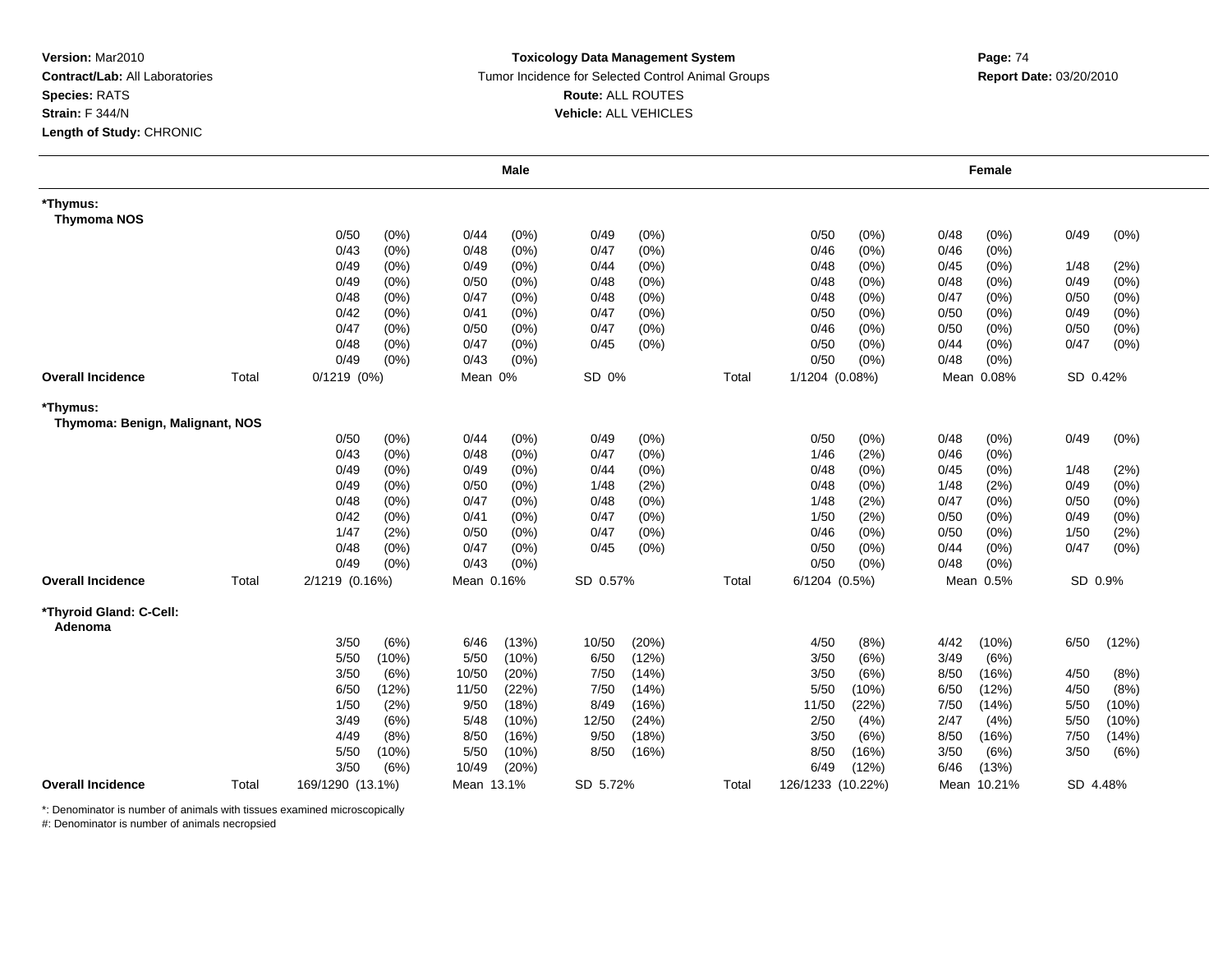### **Toxicology Data Management System** Tumor Incidence for Selected Control Animal Groups **Report Date:** 03/20/2010 **Route:** ALL ROUTES **Vehicle:** ALL VEHICLES

|                                                 |       |                   | <b>Male</b>   |                 |       |       |                   |         |      | Female      |          |         |
|-------------------------------------------------|-------|-------------------|---------------|-----------------|-------|-------|-------------------|---------|------|-------------|----------|---------|
| *Thyroid Gland: C-Cell:<br>Carcinoma            |       |                   |               |                 |       |       |                   |         |      |             |          |         |
|                                                 |       | 1/50              | (2%)<br>0/46  | $(0\%)$<br>1/50 | (2%)  |       | 0/50              | $(0\%)$ | 3/42 | (7%)        | 0/50     | (0%)    |
|                                                 |       | 4/50              | (8%)<br>4/50  | (8%)<br>1/50    | (2%)  |       | 1/50              | (2%)    | 1/49 | (2%)        |          |         |
|                                                 |       | 1/50              | (2%)<br>2/50  | (4%)<br>1/50    | (2%)  |       | 0/50              | (0%)    | 0/50 | (0%)        | 0/50     | (0%)    |
|                                                 |       | 0/50<br>(0%)      | 0/50          | (0%)<br>1/50    | (2%)  |       | 0/50              | (0%     | 0/50 | (0%)        | 1/50     | (2%)    |
|                                                 |       | 0/50<br>$(0\%)$   | 6/50          | (12%)<br>0/49   | (0%)  |       | 1/50              | (2%)    | 3/50 | (6%)        | 0/50     | (0%)    |
|                                                 |       | 0/49<br>(0%)      | 1/48          | (2%)<br>0/50    | (0%)  |       | 1/50              | (2%)    | 0/47 | $(0\%)$     | 0/50     | (0%)    |
|                                                 |       | 3/49              | 0/50<br>(6%)  | $(0\%)$<br>0/50 | (0%)  |       | 2/50              | (4% )   | 0/50 | (0%)        | 0/50     | $(0\%)$ |
|                                                 |       | 1/50              | (2%)<br>2/50  | (4%)<br>1/50    | (2%)  |       | 2/50              | (4% )   | 0/50 | (0%)        | 0/50     | (0%)    |
|                                                 |       | 1/50              | (2%)<br>1/49  | (2%)            |       |       | 1/49              | (2%)    | 0/46 | (0%)        |          |         |
| <b>Overall Incidence</b>                        | Total | 32/1290 (2.48%)   | Mean 2.47%    | SD 3.01%        |       | Total | 16/1233 (1.3%)    |         |      | Mean 1.33%  | SD 2.03% |         |
| *Thyroid Gland: C-Cell:<br>Carcinoma or Adenoma |       |                   |               |                 |       |       |                   |         |      |             |          |         |
|                                                 |       | 4/50              | (8%)<br>6/46  | (13%)<br>11/50  | (22%) |       | 4/50              | (8%)    | 7/42 | (17%)       | 6/50     | (12%)   |
|                                                 |       | 9/50<br>(18%)     | 9/50          | (18%)<br>7/50   | (14%) |       | 4/50              | (8%)    | 4/49 | (8%)        |          |         |
|                                                 |       | 3/50<br>(6%)      | 12/50         | (24%)<br>8/50   | (16%) |       | 3/50              | (6%)    | 8/50 | (16%)       | 4/50     | (8%)    |
|                                                 |       | 6/50<br>(12%)     | 11/50         | (22%)<br>8/50   | (16%) |       | 5/50              | (10%)   | 6/50 | (12%)       | 5/50     | (10%)   |
|                                                 |       | 1/50<br>(2%)      | 15/50         | (30%)<br>8/49   | (16%) |       | 12/50             | (24%)   | 9/50 | (18%)       | 5/50     | (10%)   |
|                                                 |       | 3/49<br>(6%)      | 6/48          | (13%)<br>12/50  | (24%) |       | 3/50              | (6%)    | 2/47 | (4%)        | 5/50     | (10%)   |
|                                                 |       | 7/49<br>(14%)     | 8/50          | (16%)<br>9/50   | (18%) |       | 5/50              | (10%)   | 8/50 | (16%)       | 7/50     | (14%)   |
|                                                 |       | 6/50<br>(12%)     | 6/50          | (12%)<br>8/50   | (16%) |       | 10/50             | (20%)   | 3/50 | (6%)        | 3/50     | (6%)    |
|                                                 |       | 4/50<br>(8%)      | 11/49         | (22%)           |       |       | 7/49              | (14%)   | 6/46 | (13%)       |          |         |
| <b>Overall Incidence</b>                        | Total | 198/1290 (15.35%) | Mean 15.34%   | SD 6.44%        |       | Total | 141/1233 (11.44%) |         |      | Mean 11.46% | SD 4.95% |         |
| *Thyroid Gland: Follicular Cell:<br>Adenoma     |       |                   |               |                 |       |       |                   |         |      |             |          |         |
|                                                 |       | (6%)<br>3/50      | 0/46          | (0%)<br>0/50    | (0%)  |       | 0/50              | (0%)    | 0/42 | (0%)        | 1/50     | (2%)    |
|                                                 |       | 0/50<br>(0%)      | 2/50          | (4%)<br>0/50    | (0%)  |       | 0/50              | (0%)    | 0/49 | $(0\%)$     |          |         |
|                                                 |       | 0/50<br>$(0\%)$   | 0/50          | 0/50<br>(0%)    | (0%)  |       | 0/50              | (0%)    | 0/50 | (0%)        | 0/50     | (0%)    |
|                                                 |       | 0/50<br>(0%)      | 0/50          | (0%)<br>0/50    | (0%)  |       | 0/50              | (0%     | 0/50 | (0%)        | 0/50     | (0%)    |
|                                                 |       | 1/50              | (2%)<br>1/50  | (2%)<br>1/49    | (2%)  |       | 1/50              | (2%)    | 0/50 | (0%)        | 1/50     | (2%)    |
|                                                 |       | 0/49              | (0%)<br>0/48  | (0%)<br>1/50    | (2%)  |       | 0/50              | (0%)    | 0/47 | $(0\%)$     | 0/50     | (0%)    |
|                                                 |       | 1/49<br>(2%)      | 0/50          | (0%)<br>0/50    | (0%)  |       | 0/50              | (0%)    | 0/50 | (0%)        | 1/50     | (2%)    |
|                                                 |       | 0/50<br>(0%)      | 0/50          | 0/50<br>(0%)    | (0%)  |       | 0/50              | (0%)    | 0/50 | $(0\%)$     | 0/50     | $(0\%)$ |
|                                                 |       | 2/50              | 0/49<br>(4% ) | $(0\%)$         |       |       | 0/49              | (0%)    | 1/46 | (2%)        |          |         |
| <b>Overall Incidence</b>                        | Total | 12/1290 (0.93%)   | Mean 0.93%    | SD 1.63%        |       | Total | 5/1233 (0.41%)    |         |      | Mean 0.41%  | SD 0.83% |         |

\*: Denominator is number of animals with tissues examined microscopically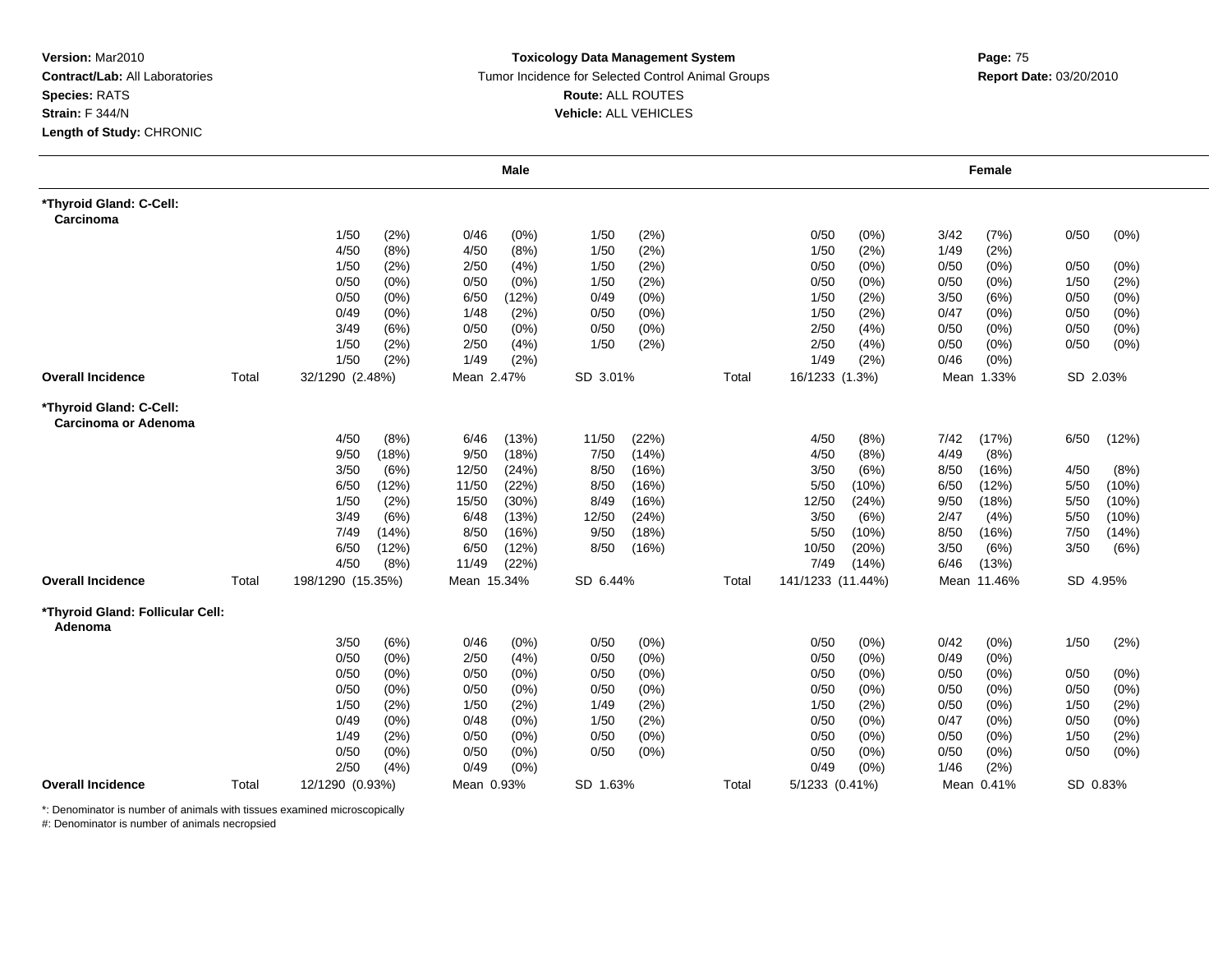### **Toxicology Data Management System** Tumor Incidence for Selected Control Animal Groups **Report Date:** 03/20/2010 **Route:** ALL ROUTES **Vehicle:** ALL VEHICLES

|                                                          |       |                 |       |            | <b>Male</b> |          |         |       |                 |       |      | Female     |          |         |
|----------------------------------------------------------|-------|-----------------|-------|------------|-------------|----------|---------|-------|-----------------|-------|------|------------|----------|---------|
| *Thyroid Gland: Follicular Cell:<br>Carcinoma            |       |                 |       |            |             |          |         |       |                 |       |      |            |          |         |
|                                                          |       | 0/50            | (0%)  | 0/46       | $(0\%)$     | 0/50     | (0%)    |       | 0/50            | (0%)  | 0/42 | (0%)       | 1/50     | (2%)    |
|                                                          |       | 0/50            | (0%)  | 0/50       | (0%)        | 0/50     | (0%)    |       | 0/50            | (0%)  | 0/49 | (0%)       |          |         |
|                                                          |       | 2/50            | (4% ) | 1/50       | (2%)        | 0/50     | $(0\%)$ |       | 0/50            | (0%)  | 0/50 | $(0\%)$    | 0/50     | (0%)    |
|                                                          |       | 1/50            | (2%)  | 1/50       | (2%)        | 0/50     | $(0\%)$ |       | 0/50            | (0%)  | 0/50 | (0%)       | 0/50     | (0%)    |
|                                                          |       | 2/50            | (4% ) | 1/50       | (2%)        | 0/49     | (0% )   |       | 2/50            | (4% ) | 1/50 | (2%)       | 0/50     | (0%)    |
|                                                          |       | 0/49            | (0%)  | 0/48       | (0%)        | 2/50     | (4%)    |       | 0/50            | (0%)  | 1/47 | (2%)       | 0/50     | (0%)    |
|                                                          |       | 0/49            | (0%)  | 0/50       | $(0\%)$     | 0/50     | (0% )   |       | 0/50            | (0% ) | 0/50 | (0%)       | 0/50     | (0%)    |
|                                                          |       | 0/50            | (0%)  | 0/50       | (0%)        | 0/50     | $(0\%)$ |       | 0/50            | (0%)  | 0/50 | (0%)       | 0/50     | $(0\%)$ |
|                                                          |       | 1/50            | (2%)  | 0/49       | $(0\%)$     |          |         |       | 0/49            | (0%)  | 0/46 | (0%)       |          |         |
| <b>Overall Incidence</b>                                 | Total | 11/1290 (0.85%) |       | Mean 0.85% |             | SD 1.41% |         | Total | 5/1233 (0.41%)  |       |      | Mean 0.41% | SD 1.01% |         |
| *Thyroid Gland: Follicular Cell:<br>Carcinoma or Adenoma |       |                 |       |            |             |          |         |       |                 |       |      |            |          |         |
|                                                          |       | 3/50            | (6%)  | 0/46       | $(0\%)$     | 0/50     | $(0\%)$ |       | 0/50            | (0%)  | 0/42 | $(0\%)$    | 2/50     | (4%)    |
|                                                          |       | 0/50            | (0%)  | 2/50       | (4% )       | 0/50     | $(0\%)$ |       | 0/50            | (0%)  | 0/49 | (0%)       |          |         |
|                                                          |       | 2/50            | (4% ) | 1/50       | (2%)        | 0/50     | (0%)    |       | 0/50            | (0%)  | 0/50 | (0%)       | 0/50     | (0%)    |
|                                                          |       | 1/50            | (2%)  | 1/50       | (2%)        | 0/50     | $(0\%)$ |       | 0/50            | (0%)  | 0/50 | (0%)       | 0/50     | $(0\%)$ |
|                                                          |       | 3/50            | (6%)  | 2/50       | (4%)        | 1/49     | (2%)    |       | 2/50            | (4% ) | 1/50 | (2%)       | 1/50     | (2%)    |
|                                                          |       | 0/49            | (0%)  | 0/48       | $(0\%)$     | 3/50     | (6%)    |       | 0/50            | (0%)  | 1/47 | (2%)       | 0/50     | $(0\%)$ |
|                                                          |       | 1/49            | (2%)  | 0/50       | (0%)        | 0/50     | (0%)    |       | 0/50            | (0%)  | 0/50 | $(0\%)$    | 1/50     | (2%)    |
|                                                          |       | 0/50            | (0%)  | 0/50       | $(0\%)$     | 0/50     | (0%)    |       | 0/50            | (0%)  | 0/50 | $(0\%)$    | 0/50     | (0%)    |
|                                                          |       | 3/50            | (6%)  | 0/49       | $(0\%)$     |          |         |       | 0/49            | (0%)  | 1/46 | (2%)       |          |         |
| <b>Overall Incidence</b>                                 | Total | 23/1290 (1.78%) |       | Mean 1.77% |             | SD 2.29% |         | Total | 9/1233 (0.73%)  |       |      | Mean 0.73% | SD 1.29% |         |
| #Tissue NOS:<br>Lipoma                                   |       |                 |       |            |             |          |         |       |                 |       |      |            |          |         |
|                                                          |       | 0/50            | (0%)  | 0/50       | $(0\%)$     | 0/50     | (0%)    |       | 0/50            | (0%)  | 0/50 | (0%)       | 0/50     | $(0\%)$ |
|                                                          |       | 0/50            | (0%)  | 0/50       | $(0\%)$     | 0/50     | (0%)    |       | 0/50            | (0%)  | 0/50 | (0%)       |          |         |
|                                                          |       | 0/50            | (0%)  | 0/50       | (0%)        | 0/50     | $(0\%)$ |       | 0/50            | (0%)  | 0/50 | $(0\%)$    | 0/50     | $(0\%)$ |
|                                                          |       | 0/50            | (0%)  | 0/50       | $(0\%)$     | 0/50     | (0%)    |       | 0/50            | (0%)  | 0/50 | (0%)       | 0/50     | (0%)    |
|                                                          |       | 0/50            | (0%)  | 0/50       | $(0\%)$     | 0/49     | (0%)    |       | 0/50            | (0%)  | 0/50 | (0%)       | 0/50     | $(0\%)$ |
|                                                          |       | 0/50            | (0%)  | 0/50       | $(0\%)$     | 0/50     | (0%)    |       | 0/50            | (0%)  | 0/50 | (0%)       | 0/50     | $(0\%)$ |
|                                                          |       | 1/49            | (2%)  | 0/50       | $(0\%)$     | 0/50     | (0%)    |       | 0/50            | (0%)  | 0/50 | $(0\%)$    | 0/50     | (0%)    |
|                                                          |       | 0/50            | (0%)  | 0/50       | $(0\%)$     | 0/50     | (0%)    |       | 0/50            | (0%)  | 0/50 | $(0\%)$    | 0/50     | (0% )   |
|                                                          |       | 0/50            | (0%)  | 0/50       | (0%)        |          |         |       | 0/50            | (0%)  | 0/50 | (0% )      |          |         |
| <b>Overall Incidence</b>                                 | Total | 1/1298 (0.08%)  |       | Mean 0.08% |             | SD 0.4%  |         | Total | $0/1250$ $(0%)$ |       |      | Mean 0%    | SD 0%    |         |

\*: Denominator is number of animals with tissues examined microscopically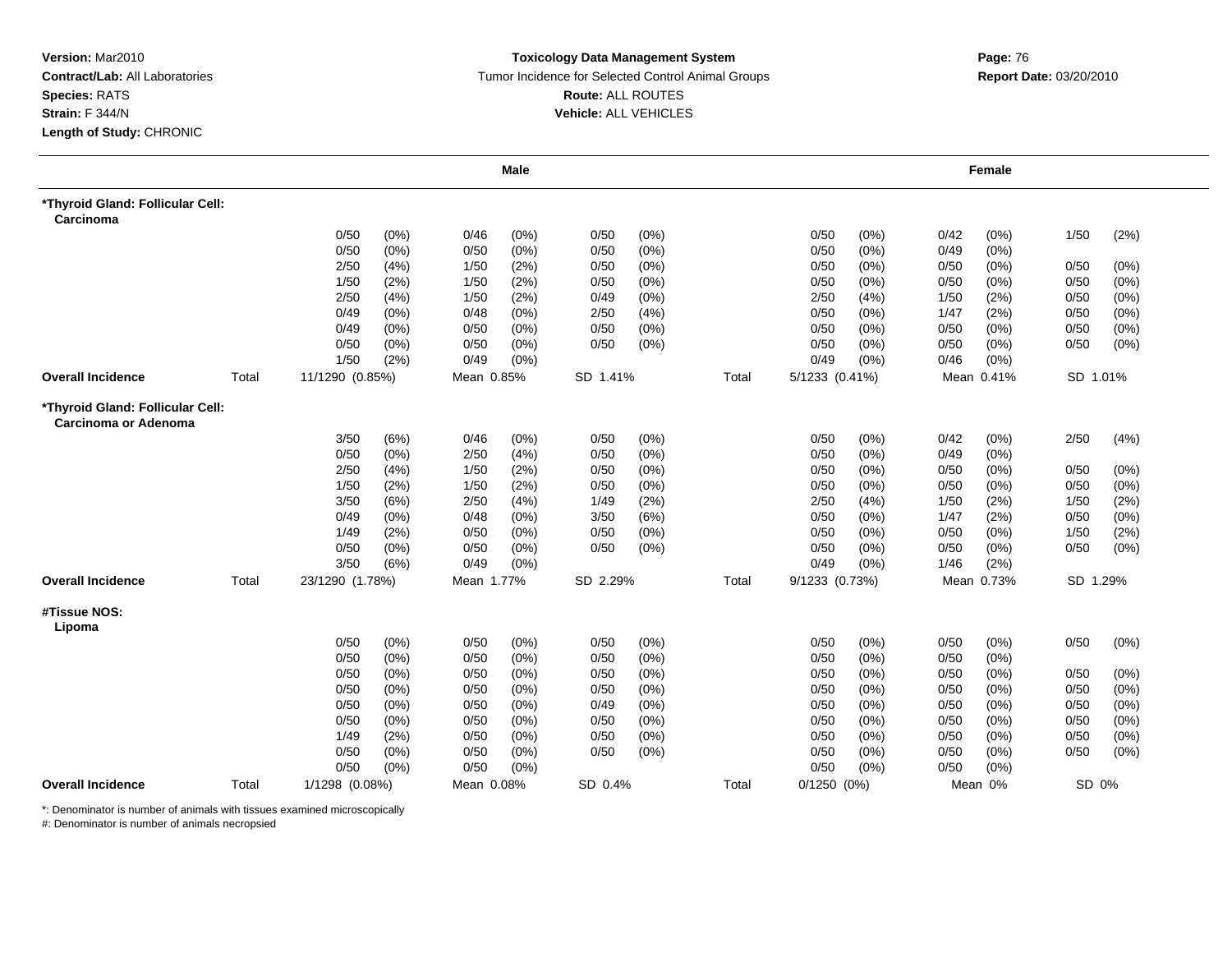### **Toxicology Data Management System** Tumor Incidence for Selected Control Animal Groups **Report Date:** 03/20/2010 **Route:** ALL ROUTES **Vehicle:** ALL VEHICLES

|                                                           |       |                |         |            | <b>Male</b> |          |         |       |                 |         |      | Female     |          |         |
|-----------------------------------------------------------|-------|----------------|---------|------------|-------------|----------|---------|-------|-----------------|---------|------|------------|----------|---------|
| #Tissue NOS:<br>Paraganglioma                             |       |                |         |            |             |          |         |       |                 |         |      |            |          |         |
|                                                           |       | 0/50           | (0%)    | 0/50       | $(0\%)$     | 0/50     | (0%)    |       | 0/50            | (0%)    | 0/50 | (0%)       | 0/50     | (0%)    |
|                                                           |       | 0/50           | (0%)    | 0/50       | $(0\%)$     | 0/50     | $(0\%)$ |       | 0/50            | (0%)    | 0/50 | $(0\%)$    |          |         |
|                                                           |       | 0/50           | (0%)    | 0/50       | $(0\%)$     | 0/50     | $(0\%)$ |       | 0/50            | (0%)    | 0/50 | $(0\%)$    | 0/50     | $(0\%)$ |
|                                                           |       | 0/50           | (0%)    | 0/50       | (0%)        | 0/50     | (0%     |       | 0/50            | (0%)    | 0/50 | (0%        | 0/50     | (0%)    |
|                                                           |       | 0/50           | (0%)    | 0/50       | $(0\%)$     | 0/49     | (0%)    |       | 0/50            | (0%)    | 0/50 | (0%)       | 0/50     | $(0\%)$ |
|                                                           |       | 0/50           | (0%)    | 1/50       | (2%)        | 0/50     | (0%)    |       | 0/50            | (0%)    | 0/50 | $(0\%)$    | 0/50     | $(0\%)$ |
|                                                           |       | 0/49           | $(0\%)$ | 0/50       | $(0\%)$     | 0/50     | $(0\%)$ |       | 0/50            | (0%)    | 0/50 | $(0\%)$    | 0/50     | $(0\%)$ |
|                                                           |       | 0/50           | (0%)    | 0/50       | $(0\%)$     | 0/50     | (0%)    |       | 0/50            | (0%)    | 0/50 | $(0\%)$    | 0/50     | (0%)    |
|                                                           |       | 0/50           | (0%)    | 0/50       | (0%)        |          |         |       | 0/50            | (0% )   | 0/50 | $(0\%)$    |          |         |
| <b>Overall Incidence</b>                                  | Total | 1/1298 (0.08%) |         | Mean 0.08% |             | SD 0.39% |         | Total | $0/1250$ $(0%)$ |         |      | Mean 0%    | SD 0%    |         |
| #Tongue:<br><b>Squamous Cell Carcinoma</b>                |       |                |         |            |             |          |         |       |                 |         |      |            |          |         |
|                                                           |       | 0/50           | (0%)    | 0/50       | (0%)        | 0/50     | $(0\%)$ |       | 0/50            | (0%)    | 0/50 | (0%)       | 0/50     | $(0\%)$ |
|                                                           |       | 0/50           | (0%)    | 0/50       | $(0\%)$     | 0/50     | (0%)    |       | 0/50            | (0%)    | 0/50 | $(0\%)$    |          |         |
|                                                           |       | 0/50           | (0%)    | 0/50       | $(0\%)$     | 0/50     | $(0\%)$ |       | 0/50            | (0%)    | 0/50 | (0%)       | 0/50     | $(0\%)$ |
|                                                           |       | 0/50           | (0%)    | 0/50       | (0%)        | 0/50     | $(0\%)$ |       | 0/50            | (0%)    | 0/50 | (0%)       | 0/50     | $(0\%)$ |
|                                                           |       | 0/50           | $(0\%)$ | 0/50       | $(0\%)$     | 0/49     | $(0\%)$ |       | 0/50            | $(0\%)$ | 0/50 | (0%)       | 0/50     | (0%)    |
|                                                           |       | 0/50           | $(0\%)$ | 0/50       | $(0\%)$     | 0/50     | $(0\%)$ |       | 0/50            | (0%)    | 0/50 | (0%)       | 0/50     | (0%)    |
|                                                           |       | 0/49           | $(0\%)$ | 0/50       | $(0\%)$     | 1/50     | (2%)    |       | 0/50            | $(0\%)$ | 0/50 | $(0\%)$    | 0/50     | (0%)    |
|                                                           |       | 0/50           | (0%)    | 0/50       | $(0\%)$     | 0/50     | $(0\%)$ |       | 0/50            | (0%)    | 1/50 | (2%)       | 0/50     | $(0\%)$ |
|                                                           |       | 0/50           | $(0\%)$ | 0/50       | $(0\%)$     |          |         |       | 0/50            | (0%)    | 0/50 | $(0\%)$    |          |         |
| <b>Overall Incidence</b>                                  | Total | 1/1298 (0.08%) |         | Mean 0.08% |             | SD 0.39% |         | Total | 1/1250 (0.08%)  |         |      | Mean 0.08% | SD 0.4%  |         |
| #Tongue:<br>Squamous Cell Carcinoma or Papilloma Squamous |       |                |         |            |             |          |         |       |                 |         |      |            |          |         |
|                                                           |       | 1/50           | (2%)    | 0/50       | (0%)        | 0/50     | (0%)    |       | 0/50            | (0%)    | 0/50 | (0%)       | 0/50     | $(0\%)$ |
|                                                           |       | 0/50           | (0%)    | 1/50       | (2%)        | 0/50     | (0%)    |       | 0/50            | (0%)    | 0/50 | $(0\%)$    |          |         |
|                                                           |       | 0/50           | (0%)    | 0/50       | $(0\%)$     | 0/50     | (0%)    |       | 0/50            | (0%)    | 0/50 | $(0\%)$    | 0/50     | $(0\%)$ |
|                                                           |       | 0/50           | $(0\%)$ | 0/50       | $(0\%)$     | 1/50     | (2%)    |       | 0/50            | (0% )   | 0/50 | (0%)       | 1/50     | (2%)    |
|                                                           |       | 0/50           | (0%)    | 0/50       | $(0\%)$     | 0/49     | (0%)    |       | 0/50            | $(0\%)$ | 0/50 | (0%)       | 0/50     | (0%)    |
|                                                           |       | 0/50           | (0%)    | 1/50       | (2%)        | 0/50     | (0%)    |       | 0/50            | (0%)    | 0/50 | $(0\%)$    | 1/50     | (2%)    |
|                                                           |       | 0/49           | $(0\%)$ | 0/50       | $(0\%)$     | 1/50     | (2%)    |       | 0/50            | (0%)    | 0/50 | $(0\%)$    | 0/50     | $(0\%)$ |
|                                                           |       | 0/50           | (0%)    | 0/50       | $(0\%)$     | 1/50     | (2%)    |       | 1/50            | (2%)    | 1/50 | (2%)       | 0/50     | (0%)    |
|                                                           |       | 0/50           | (0%)    | 0/50       | (0%)        |          |         |       | 0/50            | (0%)    | 1/50 | (2%)       |          |         |
| <b>Overall Incidence</b>                                  | Total | 6/1298 (0.46%) |         | Mean 0.46% |             | SD 0.86% |         | Total | 5/1250 (0.4%)   |         |      | Mean 0.4%  | SD 0.82% |         |

\*: Denominator is number of animals with tissues examined microscopically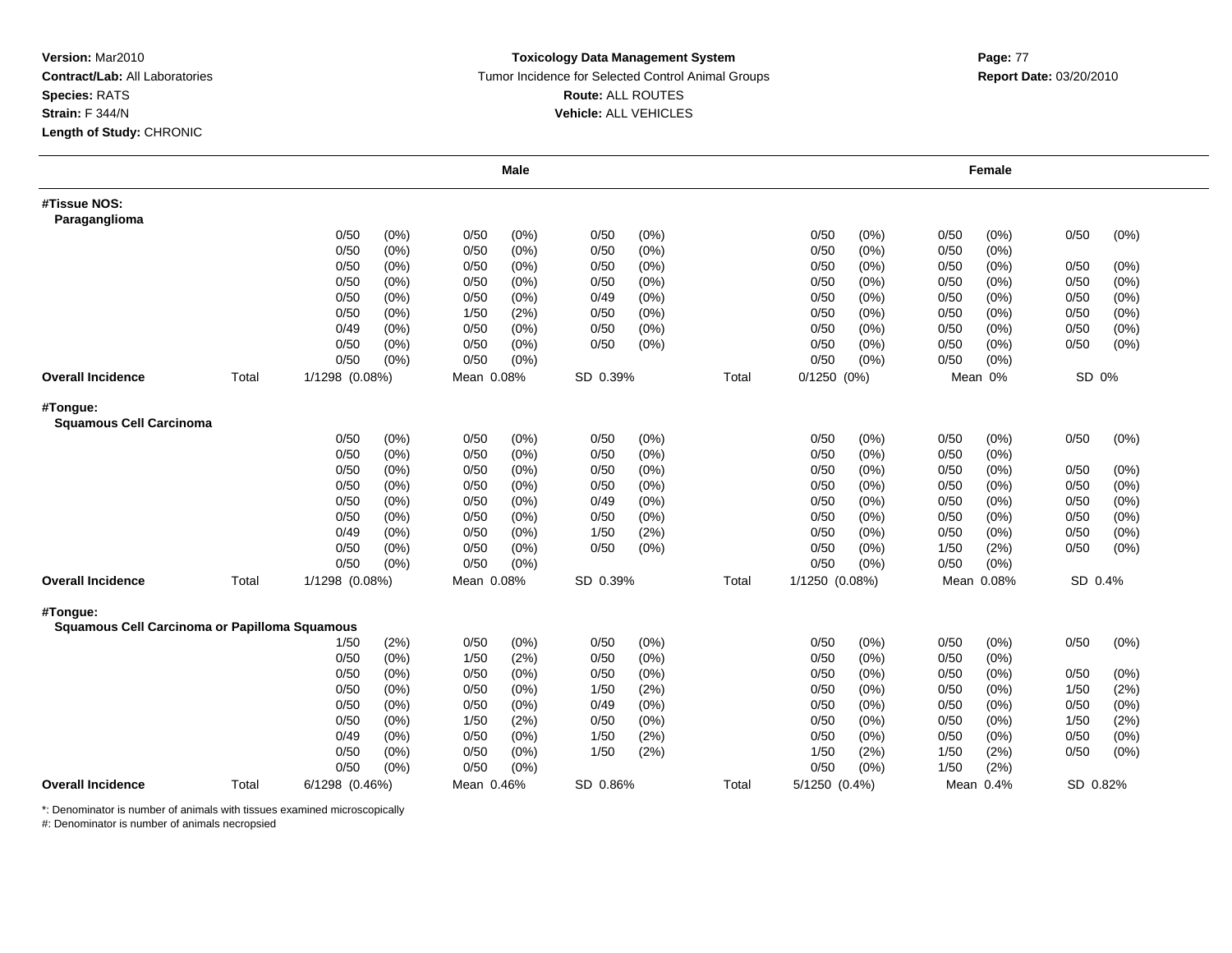### **Toxicology Data Management System** Tumor Incidence for Selected Control Animal Groups **Report Date:** 03/20/2010 **Route:** ALL ROUTES **Vehicle:** ALL VEHICLES

|                                            |       |                 |         |            | <b>Male</b> |          |         |       |                |         |      | Female     |          |         |
|--------------------------------------------|-------|-----------------|---------|------------|-------------|----------|---------|-------|----------------|---------|------|------------|----------|---------|
| #Tongue:<br><b>Squamous Cell Papilloma</b> |       |                 |         |            |             |          |         |       |                |         |      |            |          |         |
|                                            |       | 1/50            | (2%)    | 0/50       | $(0\%)$     | 0/50     | $(0\%)$ |       | 0/50           | (0%)    | 0/50 | $(0\%)$    | 0/50     | $(0\%)$ |
|                                            |       | 0/50            | (0%)    | 1/50       | (2%)        | 0/50     | $(0\%)$ |       | 0/50           | (0%)    | 0/50 | $(0\%)$    |          |         |
|                                            |       | 0/50            | (0%)    | 0/50       | (0%)        | 0/50     | (0%)    |       | 0/50           | (0%)    | 0/50 | (0%)       | 0/50     | (0%)    |
|                                            |       | 0/50            | (0%)    | 0/50       | (0%)        | 1/50     | (2%)    |       | 0/50           | (0%)    | 0/50 | $(0\%)$    | 1/50     | (2%)    |
|                                            |       | 0/50            | (0%)    | 0/50       | $(0\%)$     | 0/49     | (0%)    |       | 0/50           | $(0\%)$ | 0/50 | $(0\%)$    | 0/50     | $(0\%)$ |
|                                            |       | 0/50            | (0%)    | 1/50       | (2%)        | 0/50     | $(0\%)$ |       | 0/50           | (0%)    | 0/50 | (0%)       | 1/50     | (2%)    |
|                                            |       | 0/49            | (0%)    | 0/50       | $(0\%)$     | 0/50     | $(0\%)$ |       | 0/50           | $(0\%)$ | 0/50 | $(0\%)$    | 0/50     | $(0\%)$ |
|                                            |       | 0/50            | (0%)    | 0/50       | $(0\%)$     | 1/50     | (2%)    |       | 1/50           | (2%)    | 0/50 | (0%)       | 0/50     | $(0\%)$ |
|                                            |       | 0/50            | $(0\%)$ | 0/50       | $(0\%)$     |          |         |       | 0/50           | (0%)    | 1/50 | (2%)       |          |         |
| <b>Overall Incidence</b>                   | Total | 5/1298 (0.39%)  |         | Mean 0.38% |             | SD 0.8%  |         | Total | 4/1250 (0.32%) |         |      | Mean 0.32% | SD 0.75% |         |
| #Tooth:<br><b>Adamantinoma Malignant</b>   |       |                 |         |            |             |          |         |       |                |         |      |            |          |         |
|                                            |       | 0/50            | (0%)    | 0/50       | $(0\%)$     | 0/50     | $(0\%)$ |       | 0/50           | (0%)    | 0/50 | (0%)       | 0/50     | $(0\%)$ |
|                                            |       | 0/50            | (0%)    | 0/50       | $(0\%)$     | 0/50     | (0% )   |       | 0/50           | $(0\%)$ | 0/50 | (0%)       |          |         |
|                                            |       | 0/50            | (0%)    | 0/50       | $(0\%)$     | 0/50     | $(0\%)$ |       | 0/50           | (0%)    | 0/50 | (0%)       | 0/50     | $(0\%)$ |
|                                            |       | 0/50            | $(0\%)$ | 0/50       | (0%)        | 0/50     | $(0\%)$ |       | 0/50           | (0%)    | 0/50 | (0%)       | 0/50     | $(0\%)$ |
|                                            |       | 0/50            | $(0\%)$ | 0/50       | (0%)        | 0/49     | (0%)    |       | 0/50           | (0%)    | 0/50 | (0%)       | 0/50     | $(0\%)$ |
|                                            |       | 0/50            | (0%)    | 0/50       | (0%)        | 0/50     | $(0\%)$ |       | 0/50           | $(0\%)$ | 0/50 | (0%)       | 0/50     | $(0\%)$ |
|                                            |       | 0/49            | (0%)    | 0/50       | $(0\%)$     | 0/50     | $(0\%)$ |       | 0/50           | (0%)    | 0/50 | (0%)       | 0/50     | $(0\%)$ |
|                                            |       | 0/50            | (0%)    | 1/50       | (2%)        | 0/50     | (0%)    |       | 0/50           | (0%)    | 0/50 | (0%)       | 0/50     | $(0\%)$ |
|                                            |       | 0/50            | $(0\%)$ | 0/50       | $(0\%)$     |          |         |       | 0/50           | (0%)    | 0/50 | (0%)       |          |         |
| <b>Overall Incidence</b>                   | Total | 1/1298 (0.08%)  |         | Mean 0.08% |             | SD 0.39% |         | Total | 0/1250 (0%)    |         |      | Mean 0%    | SD 0%    |         |
| #Tooth:<br>Odontoma                        |       |                 |         |            |             |          |         |       |                |         |      |            |          |         |
|                                            |       | 0/50            | (0%)    | 0/50       | $(0\%)$     | 0/50     | $(0\%)$ |       | 0/50           | (0%)    | 0/50 | (0%)       | 0/50     | $(0\%)$ |
|                                            |       | 0/50            | (0%)    | 0/50       | $(0\%)$     | 0/50     | $(0\%)$ |       | 0/50           | $(0\%)$ | 0/50 | $(0\%)$    |          |         |
|                                            |       | 0/50            | $(0\%)$ | 0/50       | (0%)        | 0/50     | (0%)    |       | 0/50           | $(0\%)$ | 1/50 | (2%)       | 0/50     | $(0\%)$ |
|                                            |       | 0/50            | (0%)    | 0/50       | (0%)        | 0/50     | $(0\%)$ |       | 0/50           | (0%)    | 0/50 | (0%)       | 0/50     | (0%)    |
|                                            |       | 0/50            | (0%)    | 0/50       | $(0\%)$     | 0/49     | (0%)    |       | 0/50           | $(0\%)$ | 0/50 | (0%)       | 0/50     | (0%)    |
|                                            |       | 0/50            | (0%)    | 0/50       | (0%)        | 0/50     | $(0\%)$ |       | 0/50           | (0%)    | 0/50 | (0%)       | 0/50     | $(0\%)$ |
|                                            |       | 0/49            | (0%)    | 0/50       | (0%)        | 0/50     | (0%)    |       | 0/50           | (0%)    | 1/50 | (2%)       | 0/50     | (0%)    |
|                                            |       | 0/50            | (0%)    | 0/50       | (0%)        | 0/50     | (0%)    |       | 0/50           | (0%)    | 0/50 | (0%)       | 0/50     | $(0\%)$ |
|                                            |       | 0/50            | (0%)    | 0/50       | $(0\%)$     |          |         |       | 0/50           | (0%)    | 0/50 | (0%)       |          |         |
| <b>Overall Incidence</b>                   | Total | $0/1298$ $(0%)$ |         | Mean 0%    |             | SD 0%    |         | Total | 2/1250 (0.16%) |         |      | Mean 0.16% | SD 0.55% |         |

\*: Denominator is number of animals with tissues examined microscopically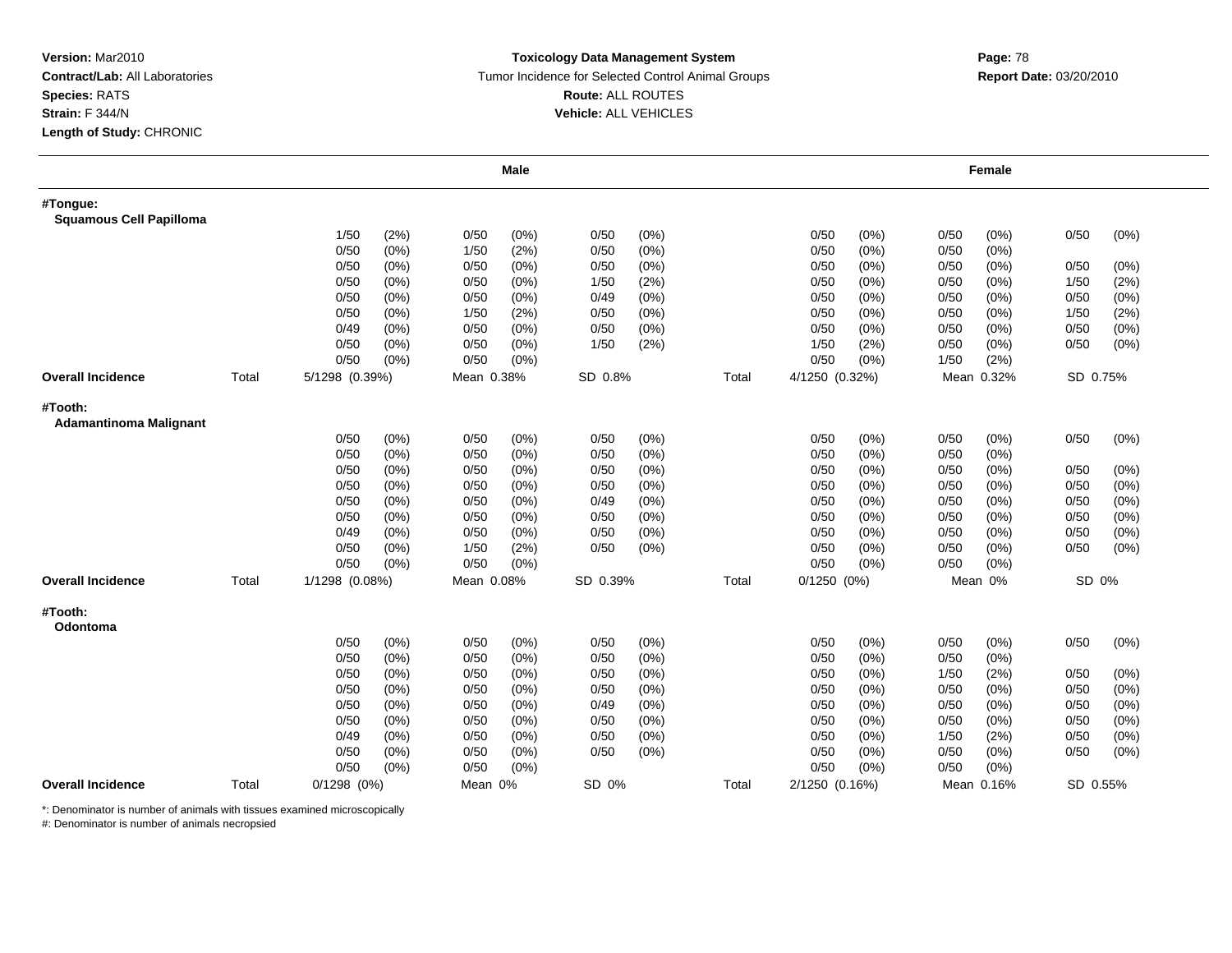### **Toxicology Data Management System** Tumor Incidence for Selected Control Animal Groups **Report Date:** 03/20/2010 **Route:** ALL ROUTES **Vehicle:** ALL VEHICLES

## **m**<br> **Page:** 79

|                                                    |       |                |         |            | <b>Male</b> |          |         |       |                 |         |      | Female     |         |         |
|----------------------------------------------------|-------|----------------|---------|------------|-------------|----------|---------|-------|-----------------|---------|------|------------|---------|---------|
| *Urinary Bladder:<br><b>Carcinoma or Papilloma</b> |       |                |         |            |             |          |         |       |                 |         |      |            |         |         |
|                                                    |       | 0/50           | (0%)    | 0/50       | (0%)        | 0/50     | (0%)    |       | 0/50            | (0%)    | 0/50 | (0%)       | 0/50    | (0%)    |
|                                                    |       | 0/50           | $(0\%)$ | 0/50       | $(0\%)$     | 1/49     | (2%)    |       | 0/50            | (0%)    | 0/50 | $(0\%)$    |         |         |
|                                                    |       | 0/50           | (0%)    | 0/50       | $(0\%)$     | 1/50     | (2%)    |       | 0/50            | $(0\%)$ | 0/50 | $(0\%)$    | 0/50    | (0%)    |
|                                                    |       | 0/50           | $(0\%)$ | 0/50       | $(0\%)$     | 0/50     | (0% )   |       | 0/50            | (0%     | 0/50 | (0%)       | 0/50    | (0%)    |
|                                                    |       | 0/50           | (0%)    | 0/50       | (0%)        | 0/49     | (0% )   |       | 0/50            | (0% )   | 0/50 | (0% )      | 0/50    | (0%)    |
|                                                    |       | 0/50           | (0%)    | 0/50       | $(0\%)$     | 1/50     | (2%)    |       | 0/50            | $(0\%)$ | 0/50 | (0%)       | 0/50    | (0%)    |
|                                                    |       | 0/49           | $(0\%)$ | 0/50       | $(0\%)$     | 1/50     | (2%)    |       | 0/49            | $(0\%)$ | 0/50 | $(0\%)$    | 0/50    | $(0\%)$ |
|                                                    |       | 0/50           | (0%)    | 0/50       | $(0\%)$     | 0/50     | (0% )   |       | 0/49            | $(0\%)$ | 0/50 | $(0\%)$    | 0/50    | (0%)    |
|                                                    |       | 0/50           | $(0\%)$ | 0/50       | $(0\%)$     |          |         |       | 0/50            | (0%)    | 0/50 | $(0\%)$    |         |         |
| <b>Overall Incidence</b>                           | Total | 4/1297 (0.31%) |         | Mean 0.31% |             | SD 0.74% |         | Total | $0/1248$ (0%)   |         |      | Mean 0%    | SD 0%   |         |
| *Urinary Bladder:<br>Hemangiosarcoma               |       |                |         |            |             |          |         |       |                 |         |      |            |         |         |
|                                                    |       | 0/50           | (0% )   | 0/50       | $(0\%)$     | 0/50     | (0% )   |       | 0/50            | (0% )   | 0/50 | (0% )      | 0/50    | (0%)    |
|                                                    |       | 0/50           | (0%)    | 0/50       | (0% )       | 0/49     | (0% )   |       | 0/50            | (0% )   | 0/50 | (0% )      |         |         |
|                                                    |       | 0/50           | (0%)    | 0/50       | (0%)        | 1/50     | (2%)    |       | 0/50            | (0%)    | 0/50 | (0%)       | 0/50    | (0%)    |
|                                                    |       | 0/50           | (0%)    | 0/50       | $(0\%)$     | 0/50     | (0%)    |       | 0/50            | $(0\%)$ | 0/50 | $(0\%)$    | 0/50    | $(0\%)$ |
|                                                    |       | 0/50           | $(0\%)$ | 0/50       | $(0\%)$     | 0/49     | $(0\%)$ |       | 0/50            | (0%)    | 0/50 | (0%)       | 0/50    | (0%)    |
|                                                    |       | 0/50           | (0%)    | 0/50       | $(0\%)$     | 0/50     | $(0\%)$ |       | 0/50            | $(0\%)$ | 0/50 | (0%)       | 0/50    | (0%)    |
|                                                    |       | 0/49           | $(0\%)$ | 0/50       | $(0\%)$     | 0/50     | (0%)    |       | 0/49            | (0%)    | 0/50 | $(0\%)$    | 0/50    | $(0\%)$ |
|                                                    |       | 0/50           | (0%)    | 0/50       | $(0\%)$     | 0/50     | (0%)    |       | 0/49            | (0%)    | 0/50 | (0% )      | 0/50    | $(0\%)$ |
|                                                    |       | 0/50           | $(0\%)$ | 0/50       | $(0\%)$     |          |         |       | 0/50            | (0%)    | 0/50 | $(0\%)$    |         |         |
| <b>Overall Incidence</b>                           | Total | 1/1297 (0.08%) |         | Mean 0.08% |             | SD 0.39% |         | Total | $0/1248$ $(0%)$ |         |      | Mean 0%    | SD 0%   |         |
| *Urinary Bladder:<br>Leiomyosarcoma                |       |                |         |            |             |          |         |       |                 |         |      |            |         |         |
|                                                    |       | 0/50           | (0%)    | 0/50       | (0%)        | 0/50     | (0% )   |       | 0/50            | (0%)    | 0/50 | $(0\%)$    | 0/50    | $(0\%)$ |
|                                                    |       | 0/50           | (0%)    | 0/50       | $(0\%)$     | 0/49     | (0% )   |       | 0/50            | (0%)    | 0/50 | (0%)       |         |         |
|                                                    |       | 0/50           | (0%)    | 0/50       | $(0\%)$     | 0/50     | $(0\%)$ |       | 1/50            | (2%)    | 0/50 | (0%)       | 0/50    | (0%)    |
|                                                    |       | 0/50           | (0%)    | 0/50       | $(0\%)$     | 0/50     | $(0\%)$ |       | 0/50            | $(0\%)$ | 0/50 | (0%)       | 0/50    | (0%)    |
|                                                    |       | 0/50           | (0%)    | 0/50       | (0% )       | 0/49     | (0% )   |       | 0/50            | (0% )   | 0/50 | (0%)       | 0/50    | $(0\%)$ |
|                                                    |       | 0/50           | $(0\%)$ | 0/50       | (0%)        | 0/50     | (0%)    |       | 0/50            | (0%)    | 0/50 | $(0\%)$    | 0/50    | (0%)    |
|                                                    |       | 0/49           | $(0\%)$ | 0/50       | $(0\%)$     | 0/50     | (0%)    |       | 0/49            | (0%     | 0/50 | (0%)       | 0/50    | $(0\%)$ |
|                                                    |       | 0/50           | $(0\%)$ | 0/50       | $(0\%)$     | 0/50     | (0%)    |       | 0/49            | (0%)    | 0/50 | $(0\%)$    | 0/50    | (0%)    |
|                                                    |       | 0/50           | (0%)    | 0/50       | $(0\%)$     |          |         |       | 0/50            | (0%)    | 0/50 | (0%)       |         |         |
| <b>Overall Incidence</b>                           | Total | 0/1297 (0%)    |         | Mean 0%    |             | SD 0%    |         | Total | 1/1248 (0.08%)  |         |      | Mean 0.08% | SD 0.4% |         |

\*: Denominator is number of animals with tissues examined microscopically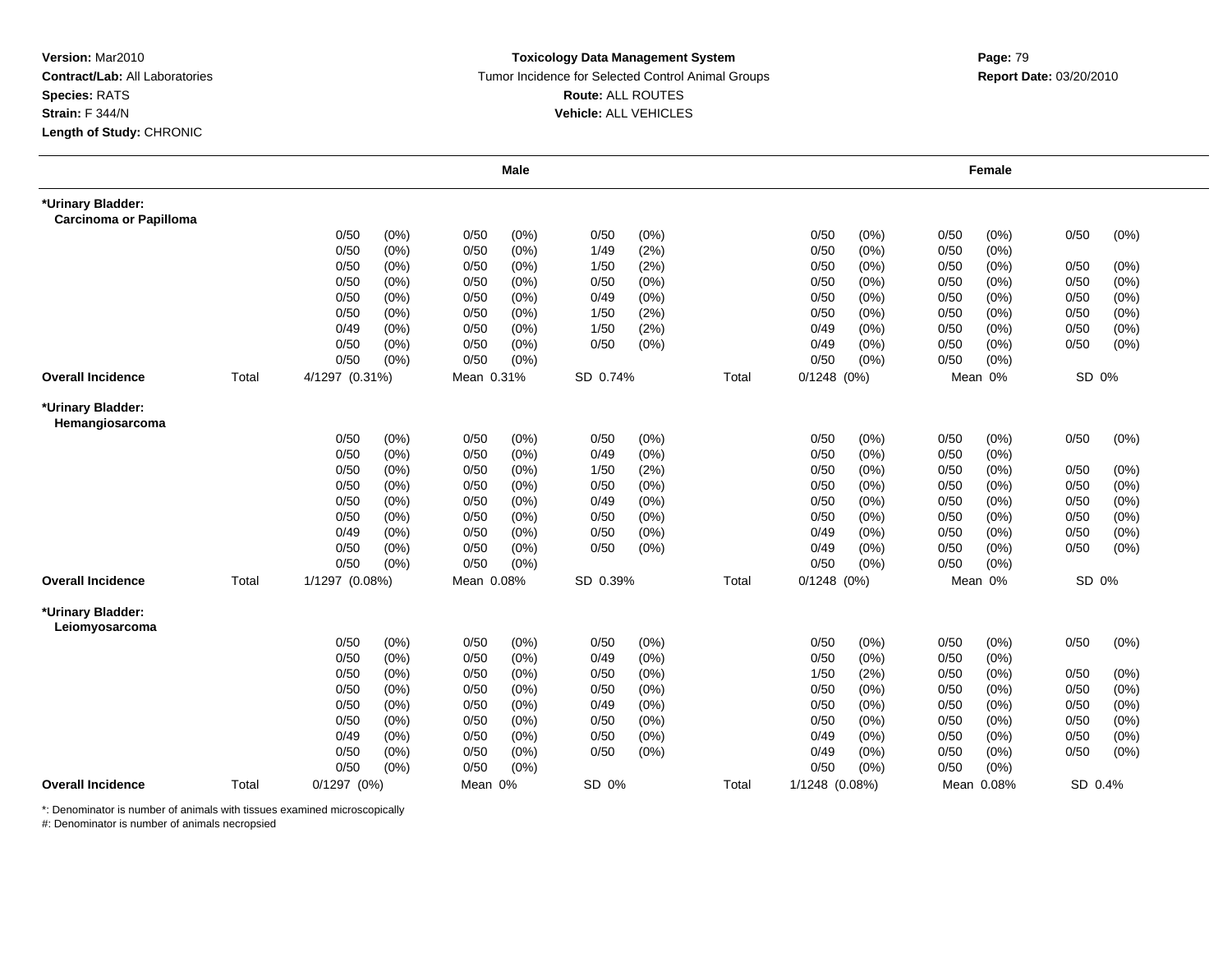### **Toxicology Data Management System** Tumor Incidence for Selected Control Animal Groups **Report Date:** 03/20/2010 **Route:** ALL ROUTES **Vehicle:** ALL VEHICLES

|                                |       |                |               |              | <b>Male</b>     |              |              |       |                 |              |              | Female             |              |                |
|--------------------------------|-------|----------------|---------------|--------------|-----------------|--------------|--------------|-------|-----------------|--------------|--------------|--------------------|--------------|----------------|
| *Urinary Bladder:<br>Papilloma |       |                |               |              |                 |              |              |       |                 |              |              |                    |              |                |
|                                |       | 0/50           | (0%)          | 0/50         | (0% )           | 0/50         | (0% )        |       | 0/50            | (0%)         | 0/50         | (0%)               | 0/50         | (0% )          |
|                                |       | 0/50           | (0%)          | 0/50         | $(0\%)$         | 1/49         | (2%)         |       | 0/50            | (0%)         | 0/50         | (0%)               |              |                |
|                                |       | 0/50           | (0%)          | 0/50         | (0%)            | 1/50         | (2%)         |       | 0/50            | (0% )        | 0/50         | (0%)               | 0/50         | (0%)           |
|                                |       | 0/50           | (0% )         | 0/50         | (0% )           | 0/50         | (0%          |       | 0/50            | (0% )        | 0/50         | (0% )              | 0/50         | (0% )          |
|                                |       | 0/50           | (0%)          | 0/50         | $(0\%)$         | 0/49         | (0%)         |       | 0/50            | (0%)         | 0/50         | $(0\%)$            | 0/50         | (0%)           |
|                                |       | 0/50           | (0%)          | 0/50         | (0%)            | 1/50         | (2%)         |       | 0/50            | (0% )        | 0/50         | (0%)               | 0/50         | (0% )          |
|                                |       | 0/49<br>0/50   | (0%)<br>(0% ) | 0/50<br>0/50 | $(0\%)$<br>(0%) | 1/50<br>0/50 | (2%)<br>(0%) |       | 0/49<br>0/49    | (0%)<br>(0%) | 0/50<br>0/50 | (0%)<br>(0%)       | 0/50<br>0/50 | (0% )<br>(0% ) |
|                                |       | 0/50           | (0%)          | 0/50         | $(0\%)$         |              |              |       | 0/50            | (0%)         | 0/50         | (0%)               |              |                |
| <b>Overall Incidence</b>       | Total | 4/1297 (0.31%) |               | Mean 0.31%   |                 | SD 0.74%     |              | Total | $0/1248$ $(0%)$ |              |              | Mean 0%<br>.       | SD 0%        |                |
| #Uterus:<br>Adenoma            |       |                |               |              |                 |              |              |       |                 |              |              |                    |              |                |
|                                |       |                |               |              |                 |              |              |       | 0/50            | (0%)         | 0/50         | (0%)               | 0/50         | (0%)           |
|                                |       |                |               |              |                 |              |              |       | 0/50            | (0% )        | 0/50         | (0%)               |              |                |
|                                |       |                |               |              |                 |              |              |       | 0/50            | (0%)         | 0/50         | (0%)               | 1/50         | (2%)           |
|                                |       |                |               |              |                 |              |              |       | 0/50            | (0%)         | 0/50         | $(0\%)$            | 0/50         | (0%)           |
|                                |       |                |               |              |                 |              |              |       | 0/50            | (0% )        | 0/50         | (0%)               | 0/50         | (0% )          |
|                                |       |                |               |              |                 |              |              |       | 0/50            | (0%)         | 1/50         | (2%)               | 0/50         | (0%)           |
|                                |       |                |               |              |                 |              |              |       | 0/50            | (0%)         | 0/50         | (0%)               | 0/50         | (0% )          |
|                                |       |                |               |              |                 |              |              |       | 1/50            | (2%)         | 1/50         | (2%)               | 0/50         | (0%)           |
|                                |       |                |               |              |                 |              |              |       | 0/50            | (0% )        | 0/50         | (0%                |              |                |
| <b>Overall Incidence</b>       |       |                |               |              |                 |              |              | Total | 4/1250 (0.32%)  |              |              | Mean 0.32%         | SD 0.75%     |                |
| #Uterus:<br>Carcinoma          |       |                |               |              |                 |              |              |       |                 |              |              |                    |              |                |
|                                |       |                |               |              |                 |              |              |       | 0/50            | (0%)         | 0/50         | (0%)               | 0/50         | (0%)           |
|                                |       |                |               |              |                 |              |              |       | 0/50            | (0% )        | 0/50         | (0%)               |              |                |
|                                |       |                |               |              |                 |              |              |       | 0/50            | (0%)         | 0/50         | $(0\%)$            | 0/50         | $(0\%)$        |
|                                |       |                |               |              |                 |              |              |       | 0/50            | (0% )        | 0/50         | (0%)               | 0/50         | (0% )          |
|                                |       |                |               |              |                 |              |              |       | 0/50            | (0%)         | 0/50         | (0%)               | 0/50         | (0% )          |
|                                |       |                |               |              |                 |              |              |       | 0/50            | (0%)         | 0/50         | (0%)               | 1/50         | (2%)           |
|                                |       |                |               |              |                 |              |              |       | 0/50            | (0%)         | 0/50         | $(0\%)$            | 0/50         | (0% )          |
|                                |       |                |               |              |                 |              |              |       | 0/50<br>0/50    | (0% )        | 1/50         | (2%)               | 0/50         | (0% )          |
| <b>Overall Incidence</b>       |       |                |               |              |                 |              |              | Total |                 | (0%)         | 0/50         | (0%)<br>Mean 0.16% | SD 0.55%     |                |
|                                |       |                |               |              |                 |              |              |       | 2/1250 (0.16%)  |              |              |                    |              |                |

\*: Denominator is number of animals with tissues examined microscopically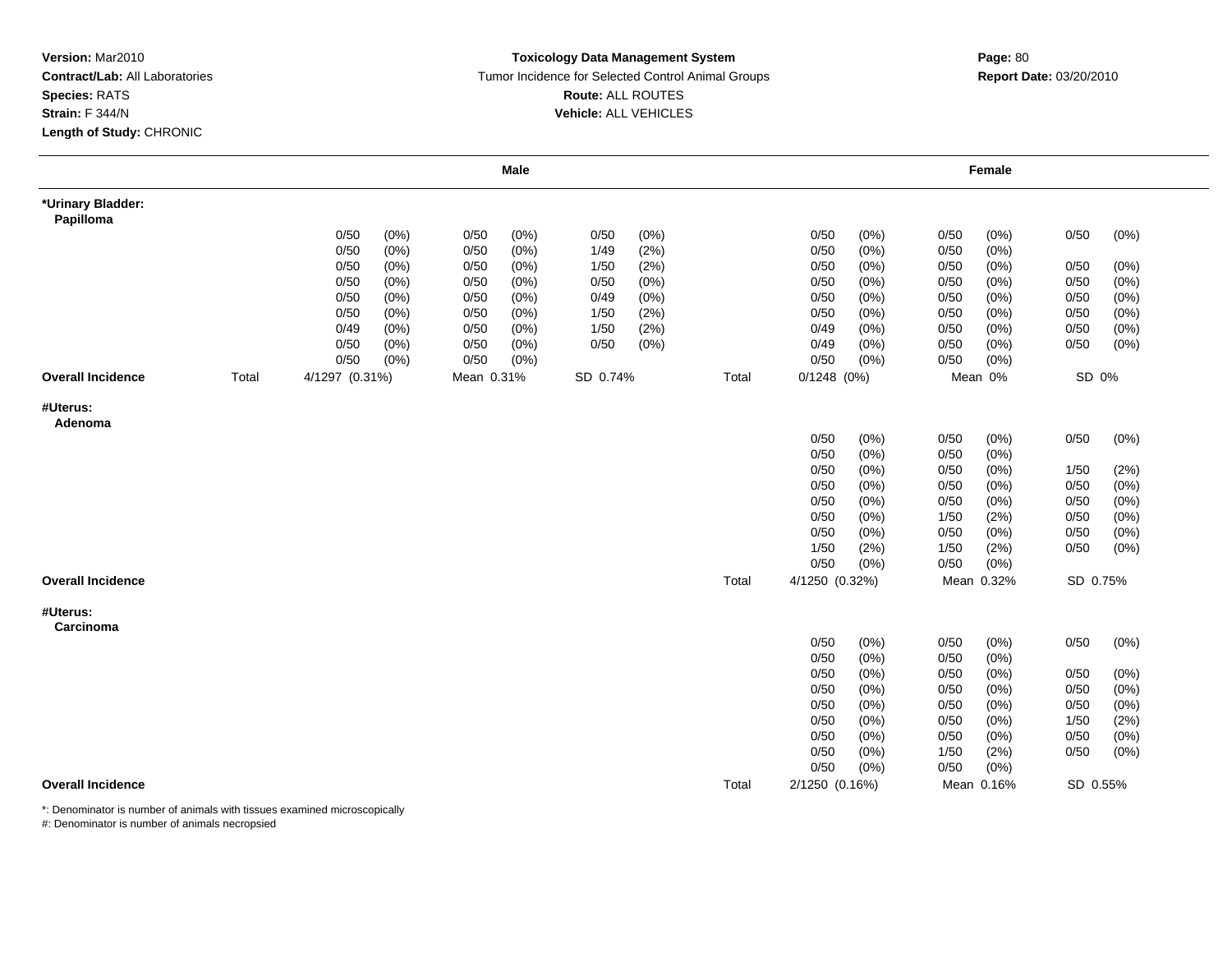### **Toxicology Data Management System** Tumor Incidence for Selected Control Animal Groups **Report Date:** 03/20/2010 **Route:** ALL ROUTES **Vehicle:** ALL VEHICLES

| Male                         |            |                     | Female        |               |  |
|------------------------------|------------|---------------------|---------------|---------------|--|
| #Uterus:<br>Deciduoma Benign |            |                     |               |               |  |
|                              |            | 0/50<br>(0%)        | 0/50<br>(0%)  | 0/50<br>(0%)  |  |
|                              |            | 0/50<br>(0% )       | 0/50<br>(0% ) |               |  |
|                              |            | 0/50<br>(0%)        | 0/50<br>(0% ) | 0/50<br>(0%)  |  |
|                              |            | 0/50<br>(0% )       | 0/50<br>(0%   | 0/50<br>(0% ) |  |
|                              |            | 0/50<br>$(0\%)$     | (2%)<br>1/50  | 0/50<br>(0% ) |  |
|                              |            | 0/50<br>$(0\%)$     | 0/50<br>(0% ) | (0% )<br>0/50 |  |
|                              |            | 0/50<br>(0%)        | (0% )<br>0/50 | 0/50<br>(0% ) |  |
|                              |            | 0/50<br>(0%)        | 0/50<br>(0%)  | 0/50<br>(0%)  |  |
|                              |            | 0/50<br>(0%)        | 0/50<br>(0% ) |               |  |
| <b>Overall Incidence</b>     | Total      | 1/1250 (0.08%)      | Mean 0.08%    | SD 0.4%       |  |
| #Uterus:                     |            |                     |               |               |  |
| Hemangioma                   |            |                     |               |               |  |
|                              |            | 0/50<br>$(0\%)$     | 0/50<br>(0%)  | 0/50<br>(0%)  |  |
|                              |            | 0/50<br>$(0\%)$     | 0/50<br>(0% ) |               |  |
|                              |            | 0/50<br>(0%)        | 0/50<br>(0%)  | 0/50<br>(0%)  |  |
|                              |            | 0/50<br>$(0\%)$     | (0% )<br>0/50 | 0/50<br>(0% ) |  |
|                              |            | 0/50<br>(0%)        | (0% )<br>0/50 | (0% )<br>0/50 |  |
|                              |            | 1/50<br>(2%)        | 0/50<br>(0% ) | 0/50<br>(0% ) |  |
|                              |            | 0/50<br>(0%)        | 0/50<br>(0%)  | 0/50<br>(0%)  |  |
|                              |            | 0/50<br>$(0\%)$     | 0/50<br>(0% ) | 0/50<br>(0%)  |  |
|                              |            | 0/50<br>(0%)        | 0/50<br>(0% ) |               |  |
| <b>Overall Incidence</b>     | Total<br>. | 1/1250 (0.08%)<br>. | Mean 0.08%    | SD 0.4%       |  |
| #Uterus:                     |            |                     |               |               |  |
| Hemangiosarcoma              |            |                     |               |               |  |
|                              |            | 0/50<br>(0%)        | 0/50<br>(0%)  | 0/50<br>(0%)  |  |
|                              |            | (0% )<br>0/50       | (0% )<br>0/50 |               |  |
|                              |            | 0/50<br>(0%)        | (0% )<br>0/50 | 0/50<br>(0%)  |  |
|                              |            | 0/50<br>$(0\%)$     | (0% )<br>0/50 | 0/50<br>(0% ) |  |
|                              |            | 0/50<br>$(0\%)$     | (0% )<br>0/50 | (0% )<br>0/50 |  |
|                              |            | 0/50<br>$(0\%)$     | (0% )<br>0/50 | 0/50<br>(0%)  |  |
|                              |            | 1/50<br>(2%)        | 0/50<br>(0%)  | 0/50<br>(0%)  |  |
|                              |            | 0/50<br>(0%)        | 0/50<br>(0% ) | 0/50<br>(0%)  |  |
|                              |            | 0/50<br>(0% )       | 1/50<br>(2%)  |               |  |
| <b>Overall Incidence</b>     | Total      | 2/1250 (0.16%)      | Mean 0.16%    | SD 0.55%      |  |

\*: Denominator is number of animals with tissues examined microscopically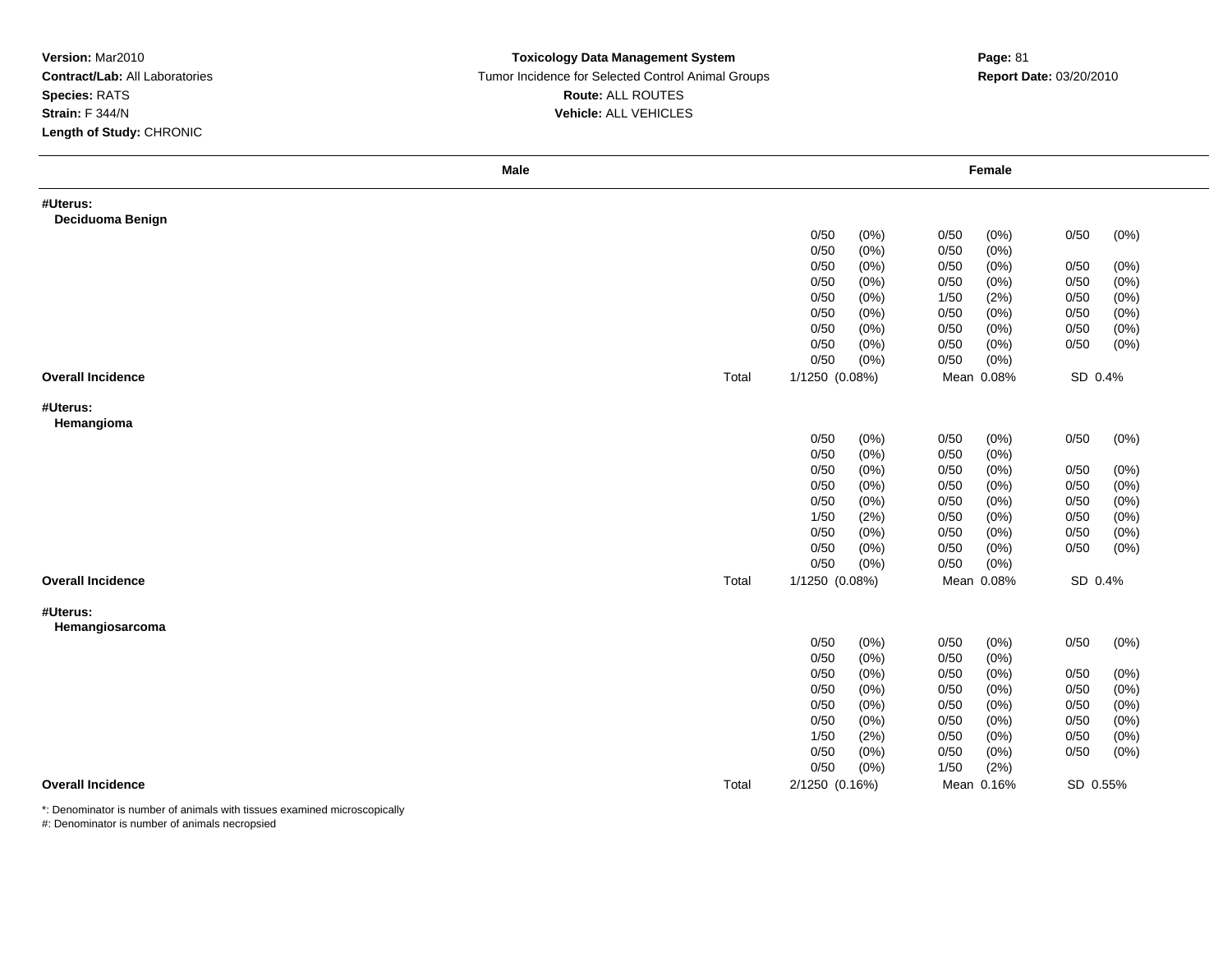### **Toxicology Data Management System** Tumor Incidence for Selected Control Animal Groups **Report Date:** 03/20/2010 **Route:** ALL ROUTES **Vehicle:** ALL VEHICLES

| #Uterus:                 |       |                   |         |       |             |          |         |
|--------------------------|-------|-------------------|---------|-------|-------------|----------|---------|
|                          |       |                   |         |       |             |          |         |
| Leiomyosarcoma           |       |                   |         |       |             |          |         |
|                          |       | 0/50              | (0%)    | 0/50  | (0%)        | 0/50     | (0%)    |
|                          |       | 0/50              | (0% )   | 0/50  | (0%)        |          |         |
|                          |       | 0/50              | (0%)    | 0/50  | (0%)        | 0/50     | (0%)    |
|                          |       | 0/50              | (0%)    | 0/50  | (0%)        | 1/50     | (2%)    |
|                          |       | 0/50              | (0%)    | 0/50  | $(0\%)$     | 0/50     | (0% )   |
|                          |       | 0/50              | (0%)    | 0/50  | (0%)        | 0/50     | (0%)    |
|                          |       | 0/50              | (0%)    | 0/50  | (0%)        | 0/50     | $(0\%)$ |
|                          |       | 0/50              | (0%)    | 0/50  | (0%)        | 0/50     | $(0\%)$ |
|                          |       | 0/50              | (0%)    | 0/50  | $(0\%)$     |          |         |
| <b>Overall Incidence</b> | Total | 1/1250 (0.08%)    |         |       | Mean 0.08%  | SD 0.4%  |         |
| #Uterus:                 |       |                   |         |       |             |          |         |
| <b>Polyp Stromal</b>     |       |                   |         |       |             |          |         |
|                          |       | 9/50              | (18%)   | 17/50 | (34%)       | 5/50     | (10%)   |
|                          |       | 8/50              | (16%)   | 10/50 | (20%)       |          |         |
|                          |       | 13/50             | (26%)   | 2/50  | (4%)        | 8/50     | (16%)   |
|                          |       | 7/50              | (14%)   | 8/50  | (16%)       | 14/50    | (28%)   |
|                          |       | 8/50              | (16%)   | 8/50  | (16%)       | 7/50     | (14%)   |
|                          |       | 6/50              | (12%)   | 10/50 | (20%)       | 8/50     | (16%)   |
|                          |       | 12/50             | (24%)   | 5/50  | (10%)       | 7/50     | (14%)   |
|                          |       | 10/50             | (20%)   | 6/50  | (12%)       | 9/50     | (18%)   |
|                          |       | 9/50              | (18%)   | 13/50 | (26%)       |          |         |
| <b>Overall Incidence</b> | Total | 219/1250 (17.52%) |         |       | Mean 17.52% | SD 6.44% |         |
| #Uterus:                 |       |                   |         |       |             |          |         |
| Sarcoma                  |       |                   |         |       |             |          |         |
|                          |       | 0/50              | (0%)    | 0/50  | $(0\%)$     | 0/50     | (0%)    |
|                          |       | 0/50              | (0% )   | 0/50  | (0% )       |          |         |
|                          |       | 0/50              | (0%)    | 0/50  | (0%         | 0/50     | $(0\%)$ |
|                          |       | 0/50              | (0%)    | 0/50  | (0%)        | 0/50     | (0%)    |
|                          |       | 0/50              | (0% )   | 0/50  | (0%         | 0/50     | $(0\%)$ |
|                          |       | 0/50              | (0% )   | 0/50  | $(0\%)$     | 0/50     | (0%)    |
|                          |       | 0/50              | (0% )   | 0/50  | (0%         | 1/50     | (2%)    |
|                          |       | 0/50              | (0%)    | 0/50  | $(0\%)$     | 0/50     | (0%)    |
|                          |       | 0/50              | $(0\%)$ | 0/50  | (0% )       |          |         |
| <b>Overall Incidence</b> | Total | 1/1250 (0.08%)    |         |       | Mean 0.08%  | SD 0.4%  |         |

\*: Denominator is number of animals with tissues examined microscopically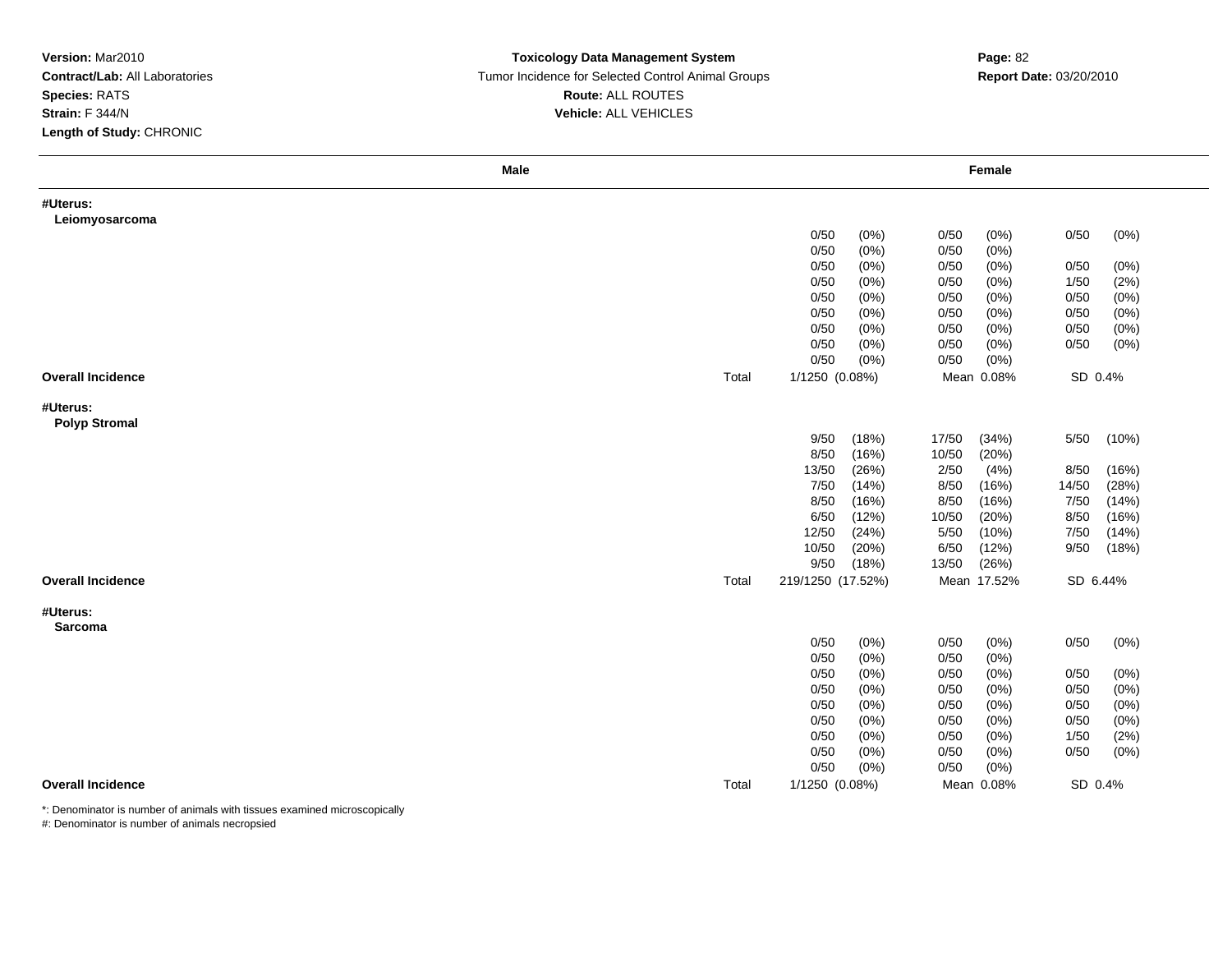### **Toxicology Data Management System** Tumor Incidence for Selected Control Animal Groups **Report Date:** 03/20/2010 **Route:** ALL ROUTES **Vehicle:** ALL VEHICLES

| <b>Male</b>                             |       |                              | Female                       |                                 |
|-----------------------------------------|-------|------------------------------|------------------------------|---------------------------------|
| #Uterus:                                |       |                              |                              |                                 |
| <b>Sarcoma Stromal</b>                  |       |                              |                              |                                 |
|                                         |       | 0/50<br>(0%)                 | 0/50<br>(0%)                 | 1/50<br>(2%)                    |
|                                         |       | (4% )<br>2/50<br>1/50        | $(0\%)$<br>0/50              |                                 |
|                                         |       | (2%)                         | 1/50<br>(2%)                 | 0/50<br>(0%)                    |
|                                         |       | 0/50<br>(0%)<br>0/50<br>(0%) | 0/50<br>(0%)<br>(0%)<br>0/50 | $(0\%)$<br>0/50<br>1/50<br>(2%) |
|                                         |       | (0% )<br>0/50                | $(0\%)$<br>0/50              | (0% )<br>0/50                   |
|                                         |       | 0/50<br>(0%)                 | 0/50<br>(0%)                 | 0/50<br>(0% )                   |
|                                         |       | 0/50<br>(0%)                 | 0/50<br>(0%)                 | (0% )<br>0/50                   |
|                                         |       | 0/50<br>(0%)                 | 0/50<br>(0%)                 |                                 |
| <b>Overall Incidence</b>                | Total | 6/1250 (0.48%)               | Mean 0.48%                   | SD 1.05%                        |
| #Uterus:                                |       |                              |                              |                                 |
| <b>Sarcoma Stromal or Polyp Stromal</b> |       |                              |                              |                                 |
|                                         |       | 9/50<br>(18%)                | 17/50<br>(34%)               | (12%)<br>6/50                   |
|                                         |       | (20%)<br>10/50               | 10/50<br>(20%)               |                                 |
|                                         |       | (28%)<br>14/50               | 3/50<br>(6%)                 | 8/50<br>(16%)                   |
|                                         |       | (14%)<br>7/50                | (16%)<br>8/50                | 14/50<br>(28%)                  |
|                                         |       | 8/50<br>(16%)                | (16%)<br>8/50                | (14%)<br>7/50                   |
|                                         |       | 6/50<br>(12%)                | 10/50<br>(20%)               | 8/50<br>(16%)                   |
|                                         |       | (24%)<br>12/50               | 5/50<br>(10%)                | (14%)<br>7/50                   |
|                                         |       | 10/50<br>(20%)               | 6/50<br>(12%)                | (18%)<br>9/50                   |
|                                         |       | 9/50<br>(18%)                | (26%)<br>13/50               |                                 |
| <b>Overall Incidence</b>                | Total | 224/1250 (17.92%)            | Mean 17.92%<br>.             | SD 6.31%                        |
| #Uterus:                                |       |                              |                              |                                 |
| <b>Schwannoma Malignant</b>             |       |                              |                              |                                 |
|                                         |       | 0/50<br>(0%)                 | 0/50<br>$(0\%)$              | 0/50<br>(0%)                    |
|                                         |       | 0/50<br>(0% )                | (0% )<br>0/50                |                                 |
|                                         |       | 0/50<br>(0%)                 | 0/50<br>(0%)                 | 0/50<br>(0%)                    |
|                                         |       | (2%)<br>1/50                 | 0/50<br>(0%)                 | 0/50<br>(0% )                   |
|                                         |       | 0/50<br>(0%)                 | (0%)<br>0/50                 | 0/50<br>(0%)                    |
|                                         |       | (0%)<br>0/50                 | (0%)<br>0/50                 | 0/50<br>(0% )                   |
|                                         |       | 0/50<br>(0%)                 | 0/50<br>(0%)                 | 0/50<br>(0%)                    |
|                                         |       | (0%)<br>0/50                 | 0/50<br>$(0\%)$              | 0/50<br>(0% )                   |
|                                         |       | 0/50<br>(0% )                | 1/50<br>(2%)                 |                                 |
| <b>Overall Incidence</b>                | Total | 2/1250 (0.16%)               | Mean 0.16%                   | SD 0.55%                        |

\*: Denominator is number of animals with tissues examined microscopically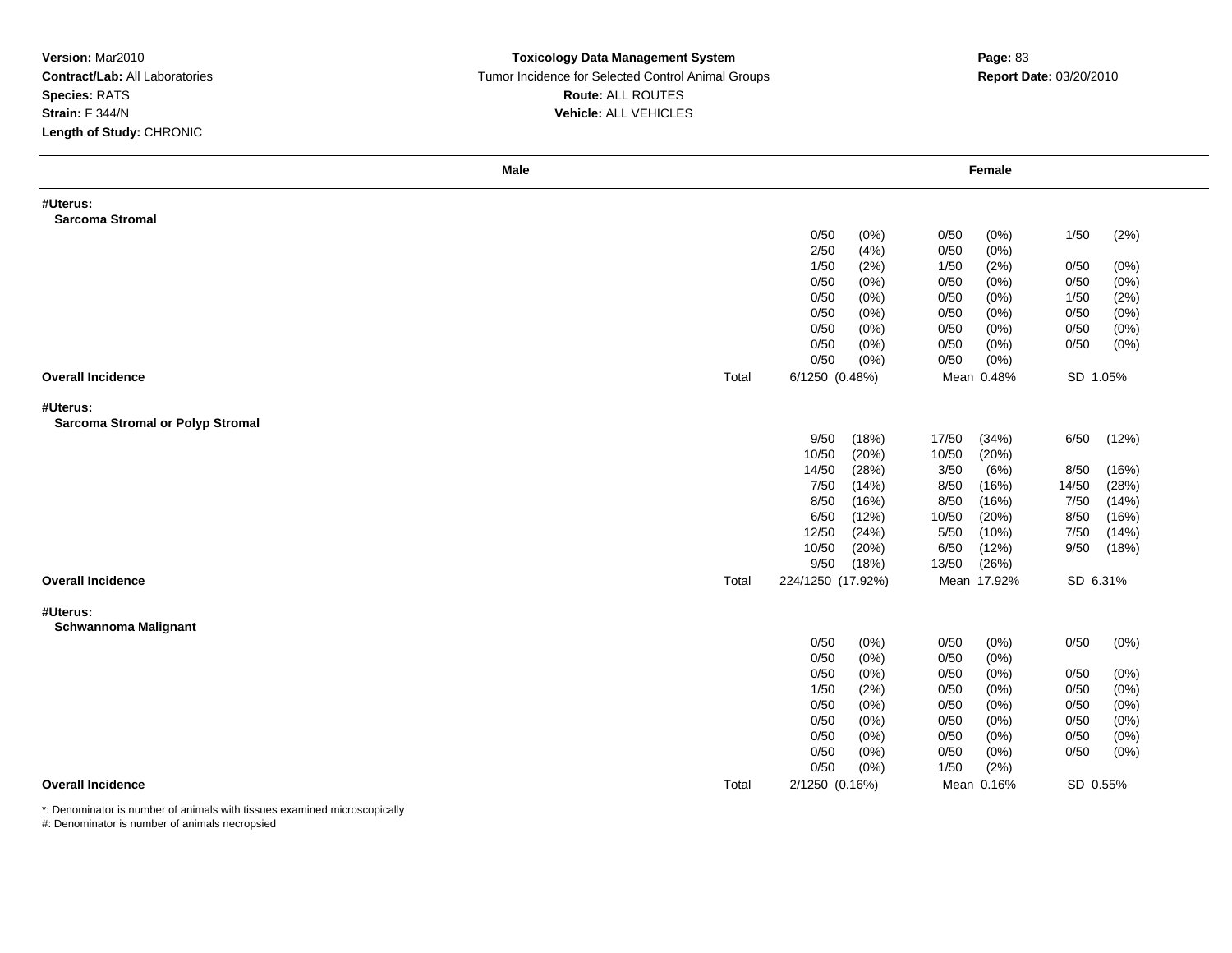### **Toxicology Data Management System** Tumor Incidence for Selected Control Animal Groups **Report Date:** 03/20/2010 **Route:** ALL ROUTES **Vehicle:** ALL VEHICLES

## **m**<br> **Page:** 84

|                          |       |                |         |            | <b>Male</b> |          |      |       |                |       |      | Female     |          |       |
|--------------------------|-------|----------------|---------|------------|-------------|----------|------|-------|----------------|-------|------|------------|----------|-------|
| #Vagina:                 |       |                |         |            |             |          |      |       |                |       |      |            |          |       |
| Polyp                    |       |                |         |            |             |          |      |       |                |       |      |            |          |       |
|                          |       |                |         |            |             |          |      |       | 0/50           | (0%)  | 0/50 | (0%)       | 0/50     | (0%)  |
|                          |       |                |         |            |             |          |      |       | 0/50           | (0%)  | 0/50 | $(0\%)$    |          |       |
|                          |       |                |         |            |             |          |      |       | 2/50           | (4% ) | 0/50 | (0%)       | 0/50     | (0%)  |
|                          |       |                |         |            |             |          |      |       | 0/50           | (0%)  | 0/50 | (0%)       | 0/50     | (0%)  |
|                          |       |                |         |            |             |          |      |       | 0/50           | (0%   | 1/50 | (2%)       | 0/50     | (0% ) |
|                          |       |                |         |            |             |          |      |       | 0/50           | (0% ) | 0/50 | (0%)       | 0/50     | (0%)  |
|                          |       |                |         |            |             |          |      |       | 0/50           | (0% ) | 0/50 | $(0\%)$    | 0/50     | (0%)  |
|                          |       |                |         |            |             |          |      |       | 0/50           | (0%)  | 0/50 | $(0\%)$    | 1/50     | (2%)  |
|                          |       |                |         |            |             |          |      |       | 0/50           | (0%)  | 0/50 | $(0\%)$    |          |       |
| <b>Overall Incidence</b> |       |                |         |            |             |          |      | Total | 4/1250 (0.32%) |       |      | Mean 0.32% | SD 0.95% |       |
| #Vagina:                 |       |                |         |            |             |          |      |       |                |       |      |            |          |       |
| Sarcoma                  |       |                |         |            |             |          |      |       |                |       |      |            |          |       |
|                          |       |                |         |            |             |          |      |       | 0/50           | (0%)  | 0/50 | $(0\%)$    | 0/50     | (0%)  |
|                          |       |                |         |            |             |          |      |       | 1/50           | (2%)  | 0/50 | (0%)       |          |       |
|                          |       |                |         |            |             |          |      |       | 0/50           | (0%)  | 0/50 | $(0\%)$    | 0/50     | (0%)  |
|                          |       |                |         |            |             |          |      |       | 0/50           | (0% ) | 0/50 | (0%)       | 0/50     | (0%)  |
|                          |       |                |         |            |             |          |      |       | 0/50           | (0%)  | 0/50 | (0%)       | 0/50     | (0%)  |
|                          |       |                |         |            |             |          |      |       | 0/50           | (0%   | 0/50 | (0% )      | 0/50     | (0% ) |
|                          |       |                |         |            |             |          |      |       | 0/50           | (0%)  | 0/50 | $(0\%)$    | 0/50     | (0%)  |
|                          |       |                |         |            |             |          |      |       | 0/50           | (0%)  | 0/50 | $(0\%)$    | 0/50     | (0%)  |
|                          |       |                |         |            |             |          |      |       | 0/50           | (0%)  | 0/50 | $(0\%)$    |          |       |
| <b>Overall Incidence</b> |       |                |         |            |             |          |      | Total | 1/1250 (0.08%) |       |      | Mean 0.08% | SD 0.4%  |       |
|                          |       |                |         |            |             |          |      |       |                |       |      |            |          |       |
| #Zymbal's Gland:         |       |                |         |            |             |          |      |       |                |       |      |            |          |       |
| Adenoma                  |       |                |         |            |             |          |      |       |                |       |      |            |          |       |
|                          |       | 0/50           | (0%)    | 0/50       | (0%)        | 1/50     | (2%) |       | 0/50           | (0%)  | 0/50 | $(0\%)$    | 0/50     | (0%)  |
|                          |       | 0/50           | (0% )   | 0/50       | (0%)        | 0/50     | (0%  |       | 0/50           | (0%)  | 0/50 | (0%)       |          |       |
|                          |       | 0/50           | (0% )   | 0/50       | (0% )       | 2/50     | (4%) |       | 0/50           | (0% ) | 0/50 | (0%)       | 0/50     | (0%)  |
|                          |       | 0/50           | $(0\%)$ | 0/50       | (0%)        | 0/50     | (0%) |       | 0/50           | (0%)  | 0/50 | $(0\%)$    | 0/50     | (0%)  |
|                          |       | 0/50           | (0%)    | 0/50       | (0%)        | 0/49     | (0%) |       | 0/50           | (0% ) | 0/50 | (0%)       | 0/50     | (0%)  |
|                          |       | 0/50           | (0%)    | 0/50       | $(0\%)$     | 0/50     | (0%) |       | 0/50           | (0%)  | 0/50 | $(0\%)$    | 0/50     | (0%)  |
|                          |       | 0/49           | (0% )   | 0/50       | (0% )       | 0/50     | (0%) |       | 0/50           | (0% ) | 0/50 | (0% )      | 0/50     | (0% ) |
|                          |       | 0/50           | (0%)    | 0/50       | $(0\%)$     | 1/50     | (2%) |       | 0/50           | (0%)  | 0/50 | $(0\%)$    | 0/50     | (0%)  |
|                          |       | 0/50           | (0%)    | 0/50       | (0% )       |          |      |       | 0/50           | (0% ) | 0/50 | (0%)       |          |       |
| <b>Overall Incidence</b> | Total | 4/1298 (0.31%) |         | Mean 0.31% |             | SD 0.93% |      | Total | 0/1250(0%)     |       |      | Mean 0%    | SD 0%    |       |

\*: Denominator is number of animals with tissues examined microscopically